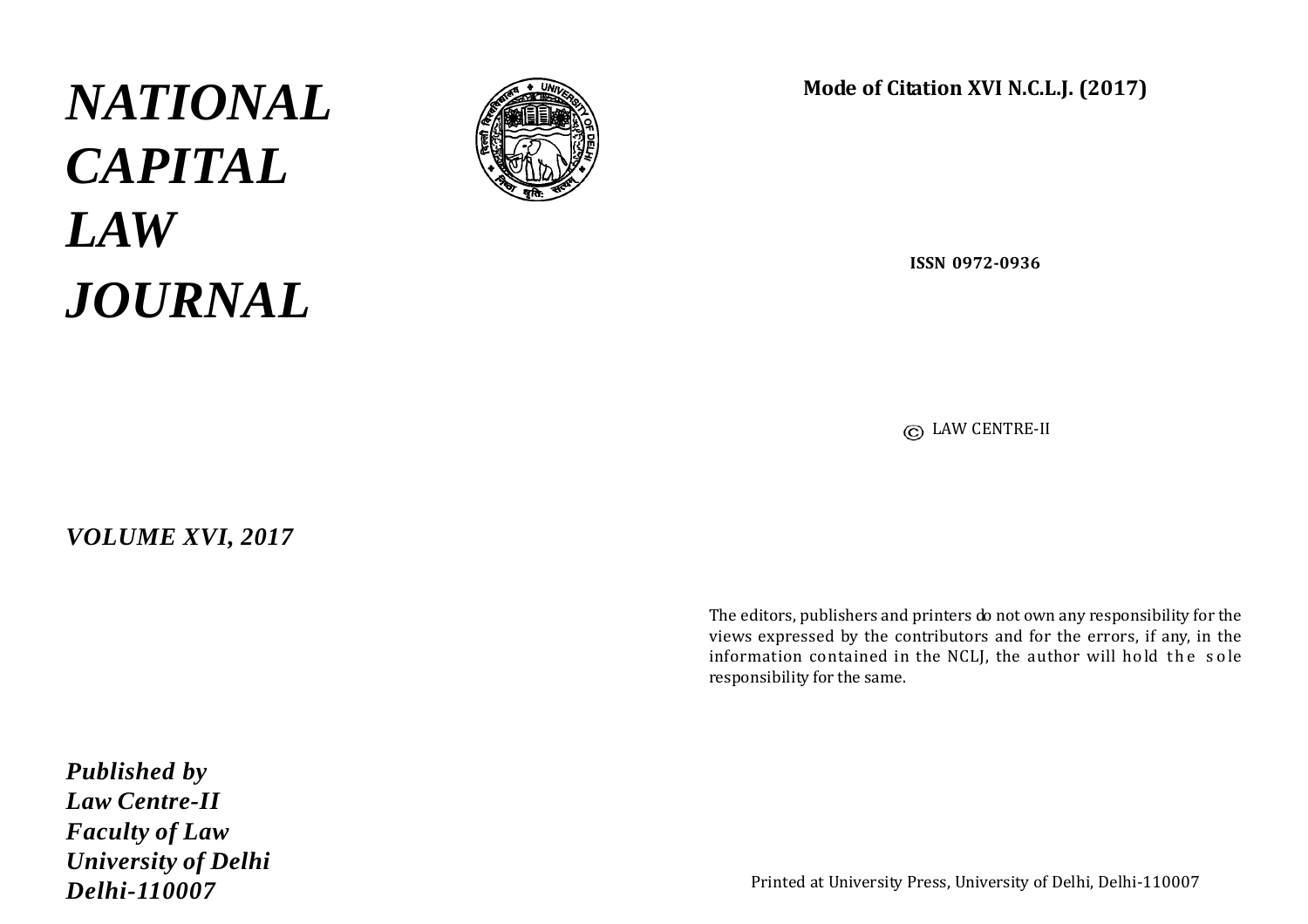| NATIONAL CAPITAL LAW JOURNAL                                                                                                                                                          |                                        |      | Corporate Governance Regime                                                                                                           |                                             |            |
|---------------------------------------------------------------------------------------------------------------------------------------------------------------------------------------|----------------------------------------|------|---------------------------------------------------------------------------------------------------------------------------------------|---------------------------------------------|------------|
| Vol. XVI                                                                                                                                                                              |                                        | 2017 | in India: A Tale of Constant<br><b>Emerging Challenges</b>                                                                            | Niraj Kumar & Mausam                        | 145        |
| <b>CONTENTS</b><br><b>ARTICLES</b>                                                                                                                                                    |                                        |      | <b>Supreme Court Catalysing</b><br>Overhauling of Anti-<br>Corruption Institutions-<br>Special Case of CBI                            | Gulshan Kumar                               | 159        |
| Judicial Appointments Mechanism<br>in India and Independence<br>of Judiciary - A Critical Analysis                                                                                    | Harunrashid A. Kadri                   |      | <b>NOTES AND COMMENTS</b>                                                                                                             |                                             |            |
| Decriminalizing Attempted<br>Suicide in India: A Paradigm<br>Shift in Approach                                                                                                        | G.K. Goswami                           | 21   | The Functionaries under the<br>Protection of Women from<br>Domestic Violence Act,<br>2005: A Critical Analysis                        | Alok Sharma                                 | 173        |
| Laws Regarding Dowry and<br>Maintenance to Women: The<br><b>Interpretational Dilemma</b>                                                                                              | Anurag deep                            | 43   | Sensitizing the Safety Concern<br>of Elderly People in India: A<br>Desideratum                                                        | Santosh Kumar Sharma                        | 186        |
| Role of Forensic Science in<br>Administration of Justice in the<br>Indian Legal System                                                                                                | Mahavir Singh Kalon<br>& Sonali Sharma | 64   | Protection of Geographical<br>Indications: A Need to<br><b>Revise TRIPs Article 23</b>                                                | Archa Vashishtha                            | 197        |
| <b>Culture Sensitive Justice</b><br>Mechanism for the Rural Poor                                                                                                                      | Nachiketa Mittal                       | 77   | Freedom of Speech in<br>Advertisements: Emphasis on                                                                                   |                                             |            |
| <b>International Criminal Court and</b><br>Principle of National Sovereignty:<br>Examining ICC's Performance<br>as a Legal and Political Institution<br>Privatization of corrections: | Anil Kumar Vishwakarma                 | 87   | Newspapers<br>Constitution, Statutory Laws and<br>Personal Law: The Divided<br>Constitutional Bench Shayara<br>Bano v. Union of India | Anchal Mittal<br>Rajni Kheria & Neha Kheria | 210<br>224 |
| Private Prison Controversy and<br>the Privatization Continuum                                                                                                                         | Prakash Sharma                         | 97   | <b>BOOK REVIEW</b>                                                                                                                    |                                             |            |
| Human Rights Education: A<br>Reliable Instrument to Promote<br>and Protect Human Rights                                                                                               | Ezekial Jarain                         | 113  | Dr. Ashish Kumar (ed.),<br>Contemporary<br>Developments in<br>International Law:                                                      |                                             |            |
| Protection of Orphan Works<br>in the Cyberspace - United<br><b>States and Indian Legal</b>                                                                                            |                                        |      | Some Random<br>Reflections (2017)                                                                                                     | Prashant Kumar                              | 236        |
| Perspective                                                                                                                                                                           | Cholaraja M.                           | 126  |                                                                                                                                       |                                             |            |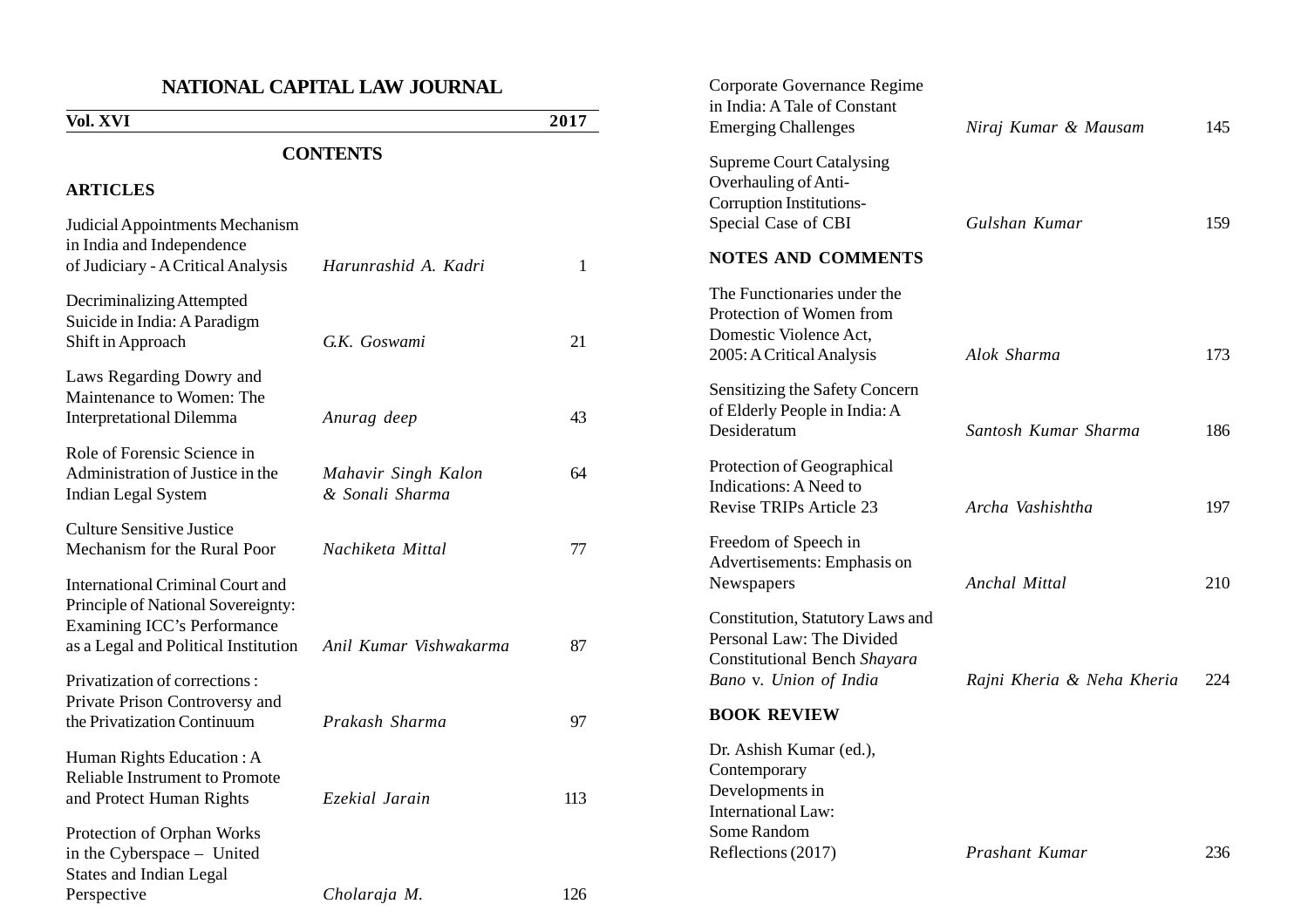# **JUDICIAL APPOINTMENTS MECHANISM IN INDIA AND INDEPENDENCE OF JUDICIARY - A CRITICAL ANALYSIS**

*Dr. Harunrashid A. Kadri\**

#### **I. INTRODUCTION**

Independent and impartial judiciary is the *sine qua non* of any democratic constitution. The judiciary, in order to effectively exercise the constitutional power of judicial review, must act without any fear and favor during administration of justice and interpretation of the Constitution and other laws. The appointment of judges, their tenure, and their relation with the other agencies of government, separation of judiciary from the interference and influence of the executive<sup>1</sup> and other similar considerations are important factors in maintaining the independence and integrity of the judiciary.2 The appointment of the judges at the higher judiciary came for judicial scrutiny by the Supreme Court in various cases that resulted into the formation of 'Judges Collegium' to recommend judicial appointments in Higher Judiciary, which has been subsequently intended to be replaced by 'National Judicial Appointments Commission' through an amendment in the Constitution and also a separate enactment. This paper revisits and analyses the Constitutional framework, the two decade old system of the 'Judges' Collegium' for judicial appointments and also examines 'National Judicial Appointments Commission', which subsequently has been declared unconstitutional by the Supreme Court.

# **II. INDEPENDENCY OF JUDICIARY**

The doctrine of 'Independence of Judiciary' requires that judges must be able to decide a dispute before them, according to law without any fear, favor or influence of any other factor. Hence, Independence of Judiciary means and requires a complete independence of each and every judge in the state. The doctrine of 'Independence of Judiciary' is dependent upon the doctrine of

'Separation of Powers' between the Judiciary, the Executive and the Legislature.<sup>3</sup> It entails the independence of the judiciary from the other organs of the state. However, this meaning of independence indicates merely an institutional autonomy of the judiciary from the other two organs of the state without regard to the complete independence of judges in exercise of their judicial functions. Therefore, Independence of Judiciary requires a complete freedom of every individual judge from the personal, substantive and collective controls of all organs of the state, in addition to Separation of Powers.<sup>4</sup> Shimon Shetreet<sup>5</sup> advocates that, 'the independence of the individual judges and the collective independence of the judiciary as a body is distinct from each other and they together constitute Judicial Independence'. He observed that, 'the independence of the individual judge consists of the judge's substantive and personal independence.' Substantive independence refers to exclusive subjection of the judge to the law without any other influence in the exercise of judicial or official functions, whereas, personal independence refers to adequate security of the terms, tenure and other conditions of the service, and also includes independence from their judicial superiors and colleagues.

Shetreet's doctrine of independence of the judiciary lays down two principles, Firstly, the judiciary as an organ of the state should be independent of other two organs, and Secondly, the independence of each and every single judge in the performance of his role as judge should be maintained. These two principles are mutually dependent, and accomplishment of one is impossible without the accomplishment of the other. Therefore, although they are different, together they should be pursued so as to ensure a complete independence of the judiciary.6

To summarize, concept of independence of judiciary includes: *Firstly*, the institutional independence of the judiciary from other organs/branches of the state; *Secondly*, the organizational independence of the judiciary from politicians, political parties, political ideology, public pressure, ethnic or sectarian loyalties, etc.; and *Thirdly*, individual independence of the judge from internal influence (direct or indirect), including the influence of superior judges or equal colleagues, in the exercise of judicial function.7

<sup>\*</sup> Associate Professor, GE Society's N B Thakur Law College, Savitribai Phule Pune University, Pune.

<sup>1</sup> The Constitution of India, Article 50. It provides that, the State shall take steps to separate the judiciary from the executive in the public services of the State. *See* also *Indira Gandhi* v. *Raj Narain*, AIR 1975 SC 1590 (The Supreme Court asserted the *Kesavananda Bharati* ruling and upheld the separation of powers doctrine as the basic structure of the Constitution).

<sup>2</sup> Atin Kumar Das, *Independence of Judiciary In India: A Critical Analysis*, *available at* <http:/ /mulnivasiorganiser.bamcef.org/?p=482>(last visited on October16, 2017) (suggesting that, the task given to the judiciary to supervise the doctrine of separation of powers cannot be carried on in true spirit if the judiciary is not independent in itself)*.*

<sup>3</sup> *Kumar* v. *Union of India*, AIR 1997 SC 1125 (Holding that, the independence of the judiciary and judicial review are part of the basic structure or basic features of the Indian Constitution).

<sup>4</sup> Shimon Shetreet, *Judicial Independence: New Conceptual Dimensions and Contemporary Challenges*, in S. Shetreet & J.Deschenes (eds.), JUDICIAL INDEPENDENCE: THE CONTEMPORARY DEBATE (l985) pp. 590-681; M.P. Singh, *Securing the Independence of the Judiciary-The Indian Experience*, 10(2) INT'L & COMP L REV 245, 247, 248 (2000).

<sup>5</sup> Shimon Shetreet (1985), *Ibid.*

<sup>6</sup> *Ibid.*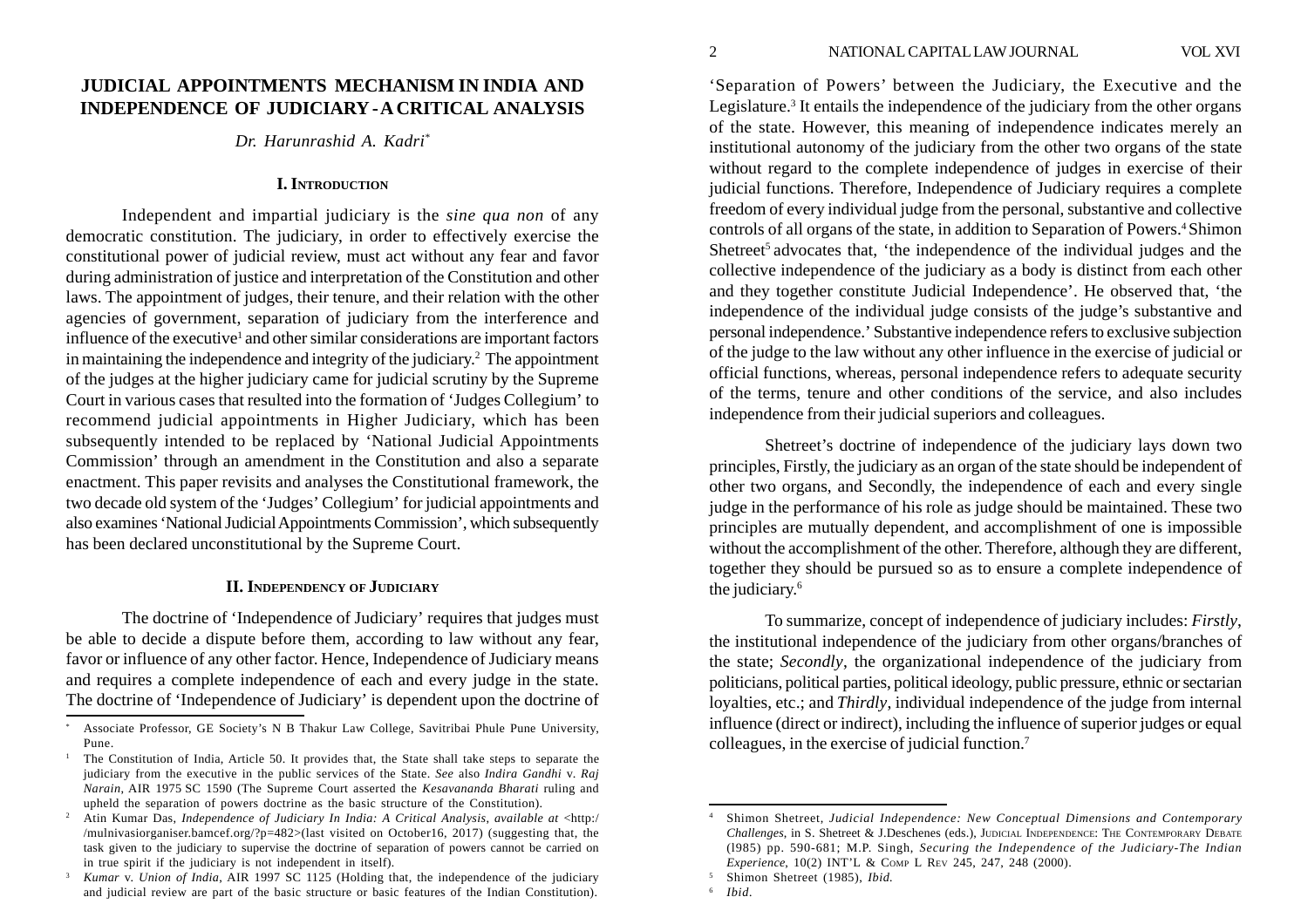#### **III. JUDICIAL APPOINTMENTS UNDER THE INDIAN CONSTITUTION**

The Indian Constitution under Articles 124(2) and 217(1) provides for the President to appoint the Chief Justice of India and other Judges of the Supreme Court, after consultation with such of the Judges of the Supreme Court and High Courts in the States as the President may deem necessary for the purpose<sup>8</sup> and the Judges of the High Court, after consultation with the Chief Justice of India, the Governor of the State, and the Chief Justice of the High Court (except when the Chief Justice of the High Court himself is to be appointed).9 Further, the President is always required to consult the Chief Justice of India in case of appointment of the Judges other than the Chief Justice.10

At this point, it is essential to note some of the observations and suggestions made by scholars and members of the Constituent Assembly while writing the above-mentioned provisions of the Constitution. Justice H. J. Kania, ex-Chief Justice of the Federal Court, emphasized that in the appointment of High Court judges, the Chief Justice of the High Court should be in direct contact with the Governor and the intercession of the provincial Home Ministry should be avoided in order to exclude the influence of local politics in the selection procedure and to secure the independence of the judiciary.11 Further, the suggestions were made to the effect that, the President shall appoint a High Court judge in concurrence of the Chief Justice of India. A similar provision was suggested in case of the appointment of the judges of the Supreme Court. Many such suggestions were made at time of framing of the Constitution but the Drafting Committee adopted none.12 Mehboob Ali Baig Sahib, a member of the assembly, wanted to move the amendment to the effect that, the appointment of the judge should always be made with the concurrence of the Chief Justice of India, which was rejected.13

While discussing on the issue of judicial appointments Dr. Babasaheb Ambedkar, the Chairman of Drafting Committee, referred to the executive controlled practice of appointments in England, and executive-legislative model of judicial appointments (appointment by the executive with the approval of the Senate) in the United States, concluded that:

….it would be dangerous to leave the appointments to be made by the President, without any kind of reservation or limitation, that is to say, merely on the advice of the executive of the day. Similarly, it seems to me that to make every appointment which the executive wishes to make subject to the concurrence of the legislature is also not a very suitable provision. Apart from its being cumbersome, it also involves the possibility of the appointment being influenced by political pressure and political considerations. The draft article, therefore, steers a middle course.....14

The suggestions were rejected and the provision in the present form was retained, and placed in Articles 124 and 217 of the Constitution. Article 124 (2) of the Constitution provides that, every Judge of the Supreme Court shall be appointed by the President after consultation with such of the Judges of the Supreme Court and the High Courts in the States as the President may deem necessary for the purpose, provided that in the case of appointment of a Judge other than the Chief Justice, the Chief Justice of India shall always be consulted. This indicates that, the President, which in effect the Central Government, is empowered by the Constitution to appoint Judges of the Supreme Court, provided Consultationis done as required.

Article 217 (1) of the Constitution provides that, every Judge of a High Court shall be appointed by the President after consultation with the Chief Justice of India, the Governor of the State, and, in the case of appointment of a Judge other than the Chief Justice, the Chief Justice of the High Court. This indicates that, the power of appointment of Judges of High Courts also vests in the Central Government, but such power is exercisable only after consultation with the Chief Justice of India, the Governor of the State, and, the Chief Justice of the High Court.

The above constitutional provisions indicate that, the President has to appoint *puisne* Judges of the Supreme Court after consultation with the Chief Justice of India and other Judges of the Supreme Court and, at his discretion, with the Judges of High Courts in the States, asthe President may deem necessaryfor the purpose. It is because, the Chief Justice of India may be

<sup>7</sup> *See*, United States Institute of Peace, JUDICIAL APPOINTMENTS AND JUDICIAL INDEPENDENCE (January 2009), *available at* http://www.usip.org/sites/default/files/Judicial-Appointments-EN.pdf (last visited on October 21, 2017).

<sup>&</sup>lt;sup>8</sup> The Constitution of India, Article 124(2).

<sup>&</sup>lt;sup>9</sup> The Constitution of India, Article 217(1)

<sup>&</sup>lt;sup>10</sup> The Constitution of India, Article  $124(2)$  and  $217(1)$ .

<sup>&</sup>lt;sup>11</sup> Granville Austin, THE INDIAN CONSTITUTION: CORNERSTONE OF A NATION (Clarendon Press, Berkeley, 1966).

<sup>12</sup> *See* for detailed discussion, M.P. Singh (2000), *supra* n. 4, p. 263.

<sup>&</sup>lt;sup>13</sup> Mehboob Ali Baig, Member, Constituent Assembly of India, The debate on the draft provisions of the Constitution on the Supreme Court (Tuesday, the 24<sup>th</sup> May, 1949) in, CONSTITUENT ASSEMBLY DEBATES-VIII *available at*<http://indiankanoon.org/doc/1538555/> (last visited on October 21, 2017).

<sup>&</sup>lt;sup>14</sup> B. R. Ambedkar, Chairman of the Drafting Committee of the Constituent Assembly, reply to the debate on the draft provisions of the Constitution on the Supreme Court, (May 24, 1949) in, CONSTITUENT ASSEMBLY DEBATES-VIII, *available at* <http://parliamentofindia.nic.in/ls/ debates/vol8p7b.htm>(last visited on October 21, 2017).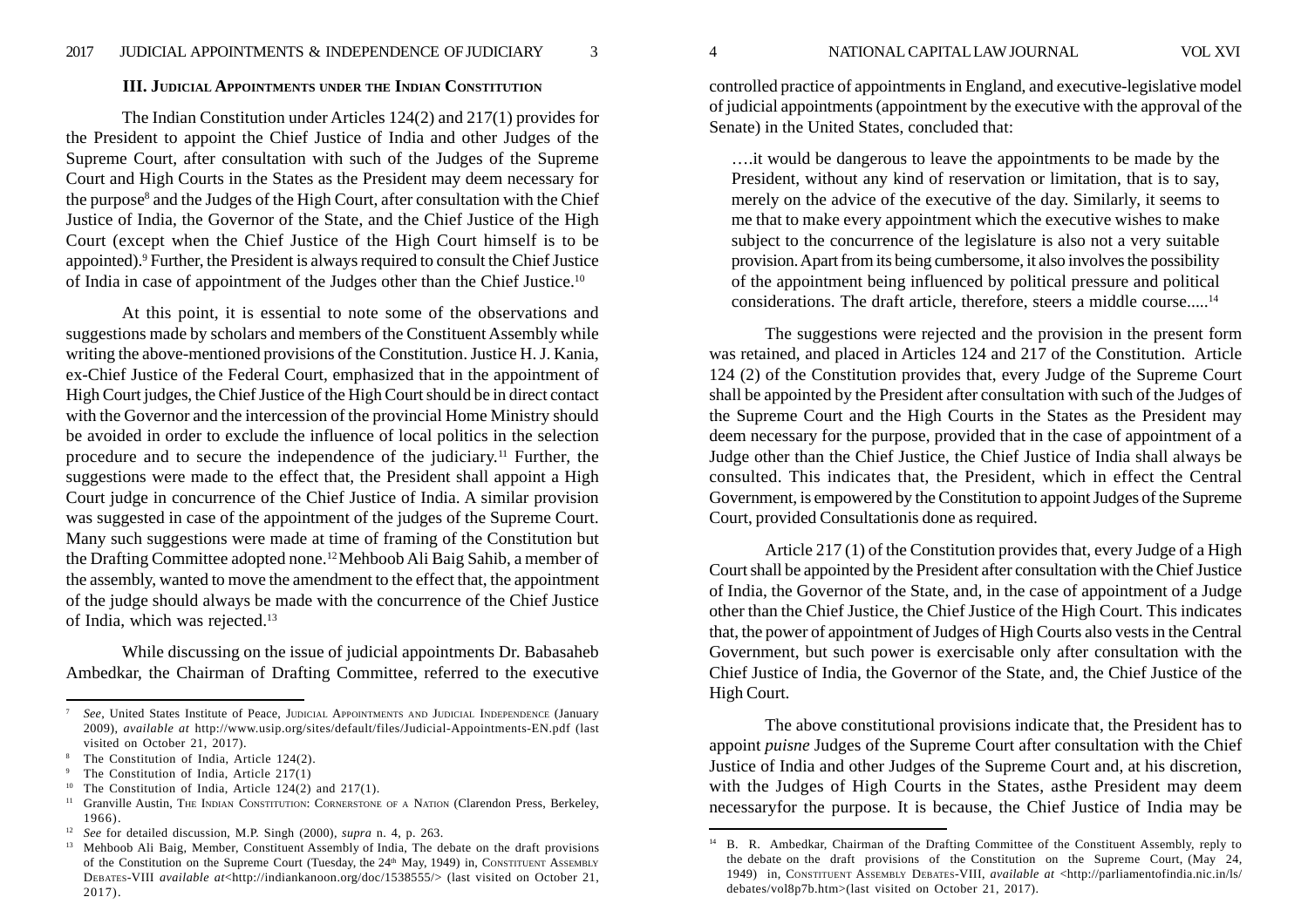drawn from one of the provinces of the country and might not be able to suggest as to who should be appointed as Judges of the Supreme Court. The President would not be able to get the necessary advice from the Chief Justice alone and would have to consult the Judges of the various High Courts.15 It further means that, the outgoing Chief Justice need not be consulted in case of the appointment of the Chief Justice who is to be his successor; on the contrary, the President is supposed to consult *puisne* judges, as there is no higher-grade person than the Chief Justice who may be consulted. But, there is no reason why the sitting Chief Justice should not be consulted while appointing the successor of the Chief Justice of India.16 However, the new Memorandum of Procedure for appointment of Chief Justice of India and Supreme Court Judges drafted recently requires the senior-most Judge of the Supreme Court to be considered fit to hold the office and the Union Minister of Law, Justice and Company Affairs is required to seek the recommendation of the outgoing Chief Justice of India for the appointment of the next Chief Justice of India.17 The Supreme Court in *S P Gupta* held that, the Chief Justice and the other Judges to whom the Central Government may deem it necessary to consult, 'are merely constitutional functionaries having a consultative role and the power of appointment resides solely and exclusively in the Central Government.'18 However, this particular interpretation has been denied in subsequent judicial decisions.

# **IV. CONTROVERSY OVER THE 'CONSULTATION'**

The Constitution of India provides for compulsory consultation by the President with the Chief Justice and other judges in the appointment of Chief Justice and other judges of the Supreme Court and High Courts. Accordingly, the judges of the higher judiciary were being appointed by the President who acted under Article 74 on the aid and advice of the Council of Ministers after mandatory consultation of and not in concurrence with the opinion of Chief Justice of India and any other judge. Although, the issue of whether the appointment of judges by the President should be in concurrence with the opinion of the Chief Justice and other judges was discussed in the Constituent Assembly and the view that the President shall appoint the judges in concurrence with the Chief Justice was rejected, the issue was further considered in various Supreme Court cases.

In *Samsher Singh v. State of Punjab<sup>19</sup>* the Supreme Court ruled that, the consultation with the Chief Justice of India under Articles 217 & 124 is obligatory and such consultation should be accepted by the Government of India. It further stressed that, the Chief Justice of India should have the last word (primacy), and the rejection of his advice being ordinarily regarded as prompted by oblique considerations vitiating the order, empowers the court to examine whether any other extraneous circumstances had entered into the verdict of the executive.20

In *Union of India* v. *Sankalchand Himatlal Sheth*,<sup>21</sup> in the matter of transfer of High Court judges under Article 222 the Supreme Court held that, 'the consultation within the meaning of Art. 222(1) means full and effective, not formal or unproductive consultation.' The consultation, in order to be real, substantial and effective must be based on full and proper materials placed before the Chief Justice by the Government. It is a constitutional duty on the President to communicate to the Chief Justice all the materials he has and the course he proposes. On the other hand, it is also duty of the Chief Justice, 'to deliberate on the information he possesses and proceed in the interests of the administration of justice to give the President such counsel of action as he thinks will further the public interest, especially the cause of the justice system.' The court further held that, the advice given by the Chief Justice is not binding on the President because, the Constitution requires is consultation with the Chief Justice, not his concurrence. However, it was ruled that, 'although the opinion of the Chief Justice of India may not be binding on the Government, it is entitled to great weight and is normally to be accepted by the Government because the power under Art. 222 cannot be exercised whimsically or arbitrarily.'22 It was further observed that, 'the Governmentmay differ from him and for cogent reasons may take a contrary view. In other words, the advice is not binding on the Government invariably and as a matter of compulsion in law $'$ <sup>23</sup>

# *A. FIRST JUDGES CASE –THE ROOTS OF 'JUDICIAL COLLEGIUM'*

The issue of appointment and transfer of judges again came for scrutiny before the five judges' bench of the Supreme Court in *S.P. Gupta* case popularly known as the First Judges Case. The Supreme Court reaffirmed the decision in *Sankalchand Himatlal Sheth Case*and held that the term 'consultation' must

<sup>15</sup> *See*, CONSTITUENT ASSEMBLY DEBATES-VIII, *supra* n. 13.

<sup>16</sup> *Ibid*.

<sup>&</sup>lt;sup>17</sup> Memorandum showing the procedure for Appointment of the Chief Justice of India and Judges of the supreme court of India, *available at* <http://doj.gov.in/appointment-of-judges/memorandumprocedure-appointment-supreme-court-judges>(last visited on November 15, 2017).

<sup>18</sup> *S.P. Gupta* v. *Union of India,* AIR 1982 SC 149.

<sup>19</sup> AIR 1974 SC 2192

<sup>20</sup> *Ibid*.

<sup>21</sup> AIR 1977 SC 2328.

<sup>22</sup> 1978 SCR (1) 423.

 $23$  1978 SCR (1) 423, 506.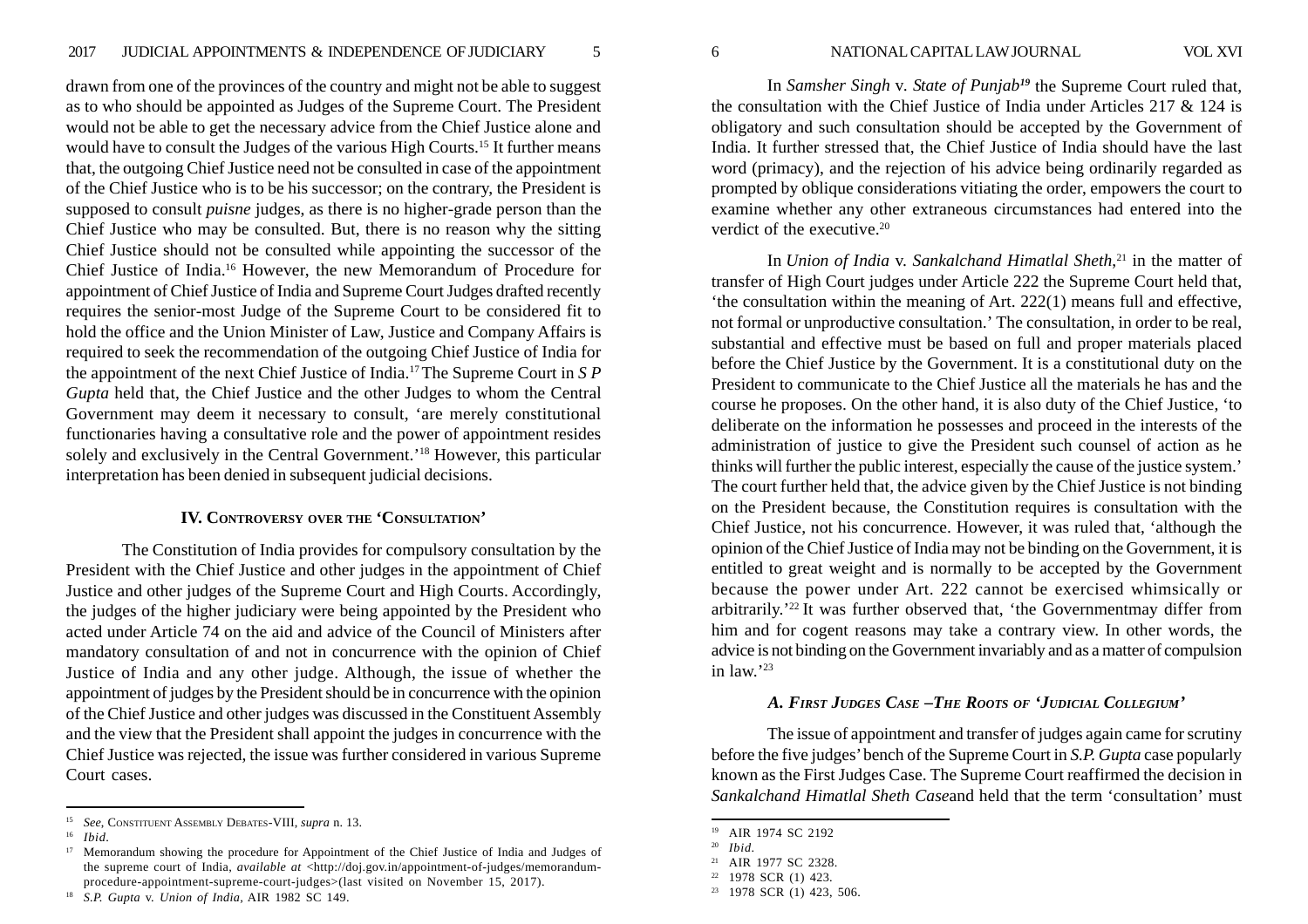be full and effective 'consultation' and must precede the actual transfer of the Judge, failure to which, the transfer would be unconstitutional.<sup>24</sup>

The Supreme Court, while rejecting the contention of the petitioners that, in the consultative process, the Chief Justice of India should be given primacy, held that, each of the constitutional functionaries was entitled to equal weightage. The court concluded that, it is mandatory for the Central Government to consult the Chief Justice, but the Central Government is not bound to act in accordance with the opinion of the Chief Justice of India, even though, his opinion was entitled to great weight. It was therefore held, that the ultimate power of appointment, rested with the Central Government.25

In *Subhash Sharma* v. *Union of India,26* the Supreme Court while referring to the majority view in *S.P. Gupta* held that, the decision has not only denuded the primacy of the position of the Chief Justice of India in the consultative process but also whittled down the very significance of 'Consultation' as required to be understood in the Constitutional Scheme and context.<sup>27</sup> The Court held that, the recommendations finalised by the Chief Justice of India, barred in exceptional cases, should not be reopened except with the approval of the Chief Justice of India. It held that, this aspect dealt with in *Gupta's* case requires re-consideration by a larger bench. The judicial appointment is the result of collective, constitutional process and a participatory constitutional function and not merely an executive act. Bestowing the executive with the sole power of appointing judges would be subversive of the doctrine of judicial independence.28 It further held that:

…the word "consultation" is used in the constitutional provision in recognition of the status of the high constitutional dignitary who formally expresses the result of the institutional process leading to the appointment of judges. …The purpose of the `consultation' is to safeguard the independence of the judiciary and to ensure selection of proper persons. "Consultation" should have sinews to achieve the constitutional purpose and should not be rendered sterile by a literal interpretation.29

It is the above judgment of *Subhash Sharma* in which the Supreme Court has attempted to cut down the powers of the government in judicial appointments. As per the directions of Supreme Court in this case, the issues relating to the appointment and transfer of judges including the position of the Chief Justice of India with reference to primacy in appointment of higher judiciary were referred to the bench of nine Judges of the Supreme Court in *Supreme Court Advocates-on-Record Assn.* v. *Union of India*,30 popularly known as the Second Judges Case.

# *B. THE SECOND JUDGES CASE - COLLEGIUM OF TWO SENIOR-MOST JUDGES AND CHIEF JUSTICE*

The Supreme Court in second judge's case, rejecting the majority view in *S.P. Gupta's case,* held that, 'in case there is conflict of opinions between the constitutional functionaries, the opinion of the judiciary 'symbolized' by the view of the Chief Justice of India and formed in the manner indicated, has primacy.'31 It observed that, the judiciary being the best suited and having the best opportunity to adjudge performance, ability and traits of the candidates and assess true worth and fitness for appointment as judges, and also being responsible for the functioning of the courts and more accountable for any unsuitable appointment and its consequences arising out of criticism from the vigilant Bar, the constitutional purpose of selecting the superior Judges is best served by ascribing to the judiciary, as a consultee, a more significant role in the process of appointment.32 Hence, the Chief Justice of India, in the process of consultation under the Constitution, must have the last word and the executive is bound by his opinion.<sup>33</sup> It went on to hold that, "the President's power under Articles 124(2) and 217(1) to appoint the Judges in accordance with the aid and advice of the Council of Ministers under Article 74(1) is not absolute and it is checked, circumscribed and conditioned by the requirement of prior consultation with the three Constitutional functionaries."34 The Court recognized the established constitutional convention, holding that, the Chief Justice of India in the consultative process of judicial appointments, has to form the opinion after taking into account the views of the two senior-most judges of the Supreme Court before making his recommendation,<sup>35</sup> and such opinion of the Chief Justice of India is entitled to have the primacy.36 The Supreme Court observed that, the Rule of Law is the basic feature of the Constitution and independence of the judiciary is an essential attribute of Rule of Law, and an integral part of the constitutional structure. It requires that, the influence of political considerations should be

<sup>24</sup> *Supra* n. 18, para 589.

<sup>25</sup> *Id.*, para 30.

<sup>26</sup> AIR 1991 SC 631.

<sup>27</sup> *Id*., para 9.

<sup>28</sup> *Id*., para 9,10 & 16.

<sup>29</sup> *Id*., para 14.

<sup>30</sup> (1993) 4 SCC 441

<sup>31</sup> *Id*., para 80.

<sup>32</sup> *Id*., para 44, 53.

<sup>33</sup> *Id*., para 483, 485.

<sup>34</sup> *Id*., para 392.

<sup>35</sup> *Id*., para 68.

<sup>36</sup> *Id*., para 295.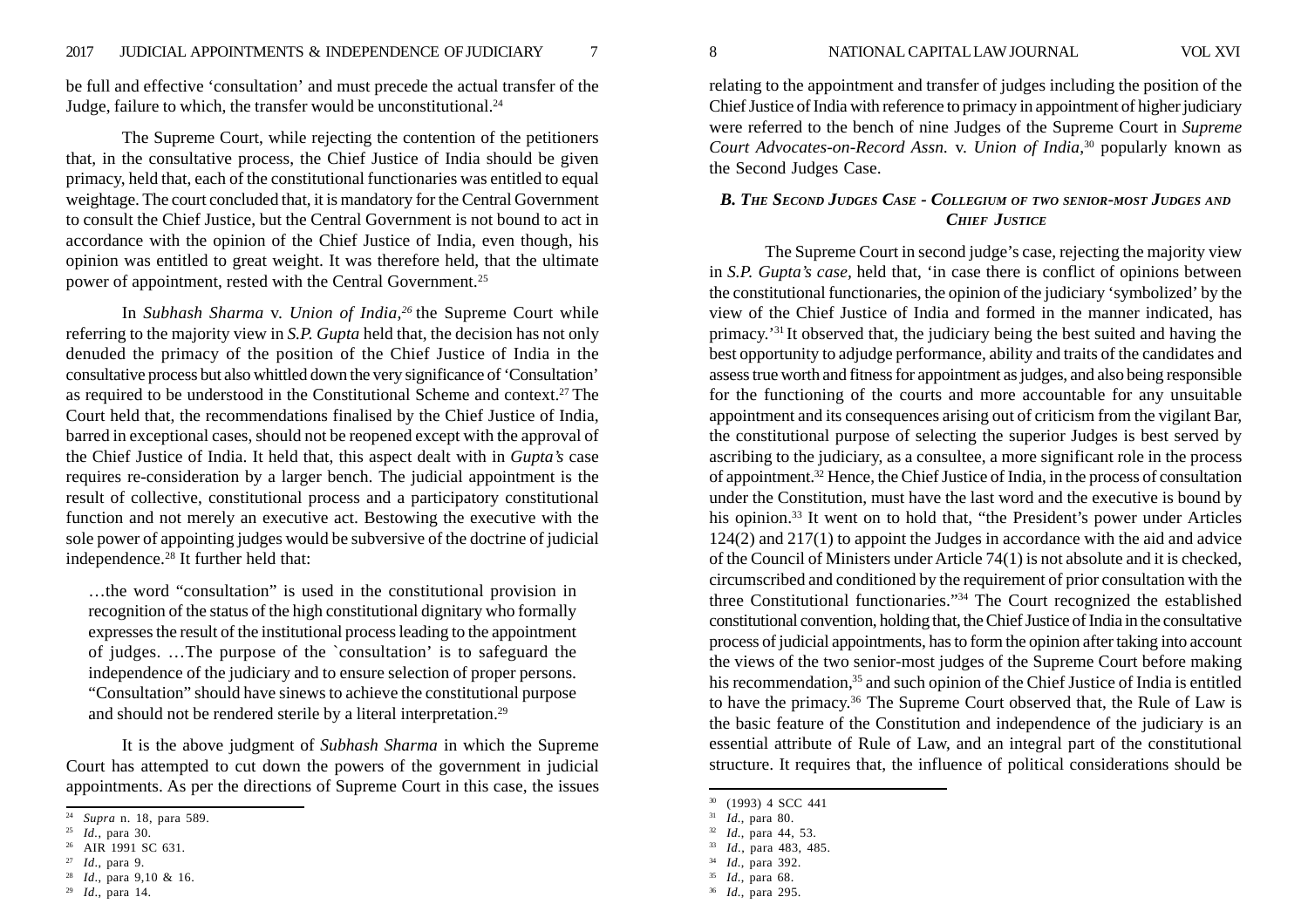prevented in making the appointments of the superior judiciary, in order to ensure independence of the Judges.

The court, while reversing the decision of *S P Gupta*, departed from the Constituent Assembly's decision to reject the primacy of Chief Justice of India in judicial appointments, based its findings on experience and the situations before it, calling it liberal and meaningful interpretation.37However, on the another instance in the same case, the Court, took a 'U' turn from its own logic and imposed limits on the power of executive in judicial appointments in order to secure 'Independence of Judiciary', relied on the views expressed bythe Constituent Assembly.38

Ahmedi J. in his dissent rightly observed that, the constitutional scheme does not warrant any hierarchy amongst the consultees,<sup>39</sup> 'the opinions of the consultees both under Article 124(2) and 217(1) are intended to act as checks on the exercise of discretion by the executive which will be accountable to the people.'40 He pointed out that, a 'great weight should be attached to the opinion of the Chief Justice of India,' but it is difficult to say that, 'amongst the consultees his word will be final.' Any such attempt of interpretation of the constitutional provisions would tantamount to re-writing the Constitution under the guise of interpretation and such submission cannot be accepted unless the Constitution is amended. Although the views of Chief Justice of India may be entitled to great weight, the President is not bound to act according to his views.<sup>41</sup>

# *C. THE THIRD JUDGES CASE - COLLEGIUM OF FOUR SENIOR-MOST JUDGES AND CHIEF JUSTICE*

The controversies which arose in the appointments and transfer of judges leading to litigations,<sup>42</sup> led the President to refer the matter to the Supreme Court for its opinion under Article 143 of the Constitution on the nine issues relating to the appointments and transfer of judges and also to clarify the doubts raised about the Supreme Court's decision in *Second Judges Case*. The Supreme Court reiterated its majority decision in the *Second Judges Case* that, the opinion of the Chief Justice of India which is formed after taking into account the view of some other Judges who are traditionally associated with

<sup>39</sup> *Id*., para 404.

this function is reflective of the opinion of the judiciary, as it has the element of plurality in its formation and has primacy in the matter of all higher judicial appointments. It being so, 'all judicial appointments have to be in conformity with the final opinion of the Chief Justice of India formed in the manner indicated.'43 The Court held that, the Chief Justice of India must make a recommendation in consultation with the four senior-most *puisne* Judges of the Supreme Court, the views of the Judges consulted should be in writing and should be conveyed to the Government of India by the Chief Justice of India along with his views to the extent set out in the body of this opinion. The opinion formed by the Chief Justice of India in any manner other than that indicated has no primacy and the Government is not obliged to act thereon.<sup>44</sup> It also clarified that, if the final opinion of the Chief Justice of India is contrary to the opinion of the senior Judges consulted by him, that person should not be appointed.<sup>45</sup> It put some limitations on the judicial review of appointments, making it available only on the ground of failure to comply with the conditions of consultation and decision making as stated by the Court or for lack of eligibility.46

The court in both the cases failed to lay down the parameters for nominating, short-listing of and selection of candidates. It says that the judiciary is best suited for assessing the performance of a candidate but it is silent on how the performance shall be assessed, what are the considerations and parameters to be adopted while nominating a candidate for his appointment as judge of the Supreme Court/High Court. Lack of appropriate parameters for nomination and selection of a candidate gives scope for personal prejudices, manipulations or extraneous considerations *inter alia* political, communal or social factors, as rightly pointed out by Justice Krishna Iyer, 'the Judiciary is 'handpicked confidentially in dark room operations, secret bargains and mutual adjustments.'47 Such a scenario violates Rule of Law and affects the democratic and secular fabric of the Constitution.

The Supreme Court has restricted the scope of judicial review only to the procedural requirements; *inter alia*, consultation, concurrence and eligibility. This particular view has diluted the effect of the most powerful weapon in the hands of sufferers and activists to enforce their rights and avoid their injustices. This decision itself affects the basic structure of the Constitution, as 'judicial  $\frac{37}{10}$ , para 424, 426.

<sup>38</sup> *Id.,* para 485. The Supreme Court held that, 'The Framers of the Constitution placed a limitation on the power of Executive in the matter of appointment of Judges to the Supreme Court and the High Courts. The requirement of prior "consultation" with the superior Judiciary is a logical consequence of having an "independent Judiciary" as basic feature of the Constitution.'

<sup>40</sup> *Ibid*.

<sup>41</sup> *Ibid*.

<sup>42</sup> M.P. Singh (2000), *supra* n. 4, p. 274.

<sup>43</sup> *In re Presidential Reference,* AIR 1999 SC 1, para 15.

<sup>44</sup> *Ibid.*

<sup>45</sup> *Id.*, para 25.

<sup>46</sup> *Id*., para 35.

<sup>47</sup> V R Krishna Iyer, *The Higher Judiciary: Appointments and Disappointments,* in V.R. Krishna Iyer (ed.), RHETORIC VERSUS REALITY: ESSAYS ON HUMAN RIGHTS, JUSTICE AND DEMOCRATIC VALUES (Hope India, Gurgaon, 2004) p. 96, Ashutosh Hajela, *Transparency in Appointments to Higher Judiciary in India: Imperative of the Hour*, 2(2) CALQ 4-22 (2015).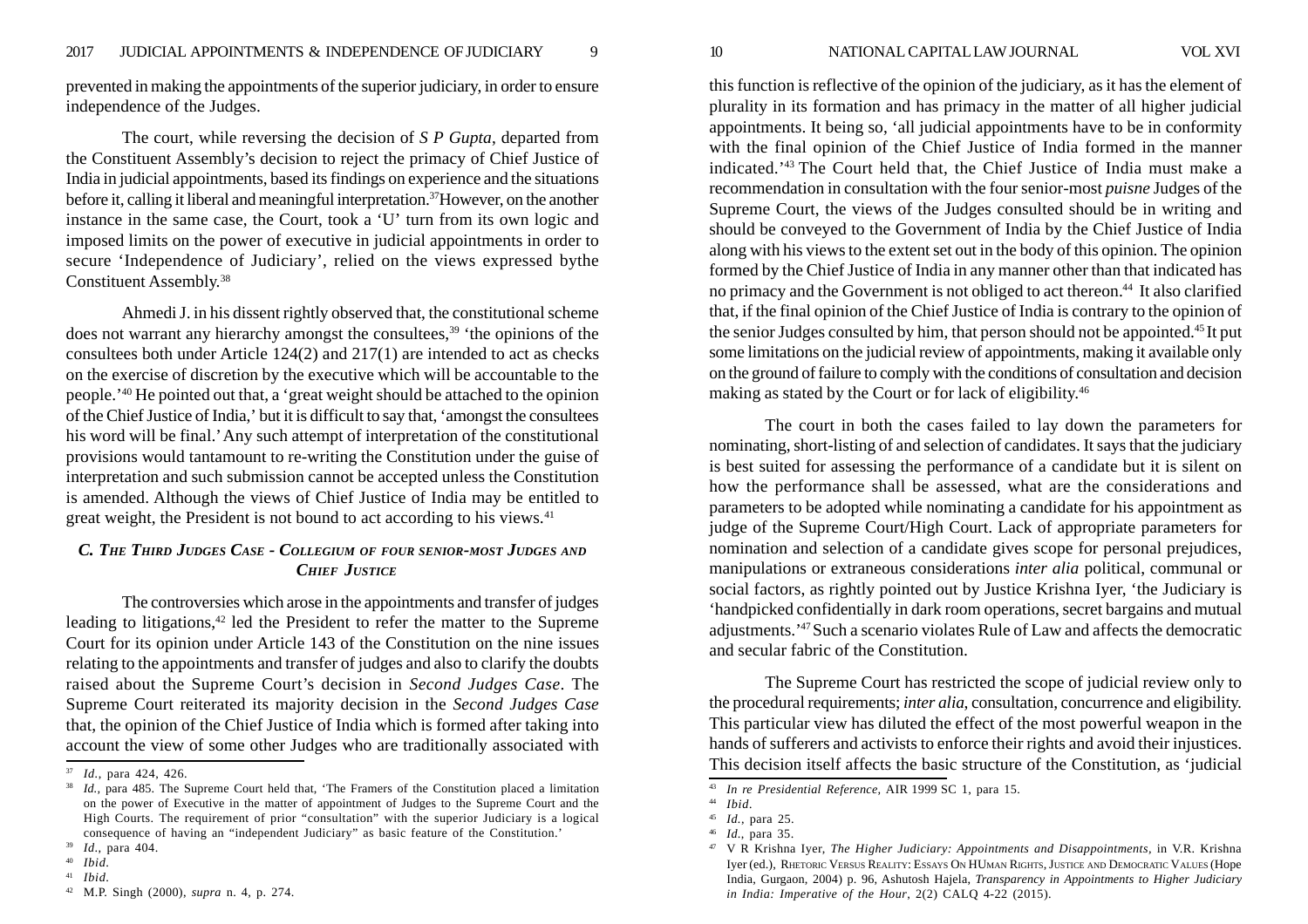review' is thinned out.48 It indicates that the Court has conveniently avoided the review on the ground of extraneous considerations in making appointments, itmay be done by overlooking the performance, quality, experience, seniority, past record, etc. or even adverse records.<sup>49</sup> The lack of transparency in the short-listing of candidates, consultation procedures between the collegium and the Government and consultation within the collegium gives lot of scope for discriminations and favors. The power to select the judges of higher judiciary trapped in handful of persons facilitates enhanced scope for personal settlements between the consultees. The whole process of nominating, short-listing and recommending candidates is left for personal satisfaction of only a few persons, as the judicial review is possible only on the ground of non-consultation and not possible on wrongful consultation or unreasonableness. The instances of refusal to review the wrongful appointment of the judge<sup>50</sup> and also appointing judges ignoring the seniority and performance<sup>51</sup> shows that, the guidelines of the apex court in *Second Judges Case* and *Third Judges Case* are inappropriate, on the contrary, it permits arbitrary exercise of constitutional powers by the Judicial Collegium and also by the Executive. There is no reason why the judicial review of appointment judges' is not available on the grounds under Article 14 and 21 of the Constitution such as lack of just, fair and reasonable decision or arbitrary, fanciful or oppressive decision, laid down by the Supreme Court in various cases.52 Consequently, the arbitrary exercise of power or extraneous considerations while nominating candidates will remain unchallenged giving a free hand to the Collegium. Such a blanket power conferred on Chief Justice of India and other senior judges and the intransparent and opaque process of nomination/recommending the names for judicial appointments is unreasonable, hence, unconstitutional. Further, challenging such a consultation process before the forum which itself is party to it i.e. Supreme Court, amounts to gross violation of the principles of natural justice, as there may existpersonal or official/ departmental bias.

In the S*econd* and *Third judges* cases the Supreme Court though seems to have safeguarded the institutional independence of judiciary, however, it has compromised with the individual independence of judges, ultimately affecting independence of judiciary. Under the guise of interpretation, they have established the judicial supremacy by adding words to the original

<sup>50</sup> Ashutosh Hajela (2015), *supra* n. 47.

#### *D. THE EMERGENCE OF NJAC*

The working of the new collegium could not go well and the President of India while appointing four judges expressed his concern for not having appropriate social representation.53 It could neither prevent tainted additional judge Ashok Kumar from getting permanent judicial seat in High Court nor could it help Justice A.P. Shah to find a place in Supreme Court even after having good career record and seniority.<sup>54</sup> The process of appointment, after *Second Judges Case* and *Third Judges case* has been totally taken away by the judiciary in such a way that, the judiciary declined to give reasons to the Prime Minister Office (PMO) for its neglect to consider seniority of Justice Shah, Justice Patnaik and Justice Gupta while appointing Justice Dattu, Justice Ganguly and Justice Lodha to the Supreme Court.<sup>55</sup> The constitutional provision also provides for appointment of a distinguished jurist as Judge of the Supreme Court,56 however, not a single such jurist has been appointed as a Judge of the Supreme Court till date. It doesn't mean that distinguished jurists do not exist in India. Rather it shows that, the Judiciary has categorically excluded the academicians from the Judicial Appointments and restricted the entry only for advocates and Judges, making the relevant constitutional provision a dead wood. Further, the complaints are coming about *the elevation as judges* who are relatives, children, friends, former colleagues and juniors *of Judges. It has been blamed that, such selections are based on considerations other than merit and integrity of the candidate*. A well-known activist-advocate Indira Jaising,57 admitted that, *judicial dynasties* are being created by the collegiums by recommending names of their children or those who are close to them or have worked almost continuously with them.She opined that, 'a judiciary which claims independence from the executive must also be independent from vested interests and powerful caste and class lobbies.' Although, theoretically, the process of appointment seems to be just and fair, but, in fact it was suffering from opaqueness, arbitrariness and autocracy.58

The National Commission to Review the Working of the Indian Constitution recommended the establishment of the Judicial Appointments

<sup>48</sup> See *Keshavanda Bharati* v. *State of Kerala*, AIR 1973 SC 1461 (Judicial Review has been held to be basic structure of the Constitution).

<sup>49</sup> *Shanti Bhushan* v*. Union of India,* (2009) 1 SCC 657.

<sup>51</sup> *Ibid*.

<sup>52</sup> *Maneka Gandhi* v. *Union of India* 1978 SCC (1) 248. *See* also *Union of India* v. *M. Selvakumar,* AIR 2017 SC 740.

<sup>53</sup> M.P. Singh (2000), *supra* n. 4, p. 278.

<sup>54</sup> Ashutosh Hajela, (2015), *supra* n. 47.

<sup>55</sup> Diwakar & Dhananjay Mahapatra, *PMO returns 3 names mooted for SC Judges*, THE TIMES OF INDIA, New Delhi, November 11, 2008.

<sup>&</sup>lt;sup>56</sup> The Constitution of India, Article  $124(3)(c)$ .

<sup>57</sup> Indira Jaising, *Supreme Court and Narendra Modi Govt's Latest Bone of Contention: Judicial Dynasties*, THE FIRST POST*,* New Delhi, August 01, 2016.

<sup>58</sup> Ashutosh Hajela, *supra* n. 47.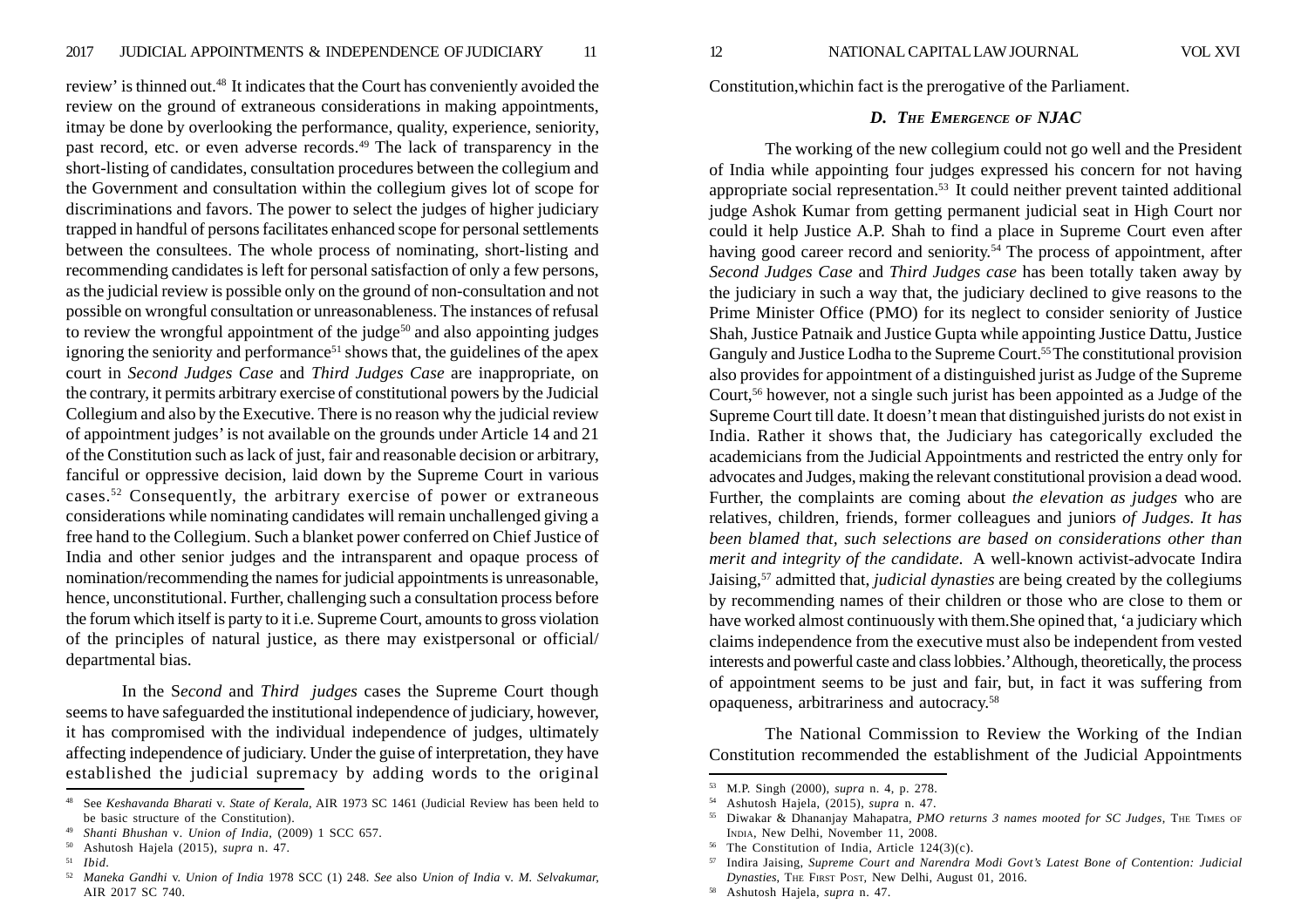Commission for the appointment, transfer and removal of judges of higher courts, so as to restore equal and effective participation of both executive and judiciary in the appointment of judges.<sup>59</sup>

The Law Commission of India in its 214<sup>th</sup>Report severely criticized the three cases, *First, Second* and *Third judges cases* for rewriting the Constitution. The Law Commission rightly observed that, the Court has wrongly interpreted the Constitution while conferring primacy on the Chief Justice of India, in fact the Constitution has not conferred any primacy on the Chief Justice of India neither it mentions anything about 'Collegium' nor does it fixes the number of judges to be consulted, which, in fact is a sole discretion of the Executive i.e. President. It observed that, 'any addition of words in the Constitution would not be permissible under the interpretive jurisdiction of the Supreme Court.' It further commented that, under the Constitution, it is the President who can consult the Chief Justice of India and other judges at his discretion and not for the Chief Justice of India to consult other judges. The Supreme Court has to interpret the Constitution as it is and it cannot add any new words to the Constitution.It felt an immediate need to reconsider these three judgments in order to bring about clarity and consistency in the process of appointment of Supreme Court and High Court Judges.<sup>60</sup>

Dissatisfied with the ongoing mechanism and process of judicial appointments after the *Second Judges case* and with an objective to restore the 'check and balance' envisaged by the Constitution, the Constitutional (120<sup>th</sup>) Amendment) Bill was introduced, which proposed to replace the existing collegium system with the Judicial Appointments Commission,<sup>61</sup> leaving it for the Parliament to provide for the functional and procedural aspects of the Commission. Unfortunately, the Constitution (120<sup>th</sup> Amendment) Bill lapsed with the conclusion of the term of Lok Sabha.<sup>62</sup> The lapsed bill again revived in 2014, resulting into the enactment of Constitution (Ninety Ninth Amendment) Act, 201463 and the National Judicial Appointments Commission Act, 2014 (NJAC Act). However, it is noteworthy to mention here that, the Ninety Ninth Constitution Amendment (which authorizes the Parliament to make law so as to

establish NJAC) and the NJAC Act, both were passed simultaneously, as if the father and the son born on the same day.<sup>64</sup>

#### *(i) The National Judicial Appointments Commission (NJAC)*

The Constitution (Ninety Ninth Amendment) Act, 2014 amends Article 124 of the Constitution to provide for the National Judicial Appointments Commission (NJAC) to make recommendations to the President for appointments of judges at Supreme Court and High Courts and seeks to confer constitutional status to the Commission. The NJAC comprises of the Chief Justice of India as Chairperson; two other senior Judges of the Supreme Court, the Union Law Minister; two eminent persons (one of the eminent person shall be belonging to the SCs, the STs, OBCs, Minorities or Women) to be nominated by the committee consisting of the Prime Minister, the Chief Justice of India and the Leader of Opposition. It also empowers the Parliament to regulate the procedure for the appointment of Judges and empowers the Commission to lay down the procedure for the discharge of its functions, the manner of selection of persons for appointment, etc.<sup>65</sup>

The National Judicial Appointments Commission Act, 2014 provides for the establishment of the NJAC to recommend appointments and transfer of Judges of Higher Judiciary. The NJAC Act provides for the senior-most Judge of theSupreme Court to be appointed as the Chief Justice of India. The Chief Justice of a High Court is to be appointed on the basis of *inter se* seniority of High Court Judges plusability, merit and other criteria of suitability as specified by regulations. And for the post of the Supreme Court Judge, the eligible<sup>66</sup> persons may be recommended on the basis of their ability, merit and other criteria specified by regulations framed by the NJAC under the NJAC Act.67 It is further provided that, in case of appointment of the Judge of the High Court, apart from seniority, the ability and merit of such Judge shall be considered.<sup>68</sup> While appointing the judge of the High Court, the Commission has to seek nominations from the Chief Justice of the concerned High Court.<sup>69</sup> Furthermore, the Commission cannot recommend the appointment of judge, if two members of the Commission are not agreed with.70 The Commission shall on the basis of <sup>59</sup> National Commission, REVIEW OF THE WORKING OF THE INDIAN CONSTITUTION (2002). and **ability, merit and other criteria of suitability as may be specified by regulations,** 

 $60$  Law Commission of India,  $214$ <sup>TH</sup> REPORT ON PROPOSAL FOR RECONSIDERATION OF JUDGES CASES I, II AND III – SP GUPTA V. UOI (2002).

<sup>&</sup>lt;sup>61</sup> *See*, The Constitution (120<sup>th</sup> Amendment) Bill, 2014.

<sup>62</sup> *Available at* http://www.prsindia.org/billtrack/constitutional-amendments/lapsed/ (last visited on October 21, 2017)

 $63$  The Constitution (121<sup>st</sup> Amendment) Bill, 2014 enacted as the Constitution (99<sup>th</sup> Amendment) Act, 2014.

<sup>64</sup> H.G. Kulkarni, in his speech at State Level Conference on 'National Judicial Appointments Commission – Issues & Perspectives', held on 29<sup>th</sup> February – 1<sup>st</sup> March 2016, at N B Thakur Law College.

<sup>65</sup> The Constitution of India, Article 124C.

<sup>66</sup> The Constitution of India, Article 124.

<sup>67</sup> Section 5, NJAC Act, 2014.

<sup>68</sup> *Id*., section 6(1).

<sup>69</sup> *Ibid*.

<sup>70</sup> *Id.,* section 5(2).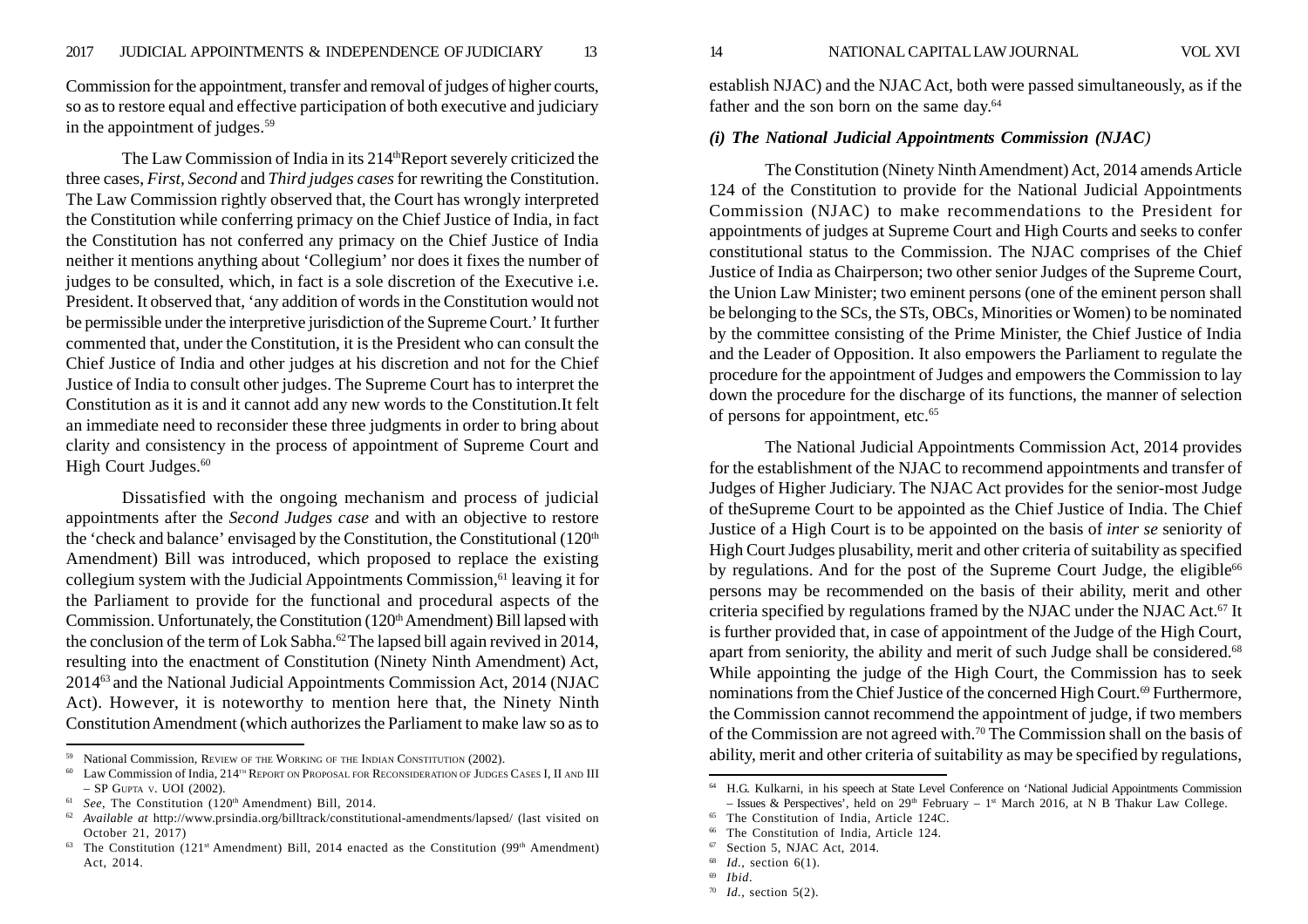nominate names for appointment as a Judge of a High Court from amongst persons who are eligible to be appointed as such under clause (2) of Article 217 of the Constitution and forward such names to the Chief Justice of the concerned High Court for its views.<sup>71</sup> After receiving views and nominations as above, the Commission may recommend for appointment, the person who is found suitable on the basis of ability, merit and any other criteria of suitability as may be specified by regulations.72 The Chief Justice of the concerned High Court, while making such nominations or giving its views should consult two senior-most Judges, such other Judges and eminent advocates of that High Court.<sup>73</sup> Further, the Commission is bound to draw in writing the views of the Governor and theChief Minister of the State concerned before making such recommendation.<sup>74</sup> The President, on the recommendations made by the Commission, may either act (appoint) or send it back for reconsideration, if he considers it necessary. However, once the NJAC makes a recommendation after reconsideration, the President is bound to make the appointment accordingly.<sup>75</sup> The Commission is also authorized to recommend for transfer of Chief Justices and other Judges of High Courts, according to the regulations and the procedure laid down by the  $NIAC.76$ 

The Commission is empowered to make regulations in respect of the criteria of suitability with respect to appointment of a Judges of the Supreme Court and High court; the procedure and conditions for their selection and appointment; the procedure for transfer of Chief Justices and other Judges, etc.<sup>77</sup>

The Constitution (99<sup>th</sup> Amendment) Act, 2014 and the NJAC Act has introduced a new body (NJAC) to recommend to the President, the appointments of judges at the higher judiciary, in lieu of the previous judicial collegium. Some of the important aspects of the NJACAct need special attention. Firstly, the Commission contains an executive element, i.e. the Union Minister of Law and Justice, Secondly, the Commission comprises two eminent personsto be appointed by the Committee but the NJACAct does not describe the qualifications of the 'eminent persons', Thirdly, the Commission is not permitted to make any recommendation if two members are not agreeing with. The Law Minister and two eminent persons may perform a crucial role and may use veto. This particular

aspect is absent in the 99th Amendment. Fourthly, the ability, merit and other criteria of suitability for appointment of the judges is not defined by Act and it is left for the Commission to provide for. The Actendows the Commission with

The presence of Law Minister and two eminent persons in the NJAC and power of veto for any two members raised various constitutional questions and the matter knocked the door of Supreme Court in the matter of *Fourth Judges78* case wherein a group of petitions challenged the validity of the Constitution (99thAmendment) Act, 2014 and the NJAC Act, on the ground of infringement of basic structure of the Constitution. The court concluded that, in the matter of selection, appointment and transfer of Judges to the higher judiciary, the primacy in the decision-making inevitably rests with the Chief Justice of India**.**The involvement of Law Minister and two outsiders (eminent persons) in the final process of appointments of judges is undesirable and it erodes the primacy of judiciary. The Court concludes that:

without primacy to the opinion of Chief Justice of India the whole consultation process contemplated under Articles 124 and 217 would only become ornamental enabling the executive to make appointments in its absolute discretion, most likely based on considerations of political expediency. Such a process would be antithetical to the constitutional goal of establishing an independent judiciary.79

The Court held that, the primacy of judiciary is integral to the independence of judiciary, separation of powers, federalism and democracy, rule of law and supremacy of the Constitution. The Constitution (99<sup>th</sup>) Amendment) Act 2014 and the NJAC Act, that would adversely impact primacy of the judiciary, is violative of the basic structure of the Constitution and liable to be set aside.

It is rightly held that, the NJAC Act confers a monarchical power on the eminent persons to veto a decision that is taken unanimously or otherwise by the Chief Justice of India in consultation with other judges. The  $(99<sup>th</sup>$ Constitution Amendment) Act, 2014 does not postulate a veto being conferred on any person in the NJAC; however such a provision exists in the NJAC Act.80 This is certainly not what the Constitution, as framed, postulated or intended.81The entire scheme of appointment of judges postulated by the Constituent Assembly is made *topsy-turvy* by the (99<sup>th</sup> Constitution Amendment)

blanket powers.

 $71$  *Id.*, section 6(3).

<sup>72</sup> *Ibid*.

<sup>73</sup> *Id.,* section 6(1).

<sup>74</sup> *Id.,* section 6(7).

<sup>75</sup> *Id.,* section 7.

<sup>76</sup> *Id.,* section 9.  $\pi$  *Id.*, section 12.

 $78$  (2016) 5 SCC 1.

<sup>79</sup> Per J. Chelameswar, *id.*, para 52.

<sup>80</sup> *Id.,* para 510.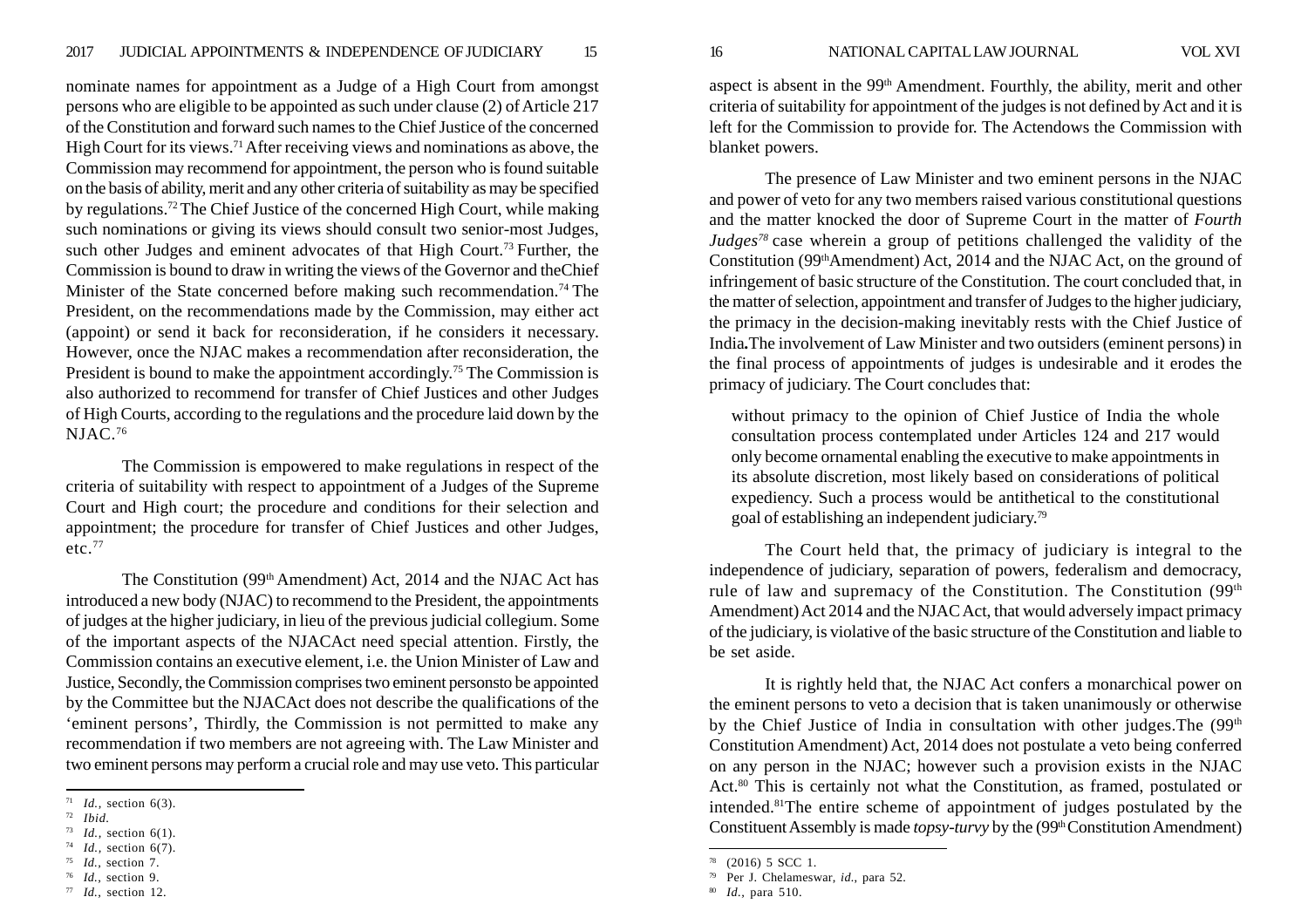#### Act, 2014 and the NJAC Act, destroying the basic structure of the Constitution.<sup>82</sup>

However, one of the arguments which later formed the bases for the decision of Supreme Court in *Fourth Judges Case* that the new regime denies the primacy to the opinion of the Chief Justice of India, as primacy of the judiciary is the basic structure of the Constitution, itself is not in consonance with the Constitutional mandate under the pre-amended Articles 124 & 217, although, it is in accordance with the previous Supreme Court judgments. This particular view of the Supreme Court is also contrary to intention of the framers of the Constitution.

The Supreme Court overturned the new law proposed to replace the Judicial Collegium and the tussle between the Judiciary and the Executive continued even further,<sup>83</sup> although, the court agreed to change the Memorandum of Procedure of Appointment of Judges to make it more transparent, however, the power to take final call has been retained by the Collegium.<sup>84</sup> As a major step towards transparency, the Collegium of Supreme Court started uploading on its website the decisions of its Collegium on appointments and transfers in the higher judiciary.

However, intwo recent matters, the working of Collegium and also the Supreme Court itself came in discussions. The objectionable behavior of Justice C. S. Karnan of Madras High Court<sup>85</sup>and subsequent action by Supreme Court, and the transfer of Justice Jayant Patel and his subsequent resignation.<sup>86</sup> Justice C.S.Karnan stayed his own transfer order and subsequently when matter reached the Supreme Court, he apologized for the same.<sup>87</sup> Later, he leveled allegations of corruption, atrocity and harassment against various sitting judges. The Supreme Court ignored the allegations and initiated *suomotu* contempt proceedings and punished him with six-months imprisonment.88 In second matter,

Justice Jayant Patel, senior most judge of Karnataka High Court after Chief Justice, who was having a chance of being appointed as Chief Justice after retirement of sitting Chief Justice, has been transferred by the Collegium to the Allahabad High Court making him third in seniority. He resigned from the post in protest. It is perceived that he has been punished for CBI probe in Ishrat Jahan encounter case when he was acting Chief Justice of Gujarat High Court, which led to arrest of a large number of police officers from Gujarat for their involvement in a planned killing.

These matters revived the discussions on the way judges are selected, the behavior of a sitting judge and mechanism for action against such judges and principles of natural justice. It realized us the need for an independent mechanism not only for appointment but also to entertain and dispose the matters by and against sitting judges of the higher judiciary. The Supreme Court although empowered to decide the contempt cases including contempt of Supreme Court, the question comes how the Supreme Court (it being a party to it) can decide the matter specifically when allegations are leveled against the sitting judges of the Supreme Court and the High Courts? How a judge can be punished for contempt of court when he is holding the office of a High Court Judge? Whether the allegations made by Justice Karnan leveled against sitting judges will be inquired into by an impartial and independent way? This matter pours fuel to the demand for an independent mechanism to entertain and dispose of the complaints by and against the sitting judges. These issues being outside the scope of this paper, needs to be investigated separately.

#### **V. CONCLUSION**

The Constitution of India provides for 'check and balance' between the organs of the state and incorporates into it the principle of independence of judiciary. Accordingly, the Indian Constitution requires the President to consult the Chief Justice of India while appointing the judges at the higher judiciary. However, the controversy arose with respect to the meaning of the word 'consultation'. Although, the *First Judge's Case* denied the primacy to the judiciary in consultation process, the subsequent judgments accorded superior position to the judiciary as compared to the executive under the guise of maintaining the independence of judiciary and held that, the opinion of the Chief Justice of India should have primacy and is binding on the President. The Court evolved the 'Judicial Collegium' of Chief Justice of India and two senior most

<sup>81</sup> *Id.,* para 491.

<sup>82</sup> *Ibid.*

<sup>83</sup> Shishir Tripathi, *Supreme Court and Narendra Modi Govt's Latest Bone of Contention: Judicial Dynasties*, THE FIRST POST, New Delhi (August 01, 2016).

<sup>84</sup> *See*, *Collegium To Take Call On 61 Names For High Court Judges Elevation*, available at https:/ /www.ndtv.com/india-news/collegium-to-take-call-on-61-names-for-high-court-judges-elevation-1751324(last visited onNovember21, 2017).

<sup>85</sup> Smita Chakraburtty, *The Curious Case of Justice Karnan*, 52(18) EPW (2017). *See* also BhairavAcharya, *A Legal Vacuum Enabled Justice Karnan's Bad Behaviour,* The WIRE (May 04, 2017).

<sup>86</sup> *Justice Jayant Patel's Resignation Marks A Moment of Crisis for the Judiciary*, THE WIRE*,* September 27, 2017.

<sup>87</sup> Kian Ganz, *The System Wasn't Built For This: Justice C S Karnan Vows Criminal Complaint Vs. CJI, Wants Contempt Stayed, Doubles Down On Corruption Allegations*, *available at* <http:// www.legallyindia.com/supreme-court/the-system-wasn-t-built-for-this-justice-cs-karnan-vowscriminal-complaint-vs-cji-wants-contempt-stayed-doubles-down-on-corruption-allegations-readletter-20170211-8303>(last visited on November22, 2017).

<sup>88</sup> Livelaw News Network, *Breaking: SC Finds Justice Karnan Guilty of Contempt of Court, Awards Six Months Jail Term*, Livelaw May 09, 2017, *available at* http://www.livelaw.in/breaking-scfinds-justice-karnan-guilty-contempt-court-gets-six-months-jail-term/ (last visited on November 22, 2017).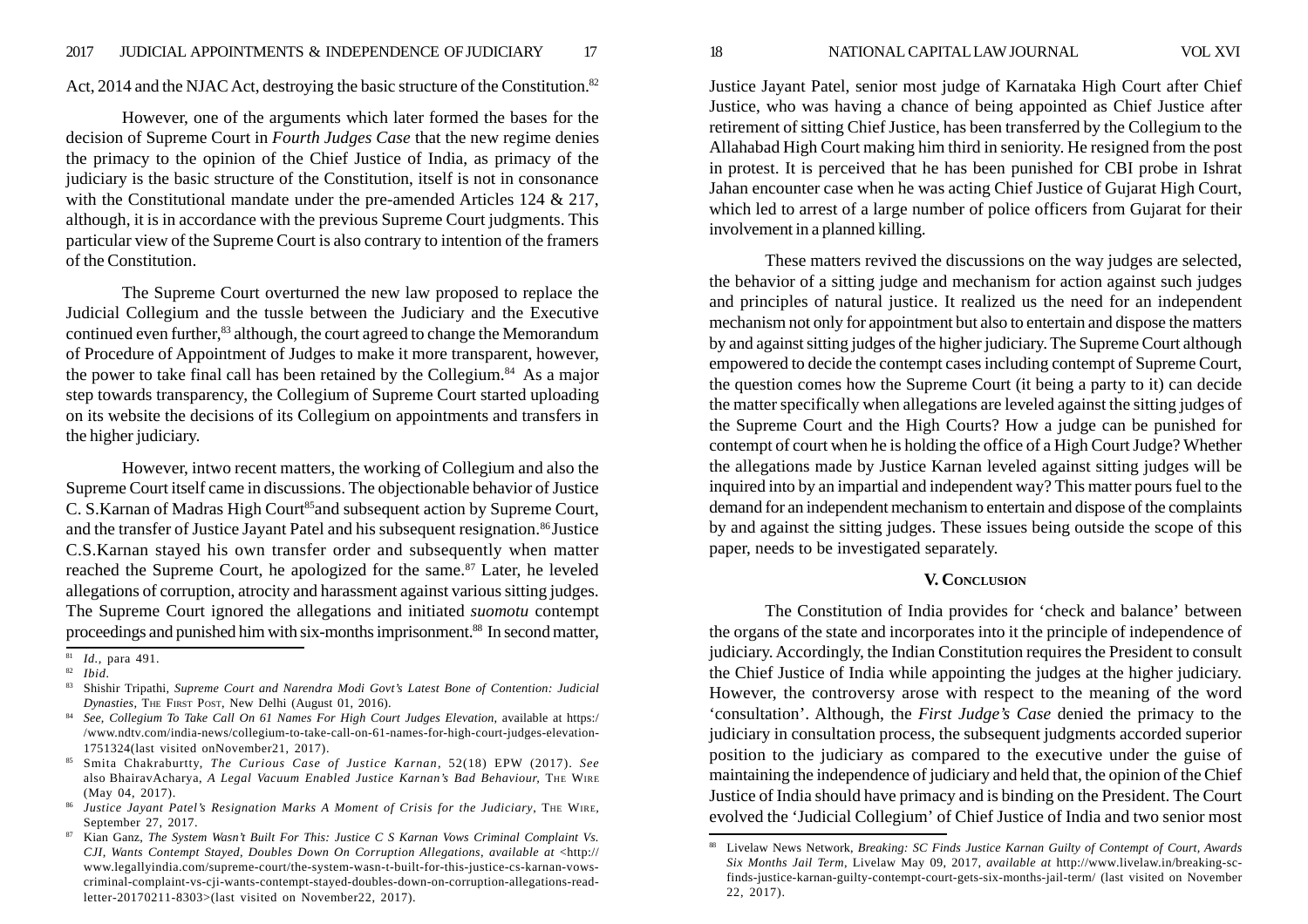judges, which subsequently in *Third Judges Case* changed to four senior-most judges with Chief Justice of India, to recommend the President in matters of appointment and transfer. The 99<sup>th</sup> Amendment to the Constitution replaced this Collegium System with the NJAC, and the 'primacy of judiciary' in judicial appointments has been done away with. However, the Supreme Court in *Fourth Judges Case* struck down this new regime holding that, 'primacy of the judiciary' in judicial appointments and transfer is an integral part of the independence of the judiciary and denial of primacy to the opinion of Chief Justice of India under the new regime is violative of the basic structure of the Constitution. Further, the presence of Minister of Law and Justice and two outsiders, namely, the eminent persons, in NJAC affects the doctrine of Separation of Powers envisaged by the constitution.

However, the constitutional framers never intended to confer primacy on the Chief Justice of India, on the contrary, such a view has been out rightly rejected by the Constituent Assembly after a detailed discussion on this issue. Ahmedi J. has logic in his dissenting view that; 'to say that the Chief Justice of India has a primacy in the matter of judicial appointments is not possible unless the Constitution is amended.'89

Then the question arises, whether the present Judicial Collegium evolved by the Supreme Court ensures independence of judiciary, in the sense it is composed of four senior most judges who are subordinate to the Chief Justice of India. Are they sufficiently independent in decision making and expressing their views? Is this collegium able to prevent an unsuitable or tainted person from entering into the judiciary? If the Law Minister or two eminent persons can influence the Chief Justice of India and two senior most judges, on similar logic, what guarantee that the Chief Justice of India cannot influence his subordinate colleagues? The elevation of J. Ashok Kumar, J. Dinkaran, etc. and denial to elevate Justice A. P. Shah as a judge of Supreme Court ignoring his seniority, a good judicial carrier record and reputation as a judge, indicates that the present collegium system is not able to prevent the unsuitable person from entering the higher judiciary. The process of nomination, selection and appointment of higher judiciary are not regulated by any criteria or guidelines, leaving full discretion to the Chief Justice of India. The process of appointment and transfer has become opaque and leave scope for arbitrary and unreasonable exercise of powers. There is neither any logic in composition of collegium, i.e. Chief Justice of Indiaand four senior-most judges, nor in their selection based on seniority. This makes the present collegium system and its process of

The judiciary and the executive are struggling to retain the power of judicial appointments. While doing so, the Supreme Court has imported the new words like 'Concurrence', 'Primacy', and installed into the Constitution in order to grasp the power; while the executive amended the Constitution to replace the 'Consultation' process with the Chief Justice of India including Collegium with the NJAC. One of the important aspects of independence of judiciary, i.e. decisional independence of individual judge from his superiors or other colleagues is conveniently ignored by the 'Protector of the Constitution', i.e. the judiciary. Further, the judiciary shows disregard to the views of Dr. BabasahebAmbedkar and other members of Constituent Assembly in the matter of judicial appointments. In this dichotomy between the executive and the judiciary, the cardinal principle of independence of judiciary has been lost. Neither the NJAC nor the Judicial Collegium proves sound on the principles of independence of judiciary and Rule of Law.

In order to have a rational and most democratic process of appointments without harming the 'independence of the judiciary' a comprehensive mechanism needs to be constituted. Care should be taken that the power of the appointment shall not vest only in few hands. It should also not be with the executive, legislature or the judicial collegium. A middle way may be adopted so as to ensure the 'check and balance' and 'Rule of Law' without compromising the independence of judiciary. A Judicial Council with a good number of members comprising seating judges in rotation, retired judges, renowned academicians and jurists in the legal field, having no connection with political parties or political activities, in equal proportion, to be appointed by the President, to nominate, select and recommend the names for appointments of judges, after evaluating their performance, background, ability, experience, and expertise, according to the criteria devised by the council. It is to be ensured that the nominations of advocates and jurists for elevation as judge of the High Court and the Supreme Court should not be restricted only for advocates and judges and it should be opened for academicians too.

Such Judicial Council should also be authorized to hear the complaints by and against the sitting judges, as the judges of Supreme Court or High Courts themselves cannot hear complaints by or against their fellow colleagues. Such Judicial Council should be empowered to draft Memorandum of Procedure for appointments of judges at higher judiciary and also procedure for hearing complaints by and against sitting judges.

consultation undemocratic and hence unconstitutional.

<sup>89</sup> *Supra* n. 39, para 404.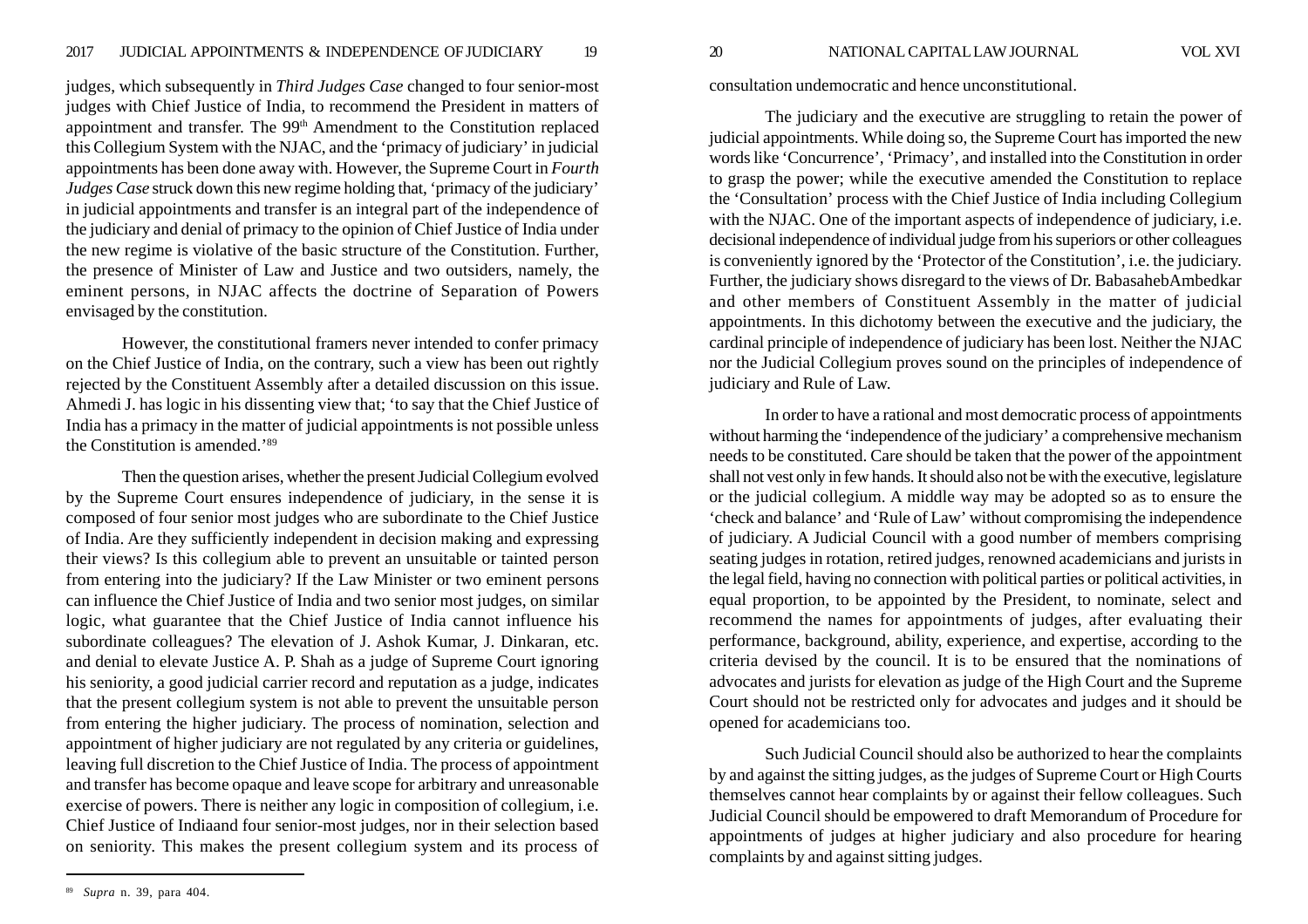# **DECRIMINALIZING ATTEMPTED SUICIDE IN INDIA: A PARADIGM SHIFT IN APPROACH**

#### *G.K. Goswami\**

#### **I. INTRODUCTION**

Suicide is an anti-thesis to self-preservation symbolising man's great retreat from life, attracting either condemnation or commendation since the dawn of civilisation. Suicide knows no barrier of race, caste, religion, community, age, sex, time or space. Historically, suicide suffers from conceptual ambiguity, lack of uniform nomenclature and standardized assessment methods. Suicidal behaviour is culmination of adaptive failure to cope with mental and social disabilities, resulting in ultimate regression from reality. Since long several jurisdictions contemplated deterrent criminal proceedings for unsuccessful attempt to commit suicide but right based jurisprudence demands for humanistic state response towards suicide. Evolving concepts of individual's liberty and life with dignity have recognized 'choice death' and physician assisted death but suicide as a matter of right finds no recognition in any of the instruments of human rights at international, regional or national level. Justice demands that instead of hand cuffs and prison cells, the survivors of attempted suicide need sympathy, medical care and rehabilitation. In changing percept, recognizing suicidal behaviour a result of social and mental disabilities, anti-suicide laws have been repealed by many countries and India is on way forward.

At global level, suicides accounted for  $1.4\%$  of all deaths.<sup>1</sup> The risk of suicide increases with age; the risk in men peaks at the age of 45 and in women at the age of 55.2 Pesticide poisoning, hanging and firearms are among the most common methods of committing suicide globally.3 Among 0.8 million suicides annually reported worldwide, $4$  India contributed 0.13 million suicides, highest number in the world,<sup>5</sup> due to several causative factors ranging from hopelessness,

psychosis, prolonged illness, domestic violence to jilted lovers and a cute depression due to various reasons.6 Every day, India witnesses nearly 274 persons committing suicide and persons of average age below 44 years including teenagers are more susceptible to ending their lives. Attempted suicides are nearly twenty times higher than the succeeded suicides.7 Scientific evidence shows that for every ten people who attempt suicide or commit suicide, nine of them have mental health problems. Additionally, the social structure, cultural ethos and life style also impact suicides due to hopelessness in life.8 The incidents of suicide adversely reflect on the socio-economic dynamics, cultural ethos and public policies for social security.

In fact, attempted suicide faces challenge of being under reported due to strictness of penal provisions, cultural shame of frequent follow-up visits by police and stigma attached to the family. Suicide needs holistic review under the lens of mental health as well as accounting for social inequities causing inner state of turmoil responsible for marginalization.<sup>9</sup> Indeed, if suicide is a wrong, punishing failed suicide is another wrong committed by the state putting the carriage before the horse. Decriminalising attempted suicide may reduce under reporting and ensure social justice by improving state response towards vulnerable targets.

Several countries like United States and United Kingdom have relaxed penal rigor by decriminalizing attempted suicide. In India, the constitutional validity of anti suicide laws has been discussed several times but without accomplishing final conclusion. The Law Commission of India and the judiciary had argued both for retaining and annulling suicide laws thus making the debate complex but interesting. The Mental Health Care Act, 2017, recently been enacted in India has not only set the tone for decriminalising attempted suicide but also imposed a duty on the government to provide care, treatment and rehabilitation of suicide survivor to reduce the risk of recurrence. The approach under the recent law integrates jurisprudence on suicide with global approach of extending medical care and rehabilitation. This article deliberates upon the nuances of abrogating anti-suicide laws and the relevant concepts involved therein. \*

Research Scholar, Tata Institute of Social Sciences, Deonar, Mumbai and the serving member of Indian Police Service in State of Uttar Pradesh.

<sup>1</sup> World Health Organisation, Suicide Data – 2016, *available at* http://www.who.int/mental\_health/ prevention/suicide/suicideprevent/en/ (last visited on June 30, 2017).

<sup>&</sup>lt;sup>2</sup> Benjamin J. Sadock, Virginia A. Sadock, Harold I. Kaplan, SYNOPSIS OF PSYCHIATRY BEHAVIOURAL SCIENCES/CLINICAL PSYCHIATRY (Lippincott Williams and Wilkins, New York, 2003).

<sup>3</sup> Vladeta Ajdacic-Gross, Mitchell G. Weiss, Mariann Ring (*et al*.), *Methods of Suicide: International Suicide Patterns Derived from the WHO Mortality Database*, 86(9) BULLETIN OF THE WORLD HEALTH ORGANISATION 657-736 (2008).

<sup>&</sup>lt;sup>4</sup> World Health Organisation, PREVENTIVE SUICIDE: A GLOBAL IMPERATIVE (2014).

India has highest number of suicides in the world : WHO, THE TIMES OF INDIA, New Delhi, September 4, 2014.

National Crime Records Bureau, Ministry of Home Affairs, ACCIDENTAL DEATHS AND SUICIDES IN INDIA  $-2014$ . In 2014, reported suicides were 1,31,666 having rate of 10.6 per million population. <sup>7</sup> *Ibid*.

<sup>8</sup> D. Lester, K. Agarwal and M. Natarajan, *Suicide in India,* 5 ARCHIVES OF SUICIDE RESEARCH 91- 96(1999).

<sup>9</sup> Thomas Joiner & M. David Rudd (eds.), SUICIDE SCIENCE : EXPANDING THE BOUNDARIES (Kluer Academic Publishers, New York, 2002).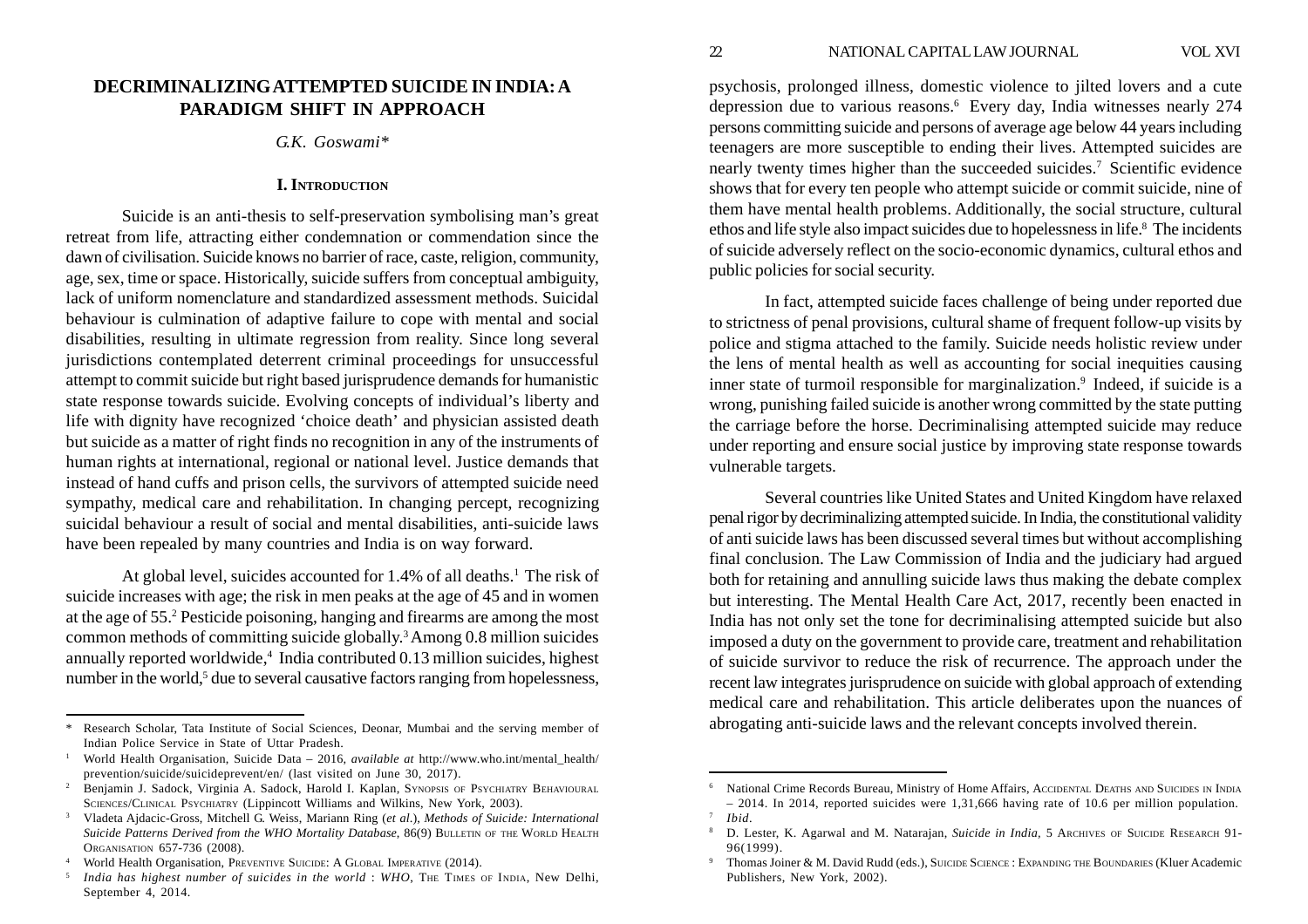#### **II. TENETS OF SUICIDE**

Suicide is a multi-dimensional human act involving several facets ranging from individual to community, biology to sociology, psychiatry to psychology, and offender to victim. Jurisprudence of suicide mainly underlines three legal issues: firstly whether attempted suicide constitutes a crime; secondly whether one can be held guilty of a crime, if he/she while attempting suicide, without culpable negligence, kills another person; and thirdly does it constitute a crime to aid, advise, abet or encourage another person to commit suicide?10 In the existing global legal panorama, these questions by no means are free from complexities and have broadly been discussed here for holistic understanding.

# *A. Various modes of terminating human life*

If life begins, end is inevitable either by natural or unnatural death. Suicide falls under unnatural death commissioned either by self-killing or through assisted suicide. The unnatural means for exterminating one's own life may vary from starvation to strangulation. Since homicide involves killing of a person by another person, suicide may not attract penal provisions for homicide. In case death of a person becomes confusing between accident and suicide, a medical tool called 'suicide psychological autopsy' (SPA)11 helps in determining the circumstances of death.12

# *B. Suicide defined*

Historically, the first use of word suicide, as claimed by some, is traced back to Sir Thomas Brown in the 1635 edition of *Relogio Medici,13* but others credit Charleton for using it in 1651. Some French historians found its use either in the Abbe Prevot in 1734 or the Abbe Desfontaines in 1737.14 The word 'suicide' (*felo de de*) is etiologically derived from '*sui'* means oneself and '*çaedre'* means to kill.15 The Oxford dictionary defines suicide, "the action of killing oneself intentionally."16 The scientific study of suicidal behaviour and

prevention strategies constitute the subject matter of Suicidology integrating both sociology and psychology of suicide.<sup>17</sup>

Shneidman has defined, "Suicide is an intended act of self-inflicted cessation"18 but Motto observed, "Suicide is self-inflicted, self-intentioned death."19 Freud, under his psychoanalysis theory, understood suicide as a murder in reverse.20 According to Lacan, suicide represents displacement of the object of aggression; before the impossibility of releasing it upon the other, it is released upon oneself. The World Health Organisation, in 1968, defined suicidal act as "The injury with varying degree of lethal intent" and suicide as "A suicidal act with fatal outcome".<sup>21</sup> In 1986, WHO preferred term 'suicidal acts' instead of 'suicide' or 'suicidal attempt'22 and in 2014 defined suicidal behaviour as "a range of behaviour that include thinking about suicide (or ideation), planning for suicide, attempting suicide and suicide itself.<sup>23</sup> Intentional self inflicted harm resulting in death has three components: death by harm, intentional act, and against oneself.24 An attempted suicide may or may not lead to death. Suicide attempt, also known as parasuicide,<sup>25</sup> pseudosuicide,<sup>26</sup> and deliberate self-harm<sup>27</sup>; may be defined as a non-fatal self-indicted potentially injurious behaviour with some intent to die.28 Vulnerability mapping helps for evaluating suicidal risk in a patient to design preventive strategies.29

<sup>&</sup>lt;sup>10</sup> R.W. Withers, *Statute of Suicide as a Crime*, 19(9) The VIRGINIA LAW REGISTER 641-747 (1914).

Suicide psychological autopsy (SPA) entails a collaborative investigation involving mental health experts and law enforcement agencies to determine the state of mind of a person prior to the fatal act.

<sup>12</sup> E.T. Isometsa, *Psychological Autopsy Studies – A Review*, 16(7) EUR.J. PSYCHIATRY 379-395 (2001).

<sup>&</sup>lt;sup>13</sup> G Minois, HISTORY OF SUICIDE VOLUNTARY DEATH IN WESTERN CULTURE (The Johns Hopkins University Press: Maryland, USA, 1999).

<sup>14</sup> Lucas Giner, et. al., *Nomenclature and Definitions of Suicidal Behaviour*, in Philippe Courtet (ed.), UNDERSTANDING SUICIDE FROM DIAGNOSIS TO PERSONALIZED TREATMENT (Springer: London, 2016) p. 4.

<sup>&</sup>lt;sup>15</sup> Kelly Posner *et. al., The Classification of Suicidal Behaviour*, in Peter E. Nathan *et. al.* (eds) THE OXFORD HANDBOOK OF SUICIDE AND SELF-INJURY (Oxford University Press: New York, 2014) p. 8.

<sup>16</sup> Suicide, *Oxford Dictionaries*, *available at*<https://en.oxforddictionaries.com/definition/ suicide>(last visited on April 15, 2017).

<sup>17</sup> James R. Rogers & Sharon Apel, *Revisiting Suicidology: A Call for Mixed Method Designs*, 1 SUICIDOLOGY ONLINE 92-94 (2010).

<sup>&</sup>lt;sup>18</sup> Edwin S. Shneidman, DEFINITION OF SUICIDE (Rowman & Littlefield Publishers Inc., Maryland, USA, 2004).

<sup>&</sup>lt;sup>19</sup> J.A. Motto, *Suicide and Suggestibility*, 124 Am. J. PSYCHIATRY 252-256(1967).

<sup>20</sup> Susan Kahn and Andreas Liefooghe, *Thanatos: Freudian Manifestations of Death at Work*, 20(1) CULTURE AND ORGANIZATION 53-67 (2014).

<sup>&</sup>lt;sup>21</sup> K.E.S. Unni, *Human Self Destructive Behaviour*, in J.N. Vyas and N. Ahuja (eds.) TEXTBOOK OF POSTGRADUATGE PSYCHIATRY (Jaypee Bros: New Delhi, 2003) pp. 526-556; Hareesh S. Gouda and B.S. Yadwad, *Is Attempted Suicide an Offence*, 29(2) JIAFM 44-46 (2007).

<sup>&</sup>lt;sup>22</sup> World Health Organization, SUMMARY REPORT, WORKING GROUP IN PREVENTATIVE PRACTICES IN SUICIDE AND ATTEMPTED SUICIDE (WHO Regional Office for Europe: Copenhagen, 1986).

<sup>&</sup>lt;sup>23</sup> World Health Organization, PREVENTING SUICIDE: A GLOBAL IMPERATIVE (WHO Press: Geneva, 2014).

<sup>&</sup>lt;sup>24</sup> Operational Criteria for Determination of Suicide Working Group, Division of Injury Epidemiology and Control, Centre for Environmental Health and Injury Control, CDC (1988) 37(50) MMWR 773–780.

<sup>&</sup>lt;sup>25</sup> N. Kreitman, A.E. Philip, S. Greer, C.R. Bagley, *Parasuicide*, 115(523) Br. J. PSYCHIATRY 746– 747 (1969).

<sup>&</sup>lt;sup>26</sup> N .Kessel, *Suicide by Poisoning 1: Suicide and the Survivor*, 61 NURSING TIMES 960–961 (1965).

<sup>&</sup>lt;sup>27</sup> H.G. Morgan, DEATH WISHES? THE UNDERSTANDING AND MANAGEMENT OF DELIBERATE SELF-HARM (John Wiley & Sons: Chichester, 1979).

<sup>&</sup>lt;sup>28</sup> E. King, WORLD REPORT ON VIOLENCE AND HEALTH-I (Geneva World Health Organization: 2002) p. 185.

<sup>29</sup> J.Lopez-Castroman, E.Olie, P. Courtet, *Stress and Vulnerability: a Developing Model for Suicidal Risk*, in T.J. Hudzik, K.E. Cannon (eds), SUICIDE: PHENOMENOLOGY AND NEUROBIOLOGY (Springer, Switzerland, 2014) pp. 87-100.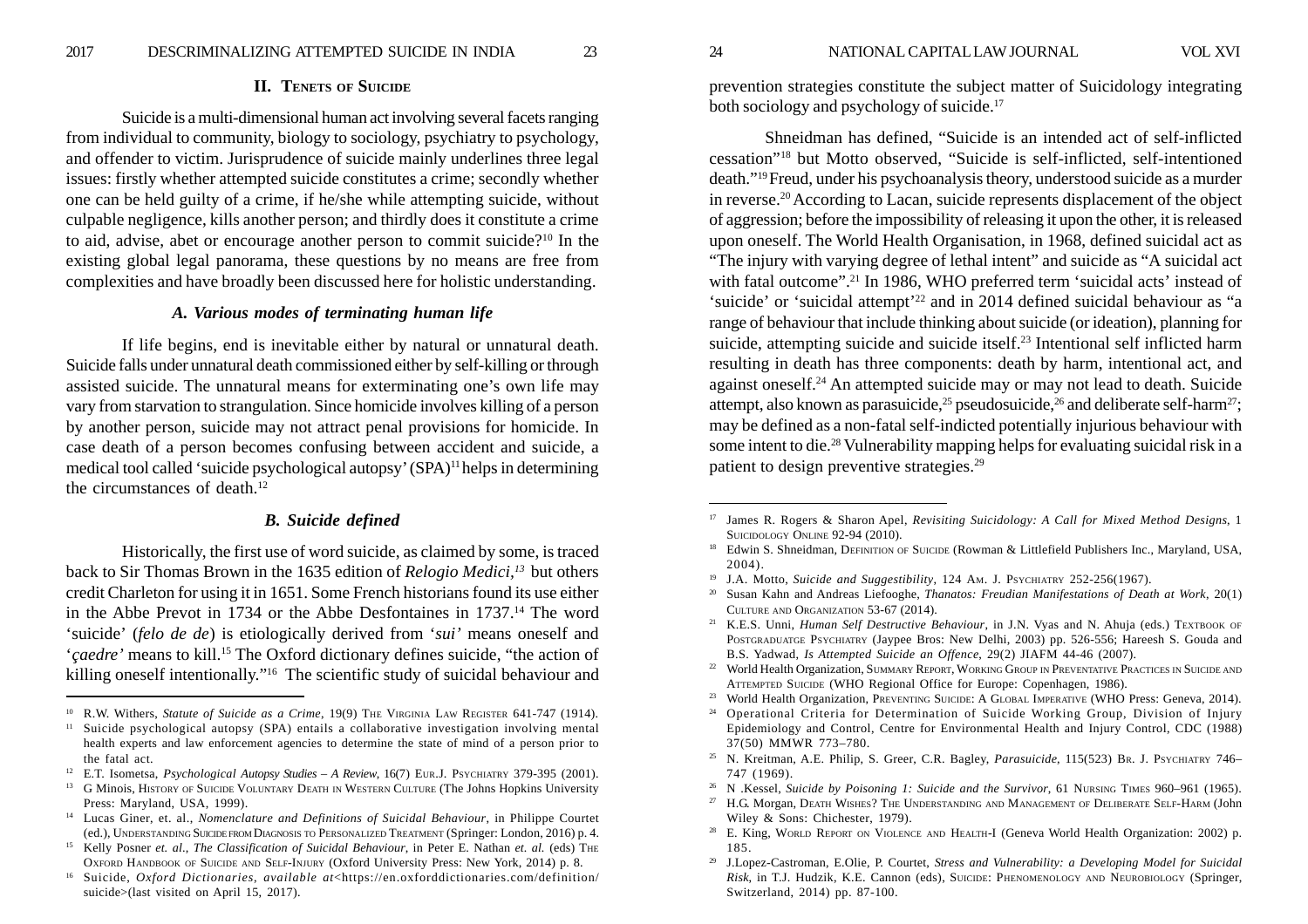#### *C. Religious response to suicide*

Religions generally denounce the act of suicide and endorse that life and death are creation of God and hence self-annihilation is proscribed by religions and punished under various legal systems. Survivors of the attempted suicide are viewed as tainted members of the society.30 Ethics and religions generally tag suicide as cowardly act but as an exception, sacrificing one's life also rewards commendation and earn praise in the society like the custom of *Sati31* and *Jal*samadhi<sup>32</sup> in Hinduism;<sup>33</sup> and the 'self-martyrdom' in battlefield under the *Shariat.*<sup>34</sup> Islam considers suicide worse than homicide, as the Prophet said, "He who commits *suicide* by throttling shall keep on throttling himself in the Hell Fire (forever) and he who commits *suicide* by stabbing himself shall keep on stabbing himself in the Hell-Fire".35

Christianity proscribes acts of suicide and abortion being sinful attracting blasphemy and as a deterrent to it, social denial of decent burial was prescribed.<sup>36</sup> In the sixth century AD, suicide became a secular crime and in thirteenth century, Thomas Aquinas denounced suicide as an act against God. Saint Augustine says, "Hence, it follows that the words 'Thou shalt not kill' refer to the killing of a man – not another man; therefore, not even thyself. For he who kills himself, kills nothing else than a man."37 Attempted suicide in 1693, under Christianity became an ecclesiastical crime punishable by excommunication.

Many of the legal systems, under the influence of religion, criminalized the act of self-destruction but last century witnessed changing legal percepts by relaxing anti-suicide laws. There are ensued a debate whether suicidal tendency reflects an imbalanced mental state deserving sympathy and medical care or it

- <sup>34</sup> Bernard K Freamon, *Martyrdom, Suicide and the Islamic Law of War: A Short Legal History*, 27(1) FORDHAM INT'L L. J.299-369 (2003).
- <sup>35</sup> Hadith narrated by Abu Huraira (Sahih Al-Bukhari Book 2/23/446).
- <sup>36</sup> Plato, 'Laws' 360 B.C.E. The dead body of a person committing suicide would be buried alone, on the outskirts of the city, without a headstone or marker.
- <sup>37</sup> St. Augustine, DE CIVITATE, BOOK 1, Chapter XX' translation by GE McCracken in the LOEB Classical Library series Augustine City of God I Books I-III (Cambridge, Mass : Harvard University Press, 1981) p. 91.

amounts to a behavioral aberration setting legal machinery into motion to instill deterrence in the social system. Indeed life is a complex phenomenon lived differently by different person under varied circumstances. Individual is the best master to understand the dynamics of one's own life. The debate on right to end one's life in light of quality of life reflects upon the growth of physician assisted death being legally approved under several jurisdictions. Before delving upon the issue of delisting anti-suicide laws, the linkages between right to life and right to die need to be understood.

# *D. Suicide: Whether an Offence or Psychological disability*

Historically, suicide has been condemned under religious ethos which influenced legal system to criminalize suicidal attempts. Indeed, act of suicide is a purely personal decision without undermining religion, morality or public policy, having no baneful effect on society. Suicide is a cry for help in helplessness. The psychology of suicide is deeply rooted in depression reflecting upon the abnormally exaggerated feeling of despair, sadness, hopelessness and alienation from society. Mental stress (transient or prolonged) collectively impairs mental balance, incapacitates rational thinking and stimulates thoughts, provoking suicide as recourse to ending all despair.<sup>38</sup> The motives of suicide may be physical pain, including frustration of instinctive demands, social sufferings and fears, or doubts and dreads pertaining to the hereafter.<sup>39</sup>

De-stigmatization of the act of suicide started with the pioneering work of Durkheim who propounded that societal stressors mainly contribute in suicidal behaviour.40 Durkheim defined suicide as "all types of death that results, directly or indirectly, from an act, positive or negative, committed by the victim himself, knowing full well the intended results".<sup>41</sup> Reflecting on cause effect relationship, he classified suicide as egoistic, altruistic and anomic suicide.42 Sigmund Freud contemplated the concept of psychosis projecting suicide as resultant of mental disorder needing medical attention and intervention.43 The emotional and mental stressors having biological or environmental origin are the root cause of the suicidal conduct and warrants sympathetic attitude towards victim rather than

<sup>41</sup> E Durkheim, ELSUICIDE (Alal Universitaria: Madrid, 1982).

<sup>30</sup> S. Mojica and D. Murrell, *The Right to Choose: When Should Death be in the Individual's Hands?,* 12 WHITTIER L. REV. 471-504 (1991).

<sup>&</sup>lt;sup>31</sup> *Sati* is a social practice among some Hindu communities whereby a recently widowed woman either voluntarily or by use of force or coercion commits suicide preferably by putting herself on her husband's funeral pyre. On a petition filed by Raja Ram Mohan Roy, Lord William Bentick, the then Governor General of India, banned this practice by introducing the Sati Regulation (XVII), 1929.

<sup>&</sup>lt;sup>32</sup> Drowning in water for achieving salvation.

<sup>33</sup> Hinduism approves three methods of self-sacrifice; firstly *agnipravesa* (offering the body to fire); secondly *prayopavesa* (offering the body to Air); and *samadhi* (self-aborption- offering body to earth).

<sup>38</sup> Vernon J. Geberth, *The Psychology of Suicide: An Investigative Assessment*, 5(1) J. LEGAL MEDICINE 72-77 (1997).

<sup>&</sup>lt;sup>39</sup> H.Crichton-Miller, *The Psychology of Suicide*, 2(3683) THE BRITISH MEDICAL JOURNAL 239-241 (1931).

<sup>40</sup> Prakash B Behere *et*.*al*., *Decriminalisation of Attempted Suicide Law: Journey of Fifteen Decades*, 57(2) INDIAN J. PSYCHIATRY 122-124(2015).

<sup>&</sup>lt;sup>42</sup> Egoistic suicide results when abnormal individualism weakens social control and he lacks concern for community; altruistic suicide results due to excessive sense of duty to community and anomic suicide culminates due to failure of social control for regulating individual's behaviour.

Sigmund Freud, INTRODUCTORY LECTURES ON PSYCHOANALYSIS - COMPLETE PSYCHO-LOGICAL WORKS OF SIGMUND FREUD (Hogarth Press: London, 1927).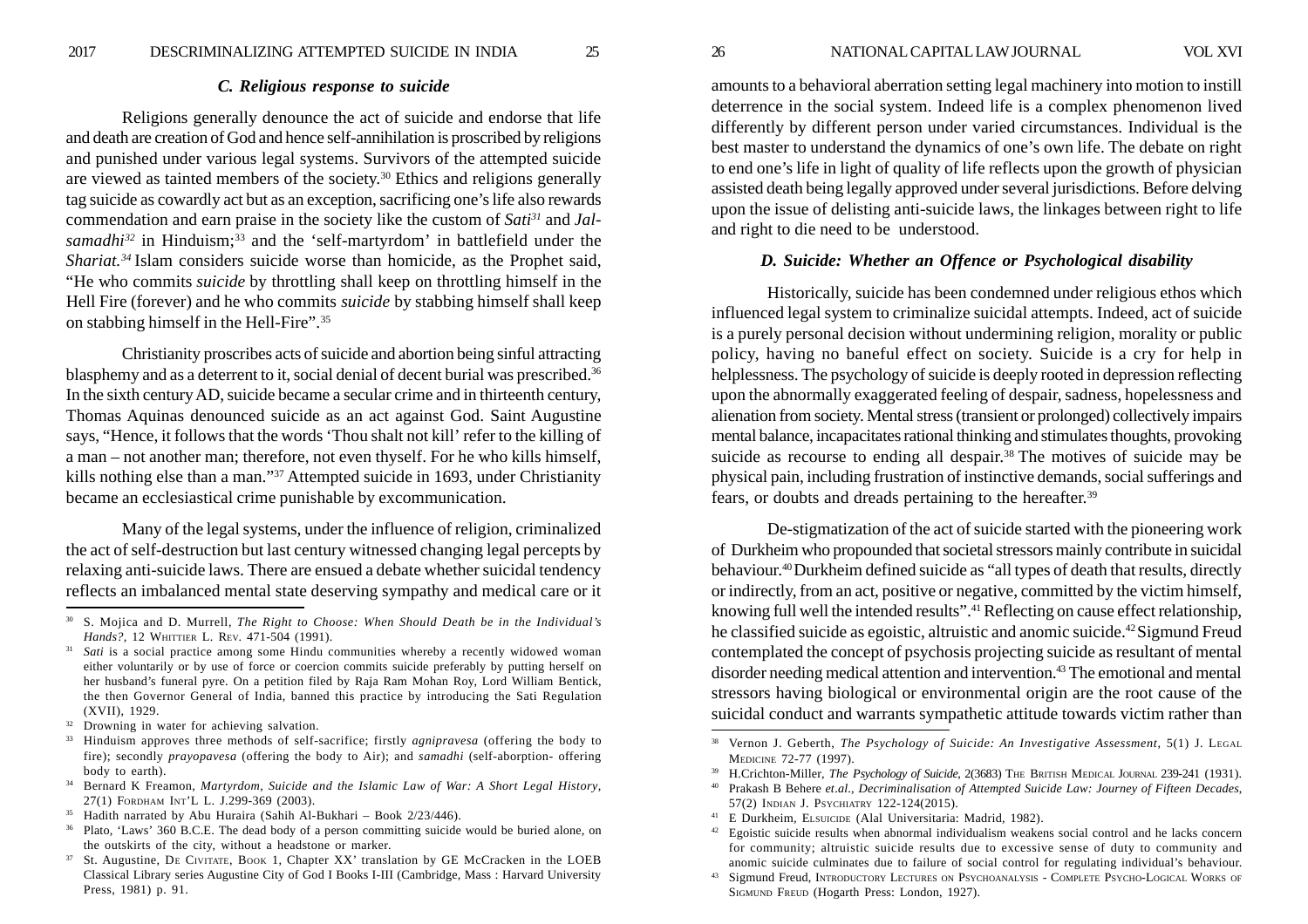criminalising the act.

Currently, World Health Organization identified 59 countries across the world that have decriminalized suicide considering suicidal behaviour typically as a symptom of psychiatric illness or act of psychological distress, indicating that the person requires assistance in his personal and psychological life. Penal sanctions may exacerbate risks of anxiety, depression, and repetitive suicidal behaviour. In fact decriminalisation of attempted suicide acknowledges and enables the right of health care of a person suffering from impaired mental health.

### *E. Suicide, Assisted Suicide and Euthanasia*

Suicide deals with extinguishing one's own life, but if facilitated by other person, it constitutes assisted or aided suicide. In general, assisted suicide is discouraged by all jurisdictions by initiating penal action against the aider except in case of medical advice. Euthanasia, also known as mercy killing, is a hospital procedure of ending life (either by omission or commission) on the advice of health experts certifying no ray of hope to improve health of critically ill person suffering from tremendous pain and agony. Involvement of single party with intent of causing death of self, differentiates suicide from euthanasia where another party, normally a medical expert, is mandatory to facilitate death of a terminally ill person.

The first recorded use of the word 'euthanasia' was by Suetonius, a Roman historian in his treatise "De Vita Caesarum-Divus Augustus" (The Lives of the Caesars - The Deified Augustus).<sup>44</sup> The word 'Euthanasia' is derived from the Greek words '*Eu*' means good and '*Thanatosis*' meaning death. The Oxford dictionary defines euthanasia as the painless killing of a patient suffering from an incurable and painful disease or in irreversible coma. Euthanasia, is the intentional premature termination of another person's life either by direct medical intervention (active euthanasia) or by withholding life-prolonging measures and resources (passive euthanasia), either at the express or implied request of the subject (voluntary euthanasia), or in absence of such approval (non-voluntary euthanasia).45 If performed against patient's wishes, euthanasia becomes involuntary.46

Indeed, euthanasia and physician assisted suicide (PAS) are used interchangeably but both have subtle difference. In fact euthanasia is an act whereby a physician intentionally causes the death of a terminally ill patient but PAS represents an act of self-destruction committed by the patient himself by consuming a lethal dose of medical prescription advised by the physician. A physician 'acts' for performing euthanasia but under PAS he only 'advice' a patient as to how to terminate his life. In *Washington* v. *Glucksberg*47 and *Vacco v. Quill*,<sup>48</sup> the US Supreme Court made the distinction explicit by observing that, "when a patient refuses life-sustaining medical treatment, he dies from an underlying fatal disease or pathology; but if a patient ingests lethal medication prescribed by a physician, he is killed by the medication". Despite benevolent purpose, the intentional act of physician of euthanasia technically constitutes a homicide and hence proscribed under various jurisdictions.

# *F. Suicide Tourism*

The limited legal choice to end one's life led to suicide tourism to jurisdictions like Switzerland, Netherland, Belgium, Luxemburg and Oregon where laws are liberal for altruistic motive.49 Under Swiss law the assistance of suicide is criminalized only if motive for assistance is selfish.<sup>50</sup> Motives provide legal basis to operate assisted suicide clinics like Dignit as in Switzerland where several people have availed services for committing suicide.<sup>51</sup> In UK touring Switzerland has become a euphemism for assisted suicide. Several Britons such as Reginald Crew (April, 2003) and John Close (May, 2003) travelled with family to Dignitas in public glare for suicide tourism but the prosecution of family members was not deemed to be in public interest because the act of suicide was contemplated outside UK.<sup>52</sup> Ms. Brittany Maynard, a resident of

Suetonius describes the death of Augustus Caesar, "...while he was asking some newcomers from the city about the daughter of Drusus, who was ill, he suddenly passed away as he was kissing Livia, uttering these last words: "Live mindful of our wedlock, Livia, and farewell, thus blessed with an easy death and such a one as he had always longed for. For almost always, on hearing that anyone had died swiftly and painlessly, he prayed that he and his might have a like euthanasia, for that was the term he was wont to use."

<sup>45</sup> D.Chao, N. Chan and W. Chan, *Euthanasia Revisited*, 19 FAMILY PRACTICE 128-34(2002); A.F.Rashid, B. Kaur and O. Aggarwal, *Euthanasia Revisited: The Aruna Shanbaug Verdict*, 34(2) J. INDIAN ACD. FORENSIC MED.165-169 (2012).

<sup>46</sup> Robert M. Walker, *Physician-Assisted Suicide: The Legal Slippery Slope*, 8(1) CANCER CONTROL 25-31 (2001).

<sup>47</sup> 117 S Ct 2258 (1997).

<sup>48</sup> 117 S Ct 2293 (1197).

<sup>49</sup> Switzerland permitted assisted suicide in 1942 while Oregon, Netherland, Belgium and Luxemburg permitted in 1997, 2002, 2002 and 2009 respectively. Belgium became most liberal on assisted suicide law in 2015 by lifting age restrictions. In June 2015, Ms. Laura, aged 24 years, suffering from depression was allowed to exercise her right to die.

Article 115 of the Swiss Criminal Code, 1937: Any person who for selfish motives incites or assists another to commit or attempt to commit suicide is, if that other person thereafter commits or attempts to commit suicide, liable to a custodial sentence not exceeding five years or to a monetary penalty.

<sup>51</sup> Stella Hambly, *The Choice to give up living: Compassionate Assistance and the Suicide Act*, 3(2) UCLAN J. UNDERGRADUATE RESEARCH 1-15 (2010).

<sup>52</sup> The World Federation of Right to Die Societies*,* Death Tourism, *available at* http:// www.worldrtd.net/news/%E2%80%9Cdeath-tourism%E2%80%9D (accessed 30 June, 2017)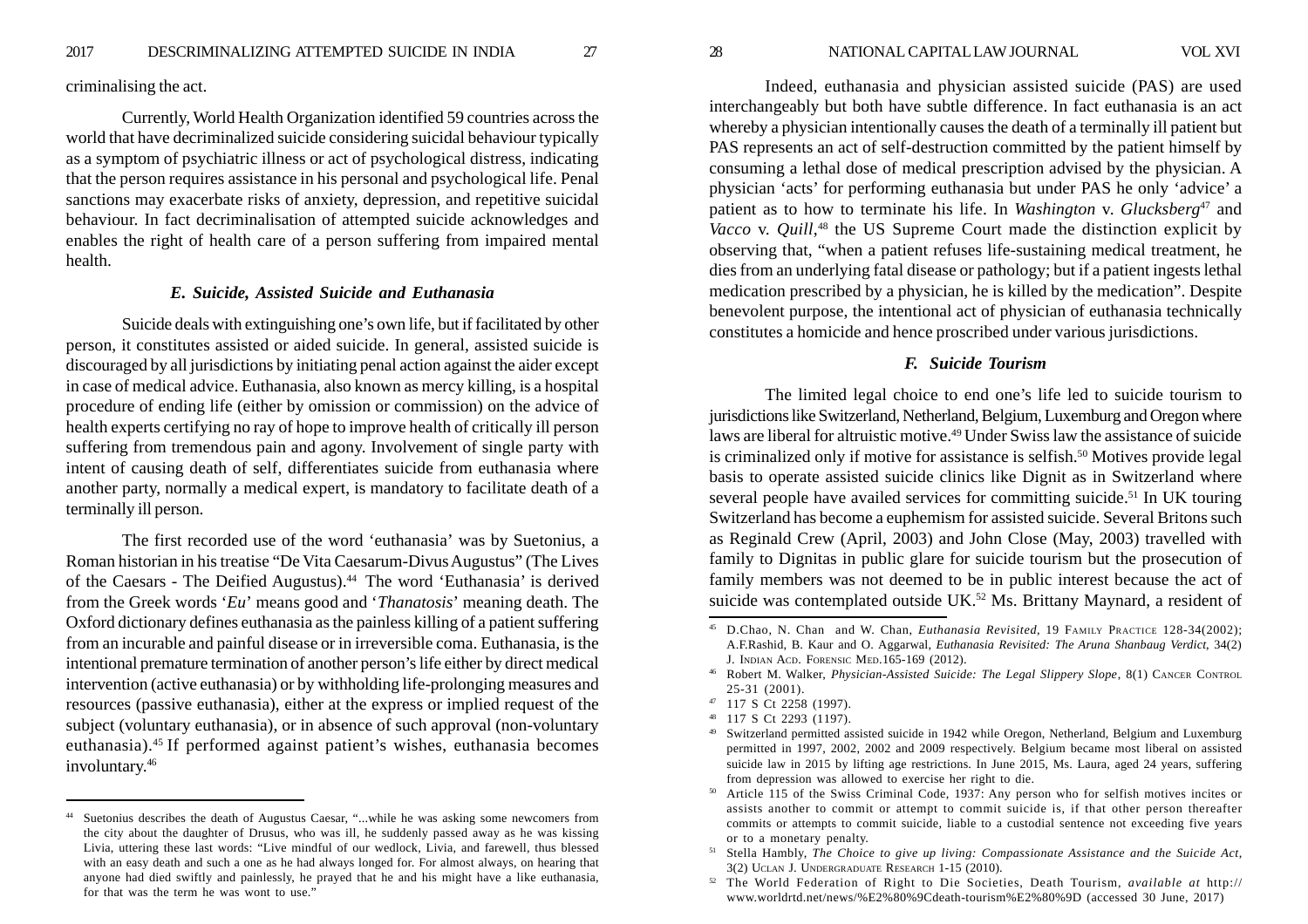California, also planned death tourism to Portland and 'died with dignity' on 01 November, 2014.53 Indeed 'not in our back yard' approach may bring ambiguity in suicide jurisprudence and such legal lacunas promoting suicide tourism must suitably be addressed.

#### **III. LEGAL PERSPECTIVE ON SUICIDE: GLOBAL LANDSCAPE**

In ancient Athens, a person who died by suicide was denied the honours of normal burial and was buried alone on the outskirts of the city, without a headstone or marker. The Middle Ages, marked the beginning of criminalizing the act of suicide. According to Bracton (in the  $13<sup>th</sup>$  century) suicide was not a felony *per se* but if committed by a criminal it indicated confession of the crime and attracted forfeiture of his goods.<sup>54</sup>In 1562, the court in *Hales v. Petit*,<sup>55</sup> ruled that suicide was a felony punishable by confiscation of assets irrespective of whether committed by a criminal or other person.56 In 1670, Louis XIV of United Kingdom issued a criminal ordinance under which the body of suicide doer was drawn through streets, face down, and then thrown on garbage heap and his property was confiscated.

The Burial of Suicide Act of 1823 abolished the legal requirement in England of burying suicides at crossroads. The Coroners Act, 1887 enabled the forfeiture of the suicide victim's assets to the King's treasury based on coroner's investigation and suicide certification.<sup>57</sup> Attempted suicide was dealt as misdemeanour by the courts in *R.v. Doody*<sup>58</sup> (1854) and *R v. Burgess*<sup>59</sup> and less serious than murder. English law, by 1879, had begun to distinguish between homicide and suicide but forfeiture of property still continued. In *R* v. *Mann<sup>60</sup>* (1914) the court finally held that suicide was a felony but attempted suicide was a misdemeanour. The Magistrate in *R* v. *Trench* (1955) had observed, "... to say attempted suicide is to be regarded as a very serious crime show as entire lack of proportion". A person who aids, abets, counsels or procures the commission of any misdemeanour is liable to be tried, indicted and punished as

principal offender.61 However, in 1983, the Roman Catholic Church reversed the canon law that prohibited proper funeral rites and burial in church cemeteries for persons committing suicide.<sup>62</sup>

# *A. Decriminalizing Attempted Suicide*

No country in the world explicitly recognises the right to die or to commit suicide but gradually legal rigour for attempted suicide got relaxed.<sup>63</sup> Scotland had never criminalised attempted suicide. Germany became the first country to repeal anti-suicide laws in 1751.<sup>64</sup>Aid and abetment for suicide have legal approval under German laws. After French Revolution, various countries of Europe and North America witnessed decriminalisation of self-killing. Except Cyprus, all European countries have legalised the act of suicide. Gradually, worldwide attempted suicide got recognition having linkages with mental health and psychological instability of the attempter rather than criminal intent liable for punishment. Legal intent for defacing laws on attempted suicide in some countries has been discussed below.

# *(i) United Kingdom*

Till 1961, English law perceived suicide as an immoral criminal act both against the God and the Crown.<sup>65</sup>Steered by the views of judiciary, clergy and the British Medical Association,<sup>66</sup> the British Parliament enacted the Suicide Act, 1961, applicable to England and Wales, under which attempted suicide ceased to be an offence,<sup>67</sup>but criminalised aiding and abetting suicide.<sup>68</sup> The House of Lords refused to permit assisted suicide in the *Pretty* case<sup>69</sup> by observing, "Article 2 (of the European Convention on Human Rights, 1950) cannot without a distortion of language, be interpreted as conferring the diametrically opposite right, namely a right to die; nor can it create a right to self-determination in the sense of conferring on an individual the entitlement to choose death rather than life."70

 $67$  The Suicide Act, 1961 (9 and 10 Eliz 2 c 60).

<sup>&</sup>lt;sup>53</sup> End of Life Ethics: Application to the Case of Brittany Maynard, BIOETHICS BLOG 28 February, 2015, *availableat*https://scholarblogs.emory.edu/phil116bioethics/2015/02/28/end-of-life-ethicsapplication-to-the-case-of-brittany-maynard/(last visited onJune 30, 2017).

<sup>54</sup> East W. Norwood, *Suicide from the Medico-Legal Standpoint*, 2 BR. MED. J*.* 241-244 (1931).

<sup>55</sup> 438 A.2d 226 (1981).

<sup>56</sup> J. Neeleman, *Suicide as a Crime in the UK: Legal History, International Comparisons and Present Implications*, 94 ACTA PSYCHIATRA SCAND. 252-257 (1996).

<sup>57</sup> Under the Coroner's Act, 1887 the prime function of the coroner (since 1927, legally or medically qualified person) was to investigate the causes and circumstances of the violent and unnatural death and to decide the legal ownership of his assets.

<sup>58</sup> (1854) 6 Cox 463.

<sup>59</sup> (1862) 2 L and C 258.

<sup>60</sup> (1914) 10 Cr.App.R.

<sup>61</sup> K.S. Latha and N. Geetha, *Criminalizing Suicide Attempts: Can it be a deterrent?*, 44(4) MED. SCI. LAW 343-347 (2004).

 $62$  Jacob Crouch Foundation, THE HISTORY OF SUICIDE (2011)

<sup>63</sup> M. Ariens, *Suicidal Rights*, 20 RUTGERS LAW J.79-123 (1988).

<sup>64</sup> S.H. Kazarian & D.R. Evans, HANDBOOK OF CULTURAL HEALTH PSYCHOLOGY (Academic Press: San Diego, CA; 2001).

<sup>65</sup> S. Annies Mararet, Fara Azida Binti Ahmad Bakri and Lee Mah Ngee, *Suicide Prevention Using Jurisdiction*, 1 INT. J. BUSINESS & LAW 98-103 (2012).

<sup>66</sup> SECOND REPORT (SUICIDE) BY CRIMINAL LAW REVIEW COMMITTEE (HMSO: London, 1960).

<sup>68</sup> Section 2 of the Suicide Act, 1961 determines criminal liability for complicity in another's suicide. Section 2(1) criminalizes for aiding and abetting of suicide.

<sup>69</sup> *The Queen on the Application of Mrs. Dianne Pretty* v. *Director of Prosecution* [2001] UKHL 61, para 35.

<sup>70</sup> *Id.,* para 39.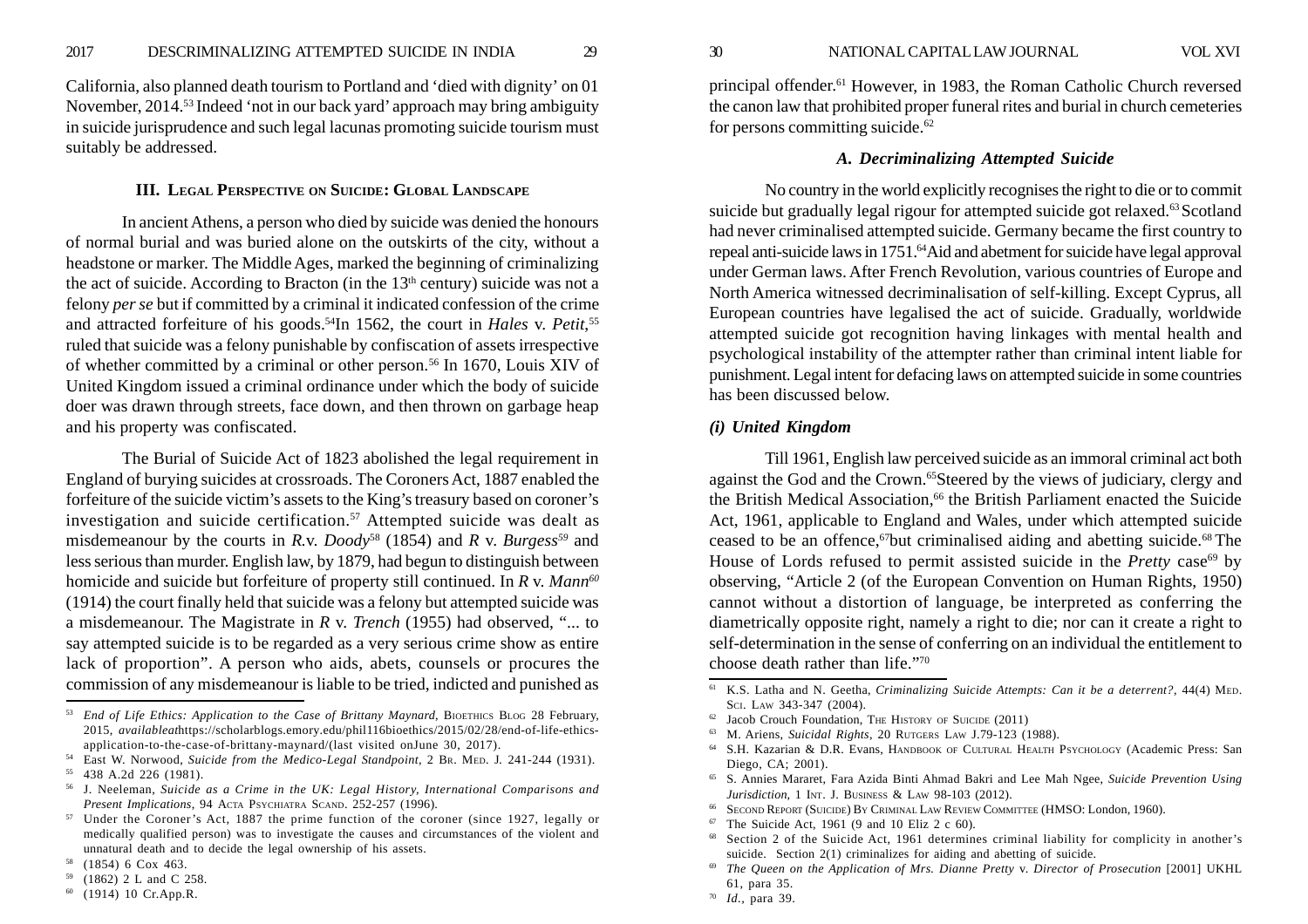In R *(Purdy)* v. *DPP*,71 the petitioner claimed review of specific offence of assisted suicide policy of UK under section 2(1) of the Suicide Act as contravening Article 8 of the European Convention on Human Rights, 1950. Since her claim failed in the High Court and Court of Appeal, she approached the House of Lords. Deviating from the *Pretty* case, the House held that requirement of accessibility and foreseeability must be satisfied while dealing with Article 8(2) of the European Convention and the Public Prosecutor is expected to exercise his discretion of 'compassionate assistance' in such cases.72Accordingly, section 2(1) of the Suicide Act was amended by replacing 'aid, abet, counsel and procure', to 'acts capable of encouraging or assisting' the suicide of another.73 However, euthanasia continues to be illegal in UK.

#### *(ii) United States*

Various States of USA have decriminalized suicide since 1960s. The Oregon's Death with Dignity Act, 1994 and the Washington Death with Dignity Act, 2009 enabled physician assisted suicide but patient having sound mind, must be diagnosed with less than six months remainder life and must make oral or written request. Two doctors must approve and after 15 days the patient needs to reaffirm the request. A doctor may prescribe a lethal dose of a medication but may not administer it. In California, the End of Life Option Act, 2016 enables the terminally ill patients to take decision of taking aid-in-dying medication under certain conditions.<sup>74</sup> Thus, active euthanasia, with certain riders, got partial recognition under US legal system.

In the *Glucksberg's* case,75 the US Supreme Court held that the right to assistance in committing suicide does not attract fundamental liberty protected by the due process clause under the Fourteenth Amendment.<sup>76</sup> The court held that the decision to commit suicide with the assistance of another person may be a personal matter similar to a decision of refusing unwanted medical treatment and may not attract legal protection. The nine judges Bench of the US Supreme Court in 1990 except Justice Scalia in the *Cruzan* case<sup>77</sup> have acknowledged that the right to die is a federal constitutional right. The court emphasised on the consent of person for withdrawing artificial medical support to the patient

suffering from vegetative state. The court held that bodily integrity embodied informed consent in medical treatment and law proscribe touching a person by another without consent which amounts to committing a battery.The Court observed, "An erroneous decision not to terminate results in maintenance of the status quo; the possibility of subsequent developments such as advancements in medical science, the discovery of new evidence regarding the patient's intent, changes in the law, or simply the unexpected death of the patient despite the administration of life-sustaining treatment, at least create the potential that a wrong decision will eventually be corrected or its impact mitigated. An erroneous decision to withdraw life-sustaining treatment, however, is not susceptible of correction."

In case of permanent vegetative state  $(PVS)$ ,<sup>78</sup> enabling the right to privacy *In re Karen Quinlan*,79the US Supreme Court approved disconnecting the ventilator on the request of the parents even in absence of consent of the patient.<sup>80</sup> In *Conroy* case<sup>81</sup> the U.S. Supreme Court, contrary to *re Quinlan*, emphasized on informed consent and the best interest standards.82 *Conroy case* upholds the right of refusal by mentally impaired and competent patients on grounds that their rights of free choice, self-determination and privacy outweigh medicine's and state interests in prolonging life and preventing suicide. This case culled out two "best standards tests" for withholding life sustaining treatment from a patient: a limited-objective test and pure-objective test. In limited-objective test, life sustaining treatment may be withdrew from a patient alike Claire Corony's situation based on some trustworthy evidence proving refusal by the patient to continue treatment. But the decision maker must satisfied that the burdens of treatment outweigh the benefits of life. Under pure-objective test, the net burden of the patient life with the treatment should clearly and markedly outweigh the benefits that the patient derives from life. However, assisted suicide by aiding and abating is illegal in USA.

<sup>71</sup> [2009] UKHL 45.

<sup>72</sup> *Ibid*.

 $73$  Section 2(1) of the Act, 1961 was amended by the Coroners and Justice Act, 2009.

<sup>&</sup>lt;sup>74</sup> The Act, 2016 came into force on 9 June, 2016.

<sup>75</sup> *Washington* v. *Glucksberg* 521 U.S.702 (1997).

<sup>76</sup> Philip King, *Washington* v. *Glucksberg: Influence of the Court in Care of the Terminally Ill and Physician Assisted Suicide*,15 J LAW AND HEALTH 271-301 (2001).

<sup>77</sup> Amy Zelaya, *Cruzan* v. *Director, Missouri Department of Health 497 U.S.261*, 14 J. CONTEMP. LEGAL ISSUES 313 (2004).

<sup>&</sup>lt;sup>78</sup> Persistent vegetative state (PVS) is a diagnostic term coined by the American Academy of Neurology. PVS is clinical disorder of consciousness in which patient with severe brain damage remains in a state of partial arousal rather than true awareness. After four weeks in a vegetative state (VS), the patient is classified as in a PVS.

<sup>79</sup> In *re Karen Quinlan* (70 N.J. 10, 355 A.2d 647 1976). In this landmark case the parents of Ms. Karen Ann Quinlan (she suffered from persistent vegetative state (PVS) but kept alive by artificial means) were allowed by the court to remove her artificial ventilation. The case paved the way for legislation on Euthanasia in California. However, the End of Life Option Act was signed by the Governor Brown of California in October 2015 and came into effect on 09 June, 2016.

<sup>80</sup> H.L. Hirsch and R.E. Donovan, *Right to Die: Medico-Legal Implications of in re Quinlan*, 30 RUTGERS L REV.267 (1976).

<sup>81</sup> In *re Claire C. Conroy*, the Supreme Court of New Jersey (1985) 98 N.J. 321 486 A.2d 1209.

<sup>82</sup> R.Dresser, *Relitigating life and death*, 51 OHIO ST. L. J. (1990)1425-1447; Harold Y. Vanderpool, *Doctors and the Dying of Patients in American History*, in Robert F. Weir (ed.) ASSISTED SUICIDE (Indiana University Press, Bloomington, Indiana, USA, 1997) pp. 33-68.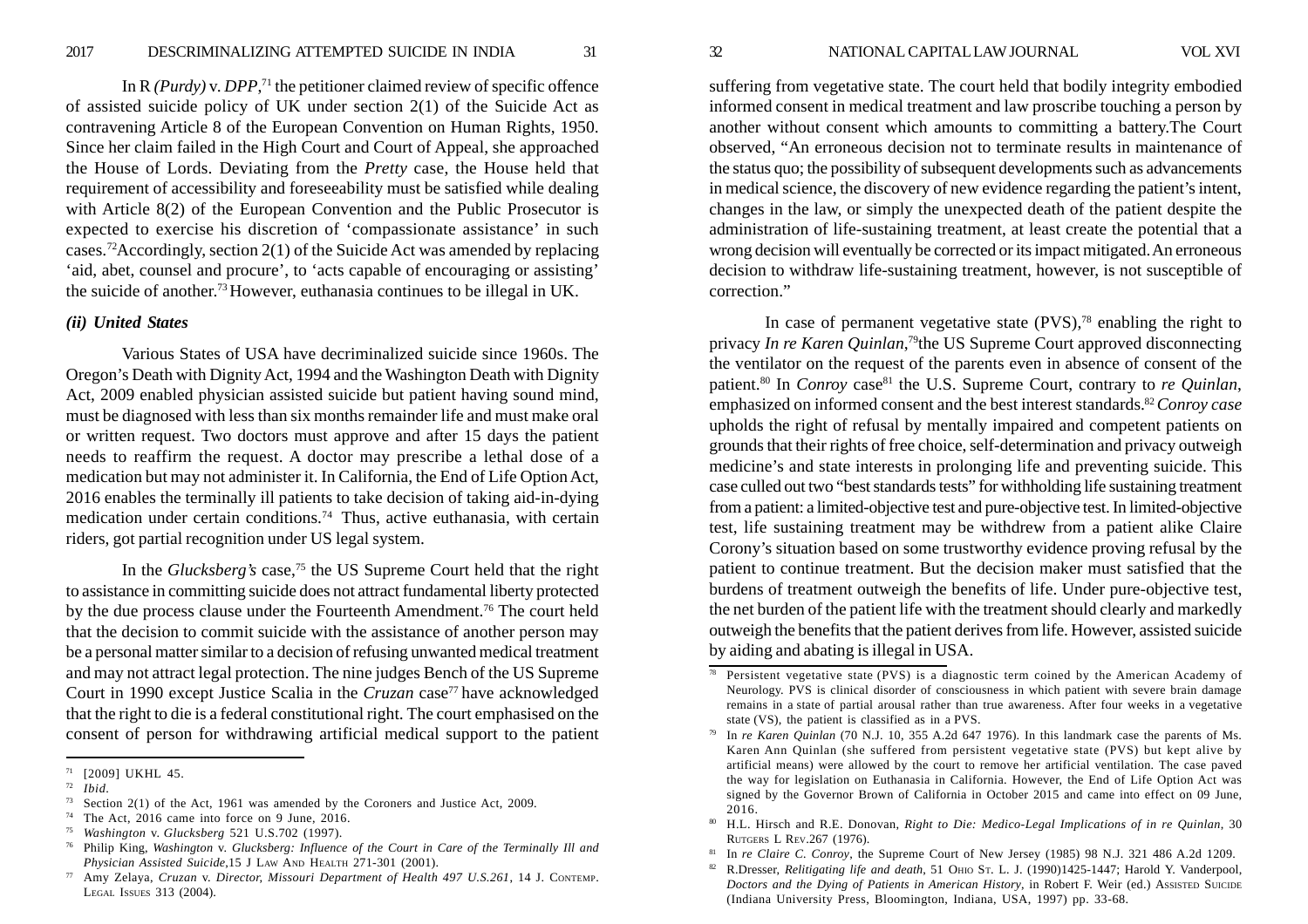#### *(iii) Canada*

Canada repealed penal provisions for suicide in 1972 but physician assisted death is illegal under section 241(b) of the Criminal Code of Canada. However, anyone found guilty of counselling another to take one's life or of aiding suicide is liable to imprisonment up to 14 years whether or not the suicide attempt is successful.83 In *Rodriguez* v. *Attorney General of Canada*,84 court has refused to permit physician assisted suicide whereby Justice John Sopinka observed, "Given the concerns about abuse that have been expressed and the great difficulty in creating appropriate safeguards to prevent these, it cannot be said that the blanket prohibition on assisted suicide is arbitrary or unfair, or that it is not reflective of fundamental values at play in our society".<sup>85</sup> Recently the Supreme Court of Canada, in *Carter v. Canada (Attorney General)*,<sup>86</sup> held criminal prohibition on physician-assisted suicide and euthanasia under section 141 and 14 of the Criminal Code, under certain circumstances,<sup>87</sup> as unconstitutional since it violates the right to life, liberty and security of person provided under section 7 of the Canadian Charter of Rights.88 Thus at present, in Canada euthanasia is permitted but aid or abetment to suicide is illegal.

#### *(iv) Other Jurisdictions*

Netherlands is the only country permitting euthanasia and doctor assisted suicide under the Termination of Life on Request and Assisted Suicide (Review Procedure) Act, 2002. Progressively, euthanasia was permitted only for terminally ill patients, then to chronically ill, and subsequently for psychological sufferings and incompetent patients including children.<sup>89</sup> However, criminal proceedings get contemplated in Netherland, if one participates in execution for or execution of a suicide including lethal means. In 1993, Ireland decriminalised attempted suicide but assisted suicide and euthanasia still continued to be illegal. Singapore enacted the Advanced Directive Act, 1997 under which Singaporeans, in order to minimise sufferings and to honour dignity, may sign an advanced

medical directive (AMD) declaring that one does not wish to receive extraordinary life-sustaining devices in case of prolonged illness. However, Singapore has humanized enforcement practice of suicide laws which gets operational, firstly, if the person repeatedly tries to kill oneself; secondly, when resources are wasted in preventing from suicide; and thirdly, when the person while attempting suicide has committed other offence such as injuring other person.

In Asian continent, suicide is permissible in various jurisdictions like Bhutan, Sri Lanka, Thailand, China, Cambodia, Indonesia, Israel, South Korea, Iran, Japan, Qatar and Vietnam. But jurisdictions including Pakistan, Bangladesh, UAE, Saudi Arabia, North Korea, Malaysia, Jordan, Singapore and Yemen continued to criminalise attempted suicide like in India. In Europe majority countries have legalised suicide except Cyprus. In African jurisdictions like South Africa, Angola, Botswana, Cameroon, Egypt, Zambia and Zimbabwe attempted suicide is legal.

### *B. Global Response to Assisted Suicide*

All jurisdictions criminalize and punish assisted suicide considering it a form of intentional homicide despite being assisted on victim's request. While the proscription of assisted suicide and euthanasia virtually remain absolute in US, a notable exception existed for a short time.<sup>90</sup> In 1902, the Texas Court of Criminal Appeals on assisted suicide held, "It is not a violation of any law in Texas for a person to take his own life...So far as the law is concerned the suicide is innocent; therefore the party who furnishes the means to the suicide must also be innocent of violating the law.91In *State of Missouri* v. *Webb*92 the court held, "Every person deliberately assisting another in the commission of self-murder shall be deemed guilty of manslaughter in the first degree." Unlike Germany<sup>93</sup> and Switzerland<sup>94</sup> where outcome of assisted suicide attracts more significance, English law emphasize upon intent irrespective of outcome of the attempt. In Netherlands, if the outcome is not fatal, assisted suicide is not punishable.95

<sup>83</sup> Section 241(b) of the Criminal Code, Canada 1985; similar to section 2(1) of the Suicide Act, 1961; S. Annie Margaret, Fara Azida Binti Ahmad Bakri, and Lee Mah Ngee, *Suicidal Prevention using Jurisdiction*, 1 INT. J.BUSINESS, ECONOMICS AND LAW 98-193 (2012).

<sup>84 [1994] 2</sup> LRC 136.

<sup>85</sup> *Id.*, para 189.

<sup>86</sup> (2015) SCC 5.

<sup>87</sup> *Id.,* para 147. Three conditions to permit physician assisted death: (1) a person is a competent adult, (2) clearly consents to the termination of life and (3) has a grievous and irremediable condition (including an illness, disease or disability) that causes enduring suffering that is intolerable.

<sup>88</sup> Benny Chan & Margaret Somerville, *Converting the 'Right to Life' to the 'Right to Physicianassisted suicide and Euthanasia': An analysis of Carter* v*. Canada (Attorney General), Supreme Court of Canada*, 24(2) MEDICAL L. REV. (2016)143-175.

<sup>89</sup> D. Benatar, *A Legal Right to Die: Responding to Slippery Slope and Abuse Arguments*, 18(5) CURR. ONCOL.206-207 (2011).

<sup>90</sup> Neil M. Gorsuch, THE FUTURE OF ASSISTED SUICIDE AND EUTHANASIA (Princeton University Press, New Jersey, 2006) p. 44.

<sup>91</sup> *Grace* v. *State* (Tex.) 69 S.W. 529.

<sup>92</sup> 216 Mo. 378, 115 S. W. 998.

<sup>93</sup> A.Bridgae, *Germany's Seller of Death Arrested*, 306 BR. MED. J. 351-352 (1993).

<sup>94</sup> N. Spfijer, HET ZELFMOORDVRAAGSTUK; CEN SAMENVATTEND OVERZICHT VAN DC VERSCHILLENDE ASPECTEN VAN ZELFMOORD (Arnhem: Van Loghum Slaterus, 1969).

<sup>95</sup> J.A. Fruin, NEDERLANDSE WETBOEKEN (Wetboeken Zwolle, Tjeenk Willin, 1994).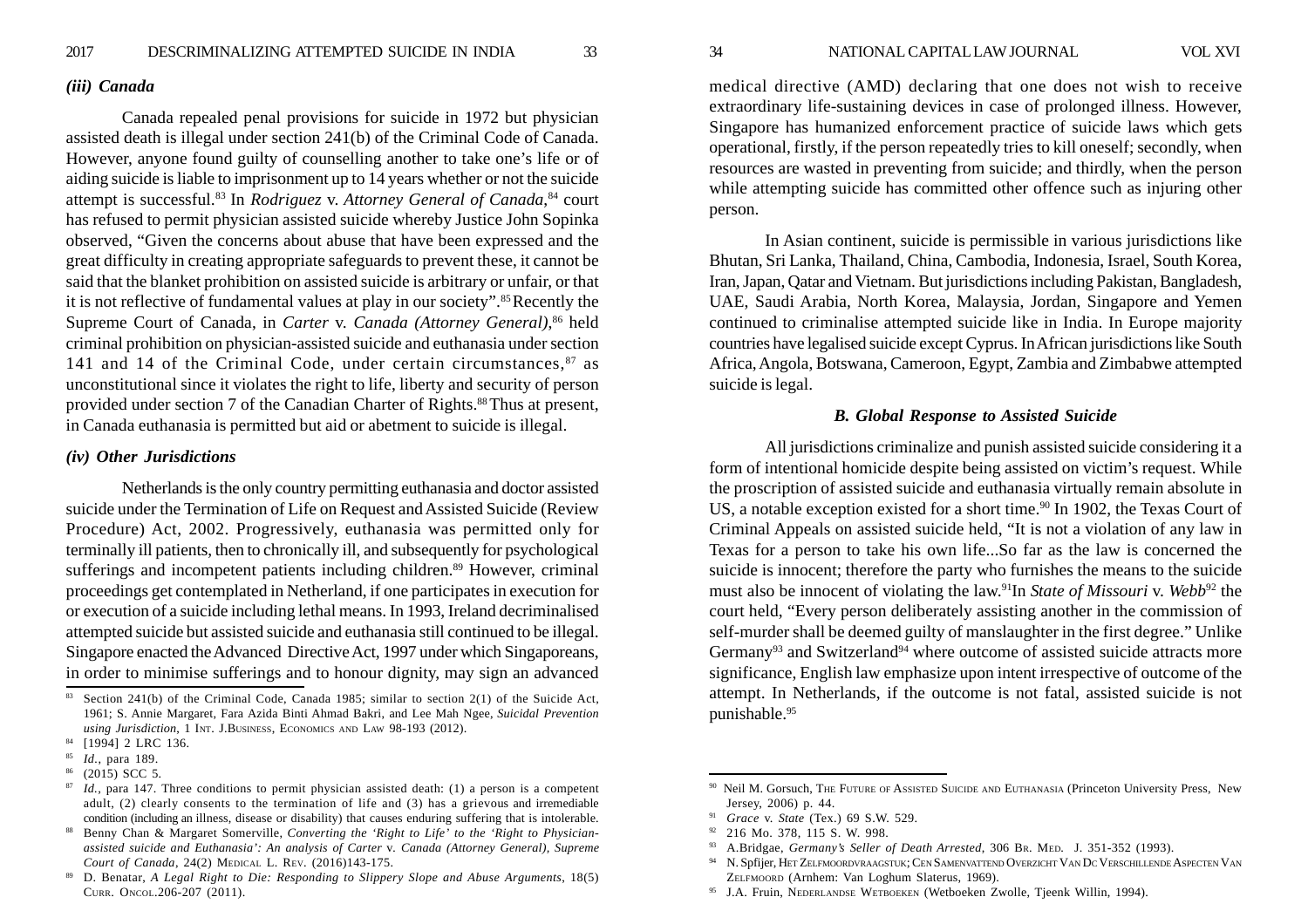In 1983 while deciding an appeal from an English citizen against the law of assisted suicide, the European Court of Human Rights (ECtHR) in *R* v. *United Kingdom*<sup>96</sup> had observed, "It recognizes the right of the State under the Convention to guard against the inevitable criminal abuses that would occur in the absence of legislation against the aiding and abetting suicide".<sup>97</sup> As discussed earlier the *Pretty*<sup>98</sup> and the *Prudy*<sup>99</sup> laid down the foundation of the right to assisted suicide. This right was further strengthened in *Haas* v. *Switzerland100* and the verdict has been recognized as proclaiming "a real conventional right to suicide' establishing indeed a right to decide one's own death, and even outlines at the expense of the State, a positive obligation"101 to provide anyone endowed with discernment means to cause their own death. In the *Haas*, the court stepping ahead, from the 'choice' recognised in the *Pretty*, to a right to commit suicide by observing, "An individual's right to decide by what means and at what point his or her life will end, provided he or she is capable of freely reaching a decision on this question and acting in consequence, is one of the aspects of the right to respect for private life within the meaning of Article 8 of the Convention".102 Thus assisted suicide is no longer limited only to liberty but is gradually evolving as a right.

The *locus standi* was refused to the husband by the German administrative court in *Koch* v. *Germany*103 since the Petitioner went to Dignitas<sup>104</sup> in Switzerland and committed assisted suicide when the case was pending in the court. Later the husband applied to the ECHR but faced challenge on admissibility since under Article 34 of the Convention, only a person who is victim of a violation of the convention may apply to the court. Under the similar facts in *Sanles Sanels* v. *Spain (dec.)*,105 the court held that 'the applicant has no standing to assert the rights to his wife by Article 8 of the Convention, due to the non-transferable nature of these rights.' In the *Koch*, given the exceptionally close relationship of her wish to end her life, the court considers that 'the applicant can claim to have been directly affected by the Federal Institute's

<sup>100</sup> (2011) 53 EHRR 33.

<sup>103</sup> (2013] 56 EHRR 6.

refusal to grant authorization to acquire a lethal dose of pentobarbital of sodium'.<sup>106</sup> Indeed by this ruling, the court considerably expanded the concept of a victim being more obedient to emotions rather than to strict rationality by reversing the ratio in  $R$  v. United Kingdom,<sup>107</sup> where the court observed that "the acts aiding, abetting, counselling or procuring suicide are excluded from the concept of privacy by virtue of their trespass on the public interest of protecting life, as reflected in the criminal provisions of the 1961 Act".108

In *Haas* v. *Switzerland*, the Court held that Switzerland had the obligation 'to establish a procedure capable of ensuring that a decision to end one's life does indeed correspond to the free will of the individual concerned'109 in order to prevent the 'the individual from taking his or her own life if the decision has not been taken freely and with full understanding of what is involved'.110 After the *Hass* case, it is no longer safe to say that right to life constitutes an inalienable attribute of the human person and that it forms the supreme value in the scale of human rights. In fact individual's liberty symbolizes the 'supreme value'. In *Gross v. Switzerland*,<sup>111</sup> the court held that Switzerland had an obligation to create a legal framework allowing each person to claim right to assisted suicide. This case transferred the practice of assisted suicide from medical domain to civil liberties. Indeed the ECtHR gradually adopted a liberal position on assisted suicide underlining the evolving percept of human dignity.

In *R (Nicklinson) v. Ministry of Justice*,<sup>112</sup> an irreversibly paralysed petitioner requested to permit assisted suicide arguing that provisions for punishing a person assisting in suicide under section 2 of the Suicide Act, 1961 contravene Article 8 of the European Convention, 1950. The Supreme Court of United Kingdom held that the judiciary has authority to make declaration of incompatibility as regards to the general prohibition of assisted suicide but the Parliament must resolve the sensitive issue by enacting apt legislation. The ECtHR, in this case, held that "If the domestic courts were to be required to give a judgment on the merits of such a complaint this could have the effect of forcing upon them an institutional role not envisaged by the domestic constitutional order. Further, it would be odd to deny domestic courts charged with examining the compatibility of primary legislation with the Convention the possibility of

<sup>96</sup> *R* v*. United Kingdom* (1983) 33 DR 270.

<sup>97</sup> *Id*., para 17.

<sup>[2001]</sup> UKHL 61. In the *Pretty* case, the court held that being prevented by law 'to exercise one's choice' to end one's life could constitute a violation of the right to respect for one's private life. <sup>99</sup> *Supra* n. 72.

<sup>101</sup> *Id*., para 61.

<sup>102</sup> *Supra* n. 100, para 51.

 $104$  Dignitas, a Swiss non-profit organisation - founded by Ludwig Minelli on  $17<sup>th</sup>$  May 1998, advice on palliative care and assisted/accompanied suicide, to sufferers of terminal illness or severe physical/mental sickness, with the support of qualified medical aid.

<sup>105</sup> No. 48335/99 ECHR 2000-XI, as quoted in Alastair R. Mowbray, CASES AND MATERIALS ON THE EUROPEAN CONVENTION ON HUMAN RIGHTS (Oxford University Press, New York, 2007) p. 23.

<sup>106</sup> *Supra* n. 103, para 50.

<sup>107</sup> (1983) 6 EHRR 140.

<sup>108</sup> *Id.*, para 13.

<sup>109</sup> *Supra* n.100, para 58.

<sup>110</sup> *Id.*, para 54.

<sup>&</sup>lt;sup>111</sup> No. 67810 EctHR 2014.

<sup>112</sup> [2014] UKSC 38.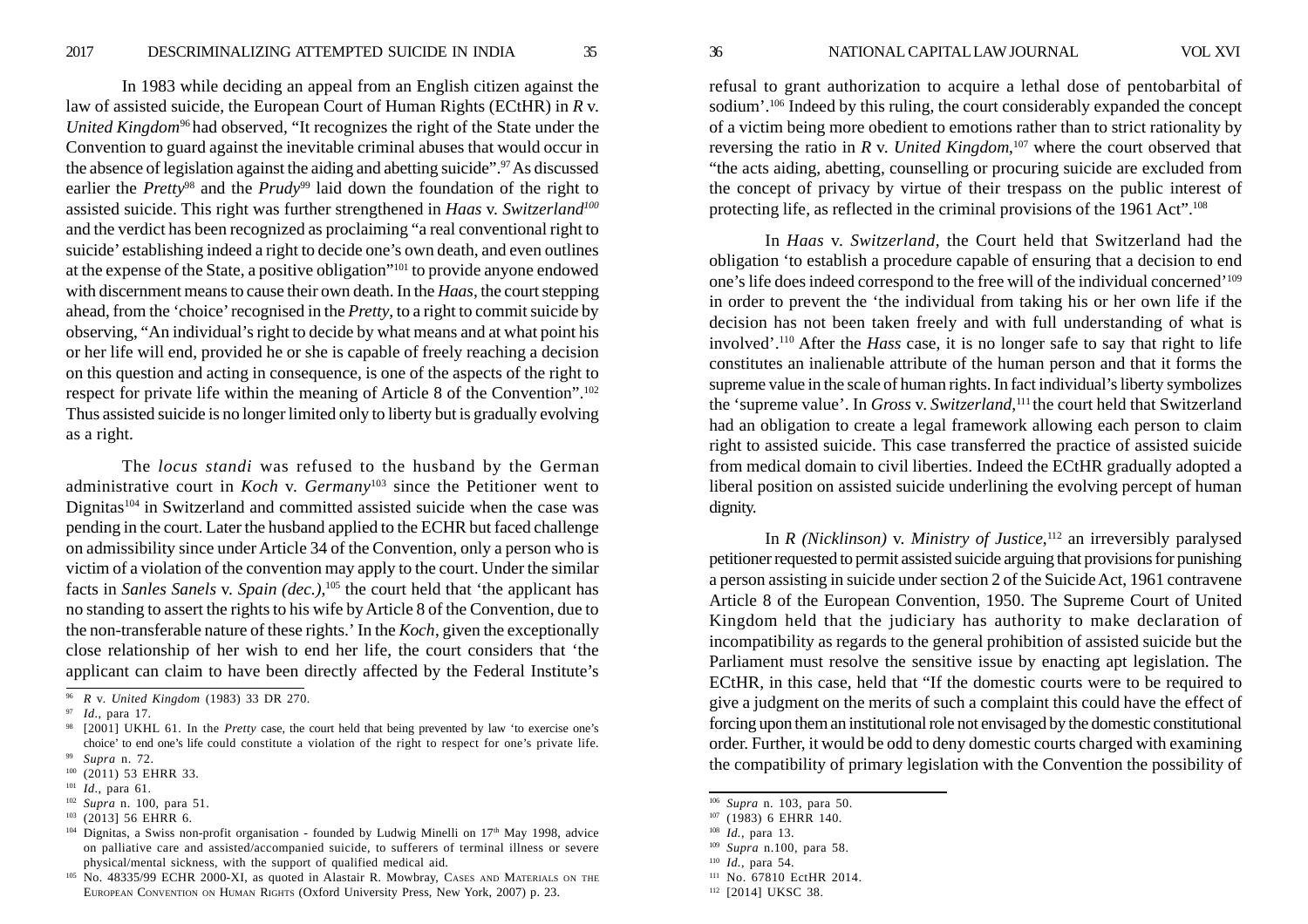concluding, like this Court, that Parliament is best placed to take a decision on the issue in question in light of the sensitive issues, notably ethical, philosophical and social, which arise."113

In last five decades, suicide and the assisted death have emerged as socio-psychological notion facing multifaceted challenges in the evolving legal panorama. India, facing high prevalence of suicides,<sup>114</sup> is also processing for defacing anti-suicide laws to integrate with emerging global neo-jurisprudence of suicide.

#### *C. Legal Perspective in India on Suicide*

India has attempted several times to deface anti-suicide laws based on humanitarian discourse. Recently the Mental Health Care Act, 2017 has acknowledged that a person attempting suicide must be assumed to be suffering from mental illness and has imposed duty upon the government to provide adequate care, treatment or rehabilitation to the victim. The proposed legislative intent has started a debate to understand the legal nuances of suicide attempts and judicial response thereof. Before entering into the discourse of defacing these laws, snapshot on the existing laws has been presented below.

# *(i) Section - 309 and 306 of the Indian Penal Code, 1860*

Since 1860, the Indian Penal Code criminalizes attempted suicide under section 309,<sup>115</sup>but the language of section is sweeping in nature and does not define suicide.116Ratanlal and Dhirajlal on section 309had commented, "It is a unique legal phenomenon in the Indian Penal Code that the only act, the attempt of which alone will become an offence."117 Section 306 of the Penal Code criminalizes the abatement of suicide with condition precedent of successful commission of suicide.118 In fact abatement of failed suicide remains unpunished in India.

# *(ii) Response of the Law Commission and the Legislature*

The back and forth approach of the Law Commission of India in last

four decades is a tale of criminalising and decriminalising attempted suicide. In response to the 42nd Report of the Law Commission of India to decriminalize the attempted suicide,<sup>119</sup> the Indian Penal Code (Amendment) Bill, 1978 was passed in Rajya Sabha on November 23, 1978 but lapsed since Lok Sabha was dissolved in 1979. In *P. Rathnam* v.*Union of India*,120 the Apex Court decriminalized attempted suicide considering right to die *sine quo non* to right to life under Article 21, but in *Gian Kaur* case of 1996 revived section 309. This was echoed in the  $156<sup>th</sup>$  Report of the Law Commission of India.<sup>121</sup>

In 2008, Justice AP Lakshmanan, the Chairman of the Law Commission of India has recommended for effacing section 309 by observing "It is felt that attempt to suicide may be regarded as a manifestation of diseased condition of mind deserving treatment and care rather than an offence to be visited with punishment."122 The Law Commission hold the view that "assisting or encouraging another person to (attempt to) commit suicide must not go unpunished, the offence of attempt to commit suicide under section 309 needs to be omitted from the Indian Penal Code".123

#### *(iii) Observations by Higher Judiciary in India*

Suicide contradicts the monopolistic power of the State to take away life as mentioned under Article 21 of the Indian Constitution.<sup>124</sup> A socio-legal dilemma is that in case the State is incapable of providing enabling environment to enjoy dignified life, does it compel an individual to live 'undignified life' or he has the option to end his life. The constitutionality of section 309 has been challenged time and again before the Supreme Court and different High Courts. In *State (Delhi Administration)* v. *Sanjay Kumar Bhatia*,125 the Delhi High Court had observed, "The continuance of section 309 of Indian Penal Code is an anachronism unworthy of a human society like ours."126 This case indeed set the tone for decriminalising the act of attempted suicide.<sup>127</sup>

<sup>113</sup> *Nicklinson and Lamb* v*. The United Kingdom* [2015] ECHR 783, para 84.

<sup>114</sup> *Supra* n. 5.

<sup>115</sup> Sec. 309 IPC: "Whoever attempts to commit suicide and does any act towards the commission of such offence shall be punished with simple imprisonment for a term which may extend to one year or with fine, or with both."

 $^{116}$  The Law Commission of India,  $210^{\text{TH}}$  Report on Humanization and Decriminalization of Attempt to SUICIDE (October, 2008), p. 14.

<sup>117</sup> Ratanlal and Dhirajlal, INDIAN PENAL CODE (LexisNexis, 2017) p. 740.

<sup>118</sup> Section 306: Abetment of suicide – 'If any person commits suicide, whoever abets the commission of such suicide, shall be punished with imprisonment of either description for a term which may extend to ten years, and shall also be liable to fine'.

<sup>&</sup>lt;sup>119</sup> The Law Commission of India,  $42^{ND}$  Report on Indian Penal Code (June 1971) recommended to repeal section 309 of the Code, p. 244.

<sup>&</sup>lt;sup>120</sup> (1994) SCC 394.

<sup>&</sup>lt;sup>121</sup> The Law Commission of India, 156<sup>TH</sup> REPORT ON 'INDIAN PENAL CODE VOL. II (1997) recommended to continue sec. 309 of the Code, p. 133.

<sup>122</sup> *Supra* n.116, p.7.

<sup>123</sup> *Id. at* 39.

 $124$  Article 21 – Right to life: "No person shall be deprived of his life or personal liberty except according to procedure established by law."

<sup>125</sup> 1986 (10) DRJ 31.

<sup>126</sup> *Id.*, para1*.*

<sup>127</sup> K. Latha and N. Geetha, *Criminalising Suicide Attempts: Can it be deterrent?,* 44 MEDICINE, SCIENCE AND THE LAW 343-347 (2004).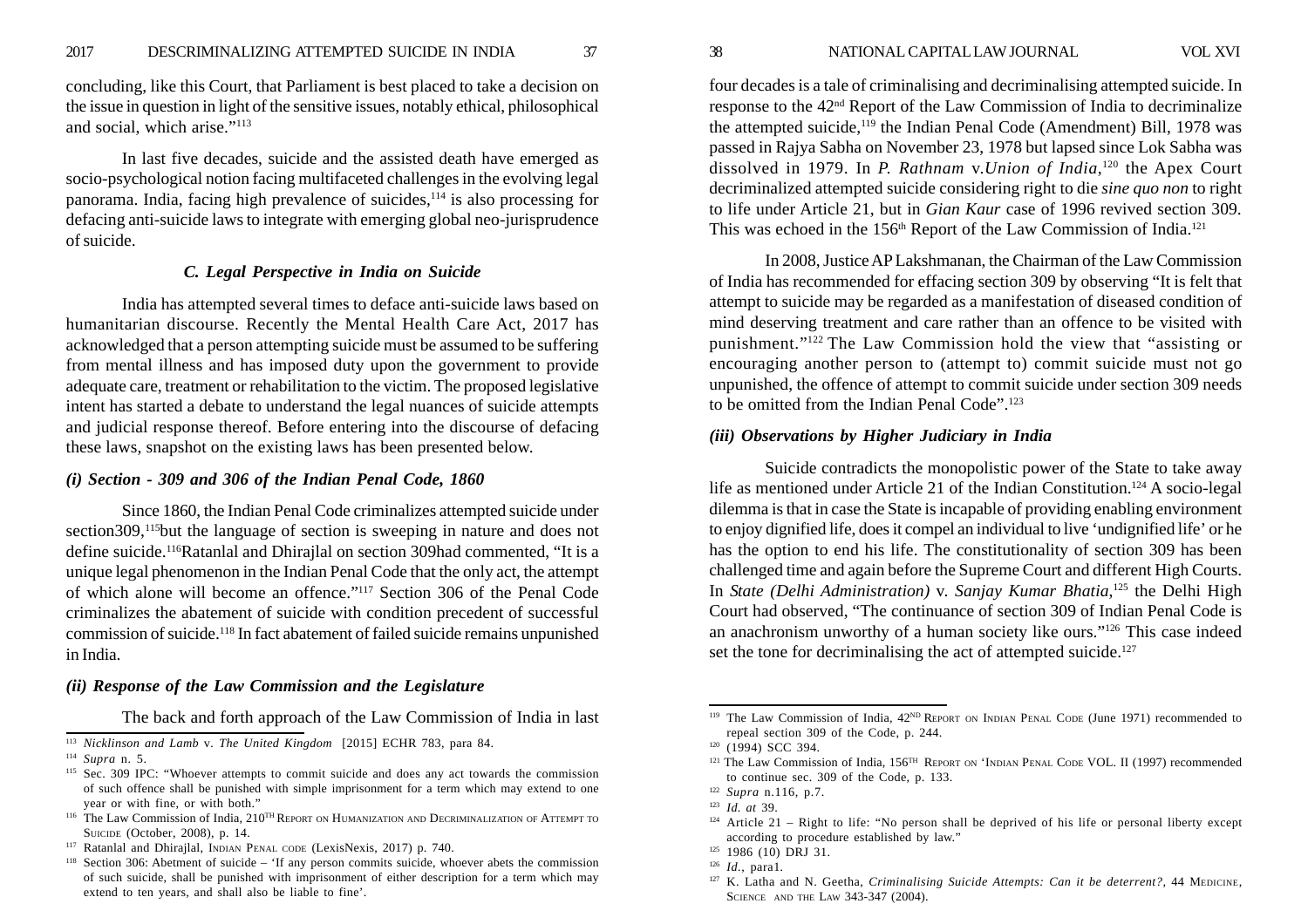The Bombay High Court in *Maruti Shripati Dubal* v. *State of Maharashtra*128 held section 309 *ultra vires* the Constitution being in violation of Articles 14 and 21 thereof and must be repealed.129 Contrarily, the High Court of Andhra Pradesh, by upholding the constitutional validity of section 309, has observed that "unwarranted harsh treatment or prejudice is not meted out to those who need care and attention".130 In fact various High Courts have interpreted constitutional validity of anti-suicide laws in contradictory manner.

In 1994, the Supreme Court in *P. Rathinam* v. *Union of India*<sup>131</sup> decriminalized section 309 on the argument that scope of Article 21 of the Indian Constitution, 1950 incorporates the 'right to die'. By drawing analogy from Article 19, the court observed that freedom of speech and expression also include right to silenceand to move anywhere and right to carry business incorporate not to do business. The Apex Court argued that section 309 does not violate Article 14 but abridges right to life under Article 21 and held section 309 void, being cruel and irrational. The Constitutional Bench of the Apex Court in *Gian Kaur* v. *State of Punjab*,132 in 1996, overruled the judgment of the *Rathinam*, giving life back to section 309 construing that right to die violates Article 21 and 14 of the Indian Constitution and upheld the constitutional validity of both sections 306 and 309 of the Penal Code. Justice J.S. Verma observed that the 'right to die', if any, is inherently inconsistent with the 'right to life'. The court cited the decision of the United States Court of Appeals for the Ninth Circuit in *Compassion in Dying* v. *State of Washington*,133 which reversed the decision of United State District Court W.D. Washington,134 whereby the District Court held the provisions of punishing for promoting suicide attempt as unconstitutional. Thus section 309 was revived in India by the *Gian Kaur* case.

Euthanasia, in *sensu stricto,* does not fall under section 309. The Kerala High Court in *C.A. Thomas Master* v. *Union of India*135 held that voluntary termination of life for whatever reason would amount to suicide within the

meaning of section 306 and 309. In the *Gian Kaur*, the Apex Court held that euthanasia could be made lawful only by legislation. However, the writ petition in *Aruna Ramchandra Shanbaug* v. *Union of India*136 raised perplexing issue of mercy killing.137 In this land mark judgment, the Apex Court legitimized 'passive euthanasia'138 by way of removing life saving devices or treatment on recommendation of medical board. However, the Court refused to permit 'active euthanasia', by administering life ending prescriptions. The Court recommended for legislature to delete section 309 since it appears "anachronistic though constitutionally valid".139

In *Gian Kaur* v. *State of Punjab,140* the Apex Court held that abetment to attempt of suicide is beyond the purview of section 306 and punishable only under section 309 read with section 107 of the *Penal Code*. In *Satbir Singh* v. *State of Punjab*,<sup>141</sup> Court observed that "It is possible to abet the commission of suicide. But nobody would abet a mere attempt to commit suicide. It would be preposterous if law could afford to penalise an abetment to the offence of mere attempt to commit suicide." In *Berlin P. Thomas* v. *State of Kerala,142* the High Court of Kerala has opined that a person can go on abetting commission of suicide, but his conduct will not be culpable if the offence of suicide is not committed, would certainly defeat the purpose of the law. Thus abatement of suicide even if suicide fails must be punished."

#### *(iv) The Mental Health Care Act, 2017*

Recently India has enacted the Mental Health Care Act, 2017 which is a paradigm shift in legal approach enabling presumption of severe stress in case of attempt to commit suicide.143 Further legislature has casted a duty upon the appropriate government to plan, design and implement programme for

<sup>128 1987</sup> Cr.LJ 743.

<sup>129</sup> B.R.Sharma, A. Sharma and D. Harish, *Abolition and restoration of Section 309 IPC - An overview*, 7(1) ANIL AGGRAWAL'S INTERNET JOURNAL FORENSIC MEDICINE & TOXICOLOGY (2006), *available at* http://www.anilaggrawal.com/ij/vol\_007\_no\_001/papers/paper003.html (last visited on June 30, 2017).

<sup>130</sup> *Chenna Jagadeeswar* v*. State of Andhra Pradesh,* 1988 Cr.LJ 549. The court raised doubt as to whether sec. 306 IPC could survive, if sec. 309 IPC held illegal.

<sup>131</sup> *Supra* n. 123.

<sup>132</sup> AIR 1996 SC 1257.

<sup>133</sup> 49 F.3d 586.

<sup>134</sup> 850 Federal Supplement 1454.

<sup>&</sup>lt;sup>135</sup> 2000 CriLJ 3729. In this case, a retired teacher of 80 years demanding for voluntarily put an end to his life since arguing that he has had a successful and contended life and his mission of life has ended.

<sup>136</sup> (2011) 4 SCC 454.

<sup>137</sup> M.K. Jha, P. Bhattacharrya & A. Garg, *Euthanasia: Indian Scenario*, 12(1) J. PUNJAB ACADEMY OF FORENSIC MEDICINE & TOXICOLOGY 43-47 (2012).

<sup>138</sup> Passive death (Orthothanasia) has been observed in history by with-holding treatment to made death easy in passive form.

<sup>139</sup> *Supra* n. 138, para 100.

<sup>140</sup> *Supra* n. 134.

<sup>141</sup> (2001) 8 SCC 633.

<sup>142</sup> (2008 CrLJ 1759).

<sup>&</sup>lt;sup>143</sup> The Mental Health Care Act, 2017: Presumption of mental illness in case of attempt to commit suicide by person:

Section 115. (1) Notwithstanding anything contained in section 309 of the Indian Penal Code, any person who attempts to commit suicide shall be presumed, unless proved otherwise, to have severe stress and not be tried under the said section.

<sup>(2)</sup> The appropriate Government shall have a duty to provide care, treatment and rehabilitation to a person, having severe stress and who attempted to commit suicide, to reduce the risk of recurrence of attempt to commit suicide.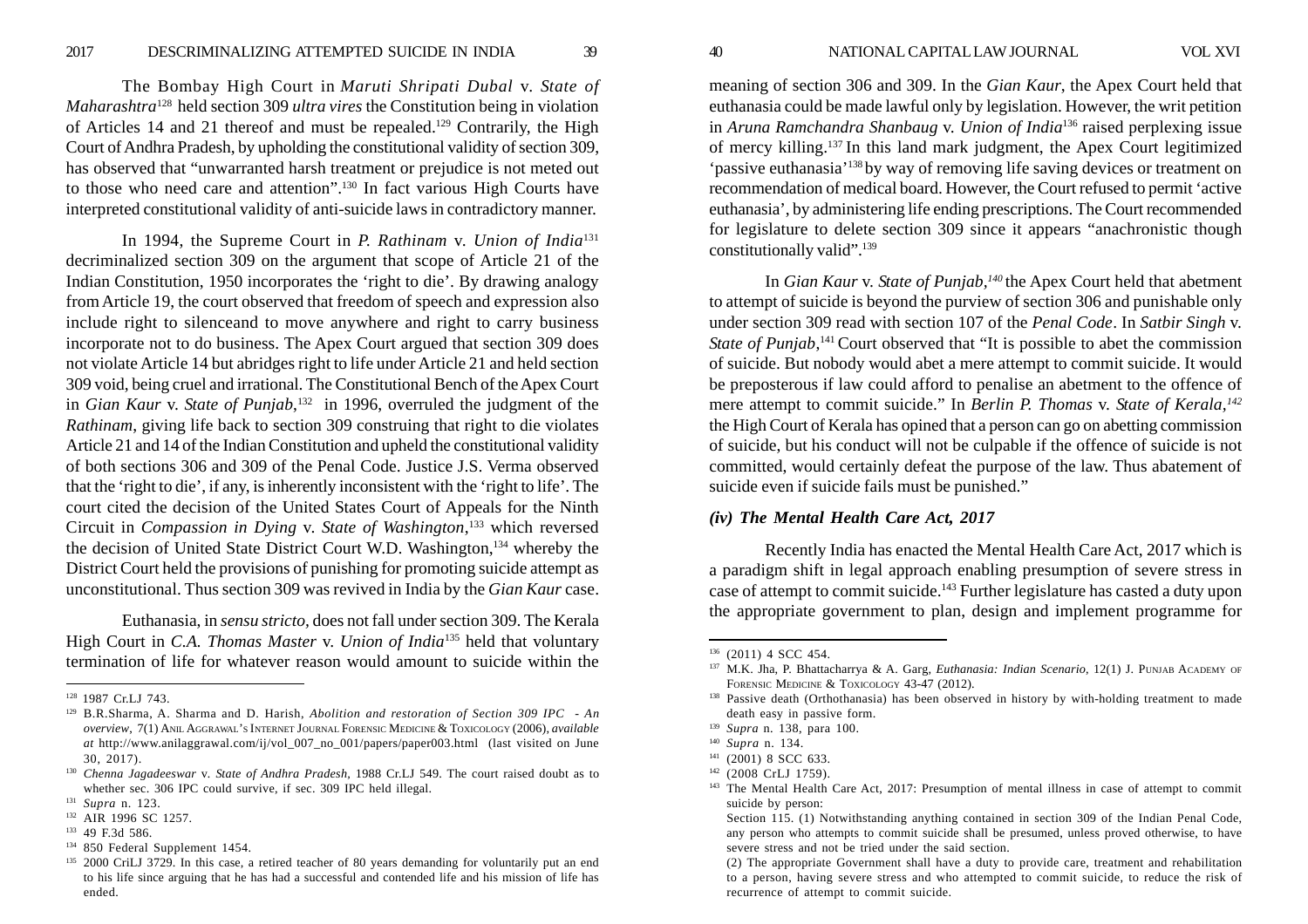promotion of mental health and prevention of mental health illness to reduce incidents of suicide and attempted suicide in the country.<sup>144</sup>The Act, 2017 is a great leap to promote mental health care along with decriminalise attempted suicide.

#### **IV. CONCLUSION**

Self-killing cannot be a blissful event rather it symbolises abnormal behaviour in despair as a result of either mental disorder or social incompatibility silently yearning for help from various quarters like family, society and the state. Suicide has been denounced as a great sin by some and eloquently defended as a natural right of man by others.145H. Romilly Fedden, an English writer has observed on attempted suicide, "It seems a monstrous procedure to inflict further suffering on even a single individual who has already found life so unbearable, his chances of happiness so slender, that he has been willing to face pain and death in order to cease living. That those whom life is altogether bitter should be subjected to further bitterness and degradation seems perverse legislation."146

Suicide laws virtually countermand the strategies for suicide prevention. Lodging the attempter of suicide in prison cell may aggravate the mental derangement inciting further attempt. Decriminalisation of abortive suicide attempt is justified on insanity defence under section 84 of the Indian Penal Code augmented by M' Naughten, $147$  exempting the survivor from criminal liability being incapable of framing guilty mind to cause injury to other person; incriminating for causing injury to self under distress amounts to double punishment without legal justification.<sup>148</sup>

Considering suicide as consequence of circumstances, state must arrange counselling, mental health care and rehabilitation for implementing effective prevention strategies.149 Besides repealing suicide laws, cultural values towards suicidal behaviour must also be addressed through educating people

viewing suicide as a public health issue.150 Suicide prevention help lines and assistance must be in place with wide publicity having active role of media and NGOs. Suicide prevention must be integral component of public health care and vulnerability mapping for suicidal behaviour needs policy intervention. Systematic epidemiological studies of suicide may help to understand complexity of self killing behaviour in diversified Indian society. India must design well researched customized anti-suicide strategies befitting cultural and social diversities. India is far from legalizing assisted suicide, and demand for euthanasia warrants revisiting constitutionality of the right to die.

The Mental Health Care Act, 2017 has rightly attempted treating suicidal behaviour as mental stress, in need of psychiatric treatment, social support and rehabilitation to live life with dignity and compassion rather than handcuffs and jail cell. Like decriminalising homosexuality in various countries, revoking antisuicide laws, from a social perspective, by helping the 'helpless' may be a step forward for humanising the state response towards suicide survivors which in turn may boost the reporting of suicidal behaviour. The suicidal behaviour poses a major public health and mental health problem symbolizing – 'a cry for help' to provide psycho-socio-medical support.151 Effacing section 309 of the Penal Code may be accentuated to synchronise Indian criminal law with global jurisprudence but it must not extinguish the onus of the state to provide the basic needs of common people. In fact repealing draconian anti suicide law may not grant a licence to die, but offer an opportunity for the state and the society to help, support and care for those suffering from distress. Defacing anti-suicide laws may symbolize the progressive jurisprudential approach towards freedom and from there to a right, a right to commit suicide, a progressive legal journey deliberated in the *Pretty* to the *Haas* cases.

<sup>144</sup> The Act, 2017: Section 29(1).

<sup>145</sup> D.M. Wright, *Criminal aspects of suicide in the United States*, 7 NORTH CAROLINA CENTRAL LAW J*.* 156-163 (1975).

<sup>146</sup> H. Romilly Fedden, SUICIDE: A SOCIAL AND HISTORICAL STUDY (Peter Davies Ltd.: London, 1938) p. 42.

<sup>147</sup> *R* v. *M' Naughten* (1843) 8 E.R. 718. M' Naghten Rule was formulated as a reaction to the acquittal of Daniel M' Naghten in 1843 for murdering Edward Drummond mistakenly considering him Robert Peel, the then British Prime Minister. The M'Naghten Rule is a defence of insanity, which demand to prove that, at the time of the committing of the act, the accused was labouring under such a defect of reason, from disease of the mind, as not to know the nature and quality of the act he was doing.

<sup>148</sup> P.C. Ellsworth, R.M. Bukaty, C.L. Cowan & W.C. Thompson, *The death-qualified jury and the defense of insanity*, 8 LAW AND HUMAN BEHAVIOUR 81 (1984).

<sup>149</sup> Jacinta Hawqood & Diego De Leo, *Suicide Prediction – A Shift in Paradigm Is Needed*, 37 CRISIS 251-255 (2016).

<sup>150</sup> I.R.H. Rockett, *Counting Suicides and Making Suicide a Public Health Problem*, 31 CRISIS 227- 230 (2010).

<sup>151</sup> Deborah L. Kahn & David Lester, *Efforts to Decriminalize Suicide in Ghana, India and Singapore*, SUICIDOLOGY ONLINE (2013).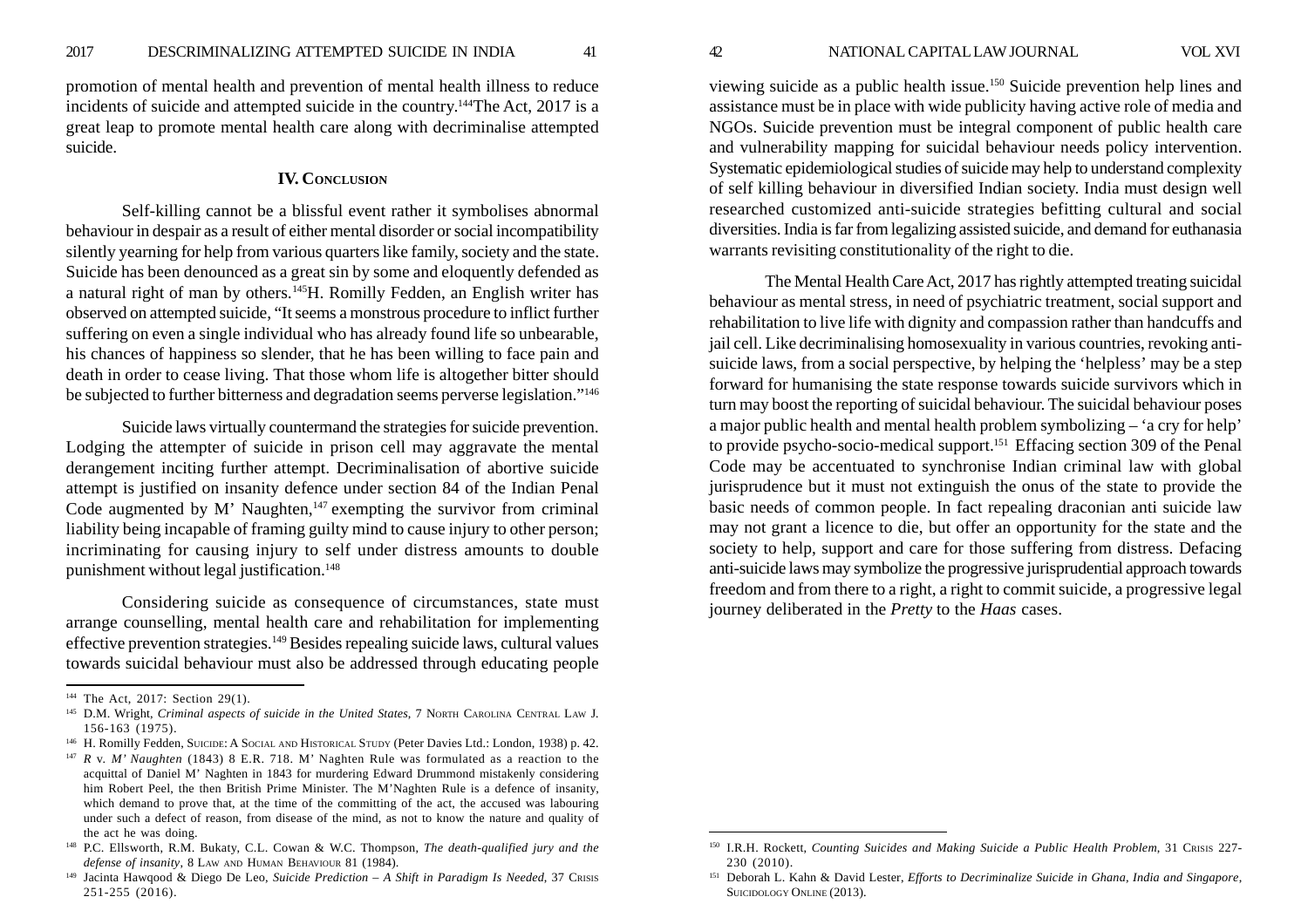# **LAWS REGARDING DOWRY AND MAINTENANCE TO WOMEN: THE INTERPRETATIONAL DILEMMA\***

# *Anurag deep\**

# **I. INTRODUCTION**

Penal statutes are those which provide punishment for a conduct. Unlike other statutes penal statutes are given strict interpretation because accused must be afforded a level playing field *vis a vis* all powerful State. It will be seemly to quote a passage from Maxwell:<sup>1</sup>

The strict construction of penal statutes seems to manifest itself in four ways: in the requirement of express language for the creation of an offence; in interpreting strictly words setting out the elements of an offence; in requiring the fulfilment to the letter of statutory conditions precedent to the infliction of punishment; and in insisting on the strict observance of technical provisions concerning criminal procedure and jurisdiction.

Should all criminal laws be given strict interpretation? There are certain enactments which though penal are indeed remedial in nature. A remedial statute according to *Corpus Juris Secundum*, "is designed to correct an existing law, redress an existing grievance, or introduce regulations conducive to the public good."<sup>2</sup> *Hooghly Mills*<sup>3</sup> is also useful to understand the concept of penal *vis a vis* remedial statutes. It is explained as:<sup>4</sup>

The *normal canon of interpretation is that a remedial statute receives liberal construction whereas a penal statute calls for strict construction.* In the cases of remedial statutes, if there is any doubt, the same is resolved in favour of the class of persons for whose benefit the statute is enacted, but in cases of penal statutes if there is any doubt the same is normally resolved in favour of the alleged offender.

The criminal laws are known for their strict interpretation. However, provisions relating to female are more welfare and remedial in nature. Provision of maintenance under section 125 of Code of Criminal Procedure, 1973; section 304B of Indian Penal Code, 1860; section 113B of Indian Evidence Act, 1872; and section 2 of Dowry Prohibition Act, 1961—are a few of them. Should the word 'dowry' be widely constructed to include demands for commercial purposes? Should the words 'relatives of husband' be given a liberal or a literal interpretation? Should the word 'wife' be interpreted to include second wife for maintenance purposes? Can a living in partner be presumed to be wife in certain cases? The conflict of words and purpose has created troubles in judicial interpretation. Can the established rule of strict interpretation of penal law be compromised to give such beneficial provisions a purposive construction? This paper highlights the dilemma of interpretation in dowry as well as maintenance cases.

# **II. DOWRY CASES**

Provisions regarding dowry are those provisions where contentions of penal *vis a vis* remedial has been raised in Indian courts. Dowry is one of the species of cruelty against women. In the last few years the 'cruelty against women' cases are on the priority radar of all the wings of governance. Interpretations in this respect revolve round the diverse and inconsistent meaning of dowry, relative of husband, wife *etc*. The inconsistency owes its origin to the use of different interpretative rules and tools by apex judiciary. Though there are various provisions which may be relevant in context of dowry, only three provisions are reproduced here as the discussion centers around these provisions. They are as under-

# Section 304B. Dowry death (Indian Penal Code 1860)<sup>5</sup>

(1) Where the death of a woman is caused by any burns or bodily injury or occurs otherwise than under normal circumstances within seven years of her marriage and it is shown that soon before her death she was subjected to cruelty or harassment by her husband or any relative of her husband for, or in connection with, any demand for dowry, such death shall be called "dowry death", and such husband or relative shall be deemed to have caused her death.

(2) Whoever commits dowry death shall be punished with imprisonment

Associate Professor, Indian Law Institute, New Delhi. This is a revised and updated version of the contribution of author in the ANNUAL SURVEY OF INDIAN LAW, Indian law institute, New Delhi under chapter *Interpretation of Statutes* published from 2012-2015.

<sup>1</sup> Maxwell, THE INTERPRETATION OF STATUTES (12th Edn.), as quoted in *Aneeta Hada* v. *M/S Godfather Travels & Tours*, AIR 2012 SC 2795 at 2812.

<sup>2</sup> Rudolph H. Heimanson, *Remedial Legislation*, *available at* http://scholarship.law.marquette.edu/ cgi/ viewcontent.cgi?article=2717&context=mulr.

<sup>3</sup> *Regional Provident Fund Commissioner* v. *Hooghly Mills Co. Ltd,* 2012(1) SCALE 422, decided on 18.01.2012, (hereinafter referred as *Hooghly Mills*), The case has been unanimously decided by A.K. Ganguly and T.S. Thakur, JJ. The judgment was delivered by Justice A.K. Ganguly.

Explanation - For the purpose of this sub-section, "dowry" shall have the same meaning as in section 2 of the Dowry Prohibition Act, 1961.

<sup>4</sup> *Id.* at 429, para 24. <sup>5</sup> Ins. by Act 43 of 1986, s.10 (w.e.f. 19-11-1986).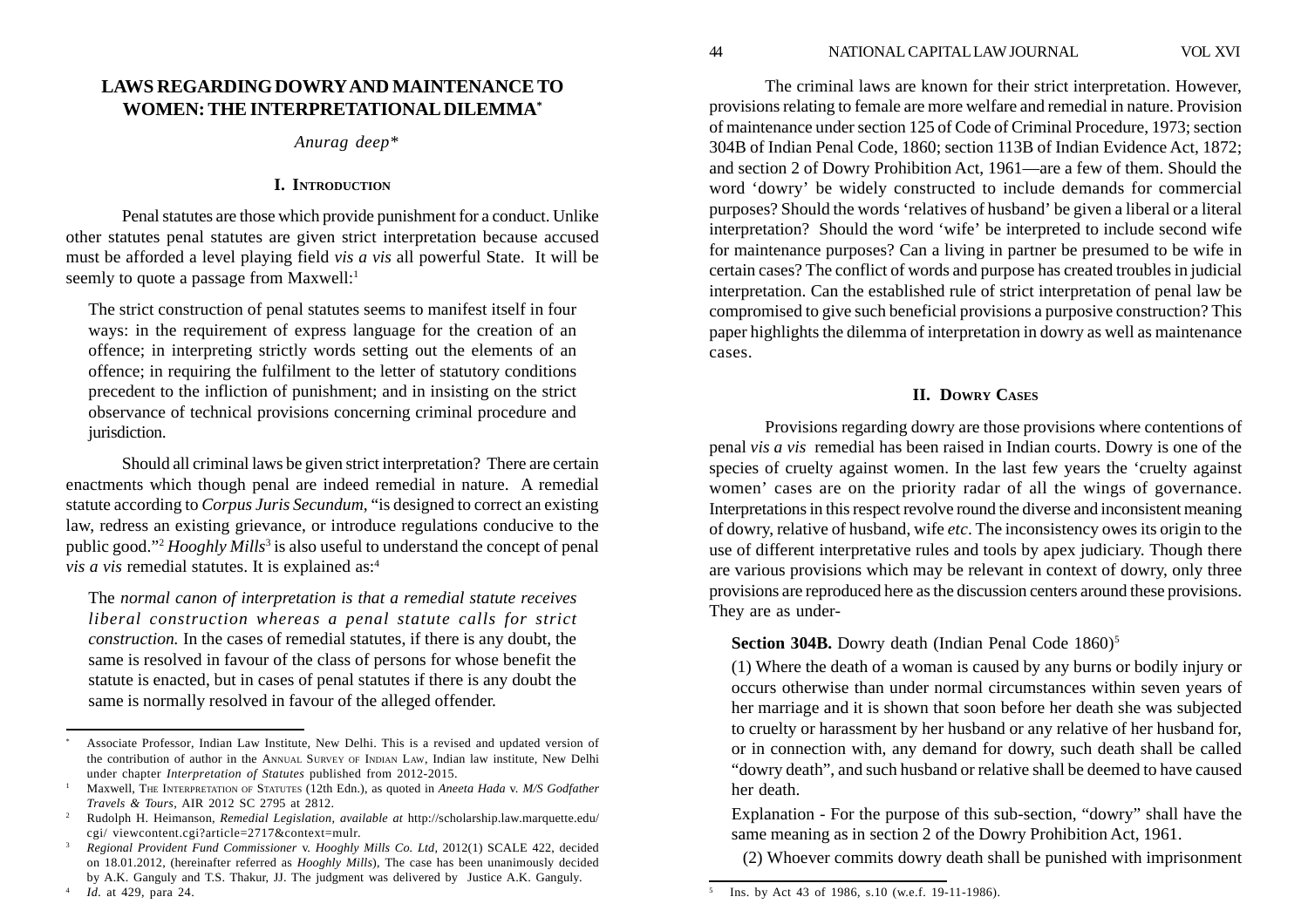for a term which shall not be less than seven years but which may extend to imprisonment for life.

**Section 113B.** Presumption as to dowry death (Indian Evidence Act 1872)<sup>6</sup> When the question is whether a person has committed the dowry death of a woman and it is shown that soon before her death such woman had been subjected by such person to cruelty or harassment for, or in connection with, any demand for dowry, the Court shall presume that such person had caused the dowry death.

Explanation: For the purposes of this section, "dowry death" shall have the same meaning as in section 304B of the Indian Penal Code (45 of 1860).]

**Section 2.** Definition of 'dowry' (Dowry Prohibition Act, 1961)<sup>7</sup>

In this act, 'dowry' means any property or valuable security given or agreed to be given either directly or indirectly:

- a. by one party to a marriage to the other party to the marriage; or
- b. by the parents of either party to a marriage or by any other person, to either party to the marriage or to any other person;

at or before or any time after the marriage in connection with the marriage of said parties but does not include dower or *mahr* in the case of persons to whom the Muslim Personal Law (Shariat) applies.

Explanation II-The expression 'valuable security' has the same meaning as in section 30 of the Indian Penal Code (45 of 1860).

The interpretation of word 'dowry' and its distinction from demand for business has developed serious disputes. The Court in certain cases hold that Indian Penal Code and Dowry Prohibition Act 1961 being penal legislation, have to be strictly interpreted while in others the Court feel that strict interpretation is too lexican to serve the purpose.

Criminal laws regarding women have witnessed diverse interpretation. A Court in certain decisions tried to stick to the strict interpretation of penal laws while dowry laws being social welfare provision have also witnessed purposive interpretation. Should the word 'dowry' be given wide interpretation to incorporate every material demand by husband and his relative to provide space to the argument of 'demand made for business' or should 'dowry' be limited to literal/strict meaning?

In a case of 2007, *Appasaheb* v. *State of Maharashtra,*<sup>8</sup> one of the issues, was whether every demand of money will be treated as dowry demand or the nature and reason of demand will be the decisive factor? In this case it was alleged that some money was demanded from deceased wife to purchase manure as husband was passing through financial stringency. He was not able to meet some urgent domestic expenses. The court made a literal and strict interpretation of the provision as under and held:<sup>9</sup>

In view of the aforesaid definition<sup>10</sup> of the word "dowry" any property or valuable security should be given or agreed to be given either directly or indirectly at or before or any time after the marriage and in connection with the marriage of the said parties. Therefore, the giving or taking of property or valuable security must have some connection with the marriage of the parties and a corelation between the giving or taking of property or valuable security with the marriage of the parties is essential.

The rational for strict interpretation in *Appasaheb*<sup>11</sup> was given as:

*Being a penal provision it has to be strictly construed*. Dowry is a fairly well known social custom or practice in India. It is *well settled principle of interpretation of Statute that if the Act is passed with reference to a particular trade, business or transaction and words are used which everybody conversant with that trade, business or transaction knows or understands to have a particular meaning in it, then the words are to be construed as having that particular meaning*. [Emphasis Added]

*Appasaheb* made something which is called as 'distinction without difference.' The purpose of dowry enactment was defeated by this interpretation. The Parliament should have incorporated modifications under dowry laws. But it did not do it despite the Criminal Laws Amendment Act 2013 was brought. This indirectly indicated that the Parliament did not notice the problem due to *Appasaheb* or was comfortable with the dowry demand *vis a vis* commercial demand difference or thought that the judicial process will correct it. This indecisive approach of the Parliament led to further follow the wrong path made by *Appasaheb* case.

*A. Dowry: Non purposive interpretation*

Ins. by Act 43 of 1986, s.12 (w.e.f. 5-1-1986).

<sup>7</sup> Act 28 of 1961 (w.e.f. 20-5-1961).

AIR 2007 SC 763.

<sup>9</sup> *Id.,* para 9.

Section 2 of the Dowry Prohibition Act, 1961.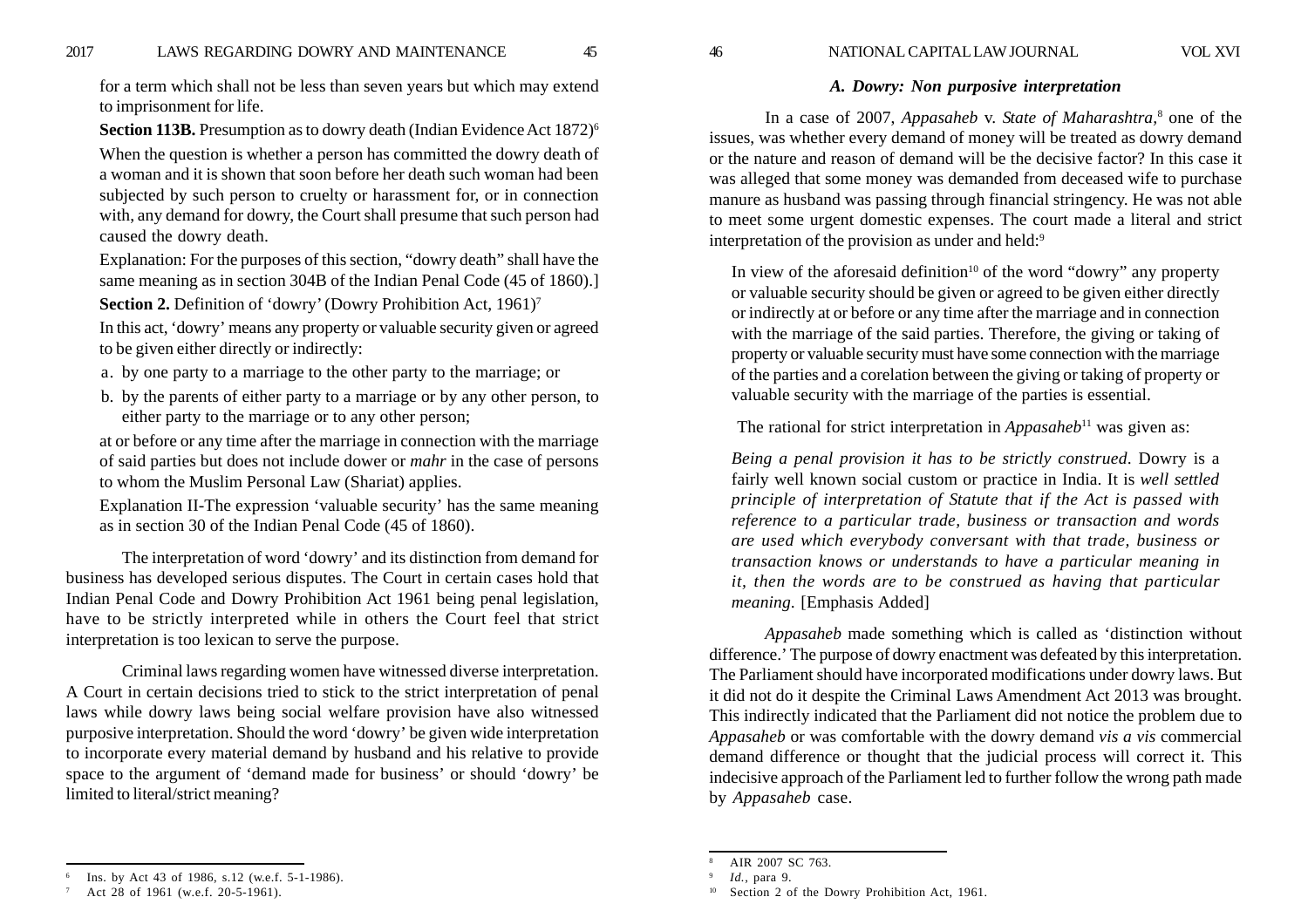*B. Appasaheb followed*

In the case of *Vipin Jaiswal* v. *State of A.P.* a demand of Rs. 50,000/ - was made by the Appellant for purchase of a computer. The question was regarding the interpretation of expression *'*dowry' and "in connection with the marriage of the parties to the marriage".13 Is the word 'dowry' wide enough to cover any monetary demand for any purpose? Or the demand must be very closely related 'in connection with the marriage'. The court observed:14

In our view, both the Trial Court and the High Court failed to appreciate that the demand, if at all made by the Appellant on the deceased for purchasing a computer to start a business six months after the marriage, *was not in connection with the marriage and was not really a 'dowry demand'* within the meaning of Section 2 of the Dowry Prohibition Act, 1961.

Taking clues from the precedent of *Appasaheb* and the rule of strict interpretation the court decided that demand of Rupees 50000/- for computer after six months of marriage is not 'in connection with the marriage' and therefore does not amount to 'dowry'.

# *C. Distinguishing Vipin Jaiswal*

*Appasaheb* (2007) and *Vipin Jaiswal* (2013) were against the spirit of dowry enactment. Dilution and discard was the fate of the judgments. Dilution started in 2014 while discard took place in 2015. In *Surinder Singh* v. *State of Haryana*<sup>15</sup> the wife died within three months of marriage (date of marriage was 20/04/1994 and the date of her death was 22/07/1994). One of the issues was 'demand being for commercial needs and not dowry demand.' Distinguishing *Vipin Jaiswal* the court held in *Surinder Singh* case that there is convincing evidence that 'the accused were unhappy by the quality and quantity of the dowry' given at the time or before marriage transaction. As 'sufficient quantity of dowry was not given and that transaction was sought to be completed by asking for Rs. 60,000/,' the latter demand was a part of the first transaction. Proximity of demand with marriage was proved beyond reasonable doubts. While in *Vipin Jaiswal* the nexus between two transaction could not be proved proximately by prosecution and the benefit on the point has to go to the accused. Next arguments in *Surinder Singh* was that 'being a penal provision Section 2

of the Dowry Prohibition Act, 1961 will have to be construed strictly,' more so in the light of the case of *Vipin Jaiswal* and *Appasaheb* where the court construed it strictly in no uncertain terms.16 Partially admitting this fact, the court in *Surinder Singh*<sup>17</sup> observed that the rule of strict interpretation of penal statutes is not absolute.<sup>18</sup> In the words of the court :

It is true that penal provisions have to be construed strictly. However, we may mention that in *Murlidhar Meghraj Loya* v. *State of Maharashtra* <sup>19</sup> this Court was dealing with the Prevention of Food Adulteration Act, 1954. Speaking for this Court, *Krishna Iyer,* J. held that "It is trite that the social mission of Food Laws should inform the interpretative process so that the legal blow may fall on every adulterator. *Any narrow and pedantic, literal and lexical construction of food laws is likely to leave loopholes for the offender to sneak out of the meshes of law* and should be discouraged and *criminal jurisprudence must depart from old canons defeating criminal statutes* calculated to protect the public health and the nation's wealth."20

Similar view was taken in *Kisan Trimbak Kothula* v. *State of Maharashtra*.21 The court also found force from *State of Maharashtra* v. *Natwarlal Damodardas Soni*<sup>22</sup> which dealt with Section 135 of the Customs Act and Rule 126-H(2)(d) of the Defence of India Rules, where a narrow construction given by the High Court was rejected, because that will emasculate these provisions and render them ineffective as a weapon for combating gold smuggling. It was further held that the provisions have to be specially construed in a manner which will suppress the mischief and advance the object which the legislature had in view.<sup>23</sup>

The court further observed:

While we reiterate what this Court has said in *Appasaheb* that a penal statute has to be construed strictly, in light of *Kisan Trimbak* and *Natwarlal Damodardas*, we are of the opinion that penal statute, even if it has to be strictly construed, must be so construed as not to defeat its purport…*The presumption under Section 113B of the Indian Evidence*

<sup>11</sup> *Supra* n. 9.

<sup>12</sup> AIR 2013 SC 1567 (*hereinafter* referred as *Vipin Jaiswal*).

<sup>&</sup>lt;sup>13</sup> Section 2, Dowry Prohibition Act, 1961.

<sup>14</sup> *Supra* n. 12, para 6.

<sup>15</sup> (2014) 4 SCC 129, (*hereinafter* referred as *Surinder Singh*).

<sup>&</sup>lt;sup>16</sup> *Id.*, para 17.

<sup>17</sup> *Ibid.*

*Id.*, para 18.

<sup>19</sup> (1976) 3 SCC 684, at para 5.

<sup>20</sup> *Ibid.*

AIR 1977 SC 435.

 $(1980)$  4 SCC 669.

<sup>23</sup> *Supra* n. 15, para 18.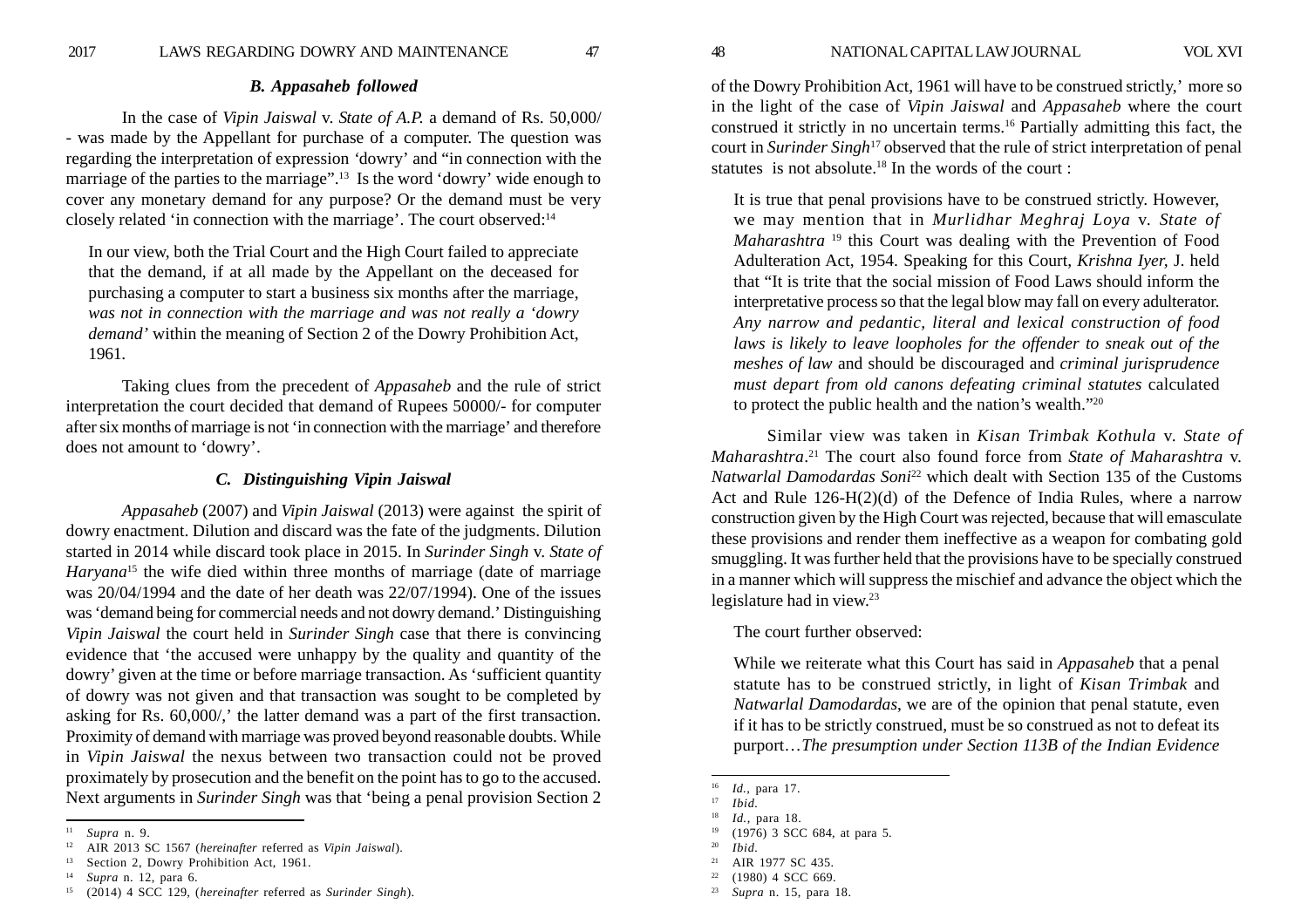*Act, 1872 and the presumption under Section 304B of the IPC have a purpose.* These are beneficent provisions aimed at giving relief to a woman subjected to cruelty routinely in an Indian household. The meaning to be applied to each word of these provisions has to be in accord with the legislative intent. Even while construing these provisions strictly care will have to be taken to see that their object is not frustrated.<sup>24</sup>

The court in *Surinder Singh* case found proofs to convince that the demand of Rs 60000/ was in continuation of demand made in marriage while in *Vipin Jaiswal* the court did not found convincing evidence that the demand of Rs 50000/ was in continuity of the previous dowry transactions.

# *D. Discarding Appasaheb and Vipin Jaiswal*

In 2015 a full bench of the apex court in *Rajinder Singh v. State of Punjab*,<sup>25</sup> not only addresses the issue of interpretation of dowry provision but also corrects two precedents. In the previous judgments of *Appasaheb* and *Vipin Jaiswal* a two judge bench gave strict interpretation to dowry provision and declared that demand of dowry is different from commercial demand or demand for domestic needs. *Rajinder Singh* rightly held that:

Given that the statute with which we are dealing must be given a fair, pragmatic, and common sense interpretation so as to fulfill the object sought to be achieved by Parliament, *we feel that the judgment in Appasaheb's case followed by the judgment of Kulwant Singh26 do not state the law correctly.* We, therefore, declare that any money or property or valuable security demanded by any of the persons mentioned in Section 2 of the Dowry Prohibition Act, at or before or at any time after the marriage which is reasonably connected to the death of a married woman, would necessarily be in connection with or in relation to the marriage unless, the facts of a given case clearly and unequivocally point otherwise.27

The Court also produced the opinion of *Standard Chartered Bank* v. *Directorate of Enforcement*,<sup>28</sup> a Constitution Bench (3:2) judgment, which follows:

*All penal provisions like all other statutes are to be fairly construed according to the legislative intent as expressed in the enactment.*

Here, the legislative intent to prosecute corporate bodies for the offence committed by them is clear and explicit and the statute never intended to exonerate them from being prosecuted. It is sheer violence to common sense that the legislature intended to punish the corporate bodies for minor and silly offences and extended immunity of prosecution to major and grave economic crimes.

In the conclusion of 'Interpretation of Statutes' in the Annual Survey of Indian Law Institute (2013) while commenting on *Vipin Jaiswal* this author suggested that: <sup>29</sup>

Parliament should intervene with an explanation that 'any demand was for business needs and not in continuity of dowry has to be proved by the accused party.'

The suggestion was made because it was thought the decision was not in right spirit. Before parliament removes the anomaly, the Supreme Court has itself and rightly repaired the derailment. Dowry, though is a penal enactment, is also a welfare and protective legislation. Sticking to strict interpretation of penal provision will frustrate the purpose of provision.

#### *E. Relative of husband*

Section 304B Indian Penal Code uses the words *'relative of husband'.* In the case of *State of Punjab* v. *Gurmit Singh*<sup>30</sup> interpretation of these words were in dispute. Does it include husband's Aunt's brother (Chachi's brother)? The court observed that "IPC is a penal provision which is to be construed strictly. A word for which the definition is not mentioned should be construed in natural, ordinary and popular sense. For this reliance was placed on dictionaries as to what a word would mean in common parlance."31 Relative means relations coming out of marriage, adoption and blood. The court did not find any reason to go beyond this meaning. It observed:

It is well known rule of construction that when the Legislature uses same words in different part of the statute, the presumption is that those words have been used in the same sense, unless displaced by the context. We do not find anything in context to deviate from the general rule of interpretation. Hence, we have no manner of doubt that the word "relative of the husband" in **Section 304** B of the IPC would mean such persons,  $\frac{1}{24}$  *Id.* para 24.

 $25$  (2015) 6 SCC 477.

<sup>26</sup> *Kulwant Singh* v. *State of Punjab*, (2013) 4 SCC 177.

<sup>27</sup> *Supra* n. 25, para 20.

<sup>28</sup> (2005) 4 SCC 530, p. 547.

<sup>29</sup> Anurag Deep, *Interpretation of Statutes,* XLIX ASIL 825 (2013).

 $(2014)$  9 SCC 632.

*Id.*, para 11.

*Id.*, para 12.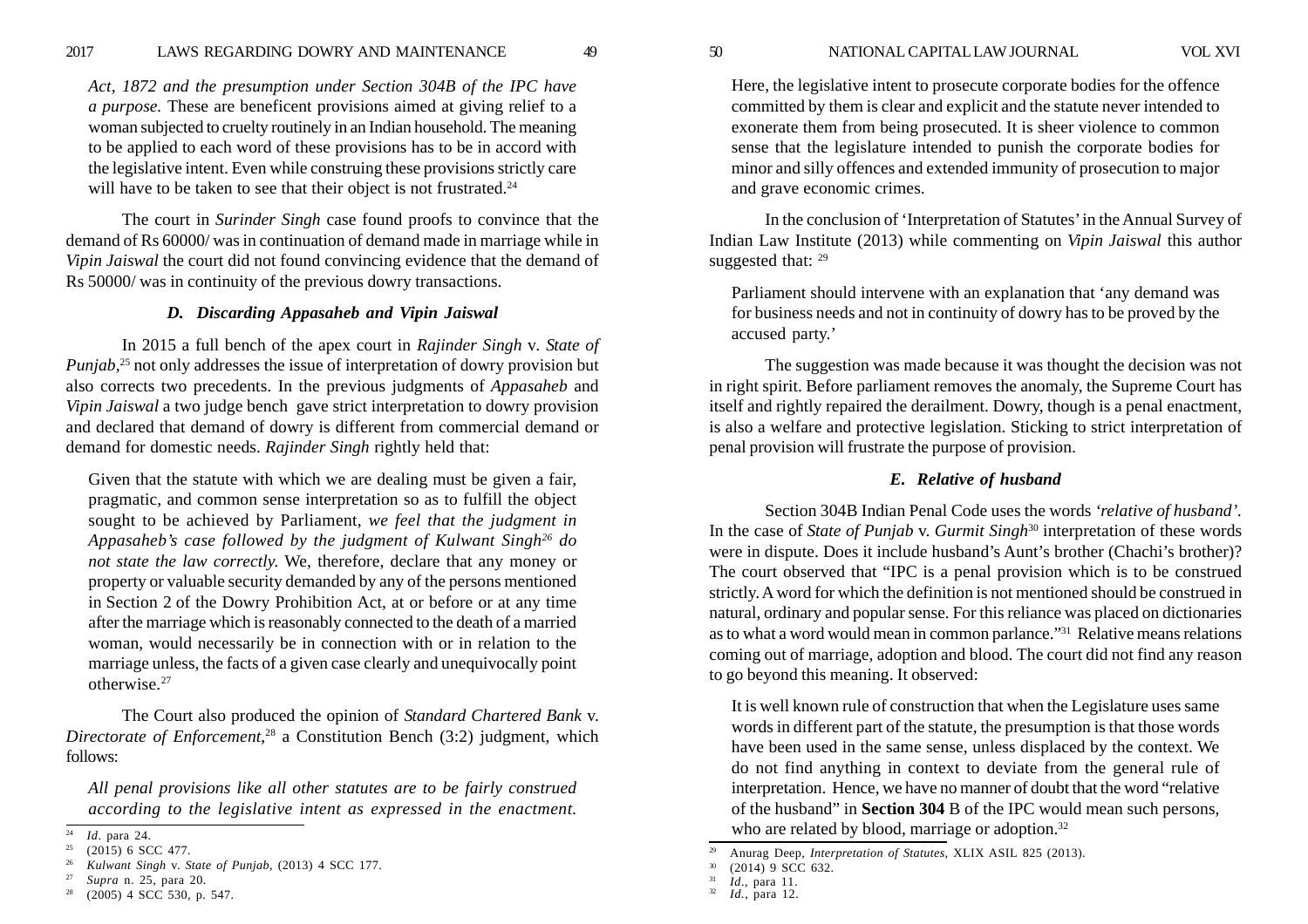Hence, in this case the respondent was not covered in the ambit of 'relative' but court went on to add that this shall not preclude the court from fastening liability under some other section of the IPC. This interpretation does not serve the purpose of incorporating section 304B. Purpose was to protect wife from dowry demand and harassment. If this strict interpretation is continued it shall leave chances wherein the other relatives who could enjoy the shield (of not being relative because of blood, marriage or adoption) under this section (due to narrow understanding, though they would be liable in other sections) would perpetuate such crimes knowing they would be safe while they are equally playing with the plan of the husband and others. Indian family structure in many cases is a joint family which contains various members. Also, for people who are aware of the nuances of law shall always have their exits before they undertake to indulge in such crimes by engaging their relatives and refraining themselves. Moreover women being vulnerable class a liberal interpretation may be considered so that she feels protected.

#### *F. Section 304B – Whether a Legal Fiction*

Section 304B attracts interesting interpretation. There was some controversy on the issue whether section 304B Indian Penal Code creates a legal fiction or not? In *Devinder @Kala Ram* v. *State of Haryana*<sup>33</sup> the bench observed that "the word 'deemed' in Section 304B, IPC, however, does not create a legal fiction but creates a presumption that the husband or relative of the husband has caused dowry death."34 In a previous decision in 2012 the Supreme Court in *Rajesh Bhatnagar* v. *State of Uttarakhand*35 maintained that, "it is by fiction of law, that the husband or relative would be presumed to have committed the offence of dowry death rendering them liable for punishment unless the presumption is rebutted". *Devinder* sounds more logical. A legal fiction is something, which does not exist in reality but has been brought to existence by virtue of law. Reverse evidences cannot deny this existence. In dowry death cases husband and relatives are deemed culpable but they can rebut their deemed culpability. This however is a matter of academic dispute.

#### **(i)** *Read up and read down of dowry provision*

There is an impression that 'read into' or 'read down' is used to save a provision from being declared as unconstitutional. This is correct statement of a principle of Constitution but is not limited to it. Read into or read down may be used for interpretation other than non constitutional purpose. *Sher Singh @ Pratapa* v *State of Haryana* <sup>36</sup> uses the tool of read up and read down even if it is not a case of constitutional validity. A statement from the case can be useful for reference:

Section 304B, the proper manner of interpreting the Section is that "shown" has to *be read up to mean "prove" and the word "deemed" has to be read down to mean "presumed*". [Emphasis added].<sup>37</sup>

In this case the constitutional validity of 304B (or any provision) was not in question but meaning of certain words in the section was discussed. While it is understandable why shown should be read up to prove, it is not understandable how *"deemed"* to be read down to mean *"presumed*" is helping. It does indicate that even if the validity of a provision is not in question, the tools of read into or read down may be used.

# **(ii)** *Shown, prove, deem and presume*

*Sher Singh* is probably one of the few cases which deliberates on the meaning and scope of shown, prove, deem and presume. It observes as under:<sup>38</sup>

17. Keeping in perspective that Parliament has employed the amorphous pronoun/noun "it" (which we think should be construed as an allusion to the prosecution), followed by the word "shown" in Section 304B, the proper manner of interpreting the Section is that "shown" has to be read up to mean "prove" and the word "deemed" has to be read down to mean "presumed".

Following finding in *Sher Singh* regarding 304B is perplexing:

Once the *presence of these concomitants are established or shown or proved by the prosecution, even by preponderance of possibility*, the initial presumption of innocence is replaced by an assumption of guilt of the accused, thereupon transferring the *heavy burden of proof upon him and requiring him to produce evidence dislodging his guilt, beyond reasonable doubt*. [Emphasis Added]

This observation in *Sher Singh* has been approved by three judges bench in the case of *Rajinder Singh* v. *State of Punjab*39 The judgment in *Sher Singh* gives a U turn in the traditional jurisprudence which goes against

<sup>33</sup> (2012) 10 SCC 763 (hereinafter referred as *Devinder*), decided on 18.10.2012. This case has been decided by division bench of Hon'ble Justice K.S. Radhakrishnan, Dipak Misra, J., unanimously. The judgment was delivered by Hon. Justice Dipak Mishra.

<sup>&</sup>lt;sup>34</sup> *Id. at* para 9.<br><sup>35</sup> AIP 2012 SC

<sup>35</sup> AIR 2012 SC 2866.

<sup>36</sup> (2015) 3 SCC 724 (*hereinafter* referred as *Sher Singh*).

<sup>37</sup> *Id.* at para 16.

<sup>38</sup> *Id.* at para 17. <sup>39</sup> *Supra* n. 25.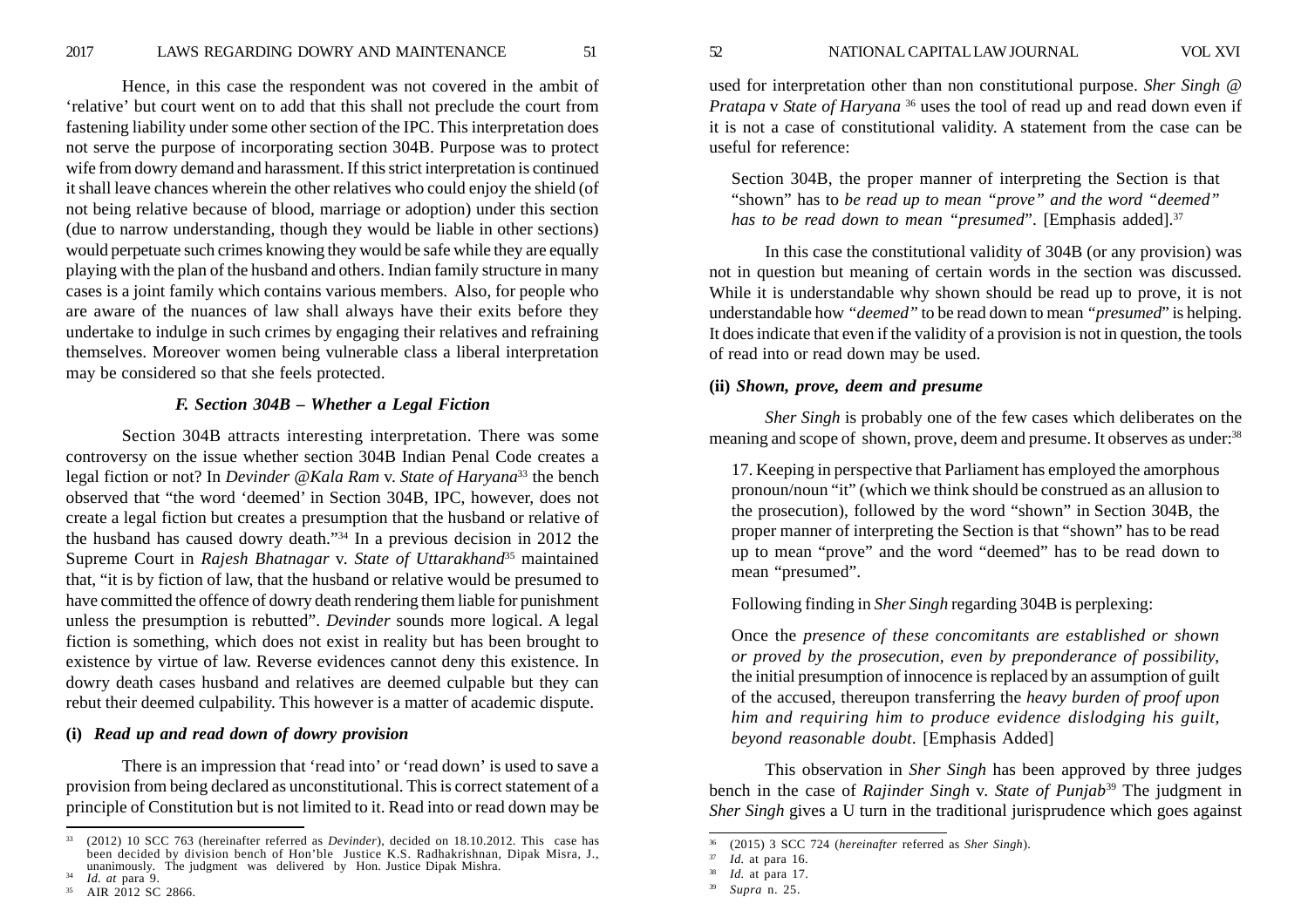accused. It would be harsh to expect the accused proves his/her case beyond reasonable doubts when the elements of crime has already been reduced to conduct and circumstances element, and no mental element is required to be proved by prosecution. As it is approved in various judgments, soon this precedent will get the status of *stare decisis* and make the life of accused more miserable in the light of fact that female related laws are alleged to be misused. Deliberate use of word 'shown' is understandable but the mandate of beyond reasonable doubts for accused is not digestible.

This judgment is a setback to a time honoured principle of criminal jurisprudence. This undisputed principle mandates that the prosecution has to prove its case beyond reasonable doubts and the accused, if required, can prove his arguments on balance of probabilities. This well established rule of evidence was completely reversed by a division bench in *Sher Singh.* As submitted above what is more disturbing is the fact that precedent of *Sher Singh* has been approved by three judges bench in the case of *V.K. Mishra* v. *State of Uttarakhand*40 as well as *Rajinder Singh.*<sup>41</sup>

Prosecution is not required to prove beyond reasonable doubts. The judgment in *Sher Singh* has gone to the extent of upholding that 'accused' in dowry death cases has to prove beyond reasonable doubts because of 'deemed' culpability. The judgment has not produced a single authority which can substantiate its findings. Indeed it has referred cases which has no direct bearing on the interpretation of dowry provision. *Sher Singh* has grossly overlooked not only well established principle of criminal jurisprudence but also precedents of larger bench.

# **(iii)** *The principle*

Presumption of Innocence is a celebrated principle of criminal jurisprudence. According to this principle an accused is presumed to be innocent unless the State proves him guilty beyond reasonable doubts. Then the accused is required to give his evidence. In civil cases both parties are required to prove by preponderance of probability. In criminal cases State is bound to prove beyond reasonable doubts while for accused it is preponderance of probability. In other words accused has only to raise doubts in the evidence of prosecution and has nothing to prove beyond reasonable doubts. This is known as standard of proof and the principle is applicable in common law countries. *Sher Singh* has changed this traditional principle of criminal law and also further diluted the protection available to accused.

Unlike civil cases, in criminal cases one party is accused and other is State. Judiciary is neutral in civil cases but not neutral in criminal cases because State is very strong *vis a vis* accused. This non neutrality is essential part of fair trial which creates balance between State and accused. The State has human and material resources to bring evidences. A powerful State with the help of justice seeking victim can make a strong case against accused. Accused is not only weak but becomes vulnerable because an allegation of crime brands him/ her as criminal in the eye of general public. Not only people but friends begin avoiding him/her. His vulnerability is further increased because his liberty is also completely curtailed if s/he is arrested and partially restricted if s/he is on

However in certain cases like socio economic crimes State finds its responsibility too difficult to prove. In other words it is humanly not possible for the prosecution to prove all the elements of crime beyond reasonable doubts like in dowry death cases where the crime is committed in close doors. In those cases the offender cannot be punished for want of evidence and victims cannot get justice. Therefore the law thought of reducing the burden of prosecution. In these cases the State has two options, that it reduces the number of elements to be proved by drawing inferences from certain facts. Such inferences are called presumption. Or it dilutes the standard of proof for prosecution. The practice all over the world is to choose first option, which is called as reverse burden. In this case the prosecution is not required to prove all elements of crime (like *mens rea* or elements of *actus reus viz* conduct, circumstances, causal relation etc). Rather the accused has to prove certain facts in order to secure his acquittal. In dowry death cases the prosecution is neither required to prove that the death was with *mens rea* (intention or knowledge), nor who actually killed the married women nor to prove any proximate causal relationship between death and conduct of accused in all cases unlike murder under section 302. What the prosecution has to prove is death within 7 years of marriage (unnatural death including suicide), soon before death, demand of dowry and harassment of wife by accused. If the prosecution proves these elements beyond reasonable doubts, 'such husband or relative shall be deemed to have caused her death'. Now the accused may prove his innocence on mere balance of probabilities.

bail. Therefore, great jurist Stephen suggests that the State 'can afford to be generous.' To make a level playing field the more powerful State has more obligations and heavier responsibilities. Less privileged accused has lesser

# **(iv)** *Precedents ignored*

responsibilities.

 $^{40}$  (2015) 9 SCC 588.<br>This is the law laid down and followed in various dowry death cases

<sup>41</sup> *Supra* n. 25.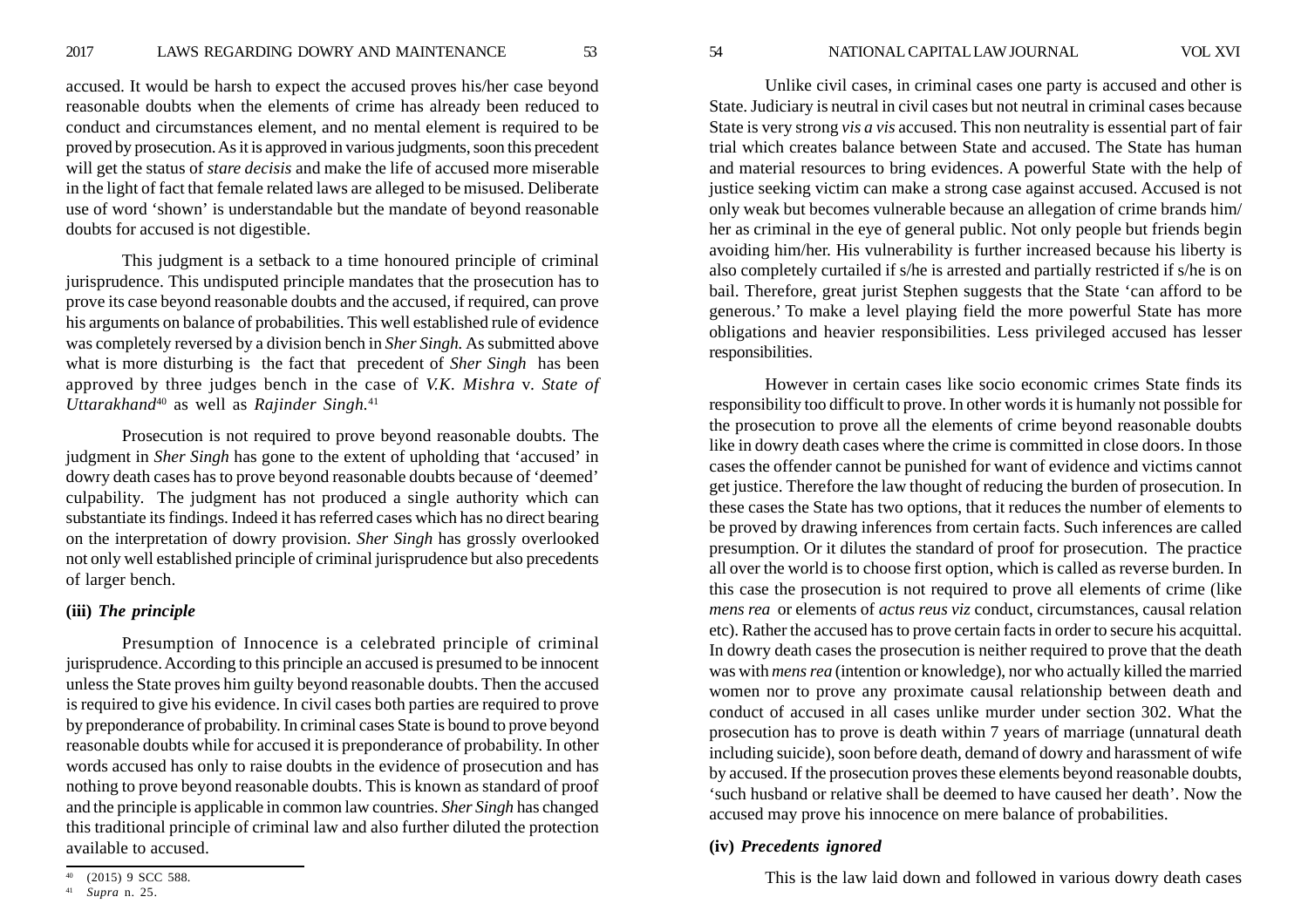like *Shanti* v. *State of Haryana*,<sup>42</sup> *Pawan Kumar* v *State of Haryana*,<sup>43</sup> *Kans Raj v. State of Punjab*,<sup>44</sup> [which is a three judges bench decision], *Indrajit Sureshprasad Bind* v. *State of Gujarat*,<sup>45</sup> *Karan Singh* v. *State of Haryana*,<sup>46</sup> *Asha* v *State of Uttarakhand*,<sup>47</sup> *Rajeev Kumar* v *State of Haryana*.48 It is inconsistent with the interpretation made to 'shall presume' by a three judges bench in *V.D. Jhangan* v. *State of Uttar Pradesh*<sup>49</sup> and *State of Maharashtra* <sup>v</sup>*Wasudeo Ramchandra Kaidalwar50*. *Sher Singh* also goes contrary to the law laid down in the constitution bench cases of *K. Veeraswami* v *Union of India51* and *Sanjay Dutt* v *State Through C.B.I., Bombay 52* on reverse onus. On reverse onus clause (when a statute shifts burden of proof on accused regarding certain facts) way back in 1981 in the case of the *State of Maharashtra* v *Wasudeo Ramchandra Kaidalwar*, a three judge bench discussed the nature and scope of 'shall presume' clause. In context of Prevention of Corruption Act, 1947 it held that accused has 'not to prove his innocence beyond reasonable doubt, but only to establish a preponderance of probability.' Similarly the constitution bench in the case of *K. Veeraswami* v. *Union of India* held that prosecution has to prove beyond reasonable doubts. In the case of *Justice K. S. Puttaswamy (Retd)* v. *Union of India,*53 a three judge bench reiterated that "the pronouncement made by larger Benches of this Court cannot be ignored by the smaller Benches without appropriately explaining the reasons for not following the pronouncements made by such larger Benches." *Sher Singh* case has not discussed any of previous precedent on reverse onus which is inconsistent with institutional integrity and judicial discipline.

#### **(v)** *Restore protection of accused*

The rights of accused in case of dowry laws have been diluted because the substantive elements have already been reduced by deeming clause and presumption. Misuse of these laws have been recognised by courts. *Sher Singh* further dilutes the protection available to accused by changing the rules regarding standard of proof which is not only unreasonable but also lead to absurd consequences. "Shown" word is used in Indian Evidence Act 1872,

<sup>52</sup> 1995 CriLJ 477.

sections 111A, 113A, 113B, 114A. Can the same interpretation be applied in these cases? Will provisions in these cases be proved just by preponderance of probability and the accused will have to prove beyond reasonable doubts. Another apprehension is that in terror enactment the interpretation by judiciary and amendments by Parliament can be made in similar lines where an accused would be required to prove beyond reasonable doubts and prosecution will satisfy by a mere preponderance of probability. Surprisingly and thankfully a few judgments on dowry death cases in 2016 and 2017 have overlooked the dictum of *Sher Singh* probably because the case was not brought to their notice. But two inconsistent opinion (one mandating that prosecution has to prove beyond reasonable doubts and other giving liberty to prosecution to prove on balance of probability) on the interpretation of dowry death provision create confusion and problem to thousands of sessions courts and hundreds of high court judges. It is high time a higher bench of the Supreme Court removes the confusion and restores the well established principle of criminal jurisprudence. *Baijnath* v. *State of Madhya Pradesh*<sup>54</sup> though a two judge bench opinion, has (rightly) not taken note of *adverse* precedents of 2015 on 'reverse onus' clause but based its decisions on the precedents of pre 2015 criminal jurisprudence.

# **III. MAINTENANCE UNDER SECTION 125 CRPC, 1973**

Another significant aspect of interpretation of female related criminal law is section 125 of CrPC 1973. Can the marriage be a matter of presumption for the purpose of maintenance? Can the proof of marriage may be dispensed with by the court in certain circumstances? This issue came for discussion while interpreting the word 'wife' under section 125 of CrPC 1973.

# *A. Presumption as to legal marriage*

*Badshah* v. *Sou. Urmila Badshah Godse*<sup>55</sup> rejected the argument that the term 'wife' in section 125 of CrPC be given a legalistic interpretation because it is a penal legislation. It allowed a broad and expansive interpretation and included even those cases where a man and woman have been living together as husband and wife.

In *Dhannulal* v. *Ganeshram*,<sup>56</sup> the question relating to presumption of a valid marriage arose. The Supreme Court referred the classic decision of *A. Dinohamy* v. *W.L. Balahamy*,<sup>57</sup> where it was held that where a man and woman

<sup>42</sup> (1991) 1 SCC 371.

<sup>43</sup> (1998) 3 SCC 309.

<sup>44</sup> (2000) 5 SCC 207

<sup>45</sup> (2013) 14 SCC 678.

<sup>46</sup> (2014) 5 SCC 73.

 $47$  (2014) 4 SCC 174.

<sup>48</sup> AIR 2014 SC 227.

<sup>49</sup> AIR 1966 SC 1762. <sup>50</sup> AIR 1981 SC 1186.

 $51$  1991 SCC (3) 655.

<sup>53</sup> (2015) 8 SCC 735.

<sup>54</sup> AIR 2016 SC 5313, decided by a division bench on 18 November, 2016.

<sup>55</sup> AIR 2014 SC 869.

<sup>56</sup> (2015) 12 SCC 301.

<sup>57</sup> AIR 1927 PC 185.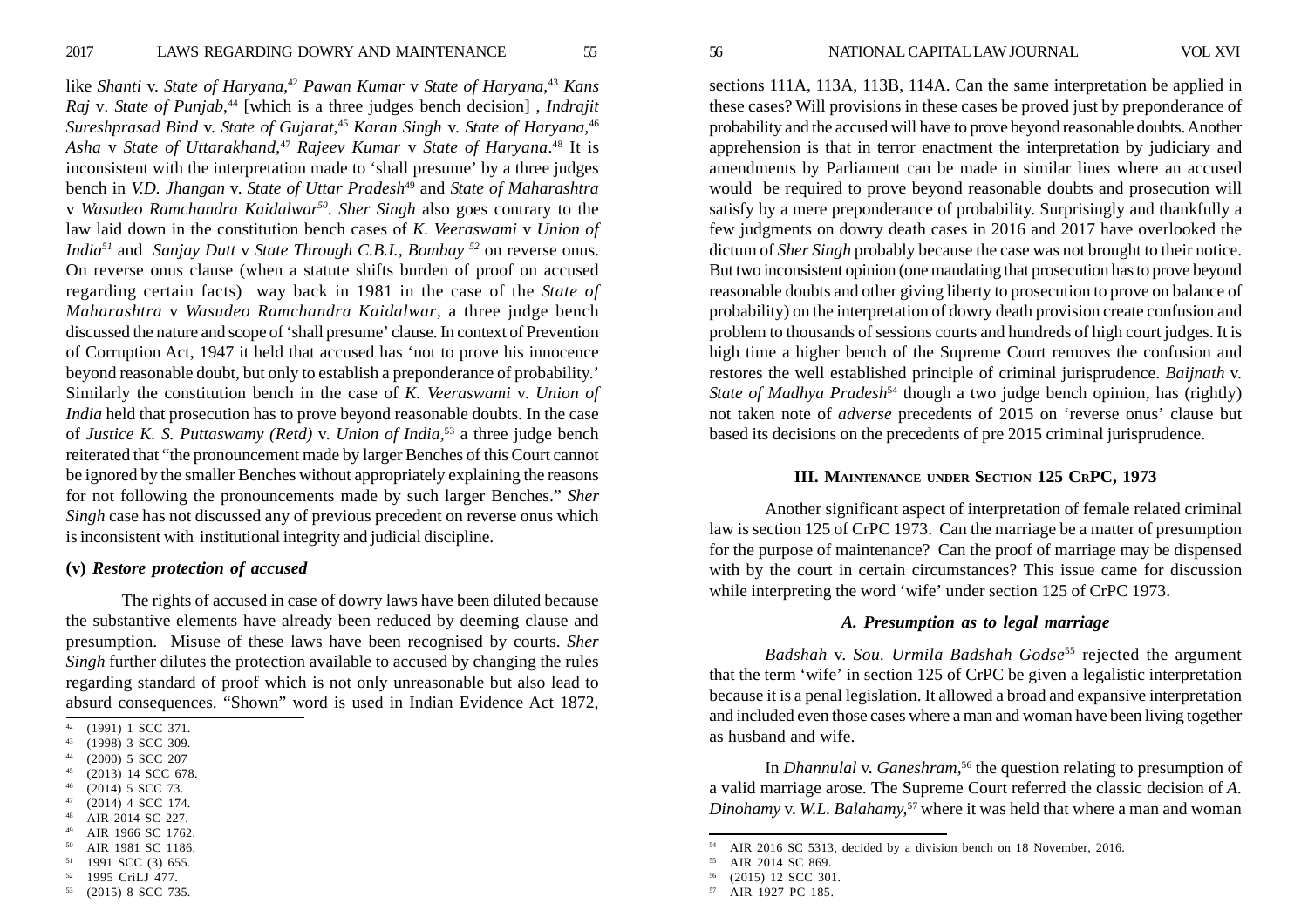are proved to have lived together as husband and wife, the law will presume, unless the contrary is clearly proved, that they were living together in consequence of a valid marriage, and not in a state of concubinage. However, the presumption can be rebutted by leading unimpeachable evidence. A heavy burden lies on a party, who seeks to deprive the relationship of legal origin.<sup>58</sup>

In the case of *Dwarika Prasad Satpathy* v. *Bidyut Prava Dixit* 59 it was held that $.60$ 

If the claimant in proceedings under Section 125 of the Code succeeds in showing that she and the Respondent have lived together as husband and wife, *the court can presume that they are legally wedded spouse*, and in such a situation, the party who denies the marital status *can rebut the presumption'*. [Emphasis Added]

May presumptions are presumption of fact. For factual presumption of marriage i.e. may presume, a court might require two proofs, living together and living together as husband and wife. Suppose two are living together but the people are aware that they are not husband and wife. In that case the court cannot presume a marriage. This is important for subordinate judiciary because marriage disputes go to family courts.

Similar dispute arose in the case of *Chanmuniya* v. *Virendra Kumar Singh Kushwaha*.<sup>61</sup> The question was whether 'wife' under section 125 CrPC 1973 may include a second wife or not? There are inconsistent precedents of different benches of the Supreme Court. Therefore the court in this case referred this matter to a larger bench after framing following three issues:

- i. Whether the living together of a man and woman as husband and wife for a considerable period of time *would raise the presumption of a valid marriage* between them and whether such a presumption would entitle the woman to maintenance under Section 125, CrPC?
- ii. Whether strict proof of marriage is essential for a claim of maintenance under Section 125, CrPC. having regard to the provisions of the Domestic Violence Act, 2005?
- iii. Whether a marriage performed according to the customary rites and ceremonies, without strictly fulfilling the requisites of Section 7(1) of the

<sup>60</sup> *Ibid*.

Hindu Marriage Act, 1955, or any other personal law would entitle the woman to maintenance under Section 125, CrPC?

#### *B. Chanmuniya inconclusive*

Unfortunately the matter in *Chanmuniya* case was dismissed on 5.9.2014 by an order because the court found that 'the appellant is not interested in pursuing the matter.'62 It is doubtful if a question of law raised by one bench which has inconsistent pronouncements by different judgments of the Supreme Court and has been referred to a larger bench, can be dismissed because of technicalities of uninterested party?

The Supreme Court in *Badshah* case considered *Chanmuniya* and discussed the scope and limitation of the phrase "wife". In this case a lady married the petitioner as per Hindu rites and customs. She was not aware that the petitioner was already married. After three months of marriage the lady came to know this material fact, which he did not disclose to the lady while marrying. Factually this lady was now second wife and the marriage was *void ab initio*. The lady, however, claimed maintenance for her and her daughter. The issue was whether a lady who is not "legally wedded wife" may claim for maintenance under section 125, CrPC 1973 or not? The court held:<sup>63</sup>

We are of the opinion that *there is a non-rebuttable presumption* that the Legislature while making a provision like Section 125 Code of Criminal Procedure, to fulfill its Constitutional duty in good faith, had always intended to give relief to the woman becoming "wife" under such circumstances.

The court identified *Heydon's* case<sup>64</sup> as historical source of purposive interpretation. It also took support from the maxim *magis valeat guam pereat*65. It also used the precedent for 'selective in picking out that interpretation out of two alternatives which advances the cause – the cause of the derelicts.'66 The Supreme Court upheld the grant of maintenance. Fortunately the maintenance was granted by Trial Court and affirmed by the Additional Sessions Judge. The High Court also granted maintenance of Rs.1000/- per month to second wife and to respondent No.2 (daughter) at the rate of Rs.500/- per month. Objective

<sup>58</sup> *Dhannulal* v. *Ganeshram* (2015) 12 SCC 301, 306.

<sup>59</sup> (1999) 7 SCC 675.

<sup>61</sup> (2011) 1 SCC 141 (hereinafter *Chanmuniya*).

 $\frac{62}{10}$  Advocate on Record who was representing the appellant has died. In these circumstances the Registry had issued notice to the appellant for making alternate arrangement. The said notice has been duly served. However, no arrangements are made. It seems that the appellant is not interested in pursuing the matter. It is accordingly dismissed. ....................J. (A.K. Sikri)

<sup>63</sup> *Supra* n. 55*,* para 22.

<sup>64 [1584]</sup> EWHC Exch J36.

<sup>&</sup>lt;sup>65</sup> Where alternative constructions are possible the Court must give effect to that which will be responsible for the smooth working of the system for which the statute has been enacted rather than one which will put a road block in its way.

<sup>66</sup> *Capt. Ramesh Chander Kaushal* v *Veena Kaushal*, AIR 1978 SC 1807.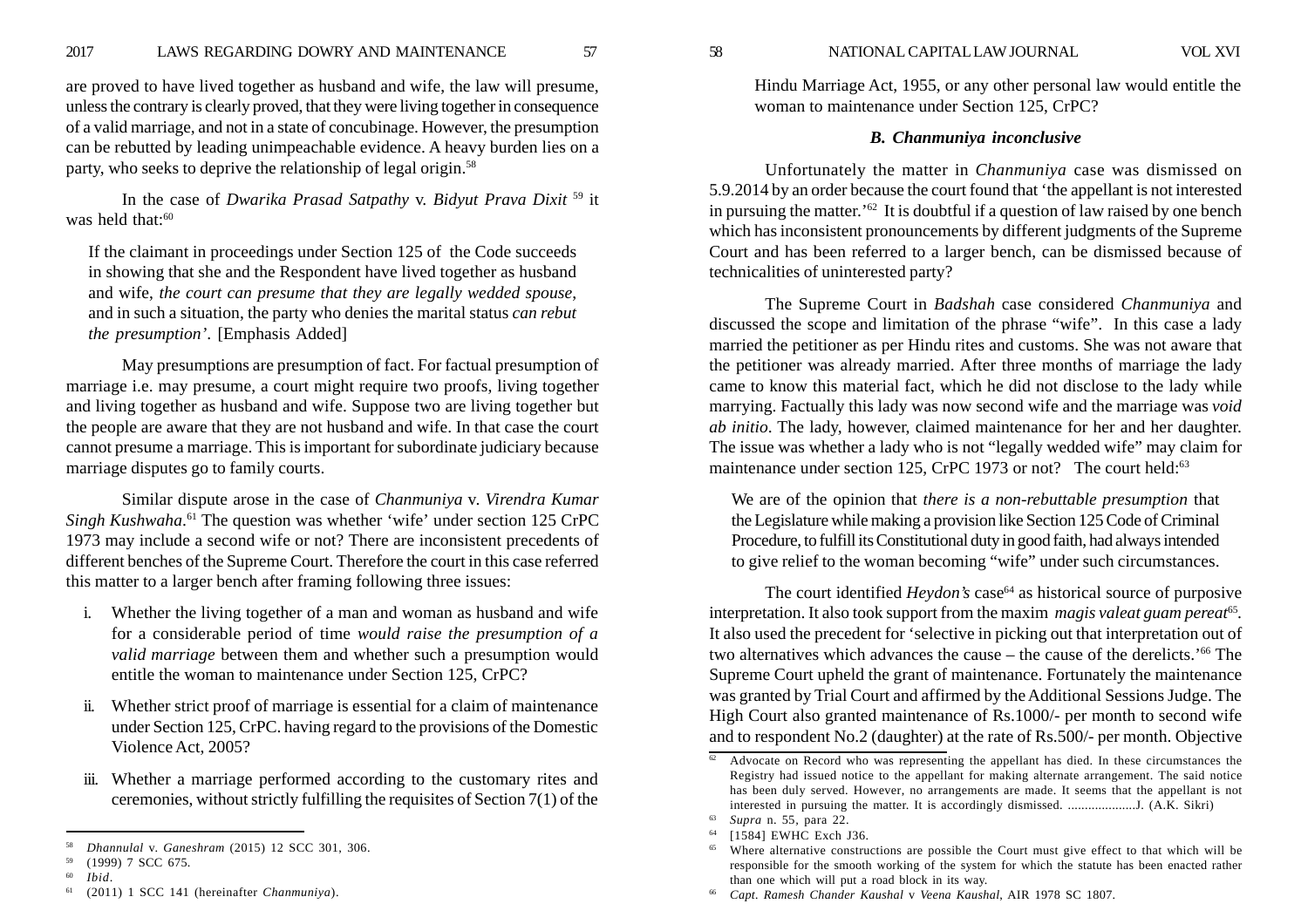of Section 125 is to provide financial relief to wife. A couple starts living together in a traditional society, the community presumes that they must be married. This is a social presumption. This social presumption becomes conclusive for the purpose of law if the couple stays together for various years. Any other presumption will always give benefit to male and will always be detrimental to the interest of female.

This case has a different dimension also. The case was filed in 2005 and Supreme Court decided it in 2013. The petitioner husband used two forums at district level, came to High Court and then to the Supreme Court for a sum of Rs 1500/ month. He must have been wealthy enough to pay Rs 1500/ because he could afford to come to the Supreme Court. This seems more a case of harassment of the lady (second wife) and satisfaction of 'wounded vanity' of husband for which he used the legal tools of appeal. This tendency should be checked. Parliament could have checked it by bringing suitable amendment to relevant provisions in time. It can still do it. Courts (High Court and the Supreme Court) should discourage this type of access to court just because one can afford. Least the Supreme Court could have done was to grant the lady the reasonable cost of litigation and time. As it was a case of fraud by husband, it should have ordered authorities to file a criminal case so that the petitioners like him and advocates who encourage such litigations have some deterrence.

# *C. Wife aware of Previous Marriage: Presumption denied*

Similar question of presumption of marriage was raised in the case of *Indra Sarma* v. *V.K.V Sarma.*<sup>67</sup> A female lived with a male knowing the fact that the male is husband of some other lady and also father. All family members of male were opposed to her living with him. Can she argue this "relationship in the nature of marriage" because she lived in for a long period of time. Will the 'law presumes that they are living together in consequence of a valid marriage'68 The court, taking clues from *Gokal Chand* v. *Parvin Kumari* 69 held that :70

…the continuous cohabitation of man and woman as husband and wife may raise the presumption of marriage, but the presumption which may be drawn from long cohabitation is a rebuttable one and if there are circumstances which weaken and destroy that presumption, the Court cannot ignore them.

In this case the appellant lady knew the male is married. Therefore the court held that:71

in the instant case, *there is no necessity to rebut the presumption*, since the Appellant was aware that the Respondent was a married person even before the commencement of their relationship, hence the status of the Appellant is that of a concubine or a mistress, who cannot enter into relationship in the nature of a marriage.

In other words there is no need to 'rebut the presumption' because there is no presumption at all in this case as lady was a consenting and willing party in the relationship with male who was already married.

A lady who is staying in living in relationship with a married male knowing the fact of marriage, whether this illegitimate culpable wife can legally claim maintenance? Present position is that such lady/wife is not entitled to maintenance because the Supreme Court has not interpreted in favour of such lady. The Supreme Court has made liberal interpretation if lady/wife is illegitimate but not culpable. It has not made more liberal interpretation because lady/wife is illegitimate as well as culpable. Should the judiciary protect such illegitimate and culpable lady/wife by resorting to ultra liberal interpretation*?* The decision raises various questions:

- i. Is judiciary right or wrong in not making an over liberal interpretation?
- ii. Should the judiciary modify its approach next time in a similar case?
- iii. Should parliament step in?
- iv. If parliament does not do, should state legislature amend?
- v. Why instead of parliament state legislature should step in?
- vi. First two questions may be taken together.

Is judicial interpretation wrong? No, judiciary has already made a wide interpretation. An *Austinian* judge with positivist attitude would never have presumed a lady as wife unless there would have been a proof of marriage. Following arguments may be made to explore the judicial process in reaching to the decision that such lady should not receive maintenance. This author does not agree with all six reasons (which are not given by the apex court and is a common sense guess), which may have consciously or unconsciously come in the mind of the Judge:

i. Judicial restraint—A more wide interpretation would have been an illustration of unwarranted judicial legislation. The law experts should not push judiciary for doing the job of legislature except in extraordinary case.

<sup>67</sup> AIR 2014 SC 309.

*Id.* at para 56.

<sup>69</sup> AIR 1952 SC 231.

<sup>70</sup> *Supra* n. 67*,* para 56. <sup>71</sup> *Id.* at para 57.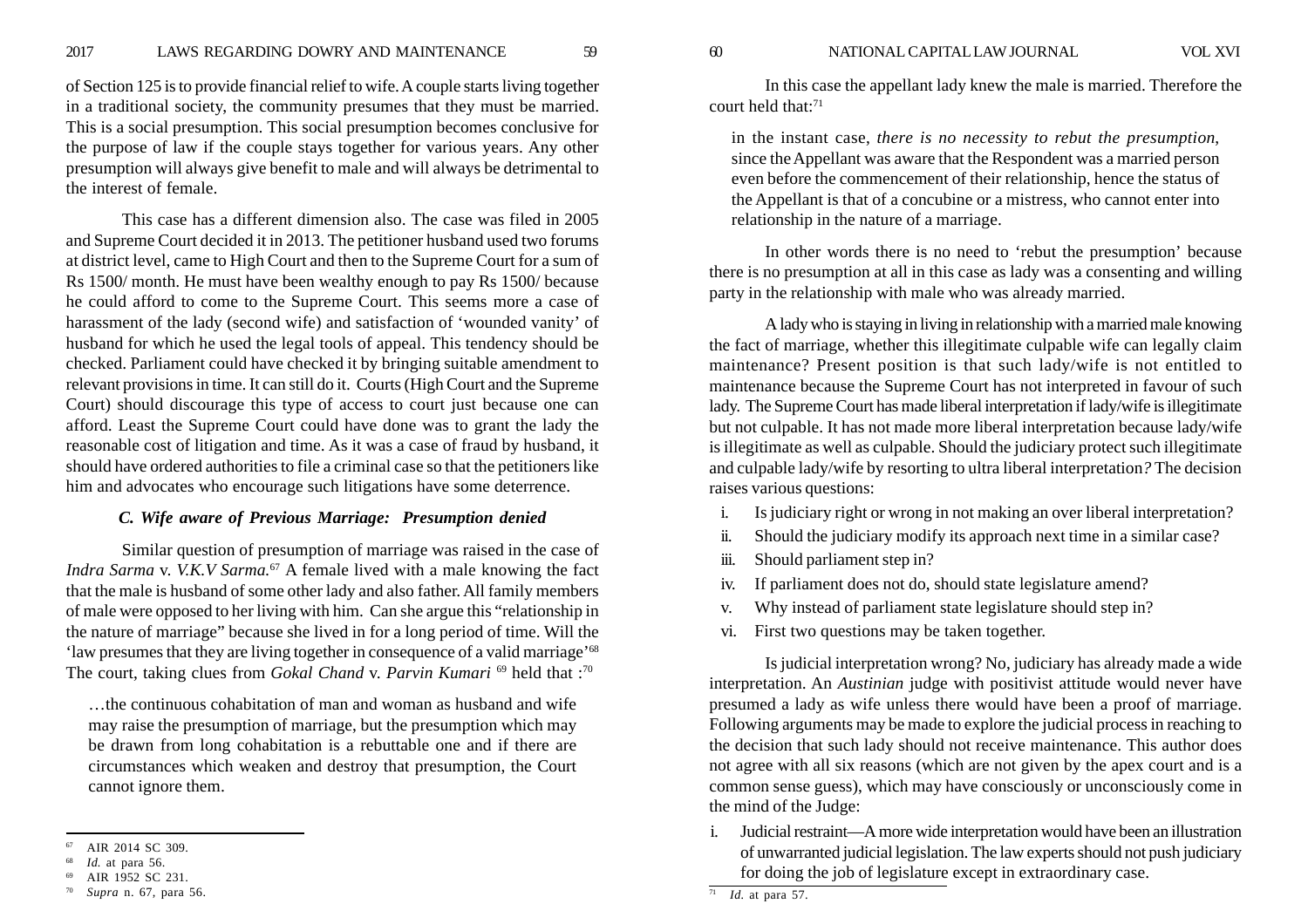- *ii. Volenti non fit injuria*—As the lady is aware of the marital status of man with whom she is enjoying living-in relationship willingly and with consent, she cannot complain later on that the male does not maintain him. After all the male is legally bound to maintain his lawfully wedded wife and children. How many ladies in her life would claim maintenance from him?
- iii. Rights of illegitimate Child—The rights of child born of the relationship between a married male and a woman living with him knowing the male is married is protected by law to some extent as such child, though illegitimate is entitled to receive maintenance under various laws in India.
- iv. Moral concern—Another view of why judiciary has not made a more wide interpretation could be that judiciary is concerned as to moral fabric of Indian society. It does not wish to encourage and legitimize an illegal and penal relationship by designating such women as wife for the purpose of maintenance.
- v. Punishment to such lady—By not giving maintenance the court wanted to punish the lady for her immoral and illegal conduct.
- vi. Equity—Equity is also not in her favour as those who want equity must come with clean hands. The lady being involved in immoral and illegal conduct cannot claim equity.

Should the legislature step in these cases of illegitimate culpable lady/ wife. It is correct that the female partners are involved in those activities, which the conservative societies find immoral. This does not deprive the female partner their claim for maintenance. The incidents of living in, bigamous marriage are increasing because of departure in social norms, greater scope for female education and jobs, change in mind set of society, dilution of morals and values in human life. The increasing incidents of family disputes, divorce petitions, false cruelty cases under 498A Indian Penal Code 1860 etc has compelled even persons of older generation to modify their thinking on 'living in' relationship. A few of the legal experts, who are absorbed in traditional thinking, are of the opinion that there is nothing wrong in 'living in'. This makes both the parties know each other before marriage. Though 'living in' is a moral departure from traditional thinking, even then law should not leave the female on the mercy of males. Not providing maintenance will invite further complications to these female. The lady like other wife may be without any means and resort to other immoral practices like, prostitution, begging etc. This is the very purpose of maintenance. By not providing maintenance the law frustrates the purpose of maintenance. Such maintenance, therefore, should be made mandatory and law should be changed accordingly.

Parliament may not take steps as it may find the conduct of lady not worthy of maintenance. There are, however, certain States, which are either open to such conduct or have more such problems. For example the State of Goa, NCT-Delhi etc where living in relationship is not a very surprising conduct and may find it suitable to modify law.

# **IV. CONCLUSION**

Penal laws are known for their strict interpretation where words have to be literally interpreted. However, the penal legislation which are either protective (section 498A, 304B IPC) or procedural (section 125 CrPC 1973) in nature are being given liberal and purposive interpretation which is a right approach. Interpretation of penal laws regarding dowry is showing inconsistent trends in last few years because some judgments are *Austanian* in their approach. They seem to believe in what is written in black and white only. That is why meaning of words like 'dowry', 'relative of husband', 'wife' has been given diverse meaning. *Sher Singh* restates the law on section 304B regarding standard of proof without satisfactorily discussing that prosecution has to prove on balance of probabilities while accused has to bear a heavy burden to prove his innocence beyond reasonable doubts. This is approved by three judges bench judgement in *Jivendra Kumar.* In this light *Sher Singh* requires reconsideration as it does not seem to follow any principle or precedent or policy or professional opinion and needs to be declared *per incuriam*. Before the precedent of *Sher Singh* finds the status of *stare decisis* the judiciary should intervene. A positive aspect of *Rajinder Singh* is that it refuses to give strict interpretation to 'dowry' and denies to accept *Vipin Jaiswal* which declared that demand of dowry is different from commercial demand or demand for domestic needs. A connected commercial demand is also dowry demand. It was expected that *Vipin Jaiswal* needed reconsideration and legislative modification. Now it is not required because judiciary has corrected the bad law. Indications of *Vipin Jaiswal* and *Surinder Singh* decided in 2013 can be summarized as under:

- i. One transaction rule—Prosecution has not only to prove that there was some demand of money or property but also that the demand was not independent of dowry transactions, *i.e.* not for business or commercial purpose but to satisfy the customary practice of dowry.
- ii. Inconsistencies in judicial means of reasoning—The judges are in dilemma which interpretative tool to use? Whether to interpret strictly or take into consideration the objective of legislation? This dilemma is a part of judicial process but law has to reduce this dilemma to reduce chances of discretion and enhance the chance of certainty. Otherwise the illustrations of two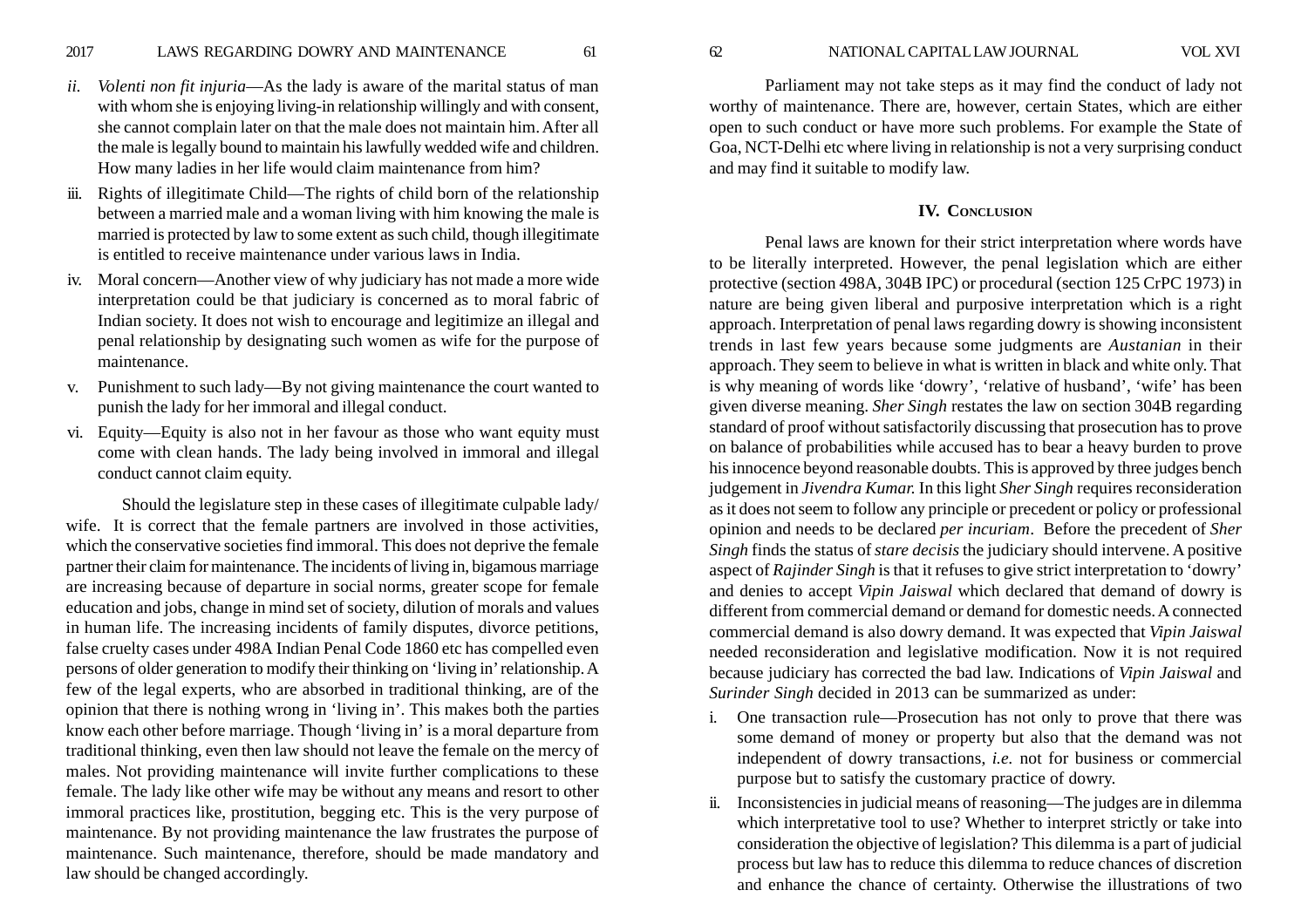inconsistent interpretations of same provision will increase as happened in *Vipin Jaiswal* and *Surinder Singh*. Both are decided in 2013 on section 2 of Dowry Prohibition Act 1961, but in *Vipin Jaiswal,* tool used was literal interpretation while in *Surinder Singh* liberal interpretation was made to satisfy the objective of legislation.

iii. It seems in *Vipin Jaisawal* and *Appasaheb,* the court is more worried for the misuse of section 498A and 304B and therefore interpreted to balance the needle in favour of husband and his relatives. In other words while *Surinder Singh* is a victim oriented interpretation, *Vipin Jaiswal* is concerned for individual liberty of accused.

The *Badshah* case rejected the argument that the term 'wife' in section 125 of CrPC be given a legalistic interpretation because it is a penal legislation. It allowed a broad and expansive interpretation and includes even those cases where a man and woman have been living together as husband and wife. However same spirit of interpretation cannot be found in the case of *Indra Sarma* where the phrase "relationship in the nature of marriage" used in section 2(f) of Protection of Women from Domestic Violence Act, 2005 was given a strict interpretation because the section used 'means' and not 'includes.' The law needs to be amended to make it inclusive and because of immoral relationship the female cannot be left at the mercy of male partners and conservative societies. *Sher Singh* is the biggest blunder which the Supreme Court has committed in the area of criminal jurisprudence. A larger bench ought to be set up to settle the matter regarding interpretation of reverse onus clause under section 304B of IPC and 113B of Indian Evidence Act 1872 regarding 'shall presume and deeming clause.'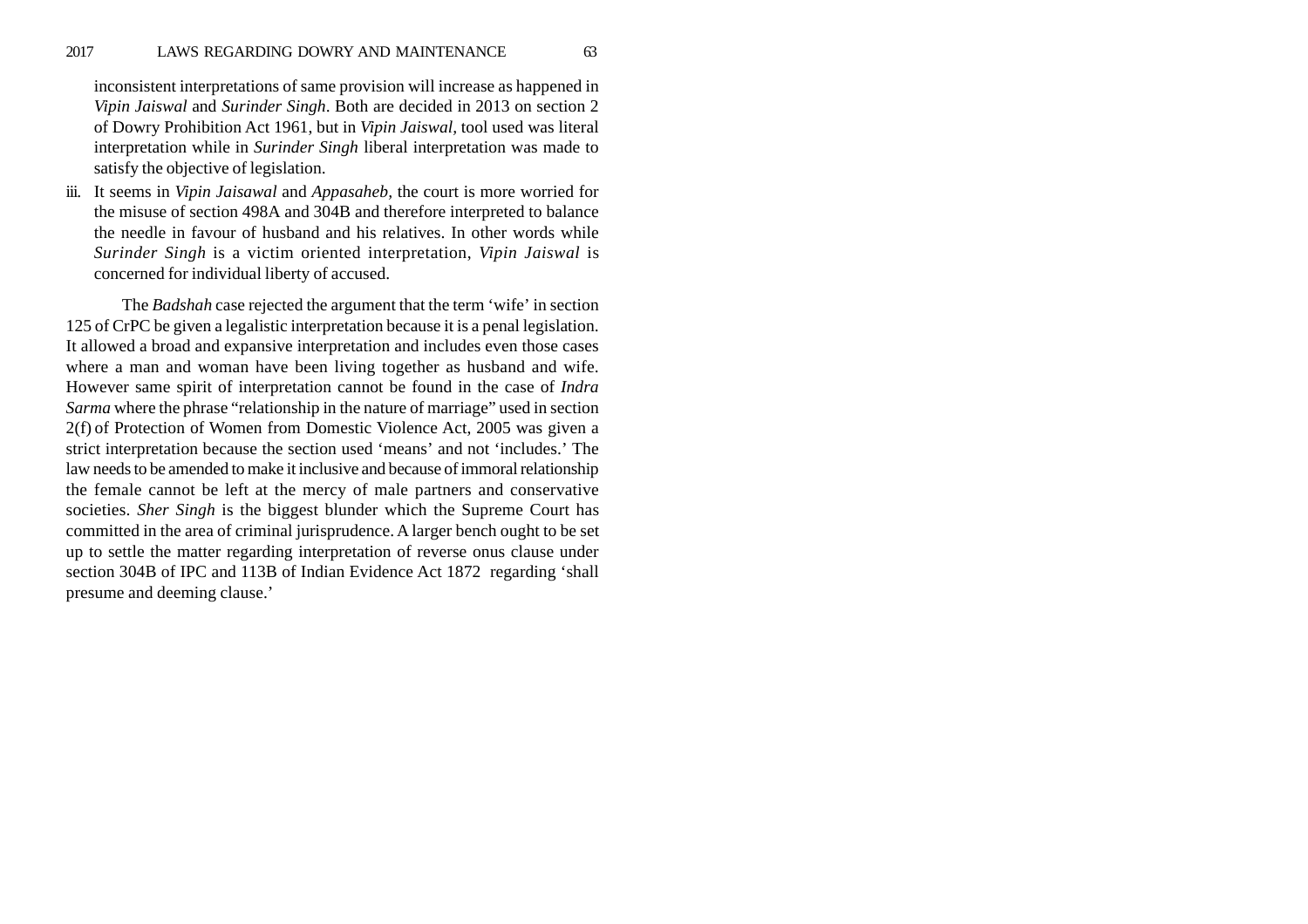# **ROLE OF FORENSIC SCIENCE IN ADMINISTRATION OF JUSTICE IN THE INDIAN LEGAL SYSTEM**

*Dr. Mahavir Singh Kalon\* & Sonali Sharma\*\**

#### **I. INTRODUCTION**

Crime is a part of any civilization. It is as old as human civilization itself.1 Since the beginning of mankind, man has always tried to develop everything that he has come across. This has led to many inventions and discoveries. Man's ability to think has made it possible for him to achieve perfection in everything. The process of thinking gives birth to both constructive as well as destructive ideas. Destructive ideas generally lead to crime.2

It is often said that 'wherever there is civilization there will be crime'. Hence, ever since the beginning of civilization the humanity has witnessed a range of crimes having been committed in the society from time to time.<sup>3</sup> Crimes may be classified into five categories and they are traditional crimes such as theft, robbery, rape and rioting etc., political crimes, economic crimes, social crimes such as child marriage and miscellaneous crimes which are committed under local or special Acts such as offences under the Drugs and Cosmetics Act, 1940 (Act 23 of 1940).<sup>4</sup> To deal with crime every civilized nation has a set of rules called 'law.' Salmond has defined the term 'law.' He explained it as a body of principles,which are recognized by the State. The State applies them to achieve justice.<sup>5</sup>

The vigilant search of truth is the symbol of our criminal justice system. Our methods and rules of criminal laws are designed in such a way that ten guilty persons may escape but one innocent should not suffer. However, while ours is a system to be cherished, it is not a perfect system, and those charged with the administration of justice have a responsibility to look for its persistent improvement.

Initially the crimes committed in the society were mainly simple in nature as well as the manner in which they were committed. To solve these crimes traditional methods such as a testimony by an eye witness or confession by the criminal was sufficient. But over the period of time the credibility of the testimony of an eyewitness came under suspicion. Many eyewitnesses turned hostile or did not come up with their statement at all in front of the judiciary. This led the investigating officers to rely on the confessions made by the accused. But that was also not sufficient as mostly the accused would not testify against himself. This was followed by various inhumane treatments on the accused such as third degree torture of the accused in jails to force the accused to give a confession. But such a confession was not admissible in the court.

# **II. USE OF SCIENTIFIC TECHNIQUES IN CRIME DETECTION**

Over a period of time criminals started using advanced technology and it became difficult for an investigating officer to catch them. Crimes, which were committed by the criminals, were no longer simple.<sup>6</sup> Hence, it was realized that there was a need to use modern and advanced technologies to solve any crime. Since then there has been a remarkable increase in the use of scientific methods.7 Blood group testing, fingerprint comparison, footprint comparison, ear print comparison, DNA technology, micro-tracing and voice-analysis are some of the examples of various scientific methods that are used all over the world to solve crimes.

It goes without saying that these techniques have played a major role in solving numerous cases throughout the world. Some of them are:

i. Fruits of Palo Verde Tree—In this case a man was accused of killing a woman in Arizona. The pager of the accused was found near the dead body of the victim. The accused said that the victim robbed him and took away his pager and wallet. During the investigation the investigating officers found some bean like looking seeds in the truck of the accused. These seeds were later identified as the fruits of a tree called Palo Verde. A damaged Palo Verde tree was also found near the scene of crime. The question before the officers was whether each tree has a matchless DNA pattern. This was proved by a geneticist at the University of Arizona in Tucson. Interestingly, each Palo Verde tree has its own DNA pattern. The DNA pattern of the fruit, which was found in the truck matched with the tree at the scene of crime. Hence, the accused was convicted.<sup>8</sup>

<sup>\*</sup>Associate Professor, Law Centre-II, Faculty of Law, University of Delhi.

<sup>\*\*</sup>LL.M., Faculty of Law, University of Delhi.

<sup>&</sup>lt;sup>1</sup> Lalji Singh, *DNA Profiling and its Applications*, CBI BULLETIN 30 (June, 1995).

<sup>&</sup>lt;sup>2</sup> Namrata Shrey, *Role of Medical Science in Criminal Administration*, CRIMINAL LAW JOURNAL 235 (September, 2006).

<sup>3</sup> Gurjeet Singh, *DNA Profiling and its Impact and Application on Law: Principles, Potentials and Pitfalls*, 4 JOURNAL OF SYMBIOSIS LAW COLLEGE 46 (2004).

N. V. Paranjape, CRIMINOLOGY & PENOLOGY WITH VICTIMOLOGY (Central Law Publications, Allahabad, 2014) pp. 9-12.

<sup>5</sup> N. V. Paranjape, STUDIES IN JURISPRUDENCE AND LEGAL THEORY (Central Law Publications, Allahabad, 2011) p. 143.

Arun Kumar Singh, *Scientism of Investigation of Crime: A Boon or Bane*, 3 CHOTANAGPUR LAW JOURNAL 42 (2010-2011).

<sup>7</sup> Amita Verma, CYBER CRIMES AND LAW (Central Law Publications, Allahabad, 2009) p. 1.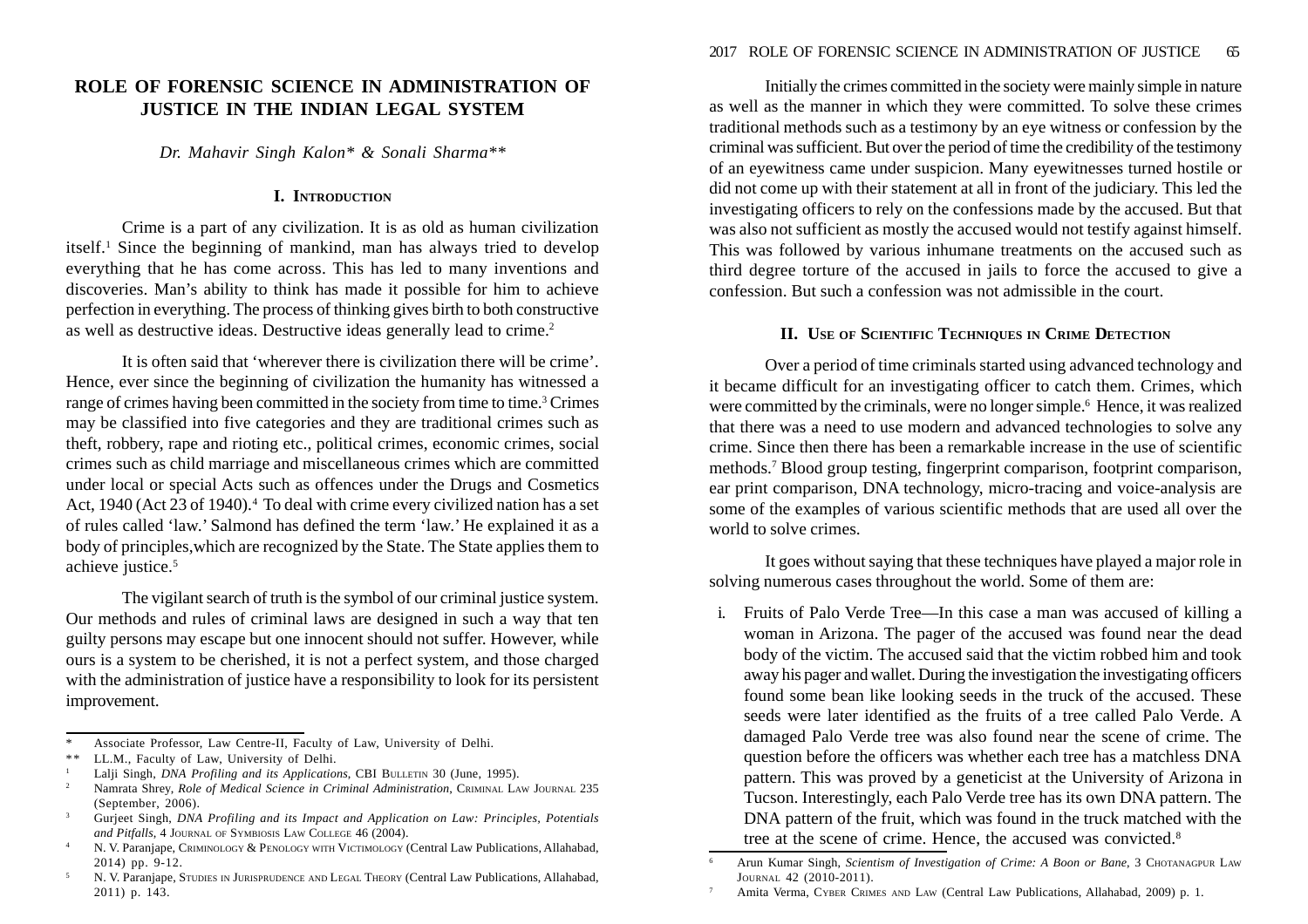- ii. Identifying September  $11<sup>th</sup>$  victims—More than 2000 people died in the attack on the World Trade Centre on September 11, 2001. Identification of so many dead bodies was a challenge as most of the bodies were charred so brutally that only some tissues and bones were left. A panel of experts was made by the Institute of Justice. These experts matched the DNA samples from the dead bodies with their relatives. Sadly, out of 2792 people who died in the attack only 1585 could be identified.<sup>9</sup>
- iii. Osama Bin Laden—Osama Bin Laden was killed on May 2, 2011 in Pakistan. After his death the challenge before the officials was to identify his body. For this task the officials used biometric and DNA technology. The biological samples from the dead body were compared with the samples from his family. A visual id was made and it was proved to the world that the body was indeed of Osama Bin Laden<sup>10</sup>

At the same time, in India the criminals are classy but the laws are not. The Indian legal system is based on laws such as the Constitution of India, Code of Criminal Procedure, 1973 (hereafter Code), Indian Penal Code, 1860, Indian Evidence Act, 1872, Code of Civil Procedure, 1908. It is the responsibility of law enforcing agencies to detect crime, apprehend perpetrators and to provide such evidence, which can help in solving the matter. India has enough number of legislations but they are mostly outdated. The Parliament passes new laws to control crimes in the society. However, the Parliament does not work in advance and generally laws are passed after the commission of a heinous crime.

It cannot be denied that detection of crime requires painstaking effort by a number of agencies. And now with a rampant increase in the technology the criminals have become more advanced as compared to the law. Even though a well-formed system of laws is not present in India the police officers have utilized many scientific techniques to solve various cases. Some of them are:

i. Rajiv Gandhi Assassination Case—Rajiv Gandhi was assassinated on May 21, 1991. He was killed by a suicide bomber. In the attack the bodies were dismembered and could not be identified. After the investigation it was found that a belt bomb was used for the attack. DNA tests helped in finding the body parts of the accused as well as of the victims. The identity of the

#### 66 NATIONAL CAPITAL LAW JOURNAL VOL XVI 2017 ROLE OF FORENSIC SCIENCE IN ADMINISTRATION OF JUSTICE 67

accused was also found by DNA tests.<sup>11</sup>

- ii. Tandoor scam—On 2nd July, 1995 Mrs. Angoori Devi saw flames coming out of Bhagya Restaurant in Ashok Yatri Niwas in Delhi. She called the Beat constable who found a body in the *Tandoor* of the restaurant. The body was not completely burnt. Few droplets of blood were found near the crime scene. A DNA test was conducted and it was discovered that the body was of Mrs. Naina Sahni. After the investigation it was found that she was murdered by her husband.<sup>12</sup>
- iii. Nithari Serial Murders—The crime, which shook the conscience of the entire nation, took place in the house of Moninder Singh Pandher in Nithari, Uttar Pradesh. The accused Surender Koli confessed that he used to lure girls and rape them and then kill them. Further he used to chop and cook the parts of the body and ate them. In this case the human skulls and various other body parts, which were recovered from the drain were sent for DNA analysis. This helped in identifying victims.13
- iv. Neeraj Grover Murder Case—The biological sample from the dead body of Neeraj Grover, which was found in Manor, Maharashtra, was matched with that of his parents to identify him. To identify the accused in this case the police had matched the mud from the tyres of the car used by the accused and the scene of crime. Lieutenant Jerome Mathew was convicted in this case for culpable homicide not amounting to murder and Maria Susairaj for destroying evidences.14

It cannot be denied that these scientific techniques hold the possibility of finding an extremely accurate fact but on the other hand it often includes a risk of uncertainty, which our legal system is not willing to tolerate. There are several concerns such as the rights of an accused, which are highlighted over the period of time against the use of scientific techniques in any legal system.

#### **III. MODERN TECHNIQUES IN FORENSIC SCIENCE**

Various techniques such as Narco-Analysis, Polygraph or Lie-Detector Test, Brain-Mapping or P 300 Test, DNA Profiling and Fingerprints etc. are commonly understood as the forensic science in the field of law.

<sup>8</sup> R. Usharani, *DNA Evidence and The Courts*, 1 KARNATAKA LAW JOURNAL 6-7 (2008).

Sarla Gupta Aggarwal & Beni Prasad Aggarwal, FORENSIC SCIENCE IN CRIMINAL INVESTIGATION & TRIAL: PROSECUTION & DEFENCE (Premier Publishing Company, Allahabad, 2013) pp. 1071-1072.

<sup>10</sup> Madison Park & Sabriya Rice, *How did U.S. Confirm The Body was Bin Laden's?*, *available at* http://edition.cnn.com/2011/HEALTH/05/02/bin.laden.body.id/. (last visited on October 4, 2017).

 $11$  AIR 1999 SC 2640.

<sup>12</sup> *Sushil Sharma* v. *Delhi Administration,* 1996 CriLJ 3944.

<sup>13</sup> *Surendra Koli* v. *State of Uttar Pradesh,* AIR 2011 SC 970.

<sup>14</sup> Shahkar Abidi, *Forensic Evidence Help Solve Neeraj Grover Murder Case*, *available at* http:/ /www.dnaindia.com/mumbai/report-forensic-evidence-helped-solve-neeraj-grover-murder-case-1561005 (last visited on October 4, 2017).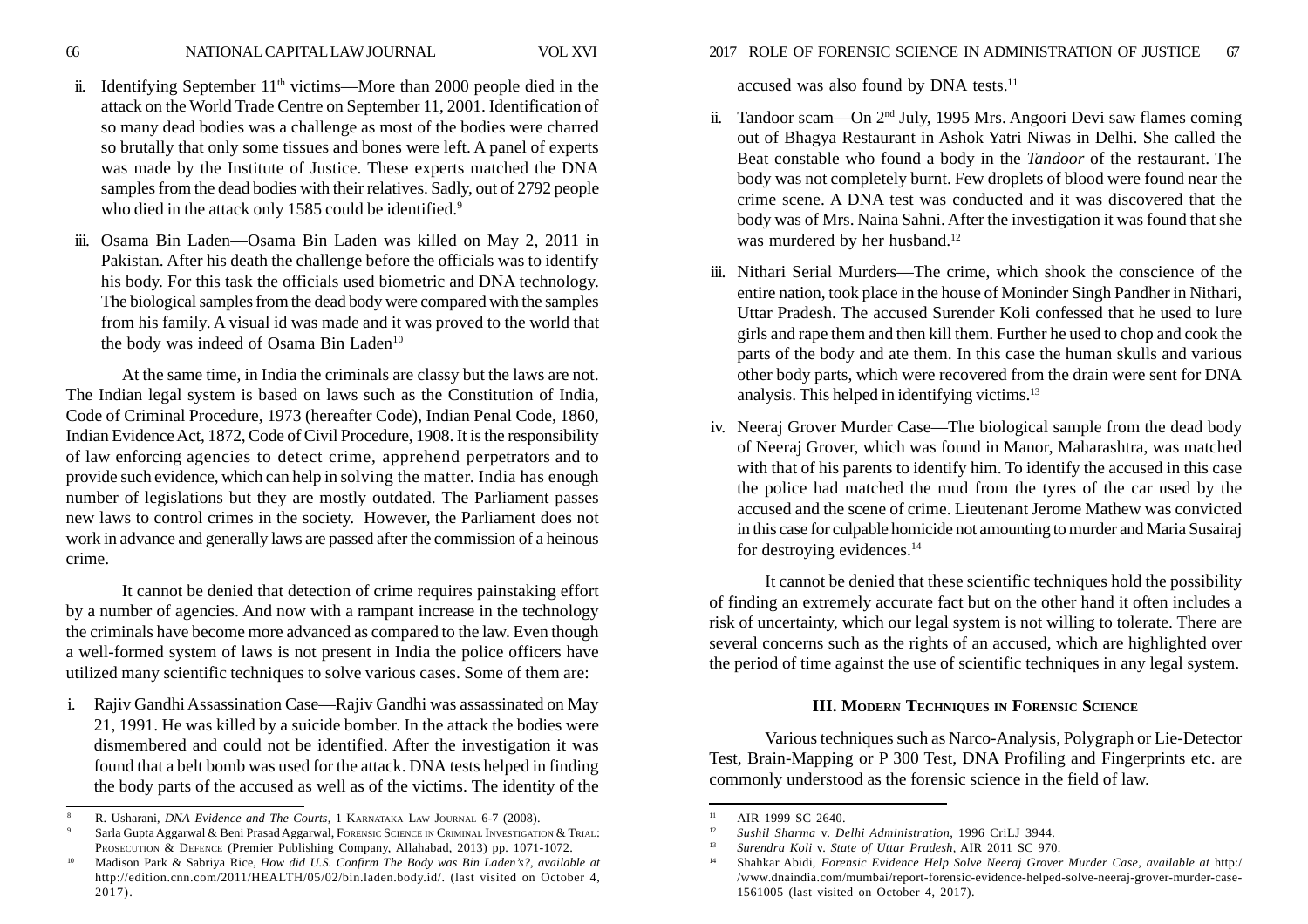- i. Narco-Analysis Test—In the early  $20<sup>th</sup>$  century the doctors used scopolamine along with morphine and chloroform to help induce a state called twilight sleep during child birth. A major side effect of scopolamine was that it caused disorientation, confusion and amnesia during the period of intoxication. In the year 1922, Robert House who was an Obstetrician in Texas used this technique on two criminals and found out that they had not committed the crime. The court also reached to the same conclusion after the trial. His idea and experiment gained a lot of attention and this led to the beginning of an era of use of Narco-Analysis in solving crimes.15 Narco-Analysis is a process whereby a person is induced to a state of semi consciousness by the use of chemical injections. A truth serum is injected into the body of the person and thereafter he is interrogated. This process is even used for enhancing the memory of a witness.<sup>16</sup>
- ii. Polygraph or Lie-Detector Test—The term Polygraph means several writings. Lombroso used this technique for the first time in 1895 to distinguish between reality and fraud. This technique is based on the fact that a person becomes nervous when he lies. This nervousness causes mental excitation. In order to hide this excitement adrenal glands are stimulated and they secrete adrenalin, which enters the blood stream. The pulse rate as well as the blood pressure increases due to the presence of adrenalin in the blood. When all these psychological changes are recorded it is known as Polygram. The Polygram is used to find out whether the person experienced any emotional stress while answering any particular question during the liedetection test.17 This test is conducted in three stages. They are pretest, polygraph test and post test. Initially the examiner prepares a set of questions. The correct answers of these questions are already knows to the examiner. On the basis of the reaction of the person a base line is created. Thereafter questions related to the case are asked. Whether a person is lying or not is diagnosed by behavioral and psychological changes, which are exposed by the graph. The sign of lie is derived from the baseline.18
- iii. Brain-Mapping or P 300 Test—In this test various electrodes are placed on the body of the person. In most of the cases these electrodes are kept on the skin of head and face. These electrodes measure any changes in the

electrical field potentials in the person that are produced by neural activity, which happens in a brain when the brain is exposed to a stimulus. Human brain generates a unique pattern when it is exposed to a familiar stimulus. This pattern is recorded in Brain-Mapping. In this technique the person is not asked any questions but is shown some visuals. His response to those visuals is recorded. In this test the person is shown some relevant and some irrelevant videos, pictures or sound. If the person is familiar with any visual or sound then his body will transmit a P300 wave. These waves are recorded in the instrument. These records are examined to identify the familiarity of the person with a particular situation.<sup>19</sup>

- iv. DNA Profiling—Frederick Micscher first discovered DNA in the year 1869. It was Sir Alec Jeffery who used this technology to solve a crime for the first time in the Collin's case in the year 1984 in England.<sup>20</sup> Scientists have developed various other technologies to enhance the use of DNA Technique to solve a crime such as, RFLP (Restricted Fragmented Length Polymerase) and PCR (Polymerase Chain Reaction).<sup>21</sup> DNA Tests are highly effective as each individual except identical twins have a unique pattern of DNA. It cannot be tampered with and its credibility can't be questioned.<sup>22</sup>
- v. Fingerprints—All human beings are born with a characteristic set of ridges on their fingers. These ridges can be in the shape of a loop, swirls or whirls. They are rich in sweat pores. Oil gets trapped in these ridges. When a finger touches a place it leaves the fingerprint of an individual on that place. The fingerprint pattern of each individual is distinct. It is this unique pattern of the fingerprint that motivates a police official to record the fingerprints at the scene of crime. The fingerprints can be used later on to identify the culprit.<sup>23</sup>

## **IV. FORENSIC SCIENCE V. HUMAN RIGHTS**

In order to conduct a forensic test on an individual, body samples from that individual are required. These samples can be obtained with the consent of an individual or coincidently. These samples can also be obtained by force or

<sup>&</sup>lt;sup>15</sup> Deepak Ratan & Mohd.Hasan Zaidi, AN INTRODUCTION TO FORENSIC SCIENCE IN JUSTICE DELIVERY SYSTEM (Alia Law Agency, Allahabad, 2008) p. 13.

<sup>&</sup>lt;sup>16</sup> P. Ramanatha Aiyer, THE MAJOR LAW LEXICON (Lexis Nexis, India, 2005) p. 3121.

<sup>&</sup>lt;sup>17</sup> Yawer Qazalbash, LAW OF LIE DETECTORS: NARCO-ANALYSIS, POLYGRAPH, BRAIN MAPPING, BRAIN FINGERPRINTING (Universal Law Publishing Co. Pvt. Ltd., New Delhi 2011) p. 60.

<sup>18</sup> *Available at* https://www.liedetectortest.uk/publications/lie-detector-test-procedure/ (last visited on October 4, 2017).

<sup>19</sup> *Available at* https://www.ncbi.nlm.nih.gov/pmc/articles/PMC3171915/ (last visited on October 4, 2017).

<sup>&</sup>lt;sup>20</sup> Surbhi Singh Sisodia, *DNA Profiling: Use of Forensic in Administration of Justice*, 4 INDIAN LAW REVIEW 74 (2012).

<sup>&</sup>lt;sup>21</sup> B.R. Sharma, SCIENTIFIC CRIMINAL INVESTIGATION (Universal Law Publishing House, Delhi, 2013) p. 155.

<sup>&</sup>lt;sup>22</sup> J.K. Mason & McCall Smith (eds.), MEDICO-LEGAL ENCYCLOPEDIA (Butterworth, London, 1995).

<sup>23</sup> *Available at* http//.Sciencejrank.org /Pages 12822/Forensic Science Fingerprinting.html. (last visited on October 4, 2017).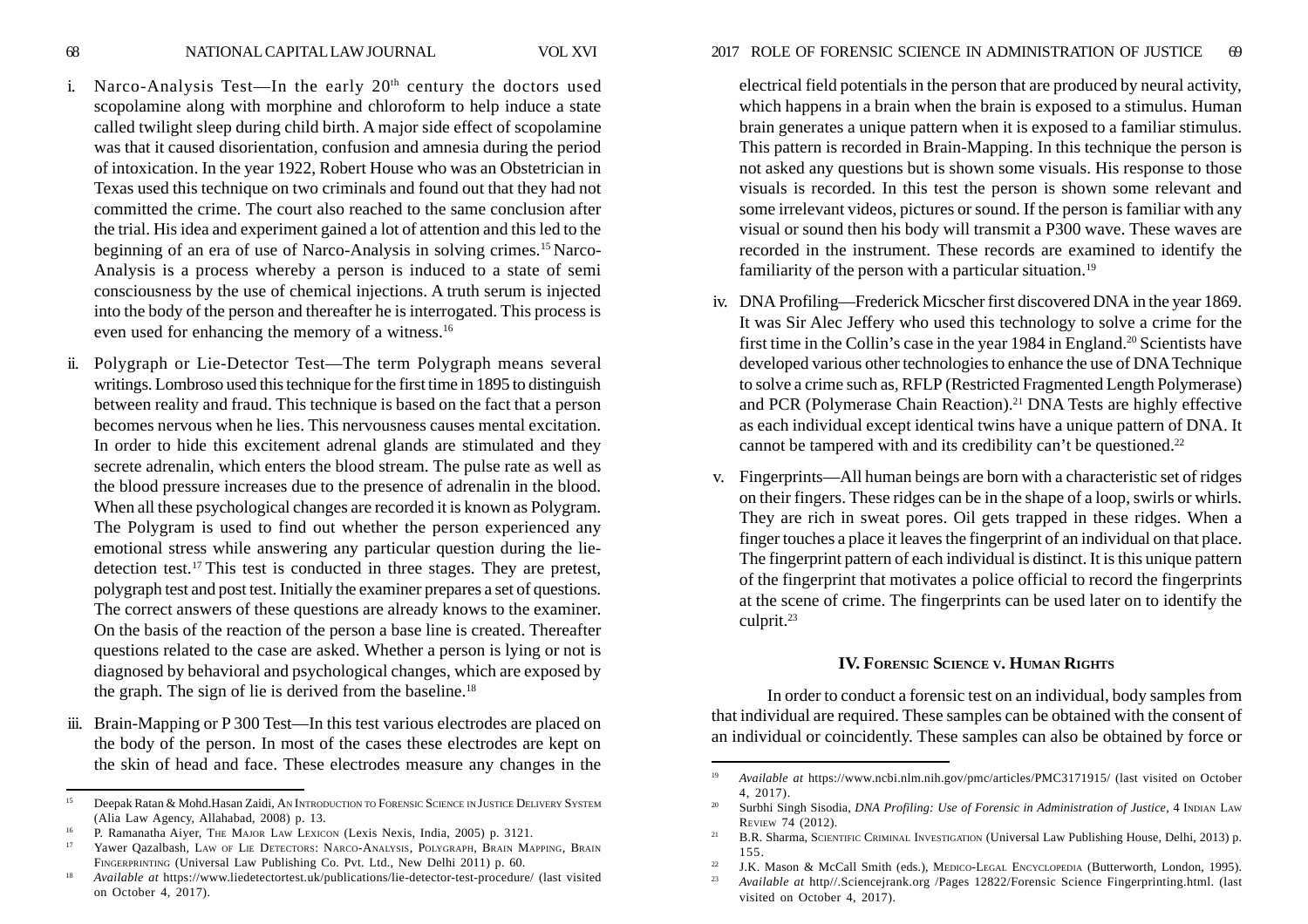coercion on an individual. If a body sample is obtained with the consent of an individual then there exists no doubt on the use of that sample for a forensic test. If a sample is taken by force or coercion then the results of a test is not admissible.

In all these cases the most important question,which arises is that whether a forensic test can be conducted on a sample that is obtained coincidentally? Can a forensic test be conducted on a sample, which was neither obtained by force nor by consent of an individual?24

There are two theories, which make an attempt to give an answer to this crucial dilemma. As per the first theory a forensic test itself is not an infringement of a human right of a person. It does not violate the right to integrity of a human being. If the biological sample has been obtained lawfully either with consent of the individual or coincidentally then there is a right to perform a forensic test on such material. This theory is based on the logic that there is no legal consideration that is specific to forensic tests. The second theory is based on the fact that it is the right of every individual to decide what happens to any sample that is taken from his or her body. As per this theory if a biological sample is taken by consent or even coincidentally then also it is the right of an individual only to decide whether a forensic test can be done on that material or not. If a forensic test is conducted without the consent of that individual then it will be considered a violation of right to integrity.<sup>25</sup>

The term human right is defined in section 2(d) of the Protection of Human Rights Act, 1993 (Act 10 of 1994).<sup>26</sup> When the issue of use of scientific evidences in a trial is debated, the foremost question that arises is that it infringes the right of an accused person. The second issue that arises is that it infringes the right of privacy of not only the person whose body sample is collected but also of those who are related to him.27 A balance needs to be struck between all these issues if scientific evidence is to be produced before the court of law.

#### **V. FORENSIC SCIENCE V. RIGHT AGAINST SELF INCRIMINATION**

In every case where the prosecution demands for taking of DNA samples for the purpose of investigating the case it is challenged by the accused on the ground that such a demand is violative of Article 20(3) of the Constitution of India.28 It is true that our Constitution gives protection to an accused against testimonial compulsion. However, the Supreme Court of India has always aimed to increase the scope of this right in such a way that it does not hamper the rights of the victim. A balance is created between the rights of both the parties in a case.

The Supreme Court in *M.P. Sharma* v.*Satish Chandra*29 declared that the immunity given under Article 20(3) is absolute. It provides a protection to the accused from giving any kind of evidence, which can be used by the prosecution against him but later on in the year 1961 the court narrowed down this decision in *State of Bombay* v. *Kathi Kalu Ougadh.*30 The court pointed out that only self-incriminatory statements are not admissible and reasonable force can be used according to the powers given in the Code. Referring to the powers conferred in section 53 of the Code the court held that it is valid to use such force as is reasonably necessary for making such an examination. The court remarked in *Anant Kumar* v. *State of Andhra Pradesh*31 that even if there is no specific provision for taking blood samples in any statute the samples can be taken under section 53 of the Code. The court held that taking of blood and semen sample from a person comes within the scope of examination of the person. An examination of a person by a medical practitioner will be conducted by taking a sample of his blood, semen, urine etc. and if due to this examination discomfort is caused to any person then that alone cannot be a reason for not allowing the examination of that person. This discomfort is justified.

In *Ratan Lal Bhogi Lal Shah* v. *V.K. Guha32* it was held that the armor given by Article 20(3) of the Constitution of India doesn't mean that the accused is not required to give evidence on any matter at all. The accused can be asked to give information in matters, which do not incriminate him. The accusatorial system gives too much importance to the right of the accused. It does not care about law enforcement. If the accused is innocent then why should he take refuge under Article 20(3), when subjected to DNA Test? In

<sup>24</sup> Subhash Chandra Singh, *DNA Profiling And The Use Of DNA Evidence In Criminal Proceedings*, 53(2) JOURNAL OF INDIAN LAW INSTITUTE 220 (April-June, 2011).

<sup>25</sup> *Id.* at 221.

<sup>&</sup>lt;sup>26</sup> The Protection of Human Rights Act, 1993 (Act 10 of 1994), section 2(d), "Human rights means the rights relating to life, liberty, equality and dignity of the individual guaranteed by the Constitution or embodied in the International Covenants and enforceable by courts in India".

<sup>27</sup> Subhash Chandra Singh, *Protection of Human Genetic Information: Balancing Interests in the Use of Personal Genetic Data*, 55(2) JOURNAL OF INDIAN LAW INSTITUTE 179-181 (April-June, 2013).

<sup>&</sup>lt;sup>28</sup> The Constitution of India, Article 20(3), "No person accused of an offence shall be compelled to be a witness against himself".

<sup>&</sup>lt;sup>29</sup> AIR 1953 SC 300.

<sup>&</sup>lt;sup>30</sup> AIR 1961 SC 1808.

<sup>&</sup>lt;sup>31</sup> 1977 CrLJ 856 SC.

<sup>32</sup> AIR 1973 SC 116.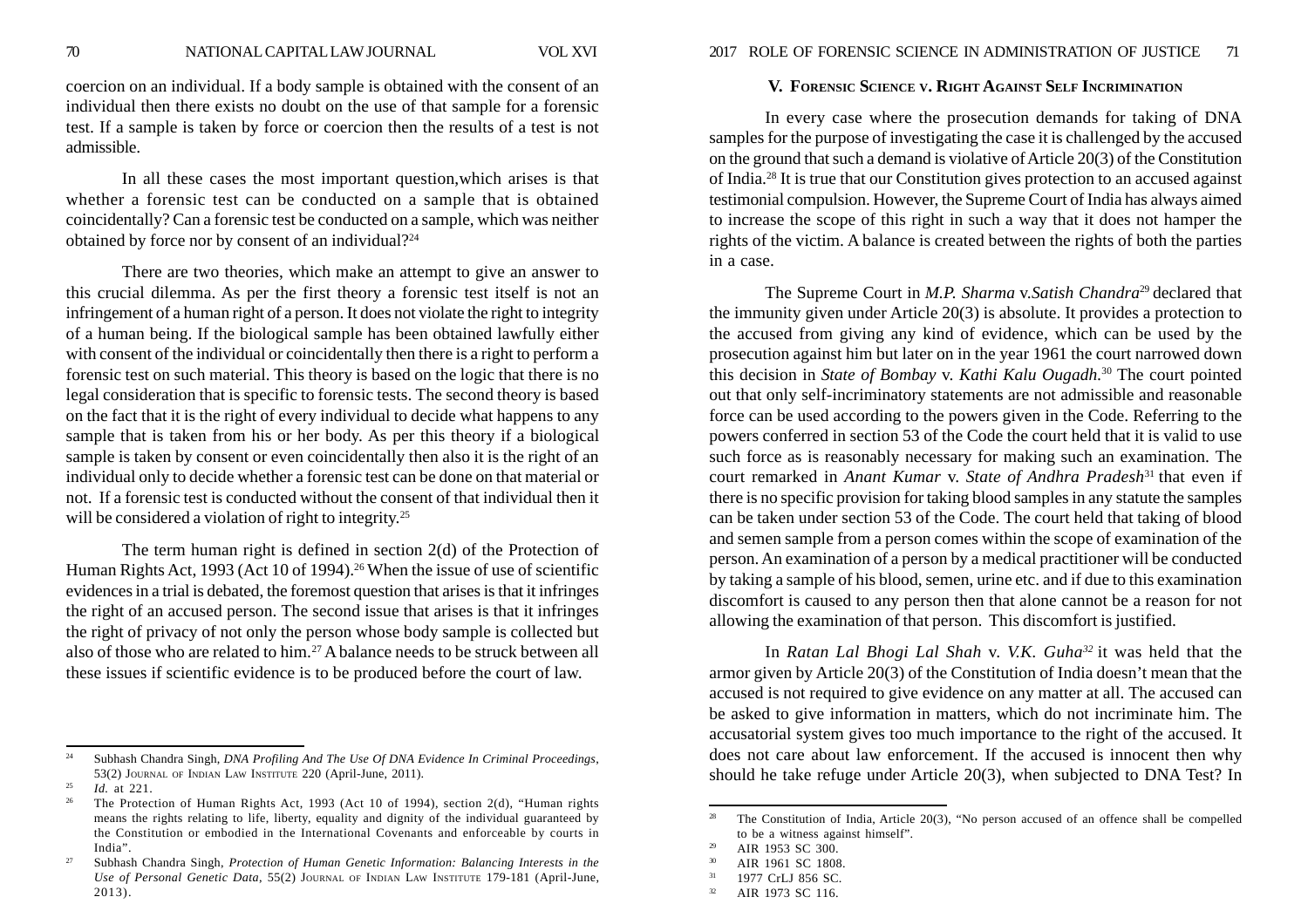order to reach the right conclusion one must see the right perspective.

## **VI. FORENSIC SCIENCE V. RIGHT TO PRIVACY**

In India right to privacy is enshrined in Article 21 of the Constitution of India.33 India is a signatory to Universal Declaration of Human Rights, 1948 and to International Covenant on Civil and Political Rights, 1966. Article 12 of the Declaration protects a person from capricious interference with his right to privacy.34 Similarly, Article 17 of the Covenant also gives protection from unlawful interference with the right to privacy.<sup>35</sup> Right to privacy is now a fundamental right as was declared by the Supreme Court in *Justice K. S. Puttaswamy (Retd.)* v. *Union of India.*<sup>36</sup>

If a question arises whether taking of a body sample from a person infringes the right of privacy the answer will be no but if that body sample is misused then definitely it infringes the right of privacy of a person. There are several instances in the history where biological samples were misused. Such as in the late 1930's Hitler's eugenic based program of race hygiene resulted into a program of euthanasia where many adults and children with various physical and mental disorders were killed. This policy ultimately culminated into killing of millions of Jews. $37$  Employers and insurers can further misuse information. It can lead to loss of employment or other insurances.<sup>38</sup>

Recently news about leak of sensitive information in *Aadhaar* was also revealed by a study published by Centre for Internet and Society (CIS), a Bengaluru-based organization. In a study published on May 1, two researchers from CIS found that data of over 130 million *Aadhaar* cardholders was leaked from just four government websites.<sup>39</sup>

<sup>38</sup> *Ibid.*

It is the responsibility of the government to ensure that such sensitive information of any individual must not leak. If a National DNA Database is created then the information stored in that databank must be kept confidential. If any information from this databank is misused then it will lead to a gross violation the right to privacy.

# **VII. LEGISLATIVE APPROACH TOWARDS THE USE OF FORENSIC SCIENCE IN INDIA**

Unlike most of the developed countries in the world India does not have a specific legislation till date which deals with the use of DNA Technology in solving cases. Section  $53(1)$  of the Code<sup>40</sup> provides that a registered medical practitioner can examine an accused. The medical practitioner can conduct such an examination only when a request is made by a police officer. This examination is done by the use of scientific techniques such as DNA profiling. The provision gives the power only to police officers in criminal cases. However, this provision is only for criminal cases. In civil cases a complainant cannot bring a culprit for DNA profiling. Moreover, not every registered medical practitioner is competent to know the complex principle of DNA profiling. Under section 293 of Code, the scientists of DNA Finger printing and Diagnostics are not specifically exempted from being examined as a witness; they have to give evidence in each and every case personally. As DNA profiling is an exact science so these scientists must be exempted.

Section 45 of the Evidence Act, 1872 provides for relevancy of an opinion of an expert on the question of handwriting or finger impression and under section 73 a comparison can be done of the signature, writings or seals with other admitted documents. But, it is not binding on an accused to give sample of his handwriting and this causes another lacuna in the process of investigation.Under section 27(1) of Prevention of Terrorism Act, 2002 court can ask for samples of handwriting, finger prints, foot prints, photographs, blood,

<sup>33</sup> The Constitution of India, Article 21, "No person shall be deprived of his life and personal liberty except according to the procedure established by law."

<sup>34</sup> Universal Declaration of Human Rights, Article 48, "No one shall be subjected to arbitrary interference with his privacy, family, home or correspondence, nor to attacks upon his honor and reputation. Everyone has the right to the protection of law against such interference or attacks".

<sup>&</sup>lt;sup>35</sup> International Covenant on Civil and Political Rights, 1966, Article17, "No one shall be subjected to arbitrary or unlawful interference with his privacy, family, home or correspondence, nor to unlawful attacks on his honor and reputation and everyone has the right to the protection of the law against such interference and attacks".

<sup>36</sup> AIR 2017 SC 4161.

<sup>37</sup> Alka Bhatia and Neha Dixit, *Forensic DNA Databases: Socio-Legal Impediments and Solutions*, 43 (1&2) INDIAN SOCIO-LEGAL JOURNAL 20 (2017).

<sup>39</sup> *Available at* http://indiatoday.intoday.in/technology/story/aadhaar-data-of-130-millions-bankaccount-details-leaked-from-govt-websites-report/1/943632.html (last visited on October 4, 2017).

The Code of Criminal Procedure, 1973 (Act 2 of 1974), s. 53(1), "When a person is arrested on a charge of committing an offence of such a nature and alleged to have been committed under such circumstances that there are reasonable grounds for believing that an examination of his person will afford evidence as to the commission of an offence, it shall be lawful for a registered medical practitioner, acting at the request of a police officer not below the rank of sub-inspector, and for any person acting in good faith in his aid and under his direction, to make such an examination of the person arrested as is reasonably necessary in order to ascertain the facts which may afford such evidence, and to use such force as is reasonable for that purpose."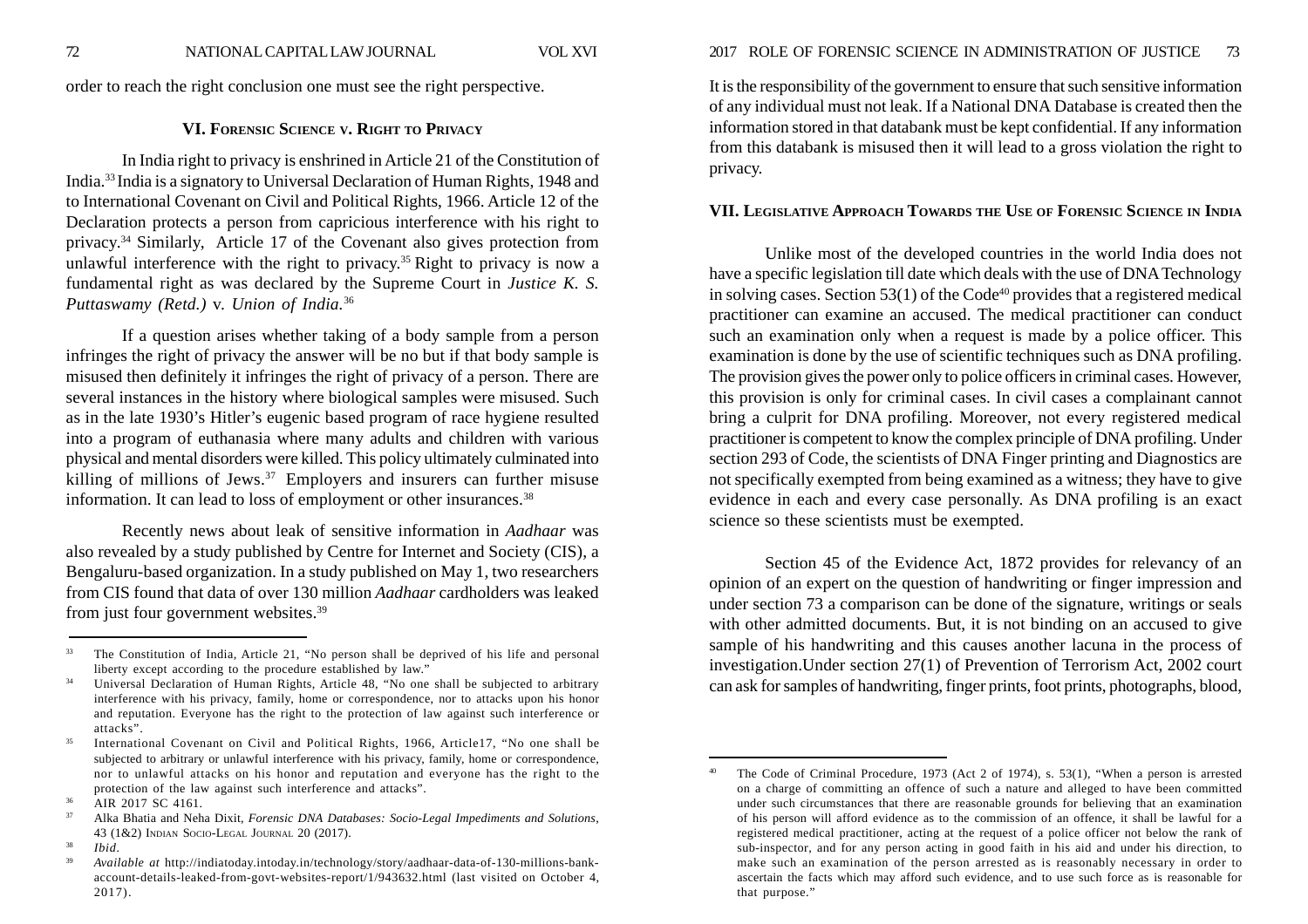saliva, semen, hair, voice of any person.<sup>41</sup>As per section  $27(2)$  if the accused does not give his samples then it will lead to a negative inference against him.42

The Law Commission of India has prepared the DNA Based Technology (Use and Regulation) Bill, 2017. According to this bill right to collect DNA samples is given to licensed laboratories, police stations and courts in the country. The samples will be analyzed to give information about the identity of the person. This information will be safely stored in a databank. This can be used to either identify any person who was missing or even any dead body that was unidentified. Any sample, which was recovered from any scene of crime or from an undertrial/suspect or an offender, can be stored in this database. The main highlight of this bill is that before a medical practitioner takes any sample from a person, the consent of that person is mandatory. But if a person is convicted of an offence that is punishable with death or imprisonment of more than seven years then the provision of mandatory consent is not applied before collecting the sample from that person. The consent must be in written form.

The databank shall have indices for suspects and offenders. If a person is a suspect or an offender then his samples will be matched with the entries in the suspects' and offenders' indices. If a person is neither a suspect nor an offender then his samples will be matched with the samples that were recovered from the crime scene or from missing persons or the samples that were of any dead body that was not identified. Only when a person who is not a convict or an offender gives an application his profile will be deleted from the databank. There is no provision for an automatic deletion or time bound deletion of any profile. If no application is given then the data will not be deleted.<sup>43</sup>

# **VIII. INTERNATIONAL APPROACH TOWARDS THE USE OF FORENSIC SCIENCE**

Several countries have developed their laws in such a manner that modern scientific techniques can be utilized to deal with criminal cases. In United

#### 74 NATIONAL CAPITAL LAW JOURNAL VOL XVI 2017 ROLE OF FORENSIC SCIENCE IN ADMINISTRATION OF JUSTICE 75

States of America— The Federal Bureau of Investigation (FBI) designed a Combined DNA Index System (CODIS). This system combines forensic science and computer technology into a system, which can help in solving crimes. There are two statutes namely; the DNA Identification Act, 1994 and Violent Crimes Control and Law Enforcement Act 1994 which regulates the identification of an accused using forensic evidences.44 In *Maryland* v. *King45* it was held that DNA test is not a violation of the fourth Constitutional amendment.

In United Kingdom—A National DNA Database was created under the Criminal Justice and Public Order Act, 1994. Under this Act the DNA sample of any accused charged with an offence classified as 'recordable offence' can be taken. The police officers are allowed to take the DNA samples of the arrested person before the process of investigation begins.

China established a DNA Bank in the year 1999. The convicts as well as the suspects of sexual crimes can be compelled to give their body sample for DNA tests. A time period of ten years is prescribed for storing the body sample. A person who is punished for imprisonment of more than five years can be asked to give a non-intimate body sample.

In the year 2000 Canada passed the DNA Identification Act, 2000. Under this Act a DNA databank was established. The samples under this Act can only be collected for legal purposes and privacy of an individual is protected.

## **IX. CONCLUSION**

It is the need of the hour to have a system that is not only specific but also unambiguous to solve several cases in which scientific technologies are used. A well-formulated system will help in successful application of scientific technologies in Indian legal system. If a law is made on the use of forensic science then it must ensure that the data that is collected is secured and not misused by any unauthorized person. Such misuse of data will definitely lead to an infringement of a right to privacy, which is now a fundamental right in India. The main aim of the Parliament should be to bring in force a law, which has specific guidelines that will regulate the collection of data from the scene of crime or from any person. It should also have rules, which can guide an investigating agency before they collect a biological sample. It should create a balance between the rights of the accused as well as of the victims. There must be safeguards to balance the conflicting interests of both the parties. If in future

<sup>41</sup> Prevention of Terrorism Act, 2002 (Act 2 of 2002), section 27(1), "When a police officer investigating a case requests the Court of a Chief Judicial Magistrate or the Court of a Chief Metropolitan Magistrate in writing for obtaining samples of handwriting, finger-prints, footprints, photographs, blood, saliva, semen, hair, voice of any accused person, reasonably suspected to be involved in the commission of an offence under this Act, it shall be lawful for the Court of a Chief Judicial Magistrate or the Court of a Chief Metropolitan Magistrate to direct that such samples be given by the accused person to the police officer either through a medical practitioner or otherwise, as the case may be."

<sup>&</sup>lt;sup>42</sup> Prevention of Terrorism Act, 2002 (Act 2 of 2002), section 27(2), "If any accused person refuses to give samples as provided in sub-section (1), the Court shall draw adverse inference against the accused."

 $^{43}$  Law Commission of India, 271<sup>st</sup> Report on Human DNA Profiling - A Draft Bill for the Use and REGULATION OF DNA-BASED TECHNOLOGY (July, 2017).

<sup>44</sup> Jyotrimoy Adhikari, DNA TECHNOLOGY IN ADMINISTRATION OF JUSTICE (Lexis Nexis Butterworths Wadhwa, New Delhi, 2007) p. 35.

<sup>45</sup> 133 SCt 1958 (2013).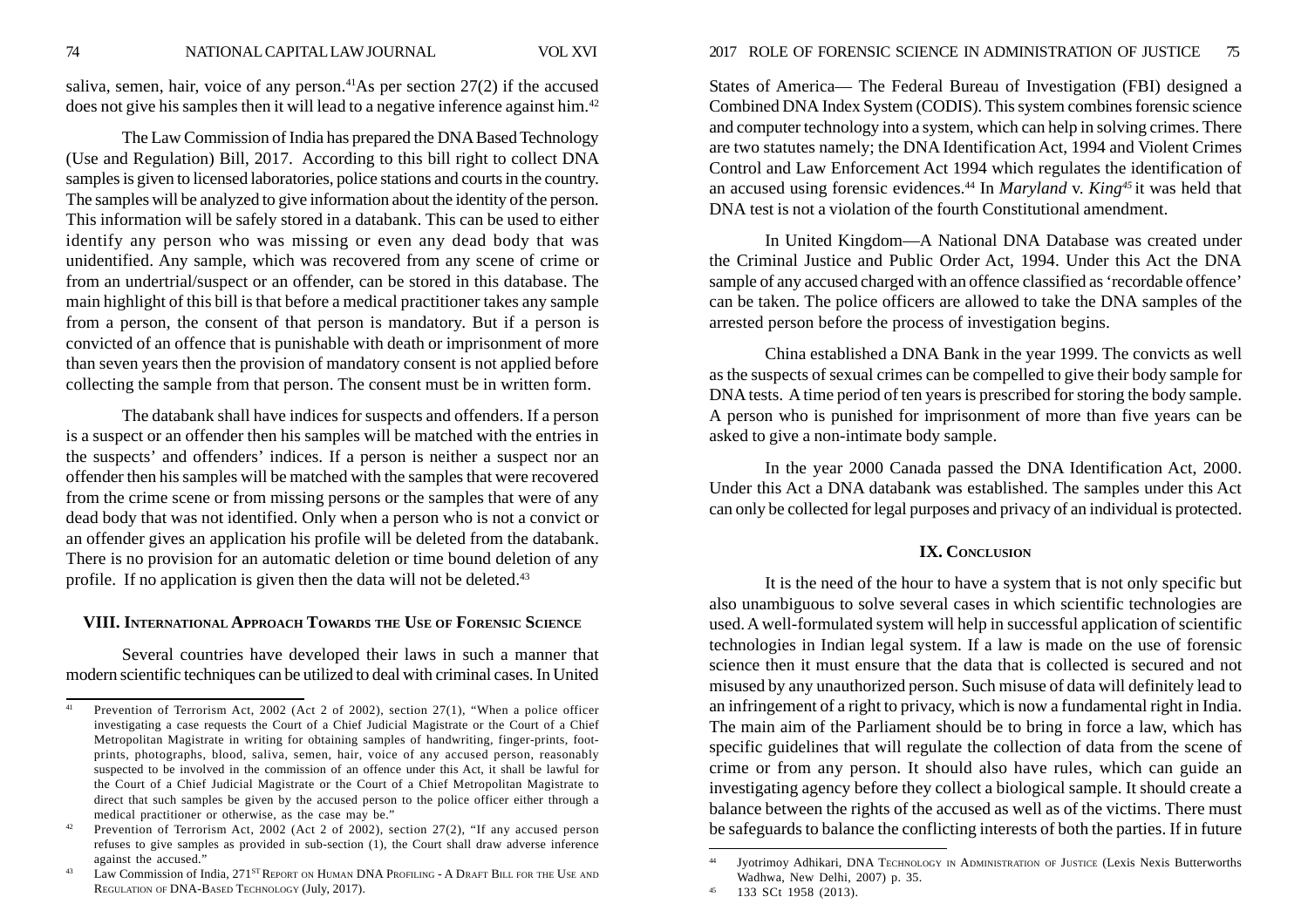such a law is made and passed by the Parliament then it will help the judges to handle cases more conveniently and evidences, which are collected by the use of scientific technology will be examined more accurately.

India can take a cue from the DNA Identification Act, 1994. The DNA Index System that is called CODIS under this Act has a three-tier system to store information. The first level is the Local DNA Index System. At this level information is stored by the laboratories of the local police and sheriff departments. The second level is the State DNA Index System. In this system local laboratories can exchange information throughout the State. The third level is the National DNA Index System. Here information is shared on a national scale.

Whenever the process of DNA profiling is used on a human being it involves three types of intrusion of individual privacy. When the samples are taken from the body of any person then it infringes the right to privacy of body of a person. It leads to intrusion of genetic privacy of a person as information, which can predict the genetic structure of a person can be revealed. It can also lead to an intrusion of behavioral privacy of a person. Application of these scientific technologies can reveal where a person has been and what he has done.

A welfare state like India should not disregard the right to privacy even at the cost of larger interest of the community. If sound principles for protecting the privacy of a person are made then it can automatically enhance the legitimacy of use of scientific technologies in solving cases. A well-framed, transparent law must be formulated to protect the issue of privacy of an individual. The system must be accountable for any misuse of the Technology. Such a system would reassure the community that the use of this scientific technology is for a greater good. It is for the safety and security of the citizens and is done legitimately with the authority of law. Right to privacy cannot be denied.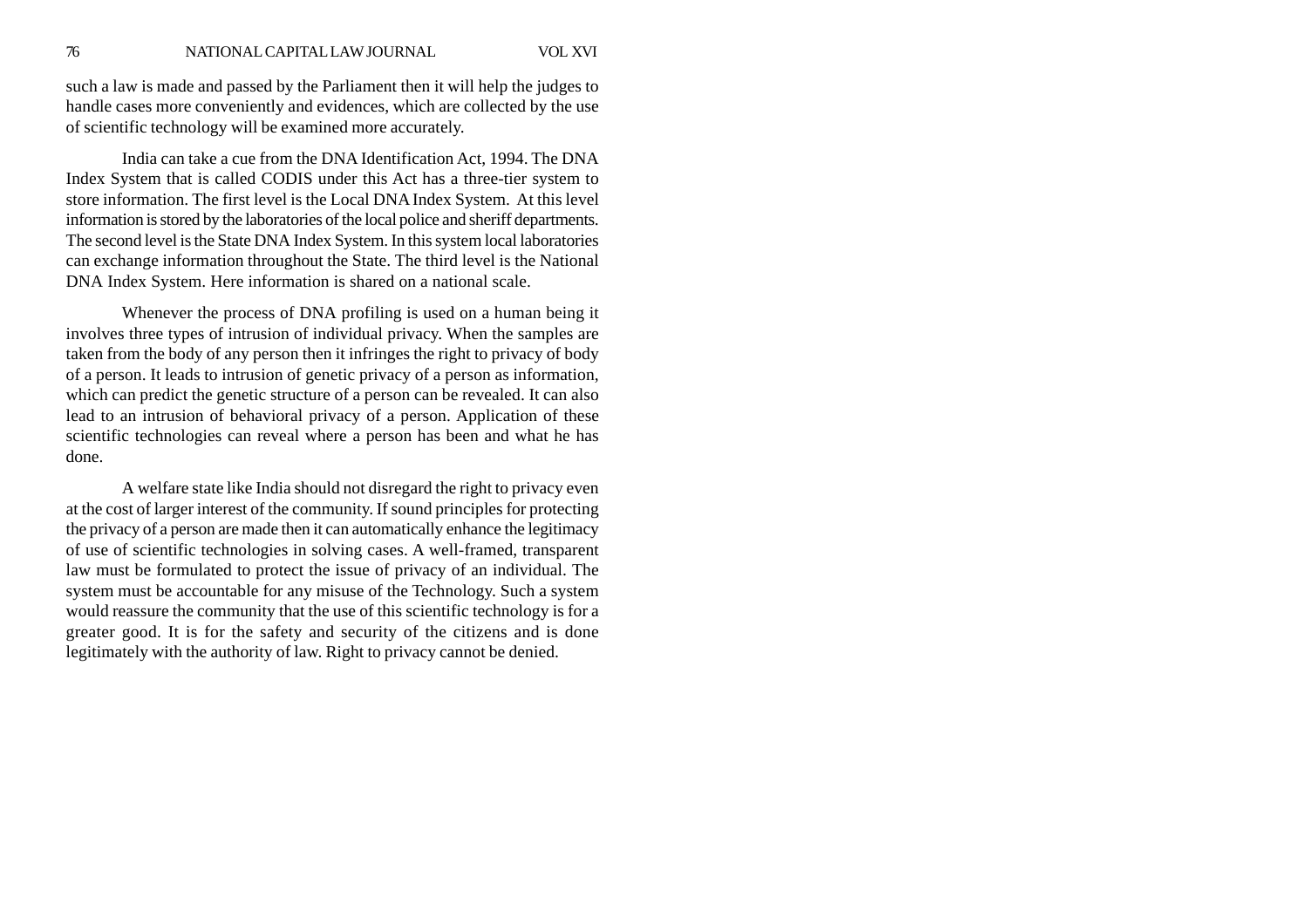# **CULTURE SENSITIVE JUSTICE MECHANISM FOR THE RURAL POOR**

### *Dr. Nachiketa Mittal\**

## **I. INTRODUCTION**

Rural citizens are most deprived of access to justice infrastructure in almost every legal regime.1 Legal services including legal aid are virtually cutoff from their reach.2 Their rural inhabitance is often cited as a reason to shield, State's failure in ensuring door-step justice delivery to the rural poor. This creates a huge disconnect between the rural folks and the formal justice delivery system. Incidentally, it has been happening in India, even though our legal system promises legal services for all. For instance, the Legal Services Authorities Act, 1987 promises legal aid to all, but in reality such an aim of the law has remained an unfinished business. Even despite several schemes rolled out by the National Legal Services Authority, rural poor are still far away from accessing basic legal services for resolving their petty disputes involving cattle theft, drinking water disputes, etc. Such circumstances in no way reduce the State's burden of facilitating access to justice services in the rural societies. Indian case is in fact more critical, given the multi-cultural legal pluralism practiced in different parts of the country. This raises a fundamental issue- What is the tradeoff between State sponsored fair and equal access to justice services, and the traditional methods of justice dispensation already existing among the rural communities? It is a complex problem, which needs a multi-disciplinary approach.

Merely, the disciplines of law, sociology, anthropology and political science may not individually provide a plausible solution. Perhaps, many more fields of study concerning human life, values, traditions and civilization would be needed for finding series of possible ways to handle such social predicament. However, for the purpose of this paper, only certain examples of rural Indian societies, practicing traditional methods of dispute resolution will be studied. The paper will also examine an emerging landscape of Gram Nyayalaya as the most modern, State sponsored model of ensuring justice services to the rural folks. This discussion will also address the issue- that how the promise of legal aid to the rural citizens is still an unfinished business. The issues raised in the paper are mainly based on the empirical studies conducted by the author in the States of Rajasthan and Odisha.<sup>3</sup>

## **II. INTERSECTION OF LAW AND CULTURE IN RURAL INDIA**

Foremost, it is imperative to understand the issue of an intersection of law and culture concerning the rural communities. Thus, based on the firsthand experience<sup>4</sup> of working with the rural folks in the villages across the States of Rajasthan, Uttar Pradesh and Odisha in India, the following concerns seem to most significantly affect justice delivery in rural areas.

## *A. Social and Traditional Practices*

Indian society and societies in many similar democracies of South Asia are often segregated into distinct segments principally on account of deeply rooted customary social divisions, which may be reinforced by religion. One such is the caste system in India. Owing to such entrenched divisions, the denial of a life of bare dignity amongst citizens is widespread. The socially well known and often self proclaimed higher castes controlling village resources, have the first and quite often the exclusive right to access basic amenities like safe drinking water. The lower caste people, like artisans, landless farm labourers, village waste cleaners and menials, representing the majority of the village poor, are precluded from this access. Such suppressed and disadvantaged groups of

<sup>\*</sup> Assistant Professor, National Law University, Odisha, presently serving in the Supreme Court of India as Assistant Registrar (Research) on deputation.

<sup>1</sup> Magdalena Sepúlveda Carmona and Kate Donald, *Access to justice for persons living in poverty: A human rights approach,* Ministry of External Affairs, Finland, pp. 7, 12, 16-20, 26-28, available at << http://formin.finland.fi/public/download.aspx?ID=126504&GUID=% 7B6A61135F-7C53-45BB-A434-DE24D6AB5557%7D.>>, accessed on July 18, 2017. Also, *see generally,* Roberto Gargarella, *Too far removed from the people- Access to Justice for the Poor: The Case of Latin America*, Available at <<http://citeseerx.ist.psu.edu/viewdoc/ download?doi=10.1.1.407.7047&rep=rep1&type=pdf.>>, accessed on July 15, 2017.

<sup>2</sup> Courts are mostly inaccessible by the rural communities. This is simply because, courts are usually located in towns away from the rural poor and the languages and procedures used by them during the proceedings is alien to the illiterate rural poor. See, *Justice and Poverty Reduction*, Department of International Development, p. 13, Available at << http://www.gsdrc.org/docs/ open/ssaj35.pdf.>>, accessed on July 18, 2017.

<sup>3</sup> The author has been conducting empirical studies in the villages of Rajasthan and Odisha since 2009 and his reflections of the intersection of law and culture is based on the results of such field visits.

<sup>4</sup> The researcher/author has spent close to four years working with the civil societies in India's villages. This involved travelling to interior tribal and naxalite insurgency affected jurisdictions. During his stint with the Dehradun based NGO, Rural Litigation & Entitlement Kendra (having Special Consultative Status with the Economic and Social Council of the United Nations), he coordinated the projects on 'legal empowerment for the marginalised communities' in the three States of India (Uttar Pradesh, Rajasthan and Odisha), as the national project coordinator for UNDP- Department of Justice, Government of India. As part of his project duties, the author conducted several field visits to the rural communities in order to empower them about their legal rights and entitlements. Hence, the challenges faced by rural communities in accessing justice are based on such field studies conducted by the author. These findings were arrived at after interviewing hundreds of village persons, administrative authorities, judicial officers, police authorities and NGO workers, all of whom either belong to those villages or have their jurisdiction extended to such far off villages.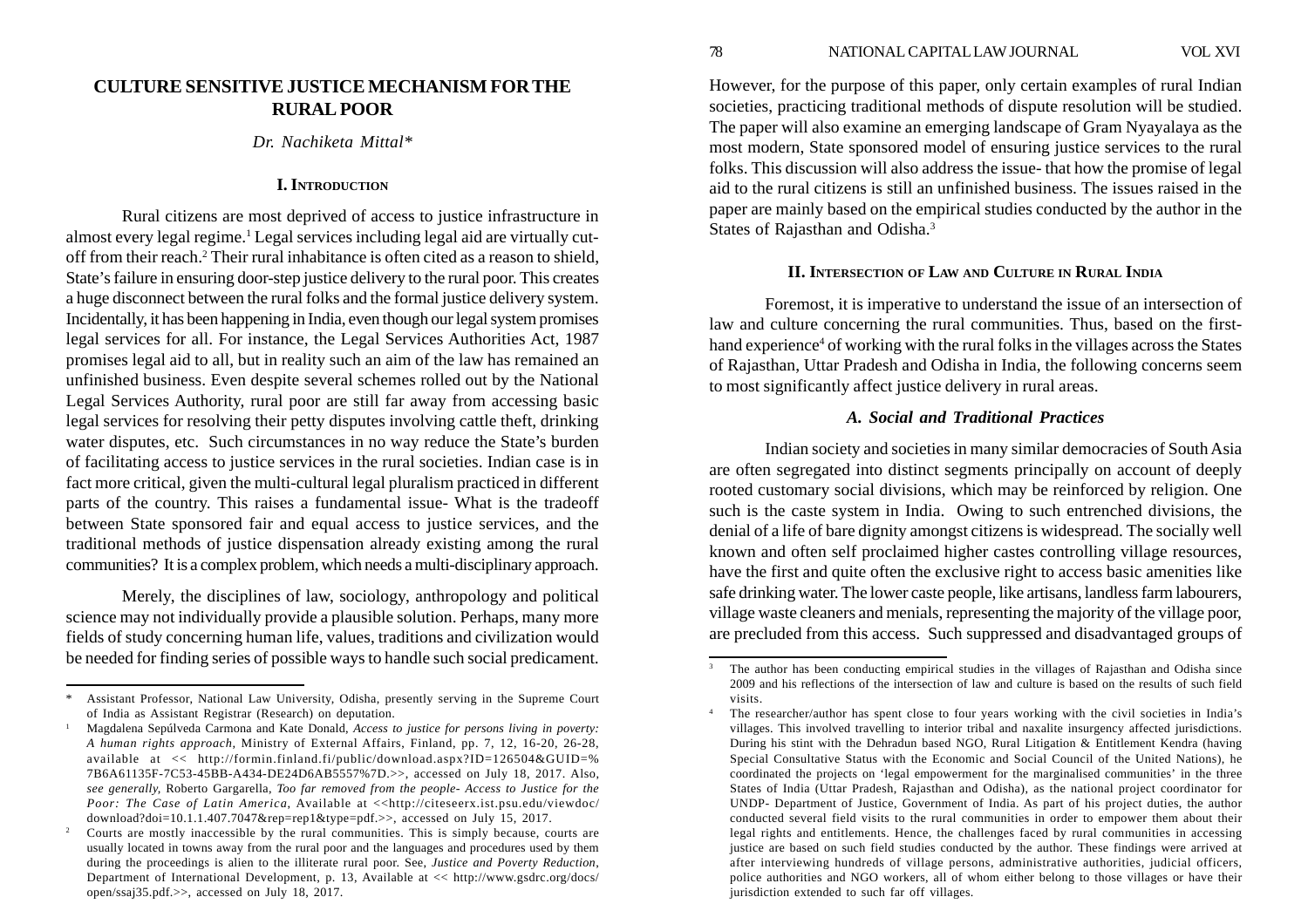communities have to draw water from unhygienic or far off sources.5 This is rooted in the internalised acceptance of such denial, the lack of any alternative and the futility of seeking an alternative. An aroused consciousness that neutralises the acceptance of this state of affairs then seeks justice for the barest dignity. Disputes become inevitable. The question then is of designing a law that will actually deliver the bare elements of a life of some dignity in the context of the existing distribution of resources and power anchored by custom. The law is not usually so designed. The imperfect law visits unexpected consequences for the poor, including violence. The question then arises whether the extant legal machinery is capable of preventing and dealing with these consequences. Are there courts available for setting in motion processes that will ensure protection for the poor peacefully asking for elementary existence as human beings? Or, does the formal legal system treat the very asking for such existence, as a law and order problem to be tackled by the State's force. Access to justice within the framework of the inherited formal structures of Anglo-Saxon law in developing countries like India poses novel problems of legal thought, design and implementation rooted in the local. As a result, it is now a common knowledge that in most of the developing countries the law is often found to be discriminatory and legal processes are expensive, time consuming and procedurally complex. Resultantly, rural folks in particular, do not enjoy fair and equal access to justice delivery services through the formal legal system. This often compels them to resort to their traditional customary practices for settling disputes and dispensing justice within a community. However, such customary justice practices are often discriminatory in nature. Therefore, the entire scheme of providing access to justice to the rural communities needs to harmonise both the formal and customary systems in order to ensure that the justice mechanism works justly and equitably in favour

2017 JUSTICE TO RURAL POOR 79 80 NATIONAL CAPITAL LAW JOURNAL VOL XVI

Several rural communities in the rural areas in India still follow methods of resolving disputes that are unacceptable and illegal in modern representative democracies. One such classic example can be seen in the villages<sup>7</sup> of Rajasthan. In these villages and similarly<sup>8</sup> in other parts of southern Rajasthan, people follow traditional and strange practices of resolving disputes. Two such practices are eye-opener for every law researcher wanting to study application of law and access to justice at the rural level India.

*Firstly*, the tribal population largely dominates these villages. And they practice a unique tradition called *chadautra* to claim compensation in matters of motor accident<sup>9</sup> and dowry death. In such cases, dead body of the deceased is put in the house of the accused person and the last rites are not conducted till the accused pays the compensation. Such compensation is called as *mautarna*. To claim *mautarna* family members of the deceased usually assemble in large number and virtually attack the house of the person who is liable to pay compensation, if such person does not agree accordingly. Can the modern formal legal system inherited from British India resolve this predicament in terms of its legality and legal processes?

*Secondly*, there is a prevalence of *nata pratha*. There are different kinds of *nata pratha*. But one peculiar kind, of such a tradition that was witnessed by the researcher during the field visit relates to a practice where- if a woman wants to leave her husband for any reason (usually to enter into relationship with another man), then her father or any other person who supports her has to pay compensation to the first and separating husband of such a woman.10 Such compensation is a kind of reimbursement to the first husband for the expenses incurred by him during marriage and maintaining the wife. The village *panchayat*

of these disadvantaged communities living in rural societies.6

It is therefore, much needed to improve the mechanism of access to justice which includes

reforming the legal procedures. This necessarily involves reforming the laws, ensuring litigant friendly environment in the courts, and also maintaining a fine balance between the customary

<sup>5</sup> Water crisis is a universal problem. But greater challenge lies in State's inability to ensure free access to safe drinking water to all as well as equitable distribution of water resource for irrigation and agriculture purposes. Owing to such a peculiar problem in India, there emerged a concept of Pani Panchayat. This was actually a name first given to a movement by Mr. Vilasrao Salunke for motivating farmers of Naigaon village of the drought-prone Purandhar taluka of Maharashtra in 1974. The government's inability to deal with the drought situation prompted him to take a 40 acre land on lease from the village temple trust and develop a recharge pond in the recharge area of the village, a dug well in the discharge zone and a lift irrigation system. Pani Panchayat principles covered equity, demand management, rights of landless, community participation and sustainability of the resource. In order o streamline the concept of Pani Panchayat, the State of Odisha in India has provided statutory colour to this movement. State legislature of Odisha has enacted the Orissa Pani Panchyat Act of 2002 to provide farmers' participation in the management and maintenance of the irrigation system for equitable and dependable supply and distribution of water resource.

systems and the formal legal system. See *supra* n. 2. <sup>7</sup> The author conducted empirical study in the Shamolee, Sahri and Torna villages of Kotda/Kotra block in the Udaipur district of Rajasthan.

<sup>8</sup> The author also conducted empirical study in 'Jijola' village of 'Ameth' block; 'Kambleghat' village of 'Bhim' block and 'Sathiya' village of 'Kelwara' block in the district of 'Rajsamand' in Rajasthan.

This is especially true in matters wherein the victim's family raises allegations of negligent driving. One such case was discussed with the Superintendent of Police (SP) of Udaipur District in whose jurisdiction fall these villages of Kotda block. The SP of Udaipur shared with the author, that, such a dispute, which is necessarily legal in character often, leads to a violent clash between people belonging to different castes or villages if the victim and the accused belong to different castes of the village panchayats.

This 'nata-pratha' is practices in various forms across the State of Rajasthan. But the parts of Rajasthan surveyed by the author practices this peculiar tradition.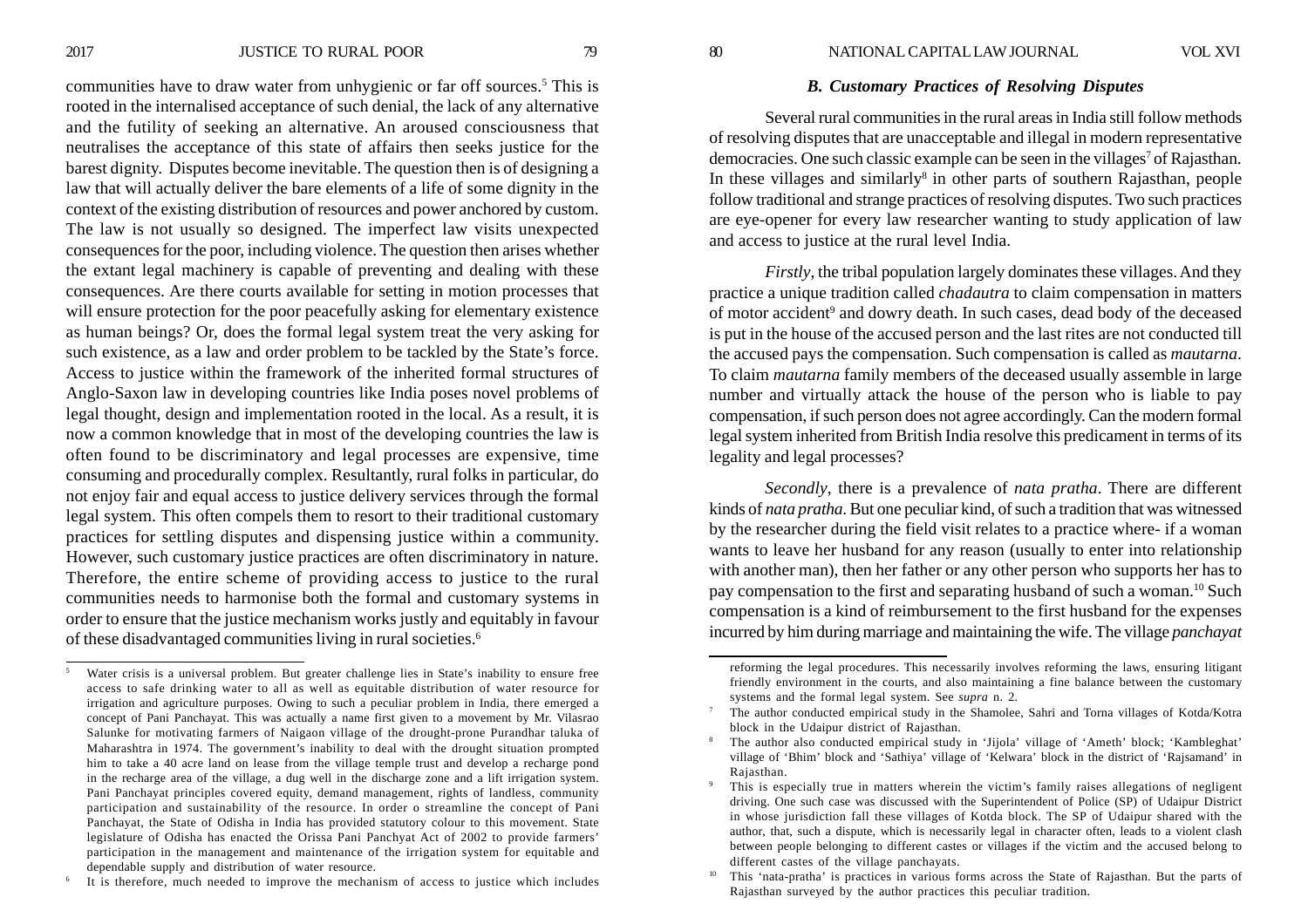#### 2017 JUSTICE TO RURAL POOR 81 82 NATIONAL CAPITAL LAW JOURNAL VOL XVI

usually decides the amount of compensation. But on the contrary, if the husband wants to leave a woman, he need not give any reason or explanation for doing so. Such a practice is quite in vogue in different parts of Rajasthan.<sup>11</sup>

The reference to the empirical study<sup>12</sup>, clearly indicates that the village communities in Rajasthan still prefer their indigenous methods over the court processes for resolving disputes and settling claims. This raises very significant question. Whether the State enacted laws lack the cultural touch, which the rural communities find more deeply embedded in their methods of dispute settlement? Or is it simply a reflection of State's failure in connecting, rural folks indulged in traditional practices, to the formal dispute resolution system.

# *C. Unquestioned cultural practices*

In the eastern part of India, there is a prevalence of cultural practices that directly conflict with the evolved democratic idea of the social status, dignity and safety of women. This is quite similar to the reflections seen from the empirical study conducted in Rajasthan.

One such peculiar cultural practice prevalent in the villages<sup>13</sup> of naxalite insurgency prone Pulbani district of State of Odisha is called *jhinka pratha*. As part of this traditional practice, a boy elopes with a girl with mutual consent and keeps a girl in 'concubinage' for a short period of two to four months. Resultantly, in most of the cases a girl conceives during this period and then she is abandoned without marriage. She is often not accepted back even in her paternal house. This is quite comparable with the evils of domestic violence and human trafficking. It is completely bizarre and raises strong concern about the socio-legal condition of women. Recourse to legal rights is taken either by such a woman or her parents in these matters. But the money-time lost and the unquantified consequences of social stigma put almost impossible hurdles in accessing the formal modern legal system.14

The question therefore is of advance homework before enacting a law, which will take such customs into account and design the law as a cultural weapon rather than merely a police-court-jail weapon which ensures that the seeker of justice suffers either way, leaving it to her to weigh the customary practice against the modern dispute resolution methods.

## **III. CULTURALLY SENSITIVE JUSTICE MECHANISM FOR THE RURAL POOR**

Under such circumstances, application of law and access to justice both is a matter of deep concern across spectrum of studies including sociolegal, politico-legal, and anthropological-legal perspective. The diversity of population and their social orientation makes it further complicated for access to justice institutions to enhance their reach ability, acceptance and affordability in these most backward and interior even insurgency affected jurisdictions in India. The critical debate of widening the cover of legal aid and legal services even to the rural areas, therefore, needs a second thought. Would formal method of advancing legal aid work, especially in such cases, where some rural communities are still indulged in practicing traditional methods for settling disputes? Also, we may need to address an issue of adequate courts infrastructure and availability of sufficiently trained lawyers, both of which according to the empirical study are still away from the territorial boundaries of the *gram panchayats* and the villages therein.

Intersection of law, society and cultures at the grass-root as highlighted by the case of Rajasthan and Odisha indicate a need to develop equilibrium between these elements. On the basis of the findings above, it can be argued that the promotion of democracy and furtherance of the rule of law is quite unachievable at the grass-root without ensuring access to legal services to the rural folks. At the same time, we must take a cue from the above-referred empirical studies of Rajasthan and Odisha that a culture sensitive judging at the grass-root level is essential and critical to connect the rural communities with the mainstream justice delivery system. This is very significant because the rural communities are extremely sensitive in terms of gender issues; cultural issues of castes and class; traditional inheritance issues over property; matrimony issues, and many others. Merely, erecting a technical as well physical infrastructure like that of a 'formal court' in the villages may not yield desired result. For instance, one of the cardinal reasons for the failure of *nyaya panchayat*15 was promotion of legal principles in dispute resolution amongst indigenous communities for whom law was an alien concept.16 This was done without ensuring a balance between law and culture at the rural level.

<sup>&</sup>lt;sup>11</sup> Similar and other localised forms of 'nata-pratha' is practiced in some parts of Madhya Pradesh as well.

 $12$  This empirical study was conducted by the author between 2009 and 2011 in different parts of Rajasthan. This also involves empirical study in the villages of 'Amrapura', 'Narabdaya', and 'Parlaaya' in the 'Bhadesar' block of 'Chittorgarh' district in Rajasthan. Besides, the author also studied villages of Sambhalpur and Sawai Madhopur districts. The field study in all the villages of these districts also testify the prevalence of similar customary practices for settlement of disputes within the communities and also between the communities, by by-passing the court processes.

<sup>&</sup>lt;sup>13</sup> These were 'Sukrukumpa' and 'Kaaladi' villages of 'Khajuripada' block of Phulbani district of Odisha.

<sup>14</sup> Similar customary practices are also observed in 'Urla Dhani' and 'Singpur' villages of 'Madanpur-Rampur block and 'Dorasarli' village of 'Lanjigarh' block in the 'Kalahandi' district of Odsiha. Author also found observance of alike traditional practices in 'Jhirpani', 'Jalda' villages of 'Bisra' and 'Lathkata' blocks respectively in the district of 'Sundergarh' of Odisha.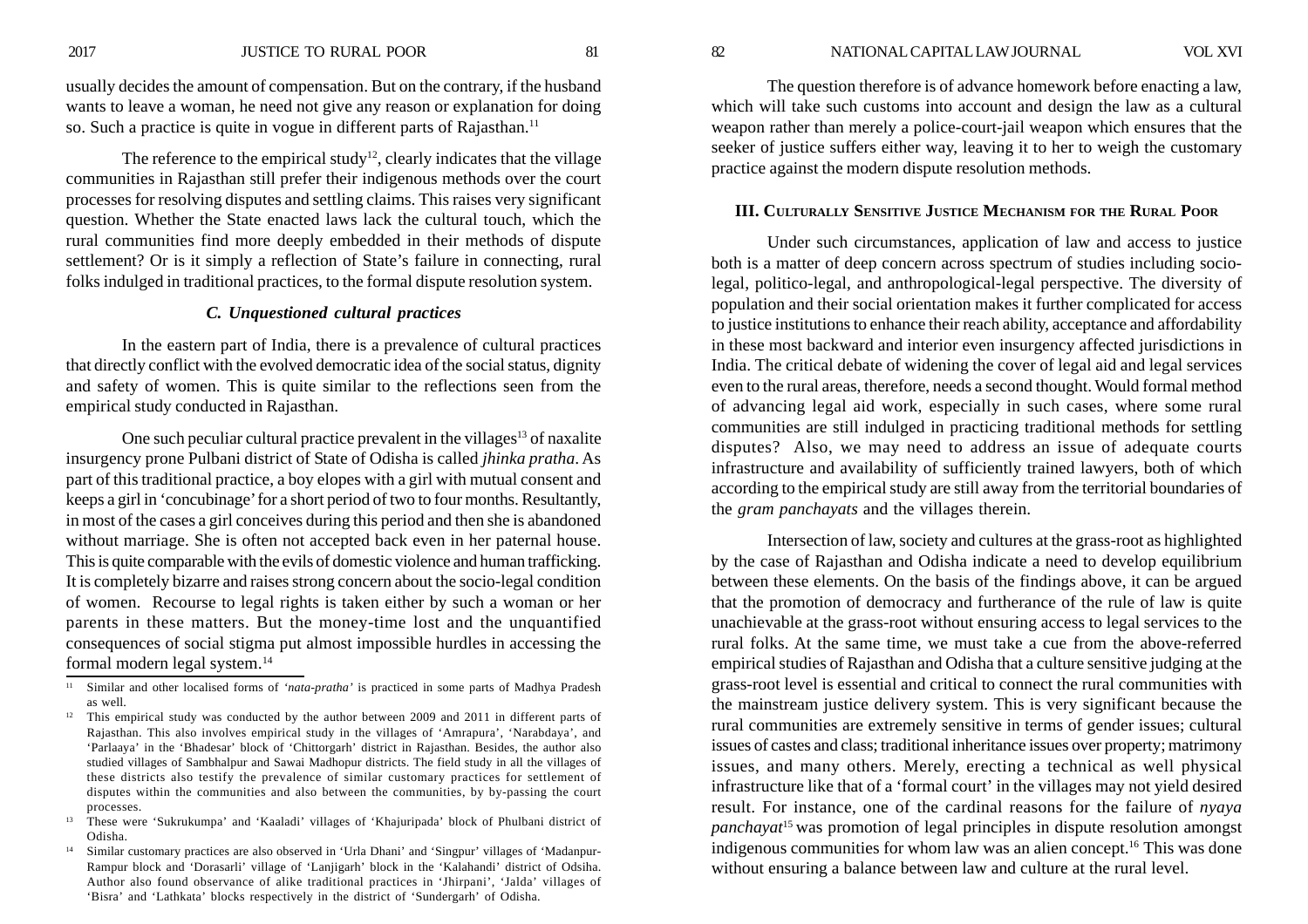Hence, it is indisputable that legal aid and legal services are as much a necessity of the rural citizens as of the urban justice seekers. This can possibly be done by taking justice closer to the people even in the rural societies including the last person in the village who may not be able to access legal services due to physical or mental disability or any other unforeseen social condition. Gram Nyayalayas Act, 2008 has generated a ray of hope in this regard for it clearly lays down an agenda of doorstep justice delivery including the right to legal aid and legal services.17 The next section will examine this law and the promise it makes towards enhancing access to justice to the rural poor.

## **IV. GRAM NYAYALAYAS: PROMISE OF ACCESS TO JUSTICE AT THE DOOR-STEP**

India recently saw a rise of fresh legal infrastructure in rural India in the form of Gram Nyayalayas Act 2008 (hereinafter Act, 2008)<sup>18</sup>. This law envisions creation of one or more *gram nyayalayas* (Village based courts) for every *panchayat* at intermediate level or a group of contiguous *panchayats* at intermediate level in a district.19 The law also clearly stipulates that in case there is no *panchayat* at intermediate level in any State, then a *gram nyayalaya* shall be established for a group of contiguous *gram panchayats*.20 In order to make *gram nyayalayas* culturally sensitive and widely acceptable across all

2017 JUSTICE TO RURAL POOR 83 84 NATIONAL CAPITAL LAW JOURNAL VOL XVI

kinds of rural communities, the Law Commission of India21 carefully examined the issue that quality of justice would depend on the nature and structure of an institution created to administer justice. Accordingly, on one hand, the LCI recommended that the structure of *gram nyayalayas* should be such that it comprises of persons with technical expertise to appreciate the principles of law. On the other hand, LCI advocated for representation from the community who would be able to appreciate the local customs, traditions and inherent problems of the villages.22 Hence, it was prescribed that the *gram nyaylayas* should be composed of one *panchayati raj* Judge23 and two lay judges. It was also asserted that such a composition of the *gram nyayalaya* will not only lead to effective justice delivery based on the principles of law but according to common-sense, equity and good conscience. This was therefore, proposed by the LCI as unique institution having advantages of both the State Courts approach and the participation of the public in the administration of justice. $24$ 

However, when the *gram nyayalaya* law came into existence, there was a clear departure from the recommendations of the law commission. The Act, 2008 did not include the concept of lay judges as contemplated by the LCI. On the contrary, this law prescribes that only a person who is eligible to be appointed as the Judicial Magistrate of the First Class (JMFC) shall be appointed as the *nyayadhikari*.25 And such a *nyayadhikari* shall be the presiding officer of the *gram nyaylaya*, who shall be appointed by the State Government in consultation with the concerned High Court.26 This kind of structure of *Gram nyayalaya* seems to be in contrast to the village courts, which could be sensitive to the local traditions and cultures prevalent in the villages.

Also, mere structuring of a law suiting the local and rural communities isn't enough. It has to be also ensured that such an institution like a *gram nyayalaya* reaches the most neglected sections of the society, especially the rural folks, in the far off villages of the country. An empirical study conducted by the author in the villages of Odisha and Rajasthan also revealed that the justice institutions in the form of courts were not within the reach of the rural communities. This in turn adds to the continuance of their customary practices for resolving disputes like motor accident and dowry death. An attempt has

<sup>15</sup> See, *The Nyaya Panchayats: Road to Justice* (Ministry of Community Development & Cooperation, Government of India, 1964). This report conducted a detailed examination of the working of *nyaya panchayats* in India. This study studied the recommendations of the 'Study Team on *nyaya panchayats*' and particularly reflected upon the suggestion of the Study Team to prepare a manual for *nyaya panchas* to conduct the proceedings of the *panchayat* courts in a judicial manner and also to help the *nyaya panchas* in discharging their judicial duties by all fairness and in a non-arbitrary manner.

<sup>16</sup> See, Catherine S. Meschievitz and Marc Galanter, *In Search of Nyaya Panchayats: The Politics of a Moribund Institution*, in Richard L. Abel (ed.), THE POLITICS OF INFORMAL JUSTICE (Academic Press, II, 1982). This work examines the functioning of *Nyaya Panchayats* especially in context of the State of Uttar Pradesh (UP) and makes an assessment of the reasons of both, their influence among people as righteous institution for rural justice and also the factors responsible for the decline of *Nyaya Panchayats*. This study drawn upon the earlier filed work of one of the authors and in detail makes an assessment as to why *Nyaya Panchayats* became moribund and got severely affected by the local political inequality.

<sup>17</sup> Objects and Reasons of Gram Nyayalayas Act, 2008: An Act to provide for the establishment of *Gram Nyayalayas* for the purposes of providing access to justice, both civil and criminal, to the citizens at the grass-roots level and to ensure that opportunities for securing justice are not denied to any citizen by reason of social, economic or other disabilities and for matters connected therewith or incidental thereto.

<sup>18</sup> See, Law Commission of India, Report No. 114: GRAM NYAYALAYA (August, 1986). This law commission report laid down the conceptual framework for the establishment of *Gram Nyayalayas* in the country. This work is an assessment of *Nyaya Panchayats*, which faded away, with the passage of time and paved way for improving the rural justice in villages of India. This study made several recommendations to re-invent the wheel in the form of *Gram Nyayalayas*. The recommendations of this report made attempt to embrace some features of *Nyaya Panchayats* and also suggested participatory model of justice delivery by including laypersons as lay judges along with the trained judicial officer on the panel of *Gram Nyayalayas* for deciding the disputes. This report paved a way for enactment of Gram Nyayalayas Act, 2008.

See Gram Nyayalayas Act, 2008, s 3(1). The law also provides that such Gram Nyayalayas shall be established by the State Government but in consultation with the High Court of the respective State.

<sup>20</sup> *Ibid.*

<sup>&</sup>lt;sup>21</sup> Hereinafter referred to as 'LCI'.

<sup>&</sup>lt;sup>22</sup> Law Commission of India, GRAM NYAYALAYA (Law Com No. 114, 1986) pp. 18-19.

Such judge should be from the sub-ordinate judiciary cadre in the State. And in order to nominate the judge for the *gram nyayalayas*, the State government would maintain a *panchayati raj* cadre of judges.

 $\frac{24}{25}$  *Supra* n. 22.

The Gram Nyayalayas Act, 2008, s 6(1).

<sup>&</sup>lt;sup>26</sup> The Gram Nyayalayas Act, 2008, s 5.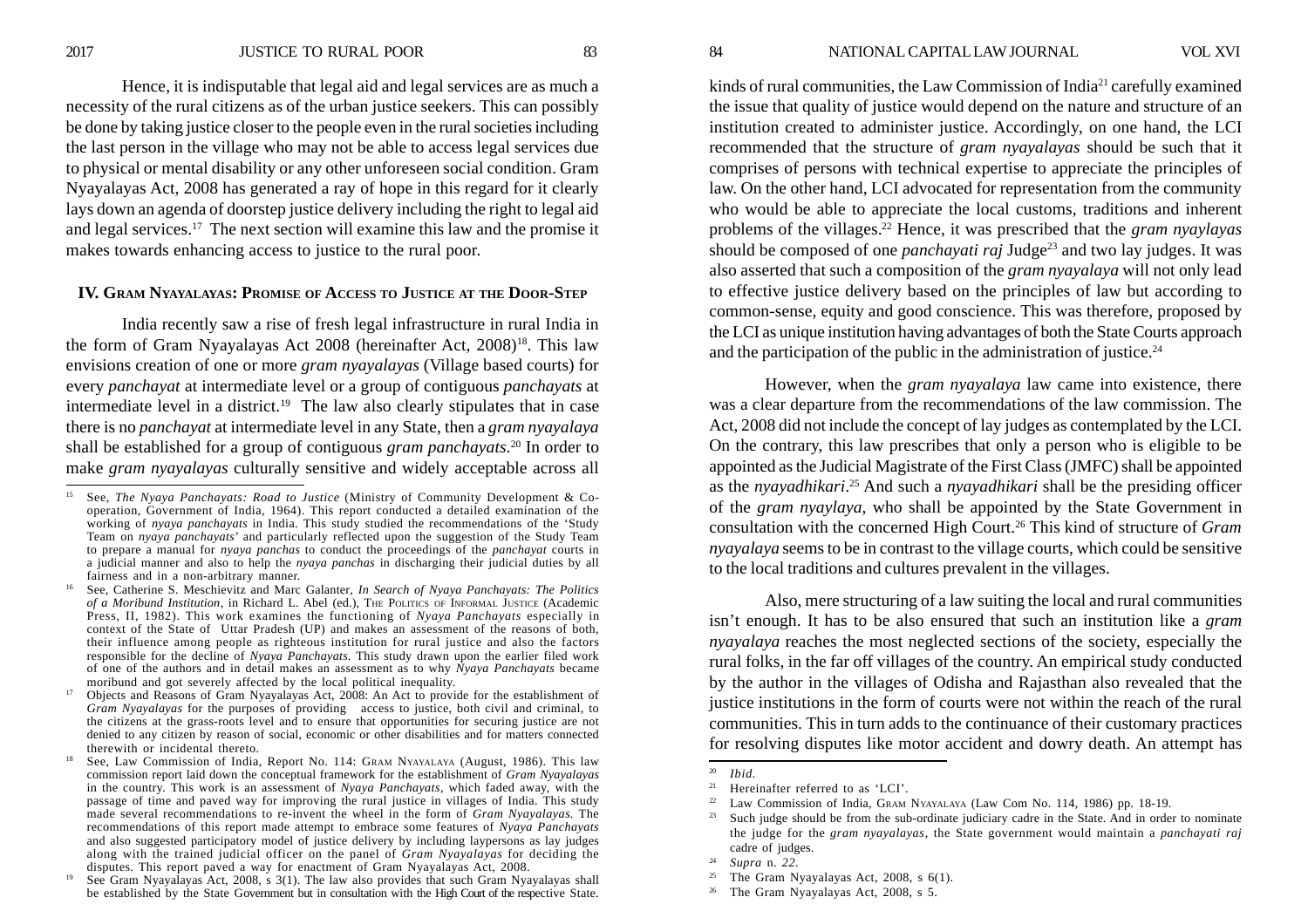been made in this direction by the Act, 2008 which mandates organizing mobile courts in the close proximity where the parties concerned with the case ordinarily reside or the cause of action would have arisen.<sup>27</sup> However, an empirical study in Odisha doesn't indicate its true implementation. A field study of the *gram nyayalayas* in Odisha28, show that mobile courts are organised in some villages but only once in six months. This reflects the weak implementation of the well thought out provision of this law.

Besides, another fundamental concern was raised in the beginning of this paper, about the availability of legal aid to the rural folks. In this context, the obligatory role of the State *vis-a-vis* legal aid was succinctly narrated by the division bench29 of the Delhi High Court almost a decade ago in the following words:

Where an indigent accused cannot defend himself effectively and adequately, the inbuilt right to equality, life and liberty envisaged under Article 14 and 21 of the Constitution becomes instrumental. Further, Article 39-A makes it obligatory on the State to ensure that legal system promotes justice on the basis of equal opportunity and works towards providing effective legal aid in order to ensure that no citizen is denied opportunities of securing justice by reason of economic or other disabilities.30

Even on this count, the *gram nyayalayas* in Odisha have so far failed in providing timely legal aid services to the persons in need $3<sup>1</sup>$ . This is in stark contrast to the original objective for which the *gram nyayalayas* law was enacted. Eventually, the rural folks are still awaiting adequate legal services at their doorstep, despite the institutional presence of *gram nyayalayas* in some districts of Odisha.

Finally, when the functioning of *gram nyayalayas* is put to test, a sample case of Odisha reveals that the implementation of the law is not satisfactory. One of the major findings reflect that the *nyayadhikaris* in Odisha have been placed under a dual charge to also discharge the duties of a regular JMFC<sup>32</sup> from the same premises of the *gram nyayalayas*. Due to this, the primary functioning of *gram nyayalayas* has begun to suffer adversely. The people now often want their cases to be heard by *nyayadhikari* as JMFC and not in capacity of a *nyayadhikari* under the aegis of *gram nyayalayas*. Moreover,

*nyayadhikaris* who are from the regular cadre of sub-ordinate judiciary also find it convenient to perform their additional and dual duty of JMFC court.<sup>33</sup> This has led to diluting an institution of *Gram nyayalayas* in Odisha. Consequently, the functioning of *gram nyayalayas* and its acceptability at the rural level has already begun to see a declining phase.

## **V. CONCLUSION**

It is quite clear from the empirical investigation and the evidences examined that the rural folks in most parts of India are the greatest sufferers in terms of accessing justice delivery services and adequate legal representation. What can be called as an 'Achilles Heel' is the fact that this is happening despite the enactment of legislations like Act, 2008 which according to the rule book is rural societies friendly. However, empirical evidences force us to draw certain inferences which indicate that even the *gram nyayalaya* law was not designed embracing the local culture values, traditions and customs that could increase the wider acceptability of such a law.

Thus, unless, culture sensitive-localized village courts will be established for the rural folks, no other State action alone would be able to achieve, desired results in this direction. That is, a single formula cannot be used to provide legal aid and legal services to all categories of citizens in a multi-cultural India. Intersection of law, people and cultures is most essential to be understood in designing a law and policy for advancing the rule of law in the rural societies and to the marginalized-cum-vulnerable groups.

Therefore, cross-fertilization of legal knowledge is necessary in ensuring wider out reach of legal services to the poor and especially rural poor. Perhaps there is a need to revisit the existing framework of legal aid and legal services, which is usually implemented through State, and District Level Legal Services Authorities. We must nevertheless, not forget that – an expansion of access to justice is an ongoing process and collectively, we shall constantly strive to improvise on our methods of legal aid and legal services for the rural poor in this country.

<sup>&</sup>lt;sup>27</sup> The Gram Nyayalayas Act, 2008, s 9(1).<br><sup>28</sup> The author conducted empirical study in

<sup>28</sup> The author conducted empirical study in five *gram nyayalayas* of Odisha. These were namely, Gram Nyayalayas of Tangi in Khurda district; Sanakhemundi in Ganjam district; Oadgaon in Nayagarh district; Rajnagar in Kendrapada district and Puri in Puri district.

<sup>&</sup>lt;sup>29</sup> Justice Mukul Mudgal and Justice Reva Khetrapal, the then judges of the Delhi High Court.<br><sup>30</sup> See generally *Lai Shankar v. State* [2007] Sunn (6) II R 136 (Delhi)

<sup>30</sup> See generally, *Jai Shankar* v. *State* [2007] Supp.(6) ILR 136 (Delhi).

<sup>31</sup> The author's findings from an empirical study of Gram Nyayalayas in Odisha reflect such poor availability of legal aid services at the village level. Even till date, most of the persons in need of legal aid have to claim legal representation from the Taluka District Legal Services Committee, access to which is geographically as well as economically challenging for them.

<sup>&</sup>lt;sup>32</sup> Odisha High Court Notification, dated 14<sup>th</sup> March, 2014, Cuttack. The author obtained a copy of the order during an empirical study from the High Court of Odisha.

<sup>&</sup>lt;sup>33</sup> This is simply because the JMFC is trained basically in the adversarial system of justice dispensation. On the contrary, the Act, 2008 does not make it mandatory to follow the Code of Criminal Procedure, 1973 and Indian Evidence Act, 1872 for the proceedings.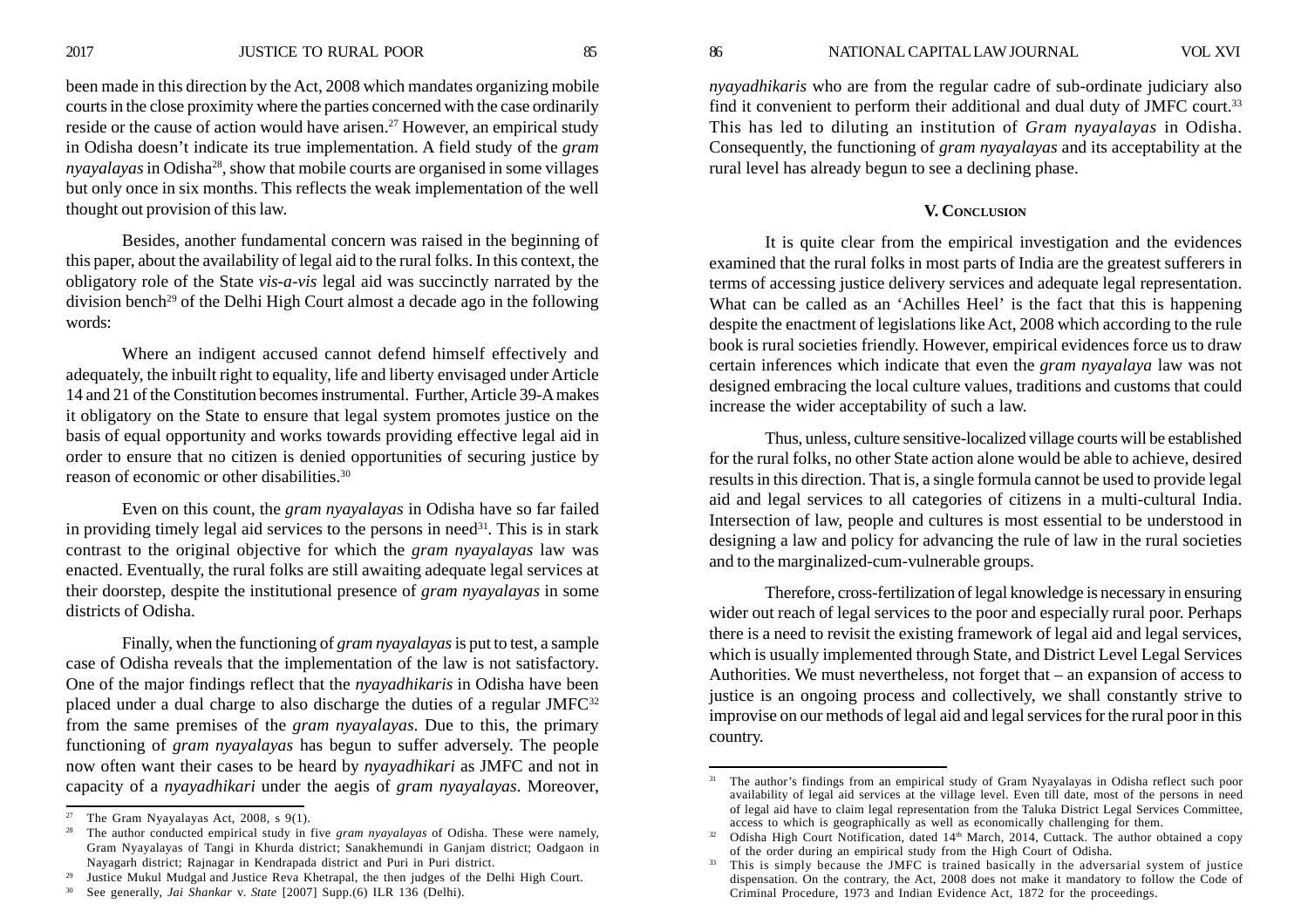# **INTERNATIONAL CRIMINAL COURT AND PRINCIPLE OF NATIONAL SOVEREIGNTY: ICC'S PERFORMANCE AS A LEGAL AND POLITICAL INSTITUTION**

*Anil Kumar Vishwakarma***\***

## **I. INTRODUCTION**

Prior to the end of World War II, save for domestic prosecution of war crimes, there was no international criminal law at all.1 The only criminal law dispensed was by domestic courts, and this was the reason that international criminals could not be held accountable to their wrongs. The circumstances started changing after the crimes were committed by Nazi regime during the World War II. With the change in technology, the law has to change in order to keep pace with it. Thus Geneva Conventions had to be changed to include air warfare. The huge change was observed when the violation of the fundamental rights of their citizens by other nations was taken into consideration and was evident from the Charter of the United Nations, which, for the first time ever in an international legal instrument, recognizes and seeks to protect individual human rights.2 No standing in international law was given to individual human beings; it was only observed after the United Nations Charter came into existence. International law dealt with governments, and there were no courts, no mechanisms at all for individuals to seek justice outside their own domestic courts.<sup>3</sup> So, the law followed the Universal Declaration of Human Rights<sup>4</sup> (hereafter UDHR) which was an ambitious document; which was not having any legally binding effect, but it was a source which led to existence of series of international covenants dealing with human rights, particularly the International Covenant on Civil and Political Rights<sup>5</sup> (hereafter ICCPR) and the International Covenant dealing with Economic, Social and Cultural Rights (hereafter ICESCR).6 Another effect of World War II was that people started doubting and questioning the absolute theory of the sovereignty of nations.7 It led to grow a belief that people and their governments were entitled to take notice and to comment when human rights violations were perpetrated.

# **II. INTERNATIONAL CRIMINAL COURT AND ITS JURISDICTION**

When the Dutch first colonized the Cape of Good Hope, racial discrimination and oppression was practiced in South Africa.<sup>8</sup> It was further observed with the systematic development of apartheid system, which legalized racist policies. In the General Assembly in the United Nations a voice was raised by India against legalization of such injustice.9 A resolution was moved by India regarding the discriminatory treatment of its citizens in South Africa. The resolution was passed and observed negative votes of South Africa, U.S, U.K and Australia.<sup>10</sup> Such resolution and later responses to it attracted a long discussion. Initially the response of South Africa<sup>11</sup> that: "this is not your business; the way we treat our citizens or ill-treat our citizens is our internal affair" was very widely accepted and was seen to be the internal matter of a country of metting out a particular treatment to a particular situation within the state. But such acceptance could not be observed longer and international community played an important role to end the apartheid system in South Africa. Apartheid System was declared to be a crime against humanity and concerning this international Treaty was passed in General Assembly.12. The treaty followed the Nuremberg trials, which first recognized crimes against humanity.13 With the growing experience of World War II many countries decided that there has to be a forum with universal jurisdiction to address war crimes.<sup>14</sup> It meant when a crime has been committed, the nature of the crime should be considered to see the jurisdiction rather than looking into the fact that where the crime was committed.15 It leads to the understanding that people who are suspected of committing serious crimes could be prosecuted by courts of any country, it does not matter however disconnected with the actual commission of the crime.16 It was Geneva Conventions 1949, which was credited with the fact of first

<sup>\*</sup> Assistant Professor, Law Centre-II, Faculty of Law, University of Delhi.

<sup>1</sup> Antonio Cassese, INTERNATIONAL CRIMINAL LAW (2003) p 16.

<sup>2</sup> *See*, e.g., U.N. CHARTER Art. 1, para.3, Art. 13, para. (1)(b), Art. 55, para. (c). <sup>3</sup> *Supra* n. 1.

<sup>4</sup> G.A. Res. 217, U.N. GAOR, 4th Sess., U.N. Doc. A/810, at 71 (1948).

<sup>5</sup> G.A. Res. 2200A (XXI) U.N. GAOR, 21st Sess., Supp. No. 16, pp. 49, U.N. Doc A/6316 (1966).

<sup>6</sup> *Ibid*.

<sup>7</sup> M. Cherif Bassiouni, *From Versailles to Rwanda in Seventy-Five Years: The Need to Establish a Permanent International Criminal Court,* 10 HARV. HUM. RTS. J. 11, 21 (1997).

<sup>8</sup> Frangois du Bois, *The Past and Present of South African Law,* 32 INT'L J. LEGALINFO. 217 (2004).

<sup>9</sup> G.A. Res. 265, U.N. GAOR, 3d Sess., Supp. No. 20, at 6, U.N. Doc. AIRES/265 (1949).

<sup>10</sup> 1948-49 U.N.Y.B. [310], U.N. Doc. AIRES/395 (1949).

<sup>11</sup> *See,* C. Jalloh, M. du Plessis & D. Akande, *Assessing the African Union Concerns about Article 16 of the Rome Statute of the International Criminal Court*, AFRICAN J. LEGAL STUD. 5-13 (2011).

<sup>&</sup>lt;sup>12</sup> International Convention on the Suppression and Punishment of the Crime of Apartheid (1973).

<sup>13</sup> *See, Principles of International Law Recognized in the Charter of the Nuremberg Tribunal and in the Judgment of the Tribunal,* adopted by The International Law Commission of the United Nations, G.A. Res. 95, U.N. GAOR, at 188 (1946), U.N. Doc. A/CN.4/SER.A/1950.

<sup>14</sup> The reason for extending universal jurisdiction is perhaps best explained in the case of *Eichmann* by the District Court of Jerusalem, judgment of 12 December 1961, English translation in 36 I.L.R. 5-276: "Not only do all the crimes attributed to the appellant bear an international character, but their harmful and murderous effects were so embracing and widespread as to shake the international community to its very foundations."

<sup>15</sup> *Supra* n. 1.

<sup>16</sup> *Ibid.*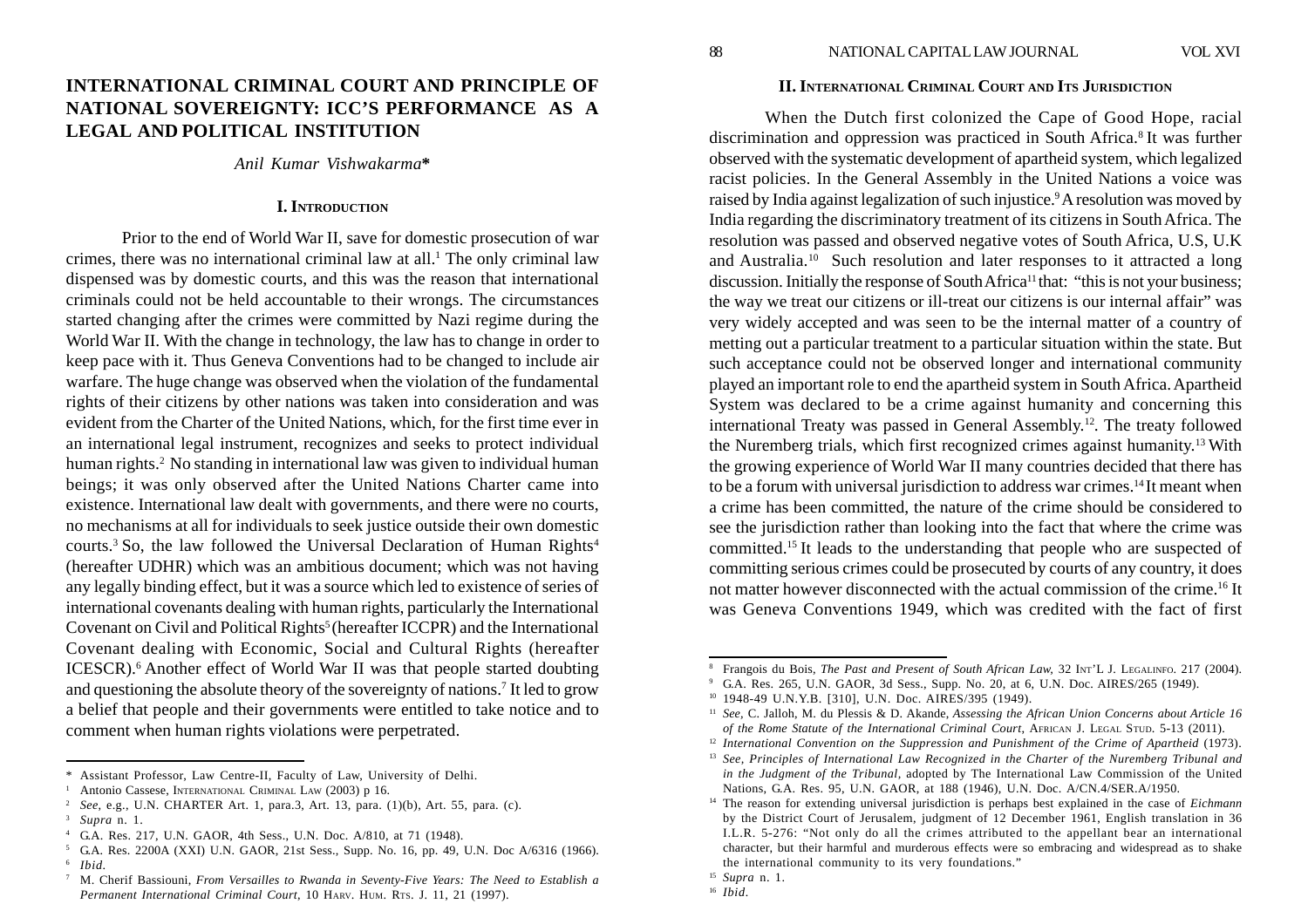2017 INTERNATIONAL CRIMINAL COURT 89 90 NATIONAL CAPITAL LAW JOURNAL VOL XVI

recognizing Universal jurisdiction internationally.17 It defined the worst of all crimes and called them grave breaches.18 Presently many countries have ratified the Geneva Conventions.19 Under the obligations of these conventions, member nations are supposed to punish people who committed grave breaches, it does not matter when and where it has been committed.20 It also provides an arrangement of turning or handing over of the wrongdoer to another country if in case one country finds it difficult to deal with or have shown unwillingness of prosecuting that person.21 It could be observed as a principle, which is more focused about punishing the wrongdoer rather than looking into the jurisdictional aspect and providing obligation clause to exchange of wrongdoer.

It further led to creating universal jurisdiction in case of crime of apartheid under the Apartheid Convention.<sup>22</sup> However this convention was denied by most of the democracies of West.23 It makes the way clear for those South Africans, who were guilty of committing crimes of apartheid with no fear of them being subject to any arrest, could visit London, Paris, New York and Washington.

There have been many deliberations and discussions about the universal jurisdictional aspect. The provision of universal jurisdiction was though evident in the 1984 Torture Convention<sup>24</sup>, it did not have an effect. A very important development happened in international regime with regard to the crimes committed in Chile and, at the request made by the Spanish judge, the former dictator of Chile, General Pinochet was arrested in London.<sup>25</sup> It attracted lot of attention of the international community. In this incidence, the House of Lords agreed to recognize the universal jurisdiction and the Spanish court too accepted the universal jurisdiction and ordered the extradition of General.<sup>26</sup> House of

<sup>19</sup> For a list of parties to the Geneva Conventions and its Protocols, see International Committee of the Red Cross, *States Party to the Geneva Conventions and their Additional Protocols* (July 6, 2017), *available at* http://www.icrc.org/eng/party-gc(last visited August 10, 2017).

- <sup>23</sup> There have been no documented cases of prosecution on the basis of the Apartheid Convention.
- <sup>24</sup> Convention Against Torture and Other Cruel Inhuman or Degrading Treatment or Punishment, (1984).
- <sup>25</sup> R. v. *Bow St. Metro. Stipendiary Magistrate, Ex Parte Pinochet,* 1 A.C. 147 (H.L. 2000). <sup>26</sup> *Ibid.*

Lords decided not to fulfill the order keeping in mind the ill health of the wrongdoer.<sup>27</sup> This case of arrest in London and recognition of its legality by the courts of England proved to be important one especially in Chile. With this development, the universal jurisdiction got recognized. There have been as many as twelve international conventions which provide universal jurisdiction, for example, conventions dealing with diplomats being taken hostage, terrorism, ships on the high seas, airplane hijacking, etc.28 Now the governments empowered their courts to exercise universal jurisdiction in case of serious crimes. Under the 1948 Genocide Convention, $29$  jurisdiction would be conferred either on domestic courts where the crime was committed or in an international court having jurisdiction, but this convention didn't recognize or confer universal jurisdiction.<sup>30</sup>

It was understood that if war crimes are committed, it does not matter where it has been committed and there would be an International Criminal Court (hereafter ICC), which will exercise the jurisdiction. However the idea of the development of such an institution was prevented and took a back seat with some of the nations like China and Russia showed no interest in it.<sup>31</sup> Even, module for the procedures and rules of an ICC was not given much attention. But it did not take much time when UN Security Council came up with a surprise and set up the first ever International Criminal Tribunal for the former Yugoslavia,<sup>32</sup> which was further followed by another International Criminal

<sup>17</sup> *See,* Geneva Convention Relating to the Treatment of Prisoners of War, Oct. 21, 1950; Geneva Convention for the Amelioration of the Condition of the Wounded and Sick in Armed Forces in the Field, Aug. 12, 1949 (entered into force Oct. 21,1950); Geneva Convention for the Amelioration of the Condition of Wounded, Sick and Shipwrecked Members of Armed Forces at Sea, *adopted on* Aug. 12, 1949 (entered into force Oct. 21, 1950); Geneva Convention Relating to the Protection of Civilian Persons in Time of War, *adopted on* Aug. 12, 1949 (entered into force Oct. 21, 1950).

<sup>&</sup>lt;sup>18</sup> *See*, Geneva Convention Relating to the Protection of Civilian Persons in Time of War, Art. 147.

<sup>20</sup> *Supra* n. 18, Art. 146.

<sup>21</sup> *Ibid.*

<sup>22</sup> *See*, *Supra* n. 17, Art. 4.

<sup>27</sup> *Pinochet Set Free,* BBC News, Mar. 2,2000, *at* http://news.bbc.co.uk/l/hi/uk/663170.stm (last visited April. 10, 2017).

<sup>&</sup>lt;sup>28</sup> The twelve conventions are as follows: Convention on Offences and Certain Other Acts Committed on Board Aircraft, Sept. 14, 1963, Convention for the Suppression of Unlawful Seizure of Aircraft, Dec. 16, 1970, Convention for the Suppression of Unlawful Acts against the Safety of Civil Aviation, Sept. 23, 1971; Convention on the Prevention and Punishment of Crimes against Internationally Protected Persons, Including Diplomatic Agents, *opened for signature on Dec.* 14, 1973, International Convention Against the Taking of Hostages, Dec. 17, 1979, Convention for the Suppression of Unlawful Acts against the Safety of Maritime Navigation, Mar. 10, 1988; International Convention for the Suppression of Terrorist Bombings, Dec. 15, 1997; International Convention for the Suppression of the Financing of Terrorism, Dec. 9, 1999; Convention on the Physical Protection of Nuclear Material, Mar. 3, 1980; Protocol for the Suppression of Unlawful Acts of Violence at Airports Serving International Civil Aviation, Feb. 24, 1988; Convention on the Marking of Plastic Explosives for the Purpose of Identification, Mar. 1, 1991; Protocol for the Suppression of Unlawful Acts Against the Safety of Fixed Platforms Located on the Continental Shelf, Mar. 10, 1988.

<sup>29</sup> Convention on the Prevention and Punishment of the Crime of Genocide, Dec. 9, 1948. <sup>30</sup> *Id.,* Art.6.

<sup>&</sup>lt;sup>31</sup> Roy S. Lee, The INTERNATIONAL CRIMINAL COURT: THE MAKING OF THE ROME STATUTE: ISSUES, NEGOTIATION, RESULTS (Kluwer Law International, The Hague, 1999).

<sup>32</sup> *Updated Statute of the International Criminal Tribunal for the Former Yugoslavia,* S.C. Res. 827, U.N. SCOR, 48th Sess., 3217th mtg., at 6, U.N. Doc. S/RES/827 (1993).

<sup>33</sup> *Statute of the International Criminal Tribunal for Rwanda,* S.C. Res. 955, U.N. SCOR, 49th Sess., U.N. Doc. S/RES/955 (1994).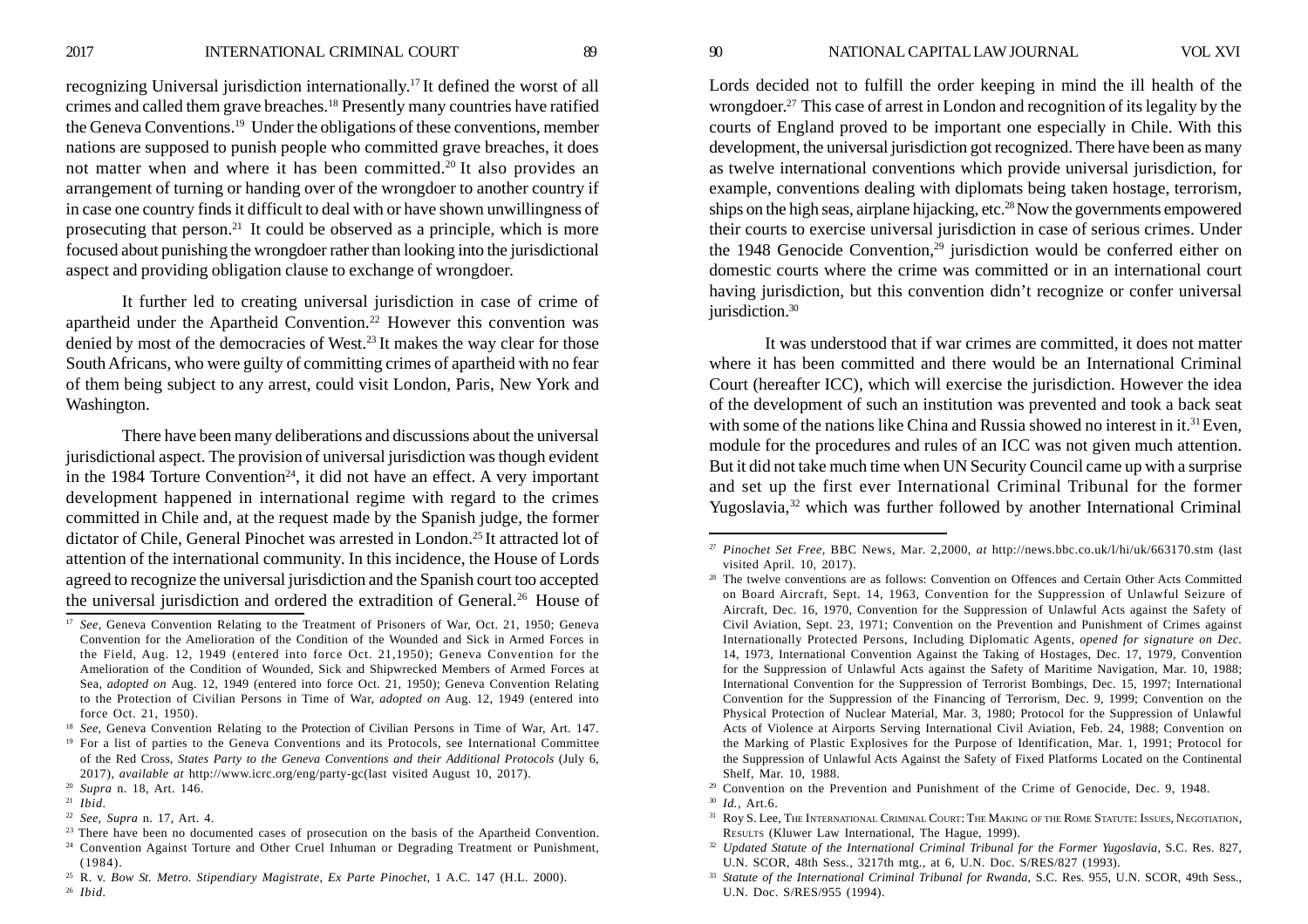2017 INTERNATIONAL CRIMINAL COURT 91 92 NATIONAL CAPITAL LAW JOURNAL VOL XVI

trigger the jurisdiction of the ICC.

# **III. WHAT DOES THE FUTURE HOLD FOR THE INTERNATIONAL CRIMINAL COURT?**

The ICC is considered and received as one of the important developments and innovations of the world.41 The institution of ICC is vested with the power to deal with crimes like crimes against humanity, aggression, war crimes, and genocide etc. The negative attitude led to perception that the ICC focuses more upon African countries and at the same time this focus is absent when the serious crimes are committed in other parts of the world. This fear and negative attitude finds its way again when with the inception of the court in the year 2002 when the first prosecutor started investigation, which was followed by another investigation with more focus upon African countries resulting it having a polarizing effect and reaffirming the fear of the court serving the West only.42 It was entirely predictable that the ICC would soon be accused of neo-colonialism.43 But the fact seems that most of the cases were sent to ICC by the African governments themselves. Most of the cases before the court involve the defendants who are Africans and are tried under the investigation of Africa. Counter to this there have been some horrific crimes committed around the world, which have not even been noticed or addressed by the court, for example, atrocities in Syria and Iraq.44 We must pay heed to this reason that the court was not competent to take into account the situation of those countries because neither of these countries are party to the Rome Statute nor the court was having the jurisdiction. There was veto by Russia and China to Security Council resolutions referring situations in those countries to the Court.45 It further strengthens a call from Kenya asking the African members to withdraw from the Rome Statute and some of the leaders from Kenya have been under the investigation of the court and a call from parliament of Kenya to withdraw from ICC.<sup>46</sup> The unrest with the ICC among African countries is

<sup>45</sup> *Ibid.*

Tribunal for Rwanda.33 With the advent of these two tribunals a positive wave was flown in the international community. There have been some doubts about the standing of US towards international law. US want its citizens to be subjected to its courts and not to any international courts because of an anti-American bias. International community is very much aware that it was the United States, which played a crucial role in the establishment of the Yugoslavia tribunal by the Security Council.34 Again it was the USA, which convinced the UN Security to set up an international criminal tribunal.<sup>35</sup> The Rwanda tribunal would never have became a reality without the political and financial assistance of the United States. Now it's unfortunate to see that US does not wish to subject its citizens to the jurisdiction of ICC through bilateral Immunity Agreements allegedly entered into under Article 98 of the Rome Statute.36

The path of the court has not been free from difficulty; nonetheless, the inclusion of large number of members joining the court lead to positivity. There have been instances of horrific crimes being committed throughout the world and thousands and millions of the people were forced into situations of starvation and death.37 Such kind of crimes must be brought into the category of genocide as considered by US.38 The reasons for putting such brutal and heinous crimes into the category of genocide would result into putting an obligation on the United States to check that criminal conduct. At times it has been observed that China has made the resolutions weak in the Security Council with no fault of US and under the threat of veto.<sup>39</sup> It demanded the Security Council to intervene and instruct the ICC to immediately investigate war crimes in the Sudan, which the Security Council could do under the Rome Treaty. It would be an exemplary use of the power of the International Court of Justice and eye opener for the rest of the world, leaving a message that situation like Rwanda does not happen again. President Clinton apologized on behalf of the United States for not doing more to stop the Rwanda genocide.40 The Security Council should come forward and do something right now at very little cost; it wouldn't even be contrary to the approach of the United States, that the Security Council shall hold the key to

<sup>41</sup> Created by 1998 Rome Statute of the International Criminal Court and situated in The Hague.

<sup>42</sup> Eklavya Anand, *Third World Approach to International Law and the International Criminal Court: A Perspective from Global South*, in Ashish Kumar (ed.), CONTEMPORARY DEVELOPMENTS IN INTERNATIONAL LAW: SOME RANDOM REFLECTIONS (Satyam Law International, New Delhi,2017) p. 21.

<sup>43</sup> *See,* President Uhuru Kenyatta's speech during the Extraordinary Session of the Assembly of Heads of State and Government of the African Union in which he repeatedly referred to colonialism and imperialism. His speech is *available at* www.scribd.com/doc/175602445/President-Uhuru-Kenyatta-s-Speech-during-the-Extraordinary-Session-of-the-Assembly-of-Heads-of-State-and-Government-of-the-African-Union-Addis-Ababa (last visited August 10, 2017).

<sup>44</sup> *Available at* http://www.foxnews.com/opinion/2016/10/24/what-does-future-hold-forinternational-criminal-court.html(last visited on November 09, 2017).

<sup>46</sup> *See,* C. Jalloh, *Situation in Republic of Kenya, No. ICC-01/09-02/11-274; Judgment on Kenya's Appeal of Decision Denying Admissibility*, 106 AJIL 119 (2012).

<sup>&</sup>lt;sup>34</sup> Barbara Crossette, *Time is Short for U.S. to Join the International Criminal Court*, New York TIMES, Nov. 24, 2000, p. 9.

<sup>35</sup> *Ibid.*

<sup>36</sup> *See, e.g.,* Treaty Affairs Staff, *A List of Treaties and Other International Agreements of the United States in Force on January 1, 2004, available at* http://www.state.gov/documents/organization/ 38401.pdf (last visited August 10, 2017).

<sup>37</sup> See. REPORT OFTHE INTERNATIONAL COMMISSION OF INQUIRY ON DARFUR TO THE UNITED NATIONS SECRETARY-GENERAL*, available at* http:/lwww.un.org/News/dhlsudanlcom-inq-darfur.pdf(last visited August 10, 2017).

<sup>38</sup> Colin Powell, Speech to the Senate Foreign Relations Committee (Sept. 9, 2004); *see Powell calls Sudan Killings Genocide,* Sept. 9, 2004, *available at* http:/www.cnn.com/2004/WORLD/ africa/09/09/sudan.powell(last visited August 10, 2017).

<sup>39</sup> *See,* Human Rights Watch, *The United Nations and Darfur* (Jan. 2005).

<sup>40</sup> *See*, *A News Hour with Jim Lehrer Transcript: Promoting Peace* (Mar. 25,1998).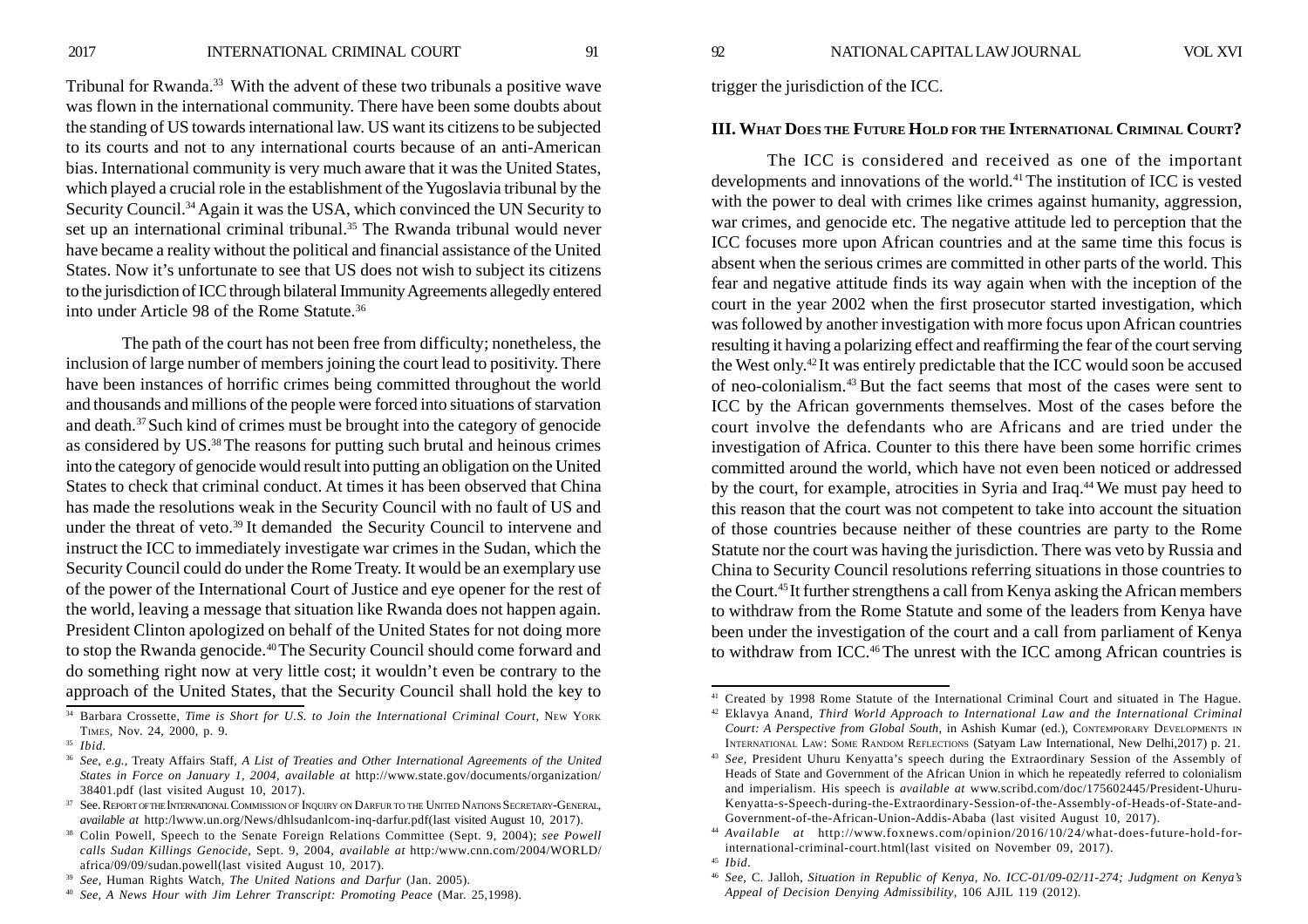very much evident and motivated by the political complexities of being a State Party to the statute. This unrest is pointing towards the future dissatisfaction among the member states. One of the important developments could be seen when Sudanese President<sup>47</sup> could not be arrested by the South African government,which led to further criticism. It led to South Africa announcing its withdrawal. It could prove to be a crippling of ICC.<sup>48</sup> Some rising countries too showed their unwillingness to be a part of it.49 The United States of America has been supporting the ICC, it also backed the referrals of Security Council regarding the prevalent situations in Sudan and Libya but U.S has not ratified the Rome Statute. There have been situations where the U.S citizens cannot be under the jurisdiction of the court without the prior permission from the United States as a result of 90 bilateral agreements. Apart from the political complexities, there have been other issues too which requires serious considerations for example the proceedings of the court are dilatory, expensive and more dependent upon the governments cooperation. It seems to be failing in its approach to contribute "to the prevention of serious crimes". The ICC has launched only 23 cases and managed to arrive at 4 convictions with the staff capacity of 800, budgets of over \$150 million in 2016. There have been instances where the governments failed to locate the suspects or they willingly did not arrest them. Such a situation of the ICC does not leave international war criminals shaking their boots. The question of more dependency in seeking the cooperation of governments when it comes to making of arrest and of gathering evidences raise a serious thought as to effectively pursue and prosecute a bigger fish. There has been obstruction and intimidations of witnesses which have hindered the ICC in cases involving government officials, and have mainly involved political opposition figures or fugitives in the Court's successful prosecutions.

# **IV. CHALLENGES BEFORE THE COURT**

One of the important reasons and objects behind the establishment of the court was to end impunity for the perpetrators of the crimes which were most serious in nature to the whole international community which could be very much seen into the preamble of the Rome Statute. Neither Syria nor Iraq is a party to the Rome Statute. There were horrific crimes committed in these

countries, the UN Security Council did not refer the problem to the Court. The court was unsuccessful in dealing and holding those responsible for such wrongs (in the case of Syria because of a veto by China and Russia, while on Iraq there has been no vote).<sup>50</sup> The preliminary investigation concerning war crimes committed by UK military personnel had been conducted by the Prosecutor in Iraq.51 There have been instances where the people who committed serious crimes had not been caught and such crimes had not been nipped in the bud. This situation where the court could not catch those who were responsible and could not prosecute them led to raise a question upon the jurisdiction and incapacity of the ICC to really focus on the most serious crimes of its jurisdiction. However some of the perpetrators of serious war crimes could be prosecuted provided they are nationals of state parties. As per the evidence,which were gathered by the prosecutor, those in the highest chain of command, who would fall under the jurisdiction of the Court<sup>52</sup> taken into consideration the gravity criterion, are not nationals of states which are party to the statute.

## **V. STATE OUTSIDE THE JURISDICTION OF THE COURT**

The United States of America has signed over 100 bilateral immunity agreements<sup>53</sup> with third countries and shields its citizens from the jurisdiction of the court and to ensure the citizens cannot be extradited to the Court by these states. European Union drafted guiding principles<sup>54</sup> for those states that were

<sup>47</sup> Sudanese President Omar Al Bashir, who visited South Africa and was subject to an ICC warrant for alleged genocidal crimes in Darfur.

<sup>48</sup> 34 of the 124 ICC states parties are African.

<sup>49</sup> The Court was not positive with refusal of some rising countries like US, China, India and Russia denying being a part of it. US initially singed the Rome Statute but showed its reservation for ICC being a flawed institution that lacks prudent safeguards against politicization, is insufficiently accountable to the U.N. Security Council, and violates national sovereignty by claiming jurisdiction over the nationals and military personnel of non-party states in some circumstances.

<sup>50</sup> *Available at* http://www.europarl.europa.eu/RegData/etudes/BRIE/2017/603920/ EPRS\_ BRI(2017)603920\_EN.pdf (last visited on November 18, 2017).

<sup>51</sup> *Ibid.*

<sup>&</sup>lt;sup>52</sup> The ICC jurisdiction is different from the so-called universal jurisdiction, which existed for example between 1993 and 2003 in Belgium, where it was adopted in reaction to the Rwandan genocide. This universal jurisdiction afforded the right to anyone to submit a war crime for prosecution in Belgian courts, irrespective of whether it was committed on Belgian territory, and whether a Belgian national was involved as either perpetrator or victim.

<sup>&</sup>lt;sup>53</sup> The international agreements mentioned in Article 98(2) of the Rome Statute are referred to by several terms, including Article 98 agreements, bilateral immunity agreements (BIAs), impunity agreements, and bilateral non-surrender agreements In capitals around the world, the U.S. government representatives have been seeking bilateral non-surrender agreements, or socalled "Article 98" agreements, in an effort to shield U.S. citizens from the jurisdiction of the International Criminal Court (ICC). Dubbed bilateral immunity agreements (BIAs) by leading experts, these U.S. agreements provide that current or former U.S. government officials, military and other personnel (regardless of whether or not they are nationals of the state concerned, i.e., foreign sub-contractors working for the U.S.) and U.S. nationals would not be transferred to the jurisdiction of the ICC, *available* at http://www.iccnow.org/documents/CICCFS\_BIAstatus\_current.pdf (last visited on November 19, 2017).

<sup>&</sup>lt;sup>54</sup> EU guiding principles listed below will preserve the integrity of the Rome Statute of the International Criminal Court and – in accordance with the Council Common Position on the International Criminal Court – ensure respect for the obligations of States Parties under the Statute, including the obligation of States Parties under Part 9 of the Rome Statute to cooperate fully with the International Criminal Court in its investigation and prosecution of crimes falling within the jurisdiction of the Court. *Available at* https://www.consilium.europa.eu/uedocs/ cmsUpload/ICC34EN.pdf(visited on November 19, 2017).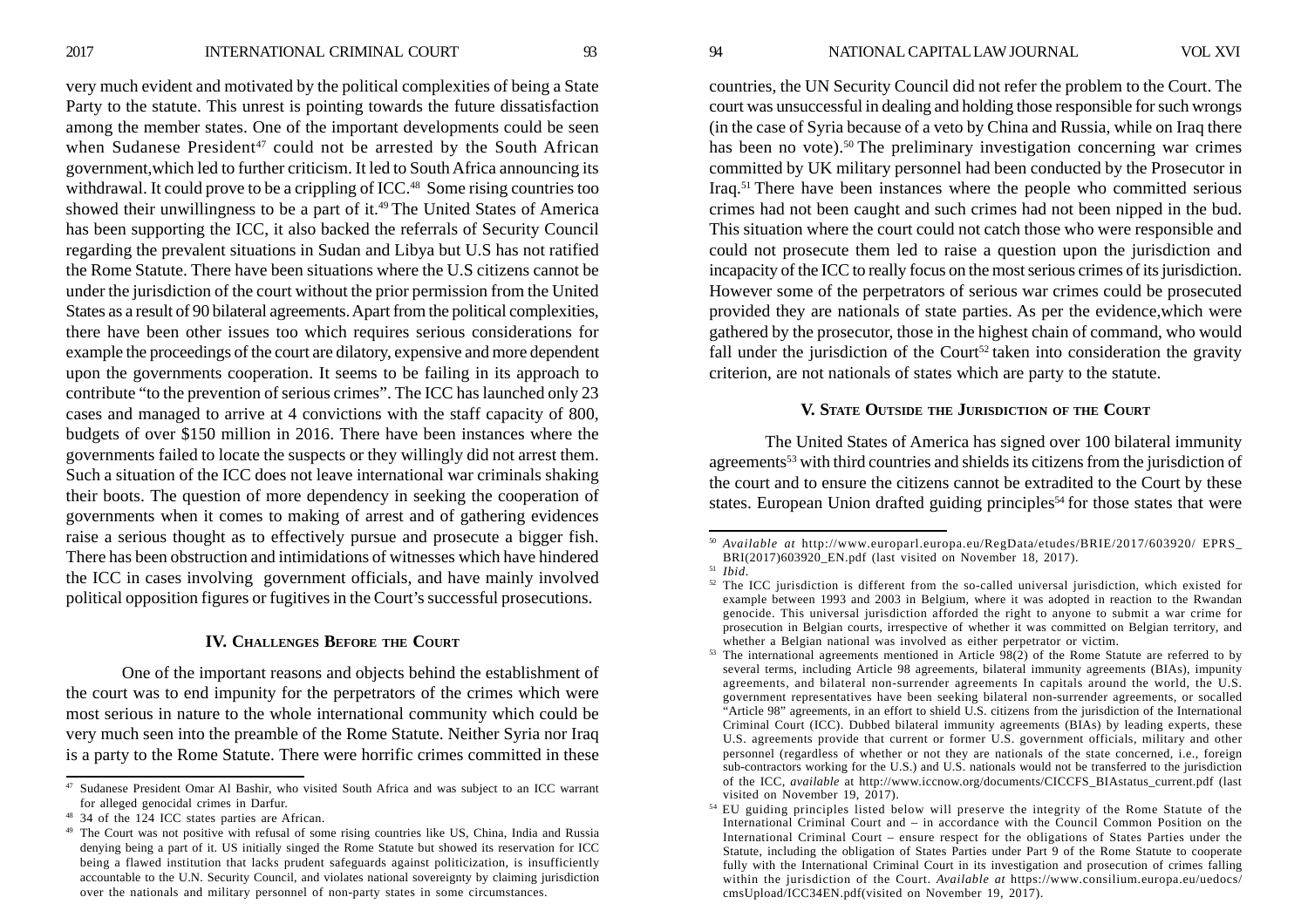2017 INTERNATIONAL CRIMINAL COURT 95 96 NATIONAL CAPITAL LAW JOURNAL VOL XVI

its members, with the purpose of maintaining the integrity and a response to Article 98 of the Rome Statute. The Court has been opposed often by some of the major powers that are non-members like USA, China and Russia on various grounds. One of the major powers of the world, USA initially signed the Rome Statute but it did not ratify it and later unsigned the same. Russia also signed it initially but withdrew later on. The attitude and position of United States of America seems to be difficult to understand and full of ambiguity as it refuses to accept the Court's jurisdiction, while on the other hand it has expressed positivity and supported the cause of the court and made many claims of the court being worthy and useful. What could be the future of the court? And the very purpose for which it was established as some of the nations like Burundi, Gambia, and South Africa withdrew from the ICC, though such withdrawal seems to be less and representing only a few nations which is 3 in count out of 124 who signed the Rome Statute. But it could be a major setback for the court and could lead to many other nations to follow.

The ICC was established with the intention that it would be a permanent body, which will deal with crimes, which are serious in nature.<sup>55</sup> Whenever there were violations of international humanitarian law it could only be dealt with by tribunals like International Criminal Tribunal for Rwanda (ICTR) and the International Criminal Tribunal for the Former Yugoslavia (ICTY), which were set up contemporary basis for specific circumstances. These tribunals had been subject to criticism since they were born.<sup>56</sup> Refusal on the part of USA to recognize the court's jurisdiction proved to be serious and major setbacks to the ICC since its inception and attracted criticism either in the form of proceedings being slow or a lack of progress into the proceedings, resulting into only four verdicts; three guilty and one not-guilty during its whole operation time. There was a need to look into the reasons, why are member nations withdrawing from the court's jurisdiction? Perhaps, one of the important and

underlying themes for the criticism of the courts had been its investigations, targeting African States. Such apprehensions of the Africans could find its place into the fact that nine out of ten cases, which were being investigated by the court, involve defendants from different African countries. One of the other facts was that the three trials,which are currently being heard by the ICC relate to Africans too. These apprehensions must have been taken into considerations as its member states raised a point that needed serious thought. One of the important arguments, which were advanced by Amnesty International in counter to the apprehensions raised by Africans nationals, was that for many Africans the only avenue for justice was the ICC for the crimes they have suffered. This fact also must be taken into considerations that 33 African states have ratified the Rome statute and signed up to the court's jurisdiction which made Africa the largest continental bloc to sign up, so perhaps more vulnerable to investigation.57 Even the member nations, which showed their intention to withdraw and another fact of other countries joining them into withdrawal is a time taking process. There is no denial from the very fact that some of the African countries may join a withdrawal path, leaving a possibility of decrease in the member nations but there is also positivity lies into the fact some of other countries have stood up and reaffirmed their faith into this very institution and issued their continuous support. There may be testing times ahead which cannot be understood anyway unlikely the end for the ICC which will surely grow from the ashes and will prove to be a milestone into the path it is heading.

# **VI. CONCLUSION**

The birth and growth of international criminal justice has been impressive and has wide global acceptance. What of the future? One must be cautiously optimistic. The reason for caution lies in the present domestic and foreign policy of the United States-the only superpower, and traditionally regarded as the leader of the free world. The reason for optimism is the openness of the society and its commitment to democracy not only for your own people but also for all people around the world. Some African government's reservations about the ICC to a neo-colonial tool of Western governments must also be looked into to avoid any kind of favoritism or bias and setting up the high standard of integrity.

<sup>&</sup>lt;sup>55</sup> The ICC was founded in 1998 by the Rome Statute, with the intention of there being a permanent international court to deal with the most serious crimes such as the crime of genocide, crimes against humanity and war crimes. The court was officially established in 2002, when the Rome Statute entered into force, after being ratified by 60 states.

<sup>56</sup> The Court's two predecessors, the International Criminal Tribunal for the Former Yugoslavia (ICTY) and the International Criminal Tribunal for Rwanda (ICTR) were both deeply political creatures and were accused of being products of Western European-style racial and political prejudice. The idea of creating the ICTY was triggered by the shocking images of ethnic cleansing in the Balkans, reminiscent of the Holocaust. The sight of Europeans suffering in this way was simply too much to bear. Something had to be done and creating an ad hoc international criminal tribunal by Security Council fiat was the innovative result. The erection of the ICTR was even more politically controversial. It has often been argued that the ICTR was the West's way of compensating for the American Clinton administration's failure to intervene to stop the genocide. *See*, Samantha Power, A PROBLEM FROM HELL: AMERICA AND THE AGE OF GENOCIDE (Harper Collins, New York, 2003).

<sup>57</sup> M. duPlessis, THE INTERNATIONAL CRIMINAL COURT THAT AFRICA WANTS (The Institute for Security Studies, 2010) pp. 5-6 (It States the important role-played by African States in creation of ICC).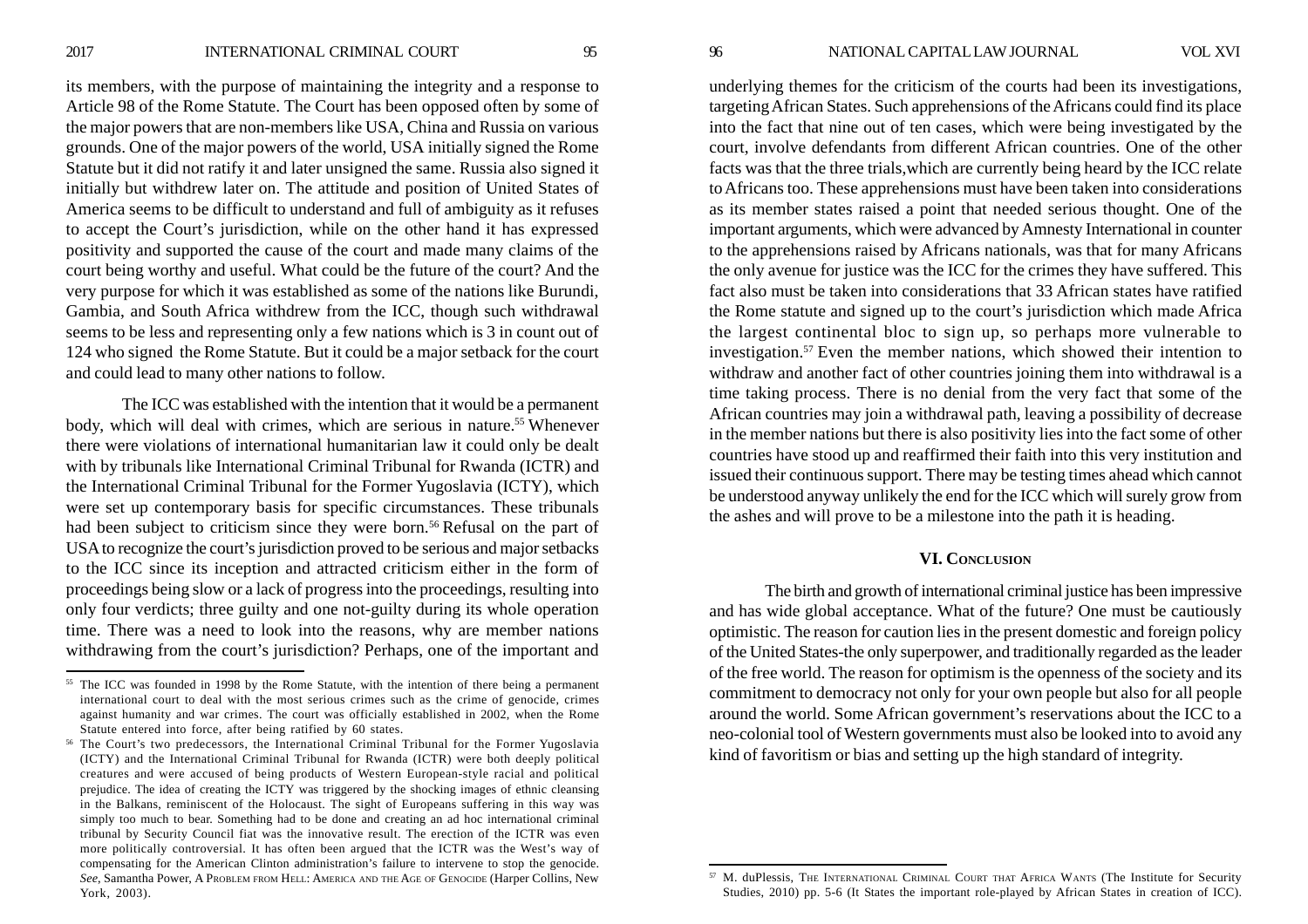# **PRIVATIZATION OF CORRECTIONS: PRIVATE PRISON CONTROVERSY AND THE PRIVATIZATION CONTINUUM**

*Prakash Sharma\**

## **I. INTRODUCTION**

Imprisonment calls into question the institutionalized violence of State and its organs. It touches on the very core of the meaning of State sovereignty and concerns for one of the most disempowered groups of society, i.e., indicted criminals. Therefore, privatization of prisons signals the willingness to apply privatization policies almost with no limitations. Private prisons have become a known phenomenon in many countries. After the debate on this issue seemed to lose its pragmatic value—in contrast to its importance on the theoretical level—privatization of prisons reemerged as an issue of legal debate due to the Israeli Supreme Court decision that declared a law authorizing the establishment of a private prison unconstitutional. It will be suggested through this paper, that the democratic functioning, unlike the market, is an arena for explicitly articulating, criticizing, and conforming preferences and the same needs to be preserved through constitutional means. Privatization weakens this public space—the space for information, deliberation, and most importantly accountability. These are elements of democracy whose value is not reducible to efficiency.

Imprisonment also reflects a justified institutional violence of the State. When the framers wrote our Constitution, the nation's market places were largely local, personal, simple and as a result significantly accountable to the people directly affected.1 Modern facilities of technological advancement were relatively benign. They had no means to foresee, and consequently did not provide for, marketplaces that would become national or even international—impersonal and complex. They had no premonition of technologies—too arcane to be understood by all but narrow specialties, and so volatile that each one has the capacity to menace a vast population if not all human life sometimes with little public awareness of peril.2 In modern times, with the changing aspirations, the very Constitution, which was a *potpourri* of future, looking aspirations for transformation, has been picturesquely re-written.3 How one would assist self,

for any understanding of original (founding framers) constitutional choices and subsequent constitutional developments in the language of economic rationality is what this paper explores. The article argues as to why State, as a constitutional entity must retain the power to enforce criminal law.

# **II. THE PRIVATIZATION CONTINUUM**

The traditional starting-point for discussing any challenges posed by privatization used to be that the decision to privatize is a matter of policy, not of law. Further, the perception of privatization has promoted an underlying assumption of constitutional neutrality regarding any decision to privatize. Since roman republic to modern democracy the dichotomy between private and public property has remained an issue for controversy, for long, and yet to be clarified. Romans have both private as well as public properties, where the later plays an important part in Roman economic system.4 In India, the public domain comprises of very large area of land, resources and much of it after the introduction of new economic policy has been transferred to private players (on lease as well as on complete transfer) for exploitation of such natural resources.<sup>5</sup> Likewise, today in almost all other countries some considerable amounts of resources are devoted for governmental use, and it is thorough which government of the day generates income. Initial acquisition of resources was done through conquest and accordingly declared such conquered resource to be the public property of the new or existing sovereign. Such a method on one side increases resources (land, money etc.) for the sovereign on the other side decreases few resources too (men, money etc.). Later on new methods of acquisition were developed, and the most effective one was with the introduction of legal procedures for transfer of private/individual property into the hands of government, only later to be transferred back to selective private organizations/individual.<sup>6</sup> It was this legal device/devices, adopted for such taking of property by the state, to be known as expropriation, eminent domain, confiscation, nationalization and socialization.

Confiscation of property/goods by the public authorities has since past been used extensively as a mode of punishment for crime. Today, what we see in this field of law related to expropriation of common public property, that the

<sup>\*</sup>Assistant Professor, Law Centre-II, Faculty of Law, University of Delhi.

<sup>1</sup> G. Austin, THE INDIAN CONSTITUTION: CORNERSTONE OF A NATION (Clarendon Press, Berkeley, 1966) p. 28. Austin states "The Constitution makers, therefore made themselves clear, that the constitution must be democratic, there was no return to the Indian precedent of a despot with his durbar, nor would the Assembly have Europe's tota litarianisms or the Soviet system."

<sup>2</sup> *See* Morton Mintz and Jerry S. Cohen, POWER, INC.: PUBLIC AND PRIVATE RULERS AND HOW TO MAKE THEM ACCOUNTABLE (The Viking Press, New York, 1976).

<sup>3</sup> Prakash Sharma, PRISON PRIVATIZATION: EXPLORING THE POSSIBILITIES IN INDIA (Mohan Law House, Delhi, 2017) p. 153.

<sup>4</sup> F.A. Mann, "Outlines of a History of Expropriation", 75 LAW QUARTERLY REVIEW 188-219 (1959). Justice as a principle for regulating society was propounded by Rawls, *see* John Rawls, A THEORY OF JUSTICE (Harvard University Press, Cambridge, 1971).

<sup>5</sup> *See,* Fritz Schulz, PRINCIPLES OF ROMAN LAW (Clarendon Press, Oxford, 1936) p. 161.

<sup>6</sup> Thomas M. Cooley, THE GENERAL PRINCIPLES OF CONSTITUTIONAL LAW IN THE UNITED STATES OF AMERICA (Hindustan Law Book Company, Calcutta, 1994) pp. 380-82.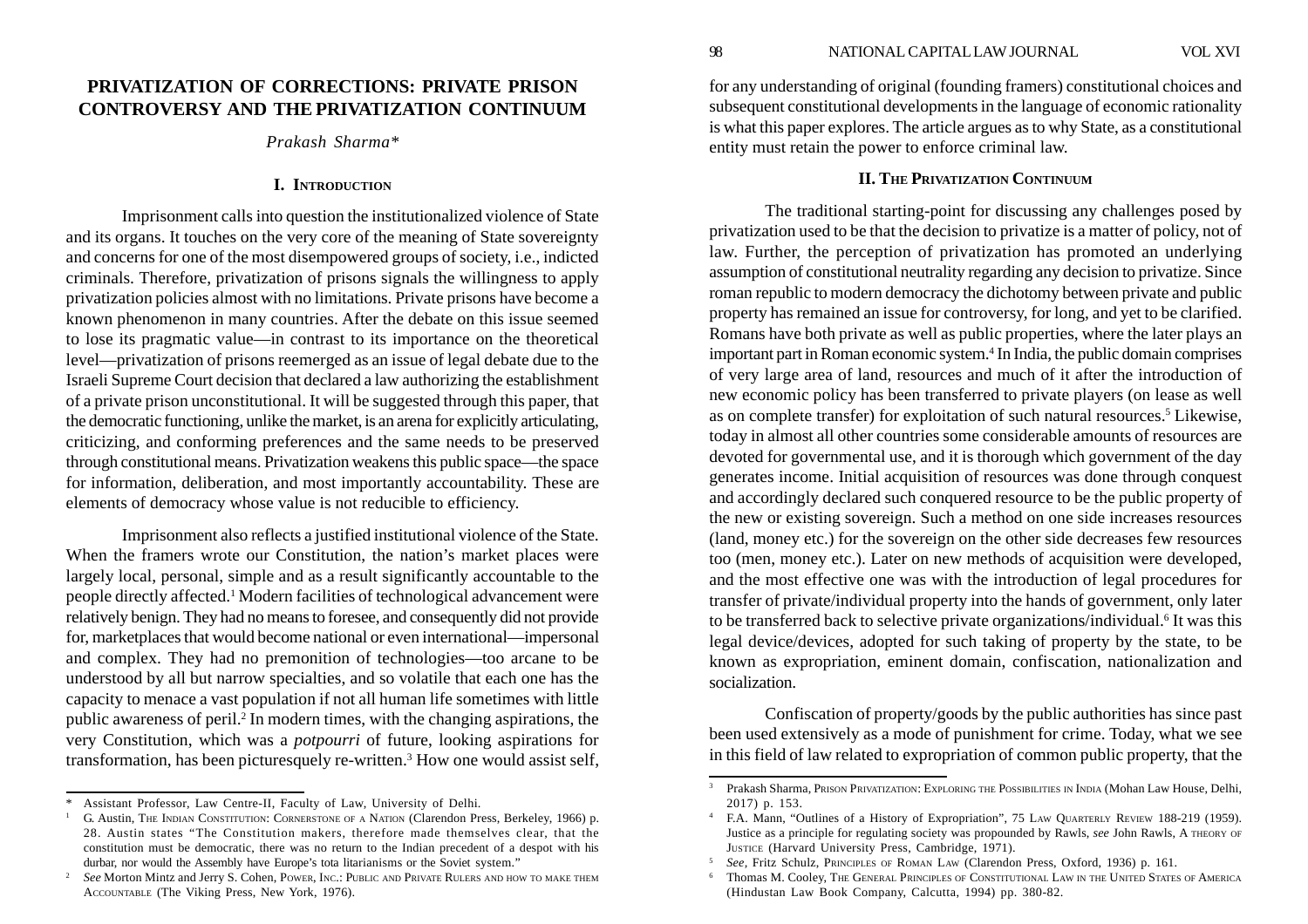2017 PRIVATE PRISON CONTROVERSY 99 100 NATIONAL CAPITAL LAW JOURNAL VOL XVI

use of public property is transferred on market. Justification for such a step raises some serious issues of justice in both domestic as well international policy making processes. The initial process of taking property for public use was never been questioned as such, which since its true realization caused massive uproar and challenge to the authority of State in taking private individual property for larger common good. Grotius remarked "for the common good the king has right of property over the possessions of individuals greater than that of the individual owner."7 Expropriation was a method of solving the problem of harmonizing the interests of society with those of the owner, since it's the very idea of property to make peace with the society. Ever since, no law was formed as to deny, governmental power to expropriate, though specific provisions in the Constitution were encrypted for adequate/reasonable (though both appears misnomer in present scenario, but this was the basic idea) compensation by the government while taking any private property under the guise of public purpose.8 Any taking of property should have been limited to the extent that it should provide general benefit to the public.

In India large scale of expropriations of agricultural, industrial, and business properties have occurred in connection with social revolutions (a false claim, since it didn't reap the desired result, but in fact benefited the ones against whom such revolution took place) which backfired the socialist thinking of benefitting all, since it benefitted neither all nor the ones whose property was taken in the name of public purpose, as such confiscations of property took place without payment of any indemnity. In the course of such social transformation, the rights, in theory though granted to the citizens, which was told that they did not posses prior to such revolution, the citizens were later compensated for the loss of property rights in a limited way only.9 In this regard, even the United Nations General Assembly adopted a resolution in 1962 entitled *Permanent Sovereignty over Natural Resources*, it reads:<sup>10</sup>

Nationalisation, expropriation or requisitioning shall be based on grounds or reasons of public utility, security or the national interest which are recognised as overriding purely individual or private interests, both domestic and foreign. In such cases the owner shall be paid appropriate compensation, in accordance with the rules in force in the state taking such measures in the exercise of its sovereignty and in accordance with international law.

There appears a common consensus across the world which indicates clearly that the standards of expropriation enunciated by developed market economies, for acquiring public property (indirectly and legally) has a backing of States.11 These principles are allegedly, in accordance with the fundamental notions of Justice and fair dealing and it is this fair dealing principle which was given much more importance, in a sense that it secures no severe loss for business enterprises, due to any social events, for whose occurrence they were not directly responsible (may be indirectly).<sup>12</sup> India continues to face situations: (a) where conditions and wages of workers, taking into account the general social and economic situation, substandard and indefensible, while corporations derive exorbitant profits from such practices; (b) Multinationals continuously exercise improper pressures on the government resulting in measures greatly detrimental to the interest of people (the supposed sovereign). Does such a situation bring justice for the one who had/will/does suffer(s/ed)?<sup>13</sup> The experiences connected with the problem of justice are of non-sensory character, since they are not perceptions of data given by five senses of human beings. Justice therefore, is a phenomenon of intellectual, intuitive, or emotive nature, but nevertheless real and describable.

# **III. CONSTITUTIONAL LIMITS TO PRIVATIZATION**

In 2010, Israeli Apex court struck down legislation pertaining to privatization of prison administration.14 Chief Justice Aharon Barak of Israeli Apex court staged a *constitutional revolution*, declaring that basic laws would

<sup>7</sup> *See,* Iain Hampsher-Monk, THE HISTORY OF MODERN POLITICAL THOUGHT (Blackwell, Oxford, 1992). Also *see,* US Supreme Court decision in *Kohl* v. *United States*, 91 US 367 (1875), which declares right of eminent domain as the offspring of political necessity and is inseparable from sovereignty, unless denied to it by its fundamental law.

James Delong, PROPERTY MATTERS (Simon and Schuster, New York, 1997).

<sup>9</sup> To countries like India, such a situation caused massive problem for the State, in a sense that, the wealth appropriated by the State belonged to relatively small segment of the huge population, and the financial resources available for compensation were seriously restricted. *See*, Amartya Sen, IDENTITY AND VIOLENCE: THE ILLUSION OF DESTINY (Penguin Books Co., London, 2006).

<sup>10</sup> The General Assembly adopted resolution 1803 (XVII) on the "Permanent Sovereignty over Natural Resources"on 14 December 1962.

<sup>11</sup> Constitution of India, Article 31A, 31C and 39 (b) (c). In this regard Law Commission Report on Land Acquisition Act would be interesting, which says "The power of the Sovereign to take private property for public use and the consequent right of the owner for compensation are well established" which however is debatable as to the say for compensation is concerned it remains doubtful as what would constitute a just, fair and reasonable *compensation*.Further, the reports says "A critical examination of the various stages of evolution of this power will serve no useful purpose as the power has become firmly established in all civilised countries."See  $10<sup>th</sup>$  LAW COMMISSION REPORT (Ministry of Law, New Delhi, 1958) p. 1.

<sup>&</sup>lt;sup>12</sup> See Upendra Baxi, LIBERTY AND CORRUPTION: THE ANTULAY CASE AND BEYOND (Eastern Book Company, Lucknow, 1999).

<sup>&</sup>lt;sup>13</sup> Hans Kelsen, WHAT IS JUSTICE (University of California Press, Berkeley, 1958).

<sup>14</sup> *The Academic Centre for Law and Business* v. *Minister of Finance* (November 19, 2009 HCJ 2605/05), The Human Rights Division). An English translation is *available at*: http:// eIyonl.court.gov.il. files\_eng/05/050/026/n39/05026050.n39.pdf. (Last accessed on 16 May, 2017). The Court's decision to invalidate this legislation is interesting, as it stipulates that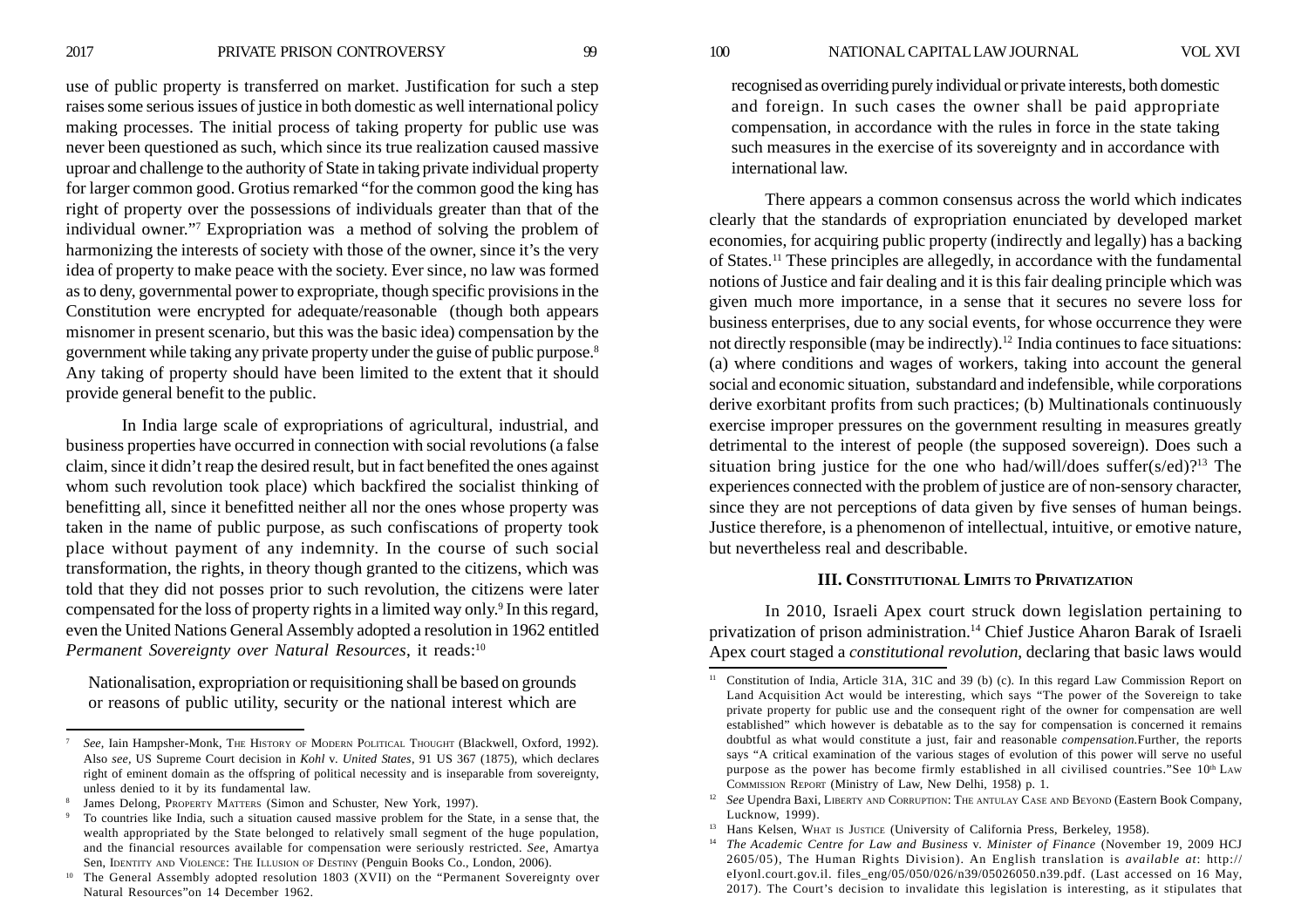function as a Constitution and be supreme over ordinary legislation.<sup>15</sup> This historic decision, which is equivalent of the United States famous case *Marbury* v. *Madison*16 puts basic laws on the top and established the practice of judicial review of statutes. What this meant was that the Israeli Apex court which over the years has declared the eleven basic laws drafted over some 45 years a Constitution, has granted itself the power to strike down new legislation which contradicted any basic law. Furthermore, this case goes beyond the general argument, raised by many academicians as to the constraints against delegating essential governmental powers to private entities and developed more logical and practical answer as to the issue concerning transfer of essential State's functions into the hands of private players. The Israeli Apex court ruled that executing governmental powers by a prison staff employed by a for-profit setup, will violate prisoner's basic rights to liberty and human dignity, rather than dwelling into the argument of prohibiting the privatization of core governmental powers.

# *A. Argument of abuse of power*

Among many arguments produced through justices, the use of unjustified force by a private body employing governmental powers which poses an unavoidable risk, in short *risk of abuse of power*, sounds more justifiable. Indeed, such use of force is subject to a constraint, which relies on the fact that power holders aim as an institution is to promote the social interest rather than the private interest, the democratic legitimacy for the use of force, which relies on the fact that organized force exercised by and on behalf of the state is what causes the violation of basic rights. Where such force is not exercised by the competent organs of the state, in accordance with the powers given to them and in order to further the general public interest rather than a private interest, this use of force would not have democratic legitimacy, and it would constitute an improper and arbitrary use of violence.<sup>17</sup> There is a drawback of such argument; the use of force (even by the State) if not done within the parameters of constitutional norms also renders the whole power as unconstitutional.18 It does happen on a continuous basis in India, especially by State, and judiciary often has been the last saviour in this regard. But, here the constitutional guarantee of fundamental rights are available to such infringement of basic rights, caused by State or agencies authorized by State; in a similar situation the act if done by a private entity, would not call for the enforcement of writs, since any infringement of basic rights by a private entity would not cover prerequisites mentioned under Article 13 of the Indian Constitution,<sup>19</sup> and therefore would not hold private entity constitutionally accountable to higher courts, although a measure of civil or criminal petition is available, which will take years to settle. Therefore, the risk remains high on transferring governmental powers to private entities (though formed on the basis of axiomatic assumptions about the outcomes of privatization). The simple reason is that corporations in order to cut costs, or labour expenses or social securities for its personnel, which will leave inmates at the mercy of unscreened, untrained, understaffed and unpaid employees (much of the points hold good in Indian prison and police conditions, though public in nature). Any liberal democracy considers only a legitimate form of punishment, where inmates are entitled to enjoy some minimal living conditions with justified use of force by prison personnel. It is but obvious that any contractors purpose for attaining operation of government function would be to obtain maximum profits, hence this would likely result in an abuse of prisoner's rights to human dignity.

# *B. Inmates right to liberty and human dignity*

The second argument raised by the Israeli Apex court, stipulates that an inmate is entitled not to be subject to the use of coercive measures by the employees of private corporations. This argument generates wider outcomes and covers issues concerning fields other than just law. The view held by the judges was that the very fact of implementation of incarceration powers by the

despite the popularity of this practice in the democratic world, privatization is unconstitutional per se, irrespective of its specific characteristics or expected outcome. The eight to one decision is based on two main factors. The first, presented by two of the justices, is that a private entity employing governmental powers poses an unavoidable risk of an unjustified use of force. According to this view, the very "culture"of for-profit organizations would create a risk of an abuse of power. This risk is sufficiently high to classify the privatization as an infringement of prisoners rights not to be subject to an unjustified use of force or otherwise humiliating treatment by the prison shards. While this is a consequentialist approach, as it points to the privatization expected outcome, the Court's analysis is profoundly non-empirical, but rather one that is based on axiomatic assumptions about the outcomes of privatization. The second reason, supported by all eight Justices of the majority, stipulates that an inmate is entitled not to be subject to the use of coercive measures by employees of a private, for Profit Corporation. According to this view, the very act of implementing incarceration powers by employees of a private entity infringes upon the inmates rights to liberty and human dignity. This recognition of "right against privatization"is the central novelty of the Israeli Supreme Court's decision.

<sup>15</sup> *Academic Centre of law and Business, Human Rights Division* v. *Minister of Finance* 2009. <sup>16</sup> 5 US 137 (1803).

<sup>&</sup>lt;sup>17</sup> In the words of President Beinisch, "The Court stated that a person's right to liberty is infringed not only by the criminal court's decision to imprison that person, but also by the execution of this decision*.* Justice Procaccia states, "The exercise of coercive authority by a party that is not the state which violates core human rights, necessarily does not enjoy the confidence and acceptance and lacks social, moral and constitutional legitimacy", *see,supra* n. 15,para 25.

<sup>&</sup>lt;sup>18</sup> Any betterment if can be done should not be tested on the popular legitimacy basis, rather it should be seen from the point of view of the person whom it would be ultimately tested upon. Inhuman condition, with degrading state of living behind bars calls for better argument then to raise an argument of popular legitimacy. *See,* Alexander Volokh, *The Tale of Two Systems-Cost, Quality, and Accountability in Private Prisons*, 115(7) HARV. L. REV. 1841,1872 (2002).

<sup>&</sup>lt;sup>19</sup> Article 13, Constitution of India, 1950.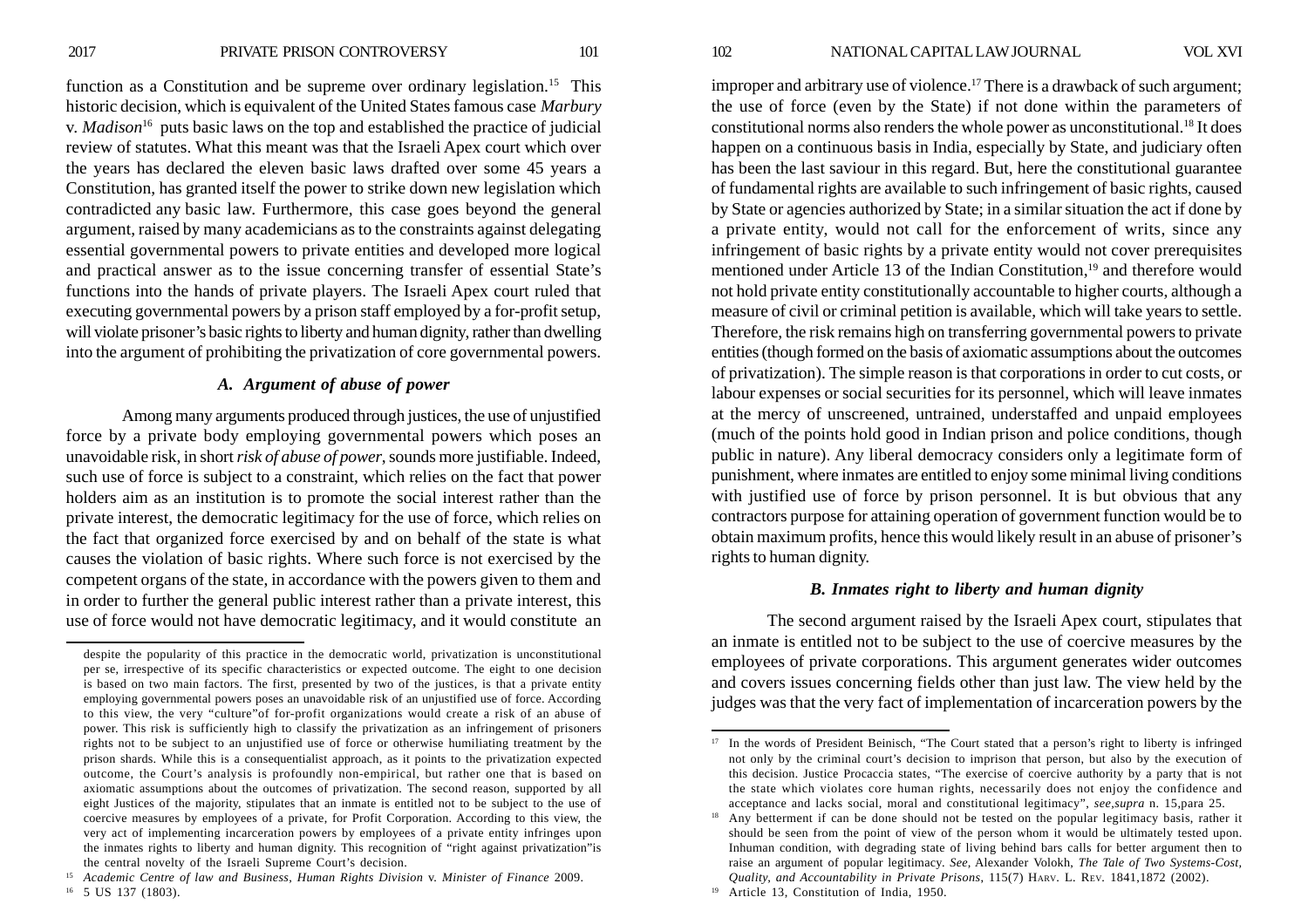2017 PRIVATE PRISON CONTROVERSY 103 104 NATIONAL CAPITAL LAW JOURNAL VOL XVI

employees of a private agency would infringe upon the inmates rights to liberty and human dignity. Legally speaking, both governments in India and in Israel are well within the powers of their respective executive branch to implement any policies with respect to privatization.20 Provided, procedural requirements to prevent corruption and ensure efficiency has to be taken care of by the private entity, which in a way does not impose limitations on the government's power to privatize State-owned corporations. The same holds true for the delegation of powers to the private individuals. Both Indian as well as Israeli Constitution doesn't include any explicit provision on limiting the powers of Parliament. Many a times in India, executive branch of government has delegated governmental powers to private entities even without explicit legislative authorization.21 The legitimacy of such privatization was subject only to the process based requirements like setting of sufficient guidelines by a relevant public authority, steps taken to prevent conflicts of interests in the specific context and implementation of supervisory powers.22 Similar is the position of United States which does not define specific functions as either properly or exclusively those of the government, rather employs the due process clause, for protection against uncontrolled discretionary power, and requires the private body to be guided by rules promulgated by governmental agencies which is subject to review by a public body.

In Israel privatization is supplemented by *quasi-public* entities doctrine, under which any body authorized to employ governmental powers is subject to the norms of public laws, important among them are human rights laws and Israeli administrative courts, including the high Court of Justice.23 In U.S however, the question as to the subjection of private exercise of the governmental power, was discussed in *Pischke* v. *Litscher*24 which held, "We cannot think of any…provision in Constitution that might be violated by the decision of a state to confine a convicted prisoner in a prison owned by a private firm rather than by a government...private exercises of government power are largely immune from constitutional scrutiny....expanding privatization poses a serious threat to the principle of constitutionally accountable government."25 In Israel, the constitutional setup is so framed that the private exercise of government power is subject not only to effective supervision by the Executive Branch, but also to the judiciary (as they act as a guardian to the Constitution). Hence, the delegation of governmental powers to private persons hardly changes the formal norms to which the power holder is subject.<sup>26</sup> In India, executive do not have much control over them, to the extent it is subject to judicial scrutiny on the grounds of corruption or issues related with environmental law or consumer law. In the United States, private prisons assumed to meet the non-delegation challenge as long as a public body provides sufficiently detailed guidelines for running the prison, with an effective application of supervisory powers. This thereby leads to a situation of ambiguity, $27$  raising justified doubts on the constitutionality of privatization, much in line with Indian situation.

The case rests entirely upon the concept of liberty, which is fair enough a justification but there is an angle of human rights too. The commodification of prison and use of force by private prisons to its inmates raises issues as to the rights of the inmates under private control. Court states "Imprisoning persons in a privately managed prison leads to a situation in which the clearly public purposes of the imprisonment are blurred and diluted by irrelevant considerations that arise from a private economic purpose, namely the desire of the private corporation operating the prison to make a financial profit. There is therefore an inherent and natural concern that imprisoning inmates in a privately managed prison...turns the prisoners into a means whereby the corporation that manages and operates the prison makes a financial profit, it should be noted that the very existence of a prison that operates on a profit-making basis reflects a lack of respect for the status of the inmates as human beings, and this violation of the human dignity of the inmates does not depend on the extent of the violation of  $\frac{1}{20}$  There is explicitly mentioning of certain limitations to the power so been exercised, which is human rights that actually occurs behind the prison walls."<sup>28</sup>

government has to publicly fund certain services like education, health care, insurance etc. as well as some social rights, that are implicit to right to human dignity. In Israel these rights are exclusively within the domain of government and cannot be exclusively transferred to private players. In India, government has opened up market for private players in these core social sectors and the same has received judicial permission too, since court says under Indian constitutional structure executive policies cannot be challenged in the court. *See generally,* Prakash Sharma, *Does Privatization serves the Public Interest? An Assessment of the Risks and Benefits of Prison Privatization*, 3 LEXIGENTIA 80-97 (2016).

<sup>21</sup> *See* Gautam Gupta & Prakash Sharma, *Pretentious Privatization: Public Law Limitation of Government Functions*, 5(2) BHARTI L. REV. 100-112 (2016).

<sup>22</sup> *See* FHCJ 5361/00 *Falk* v. *Attorney General* [2005] Isr. S.C. 59(5) 145; HCJ 2505/90.

<sup>23</sup> See HCJ 294/91 *Jerusalem Burial Society* v. *Kastenbaum* [1991] Ist. S.C. 46(2) 464.

<sup>24</sup> 178 F.3d 497, 500 (7th Cir. 1999).

<sup>25</sup> *Ibid*.

<sup>26</sup> The position is similar in the Israeli law. *See*, Barak Medina, *Constitutional Limits to Privatization: the Israeli Supreme Court decision to invalidate Prison Privatization*, 8(4) ICON 693 (2010).

<sup>27</sup> In *Richardson* v. *Mc Knight*, 521 U.S. 399 (1997), the U.S. Supreme Court held that private prisons guards cannot claim qualified immunity on the other hand in *Correctional Services Corp.* v. *Malesko*, 534 U.S. 61 (2001), court held that private entities are not subject to civil rights suits; *United States* v. *Butler*, 297 U.S. 1,71 (1936), court held conditional benefit can be unconstitutionally coercive. *See* also Kathleen M. Sullivan, *Unconstitutional Conditions*, 102(7) HARV. L. REV. 1413-1506 (1989).

<sup>28</sup> *Supra* n.15, para 51 says, "Imprisonment that is based on a private economic purpose turns the inmates simply by imprisoning them in a private prison, into a means whereby the ... operator of the prison can make a profit: thereby, not only is the liberty of the inmate violated, but also his human dignity."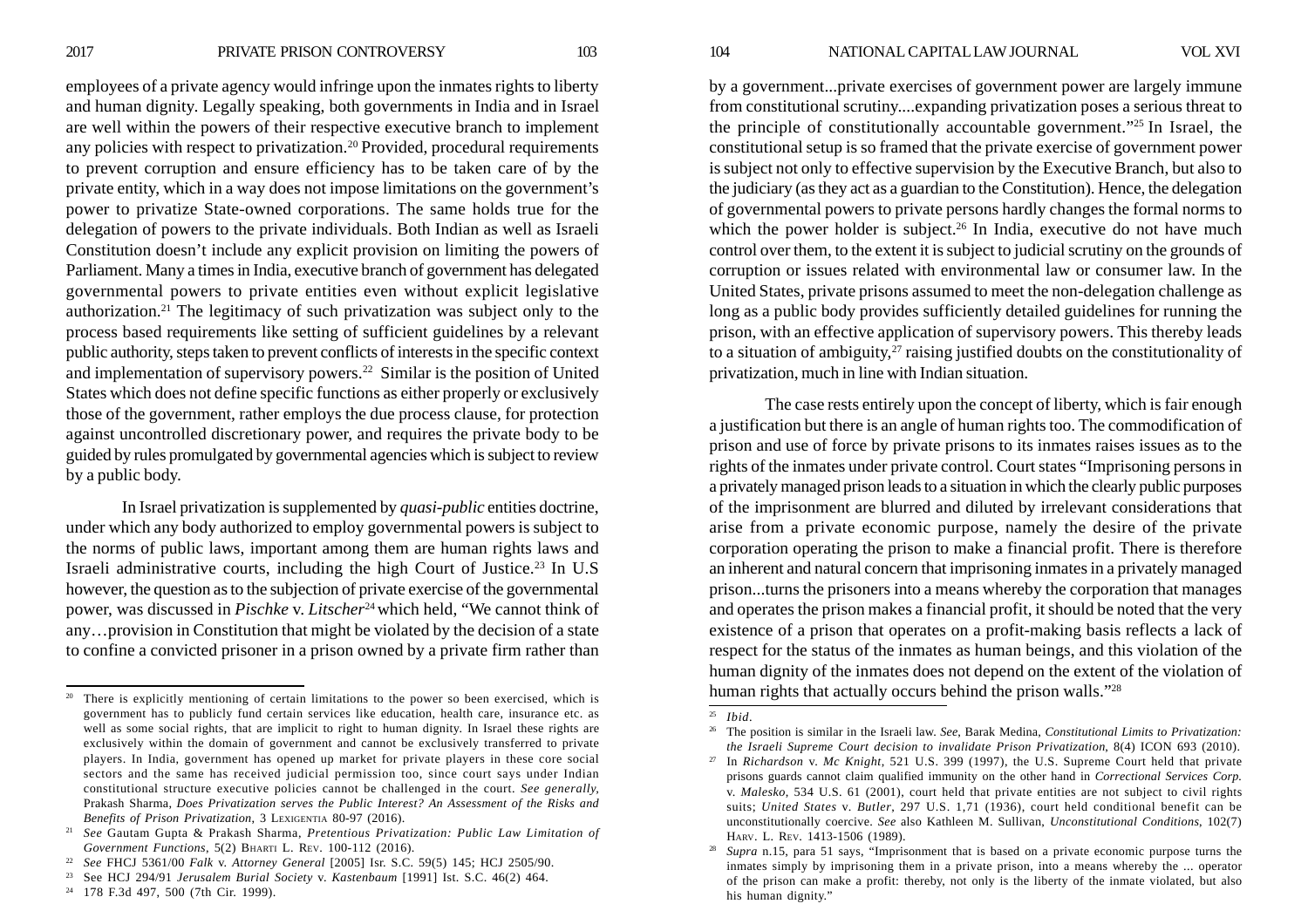Here the apprehension raised by the court though totally ignored the benefits of operating private prisons was justified in doing so. Benefits so arisen must not act as an outweighing factor, especially when the act itself is not within the effective control of both judiciary and executive as mentioned (in the case of India and US). It's not just about commodification but also about betterment of condition, can we expect a private player to invest all its earnings on betterment of condition rather than to concentrate on profit? Effective control by state over private entities will serve better, but does market allow it? Inmates can be treated as a mere means for profit making, but for this reason, State can be justified in having control over a function which it claims as a sovereign, and yet does its best to enhance the condition, even when no capital is available. Innovative ideas should never have rigid oppositions; a balanced and neutral way has to be carved out, without compromising on the rights available to the inmates as well as of the personnel (who will be under private entity).

The model opposed by the Israeli Apex Court was based much on the lines with United Kingdom model of public private partnership, which holds private entity accountable to public laws with high prescriptive contracts, multiple level of monitoring and output based evaluations. Further, it rejected the very proposal of allowing even a single pilot prison even before deciding to expand this policy to other incarceration facilities, and this was for the first time in the Israel's judicial review history instead of provisions, an entire Act was held invalid on the ground it violates basic laws of the State.<sup>29</sup> This was brave, appreciable step taken by Israel's Apex Court, more so on the basis it was held. No matter how much amount of intensive regulations and supervision is done (as happens in UK) and even on the application of heightened judicial scrutiny it will be insufficient in its all probability to mitigate risk of abuse. The argument of providing prisoners with improved living conditions was outweighed by the risk of violating the core of prisoners right to human dignity. Justice Procaccia

explains it rightly:<sup>30</sup>

The potential harm that is inherent in the privatisation of a sovereign authority in integral to it and of such a degree that it does not allow for a process of experimentation and arriving at conclusions in consequence thereof.

Besides the argument of improvement of living conditions, when rate of incarceration is on high due to various reasons and with serious limited budget looks disturbing. No doubt present conditions didn't meet the conditions as prescribed by law and would fall beyond the requirements set by human rights law, but this concern cannot justify privatization of prison, since at present at least State prisons are under strict scrutiny of judiciary who will access the private prison and given the current state of corruption in India, can we rely of private players for such a measure?

# **IV. OUTSOURCING OF PUBLIC SERVICES AND ITS LIMITS**

Moving further with the argument of democratic legitimacy of imposition of sanctions and the symbolic effect it causes as to the status of States authority cannot be achieved once it is transferred to a private corporation. No doubt the *popular legitimacy* is subject to the constraints, with an aim to promote social interests rather than some private interest. It is therefore, argued that the imprisonment function is, or should be, non-delegable and the use of force must be democratically legitimate, thus becoming socially, morally and constitutionally legitimate. As privatization got under way, Radzinowicz states"In a democracy grounded on the rule of law and public accountability, the enforcement of penal legislation...should be the undiluted responsibility of the state."31

Christie epitomizes a quintessentially European approach to the role of the state, one where "in the continental culture the state is seen as much more than a service institution."32 It is no surprise that the European state that has come nearest to implementing privatization, France, has adopted a model of prisons *semi privies* where the custodial functions remain in the exclusive domain of State authorities and only the hotel, health, welfare, and program activities have been privatized. It is an awkward model but conforms in the letter if not

<sup>29</sup> A brief history of basic laws as formed under Israel's system needs a worth mentioning here. Following the failure to create a complete Constitution at the time of Israel's foundation in 1948, the Knesset (Israel's Parliament), serving both as legislative branch as well constituent assembly, decided to create a constitution in a piece meal process. Each Part is titled *Basic Law with a vision that when all chapters are enacted, they will be combined to form the Constitution.* Over the years Knesset enacted some eleven Basic-Laws, including in 1992, *the Basic Law of Human Dignity and Liberty*. However, Knesset left some ambiguity as to the legal status of these Basic Laws, before they are combined to form a Constitution. It neither includes an explicit supremacy clause nor enforcement mechanisms of their provision over legislation. It was in Civil Appeal 6892/93 *United Mizrahi Bank* v. *Migdal Cooperative Village* [1995] Isr. S.C. 49(4) 221, 416, case the Supreme court explained even through the Basic Law: Human Dignity and Liberty does not include an entrenchment clause, its provisions binds the legislature. The court held that all the basic Laws are the supreme law of the land, based on the view that the Knesset enjoys the powers of the Constitutional assembly, and every piece of legislation that is titled Basic Law is the product of employing constitutive powers.

<sup>30</sup> *Supra* n. 15, para 50.

<sup>&</sup>lt;sup>31</sup> In a letter to the London Times dated 22 Sept., 1988 as quoted in S. Shaw, "The Short History of Prison Privatization", 87 PRISON SERVICE JOURNA*l* 30-32 (1992).

<sup>32</sup> *See* U. Rosenthal and B. Hoogenboom, *Some Fundamental Questions on Privatisation and Commercialization of Crime Control,* in H. Jung (ed.), PRIVATIZATION OF CRIME CONTROL (Collected Studies in Criminological Research, vol. 27. Strasbourg: Council of Europe 1990) 20-21.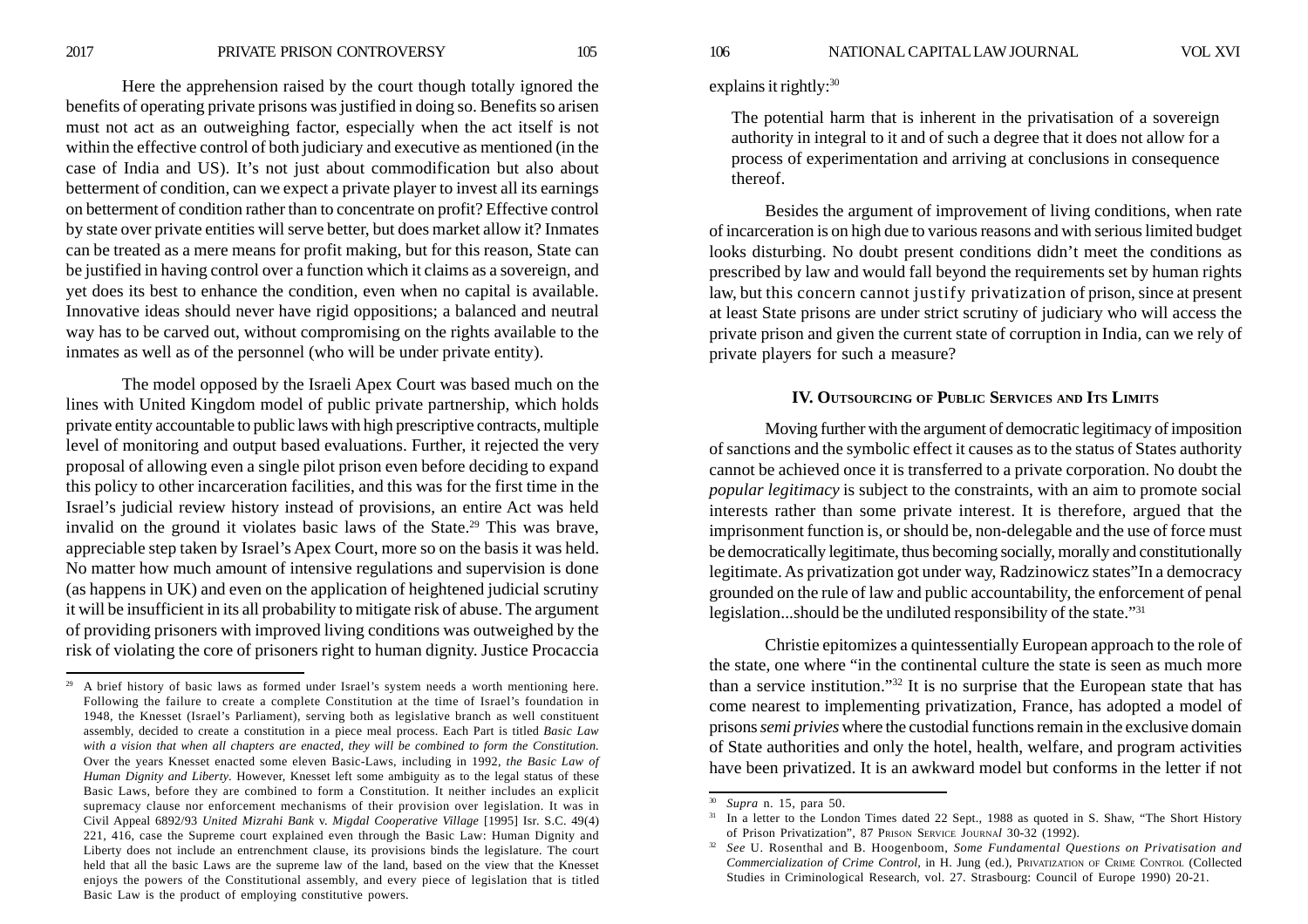2017 PRIVATE PRISON CONTROVERSY 107 108 NATIONAL CAPITAL LAW JOURNAL VOL XVI

the spirit with the strict European approach.33 We have seen the significant role of private even in the traditional public functions. Besides, private prisons possess substantially greater market accountability (arguably in some countries)<sup>34</sup> as they have to survive for their existence by winning new contracts and renewing old ones, they cannot afford to have adverse publicity as it would be hampering on to their stocks/capital etc. In U.S. decisions like *Richardson* v. *Mc Knight35* and *Correctional Services Corp*. v. *Malesko*,36 Supreme court held that private prisons are as accountable if not more, then the public ones, and have set up high standards in that regards.

Various scholars endorse the non-delegable core function approach on the ground that on the basis of *social contract*, State has an obligation to maintain *exclusive control over prison*.37 This means in order to remain legitimate and morally significant, the authority to govern behind bars, to deprive citizens of their liberty, to coerce (and even kill) them, must remain in the hands of government authorities. In this regard President Beinisch in *Academic Centre for law and Business v. Minister of Finance, states:*<sup>38</sup>

Although, naturally, many changes and developments have occurred since the seventeenth century in the way in which the nature and functions of the state are regarded, it would appear that the basic political principle that the state …is responsible for public security and the enforcement of the criminal law has remained unchanged …, and it is a part of the social contract on which the modern democratic state is also based.

Any transfer of these sovereign functions would therefore undermine the justification that underlies the exercise of power by the State. Imprisonment

<sup>36</sup> 122 S. Ct. 515 (2001).

through privately managed prison would further blurry and dilute prevailing conditions in existing prisons besides ethical and morally holds wrong, since private corporation's operation of prison would be for economic purpose alone which is for making financial profit. It would turn the prisoners into means through which the corporation manages and operates prison for profits. Regardless of which penological theory is in vogue, DiIulio's writes "the message that those who abuse liberty shall live without it is the brick and mortar of every correctional facility, a message which ought to be conveyed by the offended community as a law abiding citizens through its public agents to the incarcerated individual."39 Is it a convincing argument? I think yes because, of the principle that it is the state that should decide not only on the sanction but also execute it, to ensure that it *discharges its basic responsibility as sovereign* for enforcing the criminal law and furthering the general public interest.40 In *Tanada* v. *Angara*<sup>41</sup> Apex court of Philippines states:<sup>42</sup>

While sovereignty has traditionally been deemed absolute and allencompassing on the domestic level, it is however subject to restrictions and limitations voluntarily agreed to by the Philippines, expressly or impliedly, as a member of the family of nations. Unquestionably, the constitution did not envision a hermit type isolation of the country from the rest of the world. By their inherent nature, treaties really limit or restrict the absoluteness of sovereignty. By their voluntary act, nation may surrender some aspects of their state power in exchange for greater benefits granted by or derived from a convention or pact. After all, states, like individuals, live with coequal, and in pursuit of mutually covenanted objectives and benefits, they also commonly agree to limit the exercise of their otherwise absolute rights.

There is a distinction between the allocation and administration of punishment. The first function is irrevocably non-delegable; in the sovereign state, private criminal justice systems are a contradiction in terms.43 Commenting

<sup>33</sup> It is not unique, however. The Mansfield Community Corrections Facility in Texas (which despite its name is a place of incarceration) operates with the same division of functions. For technical legal reasons rather than administrative choice, a somewhat similar model exists in South Australia. *See,* Prakash Sharma (2017), *supra* n. 3, p 217.

<sup>&</sup>lt;sup>34</sup> B. Western, PUNISHMENT AND INEQUALITY IN AMERICA (Russell Sage Foundation, New York, 2006).

<sup>35</sup> 521 U.S. 399 (1997).

<sup>37</sup> *See*. *supra* n. 15 at para 36, (President Beinisch states "Imprisoning persons in a privately managed prison leads to a situation in which the clearly public purposes of the imprisonment are blurred and diluted by irrelevant considerations that arise from a private economic purpose, namely the desire of the private corporation operating the prison to make a financial profit. There is therefore an inherent and natural concern that imprisoning inmates in a privately managed prison…turns the prisoners into a means whereby the corporation that manages and operates the prison makes a financial profit, the very existence of a prison that operates on a profit-making basis reflects a lack of respect for the status of the inmates as human beings, and this violation of the human dignity of the inmates does not depend on the extent of the violation of human rights that actually occurs behind the prison walls.").

<sup>38</sup> *Supra* n. 15, para 23.

<sup>39</sup> J. J. DiIulio, GOVERNING PRISONS: A COMPARATIVE STUDY OF CORRECTIONAL MANAGEMENT (Free Press, New York, 1987) p. 197. For discussions as to cost benefit analysis of prison privatisation, *see* Charles H. Logan, PRIVATE PRISONS: CONS AND PROS (Oxford University Press, New York, 1990) pp. 76-118. Georg Rusche and Otto Kirchheimer, PUNISHMENT AND SOCIAL STRUCTURE (Transaction Publishers, London, 2003).

<sup>40</sup> 272 SCRA 18, May 2, 1997.

<sup>41</sup> *Ibid*.

<sup>42</sup> Further reading of the case *available at:* pretty-jaja.blogspot.in/2008/06/tanada-vs-angara-272 scra-18.html (Last accessed on April 30, 2017).

<sup>43</sup> In *Flagg Brothers, Inc*. v. *Brooks*, 436 U.S. 149 (1978), court have held that government can seek to avoid its constitutional obligation and pass it on to private delegation, here no standards as to how much of delegation can be allowed is explained. Further in *Shelley* v. *Kraemer*, 334 U.S. 1, 20 (1948), court held that states court's enforcement of racially restrictive covenant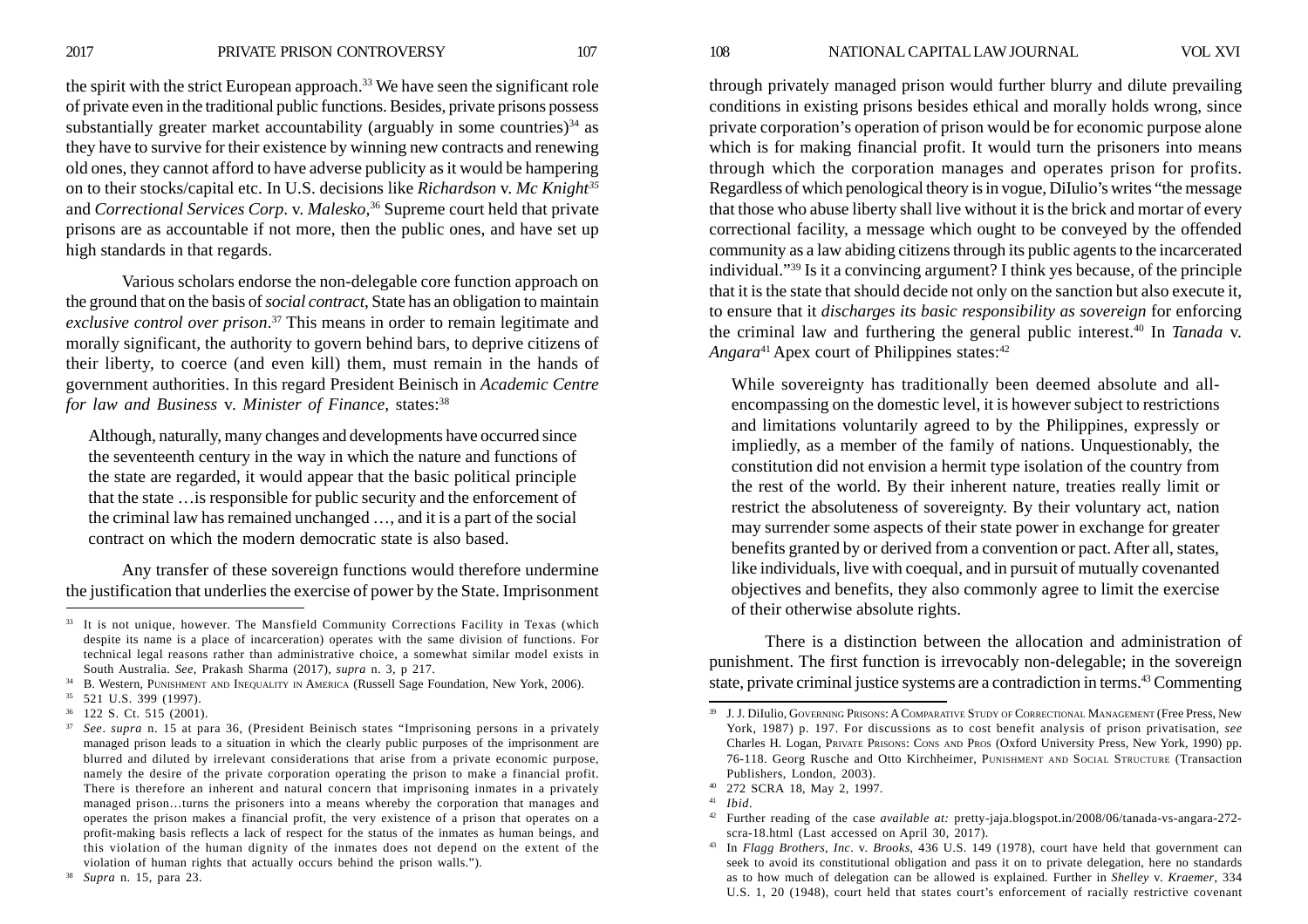towards the attitude of disrespect caused by transfer of States's power to private entity, President Beinisch states: 44

When the state transfers the power to imprison someone, with the invasive powers that go with it, to a private corporation that operates on a profitmaking basis, this action—both in practice and on an ethical and symbolic level—expresses a divestment of a significant part of the state's responsibility for the fate of the inmates, by exposing them to a violation of their rights by a private profit-making enterprise. This conduct of the state violates the human dignity of the inmates of a privately managed prison, since the public purposes that underlie their imprisonment and give it legitimacy are undermined, and …their imprisonment becomes a means for a private corporation to make a profit. This symbolic significance derives, therefore, from the very existence of a private corporation that has been given powers to keep human beings behind bars while making a financial profit from their imprisonment.

Going with argument of prisoner's basic rights the very idea of transfer of sovereign power in the hands of private entity, no matter how much benefits it would generate (since this is debatable)—even in this market world, the basic rights should always outweigh the expected benefit of operating private correctional services. Therefore, even the administration is also not delegable, even with appropriate safeguards. Though it does not involve the imposition of additional State authorized punishment but, rather, a technical and morally neutral process to ensure that the allocated punishment is carried out according to law and due process, the question lies here as to the condition and status of personnel's deployed through private corporations.45 The argument of allowing private players to take part in administrative functioning of prisons, looks suspecious because it serves rhetorically to insulate the two areas (the legitimacy of imprisonment and how to carry it out) from one another.<sup>46</sup> In Sparks's view, fundamental issues as to the proper scope and utilization of imprisonment and questions which are never to be put aside by society, are inextricably linked with questions of delivery (as it is bound to happen in a market economy); therefore, any arrangement should be opposed which permits them to be discussed and implemented as if they were discrete issues. There does not seem to be any insuperable intellectual or practical difficulty about challenging the depth and

the scope of imprisonment and pursuing vigorously the question of prison conditions, regimes, and reform, but all that has to be done carefully. A more productive line of analysis is whether some of the tasks delegated to the private operators, while purporting to be merely the administration of punishment, are in reality its allocation. The empirical evidence is consistent with economic theory, which predicts that with privatization, costs falls and quality rises, but this happens in States where cost of inmates is high besides reasonable measures are taken.<sup>47</sup> The costs falls due to competition, will there be competition in India, where number of market players are available and ready to enter this less lucrative field, secondly, the quality rises with privatization measures is always debatable.<sup>48</sup> In U.S. studies do show that the concept of private prison does works,<sup>49</sup> idea is that private prisons can discipline public prisons into becoming more efficient and flexible, through a healthy competition.<sup>50</sup> But question still remains the same will there be an healthy competition, especially given the state of affairs we are in.

The distinction between public-private debates in the market economy has been blurred to the extent that many of the public functions, which were meant specifically for the public entities, are now been taken care by the private corporations. Market has actually dissolved this distinction, and even theorists and lawyers many a times face notorious difficulties in their efforts to draw the line between private and public.<sup>51</sup> The prevailing approach believes that there is no clear division, rather a mere continuum, between private and public body.

constituted state action and violated Equal protection clause of Fourteenth Amendment. In *West* v. *Atkins*, 487 U.S. 42, 54 (1988), court held that delivery of medical treatment to state prisoner by physician employed under contract by state to be a state action.

<sup>44</sup> *Supra* n. 15, para 39.

<sup>45</sup> R. Sparks, *Can Prisons Be Legitimate? Penal Politics, Privatization and the Timeliness of an Old Idea*, in R. King and M. Maguire (eds.), PRISONS IN CONTEXT (Clarendon Press, Oxford, 1994) p. 23. <sup>46</sup> *Ibid.*

<sup>47</sup> Arizona Rev. Stat., 41-1609.01 (G) (2001) (requiring the contractor to offer cost savings); (H) (requiring the contractor to offer services of at least equal quality). The Florida statute requires evaluation of both cost and quality, though only cost savings and the statute requires no quality improvements.

<sup>48</sup> Expenditure of Israel, US, UK on Criminal Justice System: Privatization in Israel would have expected to bring about saving which would be estimated at approximately 20-25% of the cost of operating prison, the saving over the whole period of the concession is estimated at approximately 350 million NIS (close to 100 million US dollars), *see* Eyal Zamir & Barak Medina, LAW, ECONOMICS AND MORALITY (Oxford University Press, New York, 2010). In US the amount is \$260 billion and it increases yearly, *see* Larry J. Siegel and John L. Worrall, INTRODUCTION TO CRIMINAL JUSTICE (Wadsworth Publishing, Belmont, 2015) p. 9. UK spends £31.5 billion on public order and safety in 2012/13, see Richard Garside, Arianna Silvestri and Helen Mills, UK JUSTICE POLICY REVIEW III (Centre for Crime and Justice Studies, London, 2014). Australia spends \$14 billion, information *available at* http://www.aic.gov.au/publications/current%20series/facts/ 1-20/2013/7\_resources.html (last accessed on 12 May, 2017).

<sup>49</sup> *See,* Adrian T. Moore, PRIVATE PRISONS: QUALITY CORRECTIONS AT A LOWER COST (Reason Public Policy Institute, Policy Study No. 240, 1998) pp. 33-44.

<sup>&</sup>lt;sup>50</sup> Innovative approach to personnel management adopted by private prisons will be adopted by the remaining public prisons, thereby providing indirect benefits, *see* Prakash Sharma (2017), *supra* n. 3, p. 239.

<sup>51</sup> Many a times the argument taken is with regard to the efficiency, *see* Prakash Sharma (2017), supra n. 3, p. 199 (Author while analyzing politics of government ownership and privatization notes that political considerations not only strengthen case for privatization, but in fact drive decision to privatize). *See* also John D. Donahue, THE PRIVATIZATION DECISION (Basic Books, New York, 1989) p. 6.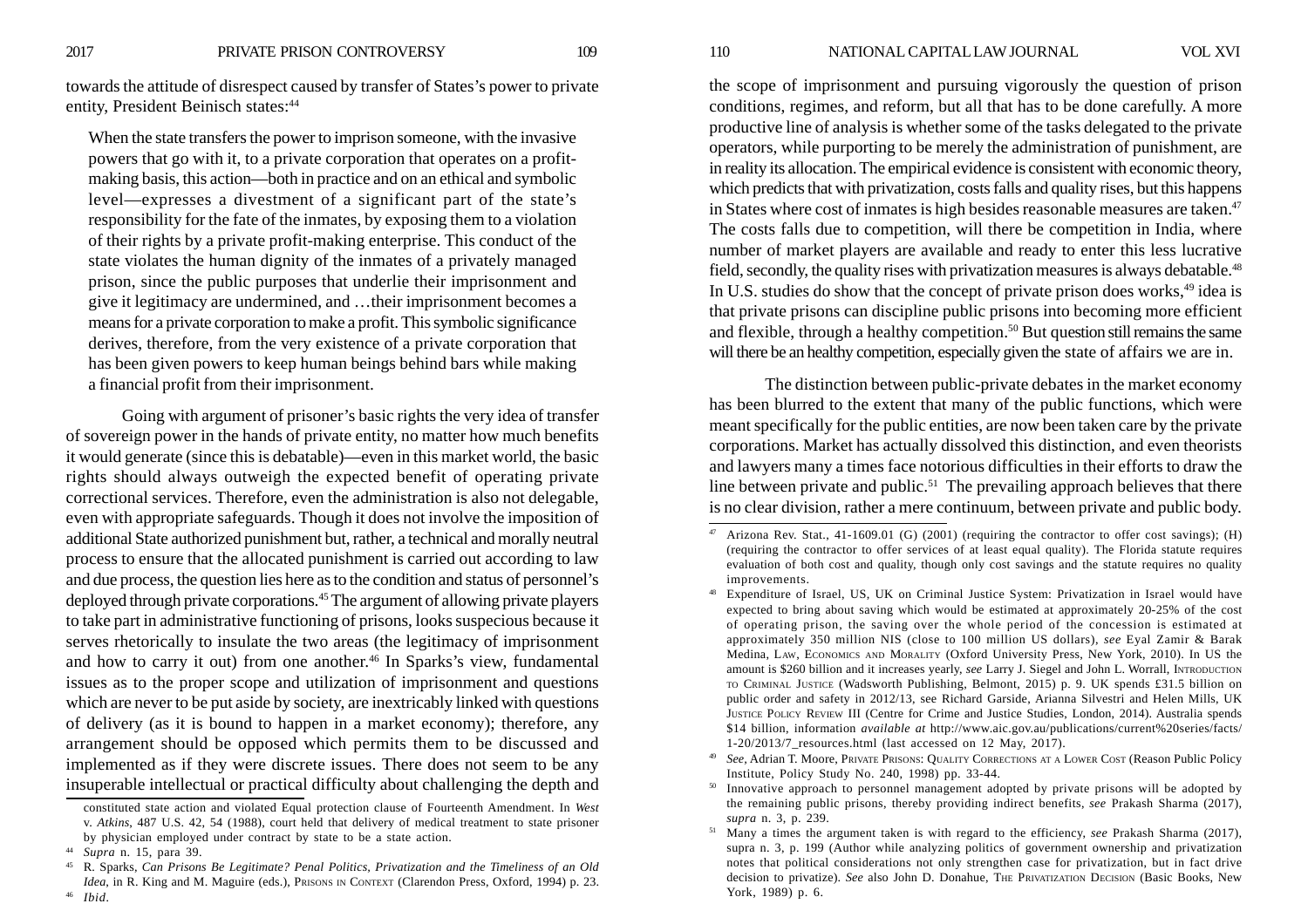2017 PRIVATE PRISON CONTROVERSY 111 112 NATIONAL CAPITAL LAW JOURNAL VOL XVI

The same distinction, which has no normative basis, is used merely for the purpose of descriptive in nature. In the simpler words, it is only when the State has to show its presence or claim or acquire something the issue of public private creeps in and nothing more. For the proponents of market it seems easy to classify the difference and accordingly jump to the conclusion that the decision whether an activity should be subject to some limitations or not is based on substantial reasoning rather than to any systematic, explained analysis on the distinction between private and public, and therefore this substantive consideration holds no justification since it does not have any source. Thereupon, they find no distinction in the setup established by them and the one by the State.

Further with the concept of *publicization of privatization*, wherein no distinction is made in the functioning of public or private functioning, which is also a means for incorporating public norms into private realm, explains otherwise.52 Having said this one would be in no confusion over the authority of law over the acts and duties of private employee and a public employee but on liability and obligation the latter is in a better position to compensate for any infringement of rights on his/her part rather than the former one. As indicated already there appears a considerable amount of social and economic difference between a personal owned by a private entity and of the public. Proponents of market would hold that both public and private employees work to earn a living, and are interested in fulfilling their professional goals and developing their career, thus interested in the success of their institution. The test for any Constitution would therefore be to come with a solution which would claim privatization of public function unjustified not merely on the basis of principles like sovereign or core functions and laws like human and constitutional rights, but also on the basis of some settled decisions, not in piece-meal or abstract form but a common and uniform practice.

## **V. CONCLUSION**

Privatization will continue to be a central phenomenon in the functioning of many governments around the world. However, the impact of privatization, especially with respect to essential core functions would definitely pose some serious repercussions on society. Any elimination altogether of institutions owned and run through State would not be in tune with the general principles and spirit of democratic Constitution. It is a two way process, where all must conform to the Constitution, and the Constitution must respect the sovereign will and welfare of the people. Just like Israeli Apex court our courts must also come ahead and save the country from any policy that may well be wrong for long run, they need to show courage, and not bow to demands of market but to the needs of people of this country, on whose name the Constitution withholds its authority and the decisions are pronounced. The preference for market ordering and market values has now become part of broader cultural society, thanks to the political shift and faith in markets.

<sup>52</sup> Jody Freeman (2003), *supra* n. 3, p. 1285. Jody suggests "privatization can be a means of '*publicization*,'through which private actors increasingly commit themselves to traditionally public goals as the price of access to lucrative opportunities to deliver goods and services that might otherwise be provided directly by the state."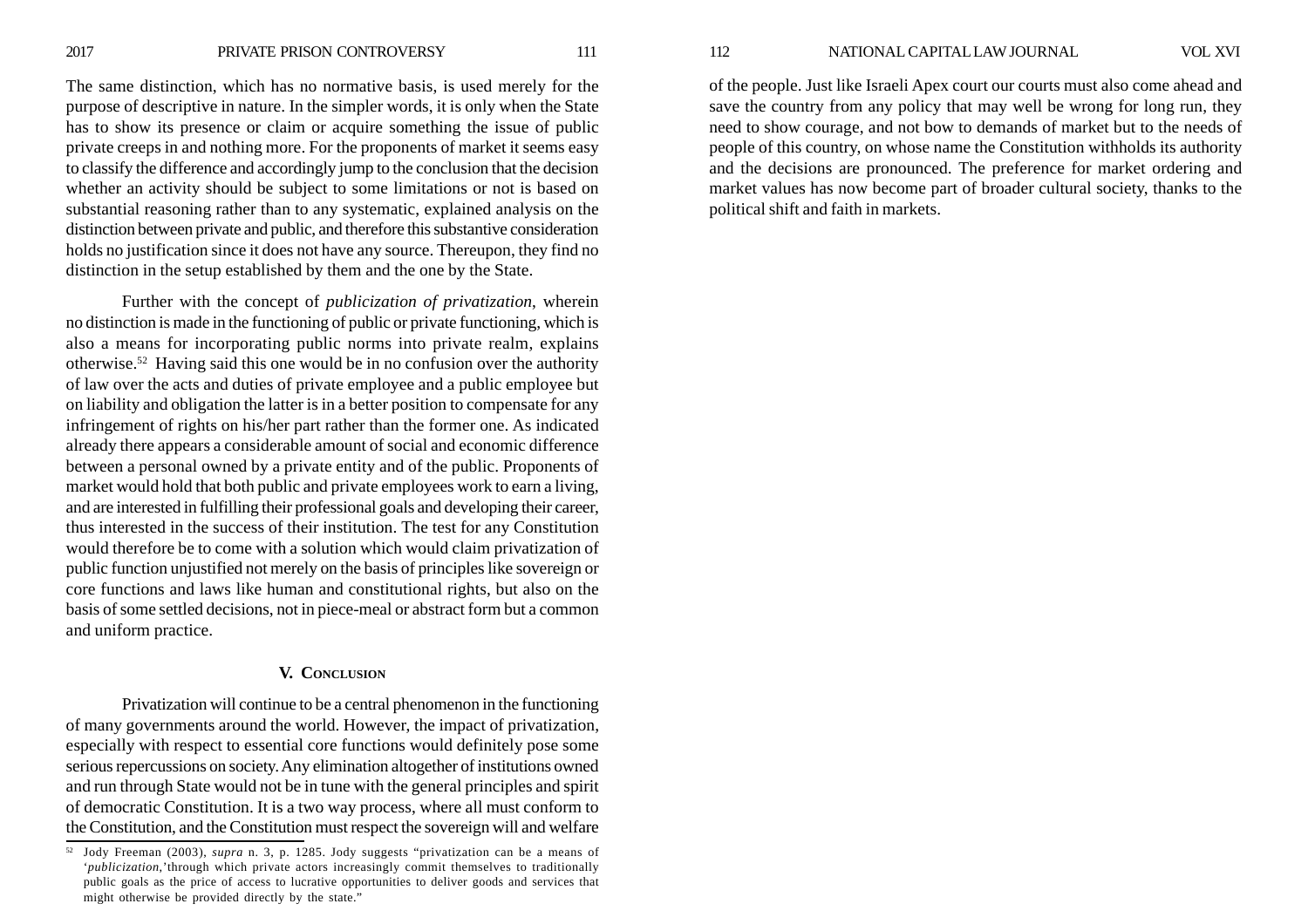# **HUMAN RIGHTS EDUCATION: A RELIABLE INSTRUMENT TO PROMOTE AND PROTECT HUMAN RIGHTS**

# *Ezekial Jarain\**

# **I. INTRODUCTION**

While proclaiming the Universal Declaration of Human Rights (hereafter UDHR) as common standard of achievement for all peoples and all nations, the General Assembly of the United Nations called upon every individual and every organ of society to promote respect for these rights through teaching and education. It is hoped that spreading awareness about human rights would lead to their recognition and observance. Education in and for human rights can contribute to the reduction of human rights violations and can prevent human rights abuses. Very often ignorance of human rights gives rise to many prejudices and biases, which militate against the very existence of a human rights culture. In this article an attempt is made to discuss the role of human rights education in the promotion and protection of human rights. A brief summary of human rights education in post Independent India is given. It is suggested that 'Human Rights Education' (hereafter HRE) as a subject should necessarily be made compulsory in legal education.

# **II. WHAT IS HUMAN RIGHTS EDUCATION?**

On the 10 December1948, the United Nation proclaimed the UDHR as a common standard of achievement for all peoples and all nations. To achieve this it laid down in the preamble, "that every individual and every organ of society, keeping this Declaration constantly in mind, shall strive by teaching and education to promote respect for these rights and freedoms and by progressive measures, national and international, to secure their universal and effective recognition and observance, both among the peoples of Member States themselves and among the peoples of territories under their jurisdiction."1 Article 26 of the UDHR declares that one goal of education should be the strengthening of respect for human rights and fundamental freedoms.2 Thus, human rights education is seen as a very crucial instrument in the promotion and protection of human rights.

In simple words, HRE may be defined as the right to know one's own human rights as well as those of other fellow beings. In a broader sense HRE

<sup>2</sup> *Ibid*.

and training comprises all educational, training, information, awareness-raising and learning activities aimed at promoting universal respect for and observance of all human rights and fundamental freedoms and thus contributing, inter alia, to the prevention of human rights violations and abuses by providing persons with knowledge, skills and understanding and developing their attitudes and behaviours, to empower them to contribute to the building and promotion of a universal culture of human rights.3 HRE and training encompasses:

- i. Education about human rights, which includes providing knowledge and understanding of human rights norms and principles, the values that underpin them and the mechanisms for their protection;
- ii. Education through human rights, which includes learning and teaching in a way that respects the rights of both educators and learners;
- iii. Education for human rights, which includes empowering persons to enjoy and exercise their rights and to respect and uphold the rights of others.4

The plan of action for the United Nations decade for HRE<sup>5</sup> (1995-2004) contains a comprehensive definition of HRE. It stated that for the purposes of the decade, HRE shall be defined as training, dissemination and information efforts aimed at the building of a universal culture of human rights through the imparting of knowledge and skills and the moulding of attitudes and directed to:

- i. The strengthening of respect for human rights and fundamental freedoms;
- ii. The full development of the human personality and the sense of its dignity;
- iii. The promotion of understanding, tolerance, gender equality and friendship among all nations, indigenous peoples and racial, national, ethnic, religious and linguistic groups;
- iv. The enabling of all persons to participate effectively in a free society;
- v. The furtherance of the activities of the United Nations for the maintenance of peace.

As per the Council of Europe Charter on Education for Democratic Citizenship and Human Rights Education HRE means "education, training, awareness raising, information, practices and activities which aim, by equipping learners with knowledge, skills and understanding and developing their attitudes

<sup>\*</sup>Assistant Professor, Law Centre-II, Faculty of Law, University of Delhi.

<sup>1</sup> The Universal Declaration of Human Rights, 1948.

<sup>3</sup> United Nations Declaration on Human Rights Education and Training, 2011, Art. 2.

<sup>4</sup> *Ibid*.

<sup>5</sup> Plan of Action For The United Nations Decade For Human Rights Education, 1995-2004: Human Rights Education-Lessons For Life, *available at* http://www.ohchr.org/EN/Issues/ Education/Training/Compilation/Pages/PlanofActionfortheUnitedNationsDecadeforHuman RightsEducation, 1995-2004(1996).aspx (last visited July, 2017).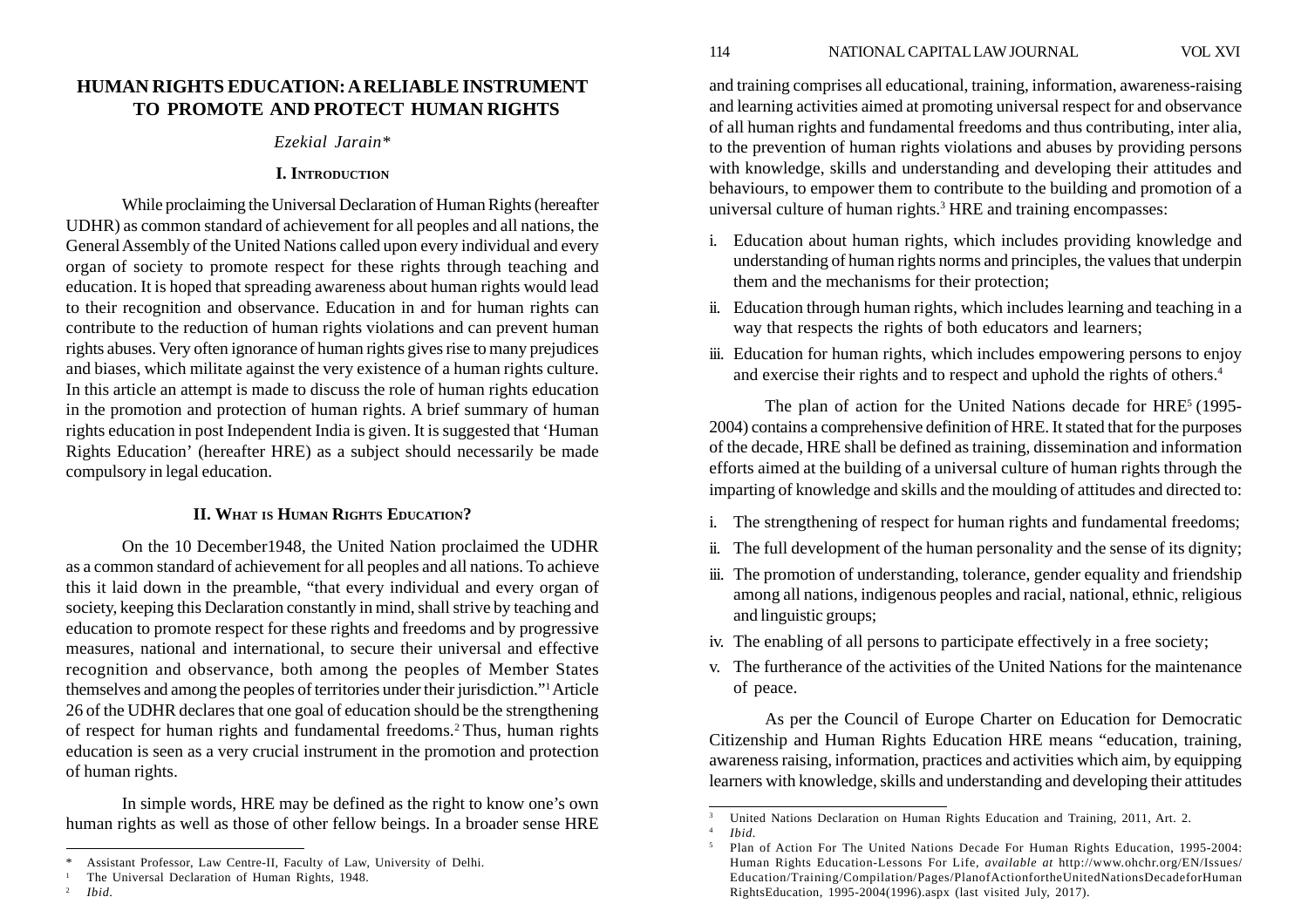and behaviour, to empower learners to contribute to the building and defence of a universal culture of human rights in society, with a view to the promotion and protection of human rights and fundamental freedoms."6

# *A. Objectives of HRE as set forth by the United Nations*

An important international event that served as an impetus to the spread of HRE was the World Conference on Human Rights, 1993, held at Vienna. Attended by representatives of 171 States, the Conference made a solemn declaration that HRE, training and public information were essential for stable and harmonious relations among communities. The conference was marked by an unprecedented degree of participation by government delegates and the international human rights community. Some 7,000 participants, including academics, treaty bodies, national institutions and representatives of more than 800 non-governmental organizations gathered in Vienna to review and profit from their shared experiences.7Pursuant to the suggestion made by the World Conference, the General Assembly of the United Nations, in its resolution 49/ 184 of 23 December 1994, proclaimed the United Nations Decade for Human Rights Education beginning on the 1 January 1995.8

On the 10 December 2004, the General Assembly proclaimed the World Programme for HRE<sup>9</sup> to advance the implementation of HRE programmes in all sectors. The objectives of the World Programme for HRE are:

- i. To promote the development of a culture of human rights;
- ii. To promote a common understanding, based on international instruments, of basic principles and methodologies for HRE;
- iii. To ensure a focus on HRE at the national, regional and international levels;
- iv. To provide a common collective framework for action by all relevant actors;
- v. To enhance partnership and cooperation at all levels;
- vi. To survey, evaluate and support existing HRE programmes, to highlight successful practices, and to provide an incentive to continue and/or expand them and to develop new ones.

With these objectives as a general guidance we have witnessed the completion of two phases of **World Programme for HRE with the third one is ongoing.** The first phase (2005-2009) of the World Programme for HRE focused on HRE in the primary and secondary school systems;10 The second phase (2010-2014) focused on HRE for higher education and on human rights training programmes for teachers and educators, civil servants, law enforcement officials and military personnel;<sup>11</sup> and the third phase (2015-2019), which is ongoing, focuses on strengthening the implementation of the first two phases and promoting human rights training for media professionals and journalists.12

# *B. Role of HRE in the promotion and protection of human rights*

With the adoption of the UDHR on 10 December 1948, a new era of human rights was ushered in. Never before was such a global and concerted effort for protection and promotion of human rights undertaken. Selfless and committed human rights advocates will now confront human rights violations and abuses, which had been occurring for long in every part and corner of the earth, fearlessly.

Set as a "common standard of achievement for all peoples and all nations"13 the adoption of the UDHR has now become a source of inspirations and legitimacy for many other human rights conventions and covenants. Few of these include International Convention on the Elimination of All Forms of Racial Discrimination, 1965<sup>14</sup>; The International Covenant on Civil and Political Rights, 196615; International Covenant on Economic, Social and Cultural Rights, 196616;

The Council of Europe Charter on Education for Democratic Citizenship and Human Rights Education, *available at*https://rm.coe.int/16803034e3 (last visited July 3, 2017).

<sup>7</sup> World Conference on Human Rights, 14-25 June 1993, Vienna, Austria, *available at* http:// www.ohchr.org/EN/AboutUs/Pages/ViennaWC.aspx (last visited July 10, 2017).

<sup>8</sup> Report of the United Nations High Commissioner for Human Rights on the implementation of the Plan of Action for the United Nations Decade for Human Rights Education, *available at* http://www.un.org/documents/ga/docs/50/plenary/a50-698.htm (last visited September 17, 2017).

<sup>9</sup> General Assembly Proclaims World Programme for Human Rights Education, stressing its importance to realization of all fundamental freedoms, *available at* https://www.un.org/press/ en/2004/ga10317.doc.htm (last visited September 17, 2017).

<sup>10</sup> World Programme for Human Rights Education, First phase (2005-2009) *available at* http:// www.ohchr.org/EN/Issues/Education/Training/WPHRE/FirstPhase/Pages/Firstphaseindex.aspx (last visited July 10, 2017).

<sup>11</sup> World Programme for Human Rights Education, Second phase (2010-2014) *available at* http:/ /www.ohchr.org/EN/Issues/Education/Training/WPHRE/SecondPhase/Pages/ Secondphaseindex.aspx (last visited July 10, 2017).

<sup>12</sup> World Programme for Human Rights Education, Third phase (2015-2019) *available at* http:// www.ohchr.org/EN/Issues/Education/Training/WPHRE/ThirdPhase/Pages/ThirdPhaseIndex.aspx (last visited July 10, 2017).

<sup>13</sup> *Supra* n. 1.

<sup>&</sup>lt;sup>14</sup> Through the Convention, States parties condemn racial discrimination and undertake to pursue by all appropriate means and without delay a policy of eliminating racial discrimination in all its forms. The Convention establishes a Committee on the Elimination of Racial Discrimination, which is to report annually to the General Assembly on, *inter alia,* measures undertaken by States parties to give effect to the provisions of the Convention, and which may handle disputes between States parties concerning the Convention. *See*, International Convention on the Elimination of All Forms of Racial Discrimination, *available at* http://www.ohchr.org/EN/ Professional Interest/Pages/CERD.aspx (last visited January 3, 2018).

<sup>15</sup> The Covenant comprises of six parts. Part I starts out with the right of self-determination which is considered to be the foundational stone of all human rights (article 1). Part II (articles 2 to 5) contains a number of general principles like non-discrimination, equality, etc. Part III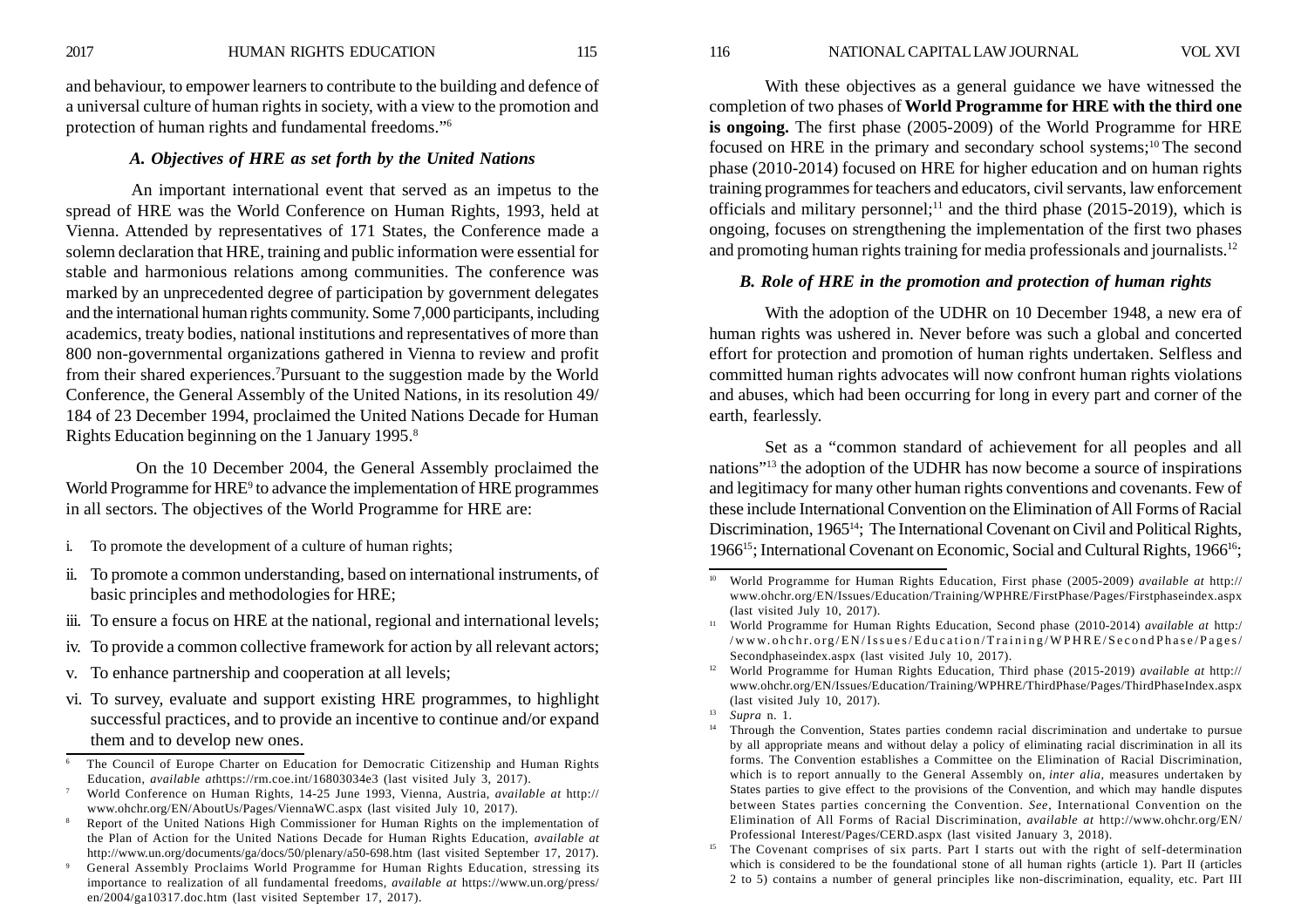etc. The challenging task is, however, to make the contents of these human rights instruments known to all stakeholders so that their purpose is achieved.

## *(i) HRE teaches people the value of human rights*

Human rights instruments, either international or regional, will become relevant only if knowledge of their contents is transmitted far and wide. It is said that a person cannot desire something he is ignorant of. This is also true of human rights. For example, unless a person knows that everyone has the right to equality before law he will not defend himself or others when being discriminated against. Very often human rights abuses are consequences of ignorance of both perpetrators and victims. Thus, it is not difficult to understand the urgent necessity of educating people about human rights. HRE challenges learners to ask what human rights means to them personally.

On the adoption of the UDHR the General Assembly called upon every individual and every organ of society and every member states to strive for the promotion and protection of these fundamental rights and freedoms set forth in the UDHR. Through progressive measures, national and international, effort are to be made to secure their universal and effective recognition and observance.17 Many decades later the UN Declaration on HRE and Training, 2011, reiterated the fundamental importance of HRE and training in contributing to the promotion, protection and effective realization of all human rights.<sup>18</sup> Learning and educating about human rights necessarily becomes the first and continuous step in this long and arduous journey of human rights protection and promotion. Eleanor Roosevelt<sup>19</sup>, in her address delivered at the UN on the 10<sup>th</sup> anniversary of the Universal Declaration of Human Rights in 1958, made an

appeal for education about them. She said, "Where, after all, do universal rights begin? In small places, close to home...…..Unless these rights have meaning there, they have little meaning anywhere. Without concerned citizen action to uphold them close to home, we shall look in vain for progress in the larger world. But to uphold their rights, such concerned citizens need first to know them. 'Progress in the larger' world must start with HRE in just those small places, close to home."20 Educating people about human rights helps in sensitizing them on the need to promote and defend these rights in various environment of society. Through HRE people would learn among other things about the inherent dignity of all people and their right to be treated with respect.

# *(ii) HRE nurtures and strengthens human rights culture*

The importance of HRE in promoting a global culture of human rights is becoming more widely recognized. Supporting human rights for all - regardless of ethnicity, language, religious beliefs or other differences - and the role of human rights education in this process, is now deemed essential to the security and welfare of all peoples. Educating people about human rights, in the least, makes them aware of their existence and has a positive influence on their behavior towards others. Through HRE learners are able to understand what their rights are in any given situation. Through it, their mindset is molded in a way that helps in the development, growth and strengthening of a 'human rights culture'.21

While human rights abuses weaken and destroy human rights culture, HRE strengthens it. Once people grasp human rights concepts, they begin to look for their realization in their own lives, examining their communities, families, and personal experience through a human rights lens. Through HRE people find these values not only affirmed, but can also lead them to the recognition of unrealized injustices and discriminations. This sensitization to human rights in everyday life underscores the importance of not only learning about human rights but also learning for human rights. People need to know how to bring human rights home, responding appropriately and effectively to violations in their own communities.22 The United Nations High Commissioner for Human Rights, Louise Arbour, on the occasion of International Human Rights Day, 10

<sup>(</sup>articles 6 to 27) enunciates an extended list of rights, like the right to life and personal liberty, right against torture or other cruel, inhuman or degrading treatment or punishment, right to equality before law and equal protection of law, etc. Part IV (articles 28 to 45) deals with establishment of Human Rights Committee, which is responsible for the monitoring and implementation of the Covenant by its State parties. *See*, International Covenant on Civil and Political Rights, *available at* http://www.ohchr.org/en/professionalinterest/pages/ccpr.aspx (last visited on January 3,2018).

<sup>16</sup> The Covenant aims to ensure the protection of economic, social and cultural rights including: the right to self-determination of all peoples (article 1); the right to non-discrimination based on race, colour, sex, language, religion, political or other opinion, national or social origin, property, birth or other status (article 2); the equal right of men and women to enjoy the rights in the ICESCR (article 3); the right to work (articles  $6-7$ ); the right to form and join trade unions (article 8); the right to social security (article 9); protection and assistance to the family (article 10); the right to an adequate standard of living (article 11); the right to health (article 12); the right to education (articles 13–14); and the right to cultural freedoms (article 15). *See*, International Covenant on Economic, Social and Cultural Rights, 1966, *available at* http:// www.ohchr.org/EN/ProfessionalInterest/Pages/CESCR.aspx (last visited January 3, 2018).

 $\frac{17}{18}$  *Supra*. n.1.

<sup>18</sup> *Supra* n. 3.

<sup>19</sup> She was the first Chair of the United Nations Commission on Human Rights established in 1946. She oversaw the drafting of the Universal Declaration of Human Rights.

<sup>&</sup>lt;sup>20</sup> The Human Rights Education Handbook: Effective Practices for Learning, Action, and Change, *available at* http://hrlibrary.umn.edu/edumat/hreduseries/hrhandbook/copyright.html (last visited July 12, 2017)

<sup>21</sup> By human rights culture mean to refer to the prevalence of a way of life wherein human rights values are fostered, respected, promoted, defended and upheld readily.

<sup>&</sup>lt;sup>22</sup> V.C. Pandey (ed.) DEMOCRACY AND EDUCATION (Isha Books, Delhi, 2005) p. 272.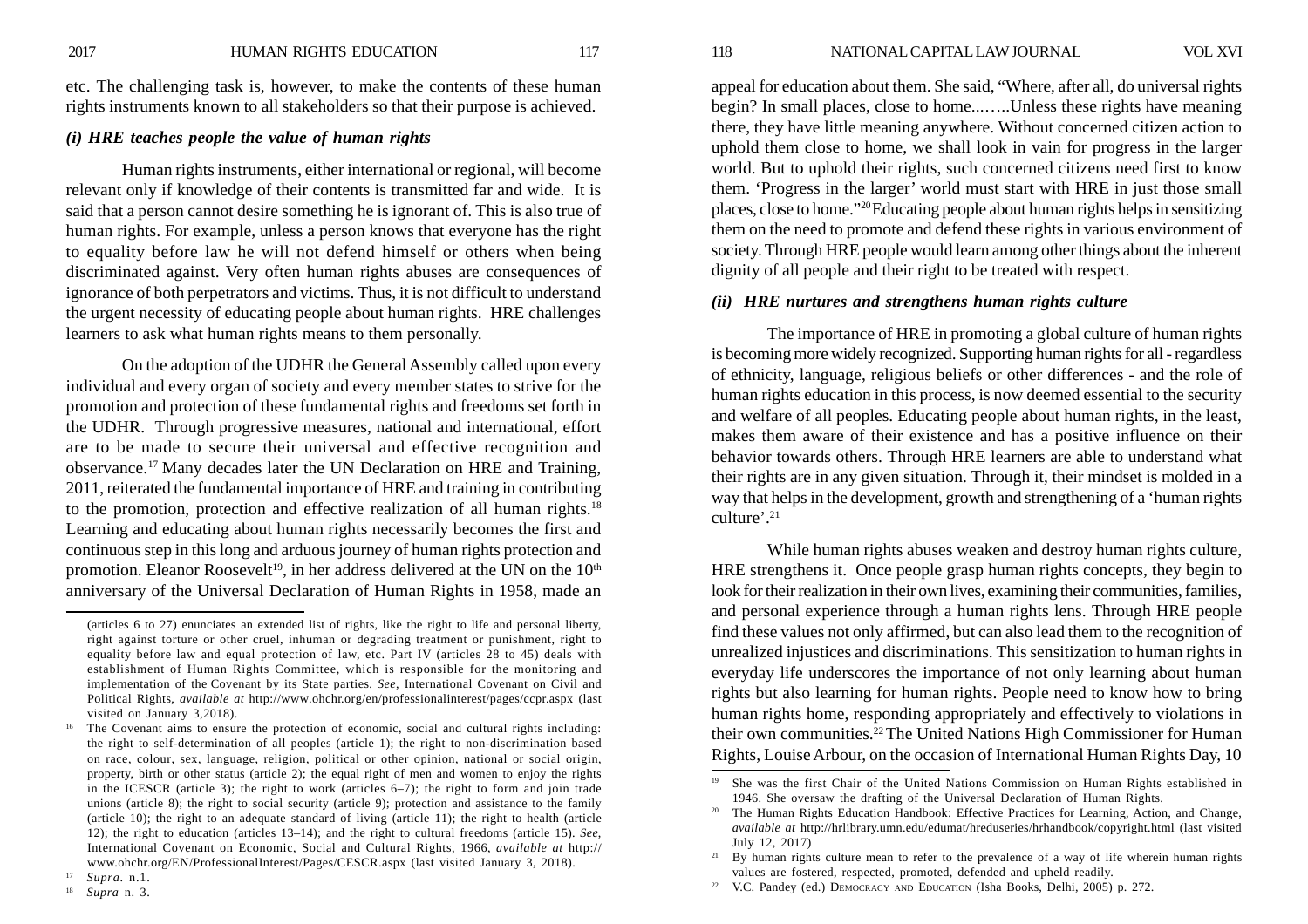December 2004 said, "…for a society to develop and nurture a human rights culture, HRE is fundamental. It is a tool for promoting equality and enhancing people's participation in decision-making processes within democratic systems. It is an investment in the prevention of human rights abuses and violent conflicts…"23 Article 1 of the UN Declaration on HRE and Training, 2011 emphasizes that "Human rights education and training is essential for the promotion of universal respect for and observance of all human rights and fundamental freedoms for all, in accordance with the principles of the universality, indivisibility and interdependence of human rights."24

# *(iii) HRE has a positive influence on development activities*

While development activities are important for the growth of a nation they may not necessarily be sustainable ones, thereby affecting the human rights of both the present and future generations.25 HRE can influence development in several ways. First, it helps the more effective monitoring of existing development activities in terms of their human rights impacts. Thus, illegitimate and perverse development, which violates rather than promotes human rights can be halted. Such development can be redesigned to limit the human, social and environmental damage caused. Secondly, HRE is vital to the struggles for justice for victims of development. HRE can help the public rally behind such victims in their arduous struggle for rehabilitation, redress, and justice. Thirdly, HRE can promote understanding of the rational of development as the betterment of human condition. This in turn can help catalyze people-initiated development. Fourthly, HRE can help secure effective participation in all stages of development processes, of project design, initiation, management, monitoring, evaluation, and redesign. Fifth, HRE can help secure the accountability of development actors with respect to projects, policies, and budgets and to acts of both commission and omission.26

# *(iv) HRE can remove prejudices and complexes in a caste-based society*

India is a caste-based society, which brings with it many prejudices and complexes leading to many human rights violations, very often by the high castes against the low castes. Though the Indian Constitution vide Article 15 prohibits discrimination based on caste, the reality of caste-based discrimination is still a major concern. Caste divisions in India are predominant in housing, marriage, employment, and general social interaction-divisions that are reinforced through the practice and threat of social ostracism, economic boycotts, and physical violence. In India, manual scavenging constitutes a caste-designated occupation that is mainly imposed upon *dalits*, particularly *dalit* women, who represent 95 per cent of manual scavengers. Despite the passing of the Prohibition of Employment as Manual Scavengers and their Rehabilitation Act in 201327, the practice reportedly persists, institutionalized through State practice, with local governments and municipalities employing manual scavengers. This rigid and stratified allocation of work results in *dalits* having not only limited job opportunities, but also lower wages, particularly in rural areas.28

Caste-motivated killings, rapes, and other crimes are regular in India. Recently a *dalit* woman and her unborn child were killed for the accidental contact she made with the bucket of a higher caste.<sup>29</sup> The police have systematically failed to protect *dalit* homes and *dalit* individuals from acts of looting, arson, sexual assault, torture, and other inhumane acts such as the tonsuring, stripping and parading of *dalit* women, and forcing *dalits* to drink urine and eat feces.30

Crimes against *dalits* or Scheduled Castes (SCs) are committed with impunity. As per the National Crime Records Bureau a total of 45,003 cases of crimes committed against SCs were registered in 2015. The highest incidents of crime against SCs were reported from Uttar Pradesh (8,358 cases) followed by Rajasthan (6,998 cases), Bihar (6,438 cases) and Andhra Pradesh (4,415 cases), they accounted for 18.6%, 15.5%, 14.3% and 9.8% of total such crimes registered during 2015 respectively. During 2015, crimes rate of 22.3 was reported under crimes committed on persons belonging to SCs.<sup>31</sup>

<sup>&</sup>lt;sup>23</sup> Message of United Nations High Commissioner, Louise Arbour, for Human Rights on the occasion of International Human Rights Day, 10 December 2004, *available at* http:// www2.ohchr.org/english/events/day2004/messagehc.htm. (Last visited July 20, 2017).

 $\frac{24}{25}$  *Supra* no. 3.

<sup>25</sup> The Brundtland Commission's report defined sustainable development as "development which meets the needs of current generations without compromising the ability of future generations to meet their own needs" *See*, Sustainable development—concept and action, *available at* http:// www.unece.org/oes/nutshell/2004-2005/focus\_sustainable\_development.html (last visited on January 6, 2018).

<sup>&</sup>lt;sup>26</sup> George J. Andreopoulos & Richard Pierre Claude (eds), HUMAN RIGHTS EDUCATION FOR THE TWENTY FIRST CENTURY (University of Pennsylvania Press, 1997) p. 52.

<sup>27</sup> S.5 of the Act prohibits the engagement or employment, either directly or indirectly, of a manual scavenger.

<sup>28</sup> Human Rights Council, Report of the Special Rapporteur on minority issues, *available at* https://documents-dds-ny.un.org/doc/UNDOC/GEN/G16/013/73/PDF/ G1601373.pdf?OpenElement (last visited August 2, 2017).

<sup>29</sup> In Uttar Pradesh, a Dalit woman, her unborn child killed for 'defiling' bucket, *available at* http://indianexpress.com/article/india/in-up-a-dalit-woman-her-unborn-child-killed-for-defilingbucket-4906854/ (last visited September 27, 2017).

<sup>30</sup> Hidden Apartheid: Caste Discrimination against India's 'Untouchables',*available at* https:// www.hrw.org/report/2007/02/12/hidden-apartheid/caste-discrimination-against-indiasuntouchables (last visited August 10, 2017).

<sup>31</sup> National Crime Records Bureau, 2015, *available at* http://ncrb.gov.in/ (last visited August 2, 2017).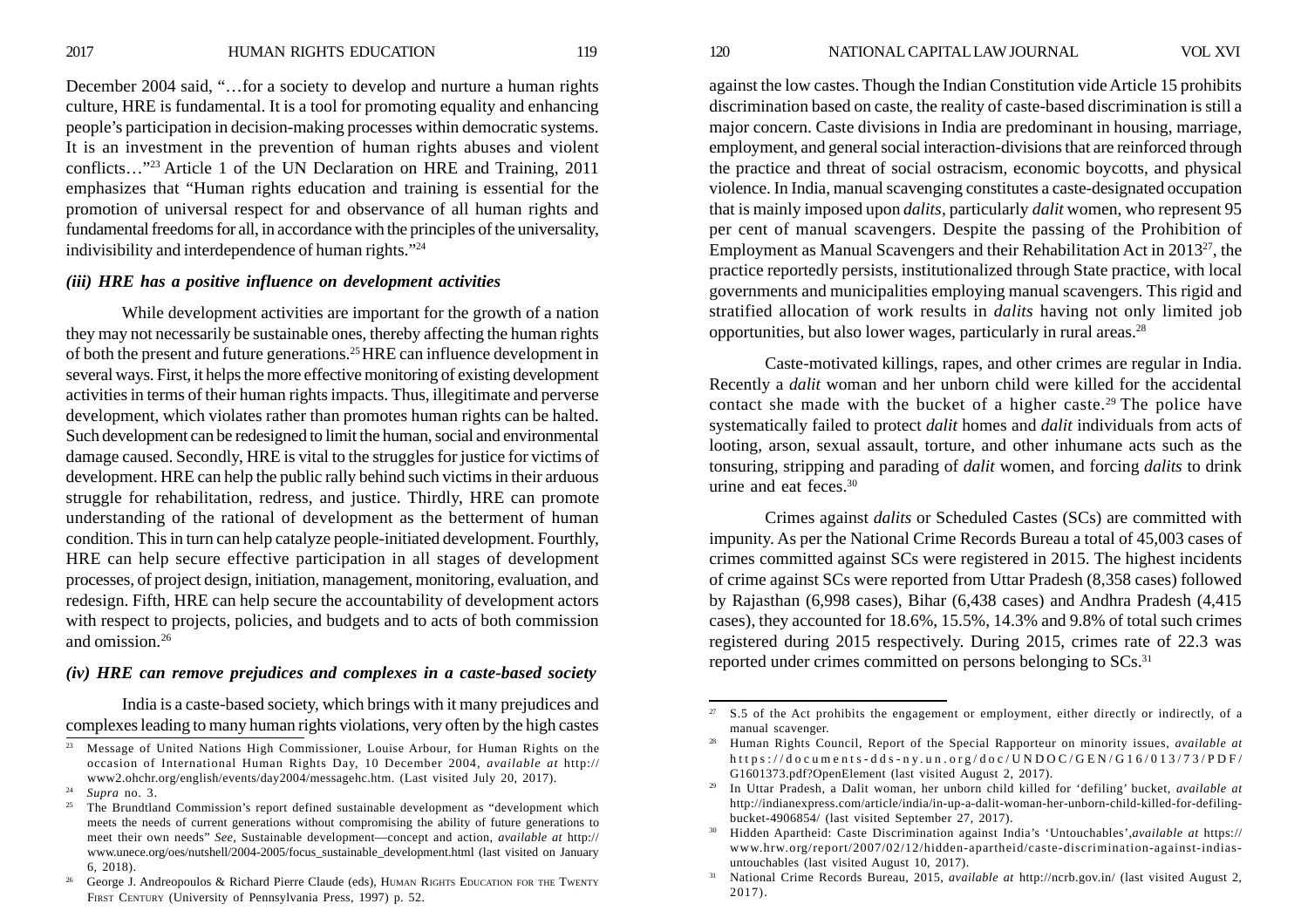HRE can remove prejudices and complexes transmitted through the social environment and the accident of birth. By appealing to the universal principles of non-discrimination, inherent human dignity and equality, a sense of brotherhood can be nurtured and strengthened in the hearts of the learners.

# *(v) HRE can contribute to the protection of the rights of children*

Children are the most vulnerable section of the society. Being fragile in mind and body they are prone to exploitation and victimization. Violence against children happens on a regular basis, at home, school, work places etc. As per the National Crime Records Bureau, a total of 94,172 cases of crimes against children were registered in the country during 2015 as compared to 89,423 cases during 2014, showing an increase of 5.3%. Maharashtra accounted for 14.8% of total crimes committed against children registered in the country. The next in order was Madhya Pradesh (13.7%), Uttar Pradesh (12.1%) and Delhi  $(10.1\%)$ .  $32$ 

Under our Constitution children enjoy certain rights, which are meant to safeguard their wellbeing. In particular, children have the right to live with dignity in a wholesome environment conducive for their growth, $33$  right to equal protection of law,<sup>34</sup> right to free education,<sup>35</sup> right against exploitation,<sup>36</sup> right to early childhood care<sup>37</sup> etc. Similarly the Convention on the Rights of Child, 1989 recognizes various rights of children.38 It is obvious, however, that unless these rights are widely disseminated and defended they will not serve the purpose. Children themselves have the right to know about their human rights, which in many ways contribute to the nurturing of a human rights consciousness necessary for a development of human rights culture. If at a young age children are taught that both boys and girls are equal and have equal rights then many genderbased discrimination may not arise.

# **III. HRE AND GENDER EQUALITY**

Discrimination<sup>39</sup> against women is a stark reality in India. Women have been facing unjust discrimination at each and every stage of their lives. Discrimination starts with sex-selective abortions to lower nutrition intake and the neglect of health care among girls and women. As the per the Human Development Report 2016, published by the United Nations Development Programme, a girl between her first and fifth birthdays in India has a 30–50 percent greater chance of dying than a boy.40 Male are better educated than women as shown by the Census of 2011-literacy rate of male is 82.14% while that of female is 65.46%.<sup>41</sup>Before the Hindu Succession (Amendment) Act, 2005, the daughters did not have a share in the joint family property. Women's labour force participation in India stood at 27.2 per cent in 2011-12.<sup>42</sup>

The unhappy state of women in India is also reflected by the rising crime against them. Crime statistics like the National Crime Records Bureau shows that the proportion of IPC crimes committed against women in total IPC crimes has increased from 9.4% in the year 2011 to 10.7% during the year 2015. Cruelty by husband or his relatives accounts the highest with 1, 13, 403 cases registered in 2015.43

Despite the various constitutional<sup>44</sup> and legal provisions guaranteeing the human rights of women, they continue to be a vulnerable lot of society. Partly, this situation is brought about due to the lack of awareness relating to human rights in general and those of women in particular. And the patriarchal system has no doubt contributed to the misconception that men are superior to women leading to the disdain of the rights of the latter by the former. Through HRE, misconceptions and biases towards women can be laid bare. By emphasizing on the equal rights of women as a family member, as equal partner

<sup>32</sup> *Ibid*.

<sup>33</sup> Constitution of India, 1950, Art, 21.

<sup>34</sup> *Id*., Art, 14. <sup>35</sup> *Id*., Art. 21A.

<sup>36</sup> *Id*., Arts. 23 & 24.

<sup>37</sup> *Id*., Art. 45.

<sup>&</sup>lt;sup>38</sup> The Convention recognizes the various rights of a child including the inherent right to life (Art. 6); right to protection by the State without discrimination (Art. 2); the right to be registered, to have a name from birth and to be granted a nationality (Art. 7); the right to live with his or her parents (Art. 9); the right to express an opinion (Art. 12); the right to freedom of expression (Article 13); the right to freedom of thought, conscience and religion (Article14); the right to protection of privacy (Art. 16); the right to special care, education and training in case of Children with a mental or physical disability (Article 23); the right to benefit from social security (Art. 26); the right to an adequate standard of living (Art. 27); the right to education (Art. 28); the right against child labour (Art. 32) etc. *See*, Convention on the Rights of Child, 1989, *available at* http://www.ohchr.org/EN/ProfessionalInterest/Pages/CRC.aspx (last visited January 4, 2018).

Article 1 of the Convention on the Elimination of All Forms of Discrimination against Women defines discrimination against **women** as any distinction, exclusion or restriction made on the basis of sex which has the effect or purpose of impairing or nullifying the recognition, or enjoyment or exercise by **women**, irrespective of their marital status, on a basis of equality of men and **women**, of human rights and fundamental freedoms in the political, economic, social, cultural, and civil or any other field. *See*, Convention on the Elimination of All Forms of Discrimination against Women, *available at* http://www.un.org/womenwatch/daw/cedaw/text/ econvention.htm (last visited on January 4, 2018).

<sup>40</sup> Human Development Report 2016, *available at* http://hdr.undp.org/sites/default/files/ 2016\_human\_development\_report.pdf (last visited August 27, 2017)

<sup>41</sup> Literacy Rate of India 2011, *available at* http://indiafacts.in/india-census-2011/literacy-rateindia-2011/ (last visited September 13, 2017).

<sup>42</sup> Women's labour force participation in India: Why is it so low?, a*vailable at* http://www.ilo.org/ wcmsp5/groups/public/—asia/—ro-bangkok/—sro new\_delhi/documents/genericdocument/ wcms\_342357.pdf ((Last visited September 13, 2017).

<sup>43</sup> *Supra* n. 31.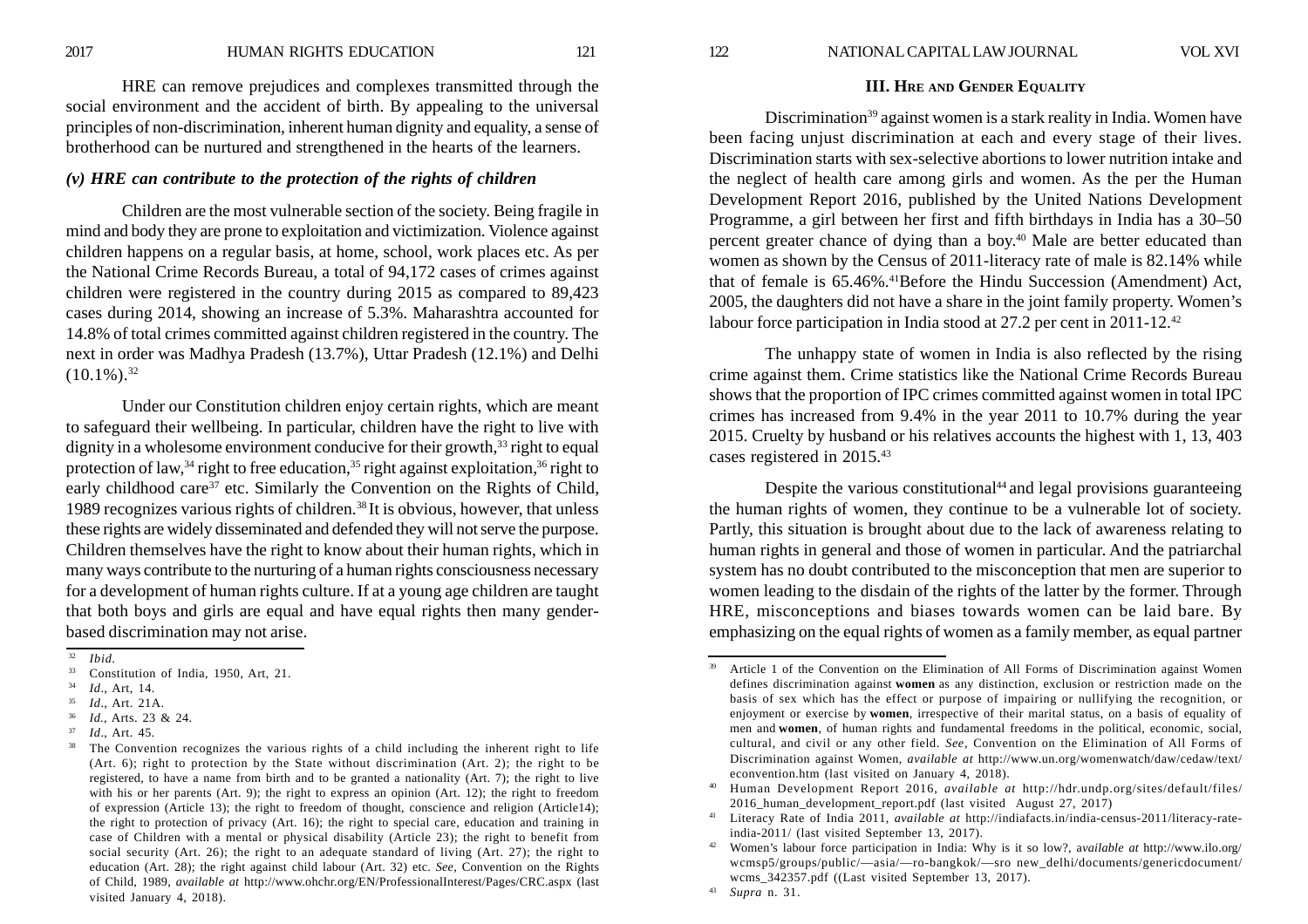of development and as citizens endowed with same rights as male citizens, HRE can be very instrumental in bringing about an attitudinal change in the learners, both men and women.

## **IV. OVERVIEW OF HRE IN POST-INDEPENDENT INDIA**

Post Independence, India's immediate challenge was to stay united as a nation. Constitution makers were fully aware that the great diversity and disparity that India has could become obstacles for its unity and progress. One way to bind India together was through the recognition and guarantee of basic human rights to all in the form of Fundamental Rights. The Fundamental Rights enshrined in our Constitution provide an assurance to the people of all sections of society that their rights and welfare are being taken seriously.

However, as witnessed by history itself constitutional provisions by themselves do not guarantee that human rights are observed and protected. The State,which is expected to uphold these rights often turned as violator itself. Gross human rights violations have been committed in the name of religion, caste, language, development etc. Thus creation of a citizenry conscious of their rights and duties and committed to the principles of liberty, equality, and fraternity embodied in our Constitution becomes indispensable for the full realization, promotion and protection of human rights. HRE is no doubt one effective instrument to form such citizens who would uphold the high ideals of our Constitution.

Efforts to promote HRE in post Independent India is evidenced in the recommendations of three major Commissions (University Education Commission, 1949, Secondary Education Commission, 1952, and Education Commission, 1964) set up to suggest reforms in the education system at different levels. For instance, the Report of Education Commission (1964-66) stated that one of the main functions of the universities was "to strive to promote equality and social justice and to reduce social and cultural differences through diffusion of education."45 The National Policy on Education, 1986 and Programme of Action, 1992, laid emphasis on the removal of disparities and equalization of educational opportunity by attending to the specific needs of those who have

been denied equality so far.46

In pursuance of the declaration of a United Nation Decade for HRE (1995-2004) by the General Assembly, the Government of India came up with an 'Action Plan-Human Rights Education' which among other things made proposals for introduction of Human Rights issues in the school curricula and introduction of courses of Human Rights at the Undergraduate and Post-graduate levels.

In the field of higher education several initiatives have been taken by the University Grants Commission (UGC) to promote HRE. In 1985, the UGC prepared guidelines for human rights teaching and research at all levels of education.47 For the first time during the year 1997-98, the UGC sanctioned Rs 7.43 lakhs to eight universities for starting human rights courses.<sup>48</sup> These universities included Aligarh Muslim University, Jamia Millia Islamia University, Jawaharlal Nehru University, Cochin University, Andhra University, Saurashtra University, Nagpur University and Mumbai University. Many universities in India are now offering HRE as a certificate or diploma and postgraduate courses on human rights. In 1999 the UGC constituted a Curriculum Development Committee for HRE, under the Chairmanship of Justice V.S. Malimath, to develop model curricula for Human Rights and Duties Education in order to ensure a certain degree of uniformity in the course content and standard of teaching on human rights at various levels. It developed Curriculum for introduction of: Foundation Course in Human Rights and Duties, Certificate Course in Human Rights and Duties, Under-graduate Degree Course in Human Rights and Duties, Postgraduate Diploma Course in Human Rights and Duties and Post-Graduate Degree Course in Human Rights and Duties.<sup>49</sup>

A very important institution promoting HRE is the National Human Rights Commission (hereafter NHRC) constituted under Protection of Human Rights Act, 1993. Since its constitution it has been playing an active role to spread awareness on human rights. The NHRC asked the National Council for Education, Research & Training (NCERT) to undertake a review of the then existing text books with a view to eliminate from them those passages that were inimical to human rights. In 1996, the Commission, in collaboration with

Equality before law and equal protection of law  $(Art.14)$ ; non-discrimination on ground of sex (Art.15); equality of opportunity for employment and appointment under the state (Art.16); equal right of both men and women to an adequate means of livelihood (Art. 39); equal pay for equal work for both men and women (Art. 39); Reservation of seats in favour of women in *Panchayat* (Art. 243) and Municipality (Art. 243 T).

<sup>45</sup> Human Rights in Education Perspective and Imperatives, National Institute of Educational Planning and Administration, 2003 New Delhi, at p. 16, *available at* http://www.nuepa.org/new/ Download/Publications/Human%20Rights%20in%20Edu-2003-K%20Sudha%20Rao.pdf (Last visited September 18, 2017).

<sup>46</sup> *Id.* at 18.

<sup>47</sup> UGC XI Plan Guidelines for Human Rights Education, *available at* https://www.ugc.ac.in/ oldpdf/xiplanpdf/humanrights.pdf (Last visited September 20, 2017)

<sup>48</sup> Rumki Basu (ed.), GLOBALIZATION AND THE CHANGING ROLE OF THE STATE (Sterling Publishers Pvt. Ltd, 2008) 225.

<sup>49</sup> UGC Model Curriculum for Human Rights *available at* http://www.ugc.ac.in/policy/ modelcurr.html. (Last visited September 20, 2017).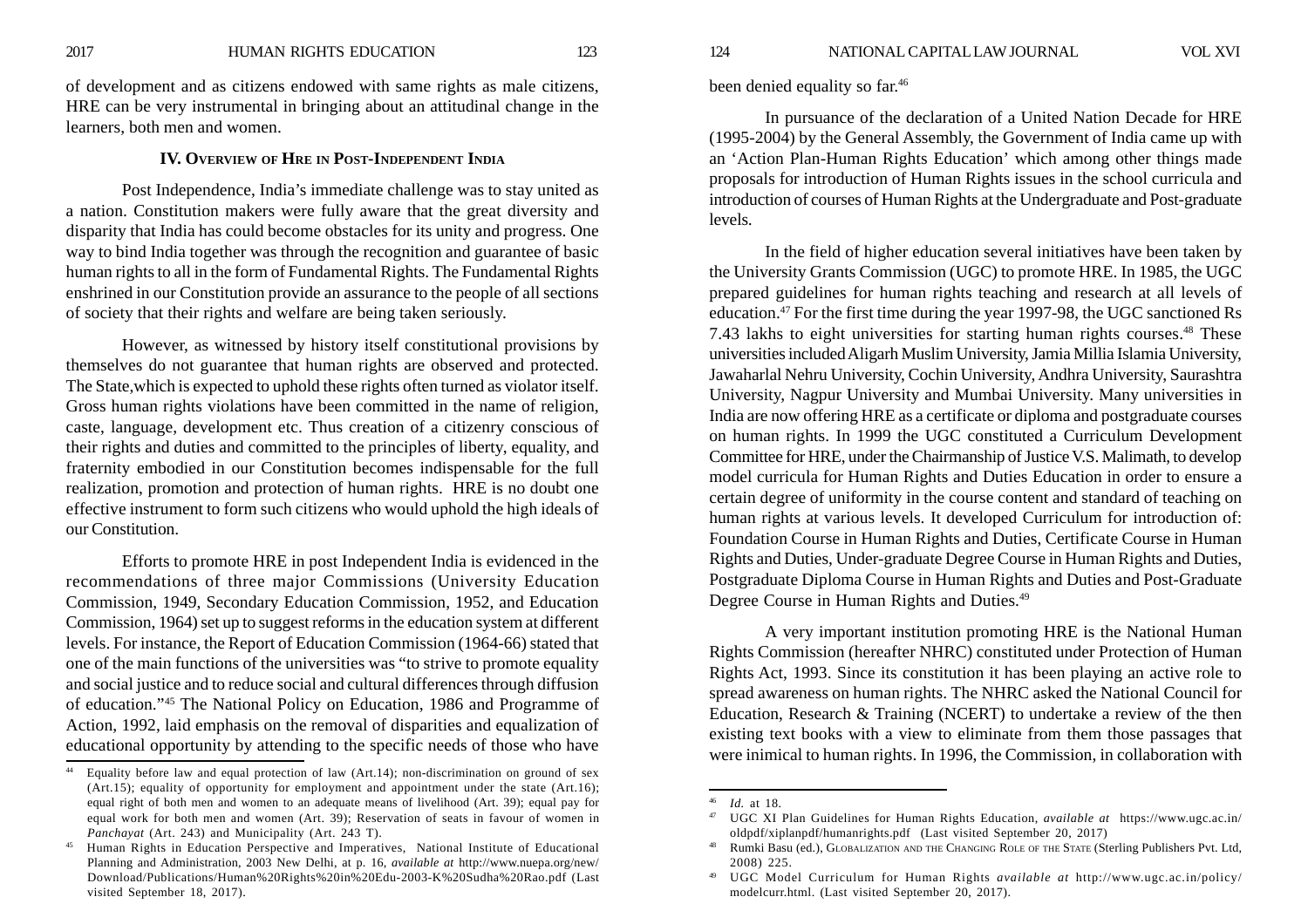the NCERT, brought out a source book on Human Rights.<sup>50</sup> The source book was prepared for the promotion of HRE in the country, particularly at the school level. Its purpose was to make human rights information available to teachers and students, policy makers, curriculum developers and other personnel involved in formulating and implementing educational programmes.The NHRC has extensively used the medium of the press to promote HRE to the masses. The Newsletters that it publishes provide a continuous flow of information on the work and preoccupations of the NHRC to a lengthening list of readers, both at home and abroad.<sup>51</sup> Not only were the newsletters of interest to human rights activists, non-governmental organizations, the academic community and the media but it was also increasingly read in political and administrative circles. NHRC has also published books relating to the Guidelines for police personnel on various Human Rights issues,<sup>52</sup> module on HRE for teaching professionals imparting education at primary, secondary, and higher secondary levels.<sup>53</sup>

# **V. CONCLUDING OBSERVATIONS**

HRE is universally accepted as an effective means to promote and protect human rights. Educating people about human rights instills in them a sense of responsibility and empowerment. Conscious of one's own rights and those of others people will learn to look at events and developments in society through the human rights perspective. Though many steps have been taken to incorporate HRE in the Indian education system, making it a compulsory subject will make greater emphasis on its importance especially in legal education. It may be mentioned here that subjects like Human Rights, Humanitarian and Refugee Law, and Gender Justice, which are directly dealing with human rights issues are optional subjects in the LL.B Course of University of Delhi.<sup>54</sup> Though there are compulsory subjects containing human rights topics, example Constitutional Law, Environmental Law and Public International Law, such human rights topics form only a very small portion of the subject.Teaching students about human rights would orient them towards the upholding and promoting of human rights values.They will be better equipped in dealing with human rights issues in the course of their career.

<sup>50</sup> *See*, National Human Rights Commission, Annual Report 1995-96, Para VI, *available at* http:/ /nhrc.nic.in/ar95\_96.htm (last visited January 6, 2018).

<sup>51</sup> *See*, NHRC News & Newsletters, *available at* http://nhrc.nic.in/ (last visited January 6, 2018).

<sup>52</sup> *See*, Guidelines for Police Personnel on Various Human Rights Issues, *available at* http:// nhrc.nic.in/Documents/Publications/guideline\_for\_police\_personnel\_on\_various\_HR\_ issues\_Eng.pdf (last visited January 6, 2018).

<sup>53</sup> *See*, Module on HRE for Teaching Professionals Imparting Education in Primary, Secondary, Higher Secondary levels, *available at* http://nhrc.nic.in/Documents/Publications/ ModuleonHR.pdf (last visited January 6, 2018).

<sup>54</sup> Subjects and Courses of Study for LL.B, *available at* http://lawfaculty.du.ac.in/files/ Subjects and Courses of Study for LL.pdf (last visited January 3, 2018).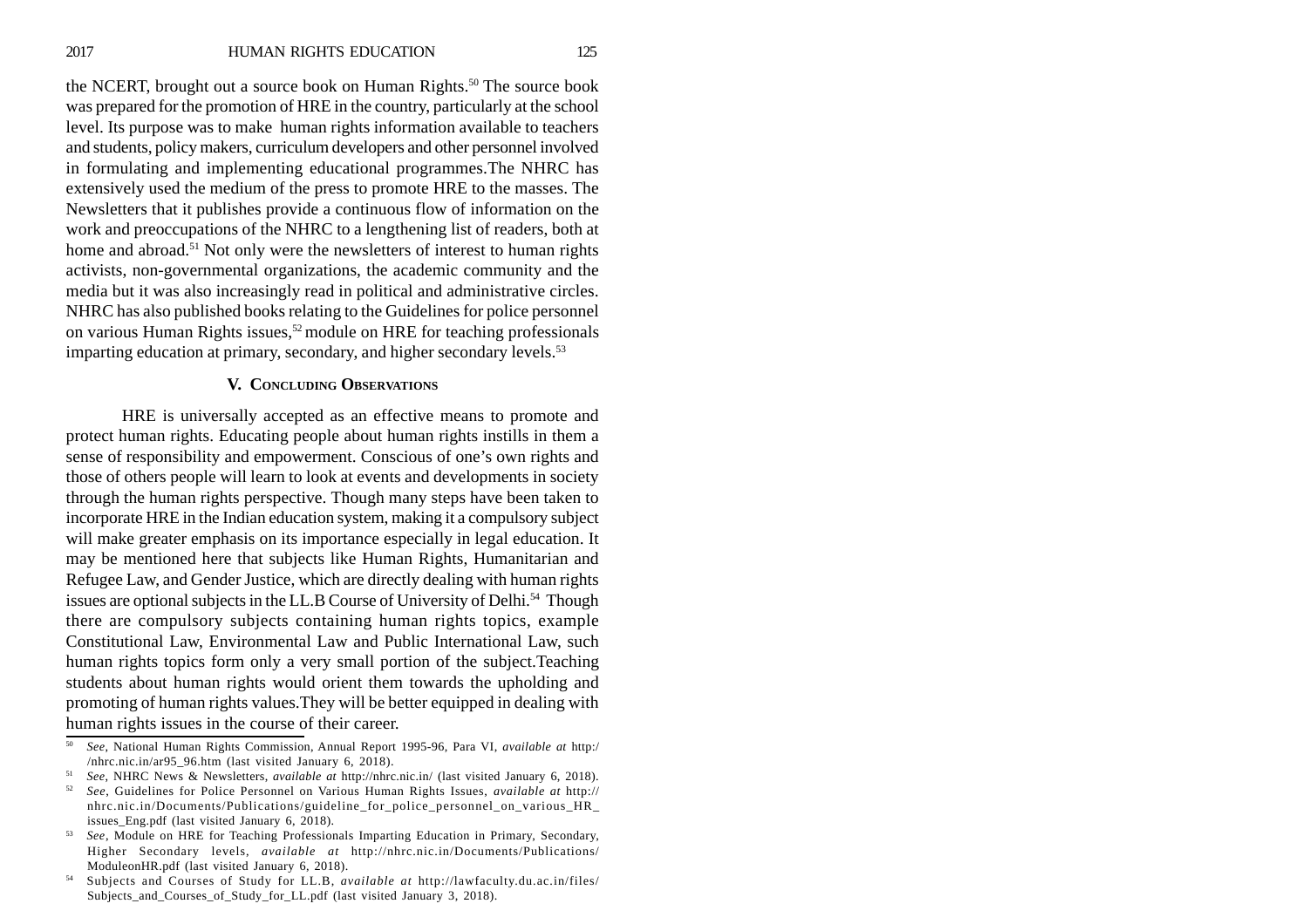# **PROTECTION OF ORPHAN WORKS IN THE CYBERSPACE – UNITED STATES AND INDIAN LEGAL PERSPECTIVE**

*Dr. Cholaraja M.\**

## **I. INTRODUCTION**

Orphan Works, in terms of intellectual property, are copyright materials with no owner that can be identified or located by potential user of the work who wish to obtain rights to use the work. For example, the creator of the work may have been deceased or the publisher of the work may now be defunct, or there might be no data available to identify the author of the work. When such orphan work needs protection under the Copyright regime, confusion arises as to the category of work, scope of protection and kind of orphan work to be covered under the copyright laws. These challenges have to be tackled with due care and diligence, taking into account the situation prevailing in the era of Google digitisation cases and beyond. This paper is divided into two parts dealing with the United States and Indian legal perspective, and discusses the (i) meaning of orphan works and the legal position in the cyberspace and related issues, (ii) basic challenges with respect to orphan works, (iii) position as to why an orphan work is ill-equipped to deal with cyberspace, along with the basic problems including determination of public and private use and the enforcement of liability, (iv) the Indian scenario with respect to jurisdiction in cyberspace and finally, (v) the future of orphan works.

# **II. ORPHAN WORKS PROTECTION IN CYBERSPACE UNDER THE UNITED STATES LEGAL PERSPECTIVE**

# *A. General Introductory Comments*

Digital technologies<sup>1</sup> breathe new value into old "works"<sup>2</sup> and at the same time "affects the operation and effectiveness of copyright law". The flip side of digital technology as an enabler is the threat of frauds leveraging on

technology that are ever increasing in intensity and sophistication,<sup>3</sup> because of the numerous intermediaries<sup>4</sup> work having involved in World Wide Web (WWW). Many scholars like Jeremy Orlebar<sup>5</sup>, Shih Ray Ku, Raymond<sup>6</sup>, Lesley Ellen Harris<sup>7</sup> and papers<sup>8</sup> have observed that, from Gutenberg's moveable type printing press to digital technologies brings never-ending challenges for copyright law to respond to.

In cyberspace,<sup>9</sup> author of a work has, reproduction right, modification rights, distribution rights, public performance rights, and public display rights.The copyright law provides a benefit to authors by ensuring that copiers will not free-ride on their investments in creativity and also provides exceptions in the form of "fair use."10 One of the major objective of copyright laws is to ensure that authors will not have to share their profits with free-riders. It was rightly observed by the New South Wales court that 'One man may not reap where another has sown, nor gather where another has strewn'.11 The unidentifiable nature of orphan works itself enables production of more free-riders down the line. These free-riders makes commercial gain out of the orphan works through advertisements but at the same time are claiming the defence under "fair use" provisions. The perfect example of the issue as mentioned above is the Google digitisation case in the United States.<sup>12</sup>

- Jeremy Orlebar, THE PRACTICAL MEDIA DICTIONARY (Oxford University Press, 2003).
- <sup>6</sup> Shih Ray Ku, Raymond, *The Creative Destruction of Copyright: Napster and the Economics of Digital Technology*, 69 U. CHI. L. REV. 263, 270 (2002).
- <sup>7</sup> Lesley Ellen Harris, LICENSING DIGITAL CONTENT: A PRACTICAL GUIDE FOR LIBRARIANS (Amer Library Assn Editions, 2009).
- W. Ku and C.H. Chi, SURVEY ON THE TECHNOLOGICAL ASPECTS OF DIGITAL RIGHTS MANAGEMENT (Proc. of the 7th Information Security Conference, Vol. 3225, pp. 391-403, 2004).
- <sup>9</sup> The word "Cyberspace" is not defined under any law. The internet, the only bais of cyberspace, is global in character and is a network of interconnected computers.
- <sup>10</sup> *Apple Computer, Inc.* v. *Microsoft Corp.*, 799 F. Supp. 1006, 1021 (N.D. Cal. 1992).
- <sup>11</sup> *J. I. Case Plow Works* v. *J. I. Case Threshing Mach. Co.*, 155 N.W. 128, 134 (Wis. 1915). Also *see*, *SmithKline Beecham Consumer Healthcare, L.P.* v. *Watson Pharm., Inc.*, 211 F.3d 21, 29 (2d Cir. 2000).
- <sup>12</sup> *See*, *Authors Guild, Inc.* v. *Google Inc.,* No. 05 Civ. 8136 (S.D.N.Y. Nov.13, 2009); *Authors Guild* v. *Google, Inc. (Google I)* 770 F.Supp. 2d 666, 677 (S.D.N.Y. 2011); *Authors Guild, Inc.* v. *HathiTrust*, 902 F. Supp. 2d 445 (S.D.N.Y. 2012); *Authors Guild, Inc.* v. *Google, Inc. (Google II),* 954 F. Supp. 2d 282, 286-87 (S.D.N.Y. 2013); *Authors Guild, Inc.* v. *HathiTrust*, 755 F.3d 87 (2d Cir. 2014).

<sup>\*</sup>Assistant Professor, Law Centre – II, Faculty of Law, University of Delhi.

<sup>1</sup> The almighty combination of digital signal processing, personal computers, and digital networks, usually called digital technologies affects how we entertain ourselves, how we communicate, how we transact, and how we create. So, one comprehensive set of rules would be insufficient to regulate all these aspects.

<sup>2</sup> This article used the word 'work' as defined under Section 2 (y) of the Indian Copyright Act 1957, (hereinafter ICA) and the UK CDPA, 1956, Part I and Part II Sections 1 to 16. ICA does not consider broadcasting as a work. But UK CDPA, 1988, Section 1 says that, broadcasting is also a work just like literary, dramatic and musical works. Even UK copyright Act 1956 had recognized broadcasting as a work. Therefore the word "work" should be read as in the same context further.

<sup>3</sup> Federation of Indian Chambers of Commerce and Industry (FICCI), THE INDIA RISK SURVEY REPORT (2014), *available at* http://www.ficci.com/Sedocument/20276/report-India-Risk-Survey-2014.pdf (last visited on March 24, 2017).

Intermediaries means, between the user/authors who initiates the electronic communication or publishing of an electronic record (text, data, sound/voice, pictures, films, electronic deliverable, electronically touchable objects and other electronic creation that can be perceived by the senses) and the recipient, viewer, listener, audience, and consumer; there are numerous service providers called intermediaries. See, Section 2(w) of the Indian Information Technology Amendment Act, 2009.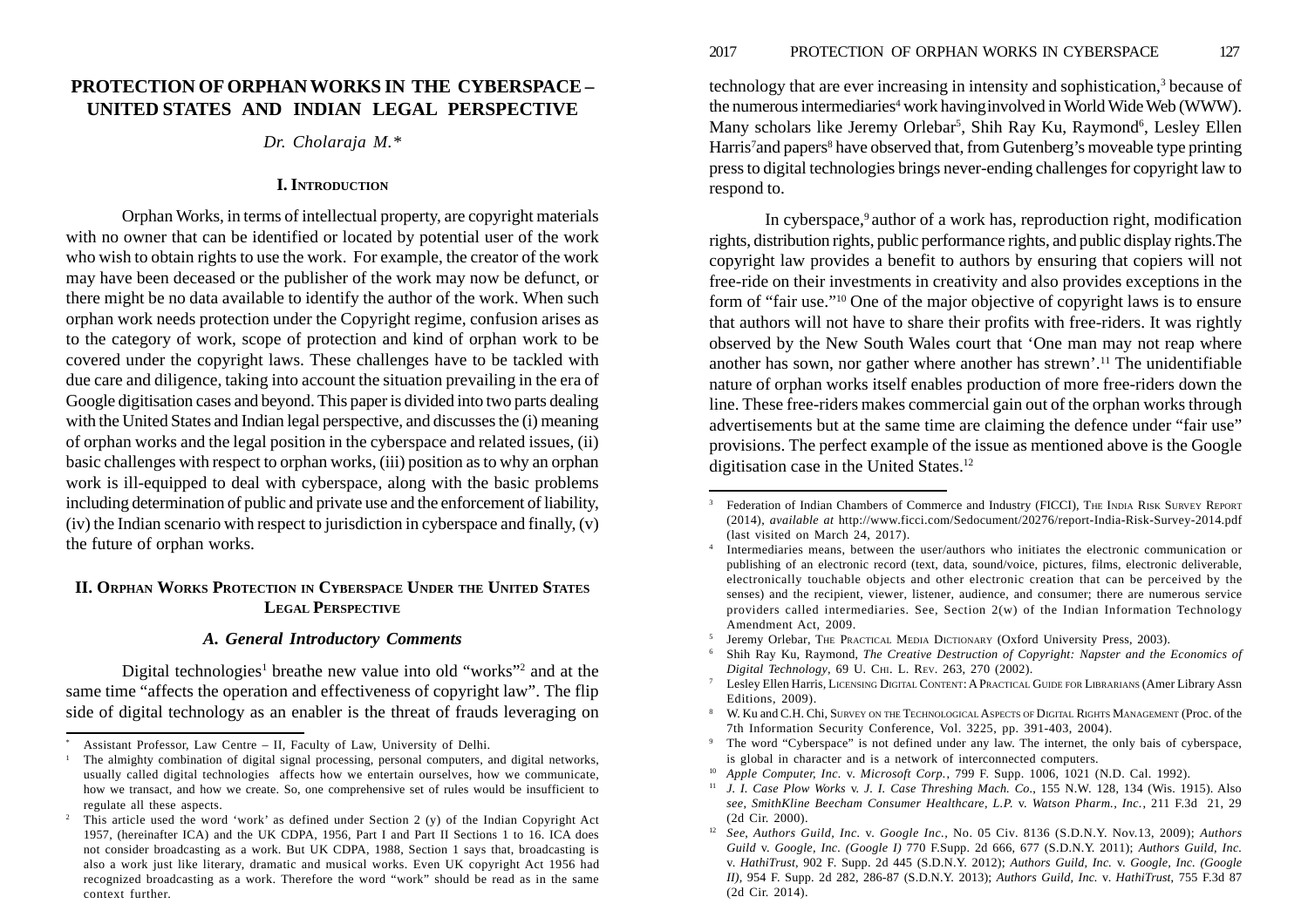## *(i) The Common and Critical Issues in Orphan works*

The problem related to orphan works affects a broad cross-section of stakeholders, including members of the general public, archives, publishers, and filmmakers. Orphan works raises practical questions about how copyright owners should be compensated for the use of their works in commercial nature (the examples of Google books and HathiTrust mass digitization projects are of great importance here), and also raises legal questions about the applicability of exclusive rights,13 limitations and exceptions under copyright law. Is the existing copyright framework sufficiently responsive to these concerns? If not, are there important public or private goals that might warrant legislative action in this area?

The United States copyright office determined in 2006 that, "the risk of liability for copyright infringement, however remote, is enough to prompt them not to make use of [an orphan] work" – and came up with the outcome that "it is not in the public interest, particularly where the copyright owner is not locatable because he no longer exists or otherwise does not care to restrain the use of his work."14 The Report noted that the orphan works problem was exacerbated by a series of changes in the United States copyright law over the past thirty-plus years.<sup>15</sup>

In particular, as per the law, literary works, pictures, sound recordings and other creative works are protected from being copied without the permission of the copyright holder. Any work, which is communicated in cyberspace, is also entitled to protection by law. However, it is still unclear how the copyright law governs or will govern these materials as they appear on the Internet. The cyberspace poses two basic challenges for the Intellectual Property Right (hereinafter referred as IPR) administrator because, cyberspace does not have any particular territory or border and no one has the absolute power to control and regulate it. That is why, it is important to address the question as to how to control it and find a way to define its extent. The IPR administrator's special challenge lies in how to balance the rights of different players on the Internet like content providers, service providers, access providers and so on. Thus, finding, tracking, and controlling wrongdoers in cyberspace has been a major threat, especially, to orphan works. Therefore, issues relating to full-text searches,

print-disabled access, and preservation too come under this ambit. As the problem related to orphan works becomes more acute, it threatens to undermine the increasing number of digitization projects.16

## *(ii) Need for Protection: Innovation, Information and Ideas*

Creation, protection and utilisation are the three cardinal limbs of the IPR system. It was rightly observed by the learned Justice H. Laddie that "The whole of human development is derivative. We stand on the shoulders of the scientists, artists and craftsmen who precede us. We borrow and develop what they have done: not necessarily as parasites, but simply as the next generation. It is at the heart of what we know as progress. Borrowing and developing have always been acceptable."17 Innovation is a central driver of economic growth, development and better jobs. It is the key that enables firms to compete in the global marketplace, and the process by which solutions are found to social and economic challenges.18 Information became the primary *commodity* for any R&D activity. Intellectual property is all about human creativity. The impact of intellectual property rights has spread over every aspect of human life. It has got something in store for everyone ranging from philosophers, ethicist, scientist, politicians, artists, lawmakers, entertainers, business entrepreneurs, economists, professionals, labor, industrialists, students and common man.19 Intellectual property rights are considered as reward for creative and skillfull work in execution of ideas. In fact it is more than a reward for conceiving and executing  $ideas<sup>20</sup>$ .

As a result of the growth of digital technologies, creation of "works" has increased more than ever before in different forms including film, music, games, software producing agencies, e-publishing agencies and digital libraries. Because of its easy digitised storage, retrieval and dissemination for reading, seeing, watching and playing of works becomes much easier than in the past. At the same time, wrongdoers, in turn have started putting such digital

<sup>&</sup>lt;sup>13</sup> Copyright protection gives the author of work a certain "bundle of rights"to exclude other from reproducing the work in copies, to prepare derivative works based on the copyright work and to perform or display the work publicly. There are numerous other rights, which are specific to dramatic, literary works etc.

<sup>14</sup> U.S. copyright office, REPORT ON ORPHAN WORKS (2006), *available at* http://copyright.gov/orphan/ orphan-report-full.pdf(last visited on March 24, 2017). <sup>15</sup> *Id*. at 41-44.

<sup>16</sup> Stef Van Gompel & P. Bernt Hugenholtz, *The Orphan Works Problem: The Copyright Conundrum of Digitizing Large-Scale Audiovisual Archives, and How to Solve It*, *available at* http://www.ivir.nl/ publicaties/download/501 (last visited on March 24, 2017).

<sup>17</sup> Louise Longdin, *Copyright and fair use in the digital age,* University of Auckland Vol.6 (1) BUSINESS REVIEW (2004).

<sup>18</sup> *See*, WORLD INTELLECTUAL PROPERTY REPORT: THE CHANGING FACE OF INNOVATION (2011), *available at* http://www.wipo.int/export/sites/www/freepublications/en/intproperty/944/ wipo\_pub\_944\_2011.pdf(last visited on March 24, 2017).

<sup>&</sup>lt;sup>19</sup> Catherine Colstan, PRINCIPLES OF INTELLECTUAL PROPERTY (Cavendish Publishing Limited, London, 1999).

<sup>&</sup>lt;sup>20</sup> Meir Perez Pugatch, The INTERNATIONAL POLITICAL ECONOMY OF INTELLECTUAL PROPERTY RIGHTS (Edward Elgar Publicattion, 2004).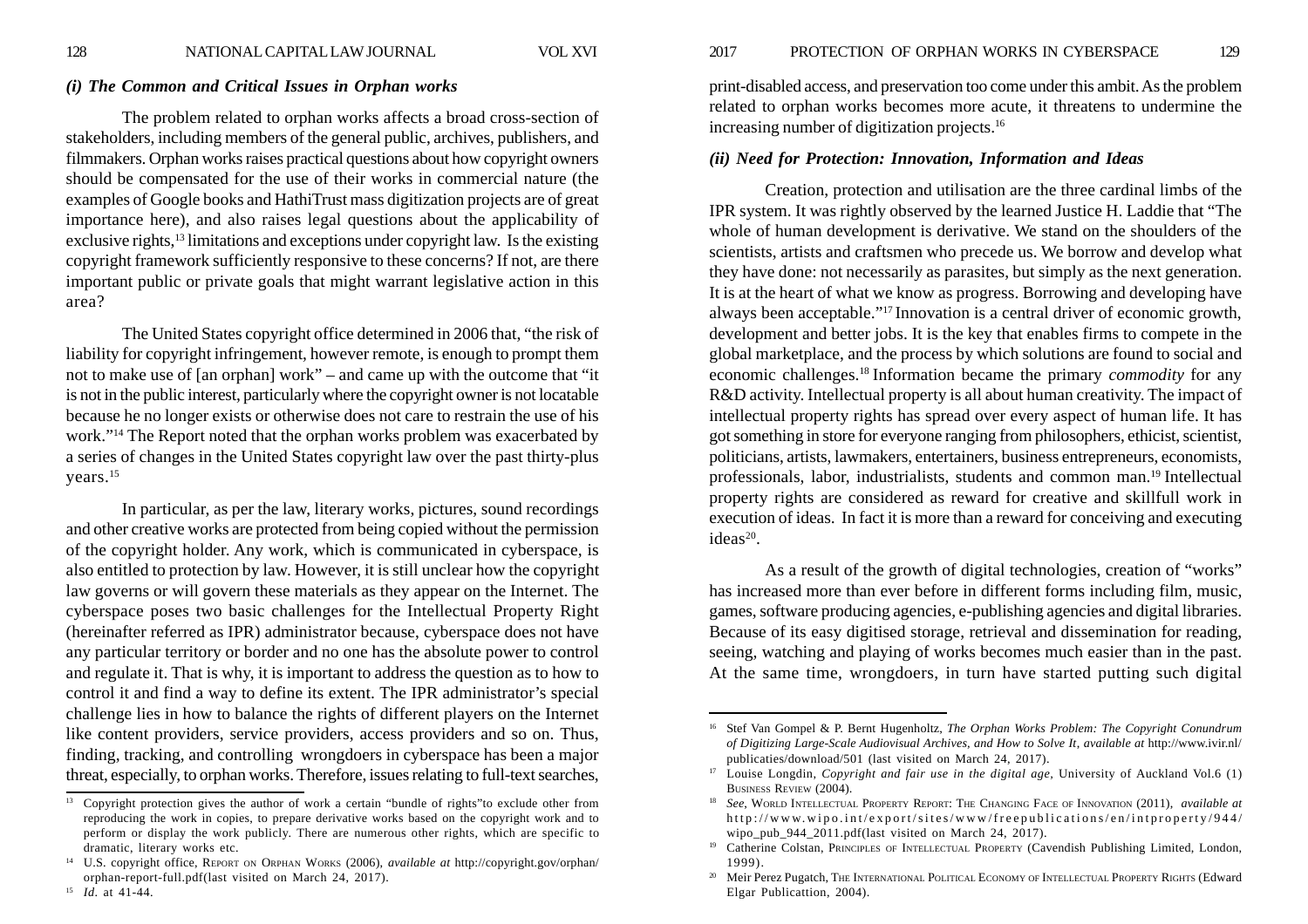technologies to wrong use and for wrong purposes.<sup>21</sup>

Promoting the progress of science and technology is very important for each and every nation. The United States constitutional mandate seeks to *promote the progress of science* through the copyright system. Copyright refers to the author's (creators of all sorts such as writers, photographers, artists, film producers, composers, and programmers) exclusive right to reproduce, prepare derivative works, distribute copies, and publicly perform and display their works. The United States judiciary from time to time, keeps and updates guidelines for the users and creators, as well as the government. The Supreme Court of the United States of America reaffirmed in 2012 that, facilitating the dissemination of creative expression is an important means of fulfilling the constitutional mandate to "promote the progress of science" through the copyright system.<sup>22</sup> But the Orphan works'story is very different one from the incentive model to promote and protect innovations. Before further discussion, it is very important to lay emphasis on what exactly does one mean by an orphan work?

## *B. Orphan Works - Defined*

The US Copyright Office published its first Report on Orphan Works in January 2006. The Office has defined an "Orphan Work" as: any original work of authorship for which a good faith prospective user cannot readily identify and/or locate the copyright owner(s) in a situation where permission from the copyright owner(s) is necessary as a matter of law.<sup>23</sup> Thus, put in simpler terms, "Orphan works are copyright material with no owner that can be identified or located by someone wishing to obtain rights to use the work. For example, the copyright owner may be deceased, the publisher who owns the copyright may now be defunct, or there is no data that identifies the author of the work."24 Orphan works are now seen as a significant problem around the world as it becomes difficult for the interested user to obtain required rights to use the work.25 Khong D.W.K. states that, Orphan works means "copyrighted works

130 NATIONAL CAPITAL LAW JOURNAL VOL XVI 2017 PROTECTION OF ORPHAN WORKS IN CYBERSPACE 131

whose owners are difficult or even impossible to locate."<sup>26</sup> The inability to use orphan works means that their productive and beneficial uses are lost to both users and copyright holders. Thus, questions of who should be entrusted with guardianship over orphan books, under what terms, and with what safeguards are matters more appropriately decided by the legislature than through an agreement among private, self-interested parties.27 As per Ian Hargreaves orphan works are "the starkest failure of the copyright framework to adapt."28

# *C. The United States Copyright Act and its Effects*

There is no specific exception in the US Copyright Act for the use of orphan works. Unless covered by an exception or licence, use of an orphan work may constitute copyright infringement. However, orphan works may be used when covered by existing fair dealing exceptions or a statutory licence. The Copyright Act has changed gradually but has also steadily relaxed the obligations of copyright owners to assert and manage their rights and has thereby removed formalities in the law that had provided users with readily accessible copyright information. Significant among those changes were the elimination of the registration and notice requirements, which resulted in less accurate and incomplete identifying information on works, and the automatic renewal of copyrighted works that were registered before the effective date of the 1976 Copyright Act. In 1992, automatic renewal term for works was added in the first term from 1 January 1978, making it no specific requirement for the owners to renew their rights.29 Following the introduction of automatic renewal provisions, the Sonny Bono Copyright Term Extension Act of 1998 extended the duration of copyright and thus, the major changes made to the Copyright Act, increased the likelihood that some copyright owners would become unlocatable.

The US Copyright Office has long asserted that Congress amended the law for sound reasons, primarily to protect authors from technical traps in the law and to ensure the United States' compliance with international conventions. With the 1976 Act, the United States took several important steps towards assuming a more prominent role in the international copyright community. These changes harmonized the United States copyright law with the prevailing international copyright norms and moved the United States closer to compliance

<sup>&</sup>lt;sup>21</sup> Solange Ghernaouti, CYBER POWER: CRIME, CONFLICT AND SECURITY IN CYBERSPACE (EPFL Press, Switzerland, 2013), has pointed out that "internet technologies are facilitators for many kinds of infringements: theft; sabotage of information; copyright infringements; breach of professional secrecy, digital privacy, or intellectual property; dissemination of illegal contents; competing attacks; industrial espionage; breach of trademark laws; dissemination of false information; denial of service; various frauds; money laundering – the list of possible offences goes on".

<sup>22</sup> *Golan* v. *Holder*, 132 S. Ct. 873, 887-88 (2012) (quoting U.S. CONST. art. I, § 8, cl. 8).

<sup>23</sup> U.S. copyright office, REPORT ON ORPHAN WORKS (2006), *available at* http://copyright.gov/orphan/ orphan-report-full.pdf(last visited on March 24, 2017).

<sup>24</sup> Giancarlo F. Frosio, *Google Books Rejected: Taking the Orphans to the Digital Public Library of Alexandria*, 28 SANTACLARACOMPUTER & HIGH TECH. L.J. 81 (2011), *available at* http:// digitalcommons.law.scu.edu/chtlj/vol28/iss1/3(last visited on March 24, 2017).

<sup>25</sup> Ian Hargreaves, *Digital Opportunity: A Review of Intellectual Property and Growth* (2011), *available at*http://dera.ioe.ac.uk/16295/7/ipreview-finalreport\_Redacted.pdf (last visited on March 24, 2017).

<sup>&</sup>lt;sup>26</sup> D.W.K. Khong, *The (Abandoned) Orphan-Works Provision of the Digital Economy Bill, E.I.P.R.* 560 (2010), quoted in, T. G. Agitha, *International Norms for Compulsory Licensing and the Indian Copyright Law*, 15(1) THE JOURNAL OF WORLD INTELLECTUAL PROPERTY 26-50 (2012).

<sup>27</sup> *See*, *Google I*, *supra* n. 12.

<sup>28</sup> *Supra* n*. 25.*

<sup>&</sup>lt;sup>29</sup> Copyright Amendments Act of 1992,  $\S$  102(a), 106 Stat. 264, 264 (codified as amended at 17 U.S.C. § 304(a)).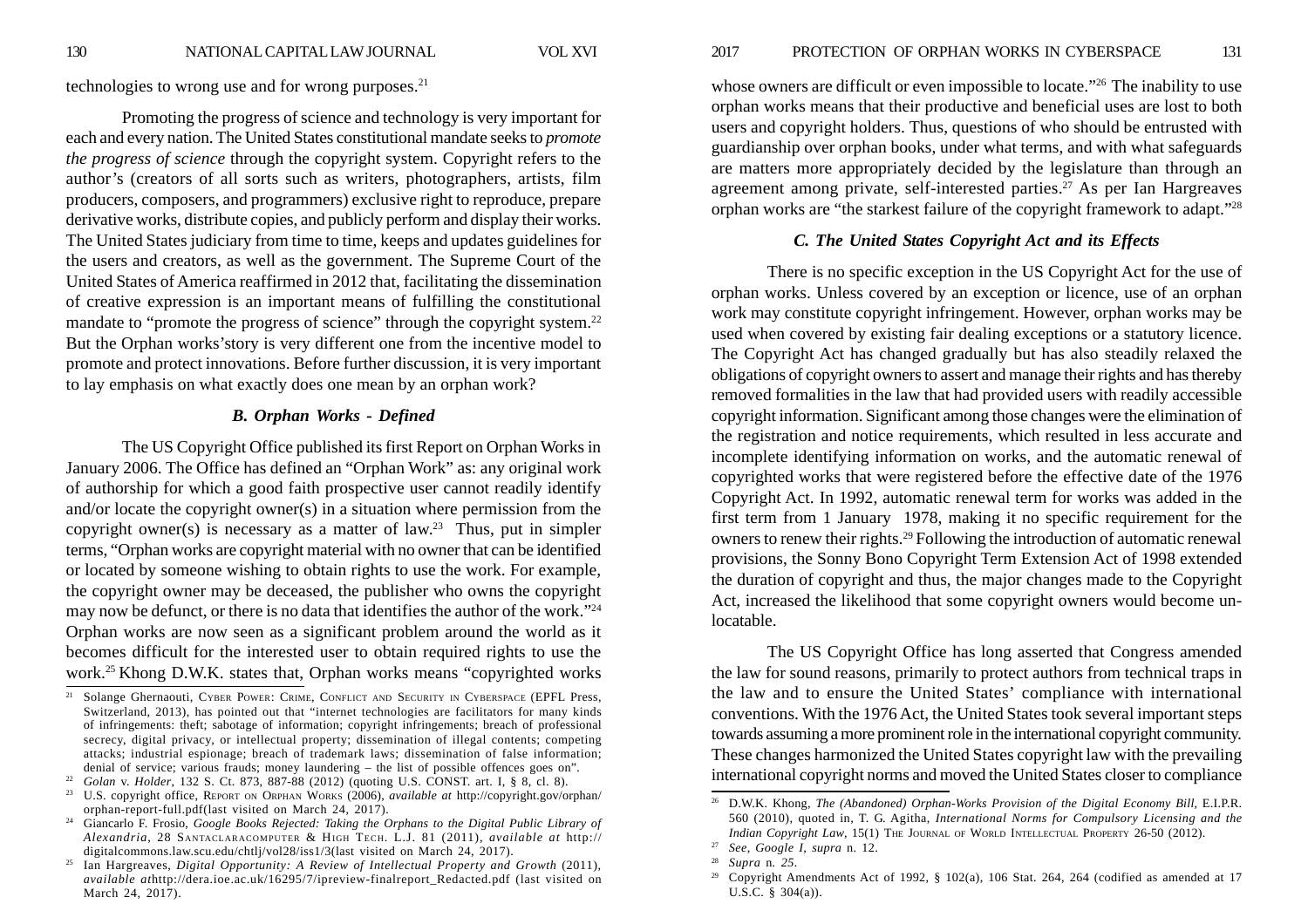with the Berne Convention.<sup>30</sup> However, "the net result of these amendments has been that more and more copyright owners may go missing".<sup>31</sup>

# *(i) Orphan Works: the Role of the United States' Copyright Office*

The US Copyright Office examined the topic of orphan works and mass digitization in separate publications issued in 2006 and 2011 respectively.32 Thus, the US Copyright Office began an in-depth study of this issue and the related issue of orphan works on the  $15<sup>th</sup>$  of June 2015.<sup>33</sup> As part of its subsequent "Orphan Works and Mass Digitization Report" the Office proposed the creation of a limited "pilot program" that would establish a legal framework known as extended collective licensing (ECL) for certain mass digitization activities. The Office noted the broad impact of both issues on the copyright system, discussed various potential responses, and, with respect to orphan works, proposed a legislative solution.

This Report addresses two circumstances in which the accomplishment of that goal may be hindered under the current law due to practical obstacles preventing good faith actors from securing permission to make productive uses of copyrighted works. Firstly, with respect to orphan works, referred to as "perhaps the single greatest impediment to creating new works" a user's ability to seek permission or to negotiate licensing terms is compromised by the fact that, despite his or her diligent efforts, the user cannot identify or locate the copyright owner. Secondly, in the case of mass digitization – which involves making reproductions of many works, as well as possible efforts to make the works publicly accessible – obtaining permission is essentially impossible, not necessarily because of lack of availability of identifying information or the inability to contact the copyright owner, but because of the sheer number of individual permissions required.34

# **III. THE US INITIATIVES TO STRENGTHEN IPR PROTECTION AND ENFORCEMENT INTERNATIONALLY**

The United States has worked to promote adequate and effective protection and enforcement of IPR through a variety of mechanisms.

132 NATIONAL CAPITAL LAW JOURNAL VOL XVI 2017 PROTECTION OF ORPHAN WORKS IN CYBERSPACE 133

In the United States, it is difficult to separate the issue of mass digitization from two lawsuits arising out of the Google Books project, in which authors and book publishers have asserted violations of their exclusive rights and Google and libraries have asserted fair use.<sup>35</sup> Recent decisions in these cases have magnified the public debate surrounding the costs and benefits arising from digitization projects more generally and how best to license, except/or otherwise regulate them under the law. Meanwhile, a growing number of countries have adopted legislative responses to both orphan works and mass digitization, ranging from calibrated exceptions to government licenses to extended collective licensing. And, private entities have developed innovative new copyright information registries and other resources to more efficiently bring rights holders together with those seeking to use their works.

In 2004, Google began an ambitious project to digitize millions of books held by several major libraries, including many books still protected by copyright.36 Google scanned and digitized more than 15 million books published both in the United States and universally and continues to scan books today. Before scanning and publishing, Google did not obtain prior permission from the authors or publishers of the books. Millions of these books were protected by copyright law at the time they were scanned, but neither Google nor the participating libraries obtained permission from the relevant copyright owners. Google provided its library partners with digital copies of these works and made them available to users for full-text searching.

The important issue here is that, the books were digitalised without the prior permission of the authors but Google took a different stand, urging that they were simply advertising and that they were simply collecting revenue from the advertising of those works. Google's search service allows end-users to view "snippets" from books that are subject to copyright protection and it allows end-users to view and download public domain books in their entirety. Google's search engine freely used, other's work without prior permission but the company collects revenue from advertising and they cleverly says that users can use the services freely. The Google search engine presented with the search results, including pages that reproduce and display images from copyrighted books. Users were permitted to view "snippets" of scanned books that were still protected by copyright and to download full copies of books that were in the public domain. A "snippets" was an excerpt consisting of one-eighth of a page.

<sup>30</sup> *Available at* http://www.wipo.int/export/sites/www/treaties/en/documents/pdf/berne.pdf(last visited on March 24, 2017).

<sup>&</sup>lt;sup>31</sup> U.S. Copyright Office on Legal Issues in Mass Digitization: A Preliminary Analysis and Discussion DOCUMENT (2011), *available at* http://copyright.gov/docs/massdigitization/USCOMass Digitization\_October2011.pdf(last visited on March 24, 2017).

<sup>32</sup> U.S. Copyright Office, REPORT ON ORPHAN WORKS (2006), *available at* http://copyright.gov/orphan/ orphan-report-full.pdf(last visited on March 24, 2017).

<sup>33</sup> U.S. Copyright Office, ORPHAN WORKS AND MASS DIGITIZATION, *available at* http://copyright.gov/ orphan/reports/orphan-works2015.pdf (Last visited on March20, 2017). <sup>34</sup> *Ibid*.

<sup>35</sup> See, *Google I & Hathi Trust* (2012), *supra* n. 12.

<sup>36</sup> About Google Books, GOOGLE, *available at* http://books.google.com/intl/en/googlebooks/about/. (last visited on March 24, 2017).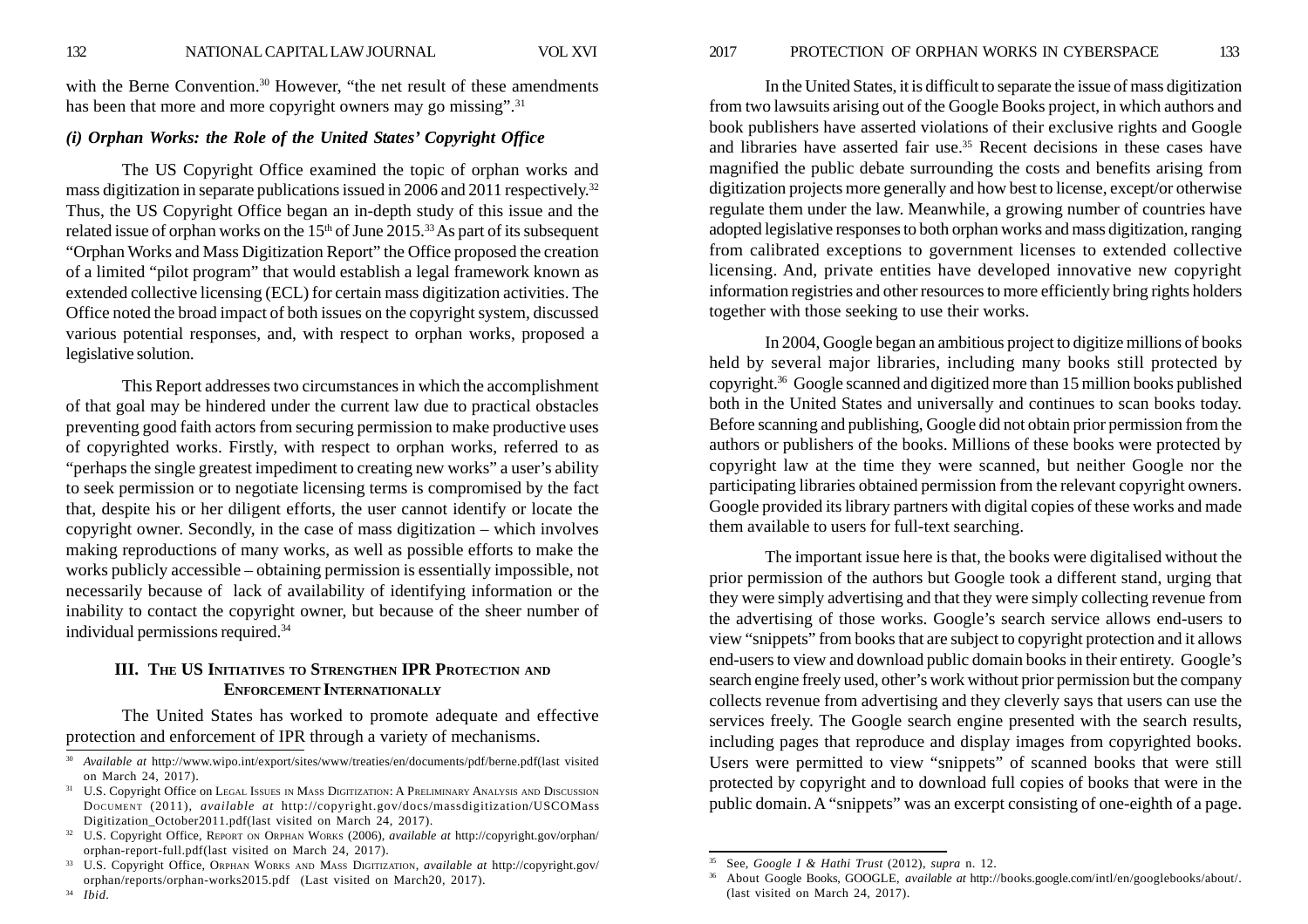Google implemented security measures to limit the portion of any book accessible through snippet views, including generating only three snippets in response to any given search and "blacklisting"( i.e., making unavailable) certain snippets and entire pages.37

Some authors and publishers objected to Google's actions. In 2005, the authors brought a class action lawsuit asserting that Google had committed wilful infringement, and publishers raised similar claims. In response, Google asserted a fair use defence. The parties entered into a proposed settlement on October  $28<sup>th</sup>$ ,  $2008$ , and after Department of Justice (DOJ) and many others objected to the proposal, the parties filed a revised settlement proposal on November 13<sup>th</sup>, 2009. DOJ urged the court to reject this settlement, citing concerns about copyright law as well as antitrust and class action related issues. In addition, hundreds of private actors and the governments of France and Germany filed formal objections. A fairness hearing was held on February 18th, 2010.38

## *(i) Authors Guild*  **<sup>v</sup>***. Google, Inc. (Google I)*

In 2011, the United States District Court for the Southern District of New York rejected a proposed settlement in *Authors Guild* v. *Google Inc.39* the copyright infringement litigation in which authors and publishers challenged the highly publicized "Google Books" project.40 It is called "Google Books" case. In the Authors Guild case it was held that, "Google would provide payments to the registry on behalf of rights holders and, in turn, the registry would distribute the funds to registered rights holders. If no rights holder came forward to claim the funds after a certain amount of time, the funds could be used to cover the expense of searching for copyright owners or be donated to literacy-based charities".<sup>41</sup>

In March 2011, Judge Denny Chin rejected the amended settlement agreement. The court recognized that "the benefits of Google's book project are many," including making books more accessible to "libraries, schools, researchers, and disadvantaged populations," facilitating access for persons with disabilities, generating new audiences and sources of income for authors and publishers, and preserving older books currently "falling apart buried in library stacks."42 In this case, the question of how mass book digitization fits

within the existing copyright framework is a timely one. In a much-anticipated opinion, the federal court found that "the settlement would inappropriately implement a forward-looking business arrangement granting Google significant rights to exploit entire books without permission from copyright owners, while at the same time releasing claims well beyond those presented in the dispute."43 As the court explained:

The question of who should be entrusted with guardianship over orphan books, under what terms, and with what safeguards are matters more appropriately decided by Congress than through an agreement among private, self-interested parties. Indeed, the Supreme Court has held that "it is generally for Congress, not the courts, to decide how best to pursue the Copyright Clause's objectives." [And the Supreme Court has] noted that it was Congress' responsibility to adapt the copyright laws in response to changes in technology.44

In October 2012, the five major publisher plaintiffs settled with Google. According to public statements about the settlement, the publisher plaintiffs will be permitted to choose whether or not to include digitized books in the Google Books project.45 Further details of the settlement have not been made public. Notably, the settlement does not require formal court approval because it only resolves the claims of the specific publisher plaintiffs. The settlement does not affect claims made by the Authors Guild or non-parties to the lawsuit.46 Therefore, the settlement would not address orphan works in which copyrights are owned by anyone other than the publisher plaintiffs.

## *(ii) Authors Guild, Inc.*  **<sup>v</sup>***. Hathi Trust (hereinafter Hathi Trust case)*

The Hathi Trust case is slightly different from the aforementioned "Google Books" case. In September 2011, the Authors Guild, along with two foreign authors' groups and a number of individual authors, sued a consortium of colleges, universities, and other nonprofit institutions known as Hathi Trust.47

<sup>37</sup> *See*, *Google II*, supra n. 12.

<sup>38</sup> *Google I*, *supra* n. 12 at 671.

<sup>39</sup> *Ibid*.

<sup>40</sup> *Supra* n.36.

<sup>41</sup> *Authors Guild*, *supra* n. 12 at 671-72. <sup>42</sup> *Id*. at 670.

<sup>&</sup>lt;sup>43</sup> The amended settlement agreement covered photographs and other pictorial works contained in books only where a party holding a copyright interest in the image also held a copyright interest in the book. See Settlement Agreement §§ 1.13, 1.75.

<sup>44</sup> *Google I*, *supra* n. 12 at 677.

<sup>45</sup> *Publishers and Google Reach Settlement* (4th October 2012), *available at* http:// www.publishers.org/press/85/(last visited on March 20, 2017).

<sup>46</sup> Several associations of photographers and other visual artists filed a separate action challenging the Google Books program in April 2010. That case was settled in September 2014. See Press Release, *National Press Photographers Ass'n Google, Photographers Settle Litigation Over Books* (Sep.5 2014), *available at* https://nppa.org/news/google-photographers-settle-litigationover-books (last visited on March 20, 2017).

<sup>47</sup> *Authors Guild* (2012), *supra* n. 12.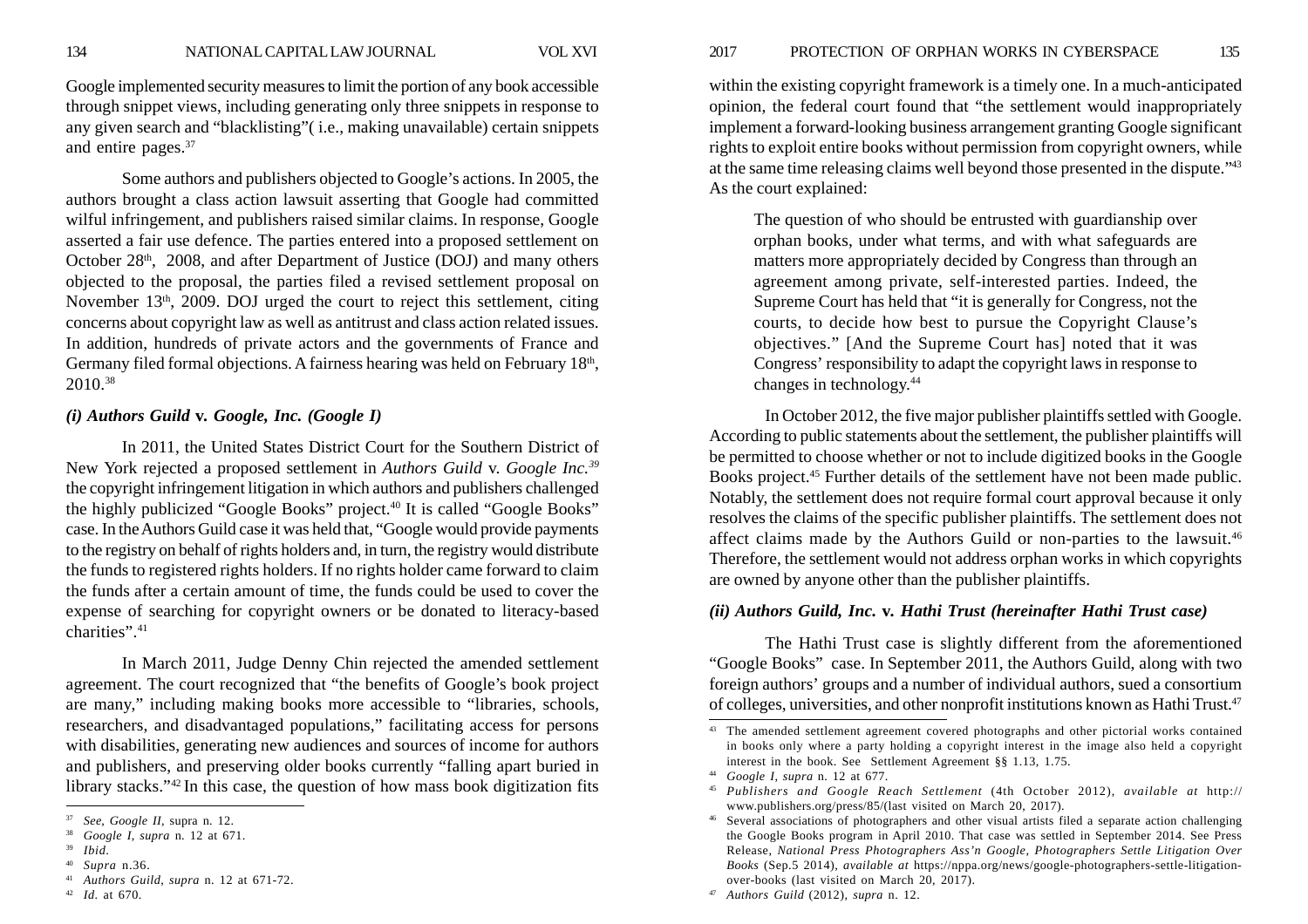Hathi Trust members had agreed to allow Google to scan the books in their collections for inclusion in the Hathi Trust Digital Library (HDL). For copyrighted works in the HDL, HathiTrust permitted three uses: (1) full-text searches by the general public, (2) full access for library patrons with certified print disabilities, and (3) creation of preservation copies under specified circumstances. In addition to those uses, the plaintiffs also challenged the University of Michigan's separate Orphan Works Project, under which out-of-print works whose copyright owners could not be located would be made accessible in digital format to library patrons. The complaint alleged, inter alia, that the plaintiffs were easily able to locate several of the authors whose works were deemed orphaned by Hathi Trust, and thus the project was not actually limited to orphan works. Shortly after the complaint was filed, the University suspended the Orphan Works Project indefinitely.<sup>48</sup>

In October 2012, the district court ruled in favour of Hathi Trust on issues relating to full-text searches, print-disabled access, and preservation.<sup>49</sup> The court found these activities to be largely transformative and ultimately protected by fair use, further opining that "the underlying rational of copyright law is enhanced" by the HDL.<sup>50</sup> The court did not reach the merits of the claims regarding the Orphan Works Project, however, finding instead that the issue was not ripe for adjudication in the light of the project's suspension.<sup>51</sup>

# *(iii) Authors Guild, Inc.*  **<sup>v</sup>***. Google, Inc. (Google II)*

In November 2013, Judge Chin granted Google's motion for summary judgment on its fair use defence against the remaining claims by the Authors Guild.<sup>52</sup> After considering the four fair use factors enumerated in 17 U.S.C. \$107, the court concluded that "Google Books provides significant public benefits", and that its book scanning project constitutes fair use.53 The court found that Google's "use of book text to facilitate search through the display of snippets" was transformative in nature because it "transforms expressive text into a comprehensive word index that helps readers, scholars, researchers and others find books.54 Such use, the court held, "does not supersede or supplant books because it is not a tool to be used to read books."55 The court further held that, although Google copied books in their entirety, that fact did not weigh

<sup>55</sup> *Ibid*.

strongly against a finding of fair use because "Google limits the amount of text it displays in response to a search."56 For similar reasons, the court found that Google Books did not negatively impact the market for books, nothing that Google's policy of "blacklisting" certain pages and snippets would prevent any user from accessing an entire book through multiple searches.<sup>57</sup>

Users were permitted to view "snippets" of scanned books that were still protected by copyright and to download full copies of books that were in the public domain. A "snippet" was an excerpt of the book consisting one-eighth of a page. Google implemented security measures to limit the portion of any book accessible through snippet views, including generating only three snippets in response to any given search and "blacklisting" ( i.e., making unavailable) certain snippets and entire pages.58 Thus, while the court found the Google Books project to be fair use, it did not address whether a mass digitization project involving uses beyond the display of snippets would qualify for such protection. Nor did it separately address treatment of orphan works outside of the mass digitization context.

## *(iv) Authors Guild, Inc.*  **<sup>v</sup>***. Hathi Trust II*

On appeal against the decision of district court in favour of Hathi Trust, the Second Circuit upheld the district court's finding that the creation of a fulltext searchable database and the provision of access for the print-disabled were fair uses.59 The court vacated the finding that Hathi Trust's preservation function was fair use and remanded for consideration of whether the plaintiffs had standing to challenge that aspect of HathiTrust activities.<sup>60</sup> In addition, the court affirmed the district court's ruling that the plaintiffs' challenge to the Orphan Works Project was not ripe for adjudication.<sup>61</sup>

All of the United States copyright stakeholders strongly suggest that it is time to revisit potential solutions in the United States. The goal in doing so is not to interfere with jurisprudence, but rather to ensure that the rules are clear and that all parties are on an equal footing. Indeed, with so many equities at stake, the complexity and breadth of the issues make them well suited for legislative action.62 Indeed, the Google Books settlement demonstrated that "rights holders and rights users are capable of coming to the table and arriving

<sup>48</sup> *Id*. at 449.

<sup>49</sup> *Id*. at 464.

<sup>50</sup> *Ibid.*

<sup>51</sup> *Id*. at 455-56.

<sup>52</sup> *Google II*,*supra* n. 12.

<sup>53</sup> *Id*. at 293-94.

<sup>54</sup> *Id*. at 291.

<sup>56</sup> *Id*. at 292.

<sup>57</sup> *Id*. at 292-93.

<sup>58</sup> *Google II*, *supra* n.12.

<sup>59</sup> *Authors Guild* (2014), *supra* n. 12..

<sup>60</sup> *Id*. at 104.

<sup>61</sup> *Id*. at 105.

<sup>62</sup> U.S. Copyright Office's, ORPHAN WORKS AND MASS DIGITIZATION, *available at* http://copyright.gov/ orphan/reports/orphan-works2015.pdf(last visited on March 20, 2017).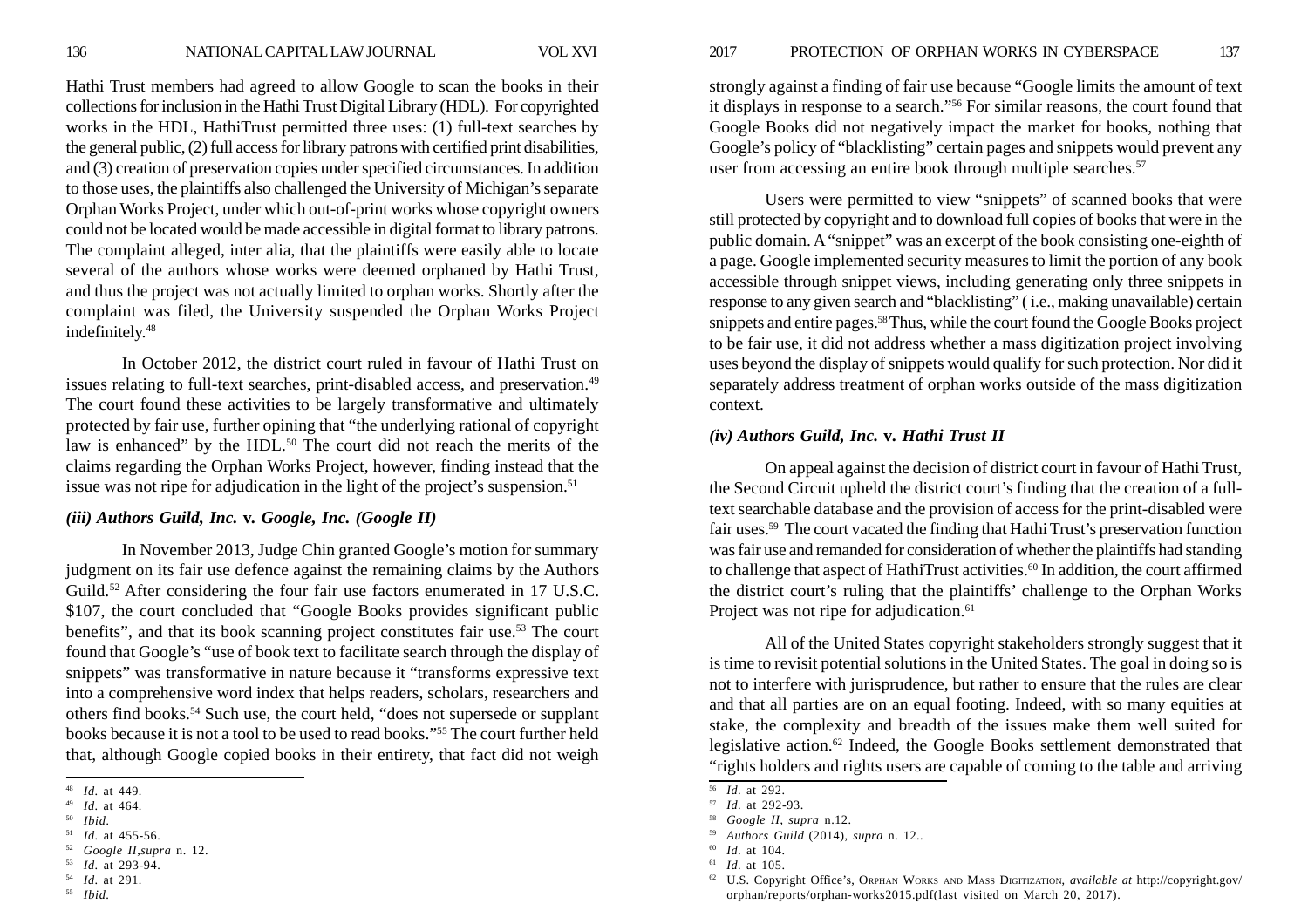at a solution which serves the interests of all stakeholders and also promotes the goals of copyright law."63 In the Statement of Interest it filed in the case, the United States raised concerns about the settlement primarily because it would have bestowed the benefits of mass digitization on only one party, not because of any fundamental concern about the functioning or legitimacy of an appropriately structured ECL program more generally.64

Simplifying the process of obtaining prior permission from authors and other rights holders would be immensely beneficial. Others may suggest that with guidance and encouragement from Congress, stakeholders could and should be encouraged to explore solutions within the marketplace, including private agreements or memoranda of understanding. The questions raised in this analysis are complex and will require additional review and deliberation.

# **IV. ORPHAN WORKS PROTECTION IN CYBERSPACE UNDER INDIAN LEGAL PERSPECTIVE**

Legal Frame work for IPR's in India and the concerned Administrative Ministries was earlier specified under The Government of India (Allocation of Business) Rules, 1962, which governed distribution of work amongst different Ministries/Departments of the Government of India. However, with the recent developments and government's commitment towards establishing a strong IPR regime in the country, now all the IPR related Laws are administered by the Ministry of Commerce and Industry through its agency, Department of Industrial Policy and Promotion. With this the functions of copyright office and its related subordinates were shifted from the Ministry of Human Resources to the Ministry of Commerce and Industries and positively the functioning of the office under its new administrative head has shown great improvement in terms of timeliness and digitalisation.

# *(i) Orphan Works in India*

Indian Copyright Act (hereinafter referred to as ICA), at no place, has expressly defined or used the term "Orphan Work"65, but the ICA has also

covered the protection in respect of such works.<sup>66</sup> India's legal protection in respect of orphan works was first established in 1957 and was recently amended in 2012.<sup>67</sup> According to the ICA, a compulsory license<sup>68</sup> can be granted to an applicant who wishes to exploit an orphan work where the author is dead, unknown, cannot be traced or cannot be found. $69$  It extends the scope to any work and not necessarily limited to those of Indian origin. Thus, compared to the definition of Orphan Works as given under the United States and the UK, the meaning is more relevant and extended in the Indian legal perspective.<sup>70</sup> ICA has also covered the published works as well as the unpublished works which originated in India. The amendment provision covered foreign works capable of being licensed compulsorily in case it is published elsewhere but withheld in India $71$ 

Analysis of the relevant provision of the Act indicates that the following goals are meant to be achieved by issuance of compulsory licenses in respect of orphan works:

- i. To make available Indian works which are unreasonably with held from public.
- ii. To publish and bring to public those unpublished works whose authors are unknown or untraceable.
- iii. To make available Indian or foreign works which are not available in India at all or at a reasonable price.
- iv. To allow production and publication of translation of Indian and foreign works into Indian languages.

 $63$  The book publishers settled their claims against Google in 2012. The terms are confidential. *Authors Guild, Inc.*, Comments Submitted in Response to U.S. Copyright Office's Feb.10, 2014 notice of Inquiry at 9 (Authors Guild additional Comments).

<sup>64</sup> *See*, Statement of Interest of United States of America Regarding Proposed Amended Settlement Agreement at 2, *Authors Guild, Inc*. v. *Google Inc.*, No. 05 Civ. 8136 (S.D.N.Y. Feb. 4, 2010), ECF No.922 (U.S Statement of Interest).

<sup>65</sup> T. G. Agitha, *International Norms for Compulsory Licensing and the Indian Copyright Law*, 15(1) JOURNAL OF WORLD INTELLECTUAL PROPERTY 26-50 (2012).

<sup>66</sup> But it does not mean to cover abandoned works. See more about abandoned work on D.W.K. Khong, *Orphan Works, Abandonware and the Missing Market for Copyrighted Goods*, 15 INTERNATIONAL JOURNAL OF LAW AND INFORMATION TECHNOLOGY, 54–89 (2007), *available at* http:// ijlit.oxfordjournals.org/content/15/1/54.full.pdf+html (last visited on March 20, 2017).

<sup>67</sup> Received the assent of the President on the 7th June, 2012, *available at* http://copyright.gov.in/ (last visited on March 20, 2017).

<sup>68</sup> Compulsory/non-voluntary licensing is one method of assuring dissemination of information while giving due respect to the author's/owner's rights by compensating him. It balances the interests of owners and users by compelling the owner of copyright to grant licences on request, against the payment of equitable remuneration. *See*, L. M. C. R. Guibault, COPYRIGHT LIMITATIONS AND CONTRACTS - AN ANALYSIS OF THE CONTRACTUAL OVERRIDABILITY OF LIMITATIONS ON COPYRIGHT (Kluwer Law International, London, 2002).

<sup>69</sup> *Ibid*.

<sup>&</sup>lt;sup>70</sup> See the above definition of "Orphan Works" – Chapter II (B), ICA.

Given how onerous our compulsory licensing sections are, especially sections 32 and 32A (which deal with translations, and with literary, scientific or artistic works), it is not a surprise that they have not been used even once. However, given the modifications to s.31 and s.31A, we might just see those starting to be used by publishers, and not just radio broadcasters. Analysis of the Copyright (Amendment) Bill 2012, *available at*http://cis-india.org/a2k/blogs/analysis-copyrightamendment-bill-2012(last visited on March 20, 2017).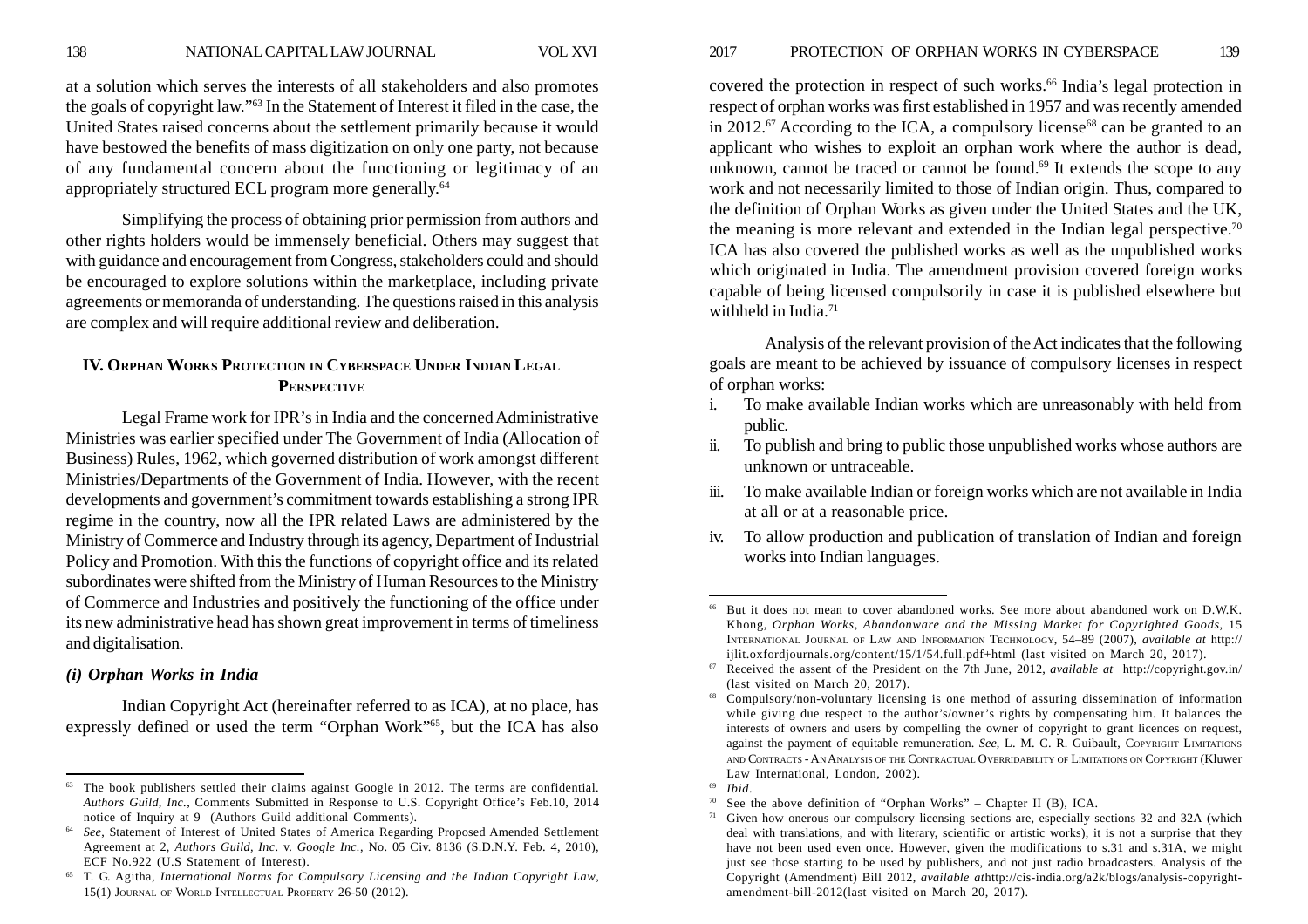- v. To permit broadcasting of translations for teaching and dissemination of research results.
- vi. To make available works to disabled persons.
- vii. To provide for statutory licenses for cover versions.
- viii. To provide for statutory licenses for radio broadcasts.

## *(ii) Compulsory Licence in Unpublished Indian Works under Indian law*

As per Section 31A of the ICA,<sup>72</sup> where the author of any unpublished work is dead or unknown or cannot be traced or any work published or communicated to the public and the same is withheld from the public in India, or the owner of the copyright in such work cannot be found, then any person may apply to the Copyright Board for licence to publish or communicate to the public such work or a translation thereof.73 Here, it is very important to note that the word "unpublished work" has been referred at seven different provisions under the ICA.<sup>74</sup> The Copyright (Amendment) Act, 2012 enhanced the scope of Section 31A (1) by extending it to cover all works and not just Indian works.

# *(iii) Conditions for obtaining Compulsory Licenses for Unpublished Indian Works*

Before making such an application, the applicant shall publish his proposal in one issue of a daily newspaper in the English language having circulation in the major part of the country and where the application is for the publication of a translation in any language, such proposal must also be published in one issue of any daily newspaper in that language.75 Every such application shall be made in such form as may be prescribed and shall be accompanied with a copy of the advertisement issued under Section 31A (2) and with such fee as may be prescribed.76 The requirement of advertisement serves two purposes – first, the untraceable author owner may read it and come forward to discuss the potential use by the applicant and second, to invite any objections or reservations that any other person may have against such publication.<sup>77</sup>

#### *(iv) Compilations of Inquiry*

Where an application is made to the Copyright Board under Section 31A, it may, after holding such inquiry as may be prescribed, direct the Registrar of Copyrights to grant to the applicant a licence to publish the work or a translation thereof in the language mentioned in the application subject to the payment of such royalty and subject to such other terms and conditions as the Copyright Board may determine, and thereupon the Registrar of Copyrights shall grant the licence to the applicant in accordance with the direction of the Copyright Board.78

## *(v) Limitation, Fees and Benefit of the Compulsory Licenses*

Where a licence is granted under this provision, the Registrar of Copyrights may, by order, direct the applicant to deposit the amount of the royalty determined by the Copyright Board in the public account of India or in any other account specified by the Copyright Board so as to enable the owner of the copyright or, as the case may be, his heirs, executors or the legal representatives to claim such royalty at any time.79

Without prejudice to the foregoing provisions [Sec. 31A (6)], in case of an unpublished Indian work whose author is dead, the Central Government may, if it considers that the publication of the work is desirable in the national interest, require the heirs, executors or legal representatives of the author to publish such work within such period as may be specified by it. Where any work is not published within the period specified by the Central Government, the Copyright board may, on an application made by any person for permission to publish the work and after hearing the parties concerned, permit such publication on payment of such royalty as the Copyright Board may, in the circumstances of such case, determine in the prescribed manner.<sup>80</sup>

If the Board is satisfied that the licence for publication or communication to the public or translation in any language of the work, applied for may be granted to the applicant, or if there are more applicants than one, to such applicants, as, in the opinion of the Board, would best serve the interest of the general public, it shall direct the Register of Copyright to grant the licence

Section 31A, introduced on the basis of Berne Appendix, provides for issuing compulsory licences for unpublished Indian works in the case of which the author is dead or unknown or cannot be traced, or the owner of copyright cannot be found, to publish such work or translation thereof in any language.

<sup>73</sup> See, Sec. 31 A (1) of ICA

See, ICA, Sec.2 (i) Indian work; Sec. 7, Nationality of author where the making of unpublished work is extended over considerable period; Sec13, (2) (ii) Works in which copyright subsists; Sec.16 No copyright except as provided in this Act; Sec.31A (Compulsory licence in unpublished Indian works; Sec. 40 (Power to extend copyright to foreign works) (b); Sec. 52 (p) Certain acts not to be infringement of copyright.

<sup>75</sup> ICA, Sec. 31A (2).

<sup>76</sup> ICA, Sec. 31A (3).

The differences between assignment and licensing are, however, important for different reasons. For example, a failure to pay royalties due under the original agreement may, in the case of licence, enable a licence to be revoked but in the case of an assignment, cannot lead to recovery of the copyright which has been assigned. *See*,N.S. Gopalakrishnan & T.G. Agitha, PRINCIPLE OF INTELLECTUAL PROPERTY (Eastern Book Company, Lucknow, 2009), p. 345.

<sup>78</sup> ICA, Sec. 31A (4).

<sup>79</sup> ICA, Sec. 31A (5).

<sup>80</sup> ICA, Sec. 31A (7).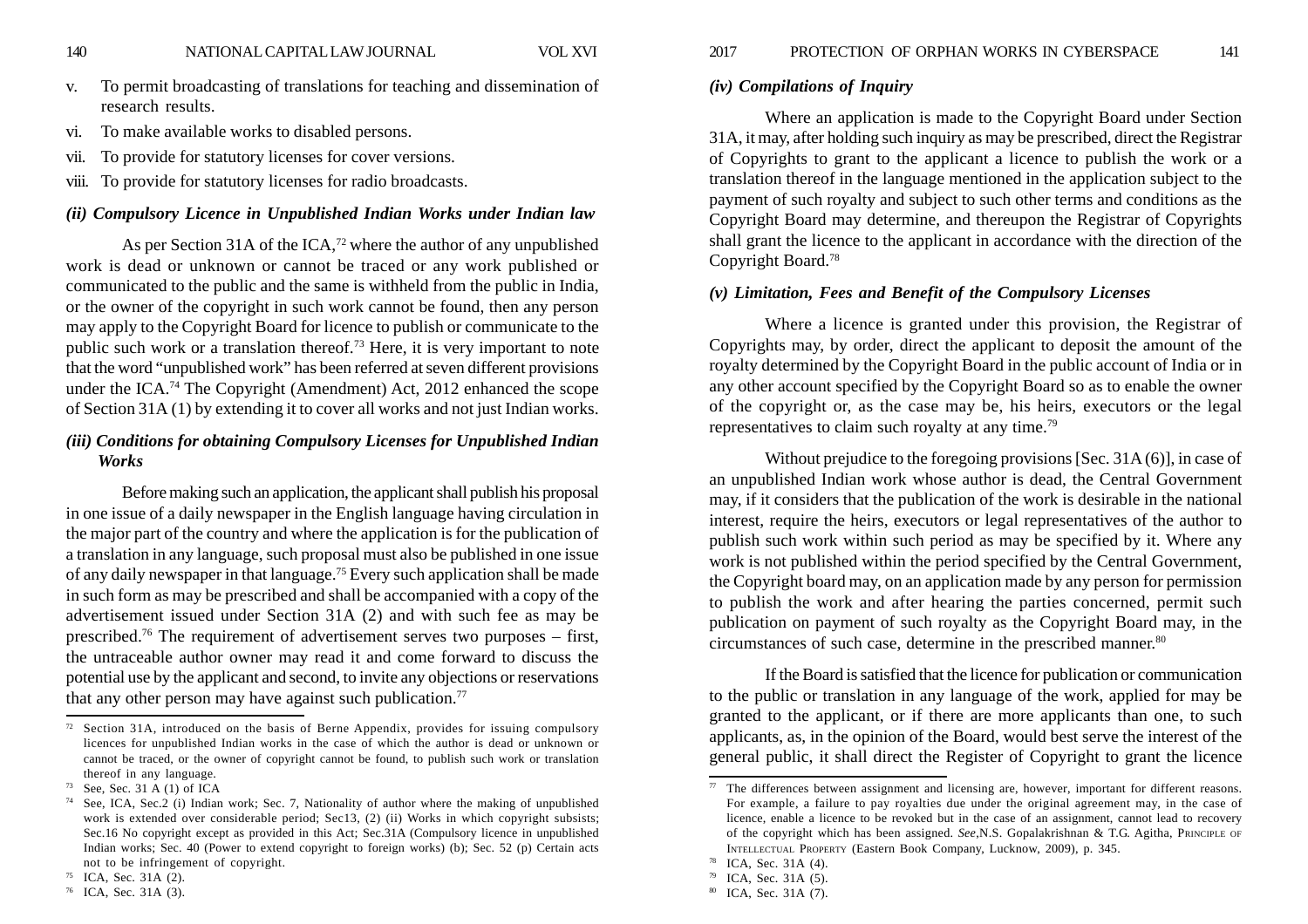accordingly. Every such licence shall specify:

- i. the period within which such work shall be published, translated or communicated to the public;
- ii. the price at which the copies of such work are to be sold or charges to be collected for communicating the work to the public;
- iii. the amount of royalty to be deposited and the account in which it has to be deposited;
- iv. in case of translation of the work, the language in which the translation shall be produced and published; and
- v. in case of communication to the public of the work the medium in which it is to be communicated to the public.<sup>81</sup>

### *(vi) The Copyright Board and its Role in Orphan Works*

Copyright Board is the statutory body responsible for recognising and issuing of compulsory license in respect of an orphan work.<sup>82</sup> Before making an application, an applicant must publish their proposal. All categories of works including literary, dramatic, musical, artistic works, and sound recordings etc. are covered. Where due diligence is appropriately carried out, an applicant will then make an application to the Copyright Board. The application should also be accompanied by the relevant fee. The Copyright Board takes into consideration a number of factors in determining the manner of royalties/tariffs to be paid, e.g. the retail price and prevailing standards. The licence will be subject to the payment of a royalty and to terms and conditions as the Copyright Board may determine, e.g., the duration, royalty rate (having considered a retail price) and prevailing royalty standards, and recipient with the language for translation standards. The amount of royalty deposited by an applicant will be available for a copyright owner or their heirs, executors or the legal representatives.

A licence can be cancelled if the licensee has failed to produce and publish the work, has used fraud or misrepresentation, or has contravened any of the terms and conditions. The copyright collecting societies do not play a role in orphan works in India and there does not appear to be a register or database

detailing suspected orphan works. Furthermore, there is no case law involving an infringement of use of orphan works or a reappearing author.

#### *(vii) Special Provision for Access to the Disabled*

Section 31B of the ICA provides for issuance of compulsory license in works for the benefit of the disabled in an expedited manner. The Copyright Board, on an application for a Compulsory License by any person working for the benefit of persons with disability on a profit basis or for business shall dispose such application within a period of two months from the date of receipt of application. The Compulsory License issued must specify the means and format of publication, the period during which the compulsory license may be exercised and the number of copies that may be issued including the rate or royalty.

### **V. CONCLUSION**

Indian copyright law is one of the finest and effective laws in the world dealing with every corner of protection concerned.83 The Indian Copyright Act as amended in 2012 is in full conformity with the international treaties including those of WIPO internet treaties, to which India is not a party.<sup>84</sup> The legislative and statutory measures are supplemented by appropriate administrative measures by the Governments both at the Central and State levels for enforcement of IPRs; this includes Inter-Ministerial Committee on Enforcement of IPR laws, Copyright Enforcement Advisory Council (CEAC), Enforcement Cells, Intellectual Property Appellate Board (IPAB), Automated Recording and Targeting System (ARTS) portal of Central Board of Excise and Customs (CBEC) and the recently introduced Cell for IPR Promotion and Management (CIPAM).

The IP protection is not an easy task especially when it comes to digital world where no author can be hundred percent guaranteed with protection for their work. There is a need for broad public-private partnerships and more cooperation and collaboration among brand owners and their intermediaries to stop criminals from introducing their harmful, dangerous and illegal goods into the supply chain. It's easy to stay on the straight and narrow.<sup>85</sup> Anyone who uses an orphan work must be conscious of how much hard work the author<br><sup>81</sup> Rule 11(5) of Copyright Rules, 2013, *available at http://copyright.gov.in/Documents/* 

CopyrightRules1957.pdf(Last visited onMarch20, 2017).

<sup>&</sup>lt;sup>82</sup> Administration of Copyright Societies: Sections 33, 34 and 35 relate to the registration and functioning of a copyright society. These have been amended to streamline the functioning of the copyright societies. All copyright societies will have to register afresh with the registration granted for a period of five years. Renewal is subject to the continued collective control of the copyright society being shared with the authors of works in their capacity as owners of copyright or of the right to receive royalty.

<sup>83</sup> Indian copyright law shall mean any Act, Ordinance, Regulation, rule, order, bye-law or other instrument in force in India related to copyrights.

<sup>84</sup> Response to Hearing Testimony on India IPR, *available at* http://www.ficci.com/sector/24/ add\_Docs/Response-to-Hearing-Testimony-on-India-ipr.pd (last visited on March20, 2017).

<sup>85</sup> *See*, *Pirated Products Like Other Crimes, Piracy Doesn't Pay, available at* http://www.ncpc.org/ topics/intellectual-property-theft/pirated-products (last visited on March20, 2017).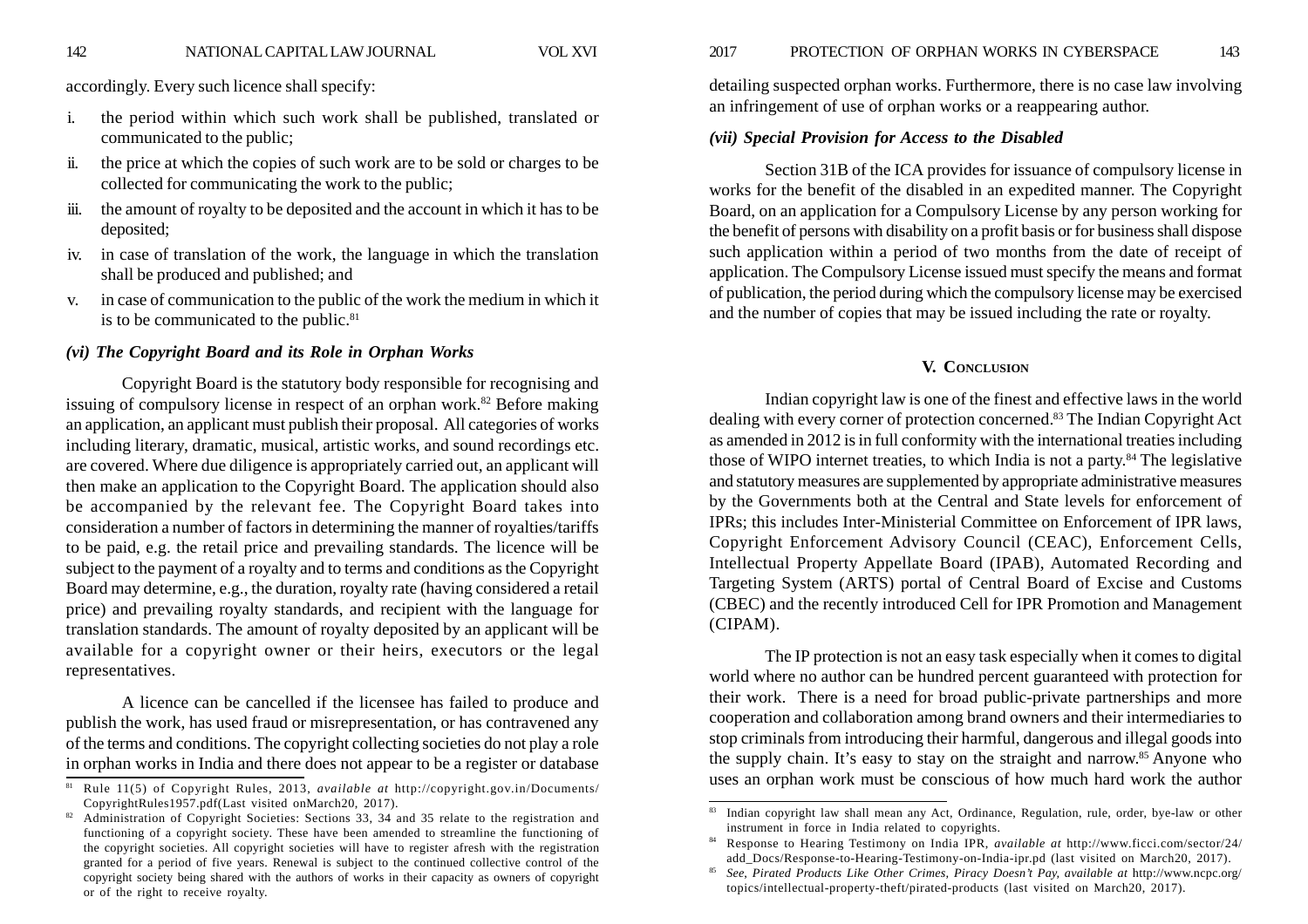must have put into it. It is his moral duty to not steal away someone else's credit and in case he is unable to locate the original author, he must take the proper steps as accorded by law before using any of suchorphan work(s). One must be aware of their rights and liabilities with respect to such orphan works and special attention should be paid to the points given below:

- i. When one thinks of using any work which does not belongs to them, it is significant to identify the respective owner to obtain rights to use the same.
- ii. When such work appears to be coming under the category of orphan works, it is important for the user to adopt measures to obtain necessary rights/ licences as per the laws in force.
- iii. One must not simply proceed to make copies of orphan works'in digital medium and distribute the same them out to anyone including his friends and relatives - even as gifts. This may clearly deprive the creator of the talent he possesses and those who depend on the creator to earn their income.
- iv. Irrespective the owner of copyrighted work enforcing their rights, the users must feel obligated to protect the creator's interest, even if no one readily available to claiming rights in such works.

A sleeping man can be awoken, but not a man who pretends to sleep. Most of the users in the digital world belong to the latter category and they can never be woken up unless they were educated enough why and where to wake up. The foregoing sentence is suitable *in toto* in respect of protection required for orphan works. It is not alone the law or the judiciary that can help safeguarding the interest of the unidentified with respect to their skills and investments in their work.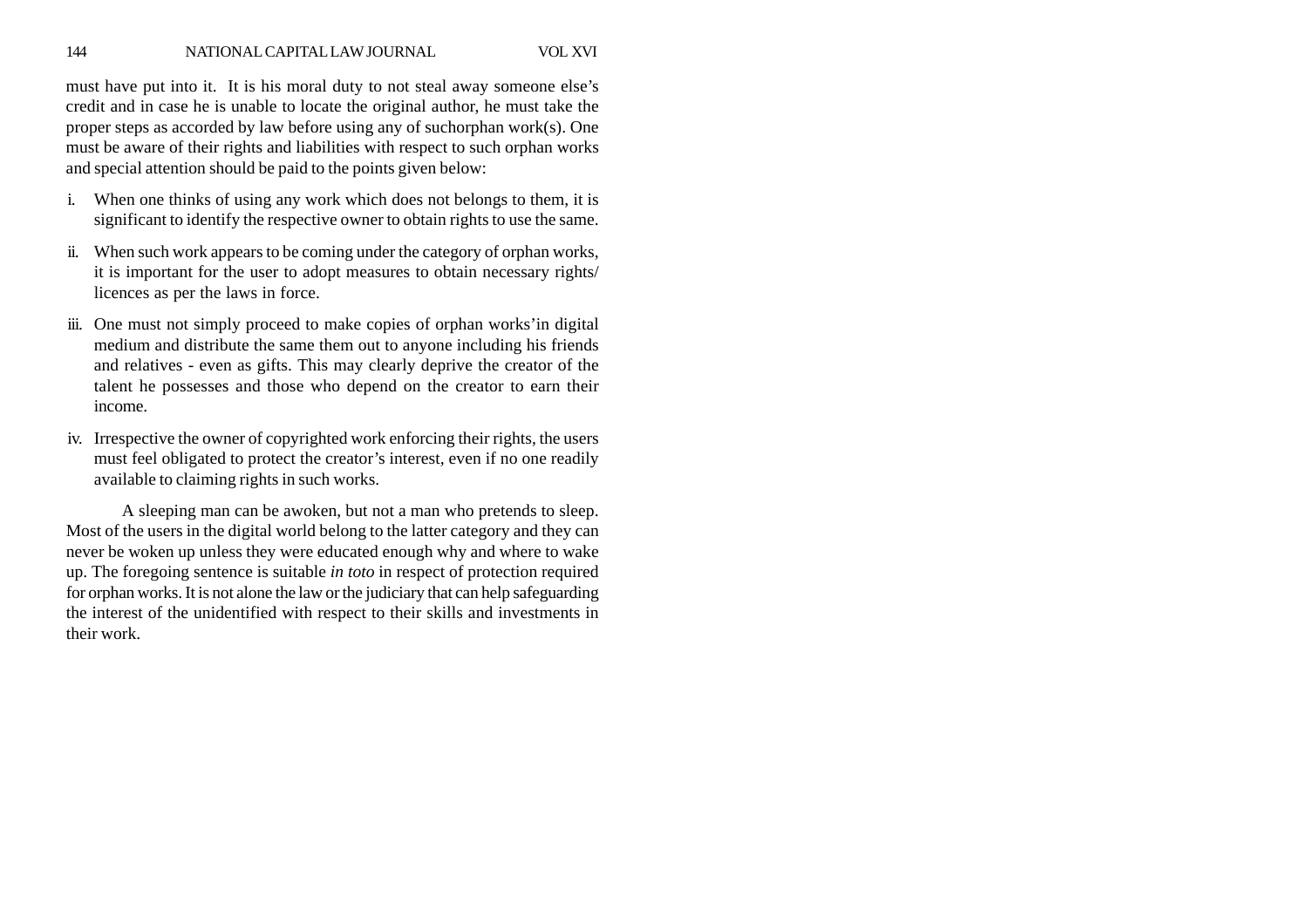# **CORPORATE GOVERNANCE REGIME IN INDIA: A TALE OF CONSTANT EMERGING CHALLENGES**

### *Dr. Niraj Kumar\*& Ms. Mausam\*\**

### **I. INTRODUCTION**

Globalization and liberalization have brought in additional challenges to government across the globe. These new challenges largely arise from the increased role of the private sector in the developmental activities. These developmental activities were previously done by government agencies. The government withdrew its activities from certain areas which are categorized as commercial/ production-oriented in nature and encouraged private players to fill its shoes. These challenges have similar dimensions, be it the United States facing some of the biggest corporate frauds seen in the recent past, or in the least developed countries like Bangladesh facing corruption associated with the donor grants and aid programmes<sup>1</sup>. Therefore, corporate governance has evolved and grown significantly in last two decades.

# **II. MEANING AND DEFINITION OF CORPORATE GOVERNANCE**

The Committee on Financial Aspects of Corporate Governance in the United Kingdom, popularly known as Cadbury Committee, defined the term corporate governance as "the system by which companies are directed and controlled. Corporate governance is concerned with holding the balance between economic and social goals and between individuals and communal goals…the aim is to align as nearly as possible the interests of individuals and corporations and society."2

Ten years later of Cadbury Report, Higgs Report emphasized on the other elements when it said, "corporate governance provides the architecture of accountability- the structure and processes to ensure companies are in the interest of their owners". Demb and Neubauer in their classic work, 'The Corporate Board: Confronting the Paradoxes', defines it as "the process by which corporations are made responsive to the rights and wishes of stakeholders."3 This definition has emphasized in the process, which emphasized that the board must meet expectations as per the changing demands. Arthur Levit, former chairman of the Securities Exchange Committee, in his book, 'Take on the Street', defines corporate governance as "the relationship between the investors, the management team and the board of directors of a company. Good corporate governance exists when these groups communicate openly and honestly." 4 But, all encompassing definition comes from the preamble of OCED Principle, which says: "corporate governance involves a set of relationship between a company's management, its board, its shareholders and stakeholders. Corporate governance also provides the structure through which the objectives of the companies are set, and the means of the attaining those objectives and monitoring performance are determined."5

These above-mentioned definition of corporate governance make clear two points: - *Firstly*, there are boundaries between companies and their board operators, and *secondly*, these boundaries are set by laws, regulations investors, shareholders, public opinion, and companies themselves.

The characteristics of corporate governance or the fundamental principles on which corporate governance is based, includes discipline, accountability, transparency, fairness, independence, responsibility, and social responsibility. These are seven characteristics on which corporate governance works. Though the origin could not be located correctly, some of the characteristics of corporate governance expressly recognised in CLSA Emerging Markets 2001. But these characteristics became popular after their appearance in famous King Report on Corporate Governance for South Africa 2002. King Report II expressly mentioned that: "successful governance in the world in the 21<sup>st</sup> century requires companies to adopt an inclusive and exclusive approach. The company must be open to institutional activism and there must be greater emphasis on the sustainable or nonfinancial aspects of its performance. Boards must apply the test of fairness, accountability, responsibility and transparency to all acts or omissions and be accountable to the company but also responsive and responsible towards the company's identified stakeholders. The correct balance between conformance with governance principles and performance in an entrepreneurial market economy must be found, but this will be specific to each company."6

<sup>\*</sup> Dr. Niraj Kumar, Assistant Professor (Law), National Law University, Dwarka, Delhi.

<sup>\*\*</sup> Research Fellow, Faculty of Law, University of Delhi.

<sup>1</sup> *See,*KallummalMurali, *Small Investor Protection and Issues in Corporate Governance: An ITenabled Approach to the Decision Making Process of Firms*, in Jaivir Singh (ed.), REGULATION, INSTITUTION, AND LAW (Social Science Press, 2007) p. 155.

<sup>&</sup>lt;sup>2</sup> Cadbury Sir Adrain, CORPORATE GOVERNANCE AND CHAIRMANSHIP (Oxford University Press, 2003), 1.

<sup>3</sup> Demb Ada &Neubauer F. Friedrich, THE CORPORATE BOARD: CONFRONTING THE PARADOXES (Oxford University Press, 1992) p. 187.

Levit Authur, TAKE ON THE STREET (Pantheon Books, New York, 2002).

<sup>5</sup> OCED PRINCIPLES OF CORPORATE GOVERNANCE, *available at* www.oced.org.

<sup>6</sup> King Report on Corporate Governance for South Africa, 2002, *available at* www.mervynking.co.za.(last visited on October 16, 2017).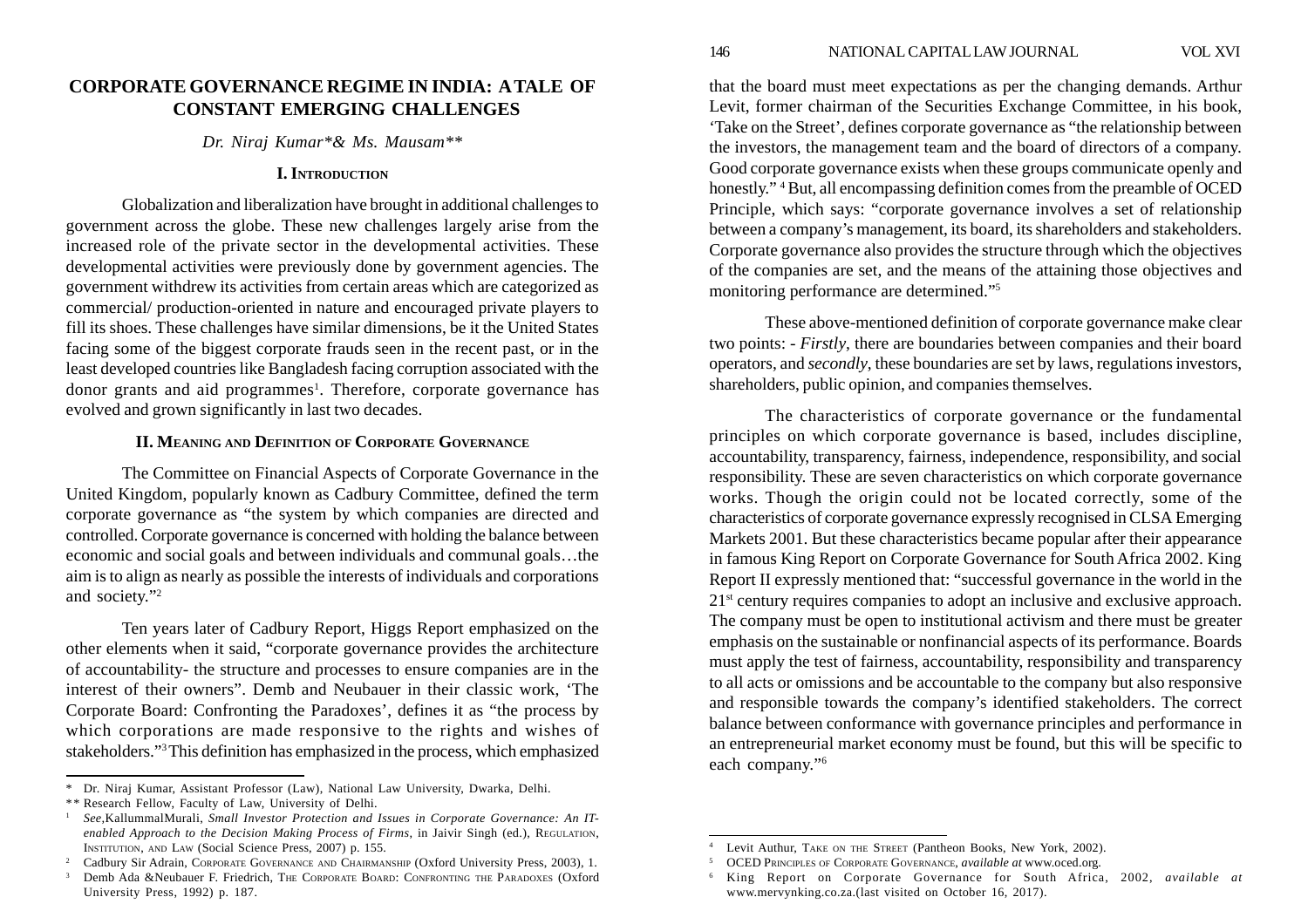#### *A. Significance of Corporate Governance*

*Firstly*, due to privatization, many functions which were earlier in State's domain have been performed by corporate. And corporate are borrowing capitals generously either from government or public. Therefore, when the public fund is involved in corporate business, it requires good corporate governance.

*Secondly*, due to liberalization and technological advancement, it has become very easy to invest anywhere in the world. This has changed the rule of engagement or investment. A person invests his money only where he feels his money is safe and his investment will make a good profit. Safeguarding capital of investment requires rules of 'effective monitoring', which is one of the fundamentals of good corporate governance.

*Thirdly*, nowadays, promoters of corporate firms are getting sidelined. The financial intermediaries are making a huge investment in corporate. These financial intermediaries prefer companies managed by good professionals rather than traditional promoters. In practice, these professional managers are very much influenced by financial investors. This led to shifting of indirect control of corporate from promoter to institutional investors. This scattered stake holding also requires good corporate governance culture.

*Fourthly*, good corporate governance culture in a country plays a basic or most important role in attracting foreign capital at much lower costs. The reason is very simple, it creates a general goodwill for investment.

*Lastly*, collapses of prominent businesses, both in the financial and nonfinancial sectors, such as Polly Peck, BCCI, and later Baring, have led more emphasis on control of capital (e.g., to safeguarding assets etc). In India also, Satyam Saga, UTI scam, Harshad Mehta episode, Sahara, Mallya, Ranbaxy, and Tata episode are some of the examples of big name, whose wrongdoing sparked the issue of corporate governance.

# *B. Origin and Development of Corporate Governance*

The concept of corporate governance has been with since companies began to take their present form. In 1600, East India Company was formed and its way of functioning gives an example of recognition of principles of corporate governance. Under the company, the directors were made directly accountable to the shareholders for capital expenditures and selection of important officials of the company.7 This reference of East India Company is important to understand that the basic governance issues, power and accountability, has been

in existence since the beginning of the corporations.

In the nineteenth century, there were two important legislations of company law in the UK which are very relevant in terms of governance. The Joint Stock Company Act of 1844 required all new businesses with more than twenty- five participants to be incorporated. This gave them a legal status and personality of their own. At the same time, companies had to file their constitutions and annual accounts with the Registrar, thereby providing a degree of disclosure.<sup>8</sup>

Then, the Limited Liability Act of 1855, was enacted which limited the liability of shareholders to the amount of share capitals which they had invested, should their company become bankrupt. This protected their personal assets from the consequences of the corporation<sup>9</sup>.

In the late 1980s and early 1990s several scandals and financial collapses surfaced which worried legislators, banks and shareholders. This led to a catena of measures getting introduced by the UK government to create an effective regulatory mechanism. In 1990 the government of UK announced the establishment of Financial Reporting Council (FRC). The FRC is the UK's independent regulator for corporate reporting and updating the UK Corporate Governance Code.

In May 1991, London Stock Exchange set up Cadbury Committee whose report was published in1992 in name of "Code of Best Practices". The report is considered as *magna carta* of corporate governance throughout the world. Main recommendations of this report includes all listed companies must comply with the code and non-compliance must be explained, separation of office of chairman and chief executive to avoid concentration of power, independent non-executive directors with more power and influences, major role of nonexecutive directors in audit, nomination and remuneration committee, duty of board to publish financial report, rotation of auditors, encouragement to institutional investors to make greater use of their voting right.

After publication of this report several other reports were published viz. Higgs Report (2003), Smith Review Report (2004), Hample Report. In 2003, a Combined Code on corporate governance was adopted which provided the splitting role of chairperson and CEO, the establishment of audit and nomination committee, the evaluation process of performance by board etc.<sup>10</sup>

<sup>7</sup> *See*, *supra* n.2, p.3.

<sup>8</sup> G.H. Grant, *The Evolution of Corporate Governance*, *available at*www.tcnj.edu.(last visited on October16, 2017).

<sup>9</sup> *Ibid*.

<sup>10</sup> Revision to the Corporate Governance Code and Guidance on Audit Committees, *available at* Http://www.frc.org.uk(last visited on October16, 2017).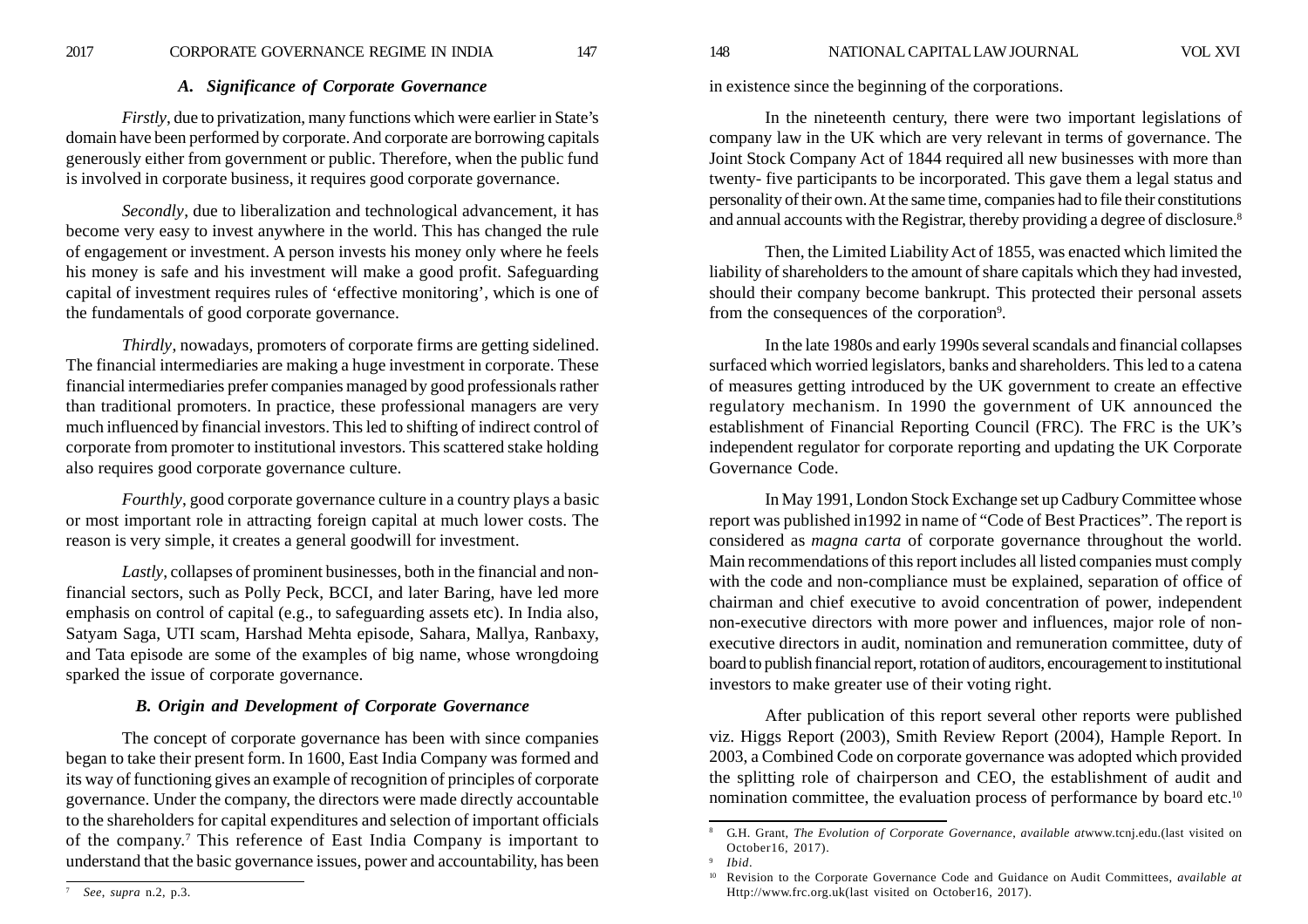This Code was revised in 2010 and known as UK Corporate Governance Code. Main changes made under the Code include, responsibility of the Chairman to ensure effective leadership, active involvement of directors including nonexecutive directors, independence of board and directors, periodic evaluation of performance of the company by independent people, proper risk management, mandatory reporting of source of company's revenue and profits, directors remuneration must be based on performance.<sup>11</sup>

United States as a society believed in the idea of free enterprises and celebrated capitalism. This provided an ideal environment for the growth of corporate governance. In early 20<sup>th</sup> century, two Acts were enacted in the United States, the Securities Act, 1933 and the Securities Exchange Act, 1934. Under these Acts, registration was made mandatory for companies offering public stock, financial disclosure and auditing were also made mandatory and deceitful standard and manipulative practices were prohibited.<sup>12</sup>

In the United States, the Sarbanes-Oxley Act, 2002 is very important for corporate governance. The passing of SOX should be seen against the backdrop of several huge corporate failures in the USA. The collapse, in particular, Enron and WorldCom, caused serious concern and became such a political issue that the United States government of the day [at that stage the Bush Administration] saw no option but to act quickly and rapidly. The key features of this Act includes:

- i. Application to all issuers including foreign private issuers;
- ii. Establishment of the public company accounting oversight board (PCAOB) to regulate registered public accounting firms and associated persons;
- iii. Ensuring independence of auditors by prohibiting them from rendering certain non-audit services such as legal or expert service or human resource etc, rotation of auditors;
- iv. Ensuring corporate responsibilities for the veracity of annual and periodic reports and provision for harsh punishment for violation of this responsibility;
- v. Publication of all material financial and non –financial information in standard manner to avoid any confusion or misconception;
- vi. The introduction of new criminal offences for destruction or alteration or concealment of documents.13

#### **III. DEVELOPMENT OF CORPORATE GOVERNANCE IN INDIA**

### *A. Corporate Governance in Ancient India*

In India, there is amazing congruence between the structure of governance of those of ancient kingdoms of India and today's corporations. The ancient text and scripts are full of such commonalities. Kautilya mentioned fourfold duties of a king in *Arthashastra*, namely, '*Raksha'*( protection or risk management), '*Vriddhi'* ( growth), '*Palana'* (maintenance) and '*Yogkshema'* (well being)<sup>14</sup>. These duties are very much similar to duties of CEO or board of management of modern corporation.

# *B. Corporate Governance in Modern India*

Corporate governance reforms in India have involved a wide range of institutional and corporate initiatives that includes (a) improving of capital markets, (b) ensuring more effective protection of minority investors through promoting higher standards of information disclosure and enforcement, (c) reforming company board structure and operational systems to make the board directors more accountable to the shareholders and (d) reforming governance mechanisms of financial institutions. These initiatives have come from the government via government legislations, from SEBI in form of statutory regulations and through several self-disciplining and voluntary initiatives taken by the industry chambers and business associations, professional bodies and companies themselves.15

# *C. Formalising Governance code for Corporate Governance*

The first formal attempt at formalising governance code for corporate governance came from the Confederation of Indian Industry, which in 1998 published the Desirable Code of Corporate Governance (CII, 1998). The CII document recommended several policies that could be adopted by Indian companies in line with international best practices, whether in private sector, the public sector, banks or financial institutions, all of which are corporate entities. This Code was voluntary in nature. Safeguarding of interests of investor, with special care to small investors, including higher transparency for business and industry, the felt need of movement towards international norms pertaining to information disclosure by corporate and all of above leading to a higher confidence of public at large in business and industry in light of greater integration

<sup>&</sup>lt;sup>11</sup> See, Changes to the Combined Code, *available at* www.asgurst.com(last visited on October 16, 2017).<br>2017).

<sup>&</sup>lt;sup>12</sup> K. Fred Skousen, Steve M. Glover & Douglas F.Prawitt, AN INTRODUCTION TO CORPORATE GOVERNANCE (Thomson South-West, 2005)p. 48.

<sup>13</sup> *See*, Jane Bourne, *Accounting and Auditing Reforms: An Overview of Sarbanes-Oxley Act in America*, *available at* reference.sabinet.co.za.

<sup>&</sup>lt;sup>14</sup> Concept Paper on Corporate Governance Policy, 2012.

<sup>15</sup> *See*, Jayanti Sarkar & Subrata Sarkar, CORPORATE GOVERNANCE IN INDIA (SAGE Publication, New Delhi, 2012) p. 103.

<sup>16</sup> *Id*. p. 82.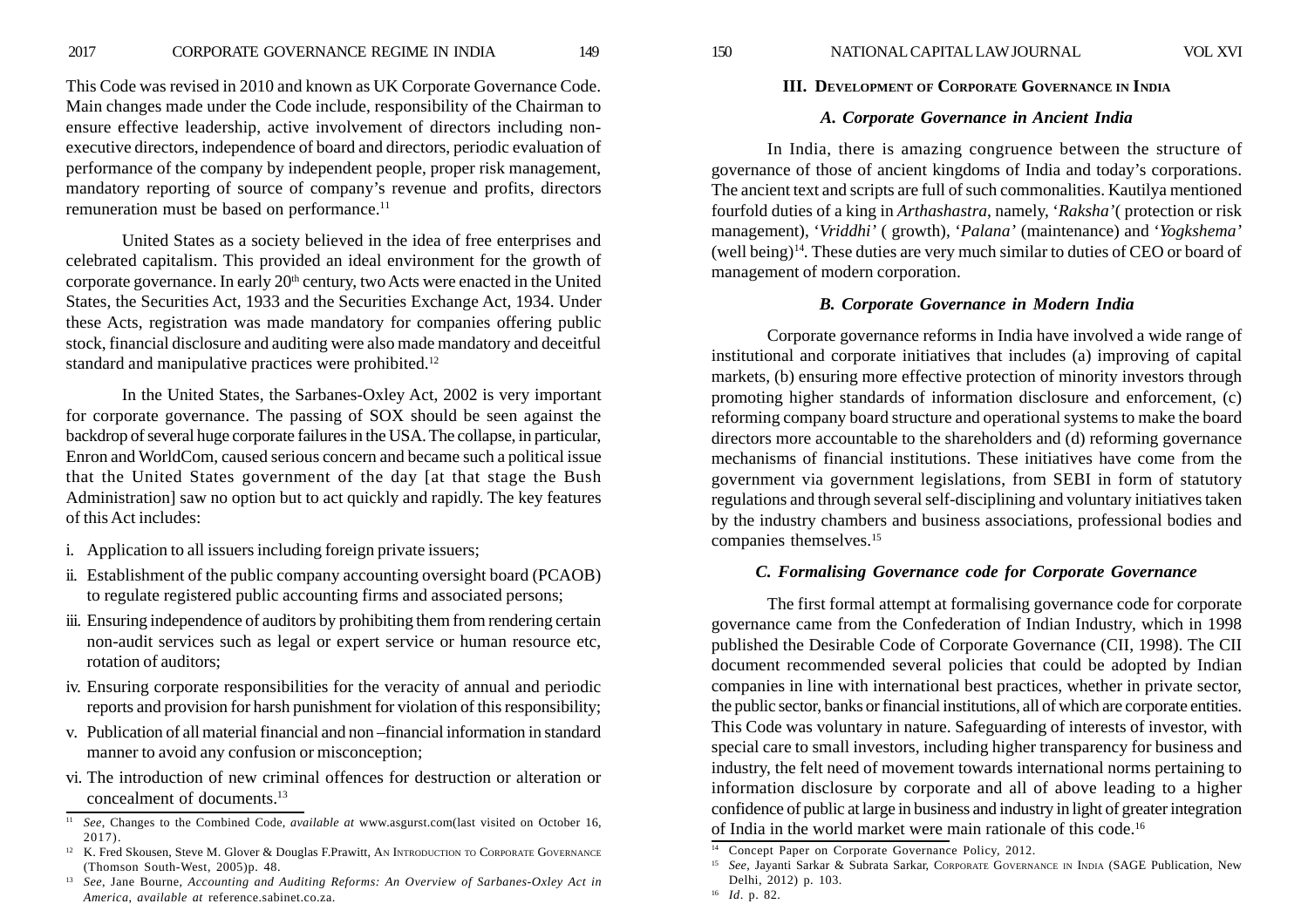#### 2017 CORPORATE GOVERNANCE REGIME IN INDIA 151 152 NATIONAL CAPITAL LAW JOURNAL VOL XVI

In 1999, the SEBI took a very important step to set a committee under chairmanship of Kumar Mangalam Birla (KMBCCG) to suggest measures to improve the standards of corporate governance of listed companies in India, particularly with respect to disclosure of material financial and non-financial information, responsibilities of independent and outsider directors on company boards, and to suggest safeguarding against insider trading. This Committee recommended that.<sup>17</sup>

- i. Board to set qualified and independent audit committee to enhance the credibility of financial disclosures and to promote transparency.
- ii. Audit Committee should have at least three directors with one being finance literate.
- iii. Companies to provide consolidated statements in respect of all its subsidiaries in which they hold 51% or more of the share capital.
- iv. Shareholders to show a greater degree of interest and involvement in the appointment of directors and the auditors.
- v. Audit Committee should meet at least thrice in a year and Chairman of the Committee should be present in AGM.

After Enron debacle in 2001, U.S enacted stringent Sarbanes Oxley Act which also led Indian Government to wake up. The government of India appointed Naresh Chandra Committee to examine auditor- client relationship and the role of independent directors. This committee recommended audit firms rotation, audit committee to be set up by independent directors, companies to have at least 50 percent independent directors, and certain professional assignment should not be undertaken by auditors $18$ .

On the recommendations of KMBCCG, SEBI introduced 'Clause 49 of the Listing Agreement' in 2000. The defining feature of Clause 49 is that listed companies need to comply with a set of corporate governance regulations and disclose its compliance with these regulations in a separate section on corporate governance in their annual reports. The fundamental areas in which compliance is required are with respect to:

- i. The board of directors,
- ii. The audit committee,
- iii. Subsidiary companies,
- iv. Disclosures including those on RPTs,
- v. CEO/CFO certification,
- vi. Report on corporate governance; and
- vii. Compliance.

Apart from the mandatory regulatory requirements, Clause 49 also contains some non-mandatory requirements such as the option of setting up a remuneration committee, shareholder rights, training of board members, audit qualifications, and so on. The compliance philosophy behind the Listing Regulations was mostly of the 'comply or else' approach to governance regulations, with certain key regulations being mandatory. While some other regulations, in Clause 49 were listed as non-mandatory, these did not fall strictly under the 'comply or explain' approach. Clause  $49$ 's requirements include<sup>19</sup>:

- i. Minimum percentages of independent directors (50% or 33% depending on whether the Chairman was an executive director).
- ii. Tightening up the definition of "independence",
- iii. Mandating the number of board meetings per year,
- iv. Developing a code of conduct,
- v. Imposing limits on the number of directorships a director could simultaneously hold,
- vi. Enhancing the power of the audit committee by requiring financial literacy, experience and independence of its members, and by expanding the scope of activities on which the audit committee had oversight,
- vii. Certifications by the Chief Executive Officer (CEO) and Chief Financial Officer (CFO) of financials and overall responsibility for internal controls,
- viii. Enhanced disclosure obligations (on many things including accounting treatment and related party transactions), and
- ix. Enhanced requirements for holding companies when overseeing their subsidiaries.

Since the time Clause 49 came into effect in February 2000, its provisions have undergone periodic changes following intermittent assessment of its functioning. This was particularly so with respect to some of the key aspects of

<sup>18</sup> *Ibid*.

<sup>17</sup> Meaning and concept of corporate governance, evolution of corporate governance in India and other part of world, need and essence of corporate governance and role of CAG in this regard, *see* Background Training Programme, *available at* rtialllahabad.cag.gov.in (last visited on October 16, 2017).

<sup>19</sup> Kaishsh K. Dagar, *Ready Reckoner on Compliance with various Clauses/Provisions of Stock Exchange Listing Agreements and SEBI Regulation*, *available at*www.icsi.edu/cs/March2008/ Articles/ReadyReckoner.pdf(last visited onOctober16, 2017).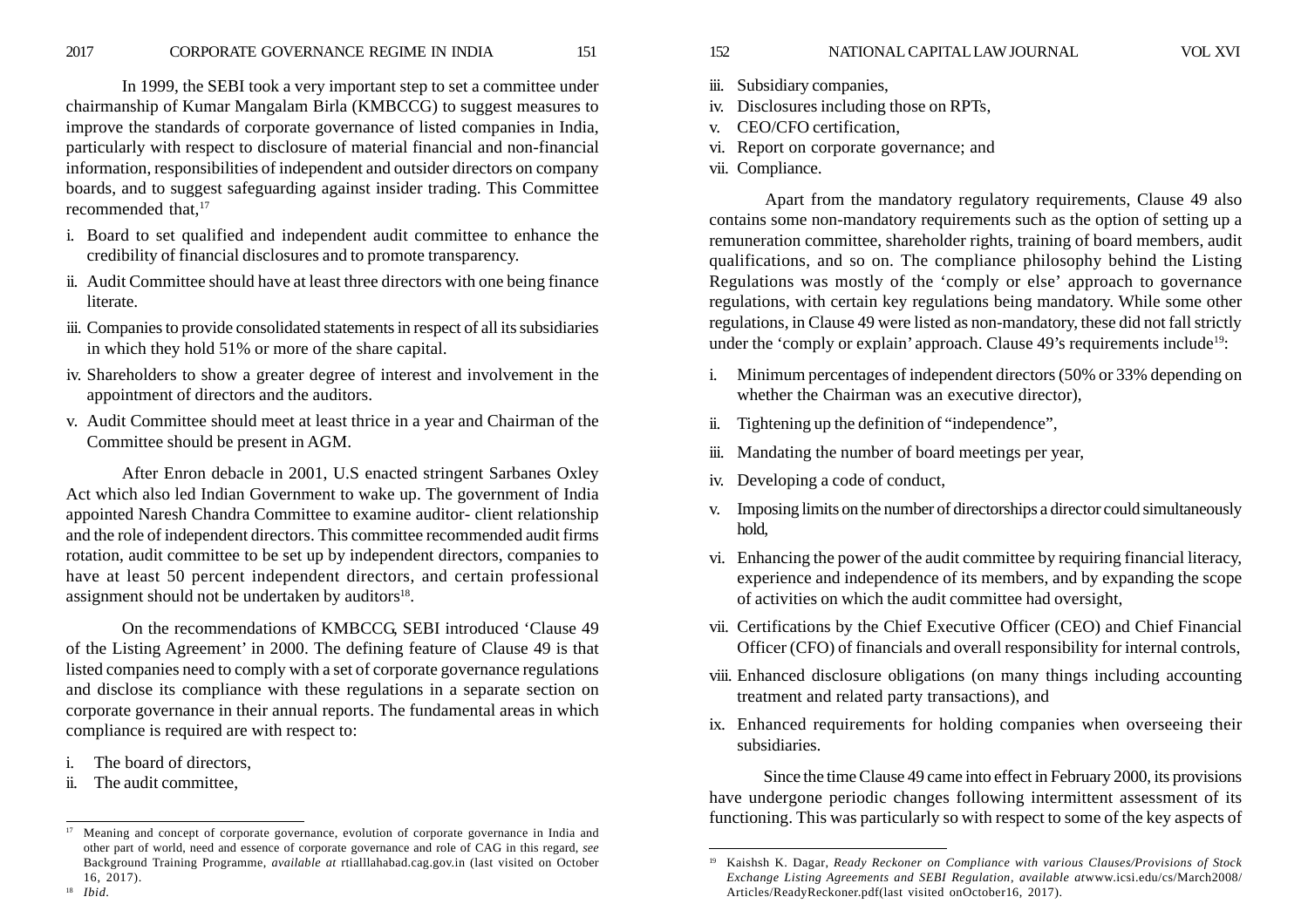governance – board constitution and disclosure rules<sup>20</sup>. The original regulation of February 2000 required that if there is non-executive chairman then at least one-third of board must constitute of independent director. It further provided that in case of executive Chairman the board must constitute of at least onethird of independent directors. The requirement was revised in April 2008 to provide for the situation where non-executive chairman happens to be promoter or is related to the promoter or management then it must follow the constitution provided in code of executive director.<sup>21</sup> The criteria for appreciating 'independence' of a director were also modified to bring it at par with best international practices by making it more objective.<sup>22</sup>

With regard to disclosure requirements too, these underwent major changes to ensure increasingly high quality of financial reporting. This has included the mandatory constitution of audit committee that are required to exercise 'oversight of the company's financial reporting process and the disclosure of financial information to ensure that the financial statement is correct, sufficient and credible'. Belatedly, the audit committee is required to review with the management the annual financial statements before submission to the board focusing, among other things, on changes in accounting policies and practices, major accounting entries based on 'exercise of judgement by managemen<sup>t</sup>', compliance with accounting standards and any RPTs. The management, among its many responsibilities, has been made responsible to discuss financial performance of the company with respect to its operational performance, as well as disclose all personal 'material and commercial transactions' where there is conflict of interest with the company. Finally, for the first time, listed companies have been required to publish a separate section on corporate governance in the annual reports along with a detailed compliance report highlighting non-compliance, if any, of the mandatory requirements under Clause 49, citing reasons for the same and also highlighting adoption of any non-mandatory requirements.23

Another milestone in development of corporate governance culture in India is enactment of the Companies Act, 2013. This Act has borrowed the

2017 CORPORATE GOVERNANCE REGIME IN INDIA 153 154 NATIONAL CAPITAL LAW JOURNAL VOL XVI

philosophy of American corporate governance. This Act has large influence of the Sarbanes-Oxley Act, 2002. This Act has also adopted many of the provisions of Clause 49 of the listing agreement. But most striking feature of this Act with respect to corporate governance is, provisions relating to 'independent director'. This Act clearly defines who independent director is, criteria for their appointment, tenure, remuneration and liability.24 Schedule IV of the Act provides a code in which guidelines, role, functions and duties of independent directors are mentioned. The Code lays down very significant functions like safeguarding the interest of all stakeholders, particularly the minority holders, harmonizing the conflicting interest of the stakeholders, analyzing the performance of management, mediating in situations like the conflict between management and the shareholder's interest etc.25 The importance of role of independent director in companies can be understood from the fact that they are expected to be independent from the management and act as the trustees of the shareholders.

In 2015, SEBI notified the 'Listing Obligations and Disclosure Requirements Regulations, 2015, which has two objectives, firstly, to align clauses of the Listing Agreements with the Companies Act, and secondly, to consolidate the conditions under other securities' listing agreements in one single regulation.<sup>26</sup> Main highlights of this regulations are: (i) disclosure of 'material' events and information by every listed companies which includes- acquisition of control, share or voting right, forms of inorganic structure like schemes of arrangements, sale or disposal of units, business divisions, subsidiaries, organic structuring of share capital like issuance, forfeiture, split-ups, consolidation, transfer restriction, revision of rotation etc; (ii) adoption of stricter like approach towards the composition of board, its committee and duties of directors<sup>27</sup>; (iii) duties of directors include, disclosure of every matter that directly affects the company, ensuring transparency while maintaining confidentiality, monitoring of governance practices, ensuring integrity of accounting and financial reporting, transparent nomination, harmonizing conflicting interests etc; (iv) provisions related to the Related Party Transactions (RTP) are made strict, such as now any RTP requires prior audit and board's approval.28

<sup>20</sup> *See*, N.R. Narayana Murthy Committee Report, 2003.

 $21$  This regulation clearly stands out of line with the recommendations of the other committees, all of which have not seen much merit in making this distinction. For instance, the Naresh Chandra Committee, which has proposed that not less than 50 per cent of the board be constituted of independent directors [as in the case with the NYSE requirement] without making any separate and 'complex' distinction based on the executive status of the chairman.

<sup>22</sup> *See*, Shri Bhagwan Dahiya & Nandita Rathee, *Corporate Governance Developments in India*, in Christine A. Mallian (ed.), HANDBOOK ON INTERNATIONAL CORPORATE GOVERNANCE (Edward Elgar Publishing Ltd, 2011) p. 424.

<sup>23</sup> *Ibid*.

<sup>24</sup> *See*, Section 149, Companies Act, 2013.

<sup>&</sup>lt;sup>25</sup> *See*, Schedule IV of the Companies Act, 2013.

<sup>26</sup> *See*, SEBI Listing Obligations and Disclosure Requirements Regulations, 2015, *available at* www. sebi.gov.in/sebi\_data/attachdocs/1441284401427.pdf (last visited on October16, 2017).

<sup>&</sup>lt;sup>27</sup> *See*, Regulation 17 and 18 of SEBI Listing Obligations and Disclosure Requirements Regulations, 2015.

<sup>28</sup> *Id.*, Regulation 23(2).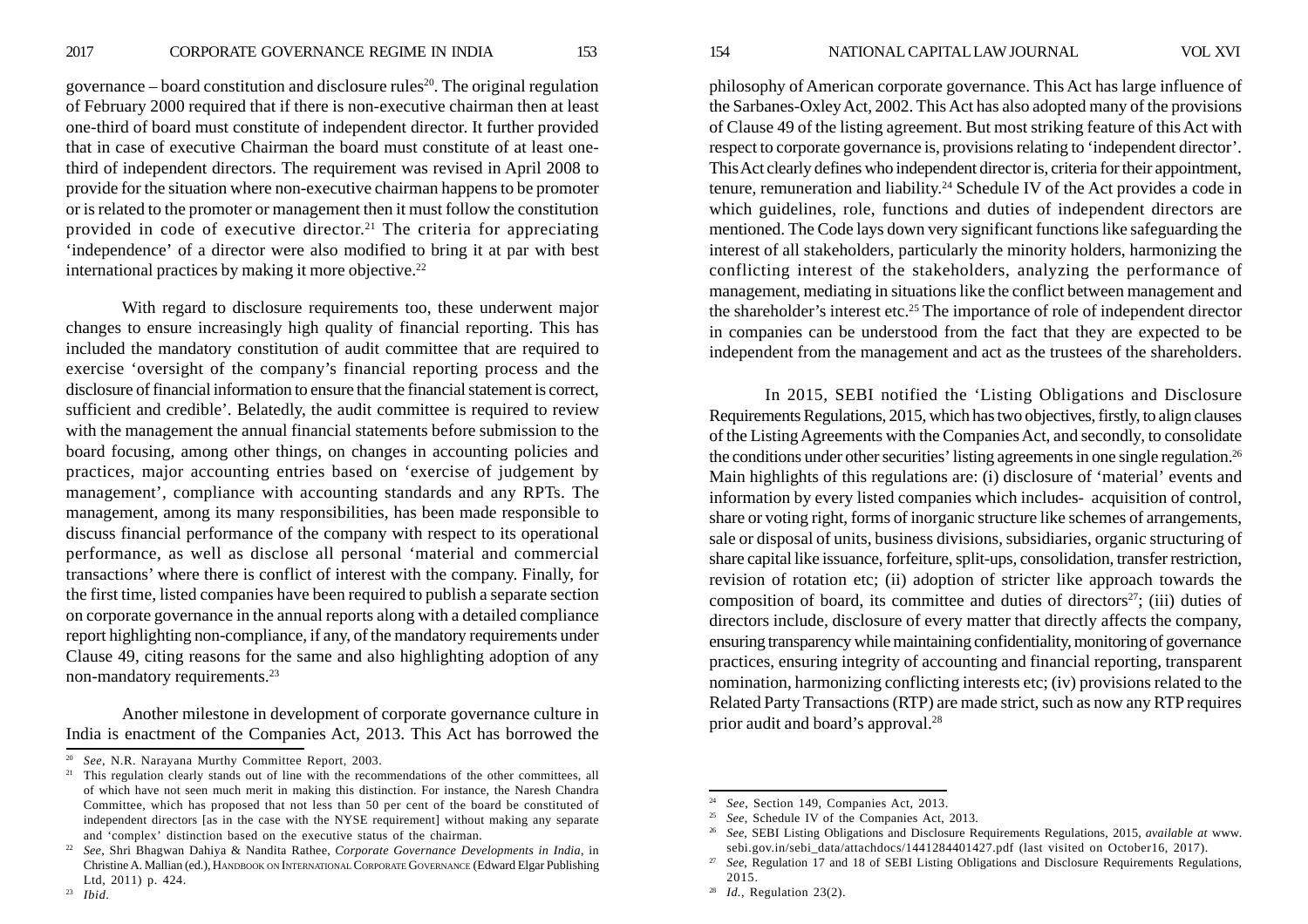### **IV. EMERGING ISSUES OF CORPORATE GOVERNANCE IN INDIA**

### *A. Satyam and after*

Nine years after coming into force of clause 49, the biggest debacle of corporate governance of India surfaced at Satyam Computer Services Limited. This is compared as 'Enron of India'. On 7 January 2009, Ramalinga Raju, the Chairman and controlling owner of Satyam Limited (SCSL) – a listed blue chip InfoTech company in India as well in the US – resigned from his post after publicly declaring that Satyam's accounts have been falsified for several years with his explicit involvement. In his confession, he accepted inflated (nonexistent) cash and bank balance of Rs. 5,040 crore, an accrued interest of Rs. 376 crore which is non-existent, an understated liability of Rs. 1,230 crore on account of funds arranged by him, an over stated debtors position of Rs. 490 crore (as against Rs. 2651 reflected in the books)<sup>29</sup>. This entire episode raised several serious questions. The *first* is the criminal behaviour of promoter who committed mammoth fraud on shareholders by siphoning thousands crore of rupees out of Satyam without shareholder's knowledge. The *second* question relates to Satyam's auditors. This is the basics, when you are doing audit and client says, "I've got billion bucks in the bank", you check with the bank that it's there.30 But auditors failed, without any justification. The *third* relates to the independent directors on Satyam's board. How did they acquiesce to the huge \$ 1.6 billion proposed related-party transaction between Satyam and Maytas? Why did none think that the proposal was inappropriate? Collegiality of independent director with management had compromised on its role as watchdog. They cannot be allowed to remain silent when they are required to attract attention by barking.

### *B. Sahara: An unlisted behemoth*

After Satyam Scam, another big names failure is Sahara. 'Sahara' an unlisted behemoth issued optionally fully convertible debentures (OFCDs) between 2008-11. Through a subscription by around 22 million people, they raised around 174 billion rupees. SEBI found this to be a fraudulent conduct and was able to get an order from Supreme Court of India against 'Sahara', asking them to refund the amount to the investors. The Court also asked 'Sahara' to pay back the amount with 15 percent interest. The SEBI was asked to take the onerous burden to identify the investors and make repayments. 'Sahara was asked to provide details of investors within a period of ten days.<sup>31</sup> This

case is another dent on the image of good corporate governance in our country.

#### *C. Ranbaxy: Fraud in worldwide regulatory filings*

Failure of corporate governance norms at Ranbaxy is just one more example. It was alleged that Ranbaxy committed systematic fraud in its worldwide regulatory filings. They submitted fuzzed data before regulators, thus exposed the shareholder's investment to huge reputation and compliance risk<sup>32</sup>. Ranbaxy case is very much similar to Satyam case, because here also three persons are in the dock, i.e., promoter, auditors and independent directors.

### *D. Vijay Mallya's 9000 crore fraud*

Last year, business tycoon Vijay Mallya was very much in news, not for his business stunt, but for committing fraud of Rs. 9000 crore on banks and running away from India. Fall of Mallya also reveals a gross violation of corporate governance norms. It was alleged that United Spirit Limited (USL) provided financial support and diverted its funds to UB group companies clandestinely, without board's approval. This was done when Mr Mallya was in charge of USL33. Apart from this, accounts were improperly stated, audits were stage-managed, deducted tax was not deposited with revenue department, provident funds deductions and contributions were also not deposited with the authorities. According to Section 186 of the Companies Act, inter group loans are permissible. But such loan can be given only with board's approval. According to this section, the board can pass such loan with the consent of all directors if it is in the interest of the company.34 If giving loan is not in the interest of the company, then the board should not take such decision. It is the responsibility of the Board to protect the interests of minority shareholders.

### *E. Tata and Infosys and Boardroom events*

Tata and Infosys are also two iconic Indian brand names. They hold enormous brand equity. But in recent times, these two names were in the centre of news for bad reasons and events of boardrooms raised serious questions of corporate governance. In both cases, owners or founders or promoters were in a tussle with top managing bodies. At Tata Sons, the controlling shareholders

<sup>29</sup> The Satyam Saga, Annexure 1, Business Standards, 2009.

<sup>30</sup> Anand Kumar, ASATYAM @ SATYAM (Diamond Books, 2009) p. 32.

<sup>31</sup> Anurag K. Agarwal, *Corporate Governance: Financial Regulators and Courts Need to be on the Same Page*, *available at* www.iimahd.ernet.in/assets/snippets/workingpaperspdf/ 20163082092013-03-03.pdf, visited on 16-10-2016.

<sup>32</sup> Navita Mahajan, *Strategies That Led To Failure- Case Study of Corporate Governance*, *available at* 2063-1-2042-1-10-20160927-pdf. Also *see*, Rishikesha T. Krishnan, *Ranbaxy: Fall of an Icon*, *available at* www.thehindubusinessline.com/news/variely/ranbaxy-fall-of-an-icon/ article4784955.ece(last visited on October 16, 2017).

<sup>33</sup> *See*, Asish K Bhattacharya, *United Spirit Limited- A Case of Corporate Governance Failure?, available at* indiacsr.in/united-spirit-limited-a-case-of-corporate-governance-failure (last visited on October16, 2017).

<sup>34</sup> *See*, Section 186, Companies Act, 2013.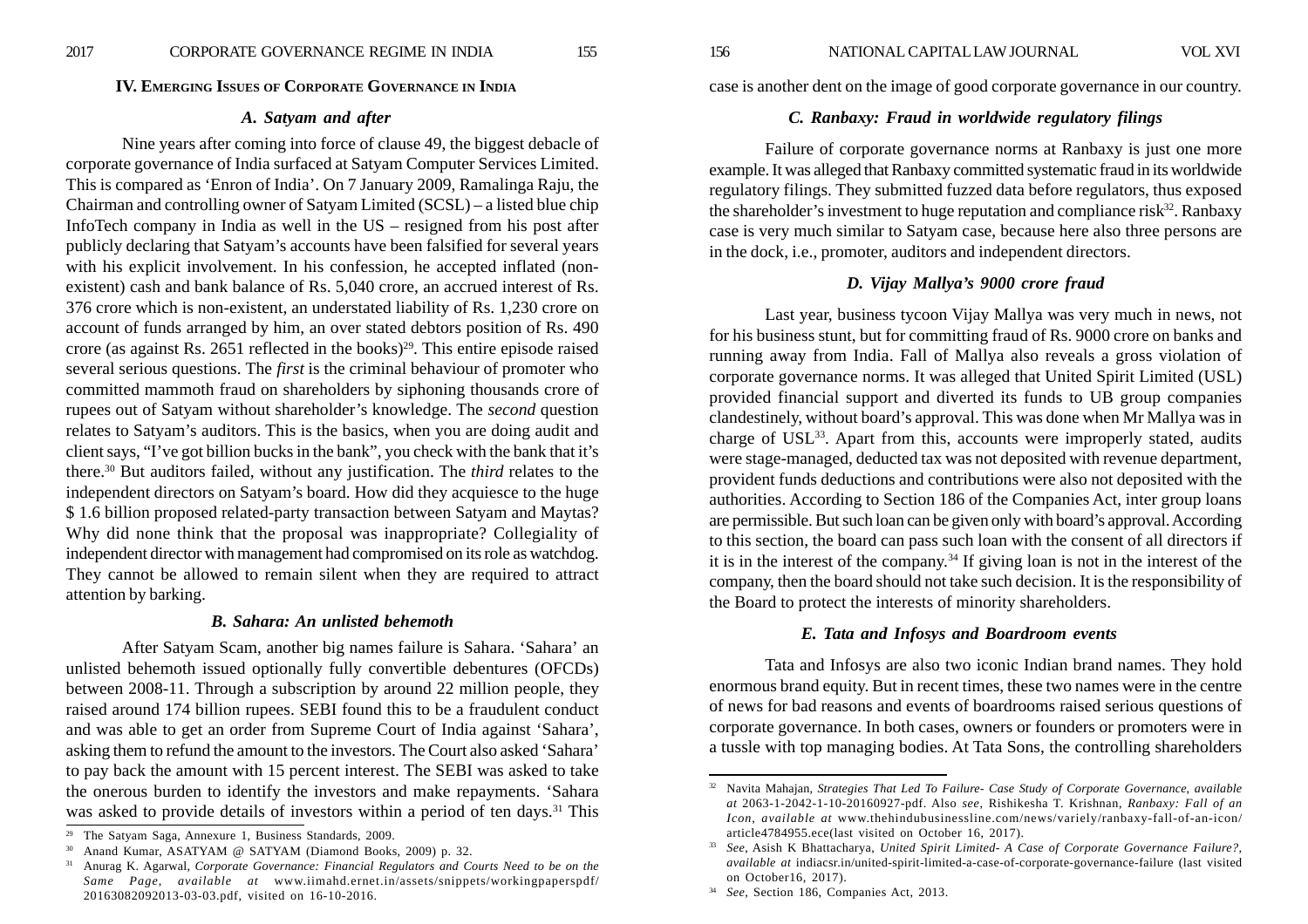(Tata trusts, which own 68% stake) had lost faith in its chairman to lead the group and subsequently replaced him35. Ousted chairperson Cyrus Mistry raised very serious question of corporate governance at Tata Trust. He alleged that the company had suffered huge loss due to Mr Ratan Tata's style of working or his strategies. His allegations include a loan of a large sum to Shiva groupclose to Mr Tata, fraud at Air Asia, the implication of several members of Tata Group in 2G Spectrum scam, an affordable car whose production cost were higher than selling price etc. According to him, this is shareholder's money, not of Mr Tata…governance charter across the Tata Trust needs to become more "accountable and transparent"36.

On the other hand, Mr Murthy, founder of Infosys, raised serious objections about higher compensation to executives,  $37$  acquisition strategies and appointment of independent directors. He publicly expressed his unhappiness over misuse of shareholder's money. Apart from this, allegations were also made about several executives being benefitted from acquisition of Israeli automation firm Panaya for USD 200 million. However, in initial investigation by SEBI, nothing wrong was found. In mid of August, conflict between board and founders escalated, and Vikas Sikka stepped down. Nandan Nilekani is made new CEO and he promised to bring transparency in board functioning. In the meantime, SEBI also said that it will look into the violation of corporate governance's norms at Infosys afresh.

#### **V. CONCLUSION**

There is no doubt about the fact that, in a little span of time (one and half decade), standards of Indian corporate governance have improved substantially. There have been constant attempts to bring its legal and regulatory framework at par with the international standards and practices. But this is one facet of the coin. The other facet of the same coin reveals some different story. The reality is that, in spite of strong legal and regulatory framework, gross violations of corporate governance norms are very common in India.

The above-mentioned cases of failure of corporate governance in India reveal some points. *Firstly*, the big brand name does not provide a guarantee of observance of corporate governance norms. *Secondly*, in family businesses

such as Tata, Sahara, Satyam or USL, implementation and monitoring of corporate governance is a difficult task. *Thirdly*, right from Satyam to Ranbaxy, auditors are always in the dock, but still out of control. Ensuring the independence of auditor is most challenging and important job for regulatory authority. *Fourthly,* concern relates to the role of independent directors in the company. There is an old saying 'to whose bread you eat, you sing his song'. But in the case of independent directors, it is totally opposite. They take money from investments of shareholders but act in the interest of management. Satyam, Sahara, Tata, Infosys or Ranbaxy, all have independent directors of high repute. Independent directors of all these companies have earned big name, reputation, and creditability in their concerned field. But they failed to set an example of good 'independent' director. Now only time will tell what action regulatory authority will take against them if found guilty. *Fifth***,** Last but not the least, relates to the regulatory authority (SEBI). In spite of empowered with vast monitoring powers, it fails. It comes into action for damage control. Cases of books of companies having wrong entries, stage- managed audits, fake filed information are coming before it right from Satyam, but it still failed in Ranbaxy. It shows that the authority is required to be more prompt, diligent and conscious of going through the companies records.

Environment of corporate governance in India is not in good state, because how board and promoters are behaving, is not a good direction in which healthy business practices should be conducted. Therefore, it is high time for management of companies and regulatory authority to ensure that board of the company is independent to ensure higher level of transparency in the functioning of the company, audits are truthful, meaningful and independent and independent directors are not show pieces of company.

<sup>35</sup> *See*, K. T. Jagannathan & Sanjay Vijaya Kumar, *Corporate Governance: A Tale of Two Titans*, The Hindu, March 04, 2017.

<sup>36</sup> *See*, *Corporate Governance: Cyrus Mistry Now Wants Govt to Examine Tata Trust*, *available at* Indianexpress.com/article/business/companies/corporate-governance-cyrus-mistry-now-wantsgovt-to-examine-tata-trust-4412621/ (last visited on October16, 2017).

<sup>&</sup>lt;sup>37</sup> The severance package of Rs.17.38 crore to former CFO, David Kennedy's compensation \$868,250 million, Vikas Sikka's annual package of Rs.49 crore. *See*, *The Infosys Problem: Sikka's Pay, Corporate Governance and Upset Founders,* BUSINESS STANDARDS, February 10, 2017.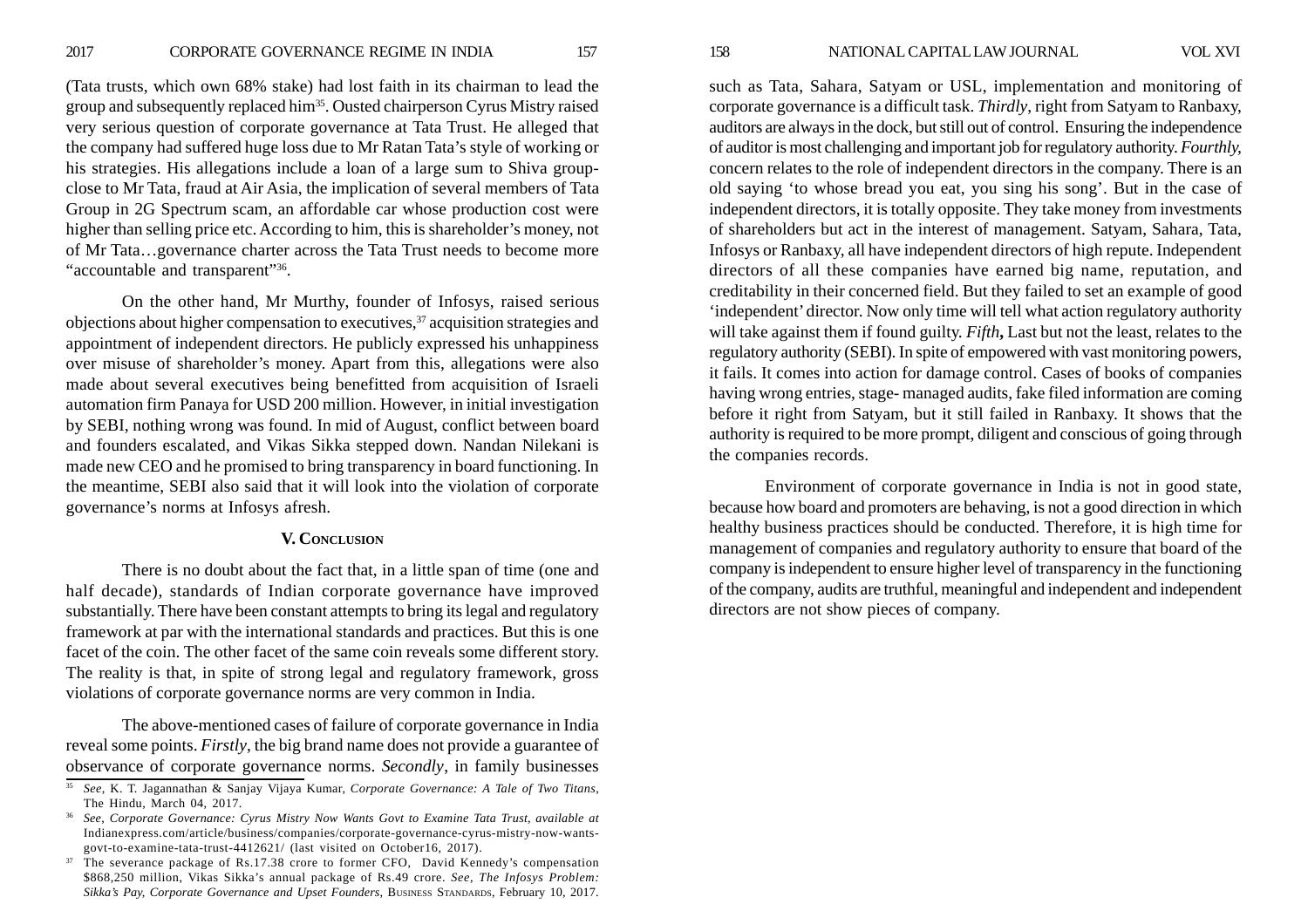# **SUPREME COURT CATALYSING OVERHAULING OF ANTI-CORRUPTION INSTITUTIONS - SPECIAL CASE OF CBI**

*Gulshan Kumar\**

### **I. INTRODUCTION**

Each country of the world irrespective of its development level whether under developed, developing or developed and irrespective of its political philosophy whether tilted towards capitalism or communism is afflicted with the grave malady of corruption. Whether it's the national or international agencies like world bank, IMF, Transparency International etc , all are obsessed with the same idea of how to eradicate corruption which acts and spreads like a cancer thereby continuously weakening the immune system of a country by making dent on the social, economic, political and cultural fabric of a nation. It is so rampant in each civilisation permeating through every public or private activities that it has become a way of life**.** Supreme Court perceives corruption as a violation of human right and a threat to nation's economy.

One of the most precipitating factor which is giving due recognition to the endeavours of Supreme Court in eradicating grand corruption is the soaring public discontent against this curse. The kind of landmark judgments and orders in curbing the menace of corruption is not only manifesting the constitutional legitimacy but also popular legitimacy of judicial activism. While tracing the legacy of social action litigation since 1980s, Public Interest Litigation has come a long way passing through the phases of enriching human right jurisprudence and matters of social concern to anti-corruption litigation with considerable visibility after 2000. A congenial environment of wafer thin majorities of facile coalition government in 1990s with their incapacity and unresponsive attitude to curb scandals involving high officials provided a viable avenue for the Supreme Court to show impactful activism against conscience shocking grand corruptions. It was supported by public spirited lawyers and awakened civil society which played a crucial role to exhort Apex Court's activism.

# **II. ROLE OF SUPREME COURTS AND ITS EXPANDING JURISDICTION TO CURB CORRUPTION**

The *modus operandi* of Supreme Court in its fight against corruption can be categorized into three legal remedies. *Firstly*, stringent and insightful directions and orders to bring systemic overhauling of anti-corruption institutions to augment their capacity, efficacy and impartiality through suitable appointment procedure, methods of working and giving due recognition to their instructional capacity. *Secondly*, by invoking new judicial techniques like continuous mandamus as suitable alteration to its existing writ of mandamus for ongoing judicial oversight of investigation into high profile corruption cases to bring them at their logical end. *Thirdly*, sticking to its traditional legal remedy of quashing the executive actions if vitiated by vice of illegality without pronouncing any compensatory orders.<sup>1</sup>

# *A. Structural and functional overhauling of CBI*

For every successful criminal prosecution to meet its logical end of convicting the accused, investigation, which largely comprises of collection of incriminating evidences, must be fair, impartial and devoid of any external influences. Where the question involves the investigation by premier investigation agency of the country like CBI, then it itself instil a public confidence of an impartial inquiry irrespective of the high and mighty who committed the offence. But this untarnished image of CBI has suffered a serious jolt shaking the conscience of the people at large when instances of its acting on behalf of political masters came to the light and lamented by the Supreme Court as parrot in the cage in popularly called Coalgate scam.

The Apex court has emphasized upon three pronged strategy to strengthen the CBI at structural and functional level. *Firstly*, the Court enunciated a new method of judicial scrutiny by suitably altering the traditional writ of mandamus to the writ of continuous mandamus. This procedural innovation empowered the court to keep a continuous vigil on the course of investigation by the agency through issuing of mandamus orders during the investigation to keep it on the track. Supreme Court draws constitutional legitimacy for issuing such interim orders from Article 32 of the Constitution read with Article 142 which explicitly empowers the Supreme Court to do complete justice. By executing this innovative writ, Supreme Court asserted and assumed power to itself for monitoring the investigation till a police report pertaining to such investigation is filed under section 173 of Criminal Procedure Code, 1973. Frequent issuing of interim orders kept the CBI to be accountable at each stage of investigation. At the same time, it assures an impartial and effective inquiry as it acts as a bulwark against any political or administrative pressure on investigating officer.

<sup>\*</sup> Research Scholar, Faculty of Law, University of Delhi.

<sup>1</sup> Arghya Sengupta, ANTI-CORRUPTION LITIGATION IN THE SUPREME COURT OF INDIA (Open Society Foundation, March, 2016)*.*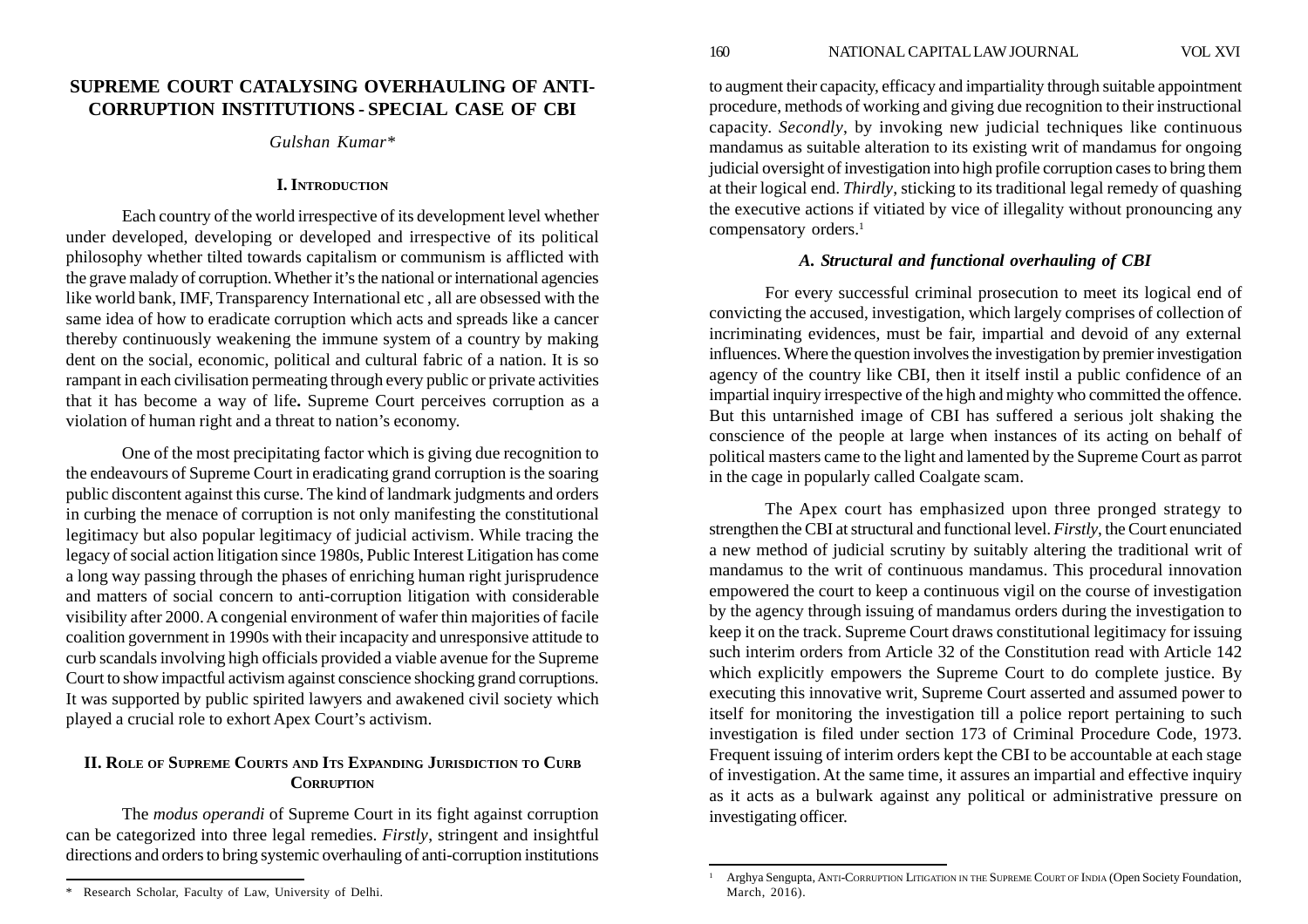*Secondly*, the Supreme Court tried to make the judicial proceedings truly participatory by allowing the counsel for the petitioner and interested parties to be appointed as amicus curiae to make their representations in brief to the court. *Thirdly*, it emphasized the urgent need to overhaul the structural and functional aspect of CBI as an institution and gave judicial directions by expansive interpretation of Article 32 and 142 of the Constitution to do complete Justice.

### *(i) Tailoring Structural Reforms*

Though structural alteration of CBI should come from the legislature or executive but Supreme Court found the constitutional justification to reform CBI on the principle that where the executive fails to fill the lacuna in legislation then judiciary must come forward to provide a reliable solution till it gets a formal enactment from the legislatures.<sup>2</sup>

The inactive and indolent altitude of apex crime investigative agencies like CBI which was reeling under the political pressure and not more than a weapon used in the hands of ruling government succumb the rivals came into question in a much hyped case, *Vineet Narain* v. *Union of India3* also popularly known as Jain hawala diary case, involving high and mighty in a politician, official and criminal nexus threatening national security, sovereignty and public breach of trust. A public interest litigation was filed by an investigative journalist alleging the future of CBI to nab the culprit on after seizure of diaries containing high profit nexus between politicians, bureaucrats and terrorist organization compromising national security. Justice J. S. Verma who authored the judgment, came down heavily on futile attempt of CBI in its prosecution by adopting an indolent attitude in its investigations.

The real issue to be contested was whether the court under its review jurisdiction can interfere in the ongoing investigation through judicial oversight especially when these agencies are accountable to the executive. Supreme Court taking cognizance of the matter explicitly remarked the inability and servitude of crime prosecuting agencies in matters where high profile people are involved. Despite the overall control and responsibilities of functioning of these investigative agencies is subjected to executive direction but a dire need to insulate these agencies ever from their controlling authorities was emphasized.

Supreme Court came out with stringent directions to the government for the overhauling of investigating agencies like CVC, CBI and Enforcement Directorate. The Apex court envisioned the path breaking structural reforms in

these agencies and asked the government to make them autonomous body devoid of any executive influence. Supreme Court was very conscious of the need to liberate the CBI from influence of whims and fancies of the government therefore it directed the government to drastically reform the structure and functioning of the premier investigation agency. To make the CBI free from clutches of executive and to infuse probity in its functioning, director of the CBI should be selected from the panel of experienced IPS officers in criminal investigation with impeccable integrity and recommended by committee headed by Central Vigilance Commissioner and Home Secretary and Secretary (Personnel) as members. Opinion of the incumbent CBI Director should be taken care of. Final call of the selection shall be done by cabinet committee of appointment.

Supreme Court directed the government to accord statutory status to CVC and making it a multi-member body. Head of this institution should be screened through a panel of high integrity civil servants prepared by cabinet secretary and to be recommended by a committee comprising Prime Minister, Minister of Home Affairs and Leader of Opposition in Lok Sabha. Such recommended candidate shall be appointed by President. CVC should be entrusted with the responsibility of supervising the functioning of CBI to maintain its independent investigation.

Supreme court also made observations regarding Enforcement Directorate to make it more effective by selection of the director on recommendation of multi member committee comprising Central Vigilance Commissioner as a head and Home Secretary along with Secretary (personnel) and Revenue Secretary as members . He should be appointed for minimum two years and there should not be any premature information given to the press.

# *(ii) Removing Functional Hiccups*

For a fair, impartial and independent investigation of crime where suspects constitute a coterie of high profile influential, a dire need was felt to obliterate functional hiccups of CBI. Apex Court lamented on the functioning of CBI in *Vineet Narain Case* and urged that to function effectively and without fear. Director of the CBI should be given a stability of tenure of two years from the date of joining irrespective of his superannuation. He should not be transferred except any other important task assigned to him. He should be free to appoint heads of investigation teams under him. The procedure of investigation, search, seizure or arrest must be complied with criminal manuals of Criminal Procedure  $\frac{1}{2}$  *Supra* n.1.

<sup>3</sup> AIR 1998 SC 889.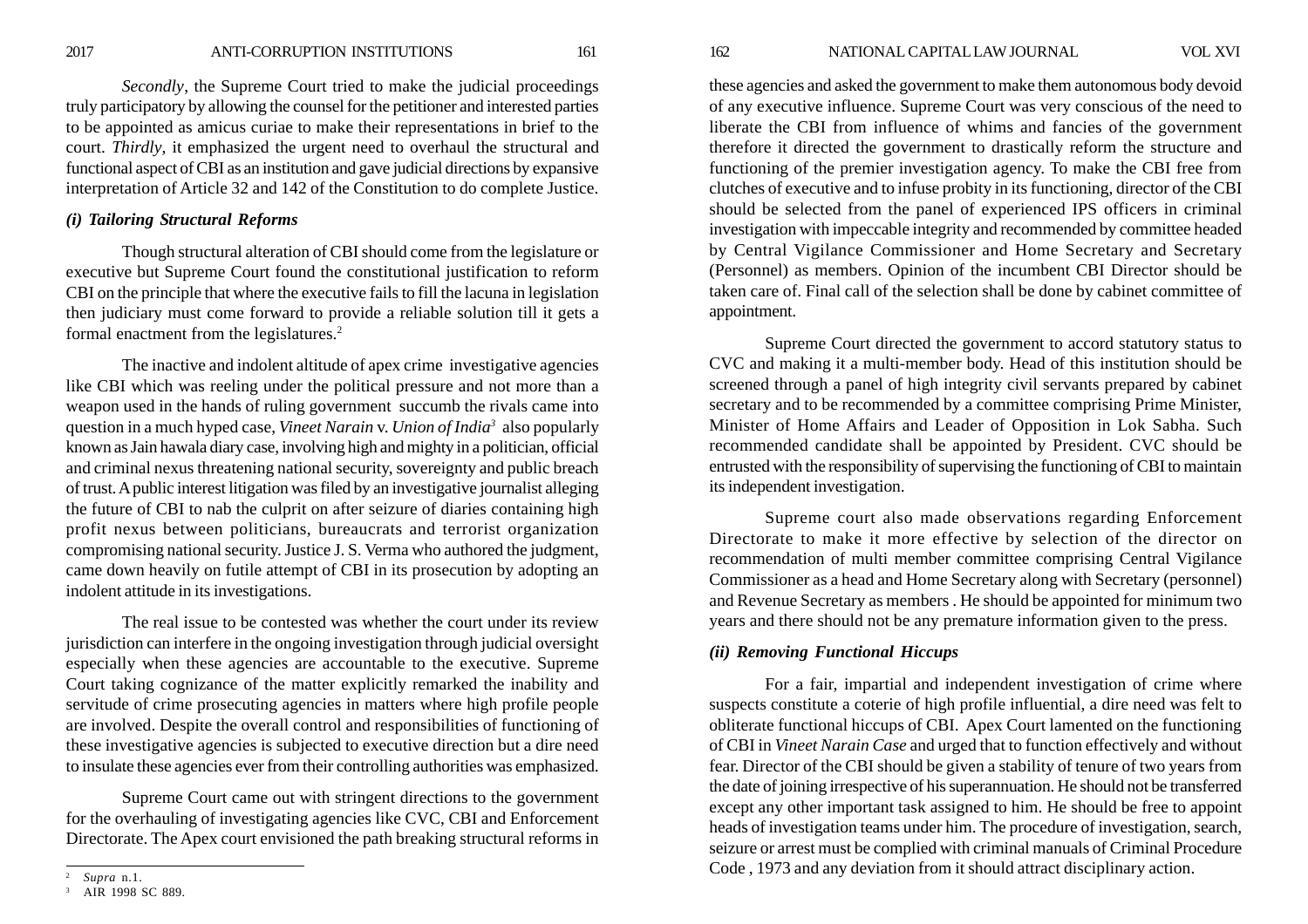To make the functioning of CBI more transparent and responsive to people, a document containing its working should be made public within three months of start of investigation and genuine grievances of the public should be redressed without compromising the operational requirements of the agency. Supreme Court was very strict on time frame provided for sanctioning for prosecution by the government to be within three months with additional one month in exceptional cases after consultation of Attorney General or any law officer of his office.

# *B. Purposive Statutory Interpretation liberates CBI of mandatory prior approval*

The major obstacle which the premier investigation agency was suffering from in its functioning was the prior approval of the government to initiate an investigation. This became handy weapon for the ruling governments to deliberately delay the inquiry whenever there were influential people involved. To eradicate the malaise of corruption, another procedural reform for the effective investigation against person holding high public offices was the obliteration of single directive which was done by the Honourable Supreme Court in *Vineet Narain Case.*4 Apex Court held that where the allegation of corruption against any privileged officer is direct and substantiated by *prima facie* evidence then differentiation of persons depending on their status lacks rational basis. Therefore, requirement of single directive need not be stressed in such cases but where allegations of corruption seem to be suspicious and with corrupt motive, then this statutory safeguard of single directive can be invoked.

However the government was quick to respond as it led to dilution of its authority to control the investigation by CBI which could be used as a targeted weapon against their political opponents and consequently added section 6A as a mandatory requirement for CBI to investigate a case against person above the rank of joint secretary. Whether the CBI as a premier investigation agency is insulated enough in its working from those who are close to this establishment, R.K. Raghavan, the former Director of CBI, answered it in negative. He described CBI as an appendage of the executive because of the restrictions imposed on it which tie its hands. The foremost restriction is, it finds itself crippled and lacks jurisdictional authority to investigate suo-motto any crime which involves any government officer above the rank of joint secretary as per Section 6A of Delhi Special Police Establishment Act, 1946<sup>5</sup> which mandates the prior sanction

of central government before initiating investigation which more often is deliberately withheld or at least delayed. 6

In *Subramanian Swamy* v. *Director, Central Bureau of Investigation and another***7,** judgment authored by Chief Justice of India , R.M. Lodha on May 6, 2014 reiterated the earlier position of *Vineet Narain case* by declaring single directive of the central government regarding CBI investigation invalid. Defining corruption as the enemy of nation and holding the position that public offices cannot be the workshop for personal gains, Apex Court strengthened the CBI by declaring that it does not require prior sanction of the government before conducting investigation against those who are at the higher echelons of the administrative hierarchy. It said :

Section 6-A(1), which requires approval of the Central Government to conduct any inquiry or investigation into any offence alleged to have been committed under the PC Act, 1988 where such allegation relates to (a) the employee of the Central Government of the level of Joint Secretary and above and (b) such officers as are appointed by the Central Government in corporations established by or under any Central Act, government companies, societies and local authorities owned or controlled by the Government, is invalid and violative of Article 14 of the Constitution. As a necessary corollary, the provision contained in Section 26 (c) of the Act 45 of 2003 to that extent is also declared invalid.

In an another landmark decision of Supreme Court in *Manohar Lal case*8, CBI's functioning got smoothened by removing the major hiccup requirement of prior sanction of government in case involving government servant above the rank of joint secretary under section 6A of Delhi Specials Police Establishment Act. This filtration mechanism has been done away with in all court monitored CBI investigation. CBI's functionality got another boost after the Supreme Court verdict in a similar case justifying the High Court's order of CBI investigation without approval of state government as mandated by Section 6 of the Act.<sup>9</sup> In this case Supreme Court dismissed the argument and held that section 6 of Special Police Act itself confer jurisdiction on CBI to investigation an offence committed within territorial jurisdiction of the State with its prior approval. Section 6 in no way curtail or dilute the power of judicial review exercised by High Court and irrespective of existing statutory restriction

<sup>4</sup> *Vineet Narain* v. *Union of India,* AIR 1998 SC 889.

<sup>5</sup> Delhi Special Police Establishment Act,1946, s.6A.

<sup>6</sup> R.K. Raghavan, *CBI not Subordinate to CVC, Supreme Court Order not a Reflection on its Working*, THE TRIBUNE, Feb. 4, 2012.

<sup>(2014) 8</sup> SCC 682.

<sup>8</sup> *Manohar Lal Sharma* v. *Principal Secy.* (2014)2SCC53.

<sup>9</sup> *State of W.B.* v. *Committee for Protection of Democratic Rights* (2010) 3 SCC 571.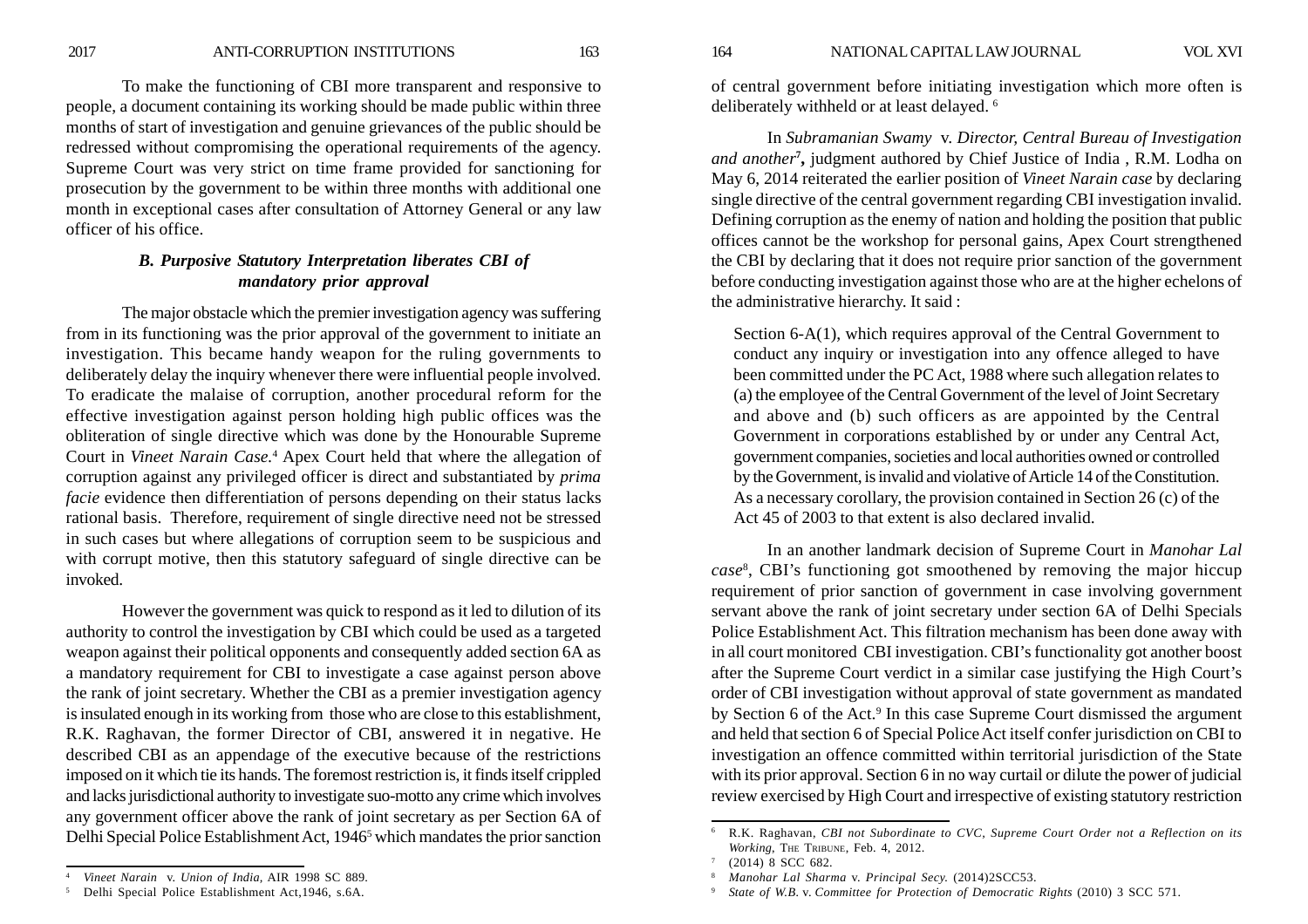imposed by this section on court, High court is not bound in its exercise of judicial review powers and can fairly order CBI inquiry even without approval of State government.

Similarly, setting aside the mandatory requirement under section 6A of prior sanctioning of government, Apex Court justified its reasoning on the basis that the purpose of section 6A is to protect the persons at decision making level from malicious prosecution or vexatious enquires and to check frivolous complaints and the same purpose can be served by approaching the Court which monitored such CBI investigation by the victim officer to protect himself. Court monitored investigation ensures an effective check on CBI to misuse its investigating powers. Once the court orders the CBI to inform it about the progress in investigation regularly which though an exceptional order in extraordinary situation where large public interest is at stake, then procedural formalities like section 6A cannot impede the legitimate exercise of constitutional power by Supreme Court under Article 32, 136 and 142 of the constitution.

Apex court draw a parity of reasoning by stating that when inspite of mandatory requirement under section 6 of the Act, High Court is within its jurisdiction to order CBI injury into a case happened to be in its territorial's jurisdiction without the approval of State government, then section 6A on the same principle cannot be invoked to inhibit exercise of power by Supreme Court within its constitutional limit. Besides court monitored investigation not only put a check on ulterior motive of CBI to unnecessarily harass or implicate innocent senior officer but also check the misuse of delaying tactics or deliberately prolonging the investigation.

# *C. Asserting Power to order CBI Inquiry –Guarding Public Interest*

Another weapon in the armoury of Supreme Court to strengthen CBI and to shed its dependence on government is its assertion and assuming power of executive to order CBI inquiry and to lead the impartial investigation to its desired end by continuous judicial scrutiny of the course of investigation and its progress albeit the power to be used sparingly.

In *Committee for Protection of Democratic Rights* case<sup>10</sup>, contention raised regarding jurisdictional overreach by the High Court in ordering CBI inquiry into a cognizable offence committed within the territorial jurisdiction of a state without invoking the prior approval of that state government was dismissed by Supreme Court. Apex court explicitly declared that High Court's power was exercised within the constitutional jurisdictional limit and finds its legitimating

basis under Article 226 of the Constitution. The allegation of infringing the federal structure of the Constitution and violation of constitutional principle of separation of power was without any basis. Constitutional Courts, i.e., Supreme Court and High Court, possess not only powers and jurisdiction but also are under constitutional mandate to protect fundamental right zealously and vigilantly.

However the Apex Court was very quick to define the contours of this power in ordering CBI investigation and advocated a self-imposed ban on such exercise of powers otherwise CBI will be flooded with cases of routine nature and credibility of this premier agency will be at stake due to unsatisfactory investigations. Though court was reluctant to prescribe any inflexible guidelines where courts of high and highest judicature can order such inquiry by CBI but it should be used sparingly. This extraordinary power under Article 32 and 226 must be used cautiously and only in extraordinary circumstances when there is a need to infuse credibility and instil confidence of people in investigation or where crime committed has national and international ramifications and in situation to do complete justice and ensuring protection of fundamental rights. This sparing exercise of power by the High Court is an earlier reiteration of the Supreme Court in *Minor irrigation case*<sup>11</sup> where Apex court directed the High Court to order CBI investigation only when there is prima facie material on record requiring the CBI investigation.

Supreme Court delineated the purpose of ordering CBI inquiry into an alleged crime by stating that justification of such inquiry rest on the retaining of public confidence in an independent and impartial inquiry. Court monitored investigations are progressed properly to its logical conclusion as such investigation exhibits the absence of biasness and subjectivity.12

# *D. Court Monitored CBI Investigations- Bulwark against Extraneous Influences*

Faulty investigation to screen the offenders resulting in low conviction rate stressed the need to judicially monitor such investigation. Law Commission of Indian in its 239th report<sup>13</sup> particularly dealt with the concern of expeditions investigations against influential public personalities. The commission deliberated on the factors of delay in trial and culled out reasons for such delay like general apathetic attitude of the police in registration of FIR, Investigating officer reeling under the pressure and adopting a pusillanimous attitude when culprit is member

<sup>10</sup> *Ibid.*

<sup>11</sup> *Minor Irrigation & Rural Engg. Services, U.P.* v. *Sahngoo Ram Arya* (2002) 5 SCC 521.

<sup>12</sup> *Manohar Lal Sharma* v*. Principal Secy.* (2014) 2 SCC 53.

<sup>13</sup> Law Commission, *Expeditious Investigation and Trial of Criminal Cases Against Influential Public Personalities*, LAW COMMISSION REPORT No 239 (March, 2012) paras 2.1-2.7.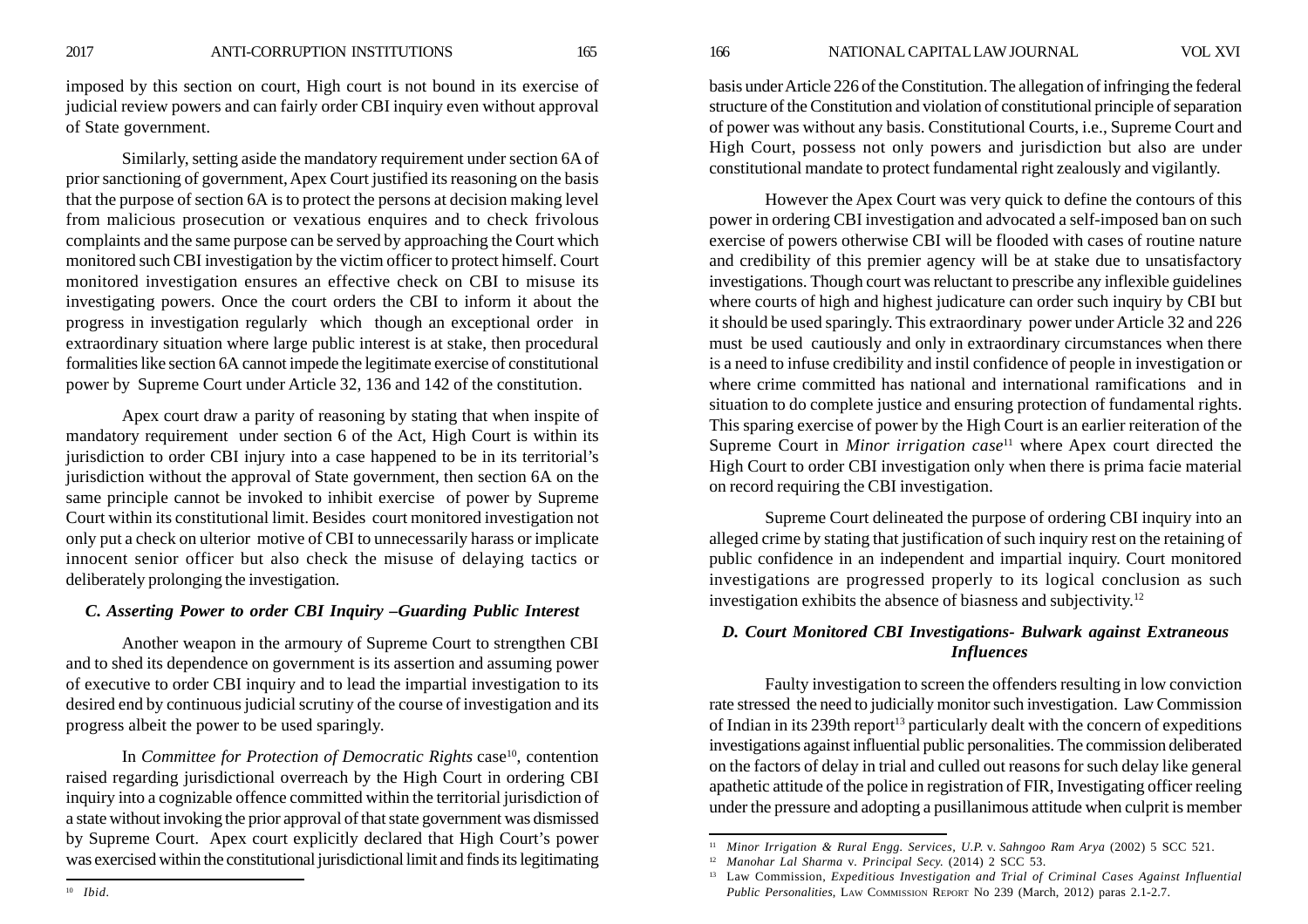2017 ANTI-CORRUPTION INSTITUTIONS 167 168 NATIONAL CAPITAL LAW JOURNAL VOL XVI

of ruling government, large scale corruption in police department to slow the process, lack of expertise, requirement of sanction for prosecution by the government etc. Such delaying tactics often put a considerable impediment in trial as it ensures sufficient time to the accused to win over or intimidate the prosecution witnesses.

To ward of this tendency of investigative agencies like CBI to stifle the prosecution, Supreme Court has adopted a lenient attitude towards allowing a continuous judicial monitoring of investigations. Such judicial oversight on the one hand instil a fear in investigative agency not to adopt a callous altitude and on the other hand it garners the public supports and try to repose the popular faith in criminal justice system.

Though to keep check on grand corruption cases, under Prevention of Corruption Act, constitution of special courts are prescribed to reduce inordinate delays in investigation process but before it reaches to the judicial forum, the state police or CBI has already caused a considerable delay which thwarts the justice delivery system. Therefore, court intervention throughout investigation period by interim orders becomes imperative.

In catena of decisions, Apex Court justified the judicial scrutiny of investigation for securing public interest. In *State of Bihar* v. *Ranchi Zila Samta Party*14, petitioner accused the police to deliberately slow down the investigation into a huge animal husbandry scam where public funds were embezzled. Laxity in filing report against accused and constant external interference from political masters almost halted the investigation process. Patna High Court transferred the case to CBI which was upheld by the Supreme Court and ordered the CBI to report to the Chief Justice of Patna High Court from time to time . Apex court justified its orders on the principle that if investigation shakes the confidence of people in criminal justice system then judicial monitoring of such investigation is a matter of public interest and can be asked for through public interest litigation. Court also observed the unavoidable political influences over local police thereby requires his transfer of case to an independent body like CBI. *Vineet Narain case* was another landmark manifestation where judicial monitored investigation was carried out along with structural and function reforms in the CBI with objective to make it insulated from clutches of ruling central governments.

Judicial oversight of investigations into large scams have acquired an institutional feature of anti corruption agencies. Supreme Court has even widened the scope of investigation by CBI which is already underway to address problem

of stifling prosecution by relatives of public office holders where the Chief Minister of Karnataka B. S. Yeddyurappa and his relatives were involved in illegal sale of land to a mining company which offered an educational institution owned by his relatives a large sum of donation.15 Supreme Court observed that local police would be unable to make impartial and fair investigation as they are answerable to the Chief Minister of the State. Apex court justified the judicial intervention in investigation process on the ground that it would ensure rule of law over abuse of process of law.

In *coal block allocation case*16, Supreme Court delineated the broader contours of judicial intervention in investigation process. It clarified that judicial scrutiny of investigation will be applicable in all cases public interest is jeopardized and it would include in its compass cases where investigation of corruption is hindered by extraneous circumstances including the investigating authority lack of enthusiasm owing to pressure and reluctance on the part of the government to carry out investigation. But to invitee Courts jurisdiction for judicial oversight of investigation, petitioner must provide reasonable circumstantial evidence which depicts hindrance in investigation.

The issue raised in this case was whether prior approvals of central government as required in the statute must be obtained by CBI before prosecuting a case. Supreme Court answered this question in negative as such prior sanction is required with the objective to prevent honest public servants from frivolous or motivated allegations of corruption and when the investigation itself is monitored by the court then it impliedly takes care of such safeguard.

Although Supreme Court was very quick to differentiate court monitored investigation from court supervised investigation as the later involves directly executing the task itself which is explicitly barred by law. Monitoring involves proper direction and get acquainted with the facts and circumstances of investigation to curb delaying tactics of influential people and indolent altitude of investigation agency and to assure fair and time bound completion of investigation.<sup>17</sup>

Apex court also delineated the instances which invoke judicial interference in an ongoing investigation. Court presumes the bonafides of police functioning and should not ordinarily interfere in investigation . But in exceptional circumstances where court finds the misuse of investigating powers and malicious investigation generated out of personal animosity and non bonafide function of

<sup>15</sup> *Samaj Parivartan Samudaya* v. *State of Karnataka,* (2012) 7 SCC 407.

<sup>16</sup> *Manohar Lal Sharma* v. *Principal Secy.*, (2014) 2 SCC 53.

<sup>17</sup> *Ibid.*

<sup>14</sup> AIR 1996 SC 1515.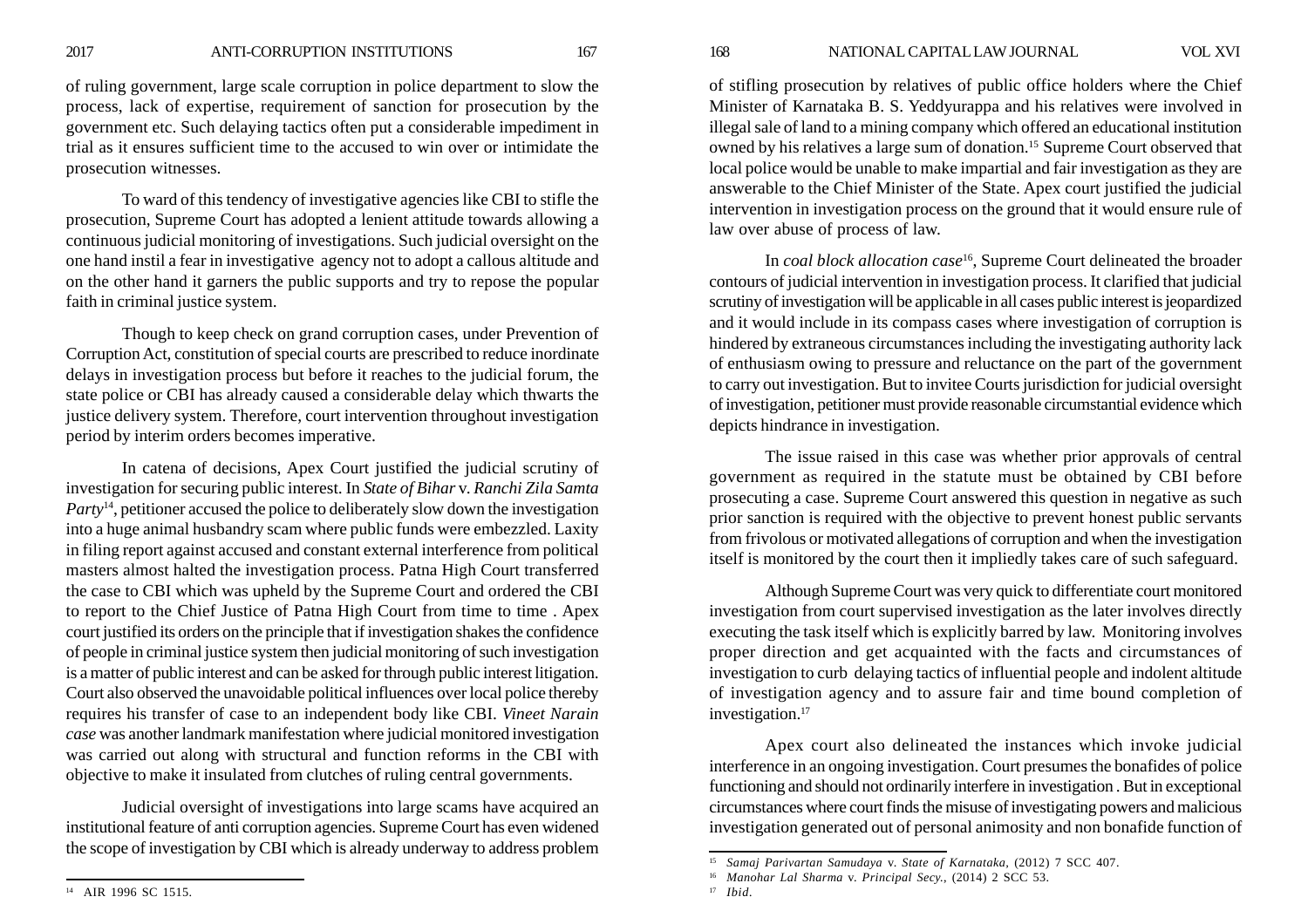police, then court to protect personal and proprietary right of citizen, does interfere in police investigation.

#### **III. CBI STILL "CAGED PARROR "**

Though supreme court came out with extensive guidelines for the premier investigating agencies having far reaching consequences on their structural machinery and functional autonomy, such directions seems futile and having no impact on their working in the wake of recent large scale scams leading to the loss of lakhs of crores of rupees to the public exchequer. It jeopardised the national interest and threatened the very base of economy. The shoddy probe of CBI in these high profile cases and even to the extent that CBI is sarcastically termed as parrot in the cage by Supreme Court in infamous Coalgate scandal clearly puts a question mark on the credibility of Supreme Court's directing authority.

Denouncing the India's premier investigation agency as caged parrot and its master's voice by Justice R. M. Lodha in *Coalgate scam case*, Apex Court clearly indicated the susceptibility of CBI to external influence in its investigation. Supreme Courts observation clearly vindicated the opposite party's allegation of misusing CBI as to cover up the wrongdoing of the ruling government, to keep weak coalition partners in line by threatening them to get their parliamentary votes and to keep away political opponents from raising their voices.<sup>18</sup>

The ruling government of present day become the master of CBI and use this so called autonomous and independent agency to subdue the political opponents who try to raise their voice. Be it the threat of disproportionate asset case against Mulayam Singh Yadav and Mayawati or opening of CBI investigation in fodder scam against Lalu Prasad Yadav, the timing and manner of using CBI has made it a whip to carry out nefarious activities of the ruling government. The deafening silence of not appealing against charge sheeted Karnataka Chief Minister by CBI when let off by the court, misuse of bofors scandals by the successive government clearly indicate that CBI has lost its sheen.19 Even some of the directors of CBI brought disrepute to the organisation who were selected by subverting or tweaking the fair selection procedure and were posted as the protégé of political elite.

2017 ANTI-CORRUPTION INSTITUTIONS 169 170 NATIONAL CAPITAL LAW JOURNAL VOL XVI

Misuse of the power given to CBI Director Ranjit Sinha through unfair means of meeting the accused involved in Coalgate scam and distorting the investigation process finally led the Supreme Court directing him to recues himself from the case. Observers draw the similarity of instances of castigating CBI of compromising its independence as was held in *Jain hawala diary case* when the then CBI director Joginder Singh was accused of hobnobbing with some politicians involved in that case. Judicial endeavours to make CBI an independent agency insulated from ruling government in *Vineet Narain case* through continuous monitoring of investigation seemed to be a futile exercise.<sup>20</sup>

Theoretically, CBI seems to be an independent body with motto "industry, impartiality and integrity". But administratively, it is accountable to Department of Personnel and Training which falls under the supervision of Prime Minister Office. However, in operational matters, agency gets direction from various bosses including courts and anti-graft CVC. The problem with CBI is not only structural but also procedural as well as crippling effect of statutory requirements which though has been eased by the interpretative jurisdiction of the Supreme Court.

The handicap of prior sanctioning of the government as a mandated requirement starts with the very first stage of investigation till appellate stage. The mandated prior sanctioning of central government before initiating any investigation against those handling the affairs of government above the rank of joint secretary responsible for decision making process of the government which has been toned down by the Supreme Court. Even after guilt is established by CBI, prosecution requires nod of the government though such malady has also been cured by Apex Court which directed government not to sit over the requests for sanction for eternity and must dispose of such request within three months. At the appellate stage, where CBI failed to prove the charges in lower court beyond reasonable doubt, it requires the government's sanction to go for appeal which more often denied due to extraneous considerations.<sup>21</sup>

There should be an independent commission to probe the functioning of CBI to test its independence and integrity. Instead of probing each case since its inception, only 10 high profile cases which it investigated should be probed considering the ruling political parties of that time. CBI has incarnated itself not as a caged parrot but in real as a faithful hound dog of authority. CBI, Income Tax Department and Enforcement Directorate are there blood hound dogs which Ross Colvin & Satarupa Bhattacharjya, *A "caged parrot" - Supreme Court describes CBI*, the government uses to silence agitating voices and to make opponent succumb

REUTERS, May 10, 2013.

<sup>19</sup> Prashant Bhushan,*The CBI has to be placed under an independent body to investigate cases* without government interference, THE HINDU, July 14, 2017.

<sup>20</sup> V. Venkatesan, *Shackles on CBI*, FRONTLINE, May 31, 2013.

<sup>21</sup> R.K. Raghavan, *CBI not Subordinate to CVC, Supreme Court Order not a Reflection on its Working*, THE TRIBUNE, Feb. 4, 2012.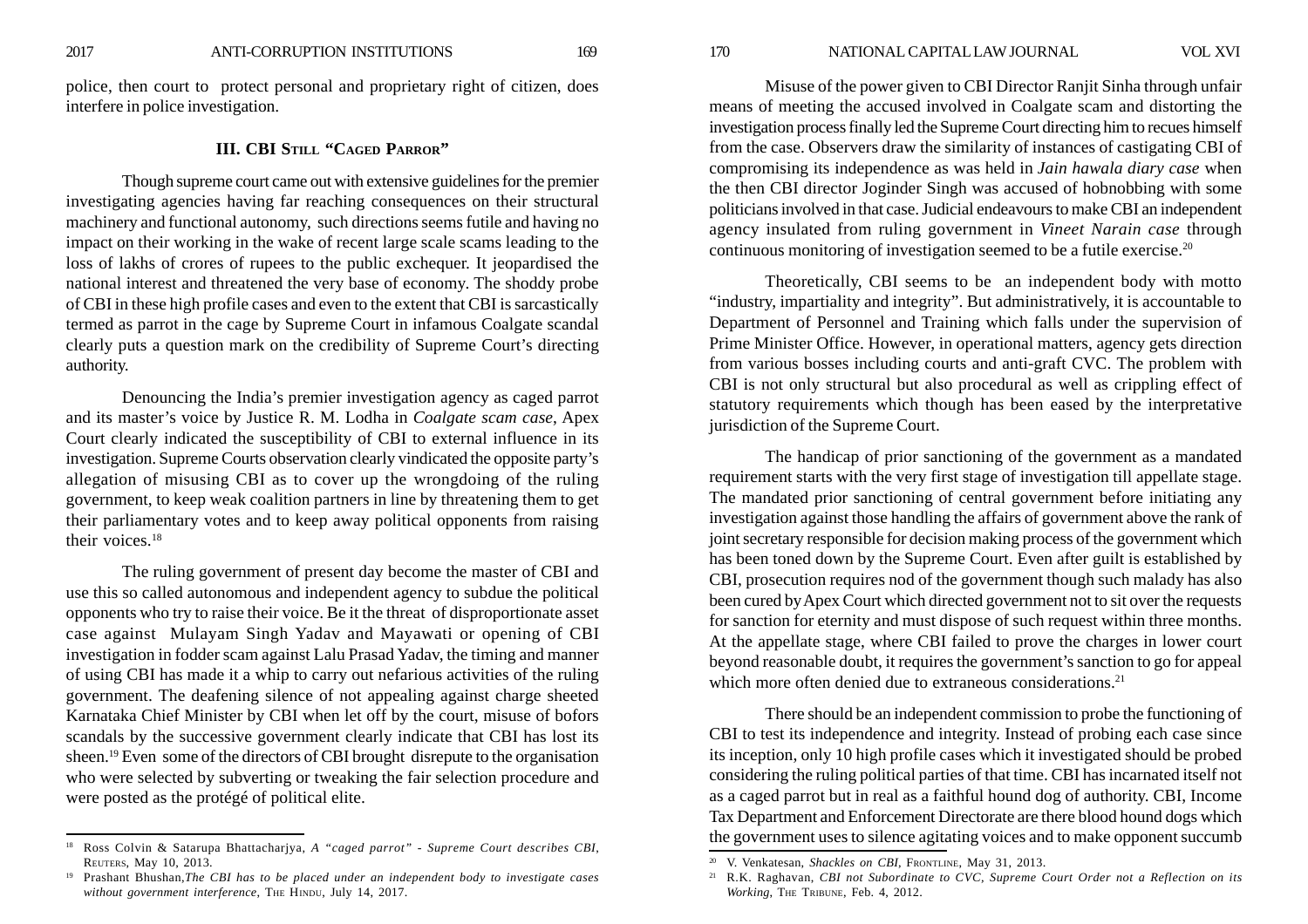to its pressure. Factors which lead to failure of CBI in getting convictions must be probed from the angle of political pressure and corruption in the institution itself etc.<sup>22</sup>

#### **IV. REFORMS IN CBI**

Despite the Supreme Court always coming to rescue the CBI and striving to accord maximum autonomy, it has not performed up to the mark. There is dire need to assert the functional autonomy by the CBI itself. Three wings of CBI which cater to individual area of concern like anticorruption wing, to check economic offences wing and to curb heinous crimes wing, all are integrated and must cooperate with each other as most of the crime spreads to all the three jurisdictional Wings. Apex Court too urged for cooperation of different investigation agencies in a coordinated manner to curb the menace of corruption. CBI & Enforcement Directorate shall share information and work in a coordinated manner so as not to hamper their investigation in any manner. Courts ordered CBI to have full autonomy in its investigation without being influenced by any person or state instrumentality irrespective of their high profile status or rank of person to be investigated or probed. This was the another instance of court monitored investigation where CBI and Enforcement Directorate was directed to submit their progress in investigation in a sealed cover envelope.<sup>23</sup>

Another major reform it requires is to accord statutory status with comprehensive central legislation by substituting the existing handicapped Delhi Special Police Establishment Act, 1946 which crippled its wings as it is mandated to get previous sanction of the state government before it proceeds its investigation in any state. This reform was also endorsed by L.P. Singh committee and  $19<sup>th</sup>$  report of the Parliamentary standing committee (2007).  $2<sup>nd</sup>$ Administration Reform Commission also advocated for enactment of new statute to completely govern CBI. 24<sup>th</sup> Report of Parliamentary Standing committee 2008 unanimously exhort the necessity to strengthen CBI in its legal framework, infrastructure and resources and augmented the idea of conferring powers to take suo-motto cognizance of offences.<sup>24</sup>

There is dire need to insulate the CBI from political interference and to delink it from the administrative control of Government. So long as the powers

of transfer and posting of their favourite officials on deputation to CBI will continue, it would be impossible to make its functioning autonomous.25 CBI must be accorded a statutory status and required legal mandate coupled with requisite manpower of its own can bring it back to the recovery path.To ensure CBI as an impartial, robust and credible agency, a transparent mechanism for the selection of directors and their fixed tenure must be chalked out. Their induction on deputation to CBI should be in transparent manner.<sup>26</sup>

#### **V. CONCLUSION**

To conclude, there is no fault in the organisation itself as its prestige of being a premier investigation agency of India to which every citizen of India look at with faith of successful investigation can not be lowered. Even today despite of its structural and functional hiccups, this agency is looked at with reverence and even the Apex Court makes no delay in ordering CBI inquiry whenever a case of larger public interest or public faith is involved and CBI has earned it with its skilled and impeccable personnel. There is a need of an efficient leadership and a feeling of faith in this organisations to remove its identity tags of being caged parrot.

<sup>&</sup>lt;sup>22</sup> Madhav Nalapat, *CBI not a Caged Parrot but a Hound Dog of Authority*, THE SUNDAY GUARDIAN, *available at* http://www.sunday-guardian.com/analysis/cbi-not-a-caged-parrot-but-a-hound-dogof-authority(last visited Nov. 15, 2016).

<sup>23</sup> *Centre for Public Interest Litigation and Others* v. *Union of India and Others* (2011)1SCC 560.

<sup>24</sup> Prakash Singh,*Trifling with CBI*, *available at* http://cbi.nic.in/articles/pdf/ article\_dg\_bsf\_trifling.pdf(last visited Nov.12, 2017).

<sup>25</sup> *Supra* n*. 19.*

<sup>26</sup> Navneet Rajan Wasan, *It would not be Fair to Damn an Organisation for its Ignominious recent Performance and Ignore its Long Term Record, THE HINDU, July 14, 2017.*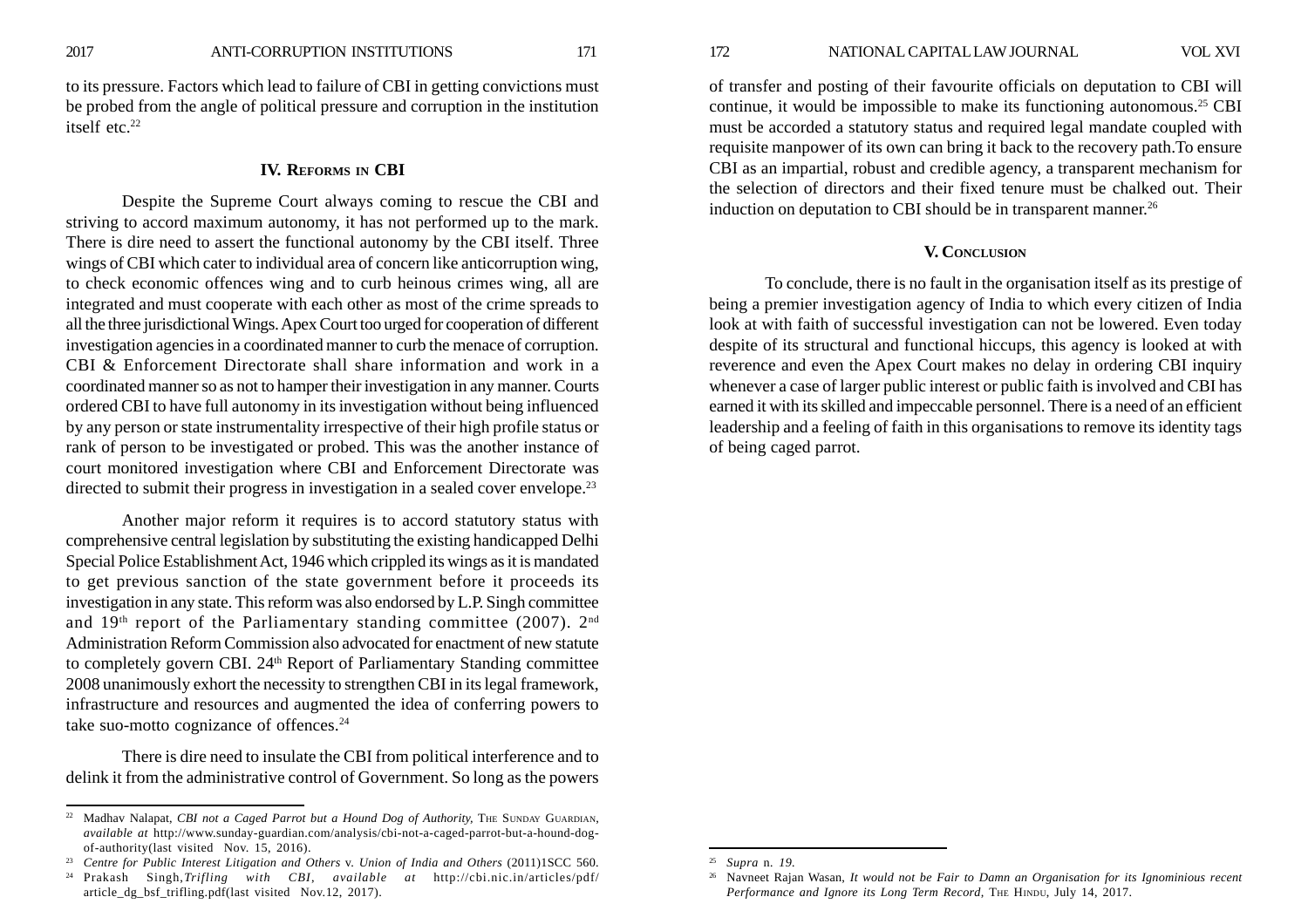*Dr. Alok Sharma\**

### **I. INTRODUCTION**

Freedom from any kind of violence is the first element of women's capability for survival and empowerment. However, it is unfortunate that domestic violence against women is a universally accepted reality, which is even justified under certain circumstances.<sup>1</sup> It appears that domestic violence remains concealed in the pretended notions of love, duty, and gender thereby legitimated in its various manifestations. Women in homes are made to suffer in various ways ranging from simple repression to cruelty, hostility, exploitation and subjugation.

At the international level, many initiatives have been taken by the United Nations(UN) regarding violence against women (VAW) in general and domestic violence in particular. At the national level also, the Constitution of India provides for equality and dignity of women in its various provisions. It also provides specifically under Article 15(3) for the affirmative actions to be taken in favour of women so that they can get the substantive equality. It is in this context the Protection of Women from Domestic Violence Act, 2005 (hereinafter the Act) was enacted by the Indian Parliament.

The Act has put in place a comprehensive machinery to ensure the proper implementation of its provisions. It has envisaged the appointment of many functionaries to aid the victims of domestic violence in availing of various reliefs provided for under the Act. The functionaries include the Magistrates, the Protection Officers (generally women), the Service Providers, and lastly police. The reason being that the Act recognises that women hesitate to approach the police to report and resolve the issues involving domestic violence which police generally considers as family matters. Thus, the approach adopted in the Act is victim-oriented and does not depend on police action only however simultaneously, it does not preclude the possibility of getting relief under criminal law through police.

Nevertheless, the most important question arises whether the domestic violence victims are really getting any benefits after creating such important and special functionaries or like other pro-women enactments remains on paper only. In this paper, an attempt is made to touch upon this aspect of availability and efficiency of these functionaries created under the Act with special reference to the capital of the nation.

### **II. EVIL OF DOMESTIC VIOLENCE**

Prior to 19<sup>th</sup> century, women led somewhat insecure lives in practically all societies of the world. All the ancient legal systems acknowledged the right of husbands to chastise their wives even using force. Women were completely dependent on men and the standard of their lives related to that of their fathers, husbands and sons.2 They were confined within the household, so they did not have any political rights and had limited civil rights. In Indian context, it has a peculiar dimension that it is not only inflicted by husband alone but also by other members of his family especially the mother-in-law.

Various social, cultural, political and legal factors are responsible for infliction of domestic violence on women. It continues unabated. After marriage, they are told that they must stay in their marital homes till their death*.* Instead of being appreciated and cared for, women in their marital homes are made to struggle, serve and satisfy their husbands and in-laws and while doing it if she does anything wrong she invokes rage of her husband and is maltreated. They are the sufferers of domestic violence, deserted or abandoned by their husbands and forced to live in their parental house and generally they do not get any help from police.

The observance of polygamy in some religious and socio-economic groups is a different type of violence that women from these groups must deal with. Notwithstanding the special protections specified for them under Indian Constitution, they continue to be shamed, ill-treated, tormented and deprived of the basic right to live a life with dignity and respect within their marital family.<sup>3</sup> They also face many devastating consequences of domestic violence against them viz., impact on health; on family and children; and on development and economy of the country.

<sup>\*</sup> Assistant Professor, Faculty of Law, University of Delhi, Delhi.

<sup>1</sup> *See*, Saravanan, Sheela, *Violence Against Women in India, A Literature Review,* INSTITUTE OF SOCIAL STUDIES TRUST (ISST), March 2000.

<sup>2</sup> *Narada* argues "*the creator has made women dependent as women even of good family fall into ruin by independence."* Although *Yaj–II-175*, said "*woman should be loved but added protected*." Quoted from V.K. Dewan, LAW RELATING TO OFFENCES AGAINST WOMEN (Orient Law House, New Delhi, 1996) p. 33; *Manu* clearly said that a woman needed to be taken care of throughout her life, "*Her father guards her in childhood, her husband guards her in youth, and her sons guard her in old age. A woman is not fit for independence."*Quoted from Wendy Doniger & Brian K. Smith*,*The Law of Manu (Penguin Books, India, 2014) pp. 197–198.

<sup>3</sup> Lawyers Collective, *Domestic Violence and Law, Report of Colloquium on Justice for Women – Empowerment through Law*, LAWYERS COLLECTIVE WOMEN'S RIGHTS INITIATIVE (Butterworths, New Delhi, 2000)pp. xiv, xv.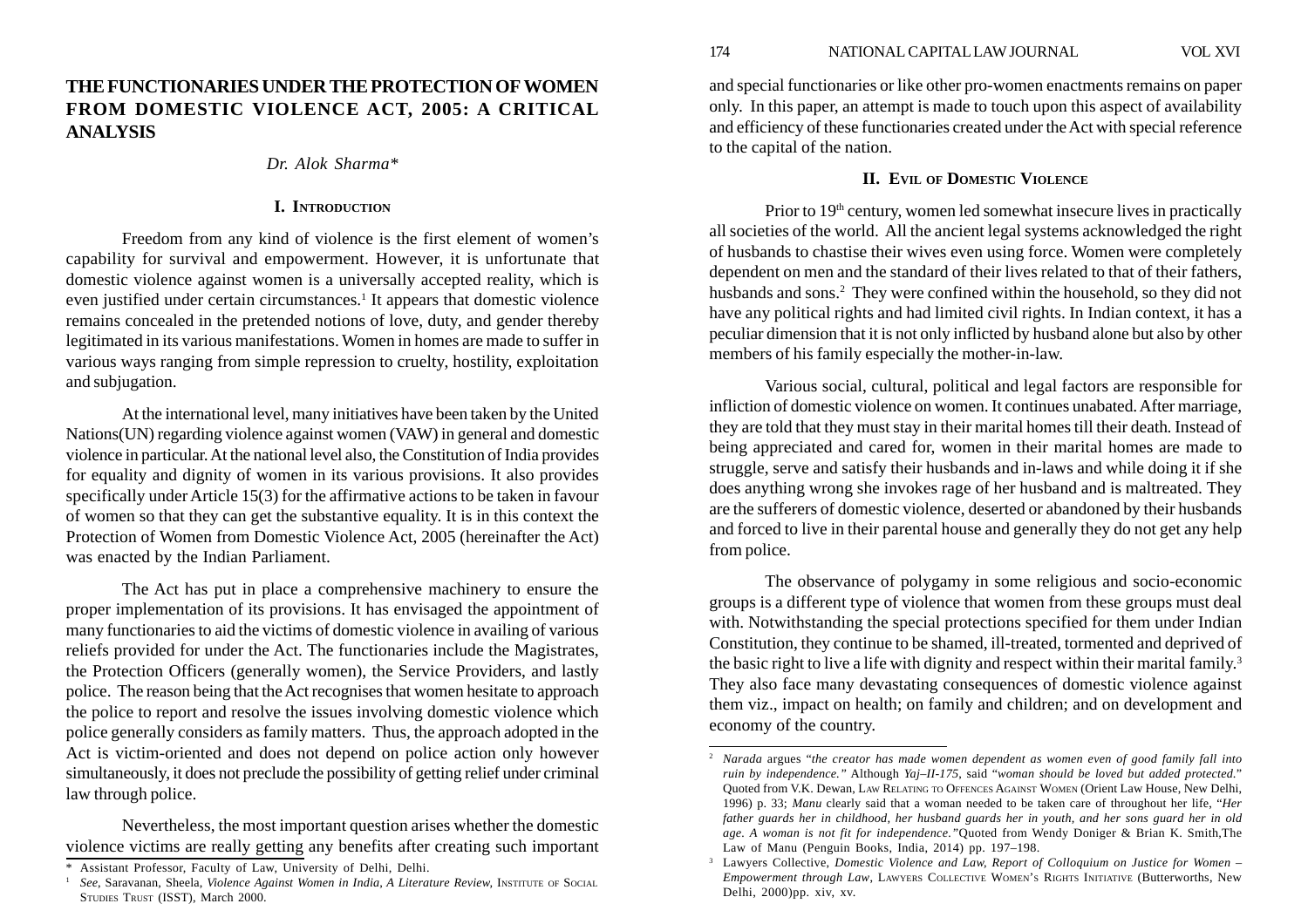In 2014, National Crime Records Bureau of India has included data on domestic violence under the Act for the first time and reported total 426 cases with rate of 0.1 during 2014.<sup>4</sup> Kerala (140 cases) followed by Bihar (112 cases), Uttar Pradesh (66 cases), Madhya Pradesh (53 cases) and Rajasthan (17 cases) have reported the maximum such cases during 2014.<sup>5</sup> A total of 461 cases were registered during 2015 with the rate of 0.1, showing an increase of 8.2% (from 426 cases in 2014 to 461 cases in 2015) during 2015 over 2014.6 Bihar (161 cases) followed by Kerala (132 cases), Madhya Pradesh (91 cases), Himachal Pradesh (15 cases), Rajasthan (14 cases) and Haryana (11 cases) have reported the maximum such cases during 2015, these six States together accounted for 92.0% of total such cases reported in the country during 2015.7 However, it seems that the women who are the victims of domestic violence are either not reporting such cases or unable to report them.

### **III. INITIATIVES AGAINST DOMESTIC VIOLENCE**

At the international level, many initiatives have been taken by the UN regarding VAW in general and domestic violence in particular. The most important of them were Recommendation 19 (GR 19) issued by the Committee on Convention on the Elimination of Discrimination Against Women and the UN Declaration on Elimination of Violence Against Women that called on States parties to take immediate steps to end gender-based violence in family, in community and by State. They called on the States parties to enact national plans of action; to train and sensitize their criminal justice systems; to provide social support to victims and survivors and to collect data and information of VAW in their societies.<sup>8</sup> Therefore, international instruments have forced the nations to enact or modify the legislation on prevention of domestic violence.

As far as India is concerned, in view of Article 51-C<sup>9</sup> and Article 253<sup>10</sup> of the Indian Constitution, the Indian Parliament had enacted the Domestic Violence Act pursuant to the recommendations of the UN Committee on CEDAW and incorporates all provisions of Specific Recommendations that

form part of GR 19 of 1992.11 The Act is in conformity with the UN Model Legislation on Domestic Violence that provides comprehensive guidelines for States parties in drafting legislation on domestic violence.12 Therefore, standard set in the international instruments have been the main source of inspiration for enactment of the Act.

#### **IV. THE PROTECTION OF WOMEN FROM DOMESTIC VIOLENCE ACT, 2005**

#### *A. Introduction*

The Act<sup>13</sup> is an endeavour on the part of Parliament to recognize and strengthen women's right to home without violence. It is the first step towards bringing women's human rights into their private lives. It provides a civil remedy for protection of women from domestic violence and to prevent its incidence in the society.14 Domestic violence is considered as a silent crime, which was not defined in Indian legal discourse prior to 2005. The Act is a landmark legislation in this regard as it provides a statutory definition of domestic violence in a comprehensive manner by including not merely physical abuse but also multiple kind of abuses viz., emotional, economic and sexual, in which violence within family is manifested and affects women.

Further, under section 37 of the Act, the Central Government made the requisite Rules, for the proper implementation of the Act. These Rules have laid down complete procedure to deal with trial of domestic violence complaints filed under the Act, judiciously and promptly so that the women victims are not put to harassment. The Act also takes into consideration some other issues for the convenience of the victims. The Act seeks to generate an impact by providing

<sup>4</sup> National Crime Records Bureau of India, CRIME IN INDIA 2014*, available at* http://ncrb.gov.in (last visited on August 2, 2016).

<sup>5</sup> *Id.* at 91.

<sup>6</sup> *Available at* http://ncrb.nic.in/StatPublications/CII/CII2015/chapters/Chapter%205-15.11.16.pdf (last visited on October 10, 2017).

<sup>7</sup> *Id.* at 91.

<sup>8</sup> Radhika Coomaraswamy, *Human Security and Gender Violence*, 40 ECONOMIC AND POLITICAL WEEKLY, October 29, 2005, p. 4729.

<sup>9</sup> Indian government has an obligation to follow international norms and standards.

<sup>&</sup>lt;sup>10</sup> It confers on the Indian Parliament power to enact laws in pursuance of international conventions and treaties.

<sup>&</sup>lt;sup>11</sup> Statement of Objects and Reasons.-

Domestic violence is undoubtedly a human right issue and serious deterrent to development. The Vienna Accord of 1994 and the Beijing Declaration and the Platform for Action (1995) have acknowledged this. The United Nations Committee on Convention on Elimination of All Forms of Discrimination Against Women (CEDAW) in its General Recommendation No. XII (1989) has recommended that State parties should act to protect women against violence of any kind especially that occurring within the family.

<sup>&</sup>lt;sup>12</sup> Article 11: "All acts of gender based physical and psychological abuse by a family member against women in the family, ranging from simple assault to aggravated physical battery, kidnapping, threats, intimidation, coercion, stalking, humiliating verbal abuse, forcible or unlawful entry, arson, destruction of property, sexual violence, marital rape, dowry or related violence, female genital mutilation, violence through prostitution, against household workers and attempts to commit such acts shall be termed 'domestic violence'."

<sup>&</sup>lt;sup>13</sup> The Protection of Women from Domestic Violence Act, 2005 was brought into force on 26.10.2006.

<sup>&</sup>lt;sup>14</sup> Preamble: "An Act to provide for more effective protection of the rights of women guaranteed under the Constitution who are victims of violence of any kind occurring within the family and for matters connected therewith or incidental thereto."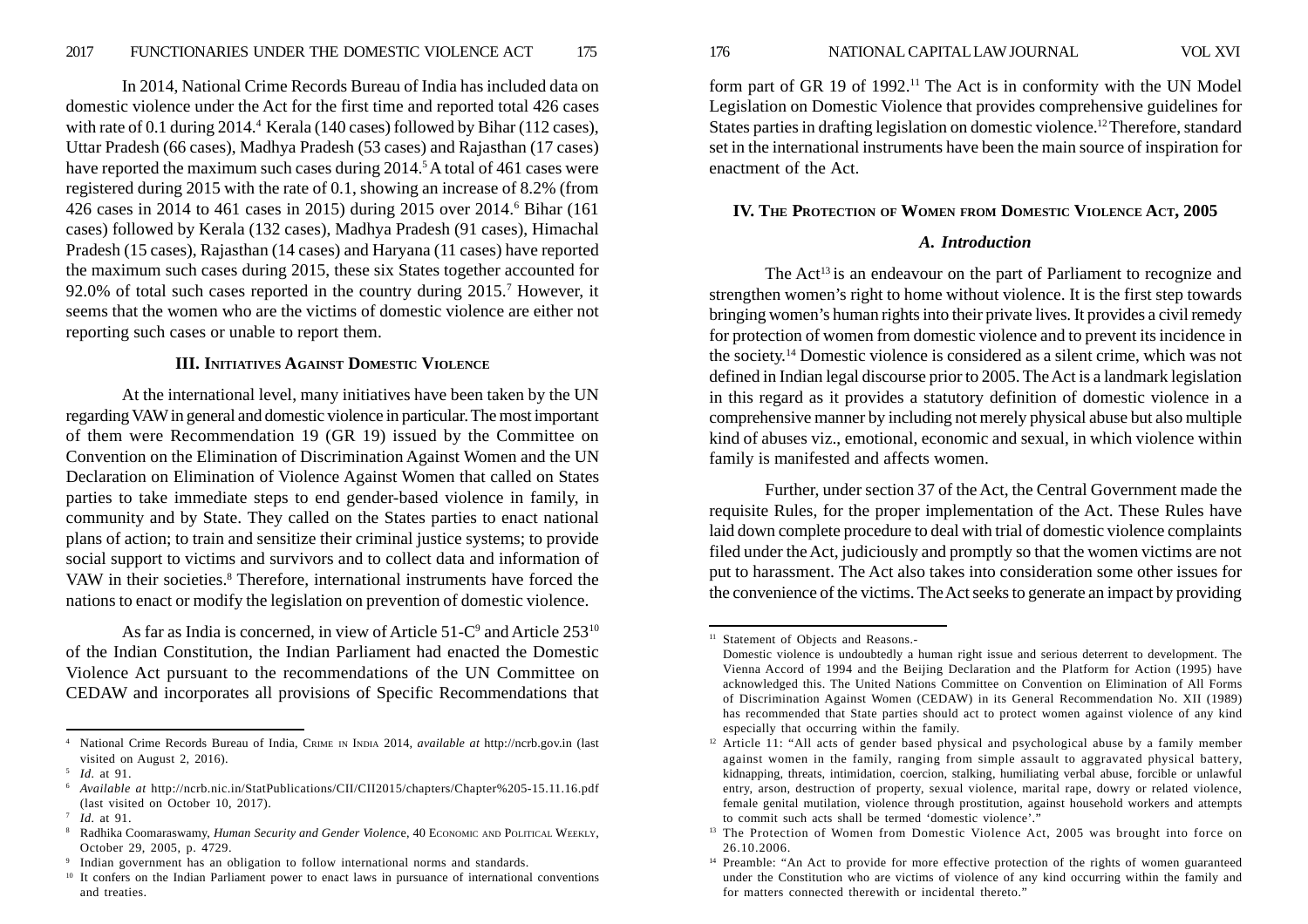an uncomplicated manner of approaching the legal system by creating special machinery under it.

Hence, it provides for an alternative system i.e. the system of Protection Officers (PO) and Service Providers (SP) that is easier for the victims of domestic violence to understand and provides an atmosphere of security. The PO is supposed to be a friend, well-wisher and accessible to ensure the victims that they get timely reliefs. Thus, the purpose of theAct is laudable. Following is the critical analysis of the availability and efficiency of the functionaries created under the Act to check the success of the Act in the desired area.

### *B. The Functionaries under the Act*

The Act in Chapter III has created a comprehensive machinery to ensure the effective and speedy implementation of its provisions and has appointed many functionaries to assist the aggrieved persons in availing the reliefs provided by the Act. Section 5 of the Act imposes a common duty on all the functionaries (police officers, service providers and Magistrate) to inform the aggrieved persons of their available rights, reliefs and services under the Act. The various available functionaries are as follows

#### *(i) Central Government and State Governments*

The Government is the administrative authority to enforce the Act, therefore, there are many duties which are assigned to the Central Government as well as to the State Government. Under Section 37 the Central Government may make rules for carrying out provisions of the Act. Under Section 11 every State Government is required to take all measures to ensure that the Act is given wide publicity through public media at regular intervals; to give periodic sensitization and awareness to all functionaries (government officers, police and the judiciary); effective coordination between services provided by all ministries and departments concerned and conduct periodic review; and Protocols for functionaries (including courts) are prepared and put in place. Further, State governments have to appoint POs and register SPs; list of SPs must be given to POs and published in newspapers and government websites.

### *(ii) Metropolitan Magistrate*

The most important functionary under the Act is the Metropolitan Magistrates<sup>15</sup> as the primary responsibility to implement the Act rests on them.

It is important to note that for determining whether any act/omission/commission or conduct of respondent is domestic violence or not is left to the wisdom of Magistrate.16 An effort has been made under the Act to simplify and make effective methods of filing domestic violence complaints and obtain reliefs, for example an application to seek any relief for aggrieved person can be filed by aggrieved person herself or a Protection Officer or any other person to the Magistrate who can grant relief after considering the Domestic Incident Report (DIR)17 filed by PO or SP. The reliefs sought for may include issuance of an order for payment of compensation or damages for acts of domestic violence<sup>18</sup>; protection order<sup>19</sup>; residence order<sup>20</sup>; monetary relief<sup>21</sup>; custody order<sup>22</sup>; and compensation order<sup>23</sup>. To provide speedy justice the Magistrate shall fix the first date of hearing in 3 days from date of receipt of application and dispose it in a period of 60 days from date of its first hearing.<sup>24</sup>

Under Section 13, the Magistrate gives notice of date of hearing to Protection Officer to serve or get it served within 2 days or any reasonable time from the date of receipt. Further, as the emphasis of the Act is also on reconciliation, the Magistrate can direct respondent or aggrieved person, either singly or jointly under Section 14 to go through counseling with any member of SP and fix next date of hearing within 2 months. Due to same spirit under Section 15, the Magistrate can take assistance of a Welfare Expert, preferably a woman. If the Magistrate considers it proper, Section 16 permits her to conduct proceedings in camera and under Section 24 she may provide copies of her orders free of cost to the parties, police, and SP. However, interestingly, Protection Officers are not included here which is a lacuna as Protection Officer has no information about the progress in any case. Further Rules 6 and 7 provide for filing of application and affidavit to obtain *ex parte* orders

<sup>&</sup>lt;sup>15</sup> Section 2(i): "Magistrate" means the Judicial Magistrate of the first class, or as the case may be, the Metropolitan Magistrate, exercising jurisdiction under the Code of Criminal Procedure, 1973 in the area where the aggrieved person resides temporarily or otherwise or the respondent resides or the domestic violence is alleged to have taken place.

<sup>&</sup>lt;sup>16</sup> Section 3, Explanation II: For the purpose of determining whether any act, omission, commission or conduct of the respondent constitutes "domestic violence" under this section, the overall facts and circumstances of the case shall be taken into consideration.

<sup>&</sup>lt;sup>17</sup> Rule 5. - Domestic incident reports.- (1) Upon receipt of a complaint of domestic violence, the Protection Officer shall prepare a domestic incident report in Form 1 and submit the same to the Magistrate and forward copies thereof to the police officer in charge of the police station within the local limits of jurisdiction of which the domestic violence alleged to have been committed has taken place and to the service providers in that area.

<sup>(2)</sup> Upon a request of any aggrieved person, a service provider may record a domestic incident report in Form I and forward a copy thereof to the Magistrate and the Protection Officer having jurisdiction in the area where the domestic violence is alleged to have taken place.

<sup>&</sup>lt;sup>18</sup> Section 22.

<sup>&</sup>lt;sup>19</sup> Section 18.

<sup>20</sup> Section 19.

 $21$  Section 20.

 $22$  Section 21.

<sup>&</sup>lt;sup>23</sup> Section 12(1) and (2).

<sup>&</sup>lt;sup>24</sup> Section 12(4) and (5).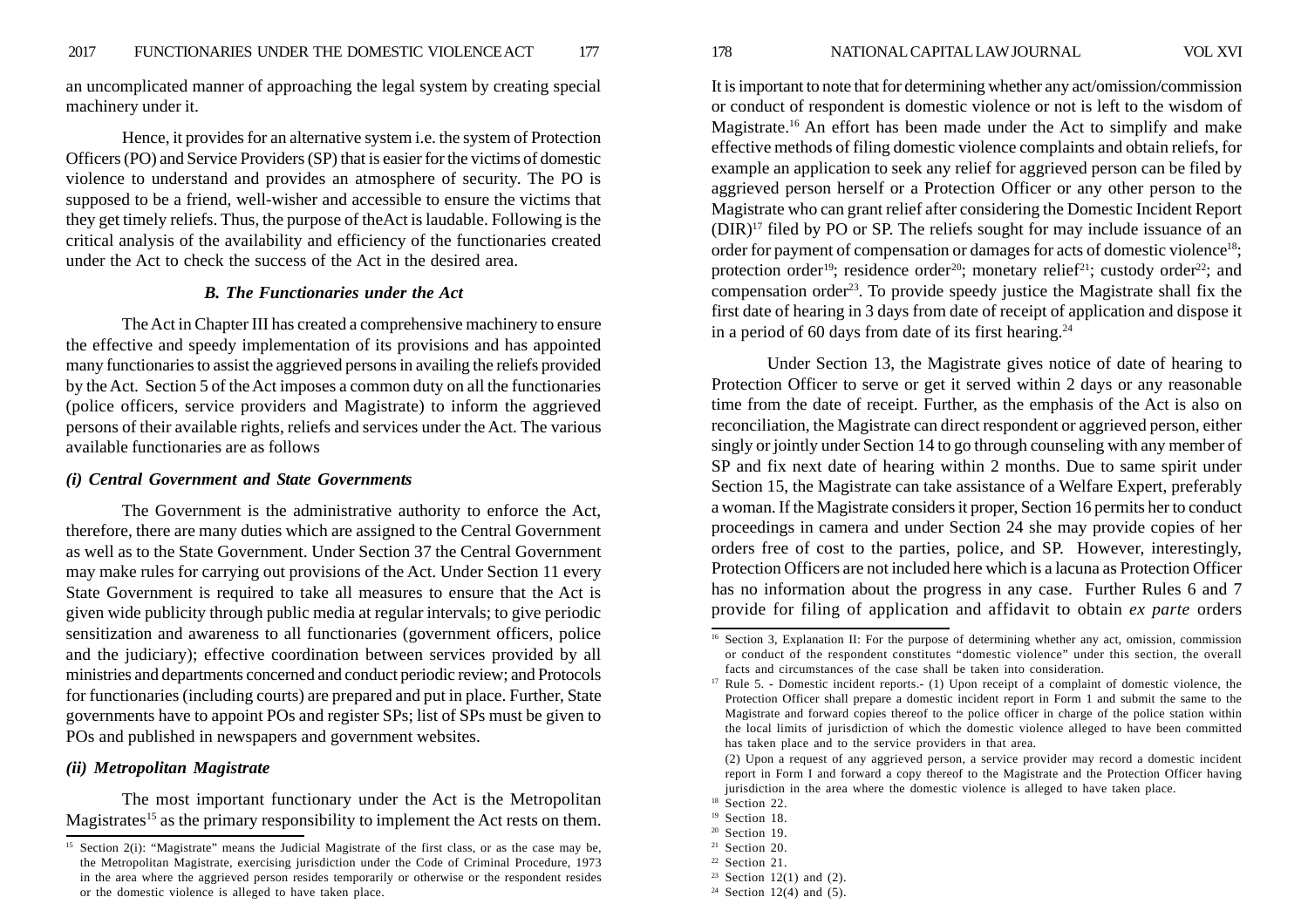respectively to the Magistrate.

#### *(iii) Protection Officer*

The second most important functionary who is the backbone of the Act is the Protection Officer.25 The entire machinery of the Act hinges on the Protection Officers, who shall act as a link between the judicial machinery and the victims. The appointment of Protection Officer is based on the idea that women require more than police alone therefore, a Protection Officer is needed to enable a multiagency and synchronized response so that women would be facilitated in accessing various social services.26 The State Government shall appoint them and they should be preferably women having requisite qualifications and experience. They are under control and supervision of Magistrate and have to perform duties imposed on them by the Magistrate and the Government.The rules also lay down the procedure for receiving information about commission of domestic violence.

Any woman who is the victim of domestic violence may initiate proceedings before the Magistrate, or any such proceedings may be initiated by the Protection Officer who may be informed of such domestic violence by any person who has reason to believe that it has occurred. After receipt of such a complaint, the Protection Officer shall prepare a Domestic Incident Report which shall be forwarded to the police officer of that concerned area and the service providers in such area. It shall also be sent to the Magistrate for taking cognizance of the matter.

Therefore, the Act prescribes many duties and functions of Protection Officer. It says that the Protection Officer will assist the Magistrate in the discharge of his functions; submit DIR to the Magistrate upon receipt of complaint of domestic violence; make an application to the Magistrate for aggrieved person claiming issuance of a protection order; ensure that aggrieved person is provided legal aid; maintain a list of all SP providing legal aid, counseling, shelter homes and medical facilities; make available a safe shelter home if aggrieved person so requires; get the aggrieved person medically examined; ensure that order for monetary relief under section 20 is complied with and executed; and perform other duties.<sup>27</sup>

In addition to these duties, Rule 8 also prescribes many duties of

Protection Officer including to provide aggrieved person information about her rights; to prepare a "Safety Plan"; to inform SP that their services may be required; to invite applications from them seeking particulars of their members to be appointed as Counsellors or Welfare Experts; to scrutinize their applications and forward list of available Counsellors to the Magistrate; to revise this list once in three years and forward revised list to Magistrate; to provide all possible assistance to aggrieved person and her children; to liaise between the aggrieved person and others; and to protect the aggrieved persons from domestic violence.

The Rules further prescribes certain other duties of Protection Officer.<sup>28</sup> However, Protection Officer is not a police officer and does not have any authority to forcibly seize any article or take over possession of any premises. Further, Protection Officer cannot probe into cognizable offences and are not expected to confiscate weapon(s) involved in domestic violence.The Protection Officer and members of SP are considered as public servants under section 21, Indian Penal Code<sup>29</sup> and no legal proceeding can be instituted against them for any damage caused or its likelihood which is done or intended to be done in *good faith.*<sup>30</sup> Further, Protection Officers can be penalized for failing/refusing to discharge their duties $31$  with a proviso that prior sanction of State Government is required.32

#### *(iv) Service Provider*

Service Provider,<sup>33</sup> generally NGO, is another additional functionary to aid and assist the Courts, the Protection Officer and aggrieved person. They have been identified by Government. They belonged to five subcategories providing different services. A Service Provider is any organisation whose objective is the protection of women and is involved in providing legal aid, medical or financial assistance to women.Thus, a voluntary association registered under Societies Registration Act; a company registered under Companies Act or any organization whose objective is protecting the rights and interests of women by

<sup>&</sup>lt;sup>25</sup> Section 2(n): "Protection Officer" means an officer appointed by the State Government under sub-section (1) of section 8."

<sup>26</sup> Indira Jaisingh, *Bringing Rights Home: Review of the Campaign for a Law on Domestic Violence*, 44 ECONOMIC AND POLITICAL WEEKLY*, October* 31, 2009, *p.51.*

 $27$  Section 9(1).

 $28$  Rule 10: The Protection Officer, if directed to do so in writing, by the Magistrate shall conduct a home visit of the shared household premises and make preliminary enquiry if the court requires clarification, in regard to granting ex-parte interim relief to the aggrieved person; after making appropriate inquiry, file a report on the emoluments, assets, bank accounts or any other documents; restore the possession of the personal effects including gifts and jewellery of the aggrieved person and the shared household to the aggrieved person; assist the aggrieved person to regain custody of children and secure rights to visit them under his supervision; assist the court in enforcement of orders in the proceedings under the Act; take the assistance of the police in confiscating any weapon involved in the alleged Domestic Violence.

<sup>29</sup> Section 30.

<sup>30</sup> Section 35.

<sup>&</sup>lt;sup>31</sup> Section 33.

<sup>&</sup>lt;sup>32</sup> Section 34.

<sup>33</sup> Section 2(r): service provider means an entity registered under sub-section (1) of section 10.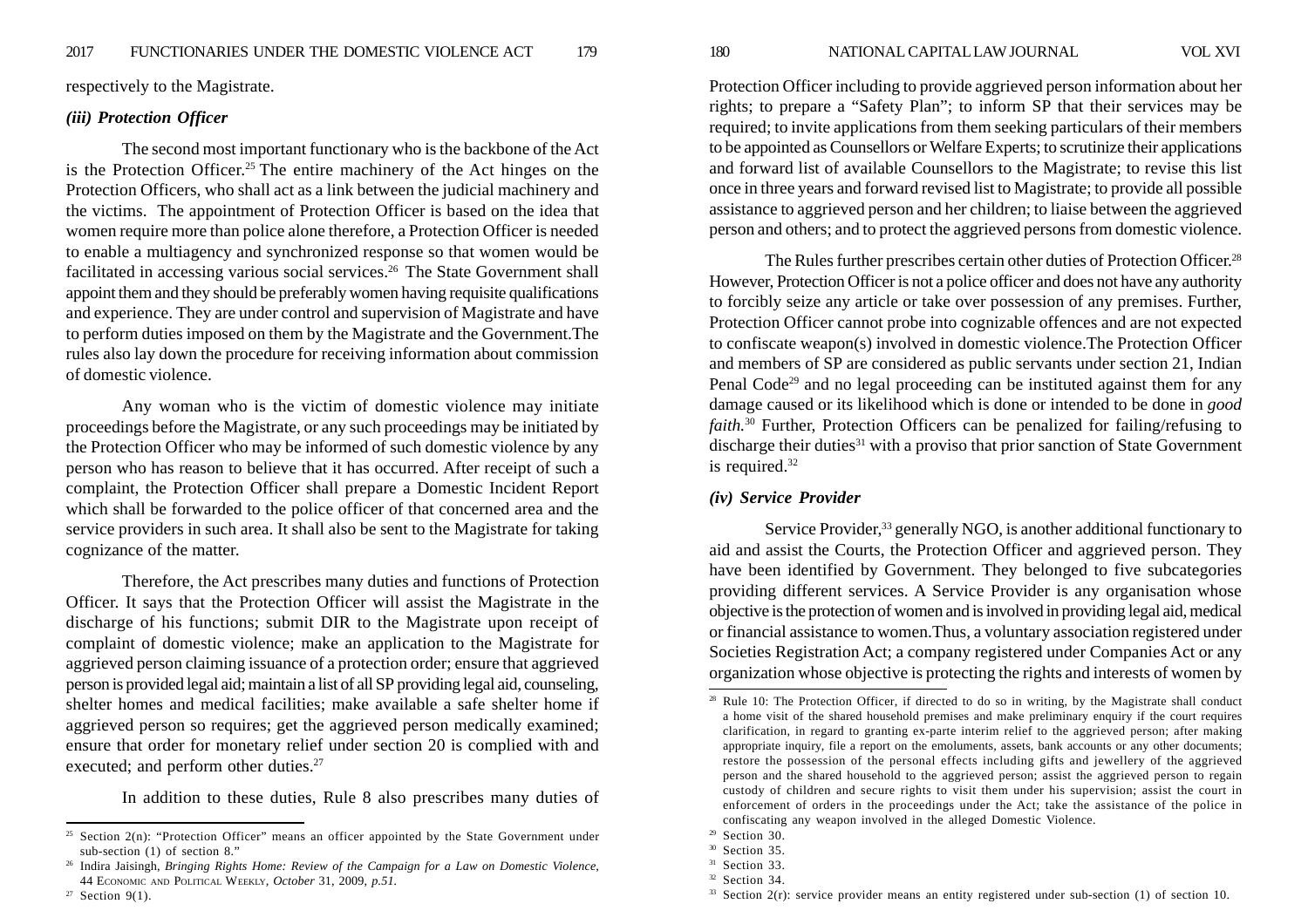any lawful means including providing of legal aid, medical, financial or other assistance can be appointed by the State Government as a service provider for the purposes of this Act.<sup>34</sup> Rule 11(3) provides detailed guidelines and requirements for their registration. The Act prescribes their duties and powers to record of DIR; to get aggrieved person medically examined; and to provide shelter in shelter homes.<sup>35</sup> Further, Counsellors<sup>36</sup> shall also be appointed from these organizations for reconciliation between the parties. They are protected for all *bona fide* actions done in exercise of their powers under the Act to prevent commission of domestic violence.37

#### *(v) Police Officials*

Apparently, there is not much role assigned to the police officials under the Act, but it is found that role of police is mentioned in many provisions of the Act. As police is existing functionary of the State so large majority of victims approach the police stations to file their complaints. From this stage the role and functions of police begin. Firstly, if the information reveals commission of any cognizable offence like grievous hurt, dowry death, Section 498A etc. then police must perform their normal duties and take appropriate action of investigation, arrest etc.38 Secondly, Section 5 requires them to tell the victim about her rights and reliefs available under the Act. Thirdly, they can refer the victim to the Protection Officer for recording of DIR and further actions. Fourthly, they must take cognizance of breach of Protection Order and file a charge sheet. Fifthly, they must comply with all the orders issued by the court requiring their assistance and lastly, police are entitled to get the copies of all the documents filed by various functionaries under the Act and copies of all orders passed by the court so that they are aware of the progress of the cases. However, in practice police expressed the opinion that they have no role to play under the Act and thus they do not follow their duties.

## **V. THE CRITICAL ANALYSIS OF AVAILABILITY AND EFFECTIVENESS OF THE FUNCTIONARIES UNDER THE ACT**

While a commendable effort has been made to create an alternative, speedy and effective mechanism for the protection of the aggrieved persons nonetheless there are certain lacunas in the implementation of the Act regarding the functionaries under the Act which has potentially hazardous implications. There are many severe issues related to the infrastructure and facilities requisite for the proper implementation of the Act. Although the Act has endeavored to put in place adequate machinery for its implementation but the deficiency of the functionaries under the Act is impeding its successful implementation.

The Metropolitan Magistrates are the central functionary under the Act as its success depends on how they implement it. For this purpose, they have ample freedom even up to coin their own procedure for trial of certain cases under the Act. However, they rarely coin their procedure to speed up the trial of such cases. The MMs rarely conduct the proceedings in camera. The most unfortunate thing is that they have failed to follow the dicta of the Act as to the time framework for trial of the cases, may be due to heavy workload. There is lot of delay in trial of the cases as the MMs fix the first date of hearing from one and half month to one year and the cases are pending even after 3-4 years. Another grave problem is the implementation of their orders as they are rarely implemented because the Act has not expressly provided for any procedure to be followed in this regard. Therefore, this prevailing situation is quite problematic and pathetic for aggrieved persons.

Further, the courts issue *interim* orders frequently but *ex parte* orders sparingly. The MMs do not generally alter, modify or revoke their orders. The MMs try the breach of protection order as an offence under the Act but imposed punishment of fine only. The MMs do not decide these cases upon the sole testimony of the aggrieved persons and do not frame charges under other sections of Indian Penal Code, 1860 or Dowry Prohibition Act, 1961. The MMs rarely direct the POs to perform any functions for proper implementation of the Act owing to the practical difficulties they face. The MMs have never been assisted by any SPs or Welfare Experts in discharge of their functions as they do not know anything about them. In their absence, the MMs refer matters to the mediation cell in the court for counselling. Therefore, MMs are not able to perform their requisite functions.

The Protection Officer is the second most important functionary especially created under the Act which is mainly responsible for its effective implementation. They are appointed by concerned governments, but all the requirements prescribed for their appointments have not been strictly followed. The department has not appointed any POs on the permanent basis and managing its work by contractually appointed POs who are working in the pathetic conditions. Further, Protection Officers appointed are usually fresh graduates

 $34$  Section 10(1) of the Act and Rule 11(1).

 $35$  Section 10(2).

<sup>36</sup> Rule 2 (c)"Counsellor" means a member of a service provider competent to give counselling under sub-section (1) of section 14;

 $37$  Section 10(3).

<sup>38</sup> Section 5 and Section 36. Act not in derogation of any other law.— The provisions of this Act shall be in addition to, and not in derogation of the provisions of any other law, for the time being in force.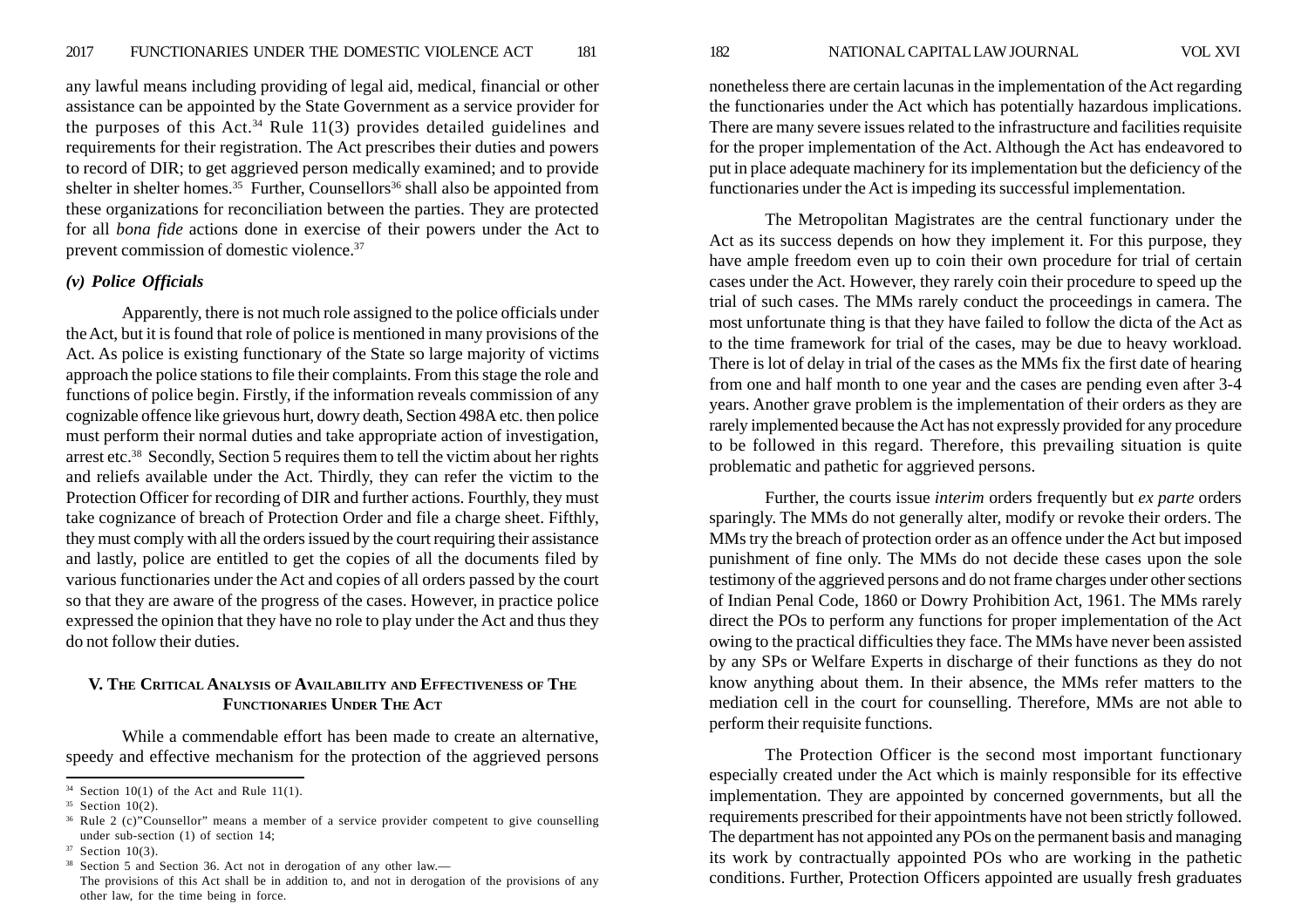from non-legal fields and appointed on ad-hoc basis. The MMs and Police officials have undergone compulsory periodic trainings provided by Government for awareness and sensitization on the issues pertaining to the Act but none of the POs undergo any such training because of which they have no information about the DIR or other provisions of the Act at the time of their appointments. They do not have any infrastructure and support staff to assist them. As a result, DIRs are generally sketchy, and possibility of manipulation cannot be ruled out.

The POs have the primary duty to assist the court and the aggrieved persons; receive their complaints; prepare DIRs; and assist them to get legal aid, monetary relief, medical facilities and shelter facilities etc. However, the POs do not make any applications to the MMs on behalf of the aggrieved persons rather advocates file it generally. They were intimidated while serving summons on the respondents and police also do not cooperate or recognize their authority. Therefore, POs do not serve the notice of hearing on the respondents except in rare cases and it has been sent through the process agency/SHO concerned/Nazarat Branch.They also receive reports of breach of protection orders from the aggrieved persons but do not help them much due to their own limitations. Therefore, it appears that except preparing the DIR they do not perform any other functions. Further, they neither get any support from SPs nor from police as they help them only if they have court's orders in that regard.

The Service Providers are generally NGOs but only a few states have listed few of them. However, no SPs have been registered but only identified by the concerned department. The Service Providers, generally have not been provided any training about the Act therefore, they are not aware about their duties and functions under the Act. Similarly, medical and shelter facilities are not available in many states. Insufficiency of funds, lack of transparency in resource allocation, and under-spending of money allocated are common complaints.39

Police, the other functionary, do not consider the fact that they have any role to play under the Act. Police do not deal with the breach of protection order as a cognizable and non-bailable offence as provided by the Act and thus do not arrest abuser in such cases of breach of protection order. Police only act when directed by the court to do so. However, the POs and SPs take police assistance in emergency situations of infliction of domestic violence and the

police accompany them to the place of occurrence, but police do some preliminary inquiry only and do not take any concrete action as directed by the Act.

The Governments do not provide any periodic training to various functionaries for awareness and sensitization about the Act despite being obliged by the Act. Further, Government is not maintaining proper coordination among different functionaries under the Act. Therefore, it appears as if the government is not serious enough to implement the Act in true spirit.

There is a complete lack of coordination among various functionaries under the Act despite being provided for cooperation. The MMs do not have any list of SPs and thus SPs do not get any orders for counselling from the MMs. It is the duty of the POs to do all these formalities and then coordinate among different functionaries, but they do not perform even a single duty required by the Act except filing of DIR and that too in mechanical ways. The main purpose of creation of the POs under the Act was to coordinate among MMs, SPs, Police and aggrieved persons but they had failed miserably. Another reason for lack of coordination among them was non-following of the prescribed guidelines under the Act by them. The resulting impact is the pathetic conditions of the aggrieved persons.

#### **VI. CONCLUSION**

It can be said that violence against women is a world phenomenon. It operates to maintain and reinforce women's subordination. Many countries including India enacted legislations prohibiting domestic violence and protecting women from multiple manifestations of its occurrence. The Act has reduced procedural formalities thereby making it easier for the victims to approach the system as it provides for an inbuilt mechanism to facilitate the entire system of access to justice.

However, the implementation of the Act is not uniform across the country due to lack of infrastructure, requisite functionaries, funds and facilities. The *Mahila* courts are heavily overburdened resulting in delay in trial of these cases. Moreover, due to shortage of courts there is high pendency of cases and the prescribed time frame has not been implemented at all thereby victims are not getting any requisite reliefs more than a decade after the Act came into existence, Protection Officers are yet to be appointed in every district as proposed by the Act and only a few states have appointed full time/permanent Protection Officers with independent charge. The Protection Officers are responsible for filing DIRs, helping the aggrieved person in accessing medical aid, legal aid etc. and if they are not available how these functions can be performed. Moreover, they neither

<sup>39</sup> Lawyers Collective, THE FIFTH MONITORING AND EVALUATION REPORT 2012, *available at* lawyerscollective.org (last visited on September 10, 2014).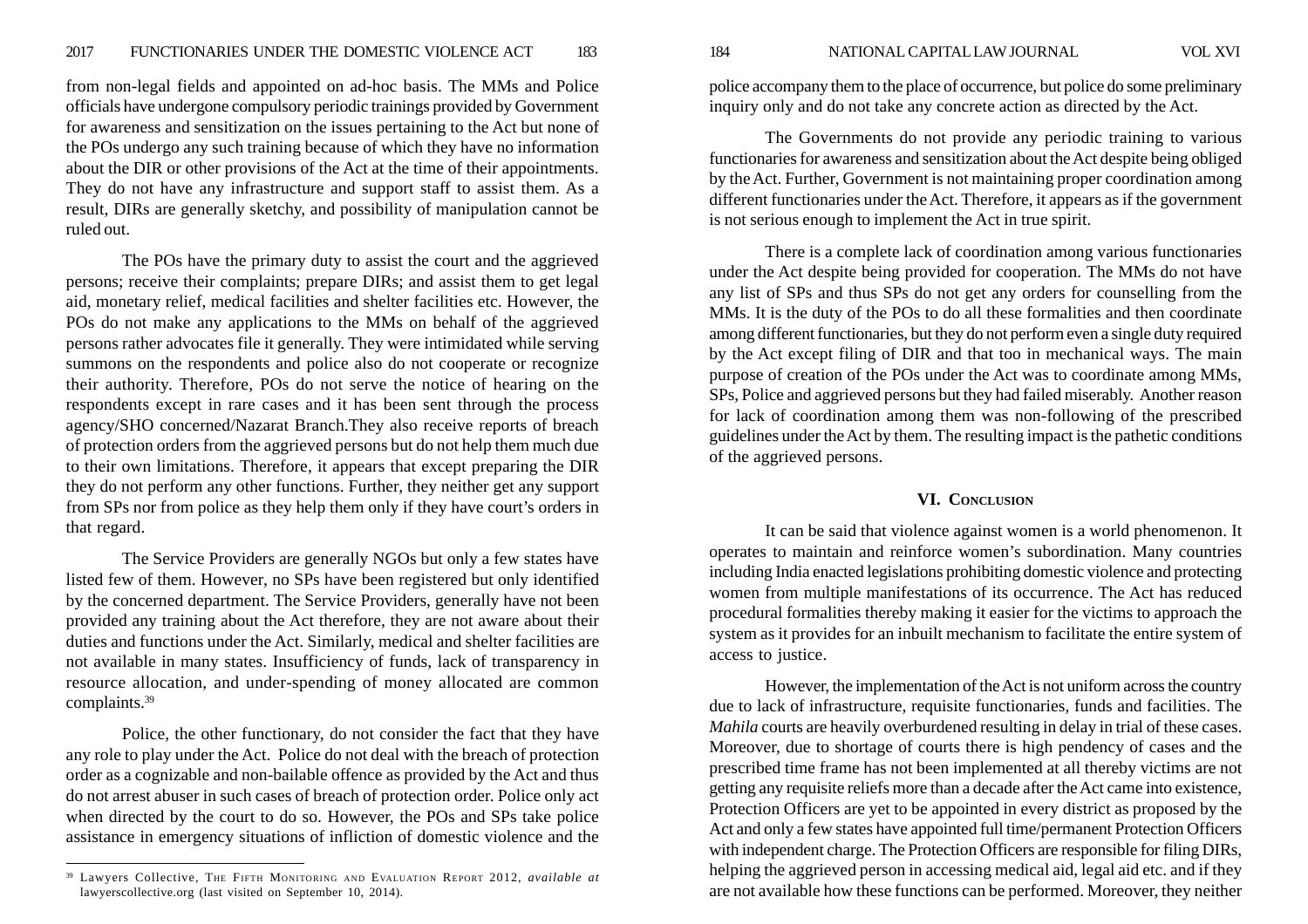have any experience nor any training to handle and discharge their functions. The lack of general information about the POs and their inadequate numbers were considered as a serious handicap to victims accessing the law. Similarly, SPs have not been registered but notified in some cases. Therefore, the availability and effectiveness of the various functionaries under the Act is not satisfactory at all rather completely failed.

It can be rightly said that merely enacting laws cannot provide justice to the victims in a patriarchal orthodox society. The State must provide all requisites to implement the Act. Lots of funds, personnel, and courts are required to implement the Act as expected. Further, what is more important is the intention of the State to implement it. Thus, if the State is considerate about protecting women at home, it should create appropriate institutions and mechanisms, with proper monitoring, to realize the desired aim of violence free homes. In addition, it is to generate awareness about the Act and inspire people to abide by the laws apart from improving the infrastructure comprehensively for the justice delivery system. However, it is true that the Act does ensure that women are not completely at the receiving end but have at least some weapon to fight back.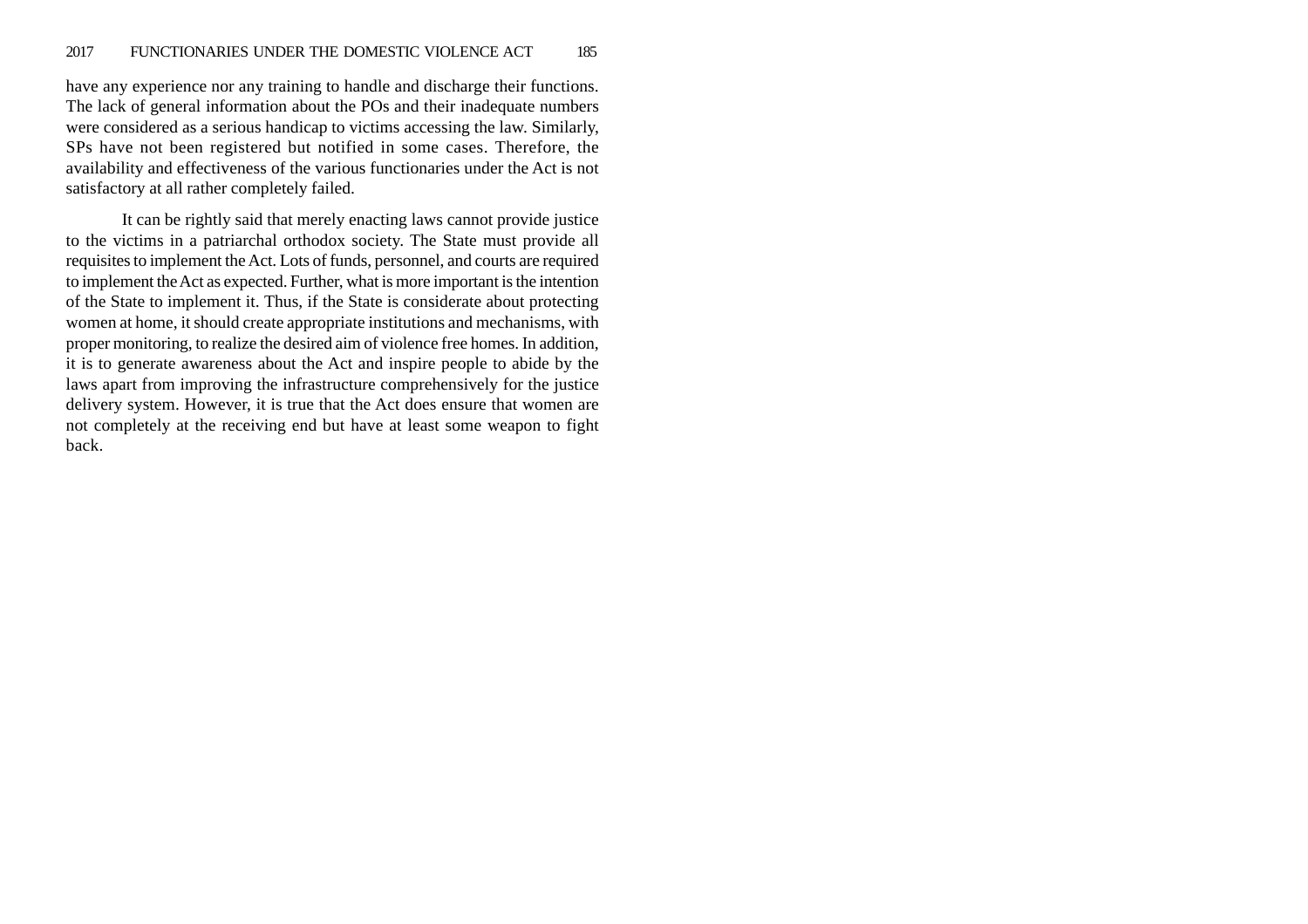# **SENSITIZING THE SAFETY CONCERN OF ELDERLY PEOPLE IN INDIA: A DESIDERATUM**

*Santosh Kumar Sharma\**

#### **I. INTRODUCTION**

Ageing is a natural process, which occurs in each individual's life. It strengthens and emaciates the human body at different stages of life. This phase of life is a matter of great value and responsibility to the society. Value of being aged is the experience, knowledge and maturity to take the right decision. This is the phase of life where society has to pay back in terms of the health, care and security of the elderly<sup>1</sup> people for their contribution. The percentage of the global population aged 60 years or above has rapidly increased from 8.5 % in 1980 to 12.3% in 2015 and projected to rise 21.5% in 2050.2 The demographic profile depicts that in the years 2000-2050 the overall population in India will grow by 55 per cent while the population in their 60 plus will increase by 326% and those in the age group of 80 plus will increase from 6 million in 2000 to 48 million that will be 700% in 2050.3 Government has taken several steps to take care health and economic needs for elderly people. The aim is to form a society that does not treat older people as a liability. Having said this elderly people are one of the most vulnerable groups to be victim of crime.<sup>4</sup> This fact is established by the burgeoning crime rate against elderly people.

#### **II. BURGEONING CRIMES AGAINST THE ELDERLY PEOPLE: RECENT TRENDS**

Elderly people face many problems because of the general perception that this is the age of dependence and every need has to be fulfilled by others. Only those elderly people are secure and happy who are physically fit and financially independent. Why elderly people are vulnerable to be victim of crime? As per population census 2011, population of elderly persons or senior citizens was 1024.6 Lakhs. National Crime Record Bureau (hereafter NCRB) in its latest report 2015 has presented an alarming picture on the increasing crimes against the elderly people.5 During the year 2015 a total 20532 crimes under various sections of the Indian Penal Code, 1860 (hereafter IPC) were registered against the elderly people. During 2014 total cases were 18,714.<sup>6</sup>

On a careful reading of the statistics on crimes it appears that the prime motive of targeting elderly people is offences against property. The elderly people are victimized being the soft target for the people desperate for money. Delhi as usual is leading the crime rate against senior citizens also from 89 in 2014 to 108 in 2015.7 It is common to associate old age with not so abled to protect themself and their property, which make them soft target against crimes.

In an empirical research, elderly people were asked whether they feel that senior citizens are soft targets. More than half of the elderly people felt that it is so. Majority of the elderly people felt so because of weakness as the main reason of crimes against them.8 Some of the reasons,which are responsible for the burgeoning crimes against the elderly people in India, are:

- i. Solitary living of the elderly people, due to prevailing concept of unitary families in metro cities or due to youths of the family are settled abroad.
- ii. The elderly people are considered as burden on the family economically and they are not fit socially due to generational gap.
- iii. Inability due to physical and mental weakness to protect themselves.
- iv. Their easily mingling with others who come to them to spend some time with them and ready to listen them.
- v. Non-availability of options to choose their maids and escort from few.
- vi. Their irritating behavior and ego compel them to live alone as nobody wants to be with them.

#### vii. Gullibility.

<sup>\*</sup> Assistant Professor, Himachal Pradesh National Law University, Shimla.

<sup>&</sup>lt;sup>1</sup> The term 'elderly' is used to refer to population segments such as cohort's aged (say) 60 and above. Though in present time, more accepted terms are 'older persons' 'senior citizens'. The Maintenance and Welfare of Parents and Senior Citizens Act, 2007 defines 'senior citizen' as Indian citizen who has completed 60 years. Though the age for several social schemes is counted differently even age is relaxed on the basis of gender in certain matters of concessions.

<sup>2</sup> *Available at* http://www.un.org/en/development/desa/population/publications/pdf/popfacts/ PopFacts 2014-4Rev1.pdf (last visited September 5, 2016).

<sup>3</sup> *See*, National policy on Senior Citizens, 2011 Draft,*available at* http://socialjustice.nic.in/ writereaddata/UploadFile/dnpsc.pdf (last visited September 12, 2017).

<sup>4</sup> Chris Phillispson, AGEING (Polity Press, 2013).

<sup>5</sup> NCRB is collecting data for elderly people under a separate chapter 'Crimes against Senior Citizens' only since 2014. Prior to this the crimes related to this class of citizens used to be covered generally. Senior citizens were not treated a class in themselves. *See,* NCRB, CRIMES IN INDIA-2015 (Ministry of Home Affairs, 2015), *available at* http://ncrb.gov.in/ (last visited September 12, 2017).

<sup>6</sup> *Ibid*.

<sup>7</sup> Crimes registered against Senior Citizens is shown graphs wise in the Reports, *available at* http:/ /ncrb.nic.in/ (last visited September 12, 2017), under the head crimes in India, 2015 and 2014.These graphs are displaying different crimes committed against senior citizens, their status, states leading and offenders arrested etc. This is a fact well known that prior to this exclusive coverage of crime against senior citizens, these cases used to be covered under the other relevant chapters of the reports i.e. offences against woman etc.

<sup>8</sup> The fieldwork for the study was carried out by Help Age India, during May 2011 in 9 cities upon 60+ elderly people and published, A REPORT ON ELDER ABUSE AND CRIME IN INDIA, *available at* https:/ /www.helpageindia.org (last visited September 12, 2017).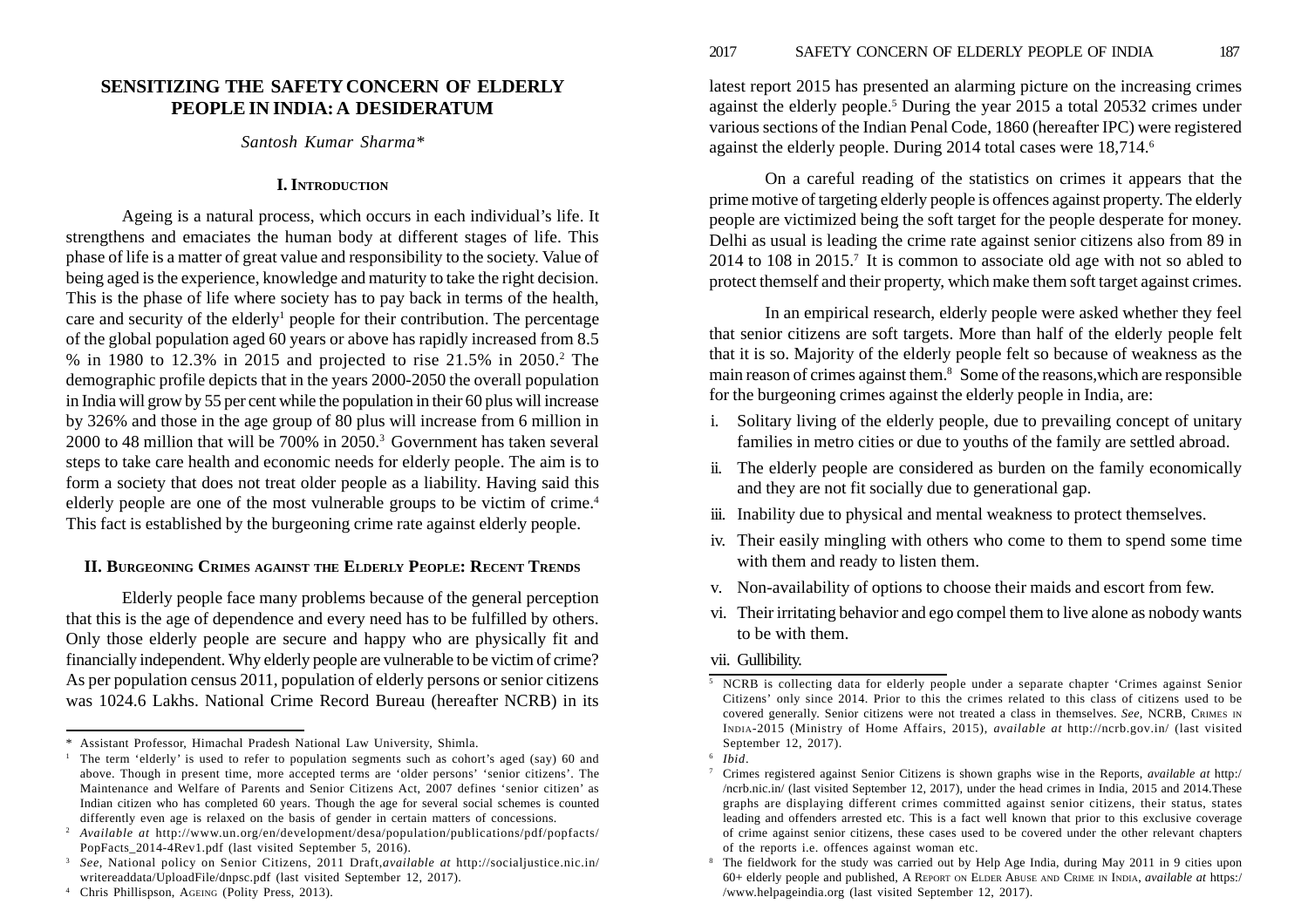The safety issues of the elderly become complex if two or more factors are clubbed. Like if, the elderly people are living in isolation, none of their family member is there to take care of and they are suffering from some medical issues, such elderly people become the most vulnerable to crime and consequently softly targeted. Similarly old age is also having its different stages: sixty to seventy, and seventy to eighty. Hence, as much they proceed in age, so much they need more and specific attention.

#### **III. LAWS TO PROTECT THE ELDERLY PEOPLE**

Problems of elderly people were considered during the colonial period also but not as a class apart. They took certain steps, which were basically for the social security.<sup>9</sup> Most of these laws were related to social security. Indian composite culture and family set up was considered conducive for the elderly people. Elderly people were considered as asset to the family and offences against the elderly people were rare. Our cultural values have made us believe that our parents are the living Gods to us. Elderly people's blessings are considered as the blessings of God. It was not a concern to have specific laws to prevent crimes against the elderly people because this was almost negligible. Another reason we can see that why India did not carried out elderly specific policies either for social security or for crimes against the elderly people, may be because of these were not so considerable issues in terms of population and problems.

However at international level the question of ageing became an issue after commencement of United Nations Declaration of Human Rights (hereafter UDHR). This was initiated by Argentina in 1948 and by Malta in 1969 but successfully it got the voice only when General Assembly of the United Nations asked the Secretary General to prepare a detailed report with appropriate guidelines at international and national level. In 1978 General Assembly decided to hold first world conference on ageing,which was held in Vienna from July 26 to August 6, 1982.10 First time an international plan of action on ageing was adopted. As a follow up action, Secretary General in 1992 adopted a proclamation to declare the year 1999 as 'International year for older persons' and 1st October as a 'The international day for the older persons'.11 The Second World

<sup>11</sup> K. Gergen, Social Construction in Context (Sage Publication, London, 2001).

Conference on ageing took place in Madrid in 2004 for declaration and action plan on ageing.

Elderly people specific efforts in India and to make specific policies to bring them into mainstream of social welfare started in 1986 but these could only be fructified in concrete manner in 1999 when first National Policy on Older persons was framed. As per the census data 2011and United Nations reports,12 India is among the youngest country in the world. We boast of having the largest number of youth population in the world. This may be positive outcome of the sustained efforts in health care, which is improving our life expectancy. India took specific step in the direction of taking issues of the elderly people in 1999 by adopting National Policy on Older Persons.13 Thereafter, another draft policy on senior citizens has been prepared. Also Ministry of Social Justice and Empowerment, which is the nodal agency for senior citizens, has taken following steps to deal with the concerns of senior citizens:

- i. Adoption of National Policy on Older Persons, 1999 (Draft Policy On Senior Citizens, 2011).
- ii. Setting up of inter-ministerial committees.
- iii. *Vayoshrestha Samman*
- iv. Training of manpower for care of senior citizens.
- v. Concessions and facilities in various government services, Railways, Banking etc.
- vi. Establishment of National Council for senior Citizens.
- vii. Other Ministries have also taken steps to look into issues of the senior citizens.
- viii. Many schemes of insurance launched by the Government undertaking and private players in that field.

Economic Security Measure taken by the Governmentare:

- i. Indira Gandhi National Old age Pension Scheme
- ii. Social Pensions by State Government
- iii. The Unorganized Workers' Social Security Act, 2008
- iv. Post retirement benefits for the employees' of Central Government and State Government.

The Constitution of India is the supreme law of the land. It has guaranteed fundamental rights to all citizens even many of them irrespective of

<sup>9</sup> The Pension Act, 1871, The Workmen's Compensation Act, 1897, the Adarkar Commission Report 1944 are few of them.

<sup>&</sup>lt;sup>10</sup> Recommendation 18 at the World Assembly on Ageing at Vienna, Austria, 1982 (Approved by the United Nations General Assembly in 1982 vide resolution 37/51 and in 1991 resolution 46/ 91) reads as:Government should: ensure that food and household products, installations and equipment conform to standards of safety that take into account the vulnerability of the aged; encourage the safe use of medications, household chemicals and other products by requiring manufacturers to indicate necessary warnings and instructions for use.

<sup>12</sup> India has 356 million youth i,e, 28 percent of the total population, *available at* https:// www.unfpa.org (last visited September 13, 2017).

<sup>&</sup>lt;sup>13</sup> It was a step considered in right direction in pursuance of the UN General Assembly Resolution 47/5 to observe 1999 as International Year of Older Persons.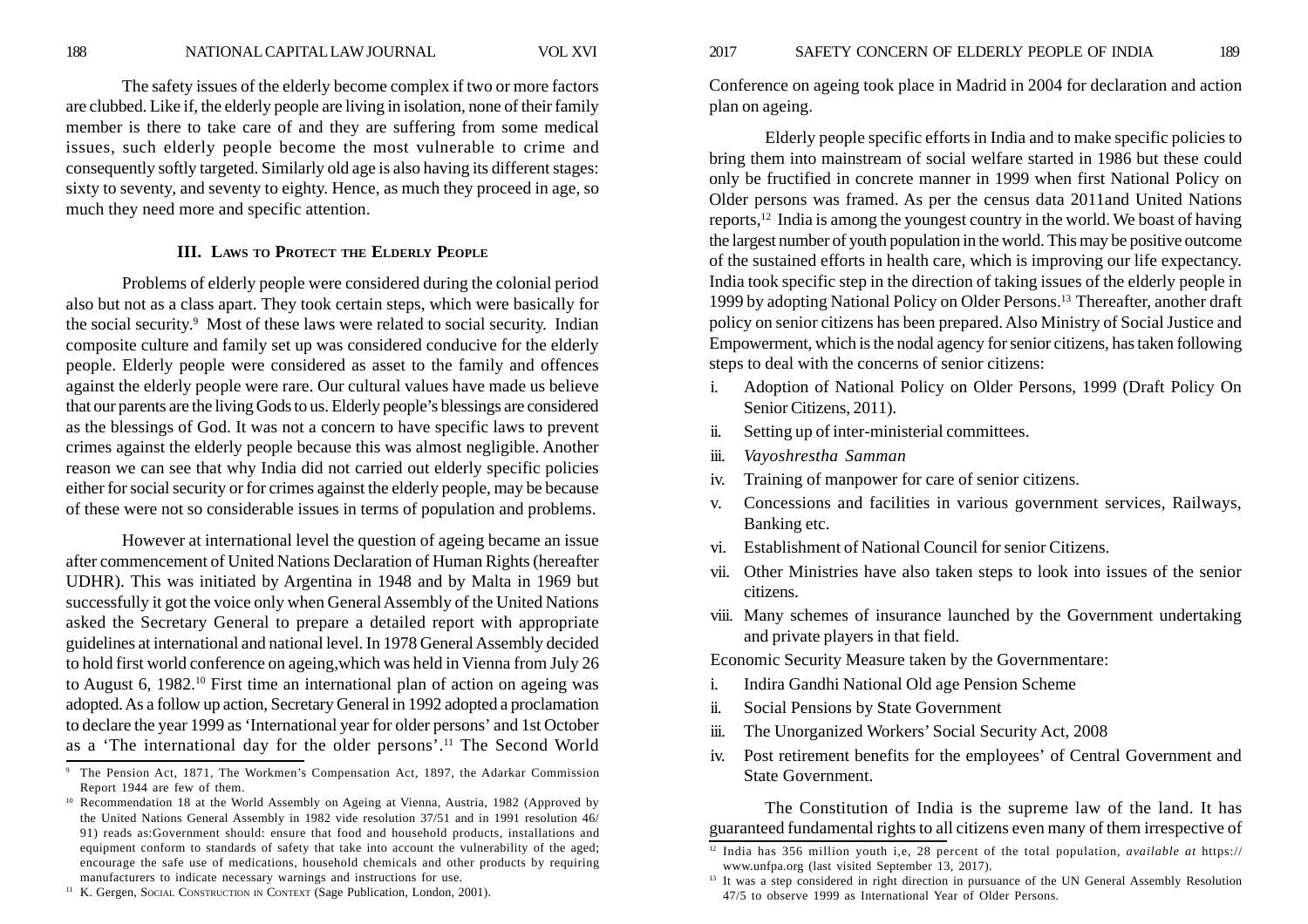citizenship. Article 14-18 is enshrining the Rule of Law. Article 14 strikes at the root of discrimination. State must ensure equality before law and by any action of the state equally situated persons must not be discriminated. There is hardly any iota of doubt to accept that senior citizens are a class in themselves. Law, which is inherently not able to provide justice and failed to protect them from being exposed to crimes just because of their vulnerability due to being old age, necessarily violates their fundamental right. So, treating elderly people along with others while their interest, needs and state responsibility towards them are greater in comparison of others is violation of elderly people's fundamental right. Meaning thereby state should treat them class apart to provide them security.

Part IV of the Constitution is devoted to the socio economic rights. These are progressive in nature. Article 41 specifically mentions that the state shall, within the limits of its economic capacity and development, make effective provision for securing the right to public assistance in cases of old age, unemployment, sickness, disablement and other cases of underserved want. Entry 24 of list III of schedule VII deals with the welfare of labour including work conditions, provident funds, workers compensation, invalidity/ disability, old-age pensions and maternity benefits, Entry 23 deals with social security and social insurance employment and unemployment. These entries must be read with other entries, which are empowering the legislatures to enact laws on the issue related to security of the people. 'Police' and 'Public order' are state subjects. There is no restriction if States enact specific laws to tackle the safety and security concerns of the elderly people. Those states, which are leading the table of crimes, committed against elderly people must utilize these entries to take up the issues. State of Himachal Pradesh is first state in India, which passed a special legislation to deal with the issues of the elderly people.14

Parliament enacted the Maintenance and Welfare of Parent and Senior Citizens Act, 2007.15 Senior Citizen is defined as 'any citizen of India who has attained the age of sixty years or above'.16 As the name suggests this is basically a law to give them social security. It includes Parents as well as other senior citizens. For parents being sixty years is not the condition. However this is special legislation and to implement the scheme and to achieve the objective of law a tribunal has to be established in every state under the Act.<sup>17</sup> Further, leaving or abandoning senior citizen by a person having care and protection of

such senior citizen has been made punishable offence.<sup>18</sup> The National Council

for Senior Citizens' in its first meeting held in August 2016 discussed as following:19

- i. Review of the policy for senior citizens at central and state levels.
- ii. Review of the programme being implemented by different Ministries for the welfare of senior citizens, such asIntegrated programme for Older Persons (IPOP), Indira Gandhi Old Age Pension Scheme (IGNOAPS) which is a component of National Social Assistance Programme (NSAP), National Programme for Health Care of the Elderly (NPHCE)etc.
- iii. Review of the working of Maintenance and Welfare of Parents and Senior Citizens Act, 2007.
- iv. Review of measures taken by government for the physical safety and security of senior citizens.
- v. Review of measures for the economic well being and financial security in old age, with special reference to pension plans, reverse mortgage scheme etc.
- vi. Discussion on senior citizens welfare fund.
- vii. Review of health care facilities with special reference to geriatric care, respite/palliative care, home care and health insurance.
- viii. Review of concessions and other facilities available to senior citizens.
- ix. Review of effectiveness of public administration in safeguarding the interest of senior citizens in the society.
- x. Evaluation of the extent of awareness and sensitization of younger generation regarding the special needs and right of senior citizens.

The National Council for Senior Citizens is required to review the measures taken by Government for the physical safety and security of senior citizens. This is one of the mandate<sup>20</sup> to constitute this council, to advise the central and states government on the gamut of issues related to senior citizens, related to the welfare as well as for the enhancement for the quality of life with special reference to the following:

<sup>&</sup>lt;sup>14</sup> The Himachal Pradesh Maintenance of Parents and Dependents Act, 2001.

<sup>&</sup>lt;sup>15</sup> Act No. 56 of 2007.

<sup>16</sup> *Id*., section 2(h).

<sup>17</sup> *Id*., section 7.

<sup>&</sup>lt;sup>18</sup> *Id.*, section 24, says "whoever having the care and protection of Senior citizens leaves, such senior citizens in any place with the intention of wholly abandoning such senior citizens, shall be punishable with imprisonment of either description for a term which may extend to three months or fine which may extend to five thousand rupees or with both" and under Section 25 such offence has been declared as cognizable and bailable.

<sup>19</sup> *Available at* http://pib.nic.in/newsite/PrintRelease.aspx?relid=149363 (last visited September 14, 2017).

<sup>20</sup> *Available at* http://pib.nic.in/newsite/PrintRelease.aspx?relid=124561 (last visited September 14, 2017).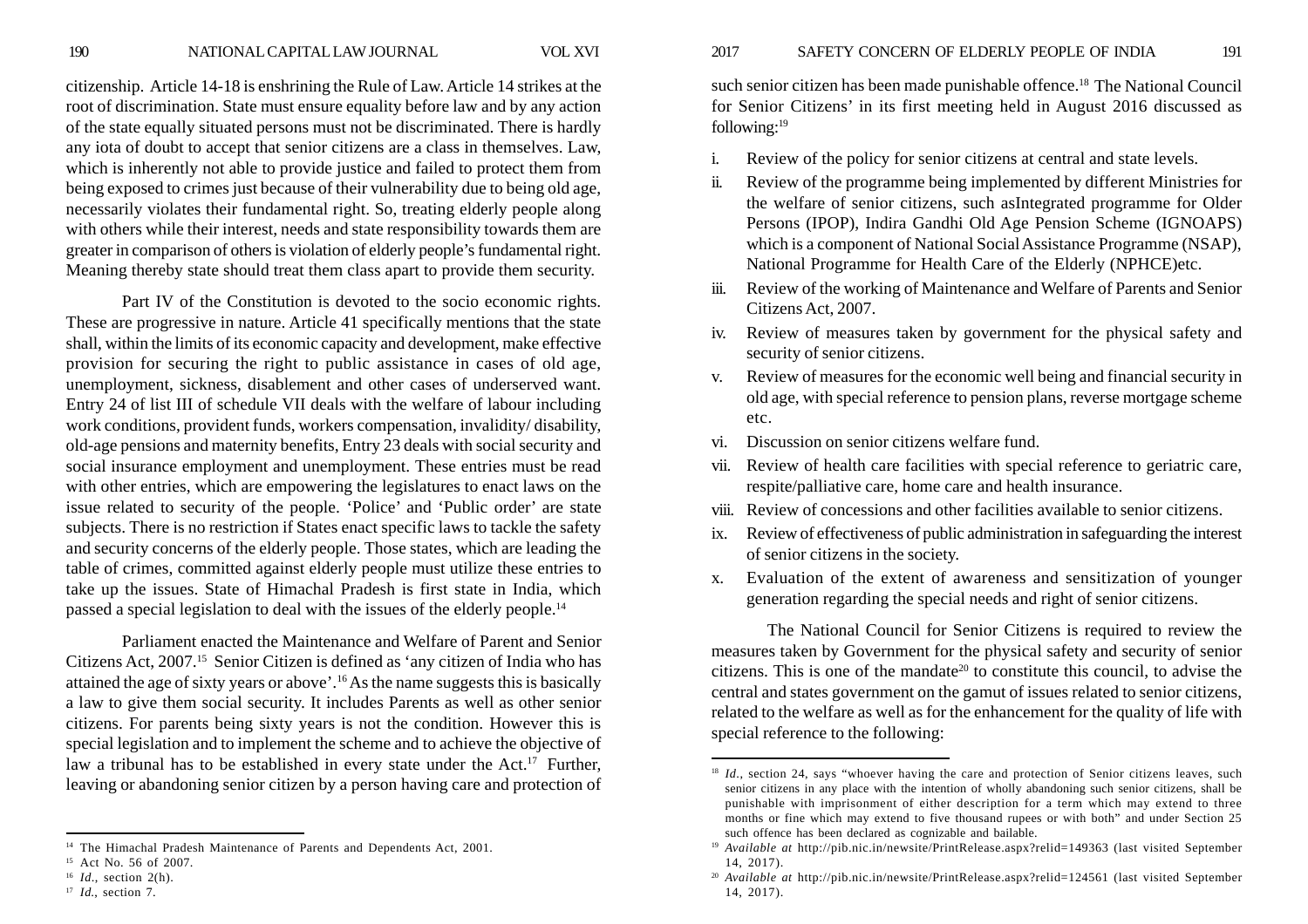- i. Policies, Programme and legislative measures
- ii. Promotion of physical and financial security, health and independent and productive living
- iii. Awareness generation and community mobilization.

Security arrangements generally available in most of the metros in India are:<sup>21</sup>

- i. Senior citizens security cell, even Delhi police has planned to issue identification card to senior citizens.
- ii. Round the clock dedicated helpline for elderly people.
- iii. Special measures to verify all the attendants and maids in service of senior citizens. (However, many of the elderly are hiring their maids and servants without having their verification, which has resulted into commission of crimes by them).
- iv. Sensitizing NGOs and other society welfare groups regarding specific attention towards the elderly people living in their locality.
- v. Counseling of the elderly people.

#### **IV. APPROACH OF THE JUDICIARY TOWARDS SENIOR CITIZENS**

Elderly people are forming a group in themselves and because of age, there resistance power decays so is the relevance of self-defense to them. This easy accomplishment of criminal design against elderly people is one of the dominant factors in recording higher number of offences against property rather than body. IPC does not have any specific provision to deal with the crimes against elderly people but like any other class of people. But in changed perspectives of crimes, this must be reconsidered and elderly people must be treated as vulnerable class. Punishment of the same crime which, if it is committed against the elderly people be enhanced. However, we have not many recorded cases, which are specifically dealing with elderly people. Most of the cases have been brought forth are on the interpretations of the provisions of the 2007 Act.<sup>22</sup> In one of the matter, the Kerala High Court held:<sup>23</sup>

To get the benefit under the Act, parents must be without means or with inadequate means and the children must have refused to maintain him or her. The filial obligation has nothing to do with the children's possessing the parent's property or their succeeding to it in future………..so, we

reckon that entire scheme of the Act does not contemplate or provide for resolving property disputes between or among the family members…this Act cannot annihilate the rights of the other members of the family, however laudable or salutary the Act's objective is.

Rule 19 framed by the State of Kerala in pursuance of the Act, empowers the District Magistrate to protect the life and property of the elderly citizens living in the District, so that they can live with dignity and security. Under Section 9 of the Act, district magistrate is the appellate tribunal. In a similar matter, the Bombay High Court, considering the order of vacating the premises by the middle aged son in favour of his elderly parents, constructed and owned by them, observed that:<sup>24</sup>

Keeping in view the growing problems of the elders, the legislature has made earnest endeavour to introduce an Act in the interest of senior citizens and parents who are old and infirm. It was also noticed by the Legislature that apart from the economic stringencies, due to lack of source of income, senior citizens and parents were also exposed to emotional neglect and social insecurity. The procedure to ventilate the grievances were made simpler. It is also provided in the Act that if the children or relatives, so ordered, fails without sufficient cause to comply with the order, the Tribunal may, for every breach of the order, issue a warrant for levying fine and sentence such person to imprisonment, which may extend to one month or only payment of maintenance.

The Division Bench of Punjab and Haryana High Court outlined the objectives of the Act. It observed:25

In order to appreciate and answer the aforesaid questions in the context of the factual matrix, it is necessary to analyze the relevant provisions of the said Act. The Statement of Objects and Reasons set out that the traditional norms and values of the Indian Society which lay stress on providing care for elderly getting diluted due to the withering of the joint family system, the elders are facing emotional neglect and lack of physical and financial support. Thus, aging has become a major social challenge and despite the provisions of the Code of Criminal Procedure, 1973 for maintenance, it was deemed necessary that there should be simple, inexpensive and speedy provisions to claim maintenance for the parents.

<sup>&</sup>lt;sup>21</sup> Project Report submitted by Group of Economic and Social Studies to Bureau of Police Research<br>and Development in 2009 available at http://www.bprd.nic.in/WriteReadData/userfiles/file/<br>**11 Development in 2009 available** 201609180235357960864Summary.pdf (last visited September 14, 2017).

 $22$  The Maintenance and Welfare of Parents and Senior Citizens Act, 2007

<sup>23</sup> *Janardhanan* v. *The Maintenance Tribunal Appellate Authority and District Collector,* 2017(4) KLT454.

<sup>24</sup> *Santosh Surendra Patil* v. *Surendra Narasgopnda Patil,* 2017(3) Bom CR(Cri)690.

<sup>25</sup> *Justice Shanti Sarup Dewan, Chief Justice (Retired)* v. *Union Territory, Chandigarh,* 2014 (5) RCR (Civil) 656.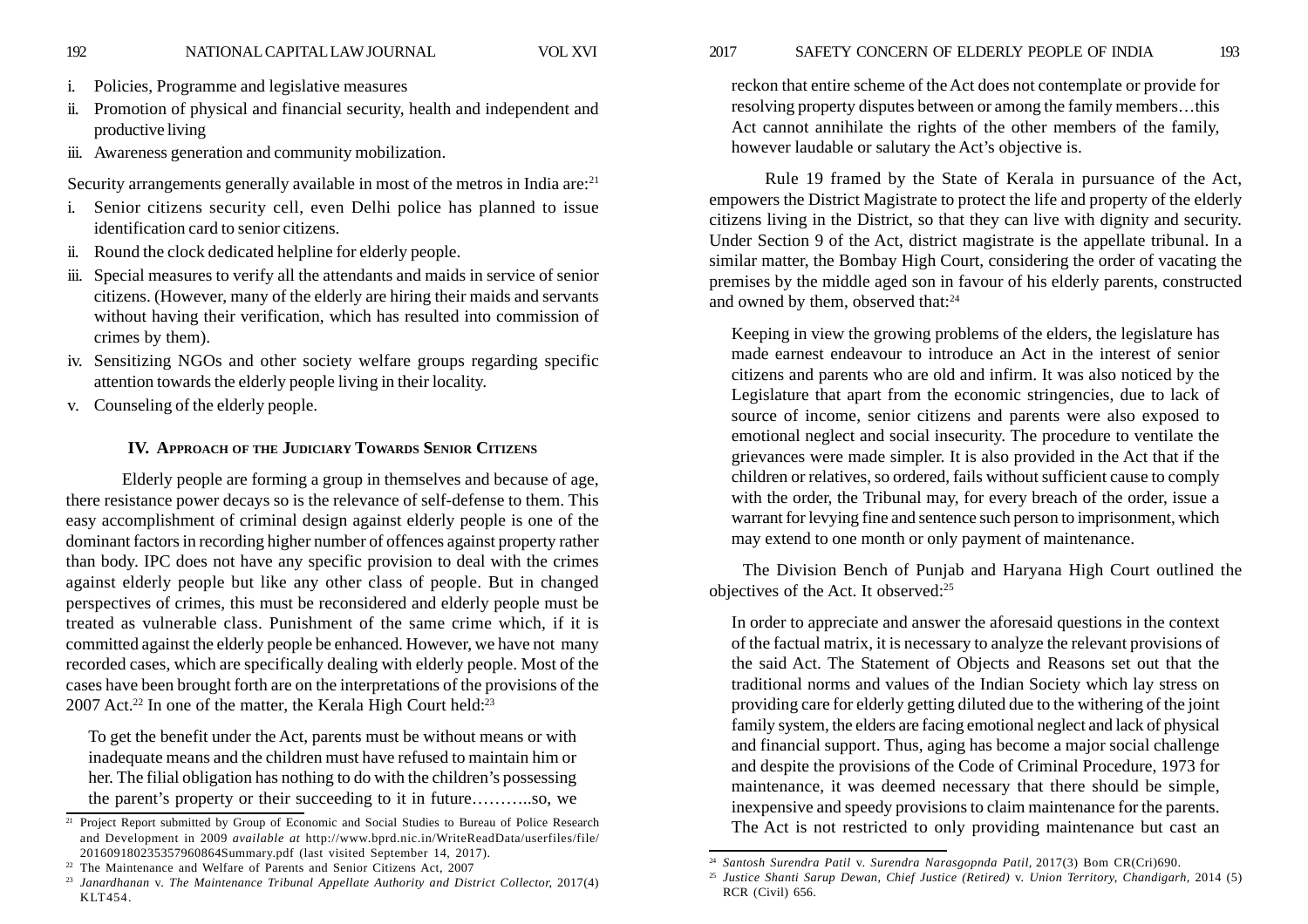obligation on the persons who inherit the property of their aged relatives to maintain such aged relatives. One of the major aims was to provide for the institutionalization of a suitable mechanism for the protection of 'life and property of older persons.

### **V. ROAD AHEAD TO NIP THE TROUBLE IN THE BUD**

Sensitizing the safety issues of the elderly people is need of the hour. Two points are well known. *Firstly,* elderly people require special attention. It is a recent realization in India and government has come out to tackle their issues through policy and legislation in India, *Secondly* - Most of the measure hitherto been taken are civil in nature. The elderly people have not been considered so far from their protection or safety point of view. Reasons were obvious; their negligible percent in the total population and the Indian concept of being older was always a matter of respect, care and their parental image. But now as their population is rapidly increasing and societal norms towards them have changed, so law, being the dynamic one, must update itself with these changing demands to be relevant and deliver the justice. How we can control burgeoning crimes against the elderly people.

Rapid increase in the population of the elderly people requires to take their issues seriously. Most of the initiatives taken by the government are related to social security, health, care and economic perspective. But increasing number of crimes against elderly people because of their inability to protect them successfully, compel us to think elderly people as a class in themselves. A special law be passed to treat the offences committed against the elderly people and therefore to treat them differently. For this purpose either the punishment, under the existing provisions if, they are invoked due to committed against elderly people, be increased and fine be imposed to give the quantum of fine to the victim or special law should be passed to cover all the offences which are actually being registered against elderly people. To sensitize the issues of safety and security of the elderly people, we must take following measures in the existing framework of law:

- i. Offence against the elderly people should be tried speedily and for the same fast track court should be established. Complexities of law of evidence should be relaxed to deal with the crimes committed against the elderly people.
- ii. In offences against elderly people, FIR should be registered at the place of the victim. Victim's statement should be recorded in congenial atmosphere of the victims.
- iii. Free legal service should effectively be provided to the victim. At state and district level, functioning Legal Services Authorities should establish special service desk for senior citizens.
- iv. Each State should have an exclusive cell for senior citizens. In some of the cities like Delhi it is working since 2004.26
- v. Each state should have its Senior citizens helpline No. 24X7. It may be initially different but later on all India basis it can be same helpline No. Presently, in Delhi helpline No. for senior citizen is 1291, in Mumbai 1090. Many other metros have their own specific helpline numbers for senior citizens.
- vi. All Police stations should have special officer in charge of the matters related to the crimes against elderly people especially in all metros. Gradually it should be applied in all police stations.
- vii. Every Police station should maintain record of those elderly persons who are living alone. Such registration can be made compulsory by making the kith and kin of that older person responsible to do that registration.
- viii. Any domestic help should be employed by elderly people only once verification is conducted by the police
- ix. Those NGOs, who are devoted for the cause of elderly people may be engaged for sensitizing the issue of their safety and security.
- x. At every level from top to bottom, manpower should be trained to tackle the issues of elderly people. Panchayati raj institutions office bearers, health care center and other volunteers can be tapped for the purpose.
- xi. Recently a Bill has been passed by the Legislature of Assam, which is providing for deduction of a proportion from the salaries of those government employees who have failed to maintain their parents. It has been termed as PRANAM.27

#### **VI. CONCLUSION**

The draft National Policy on Senior Citizens 2011 explicitly undertakes on the concerns of safety and security of senior citizens. It says provisions would be made for stringent punishment for abuse of the elderly. Crimes against elderly, especially widows would be tackled severely and community awareness would be invoked. Police would be directed to keep a friendly visit and monitoring

<sup>&</sup>lt;sup>26</sup> Dwaipayan Ghosh, *Special police unit to protect the elderly*, TIMES OF INDIA, Kolkata edition, January 3, 2015.

 $27$  The Assam Employees Parents Responsibility and Norms for Accountability and Monitoring Bill, 2017.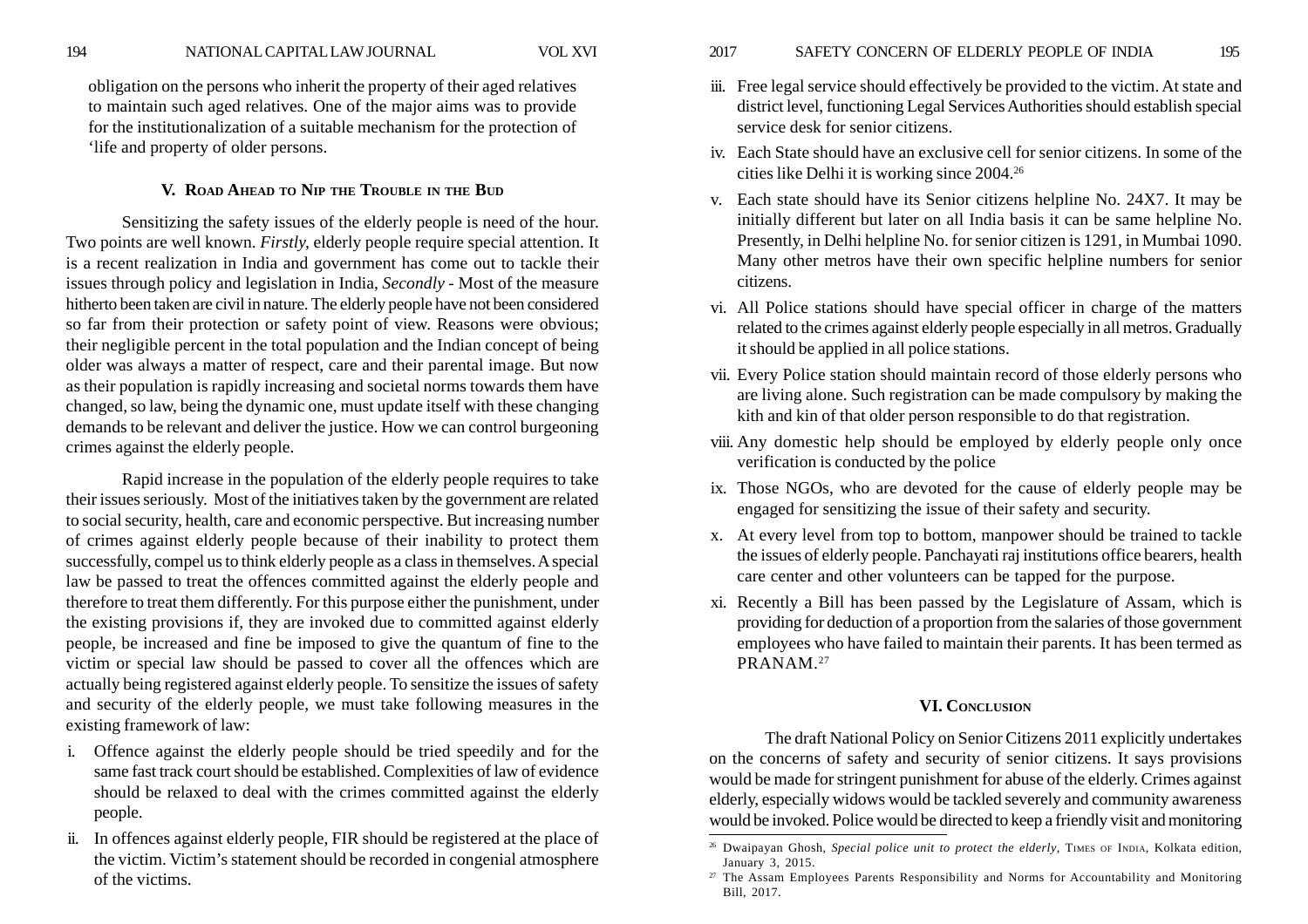of such senior citizens. Protective measures would be taken. Had these steps been taken seriously many of the crimes committed would have been averted. In sum and substance, crimes against elderly people are different from the crimes committed against other segment of the society. They are soft targets for the desperate people. Sensitizing responsible agencies and the people about the problems of elderly people may change a lot. Our culture still holds them high in respect and care.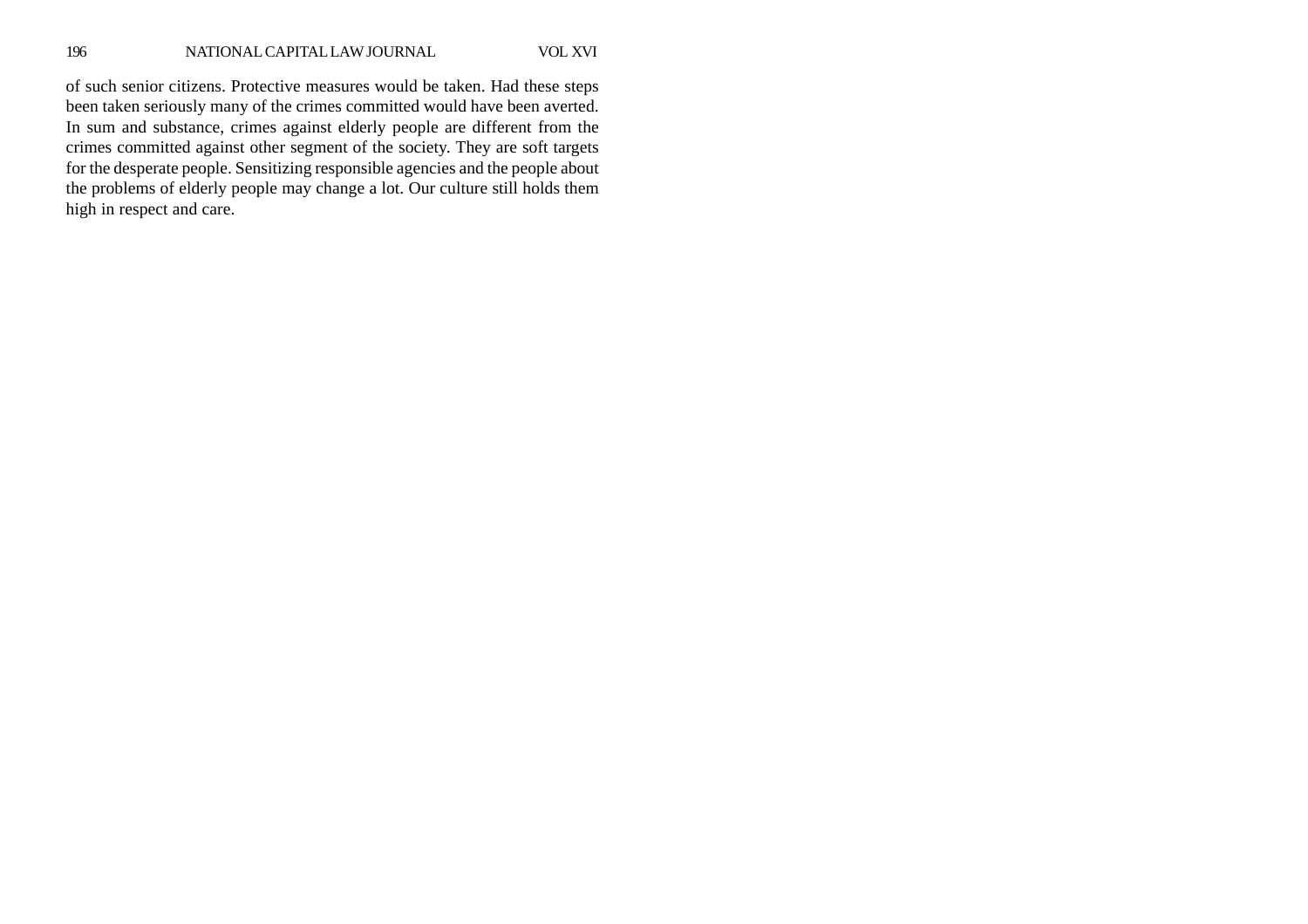# **PROTECTION OF GEOGRAPHICAL INDICATIONS: A NEED TO REVISE TRIPS ARTICLE 23**

*Archa Vashishtha\* \**

## **I. INTRODUCTION**

Geographical Indications (GI) indicates that particular goods originate from a country region or locality and have some special characteristic, qualities or reputation which is attributable to its place of origin. These special characteristics quality may be due to various factors e.g. natural factors such as raw material, soil, craftsmanship, regional climate etc., or the methods of manufacture or production.<sup>1</sup>

It can be said that the term GI is relatively new but it is an important concept. The term "Geographical Indications" was first introduced by World Intellectual Property Organisation (WIPO), during the discussion of a Treaty for The Protection of Names and Symbols Indicating Geographical Origin.2 Unlike other IPRs, Geographical Indications aim to protect the smaller community and world at large. Smaller community being the residents of the place where a particular product is grown and manufactured and people earn their livelihood by it. The world at large could be deceived by the sale of the products not being produced their but having those geographical indications.3

Prior to the Agreement on Trade Related Aspects of Intellectual Property Rights(TRIPS Agreement) the term used to describe GI's was "Appellation of Origin (AO)" and "Indication of Source (IS)". These terms were used for the first time in the Paris Convention for the Protection of Industrial Property 1883, but these terms were not defined anywhere. Finally a definition of these terms was given in the Lisbon Agreement for the Protection of Appellation of Origin and their International Registration (1958). *Appellation of Origin* was defined in the Lisbon Agreement as the "geographical name of a country, region which serves to designate a product originating therein, the quality and characteristics of which are due exclusively and essentially to the geographical environment including natural and human factors."4 The term

*Indication of Source* was not defined even in the Lisbon Agreement. Indication of source can be defined as an "indication referring to a country or a place in that country or a place of origin of a product. It may normally be preceded by words such as made in…."5

GI's are dealt with in Section 3 Part II of the TRIPS Agreement. Article 22.1 of the TRIPS Agreement defines Geographical Indication as "Indications which identify a good as originating in the territory of a member (of the WTO), or a region or locality in that territory, where a given quality reputation or other characteristic of the good is essentially attributable to its geographical origin."

The concept of geographical indications as evolved during the TRIPS Agreement attempts to cover both the previous concept i.e. Appellation of Origin and Indication of Source. However, there are certain differences between AO and GIs as defined under the TRIPS Agreement. This definition of GI does not cover all Indications of Source. The product identified with the GI, must not only originate from a specific geographical place but also has a quality, reputation or other characteristics which is essentially attributable to the geographical origin. The definition of geographical indication confine only to the quality and the characteristic of the product attributable to its geographical origin and not to the reputation of the product.6

### **II. PROTECTION OF GEOGRAPHICAL INDICATIONS UNDER THE TRIPS AGREEMENT**

It can be said that the importance of GIs emerged only with the advent of the TRIPS Agreement, which came into effect on 1st January 1995. This Agreement obligated WTO members to provide legal means to prevent the use of geographical indications that misleads the public as to the geographical origin of the goods or constitute an act of unfair competition. Article 22 to 24 of Part II of Section 3 of TRIPS Agreement prescribes minimum standards of protection of geographical indications that WTO members must provide.7 The reason for according special protection to GIs was the special concern of European wine growers that was expressed during the negotiations of Uruguay Round.8 Article 22 of the TRIPS Agreement obligates the member states to provide the means for interested parties to prevent:

i. The use of any means in the designation and presentation of a good Assistant Professor, Law Centre-II, Faculty of Law, University of Delhi.<br>
Hemanth Kumar, Protection of Geographical Indications in India, in Sreenivasulu N.S.(ed.). 
<br> **Hemanth Kumar, Protection of Geographical Indications** 

<sup>1</sup> Hemanth Kumar, *Protection of Geographical Indications in India*, in Sreenivasulu N.S.(ed.), INTELLECTUAL PROPERTY RIGHTS (Regal Publications,New Delhi, 2007) pp. 187-205, 205.

<sup>2</sup> Sachin Chaturvedi, *India, the European Unions and Geographical Indication: Convergence of Interests and Challenges Ahead,* RIS DISCUSSION PAPER, pp. 1-16, 4.

<sup>3</sup> *Supra* n.1.

Art.2(1) of Lisbon Agreement for the protection of Appellation of Origin and their international registration.

<sup>5</sup> *Supra* n. 2, p. 5.

<sup>6</sup> *Ibid.*

<sup>7</sup> Suresh C. Srivastva, *Geographical Indications under TRIPS Agreement and Legal Framework in India*, 9 JOURNAL OF INTELLECTUAL PROPERTY RIGHTS 9-23 (2004).

<sup>8</sup> V.K. Ahuja, *Protection of Geographical Indications: National and International Perspective*, 46 JOURNAL OF INDIAN LAW INSTITUTE 269-283 (2004).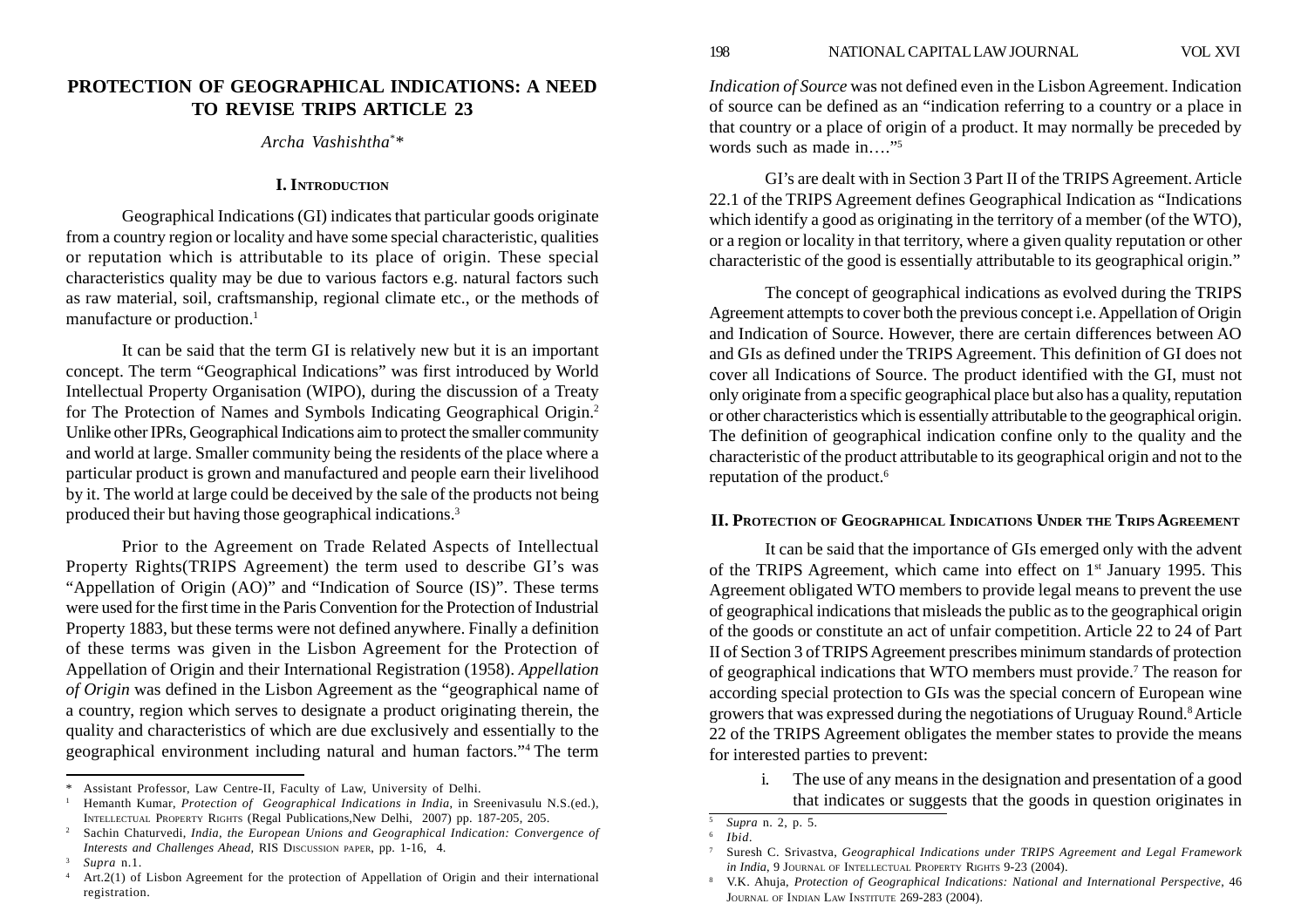geographical area other than the true place of origin in a manner which misleads the public as to geographical origin of the goods, and

ii. Any use which constitutes an act of unfair competition within the meaning of Art. 10 bis of the Paris Convention.<sup>9</sup>

TRIPS Agreement authorises a member state to refuse or invalidate the registration of a trademark which contains or consist of geographical indication of such a nature that is likely to mislead the public as to the place of origin of the goods. Member states can do this on the request of any interested party or if their legislation so permits.10

Article 22(4) which explains the scope of Article 22(3), provides that Article 22(3) shall also apply to a geographical indication which although literally true as to the territory, region or locality in which the good originate falsely represents the public that the good originates in that territory.

Article 23 is one of the most controversial provisions of the TRIPS Agreement. There are two reasons for controversy surrounding this article. First controversial part is the additional protection provided to wines and spirits. As per Article 23, wines and spirits should be protected even when there is no chance of misleading public or unfair competition. Article 23 imposes an obligation upon member countries to legislate to prevent use of geographical indication regarding wines and spirits, which do not originate in the place indicated.

Second Controversial part of Article 23 of the TRIPS Agreement relates to multilateral system of registration of geographical indications. According to Article 23(4), TRIPS has an inbuilt agenda for negotiations to be undertaken in the council for TRIPS for the establishment of multilateral system of notification and registration of geographical indications for wines. There is uncertainty surrounding this article, whether this article should be applied to wines only or to spirits as well, however this uncertainty was taken care of by paragraph 18 of The Doha Declaration which refers to "wines and spirits" in the context of multilateral register. Now with the demand of extension of Article 23 like protection to all GIs, there is a demand by member states that an extended multilateral system of registration and notification for all goods should be provided.11 In this article we will deal only with the first part of article 23 which deals with special protection given to wines and spirits.

Article 24 provides certain minimum exceptions to the protection accorded to geographical indications. However members are free to implement in their law more extensive protection than is provided by TRIPS Agreement, thereby leaving it open to them to dispense with these exceptions. The only caveat is that such protection must not contravene the provisions of the TRIPS Agreement.<sup>12</sup>

#### *A. TRIPS Article 23 Controversy*

There was a time when everything under the sun was freely accessible to everyone, and today we are living in an age where even certain names could be registered and rightfully appropriated in the name of IPRs, which everyone may feel are freely available. The privatization and commercialization has increased discontent in the society and have also increased consciousness among masses about their rights and duties, and that is one of the reason why discrimination on what so ever ground is resisted. Two things placed in similar situations should be equally treated is a well-known principle. The application of this principle is being demanded by many countries in the matter of geographical indications also.

The definition of GI is uniform for all products under the TRIPS Agreement, but it provides a hierarchy in the level of protection available to wines and spirits on one hand and other geographical indications on the other hand. The general framework under article 22 of the TRIPS Agreement is the consumer confusion as a main condition for the protection of geographical indications. In effect this condition depends on the proof of two factors:

- i. Reputation of geographical indication concerned in the country of disputed use; and
- ii. Confusion/ deception as to geographical indication.<sup>13</sup>

This means that use of GIs in a manner which misleads the public as to the geographical origin is not permitted. For example, a usage such as Kholapuri Chappal as a geographical indication would not be actionable unless it is shown that Kholapuri Chappal as a geographical indication is well known in India, and that such use will be misleading. On the other hand under article 23 a usage such as 'Indian Champagne", in spite of the delocalizing agent such as India would be actionable and incorrect. The difference lies in the nature of products, the second category being wines and spirits avails special protection.<sup>14</sup>

<sup>9</sup> Art. 10 *bis* of Paris Convention for the Protection of Industrial Property.

<sup>&</sup>lt;sup>10</sup> Article 22(3) of TRIPS Agreement.

Latha R. Nair & Rajendra Kumar, GEOGRAPHICAL INDICATIONS - A SEARCH FOR IDENTITY 137-38 (Lexis Nexis Butterowrths, 2005) pp. 137-138.

<sup>12</sup> *Id*. at 22.

<sup>13</sup> *Id*. at 131.

<sup>14</sup> *Ibid.*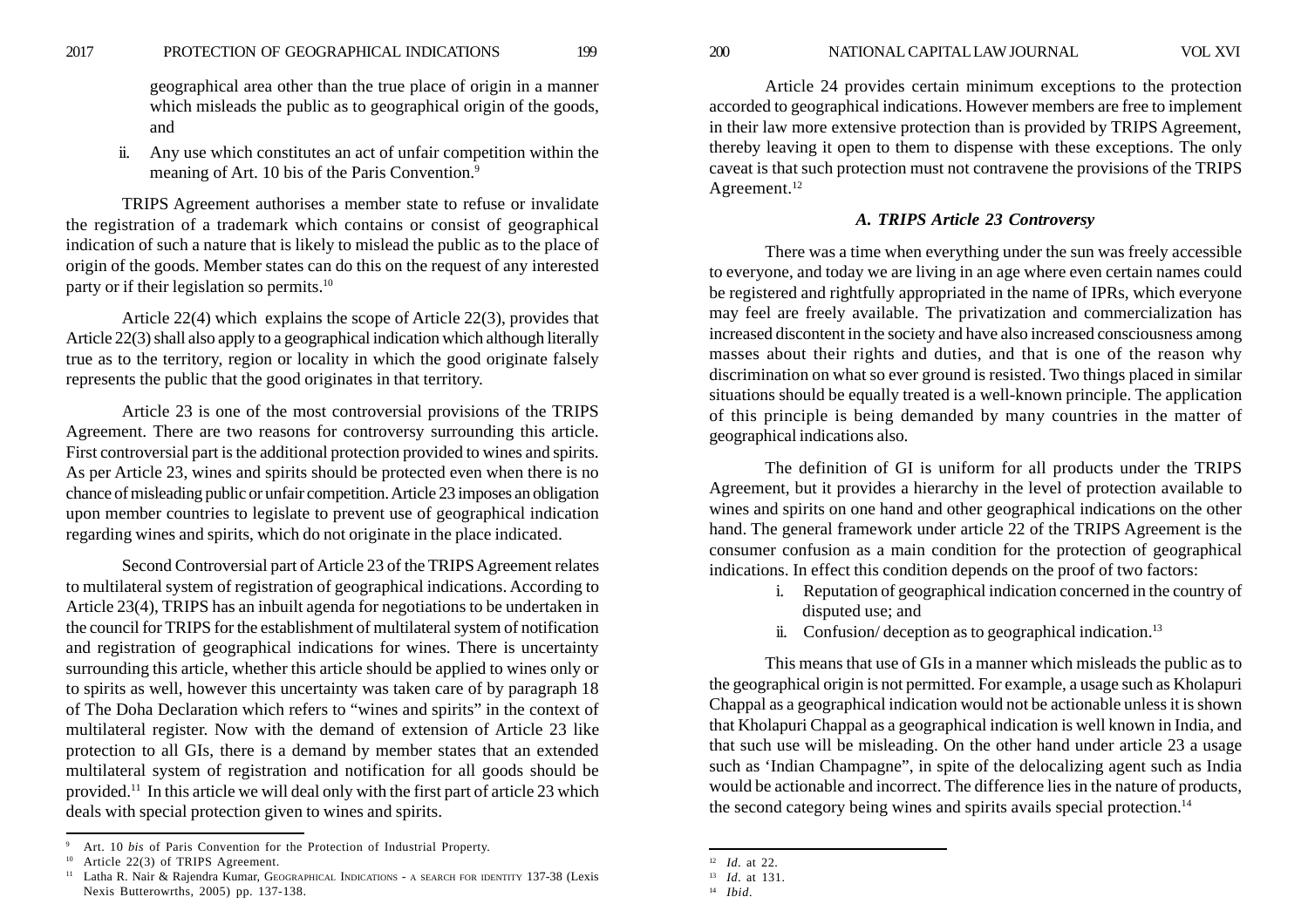This difference in the level of protection has led to a great debate. This debate in the WTO is effectively polarized between the two camps. On the one hand there is EC and its supporters who are seeking to achieve broad protection for a wide range of GIs (agricultural and other products). In addition to the extended members of the European Union, members of this group include India, Kenya, Mauritius, Nigeria, Pakistan and many others. The other side of the debate is represented by a group of members who are opposed to the extension of additional protection beyond wines and spirits. This group includes Argentina, Australia, Canada, Chile, US and many other countries.

Opposing the EU's proposal for extension, the joint proposal of these member countries is that the existing protection under article 23 of the TRIPS Agreement is adequate. They caution that providing enhanced protection will be a burden and would disrupt existing legitimate marketing practices.15 This group further argue that there is no provision in the TRIPS Agreement that could give the legal basis for negotiating such extension. They say that arguments in favour of extension are not made by judging which group of products deserves additional protection but are rather based on logical analysis and reflects the underlying fact that TRIPS Agreement forms part of finely negotiated trade agreement.16Arguments put against extension have been discussed in detail.

#### *B. Arguments Against Extension*

### *(i) Historical Factors*

According to this argument the dual level of protection in the TRIPS Agreement is a result of the negotiating compromise reached in the broader context of the Uruguay Round negotiations. The compromise of Article 23 operates to confer exclusive rights over a particular term to one group of producers effectively depriving others of the right to use that term. It is argued that Article 22 which protects against such use of GIs which misleads the public or form an act of unfair competition provides adequate recourse for producer to seek protection of legitimate GIs. Moreover it is not required that governments should take unduly burden some steps to administer appropriate and effective protection. This approach does not seek to diminish the value of GIs, particularly as a means of promoting trade opportunities, rather it recognizes, in full, this position. In background of global markets and the need for existing, as well new and emerging markets, to be accessed in cost effective ways, maintaining Article 22

level protection creates the optimal balance and trading conditions, rather than providing more complex mechanism for the protection of GIs.17

#### *(ii) Administrative Costs*

Extension of Article 23 will create additional obligation on its members and the new obligation will require the need to implement new laws and administrative mechanism. This will put additional burden on both the developed and the developing countries as it will require considerable costs in terms of money and resources of governments. Moreover it will impact those countries also who do not wish to protect their own GIs. This could involve considerable burden, particularly in view of the fact that some countries like European Union, have many hundreds of geographical Indications.<sup>18</sup>

## *(iii) Trade Implications on Producers*

This argument tries to analyze the impact of extension on the producers that use particular terms to present and market products. Extending the scope of Article 23 (1) to cover other products will undoubtedly be accompanied by claims from certain producer groups that they have the exclusive rights to use particular terms and any exclusive right to one producer will deprive the right of another producer. This will lead to additional burden on producers as they might have to deal with claims that a term that they use should exclusively be reserved for producers from another country or region. Apart from costs for defending court actions, costs would also be incurred if they are forced to rename the terms as they will be required to rename and relabel their products. The negative impact of increased protection is likely to be felt most acutely by producers in new and emerging dairy and processed food industries, amongst others, in which the use of geographically significant terms is particularly prevalent. As these industries may find potentially lucrative export markets closed to their products.19

#### *(iv) Consumer Costs*

According to this argument, extension of Article 23 will increase the search and transaction costs for consumers, at least in the short to medium term, and potentially prices as well. As extension will lead consumer confusion because of the disappearance of terms customarily used to identify products. Moreover there is increased risk of producer conflict over individual GIs.<sup>20</sup>

<sup>&</sup>lt;sup>15</sup> *Available at http://www.wto.org/english/tratop e/trips e/gi background e.htm (last visited August* 10, 2017).

<sup>16</sup> *Avaiable at* http://www.iprsonline.org/resources/docs/Grant\_GIs\_paper\_Africa.pdf (last visited August 10, 2017).

<sup>&</sup>lt;sup>17</sup> Avialbale at Communication no. IP/C/W289 submitted to WTO dated 29<sup>th</sup> July 2001. http:// www.iprsonline.org/submissions/geographical.htm (last visited August 10, 2017).

<sup>18</sup> *Ibid.*

<sup>19</sup> *Ibid.*

<sup>20</sup> *Ibid.*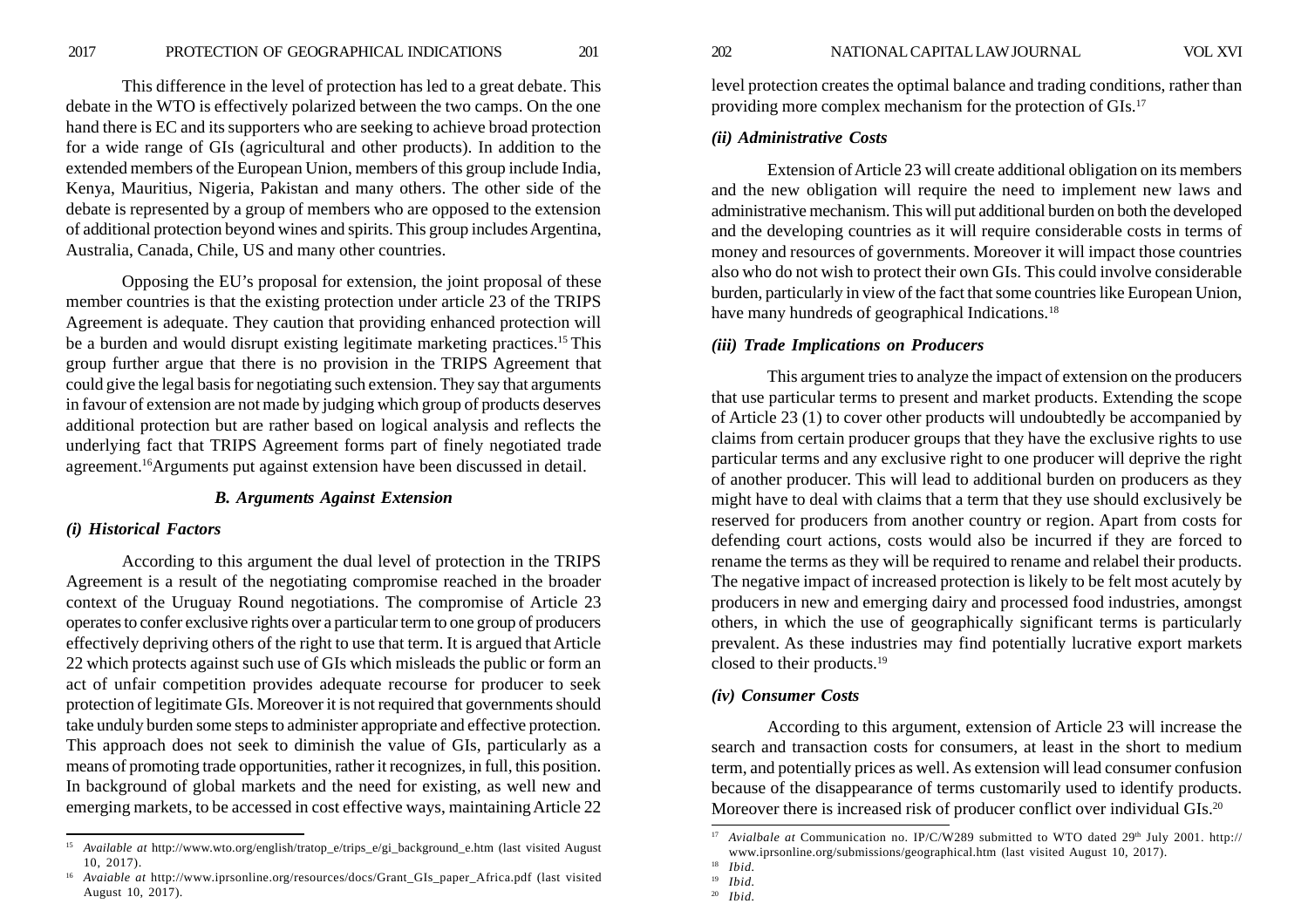Any Member which did not provide the extended Article 23(1) protection for other Members' GIs could be taken to dispute settlement at the WTO. Experience shows that such disputes can be difficult and burdensome to resolve. Members should therefore be sure that they have a full understanding of, and the resources should be fully available to implement Article 23(1) protection in relation to all goods before they enter into any agreement to take on new obligations.21

All WTO members are neither wine growers nor consumers of wines, but all of them consume a variety of agricultural products.So at first glance, it seems appropriate to extend the scope of Article 23 to all geographical indications as it will benefit all WTO members it should however, be noted that additional protection provided for geographical indications for wines and spirits resulted from the Uruguay Round of Multilateral Trade Negotiations, during which concessions were provided in exchange for that additional protection. All WTO members are now being asked to assume additional obligations without receiving any counter balancing concessions. Further in one of the communications submitted to WIPO, members against extension submitted:

One Member may only have a few geographical indications for domestic products in which it is interested, but would be obliged to provide the means to protect hundreds or thousands of geographical indications from Members with formal systems for such indications. For example, EC member States have registered nearly 600 names for foodstuffs, beer and other beverages under the EC geographical indication regulations and could be expected to seek protection for these in any negotiation. This imbalance is exacerbated by the fact that, under the current EC regulations, the EC does not appear to provide protection for non EC geographical indications (i.e., place names of other WTO Members), except on the basis of bilateral agreements, or if the EC has determined that a country has a system for geographical indications that is equivalent to the detailed system of the EC. So the members are required to evaluate. Further it says that balance of concession is not satisfactorily addressed even with respect to existing obligations, and, if extension were agreed to, it would create an additional dichotomy between the benefits of those WTO Members with many geographical indications would receive and the costs to those Members with few geographical indications.<sup>22</sup>

# *(v) The Definition of "Geographical Indications" is Still a Barrier*

Some WTO member might not consider name of the country to be eligible for protection as GI, some members may not consider fanciful names to be eligible for protection as GI and may be some members may require that the term identify the present name of a geopolitical entity so as to make eligible for a GI. As it has been left on the member countries, the terms protected under GIs differs in every member state. Thus it is unlikely that extension of Article 23 to geographical indications for other goods would not provide the promised protection for all terms in all WTO Members as the terms member are wishing to protect as GI are not protected in some of the member countries.<sup>23</sup>

### *(vi) Article 22 is Sufficient but not Used*

According to this argument the products to which Article 23 does not apply are provided sufficient protection under Article 22 (2) but it is used only by few. Article 22 provides for protection against misleading uses of geographical indications. The Article 22 standard can ensure that geographical indications do not become generic. Further in mid-17<sup>th</sup> and  $20<sup>th</sup>$  century many terms became generic because of emigration of people due to various political, economic and other conditions. But under TRIPS Agreement, however, if a more recent geographical term becomes generic, it would be because the owner of the geographical indication is not using the means available to prevent unauthorized use of that geographical indication, which is the obligation of the owner of a geographical indication. As we could gather from the preamble of the TRIPS Agreement, intellectual property rights are private rights.

For example GIs such as STILTON for cheese, PARMA for ham, ROQUEFORT for cheese, and SWISS for chocolate already received Article 22-level protection, and the owners of these geographical indications have taken steps to prevent unauthorized uses of their geographical indications in the United States. The United States legal system currently offers the legal means to prevent unauthorized or misleading use of a geographical indication.<sup>24</sup>

### *(vii) Article 24 Protection Precludes Protection for Many Promised Terms*

It is argued that the benefits sought by extension of Article 23 may not be achieved, as the terms that are sought for protection do not qualify for GI under the Article 22 definition, or will not be covered by Article 23 because they already fall within one of the exceptions of Article 24. For example, many delegations at the TRIPS Council have indicated certain terms for which they

 $\frac{21}{22}$  *Id.* at para 28.

<sup>22</sup> Communication No. IP/C/W/360 submitted on 26th July 2002 to WTO para 4, *available at* http://www.iprsonline.org/submissions/geographical.htm (last visited August 13, 2017).

<sup>23</sup> *Ibid*.

<sup>24</sup> *Ibid.*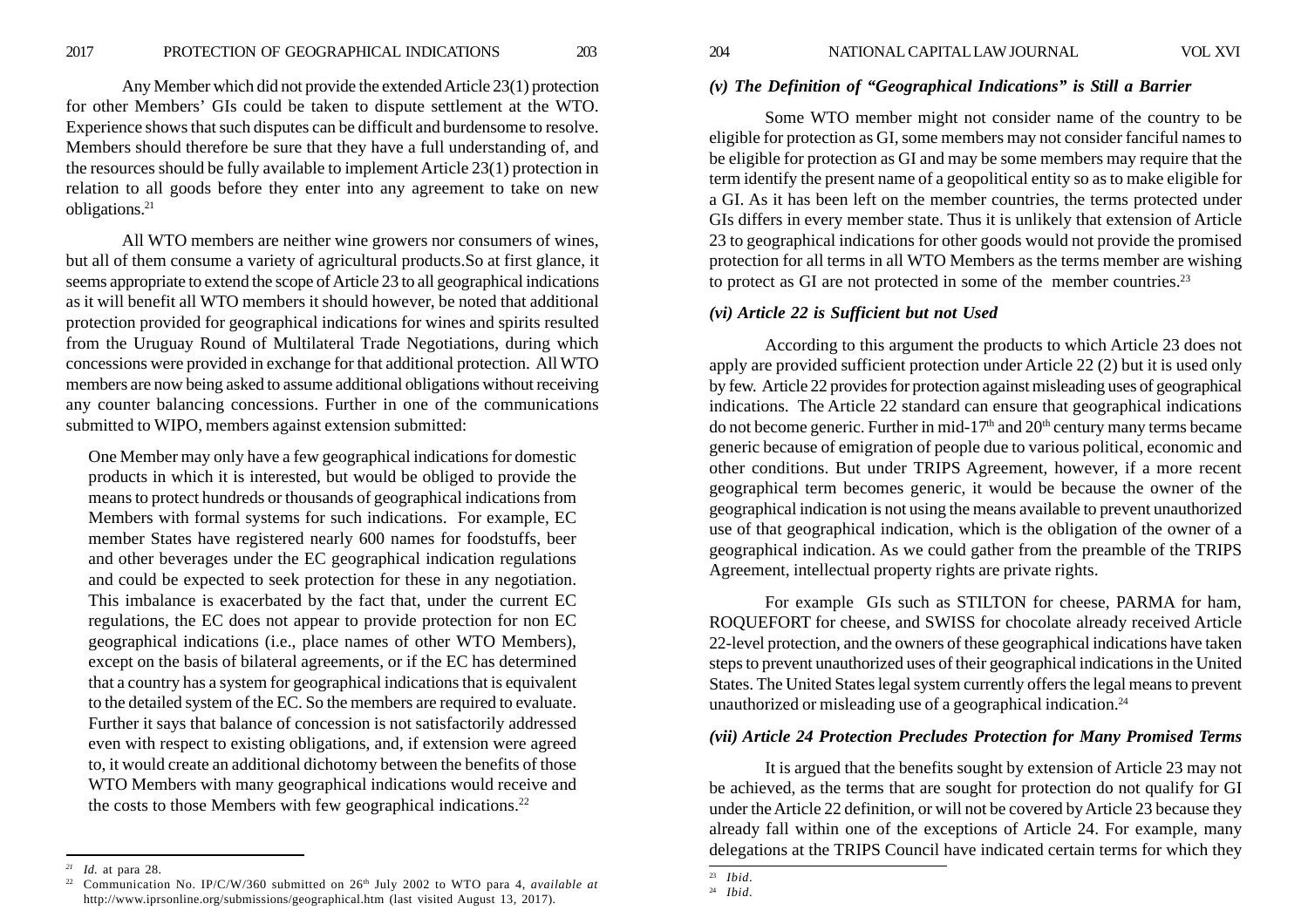would like Article 23 level protection; however, many of these terms are already generic in some other countries. Extension of Article 23 will not provide protection for these terms because they would fall under the Article 24(6) exception for terms of customary usage and Members would not be obligated to protect them.25 For example Basmati Rice is not protected as a geographical indication in the country of origin, then under Article 24(9), other WTO Members would not be obligated to extend protection. Therefore, the term would not benefit from extension of Article 23 to geographical indications for products other than wines and spirits. Further, some WTO Members might not consider BASMATI to be a term eligible for protection as a geographical indication since it does not identify an actual place to which the particular quality and characteristics of the rice are attributable. Additional issues might be raised if exclusive protection for the proposed geographical indication was requested by more than one WTO Member.

#### *(viii) Exceptions Apply on Per Member Basis*

Exceptions under Article 24 (6) applies on a per member basis which means that even if a term is generic in one member country it can be protected as a GI in other countries. Therefore, the producers in the WTO Member where the term is generic would not be able to export that product using the generic term to other markets.26

# *C. Arguments in Favour of Extension of Article 23*

Many communications were made to the WTO by members favouring GI extension. Moreover it was only in September 2000, with the tabling of proposal for the GI Extension that the TRIPS debate on the GI extension was formally initiated.27

In 2000 members of the Central European Free Trade Agreement (CEFTA) with Lavita, and Estonia (Poland speaking on their behalf) made a strong call for negotiations on geographical indications aimed at expanding the higher level of protection currently given to wines and spirits to other products.<sup>28</sup> They were supported by Turkey, India, Switzerland, Pakistan, Mauritius, Sri Lanka, Egypt, Cuba and the EU. Many in this group argued that a mandate to negotiate extension of product coverage exists in the TRIPS Agreement. (Article 24)

Various member countries said that extension is just to ensure that all GIs will be used only for the products originating in that region. Also it is argued that there is no commercial or legal reason to differentiate between GI, moreover in no other form of intellectual property has TRIPS made such differentiation.<sup>29</sup> Letus discuss various points put forward in favour of extension of Article 23.

### *(i) Historical Reasons*

The difference in the level of protection provided to wines and spirits and to other geographical indication has its roots at the time before Uruguay Round. It is believed that the importance of wines and spirits as geographical indication is recognized from long. On the other hand, the recognition for the crucial significance which the protected origins can play in the trading value of all sorts of other goods, also came but more slowly. Moreover when the Uruguay Round began many countries have the view that additional protection for geographical indications was only required for wines and spirits which resulted in more emphasis being placed on these items during negotiations. Though there were some other members that consistently pointed on the existence of some other products which can be imitated or counterfeited and insisted on additional protection to other products as well. This is the reason why section 3 part II of the TRIPS Agreement was agreed upon as a compromise in the Uruguay Round. However, a specific provision is included in Article 24 which envisions further protection on increasing the protection of geographical indications.30

#### *(ii) Misleading Test*

This argument explains the insufficient level of protection provided to geographical indications other than wines and spirits. The requirement of misleading test in Art 22 of the TRIPS Agreement creates an uncertainty regarding the protection of geographical indications at an international level as it is left on the discretion of national courts and administrative authorities to decide whether the public is being misled by the use of particular geographical indication and to enforce their decision. So the discretionary element of misleading public differs from country to country and this leads to legal uncertainty regarding the protection of GIs at the international level. This kind of legal uncertainty effects the good functioning of international trade in goods having geographical

<sup>25</sup> *Ibid.*

<sup>26</sup> *Ibid.*

<sup>27</sup> Dwijen Rangnekar, *Demanding Stronger Protection for GI: The Relationship Between Local Knowledge, Information and Reputation* (United Nations University, INTECH, Discussion Paper Series, 2004-11) pp.1-42,19.

<sup>28</sup> Communication inMay 2000.

<sup>29</sup> Communication No.TN/C/W/14/ dated 9th July 2003 Introduction submitted to WTO, *available at* http://www.iprsonline.org/submissions/geographical.htm (last visited August 10, 2017).

<sup>&</sup>lt;sup>30</sup> Communication No. IP/C/W247/Rev.1 dated 17<sup>th</sup> May 2001Submitted to WTO, *available at* http://www.iprsonline.org/submissions/geographical.htm(last visited August 10, 2017).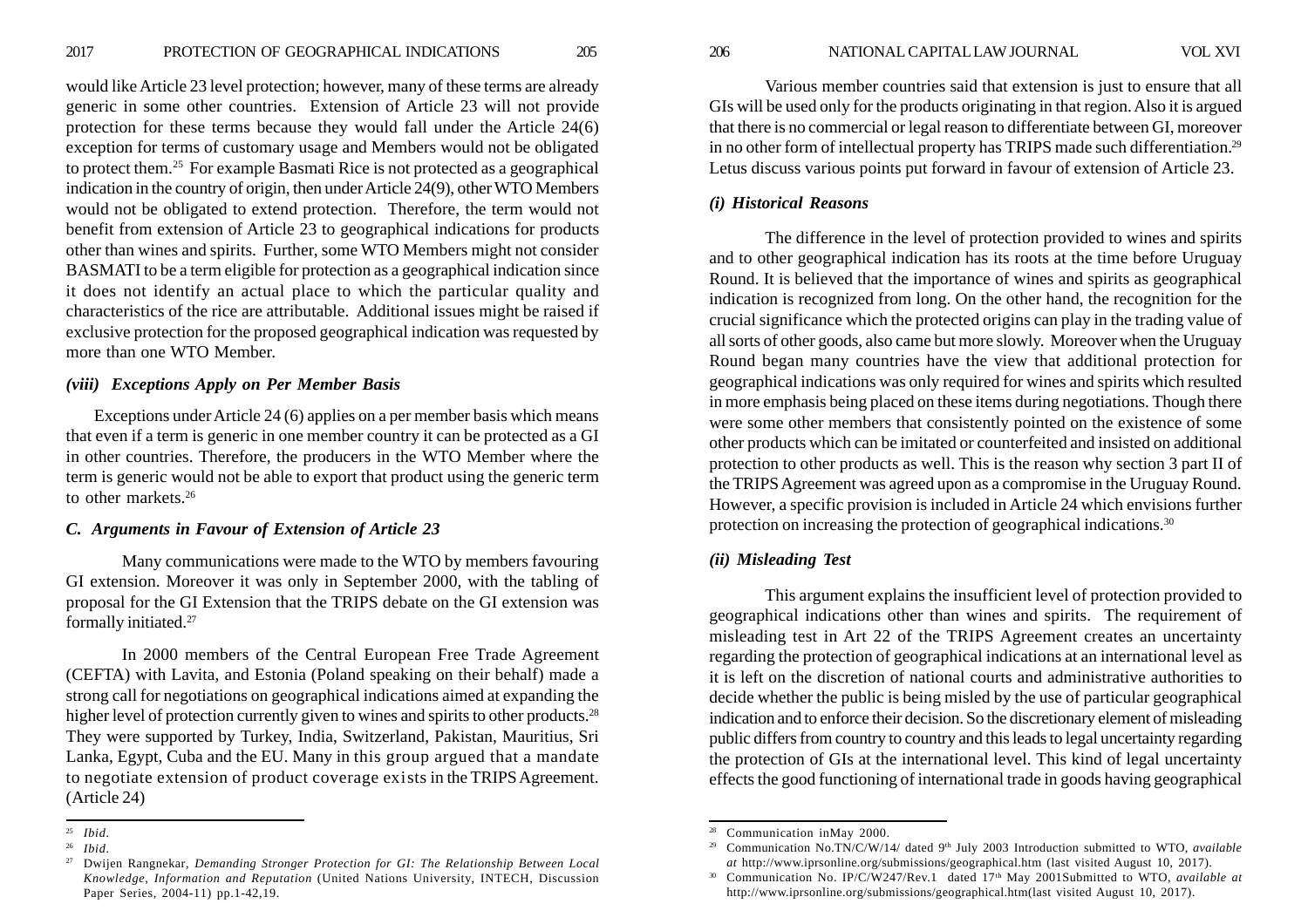value. This can be avoided only by providing same level of protection as provided to wines and spirits under Article 23.31

## *(iii) Potential Cost of Extending Protection*

Even the least developed countries in accordance with Article 66(1) are obliged to provide protection to wines and spirits as well as to other GIs under Article 22, so what is required is just extending the scope of already granted protection to wines and spirits to other GIs as well. This will provide for a more coherent and transparent solution for the protection of geographical indications.

The essential difference between Article 22 and Article 23 is that Article 23 does not require proof of an act of unfair competition in order to prevent the use of a geographical indication or the use of accompanying expressions such as "style", "type", "kind", "imitation" or the like. So, extending Article 23 would not require creation of new protection mechanism but would simply mean that a geographical indication could only be used for products actually originating from the place indicated by the geographical indication, relying on consumer confusion in order to determine whether use is misleading or not. Further it is argued that to take public opinion as the decisive criterion in granting protection results in unpredictable and uncertain protection, dependent on time and place. Such protection can lead to arbitrary decisions and this uncertainty could be removed by extending the scope of Article 23. It should also be noted that by extension those entitled to prosecute the misuse of a geographical indication will not have to use time consuming and costly legal proof. Moreover the authorities would simply have to look into whether the product actually originates from the place indicated. This will not only facilitate the reduction of workload on judicial and administrative authorities but will also have cost advantage for the enforcement of GIs against general misuse.<sup>32</sup>

# *(iv) Potential Implications of Extension on Consumers*

GIs are meant to inform the consumers about the true origin of the products, and to prevent them from being misled as to true origin of the products. By extension consumers will no longer be influenced in their choice by the use of geographical indications in combination with a de localising indication for products which try to free-ride upon the reputation of a geographical indication.

<sup>31</sup> *Ibid.*

Further as far as the argument of relabel and disappearance of product is concerned, Article 24 prevents indications which have been used in good faith and in a customary manner over some time and for specific products from being abandoned. This shows the flexibility provided under the TRIPS Agreement. Further it is submitted in one of the communications submitted to WIPO that:

One of the key reasons for advocating extension is a desire to prevent more geographical indications from becoming generic through their use in translated form or by the use of a corrective or de localising indication for products which are not from the place of origin mentioned by the geographical indication used or do not possess the particularities and quality characteristics owed to that origin. In document IP/C/W/289 it is maintained that such use and the fair imitation of a product often enhances the intrinsic value of a geographical indication or the genuine product. This reasoning is rejected. Again, such a line of argument seems to lead to dangerous waters when applied to other fields of intellectual property rights. There is no valid argument why it should be different for geographical indications. The example of "feta" cheese cited in document IP/C/W/289 may serve as an example of the potential danger of a famous geographical indication becoming a generic if it is widely used with a de localising indication.33

## *(v) Potential Cost of Extension on Trade*

The costs of extension especially where the use of geographical indications is particularly relevant, such as dairy and food processing industries, could find access to lucrative trade opportunities in new and emerging markets closed to their products. This could also incur costs due to the need to re-name or re-label their products. Further it is pointed that the use of a geographical indication for products not from the place of origin indicated and not qualifying for one of the exceptions in Article 24 should be prevented. Otherwise, freeriding is encouraged. It is the '*raison d'être*' of the intellectual property rights system to protect such property effectively and to prevent free-riding, usurpation or misuse. The protection of geographical indications would restrict trade and could be applied to other intellectual property rights as well. The question is simply what kind of trade is being referred to, and is it not legitimate to restrict trade which free-rides on the efforts and success worked for by others?<sup>34</sup> Quality products or products with distinctive, sought-after characteristics will always make a name for them and be a success in the market. The concern that

<sup>&</sup>lt;sup>32</sup> Communication No. IP/C/W308/Rev.1 dated 2<sup>nd</sup> October 2001, submitted to WTO http:// www.iprsonline.org/submissions/geographical.htm (last visited August 10, 2017).

<sup>33</sup> *Id.* at para 18.

<sup>34</sup> *Id*. at para 21.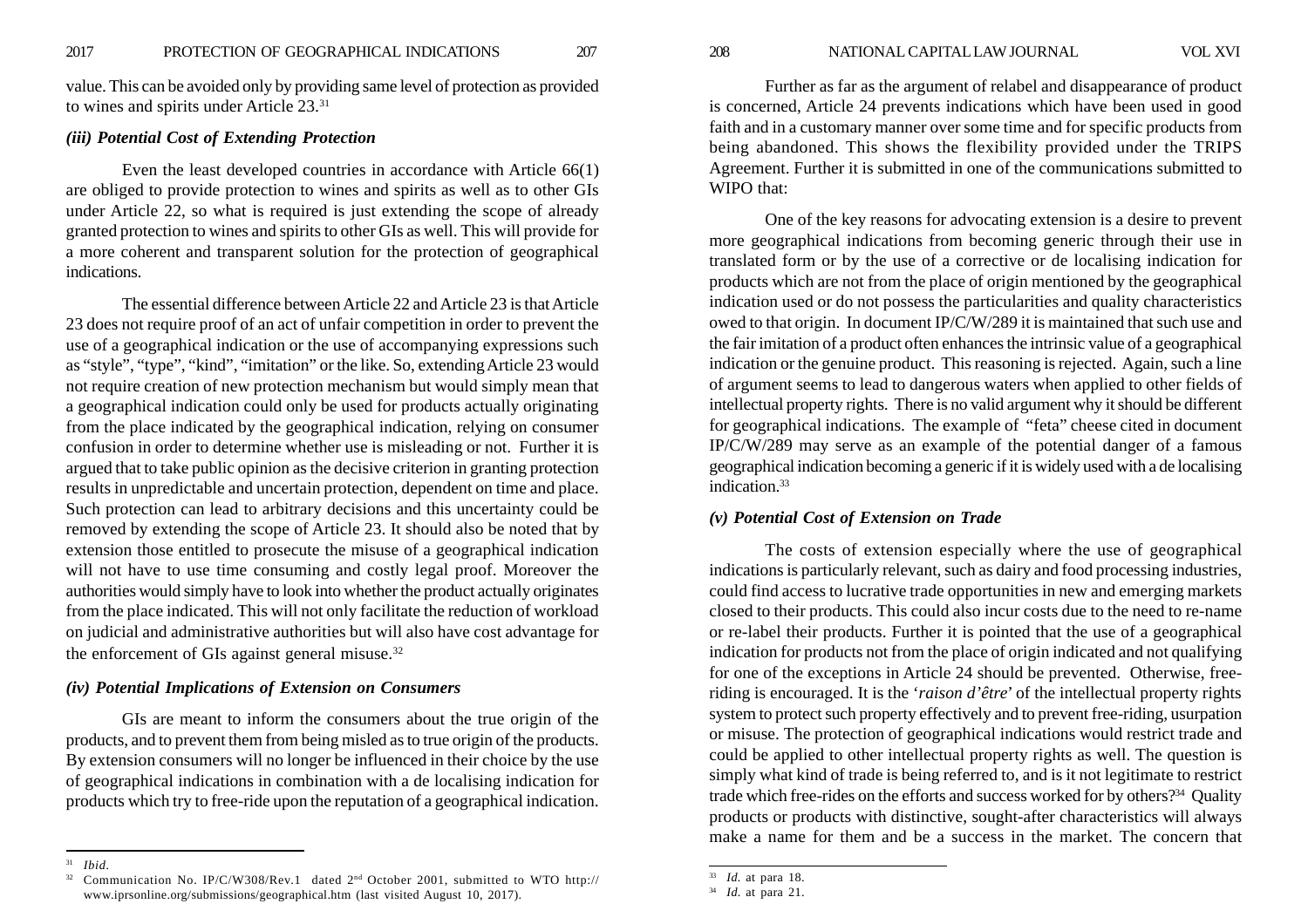geographical indications could be used as a protectionist instrument to restrict trade, whether in agriculture or any other area, is unfounded.

Moreover extending the protection of geographical indications for wines and spirits to include geographical indications for other products would benefit all Members. It is of particular importance for Members in view of increasingly intense international trade. Efforts put into the reputation of a geographical indication and its intrinsic qualities deserve to be effectively protected. This can offer Members and their products new opportunities in a competitive global market, other than just the benefit of economies of scale. The more free trade is, the more important the protection of geographical indications becomes.

#### **III. CONCLUSION**

So it can be said that though extension of Article 23 will not lead to any adverse effects but in the light of uncertainties surrounding the issue it may not give the desired result, and infact may lead to more issues. So it is better to first resolve all the uncertainties surrounding the issue and then come to the conclusion with consensus of all the members. But the most important things that appears from the various submissions made by the member countries is that the issue which is required at the WTO with greater propensity is not the justification of extension but achieving the same in a balanced manner. This could be achieved only by the extension of Article 23. Also the dual level of protection for the items belonging to the same subject matter is unacceptable. Keeping in mind the very fact that the objects which account for maximum GIs registration, are provided less protection as compared to wines and spirits.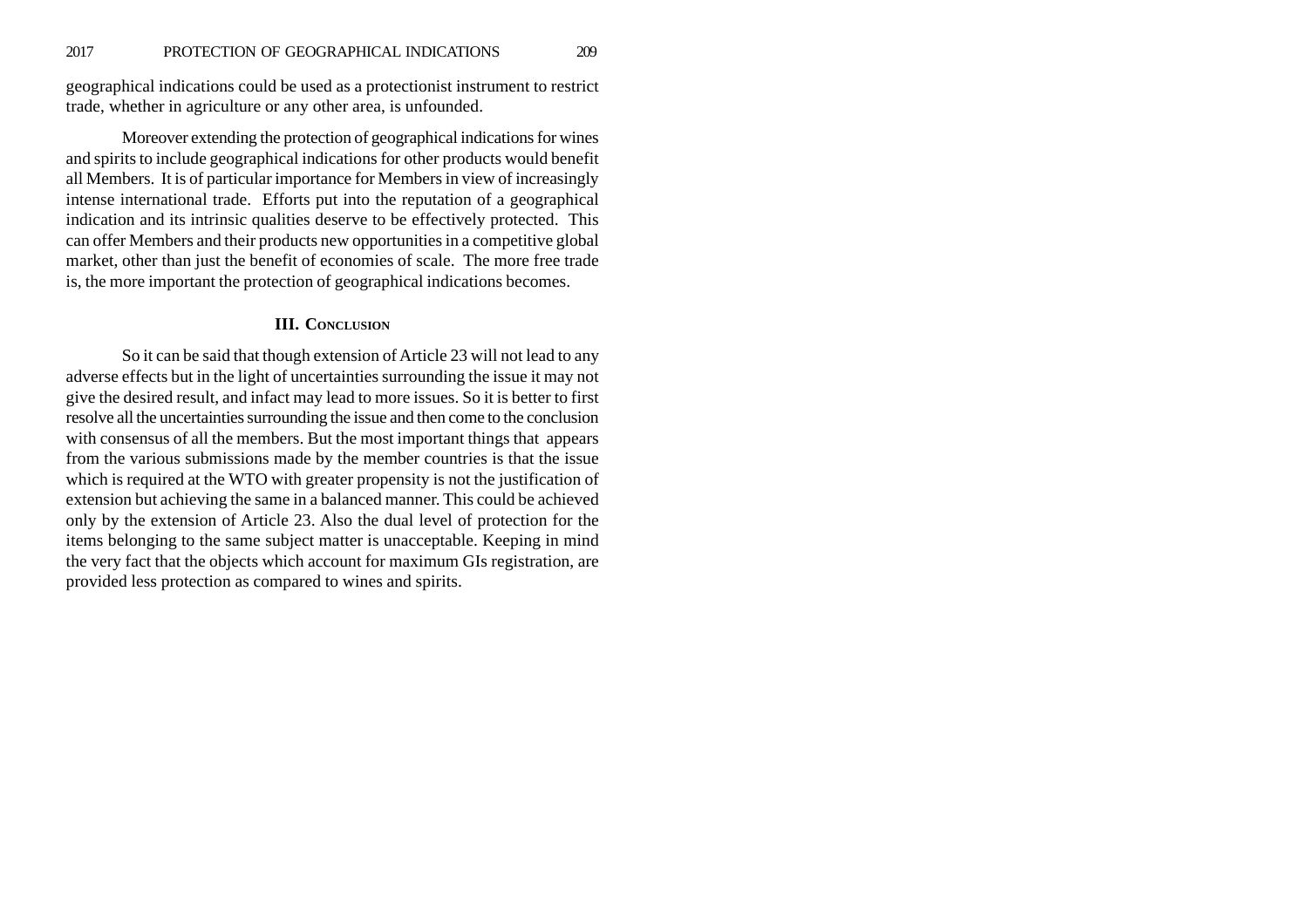# **FREEDOM OF SPEECH IN ADVERTISEMENTS: EMPHASIS ON NEWSPAPERS**

## *Anchal Mittal\**

## **I. INTRODUCTION**

Use of advertisement is a marketing concept that intents at drawing the attention of the public or at inducing customers in buying certain goods or services which promotes sales and increases goodwill and awareness of the product or services. It contains information about the product such as its use, quantity, features,  $USP<sup>1</sup>$  (unique selling proposition).<sup>2</sup> Usually advertisements are for products and services and propose to disseminate information amongst the prospective customers rather than just display the company name.3 The definition for an advertisement embraces any visible representation by way of notice, circular, label, wrapper or other document and also includes any announcement made orally or by any means of producing or transmitting light, sound, smoke or gas.4 Moreover, a notice designed to attract public attention or patronage is termed as advertisement by the New Webster's Dictionary of English.<sup>5</sup>

# **II. JUDICIAL APPROACH TOWARDS ADVERTISEMENT**

Advertisements are based on some common advertising techniques including puff up, which is the practice that uses exaggerations and superlatives for marketing a product. It is generally exercised in two forms, one that includes statements or phrases or adjectives describing the product, such as 'amazing', 'best', 'unbeatable'. Puffery of the extreme form happens when exaggeration is completely untrue and proves to be deceptive.The other form includes testimonials which are superiority claims and statements made usually by celebrities for a product/service. Examples of puffing statement for product X are:

- i. Product  $X$  is the best in the world.
- ii. Product X is the popular product in India,

- <sup>2</sup> Gabriel Steinhardt, The Product MANAGER's TOOLKIT: METHODOLOGIES, PROCESSES, AND TASKS IN HIGH-TECH PRODUCT MANAGEMENT (2010).
- USP is the key statement which describes the distinct value and features of a product, that sets the product apart from the competitors.
- *<sup>3</sup> ICICI* v*. Municipal Corpn.of Greater Bombay*, (2005) 6 SCC 404,414.
- <sup>4</sup> *Mahesh Bhatt* v*. Union of India* (2008) DLT 561,147.
- <sup>5</sup> WEBSTER'S II NEW COLLEGE DICTIONARY (3rd ed. 2005).

# iii. Product X delivers highest result

These statements used to puff up are not actionable offence. Indian courts have given considerable elbow room to advertisers that use puffing statements. This showcases that they usually do not try to restrain freedom of speech in ads when puffery technique is incorporated. In *Reckitt & Coleman of India Ltd*  <sup>v</sup>*. Kiwi TTK Ltd*,6 the Delhi High Court listed some important principles which are watershed in case of puffery, the principles are:

- i. First, advertised goods are allowed to state in the advertisement that the product is best in the world, even if such declaration is not true,
- ii. The goods advertised can be compared with that of its competitor, further the ad can state that the advertised goods are better than those of competitors, even though the statement is not true,
- iii. Puffery is lax but not in cases when the goods advertised declare competitor's products are bad, because this defames the competitor's products.

The courts have therefore held that puffing is acceptable and can be practiced in advertisements. But it should not give rise to cause of action in the hands of the competitor when puffing statements turnout to be defaming its goods. By comparing goods with that of its competitor, the tradesman cannot slander or defame competitor's goods. Further it cannot call competitors product bad or inferior than his own product. At the same time, mere puffing is not actionable.7 In cases when the puffing extents to defaming the competitor, its goods, the courts are competent to grant injunction order to restrain repetition of defamation or action for recovery of damages for defamation may lie. Repeated use of words such as 'cheap' and 'compromise' used by Heinz's in its advertisement for Complan were observed to harm the reputation of Horlicks a product of Glaxo Smith Kline (GSK). The permissible limit of puffery should not disparage the competitor's claims.<sup>8</sup>

The Constitution of India and the Consumer Protection Act,1986 both contain reasonable restrictions, against misleading advertisements in the interests of consumers. Under the Consumer Protection Act, puffery can lead to unfair

<sup>\*</sup>Research Scholar, Faculty of Law, University of Delhi.

Caroline Taggart, PUSHING THE ENVELOPE: MAKING SENSE OUT OF BUSINESS JARGON (2011). USP is a marketing mantra developed in the 1958 by advertising guru Rosser Reeves.

<sup>6</sup> 16 PTC 393 (1996).

<sup>7</sup> It has been so held in *Hindustan Lever* v. *Colgate Palmolive (I) Ltd*., AIR 1998 SC 526, *Reckitt & Colman of India Ltd.* v. *M.P. Ramchandran and Anr*, (1999) 1 PTC 741 and *Reckitt & Colman of India* v. *Kiwi TTK Ltd*., (1996) 16 PTC 393.

<sup>8</sup> *Glaxosmithkline Consumer Healthcare Ltd* v. *Heinz India (P) Ltd., (2009)* 39 PTC 498 Del.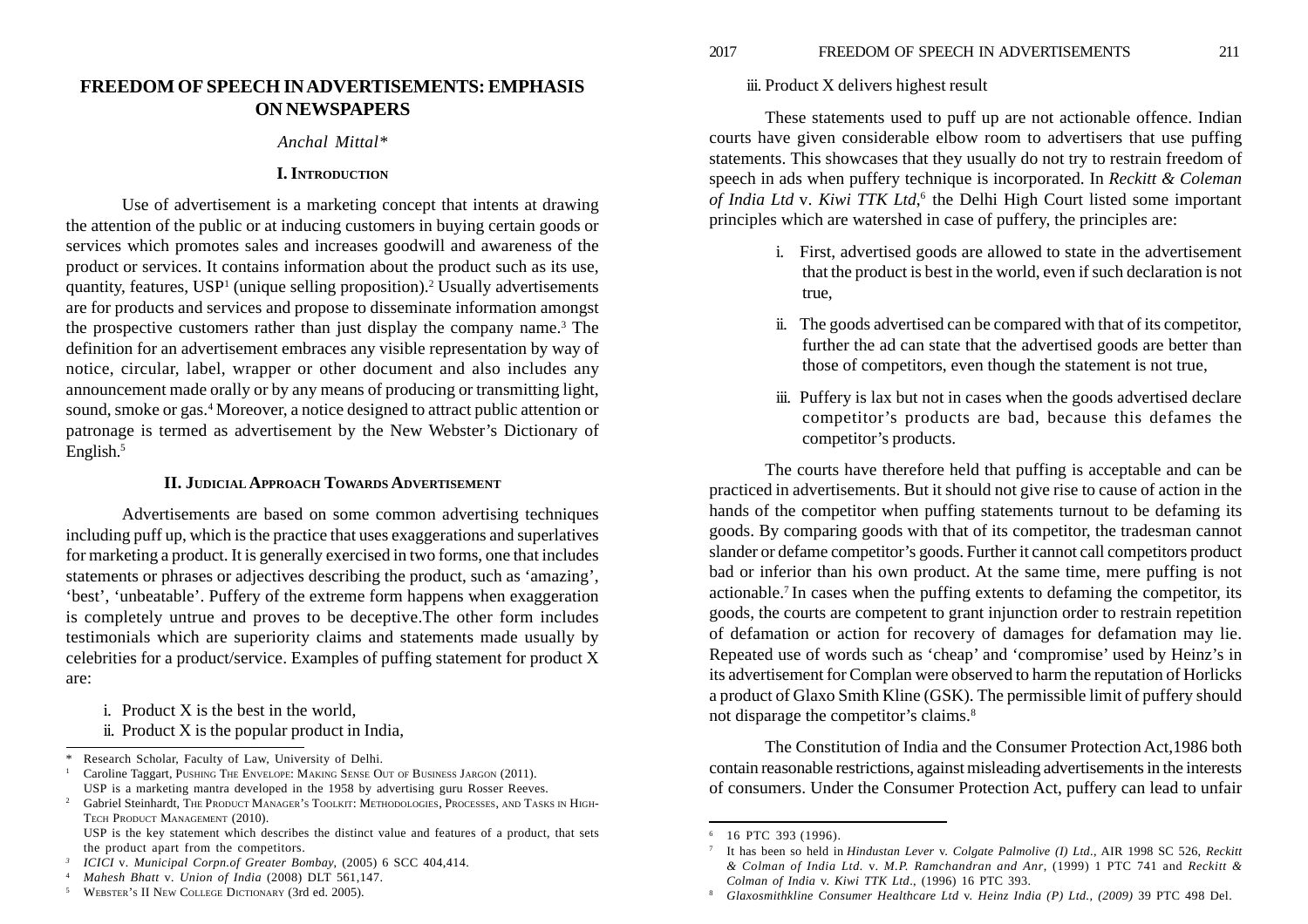trade practice when competitors are allowed to puff their products, to the extent which is not in public interest. According to a different view than that of other courts, the Chennai High Court in *Colgate Palmolive (India) Ltd* v. *Anchor Health and Beauty Care Pvt Ltd*,<sup>9</sup> observed that puffery leading to unfair trade practice, false and misleading should be limited so that it's not harmful to consumers. The advertiser thus enjoys freedom of speech while puffing up in advertising but reasonable restrictions have to be brought in when the puffing leads to disparages or slander or defame competitor's good. Statements that amount to disparaging or defamation are also debateable as what constitutes and defines puffery statements which defame or slander or disparage goods is determined on case to case basis. Other than puffery, comparative advertising, surrogate advertising, covert advertising and advertisements offering free gifts, prizes, offers or discounts are few examples of advertising techniques, that have been a subject of controversy, every now and then. On scrutinizing a published advertisement many legal violations can be observed, which range from misuse or suspected violation of right to freedom of speech and expression, misleading, deceptive or fraudulent information or abuse relating to copyright or trademark.

This paper is confined to the imbroglio regarding freedom of speech and expression in advertisements with focus on newspapers.The author has selected Singapore being a south East Asian country for comparative study and due to the fact that Singapore lays more weightage on preserving its cultural, ethnic and moral values by way of restrictions than freedom of speech. Further, the article broach upon freedom of speech and expression provided under the Constitution of Singapore, pivot being advertising. It is considered ideal market for advertising, thanks to its pro- businesses and tech savvy environment along with good infrastructure. Interestingly, Singapore has multi-cultural work environment due to its diversity as compared to the West. The advertising market in Singapore is built on data analysis and are heavely reliant on new technologies that enables collection of large data from consumers, their likes and dislikes, buying pattern, etc. Being a small market, clients are ready to take risks with their advertising and indulge in individual targeting but marketing strategies have to be clever and well contextualized to connect with the consumer. However, none of these characteristics influence the conventional approach that Singapore carries, towards freedom of speech and expression and restrictions.

#### **III. GAMUT OF FREEDOM OF SPEECH AND EXPRESSION IN ADVERTISEMENTS OR COMMERCIAL SPEECH**

The freedom of speech and expression protected under clause (a) of Article 19 (1) of the Constitution of India enlarges to apply to advertising or commercial speech. Although, till the time *Tata Press Ltd.* v. *MTNL*10 commonly known as the *Tata Press* case, commercial speech was not fended by freedom of speech and expression. In its previous view, the Supreme Court in 1960's brushed and was unfavourable to the concept of freedom of speech and expression in commercial advertising. The Apex court contemplated this aspect in *Hamdard Dawakhana* v. *Union of India.*11 and opined that although an advertisement is a form of speech it fails to fall in the category of free speech when, such advertisement exercised as commercial advertisement aims to seek promotion of trade and commerce. The constitutional validity of the Drugs and Magic Remedies (Objectionable Advertisements) Act, 1954 was raised in *Hamdard Dawakhana* case. Parliament passed this Act with the objective of prohibiting self-medication and control drug advertisements in certain cases. The Act was challenged on the rationale that restriction on advertisements would encumber freedom of expression. The Supreme Court rejected the plea that clause (a)-of Article 19 (1) embraces advertisements in its scope and observed that:12

Freedom of Speech goes to the heart of the natural right of an organised freedom loving society to 'impart and acquire information about that common interest'. If any limitation is placed which results in the society being deprived of such right, then no doubt it would fall within the guaranteed freedom under Article 19 (1) (a). But if all it does is that it deprives a trader from commending his wares, it would not fall within that term.

The court opined that although an advertisement is a form of speech but its main ingredient is the object it seeks to promote. It may fall under clause (a) of Article 19 (1) due to the fact that it amounts to expression of an idea. But then commercial advertisement constitutes trade, commerce and business as the baseline which does not propagate social, political or economic idea, hence it does not fall within the concept of freedom of speech. An advertisement falls within the category of trade or commerce with the objective of furtherance of business interest. An individual advertising his business by commercial advertisement is not regarded to be protected by freedom of speech.

<sup>212</sup> NATIONAL CAPITAL LAW JOURNAL VOL XVI 2017 FREEDOM OF SPEECH IN ADVERTISEMENTS 213

<sup>10</sup> (1995) 5 SCC 139.

 $11$  (1960) 2 SCR 671.

<sup>12</sup> *Id.,* para 18.

<sup>9</sup> (2009) 40 PTC 653 Mad.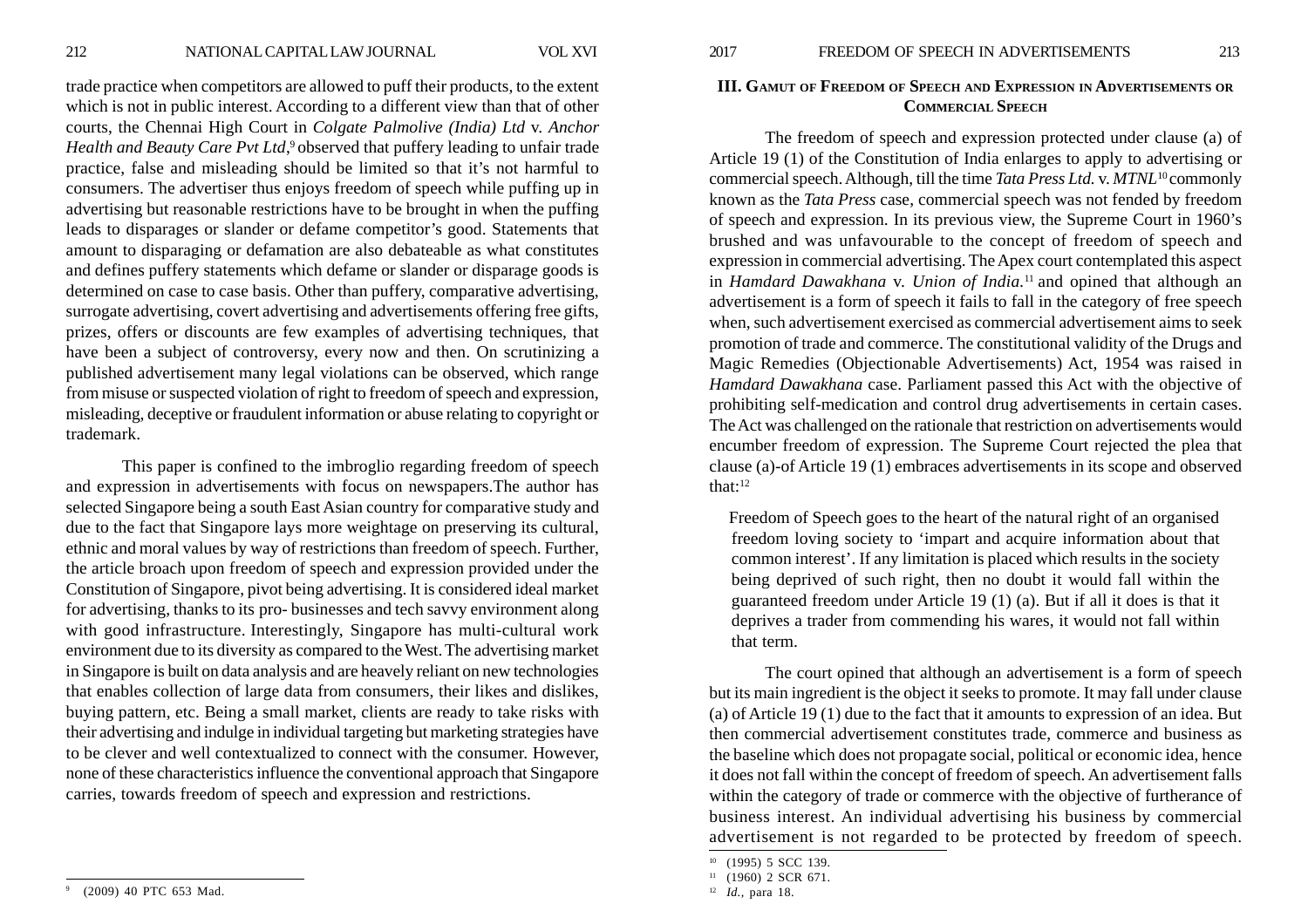Correspondingly, advertisements that promote sale of drugs and commodities which are not in public interest are not deemed as propagating idea, therefore protection under clause (a) of Article 19 (1) cannot be maintained.The extrapolated reason for not considering clause (a) of Article 19 (1) to apply to commercial advertising is that commercial advertising predominantly envisions for commercial gain. However, the Supreme Court reserved a different view in succeeding cases than that of *Hamdard Dawakhana*. The economic significance of revenue generated from advertisements was emphasized in *Sakal Papers (P) Limited v. Union of India*<sup>13</sup> and *Bennett Coleman v. Union of India.*<sup>14</sup>

The constitutional validity of Newspaper (Price and Page) Act, 1956 was raised in *Sakal Papers,* due to the powers granted to the government by the Act for regulating prices vis a vis the size, pages and space allocation of advertisements. It was considered that such regulations will curtail advertisements, which would directly impact the newspaper circulation and hit clause (a) of Article 19 (1). When there is curtailment of advertisements, the price will inevitably shoot up and have a direct bearing on the truncated newspaper circulation. Similarly, in the *Bennett Coleman* case, it was stated that the newspaper circulation is essentially impacted by advertisements and any form of restrain on them will impugn freedom of publication and propagation under clause (a) of Article 19 (1). Further, in 1981 the Apex court held in *Indian Express Newspapers (Bombay) Private Ltd* v. *Union of India*15 that protection of clause (a) of Article 19 (1) of the Constitution of India, cannot simply be denied because they are issued by businessmen.The Supreme Court while concluding the *Tata Press* case read *Hamdard Dawakhana* and *Indian Express Newspapers* together and viewed that commercial speech is part of freedom of speech protected under clause (a) of Article 19 (1) and public has a right to receive commercial speech. The instrumental role played by advertising in the economy was acknowledged in the *Tata Press Case*. Some pertinent comments of the court are:16

Advertising is considered to be the cornerstone of our economic system. Low prices for consumers are dependent upon mass production, mass production is dependent upon volume sales, and volume sales are dependent upon advertising. Apart from the lifeline of the free economy in a democratic country, advertising can be viewed as the life blood of free media, paying most of the costs and thus making the media widely

available. The newspaper industry obtains 60/80% of its revenue from advertising. Advertising pays a large portion of the costs of supplying the public with newspaper. For a democratic press the advertising "subsidy" is crucial. Without advertising, the resources available for expenditure on the "news" would decline, which may lead to an erosion of quality and quantity. The cost of the "news" to the public would increase, thereby restricting its "democratic" availability.

The court added that more than the trade considerations of an advertiser, the information dissemination aspect of an advertisement is vital for the general public, thus freedom of speech and expression guaranteed under clause (a) of Article 19 (1) not only protects the rights of individuals to read and listen but also to receive the said speech. *Tata Press* case was an outcome of a dispute between Tata Yellow Pages and Mahanagar Telephone Nigam Limited-MTNL (a government undertaking) in which printing of telephone directories under the Indian Telegraph Act 1885 was challenged which was the monopoly of MTNL. MTNL claimed to have exclusive right to print and publish list of its telephone subscriber and Tata Press had no right to print, publish or compile the telephone directory. According to MTNL, the provisions of Indian Telegraph Act, 1885 were violated by Tata Press. From 1987 Nigam handed over the publication of its telephone-directory to outside contractors, before such time it exclusively published and distributed telephone-directory consisting of white papers only. Nigam permitted contractors to procure advertisements and publish the same as Yellow Pages to meet their cost and raise revenue.

The court expatiated that Tata Press cannot be restrained from publishing Tata Press yellow pages. Although Tata Press required permission of the telegraph authority to publish any list of telephone subscribers, and comply with the mandatory Rule 458.17 Further, a very imperative observation was made by the court, it viewed that there are two facets to commercial speech,

> (i) More than being a commercial transaction, an advertisement is a form of disseminating information about the product or subject advertised. Without free flow of commercial information, there will be potential impediment to the economic structure of a democracy. It is empirical that without being educated the public at large cannot make an intelligent economical choice. Thus, the publication, circulation and propagation aspect of clause (a) of Article 19 (1)will be affected by curtailment of advertisements.

AIR (1960) SC 554.

<sup>14</sup> (1972) 2 SCC 788.

<sup>15</sup> (1981) 1 SC 641.

<sup>16</sup> *Tata Press Limited* v. *Mahanagar Telephone-Nigam Limited*, AIR (1995) 2438.

<sup>17</sup> Indian Telegraph Act, 1885, *publishing of telephone directory*- Except with the permission of the Telegraph Authority no person shall publish any list of telephone subscribers.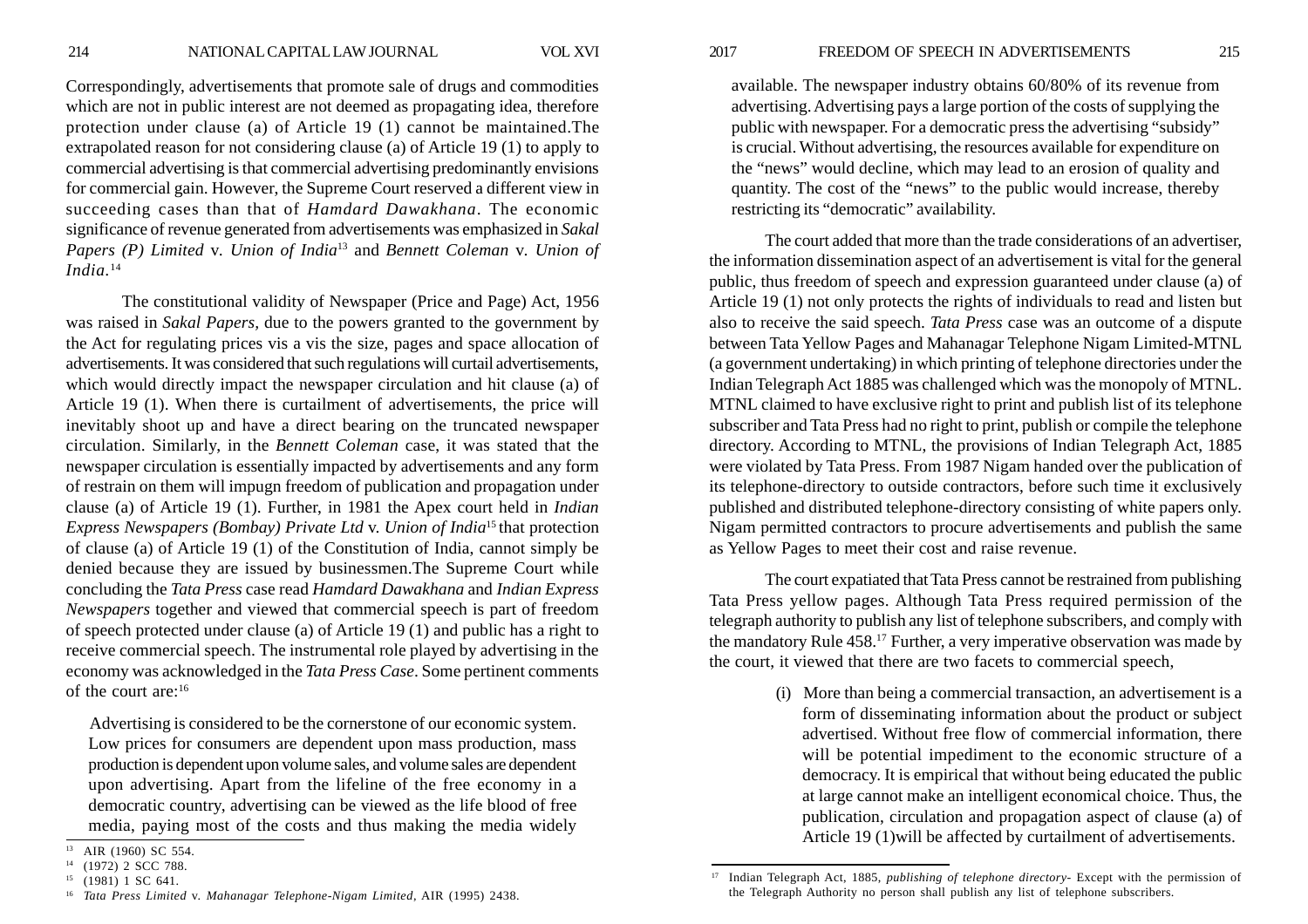(ii) The other facet, considered pertinent is the right of the public to receive commercial information. Sub-clause (a) of Article 19 (1) also aims to protect rights of a person to read, receive and listen to the speech, therefore clause (a) of Article 19 (1) is not only available to the speaker but also to the recipient of the speech.

The role of the receiver of the information so disseminated through advertisements is hence more important than that of a businessman who is at the back of the publication. More than the trade considerations associated to an advertisement, the information related to life saving drug is of more importance to the public.The courts have made it clear that advertisement or commercial speech is protected under clause (a) of Article 19 (1) but the advertiser is not eligible for blanket protection. Like any other form of speech, it has to be read with Article 19(2) under which the government is empowered to impose restrictions on the advertisements or commercial speech. However, the restrictions shall be reasonable in nature and not favouring or preferential to the government.

India has enormous market capacity and such a democratic system has to be saved rather than be in hot water. So, rather than throwing the buck and pilling the judiciary for considering the nature of advertisement and rationalizing reasonable restriction on a case to case basis, the system needs a check and scrutiny of advertisements from a body having statutory powers. It will enhance consumerism, reduce misleading activities and malpractices incorporated by businessmen and deliver information which would be freedom of speech, manifesting constitutionalism in correct sense.Since commercial speech was not favoured by right to freedom of speech in the 1960's, the scenario changed after the 1990's through *Tata Press*. Essentially, freedom of speech does not imply that any and everything should be advertised. It does call for certain controls, self-regulation of the content by the advertiser while advertising certain product or services. For example: Today, numerous companies promote and advertise multi-vitamin and health supplements. Such advertisements promote and induce the consumer to take vitamin supplements to fight stress and cope up with the fast pace life. Though these vitamins are  $\text{OTC}^{18}$  but only a medical practitioner can analyse which drug is required by the body, for how much duration, in what quantity the dosage is adequate, can the deficiency be bridged by natural food items, etc. Similarly, it is important for lifesaving information relating to drug and medicines to reach the public, it is equally critical thatcorrect and authenticated information is publicised. The advertiser cannot be permitted

to publish unauthenticated information and claims in the garb of freedom of speech and expression.

#### **IV. SINGAPORE CONSTITUTION AND FREEDOM OF SPEECH**

Similar to the Indian Constitution, the Singapore Constitution is a written Constitution. Part VI of the Constitution comprises the fundamental liberties, having freedom of speech, assembly and association under Article 14. According to clause (a) of Article 14 (1) freedom of speech and expression is extended to all citizens of Singapore. Along with it, clause (a) of Article 14 (2) empowers Parliament to impose necessary restrictions in interest of Singapore's security or for friendly relations with other countries or to maintain public order or morality. Restrictions under the Article also include imposition of restrictions guarding the privileges of Parliament or protecting contempt of court, defamation or incitement to any offence.19 'Special powers' operate to further limit free expression in case of emergencies (Art 149,150).

Singapore being a developed nation with high literacy rates, allows media to be profitable by supporting commercial advertising. However, the local media is restricted by various control measures to develop a free environment for expressing views. There is close regulation even on the foreign media activities by controlling flow of free expression and information. As compared to the West, Singapore has repressive speech limitations with emphasis on maintaining and preserving its cultural, social and moral fabric and ethnicity. A three-part test is laid on restrictions imposed on right to freedom of expression, i.e.,

- i. The restriction must be provided by law,
- ii. Such restriction shall be for the purpose of safeguarding a legitimate public interest, and
- iii. The limitation or restriction should be necessary to secure that interest.

The test is approved by the UN Human Rights Committee and the European Court of Human Right.20 The government's regulatory body for content produced by local media in Singapore is governed by the Ministry of Information, Communications and the Arts (MICA) which has a statutory board, the Media Development Authority (MDA). Besides regulating print media, broadcast, other forms of media this statutory board also enforce regulation. Moreover, availability of published media from abroad is also under its domain. The Media Development Authority (MDA), administers Media content related policies to strike a balance

<sup>&</sup>lt;sup>18</sup> Medicines which are sold directly to a consumer without a prescription are known to be Over-<br>the-counter (OTC) drugs.<br><sup>20</sup> James Gomez, FREEDOM OF EXPRESSION AND THE MEDIA IN SINGAPORE (2005) 19–20.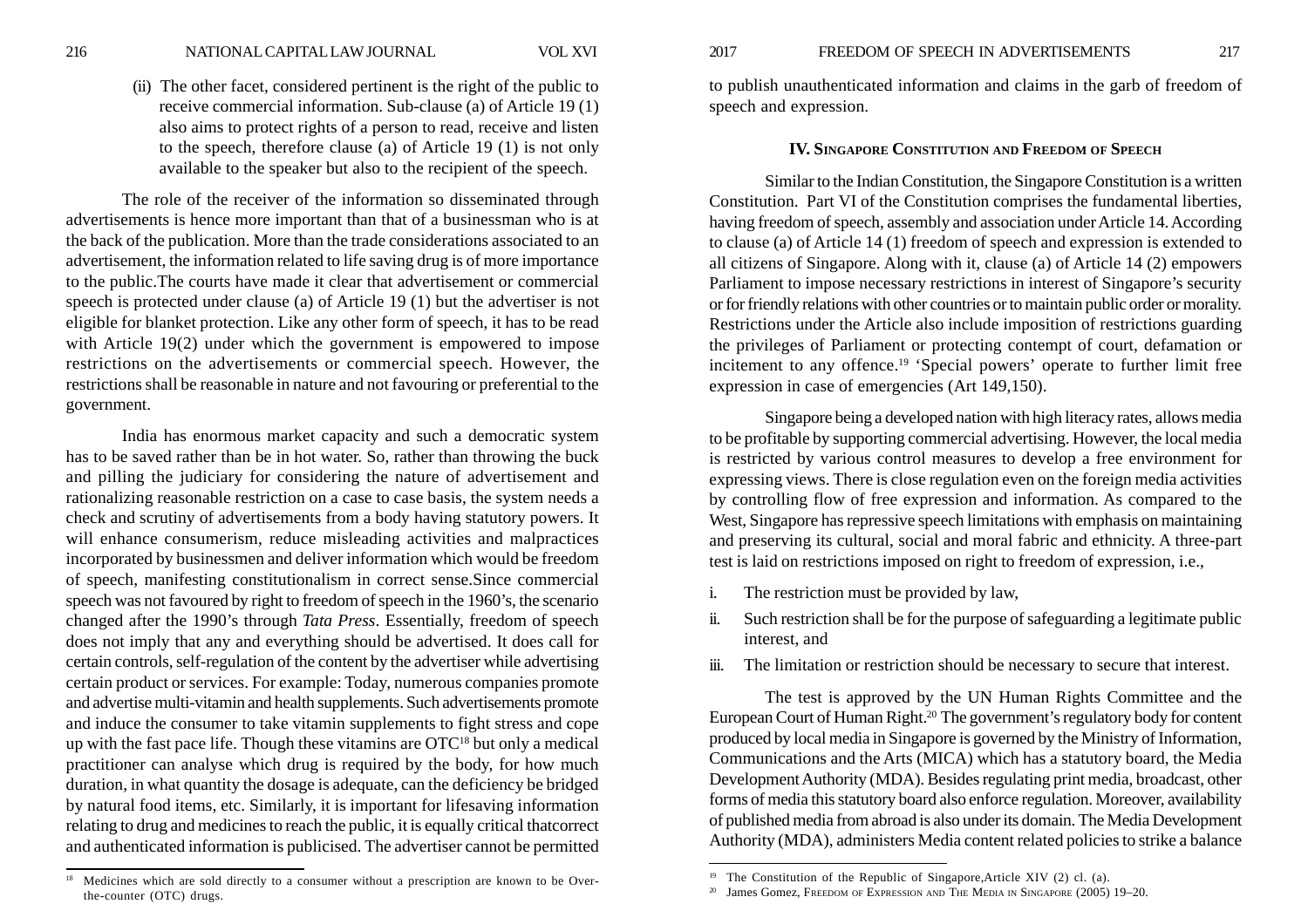between social needs and information by the Ministry of Information, Communications and the Arts (MICA). The MDA and MICA practice censorship and build environment developed by both which reflects its tradition and government hold, are in the following areas:

- i. Since Asian values (such as respect for parents and elders, importance of family, etc.) are core area to preserve, it is main attribute for censorship.
- ii. To secure social unity and maintain social fabric.
- iii. Sustain religious tolerance and conserve racial harmony.
- iv. Children and young persons to be protect from corruption.

In July 2016, the Ministry of Communications and Information (MCI) prohibited newspaper Al Fatihin published Furat Media, which is an alliance of Islamic State of Iraq and Syria (ISIS). As ISIS being a terrorist group makes Singapore susceptible to severe terrorist attacks, the newspaper was construed, to be a step taken by ISIS to spread its propaganda and recruit Southeast Asian. The stringent act was due to zero tolerance of Singapore Government towards terrorist propaganda.21 Further, a mall in Singapore by the name Cathay Cineleisure had to change an advertisement promoted by Pink Dot. The advertisement promoted gay rights which are reviewed to affect public sensitivities, especially the tag line '*Support freedom to love*'. Both the print and electronic media are under strong governmental influence. The government has its hold even in case of private player operating in media, commonly manifested through shareholdings in media entities. All domestic broadcast television channels and majority of radio stations except BBC World Service, which is independent of the government, are operated through government liked organizations or companies.

#### **V. SELF-REGULATORY BODY OF THE ADVERTISING INDUSTRY IN INDIA**

Currently there exists a self-regulatory body, the Advertising Standards Council of India (ASCI) which is not a Government body established in 1985. The ASCI, has a Board of Governors and the Consumer Complaints Council (CCC). The former consists of 12 members, four each representing the sectors such as advertisers, media, advertising agencies and allied professions such as market research, consulting, business education etc. The Consumer Complaints Council (CCC) comprises of about 21 members out which 9 are from within the industry and the remaining 12 are from the civil society. The decision of the

Consumer Complaints Council against any ad is final. The ASCI has its own code and aims to promote and protect honest advertising, non-offensive ads, ads which are not related to harmful products and fair competition in the marketplace, protect legitimate interests of consumers and all concerned with advertising. ASCI has global presence, it is part of the global committee the Executive Committee of International Council on Ad Self-Regulation (ICAS). It has received six Global Best Practice Awards awards at the European Advertising Standards Alliance (EASA).

The Consumer Complaints Council (CCC) had upheld 200 complaints out of 319 in October 2017. Out of the 200 complaints 82 were from healthcare, 11 to personal care, 75 to education, eight to the food  $\&$  beverages category and 24 from other categories. ASCI's Consumer Complaints Council had taken suo moto action in 148 advertisements out of the 319 complaints.<sup>22</sup> The power of ASCI has been questioned in the court numerous times. The body doesn't have any teeth or legislative backing still various Government agencies acclaim its role and have collaborated to prevent misleading advertisements. Although the government notified in the Cable Television Networks Rules, 1994 which stated that no advertisement for public exhibition in India carried by the cable service shall violate the Code for Self-Regulation in Advertising, as adopted by the Advertising Standards Council of India (ASCI), many advertisers have viewed that ASCI is not an enforcement body rather its role is at best advisory.23

ASCI or similar body having representatives from the different regulatory bodies of the government along with member from National Commission for Women (NWC), a legal expert, member from advertising agencies association, a corporate representative should be constituted. The ASCI can be converted into a statutory body after making structural changes in its composition. This will be of great use as ASCI has already built the necessary infrastructure and process to tackle violation in advertisements. However along with structural changes its scope will be required to extend to all or major sectors that advertise. Along with a strong regulator the public has to be sensitized to file complaint with ASCI, raise objections and report false and misleading advertisements which are running on the premise of freedom of speech and expression and violation of ASCI Code. The consumer and general public must not carry a casual approach towards advertisements as they are the ones who are directly influenced and impacted by false, misleading, unethical and

<sup>21</sup> *See* IS-linked newspaper Al Fatihin to be prohibited in Singapore *available at*http:// www.channelnewsasia.com/news/singapore/is-linked-newspaper-al-fatihin-to-be-prohibited-insingapore-7942708,(2016) (last visited June 24, 2017).

<sup>22</sup> *See* https://www.ascionline.org/images/pdf/asci-oct-ccc.pdf(last visited January12, 2017).

<sup>&</sup>lt;sup>23</sup> Havells Pvt. Ltd had filed a case challenging ASCI order and powers in the Delhi High Court. *See* http://www.livemint.com/Consumer/7iI0uOUWDj8FKcyZMTcRqN/Havells-case-against-ASCIbrings-regulators-role-back-in-sp.html(last visited June 26, 2017).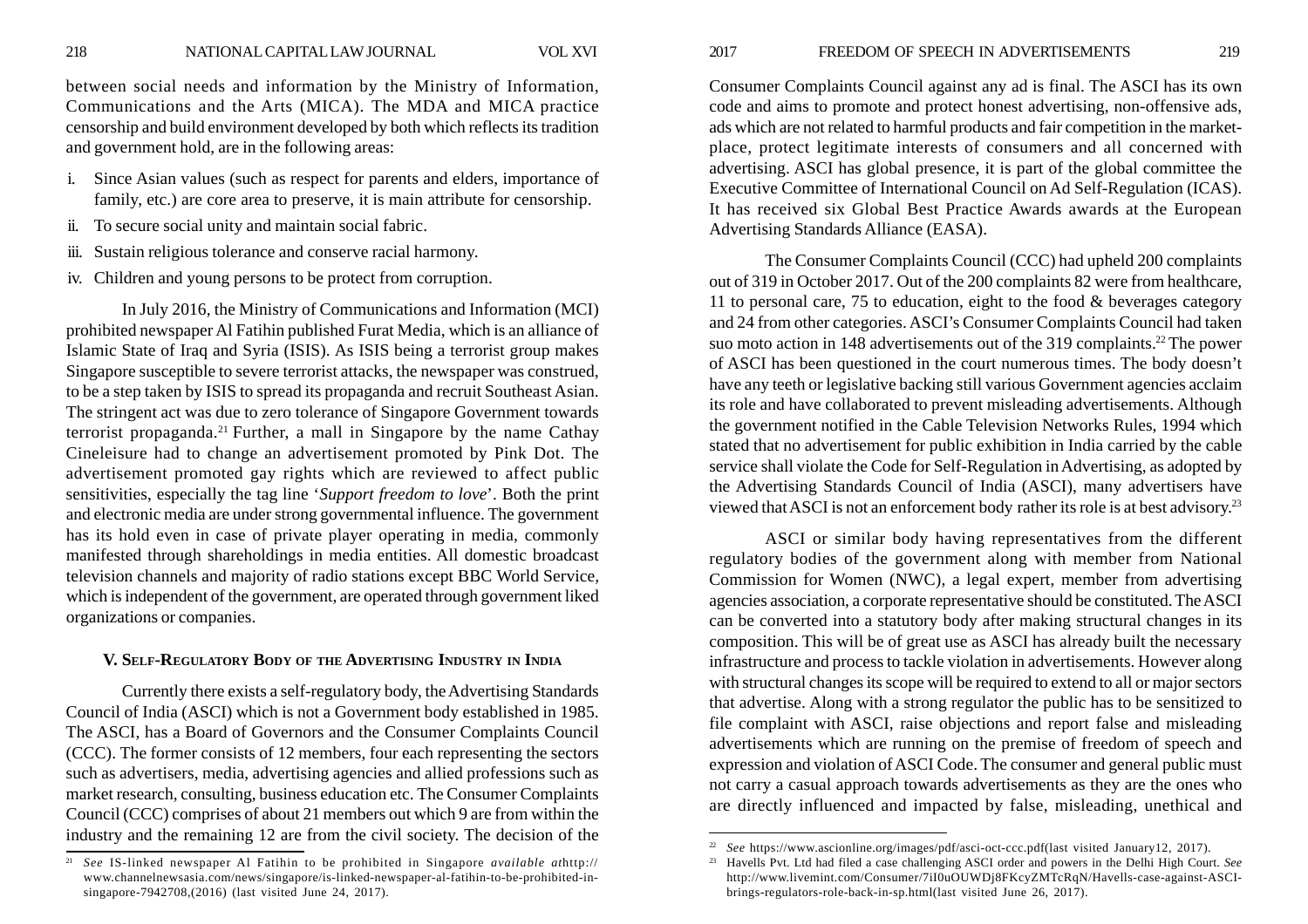objectionable advertisements. Campaigns like 'Jago Grahak Jago' are need of the hour. In support of this a web portal (http://gama.gov.in) has been launched by Department of Consumer Affairs for registering online complaints for grievances against misleading advertisements (GAMA). It extends to advertisements published in newspapers also other medium being Television, Radio, or any other electronic media, Banners, Posters, Handbills, wall-writing etc. The complaint can be registered through the portal in two steps or by registering a complaint at the nearest Grahak Suvidha Kendra or designated Voluntary Consumer Organizations (VCOs) which will lodge the complaint through the web portal.The list of key regulators for sectors of the government listed below:

- i. Directorate of Marketing and Inspection (DMI)
- ii. The Food Safety and Standards Authority of India (FSSAI)
- iii. Bureau of Indian Standards (BIS)
- iv. Central Drugs Standard Control Organization.
- v. The Ministry of Urban Development, Real Estate, Financial Services, Education and Transport.

## **VI. SELF-REGULATORY BODY OF THE ADVERTISING INDUSTRY IN SINGAPORE**

Similar to the Advertising Standards Council of India (ASCI), Singapore also has self-regulatory body that fosters ethical advertising by the advertising industry. The Advertising Standards Authority of Singapore (ASAS) was set up in 1976 and it is the advisory council of Consumers Association of Singapore (CASE). Besides safeguarding and ensuring truthful advertising it works in the interest of both the advertiser and consumer. The Advertising Standards Authority of Singapore (ASAS) council comprises of around 27 members who are appointed for tenure of two years. The members of the council comprise of representatives from varied sectors associated to advertising, such as from advertising agencies, advertisers, government agencies, media owners and other related organizations.

The scope of the Advertising Standards Authority of Singapore (ASAS) Code extends to newspaper, which includes classified and other forms of print publication.24 Guideline No. 4 of the ASAS Code states that there shall be free expression of opinion, without any restrain provided:

- i. the expression is just an opinion,
- ii. the expression does not mislead the consumer in ascertainable facts,
- iii. the advertiser must be ready to clarify (promptly) as to why the expression according to his belief, abides by the code.

Besides, restricting misleading advertising and promoting healthy and corrective advertising the code lays specific emphasis on social values and family values which are incorporated in the General Principles of the Code. However, the Advertising Standards Authority of Singapore (ASAS) has no real power or has punitive capacity. Its power chiefly limit to:

- i. get the advertisement amended or withdraw by the advertiser or an advertising agency if the advertisement is not in line with the Code.
- ii. get the advertisement withhold by the advertiser or advertising agency,
- iii. provide advice on advertisement to publishers besides the four associations (Singapore Advertisers Association, the Association of Accredited Advertising Agents, Association of Media Owners (Singapore) and Association of Broadcasters (Singapore).

## **VII. SUGGESTIONS**

**Singapore:**The Singapore advertising market has immense growth potential and progressing into centre for creative advertising. It has attracted acclaimed international advertising agencies like Ogilvy and Mathur, moreover regional advertising agencies are partnering international advertising for the purpose of expansion. Apparently, Singapore does possess number of legislature relevant to advertising but advertising is ancillary for most of them. Developments in the advertising industry and increase influence of global dynamics is affecting the existing legal structure. Some suggestions for better regulation are:

- i. The involvement and control of government in the ownership and running of Media Corporation should be restricted.
- ii. Freedom of speech and expression should not be suppressed or limited to the Speakers' Corner. However, individuals shall respect and protect the social and family values of Singaporeans.
- iii. All advertisements before publication should be scrutinized by Advertising Standards Authority of Singapore (ASAS). This will keep a check on the legal and ethical practice of advertising.

 $24$  Sub-clause (a) of clause 2.2 of the Code of Advertising Practice under the Advertising Standards Authority of Singapore (ASAS) code.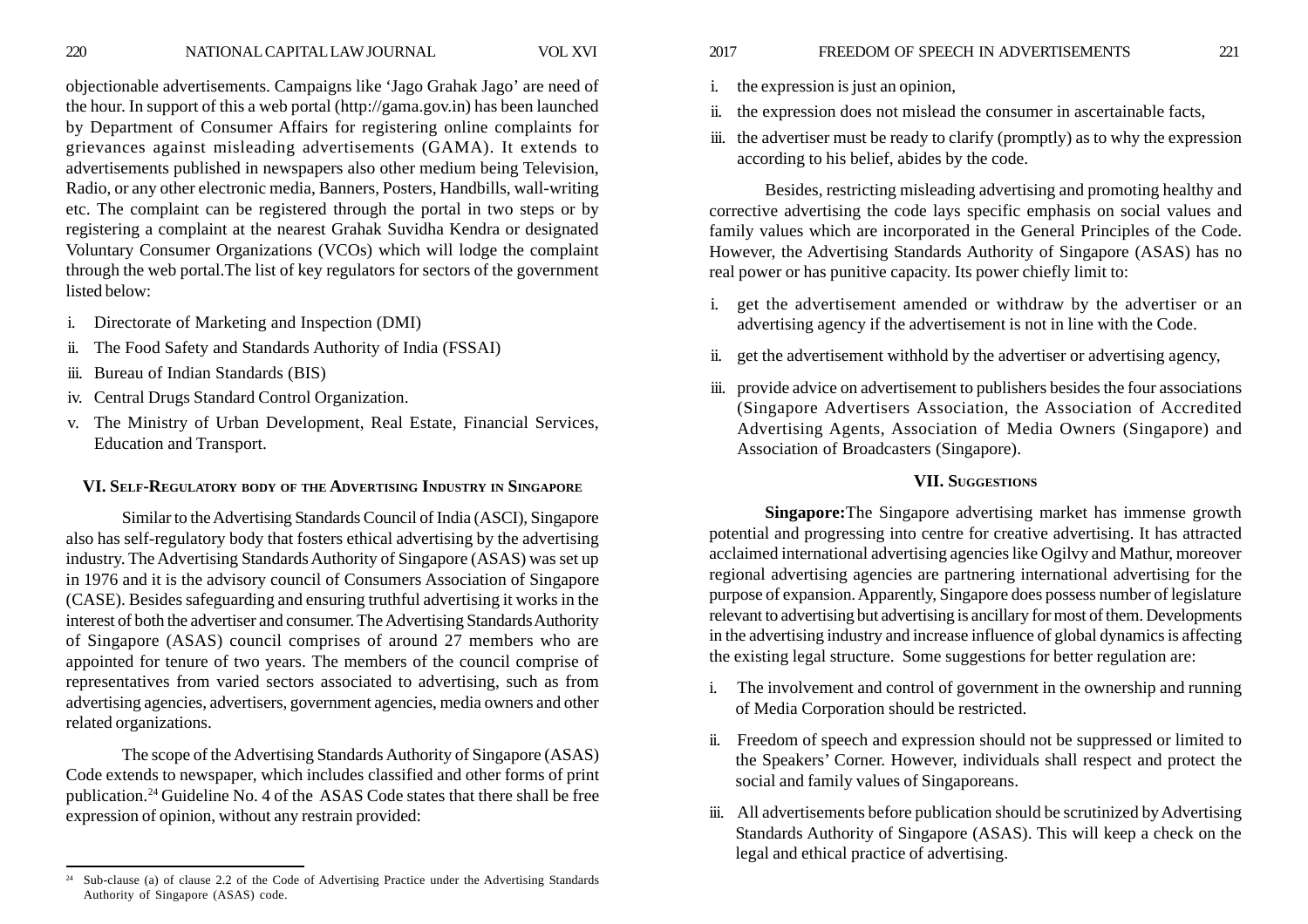iv. National and international publications, editorials and advertising agencies shall be allowed for publication in Singapore in respective areas. This will develop and build expression within the country and amongst the citizens. Advertising will be much lucrative business for advertising agencies than what it exists, this will boost the economy.

**India:**Though the court has struck regulation of page and size of advertisement in a newspaper, today guidelines need to be framed for newspapers. Few suggested guidelines are:

- i. Each page of the main newspaper should devote only 25% of the page space to advertisements. For informational and public announcements, the ad space can constitute maximum of 40% space of a page but the entire newspaper shall limit space provided to advertisements of 25% (avg.).
- ii. Commercial advertisements can occupy as much space as required out of the 25% limit in the main newspaper. Further, the newspaper should be given a free hand to prioritize and use the 25% space for advertising without any intervention (until it violates any law). In the supplementary newspapers and magazine editions which essentially focus on entertainment, health, education, city, etc. can allocate as much space required by commercial advertisements.
- iii. Like Singapore, India shall also incorporate reasonable restrictions that concentrate on preserving and promoting our rich history, culture, tradition and value system but such restrictions should be reasonable and not obstruct trade or upsets any religion or race.
- iv. A statutory body to address the complaints rather than having a voluntary body is required, such statutory body must be competent of taking action and penalise advertisers who do not adhere to the standards. This body shall be empowered to scrutinize the ads and its content and suggest changes (if any) to advertisers before the ad is published. The body has to keep a proper balance between public interest and business interest so that neither public interest is compromised nor the profits, cost and business of the advertiser are impacted. Some issues relating to the content of ads that deal with women and children shall be scrutinise and refrain by this body, are listed below:
	- a. Objectionable display of women and their body.
	- b. Projection of women as object in ads, use and display of their sexuality for promoting the product in ads.
- - c. Passive or subordinate representation of women than men or presenting men as dominant gender than to women.
	- d. Ads should not include technical stunts that are dangerous and lifethreatening because children get influence and imitate the stunts at home which turnout to be fatal.
	- e. Children should not be represented or used to project in such a way that the ad has negative impact on the tender minds of children.
	- f. Women and children shall not be projected as vulnerable category.
	- g. Ads shall not promote acts and habits which are immoral or influence the innocent mind or create unrealistic environment and expectation or are unhealthy for the society.

The suggestion is to compose two bodies, one for scanning and recommending the advertisers on advertisements and its content before they are published and second which has statutory power and functions on similar lines that of ASCI. The second body may be linked to the district, state and national consumer courts but have a wider reach and coverage of issues existing in advertisements. This is required to hail freedom of speech and expression and its purpose rather than the business generated from advertisements. But at the same time business interest also needs to be considered with rational eye, as they drive the economy and generate employment for the people.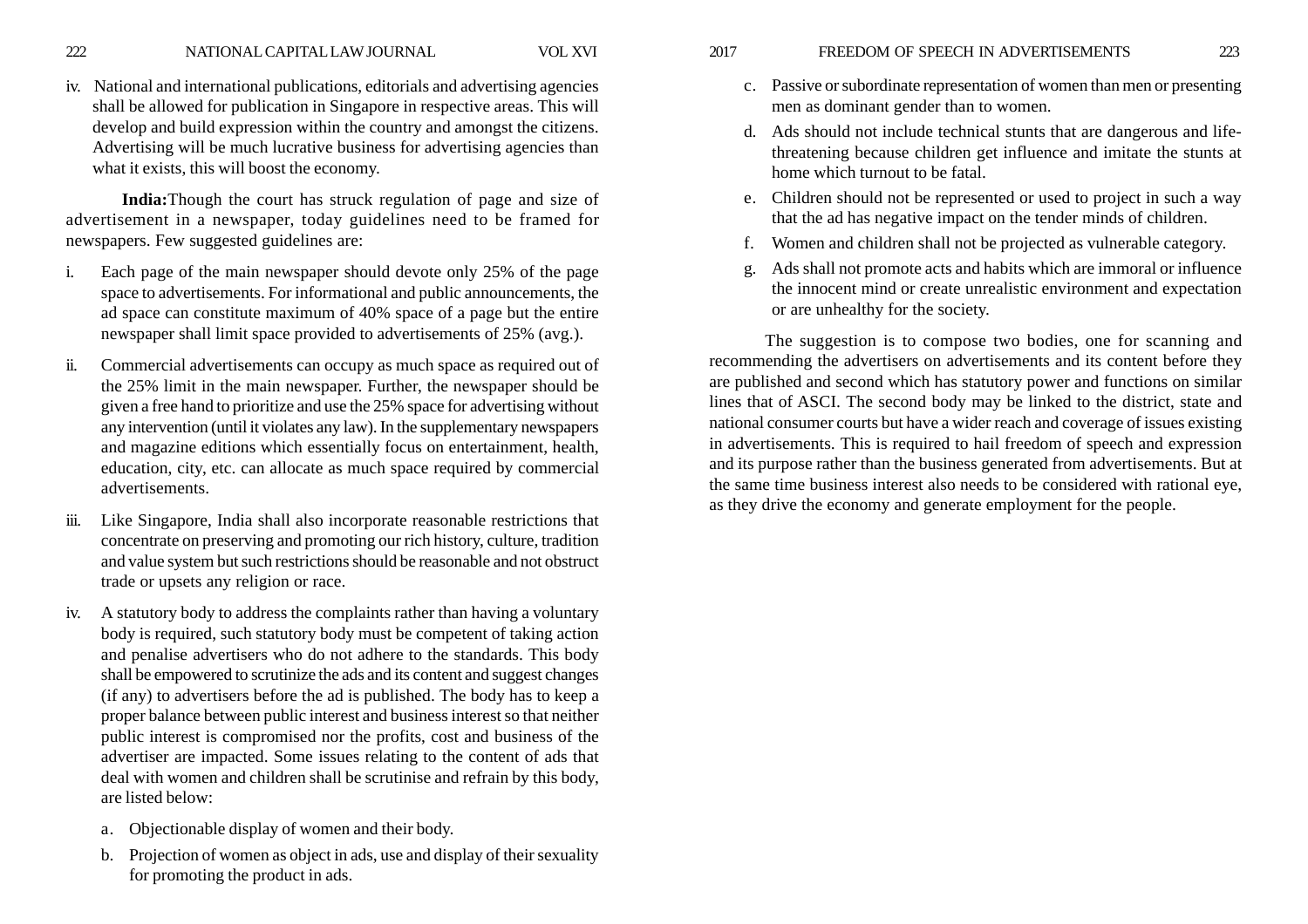# **CONSTITUTION, STATUTORY LAWS AND PERSONAL LAW: THE DIVIDED CONSTITUTIONAL BENCH IN** *SHAYARA BANO* **V.** *UNION OF INDIA*

*Rajni Kheria\* & Neha Kheria\*\**

#### **I. INTRODUCTION**

Muslim personal law doesn't require Muslim couples to recite vows in their marriage but that doesn't make it any less sacred than it is considered in Hindu Law. The true nature of marriage is highly debatable. Some says it to be a pure civil contract because it requires proposal from one and acceptance from other, the consent must be free and the marriage can be breached. Other opines that it is an *ibadat,* a religious sacrament in nature.Whatever may be the nature of the marriage but one fact, which can never be denied is that Muslim law has also been stung by the vicious divorce.Prophet has discouraged divorce yet it has been allowed by the holy Quran and Hadith in certain situations.

Divorce may be effected at the instance of the husband. It may be effected at the request of wife or the marriage may be dissolved by mutual consent, called *Mubarat*. Divorce at the instance of husband can further be divided into five categories: *talaq*-*e*-*ahsan*, *talaq-e-hasan*, *talaq-e-biddat*, *ila*, and *zihar*. In Muslim personal law, divorce asked by wife is known as *khula*. Apart from that women can file for divorce under Dissolution of Muslim Marriages Act, 1939.

While *talaq-e-ahsan*is considered to be most approved mode of *talaq* approved by both Quran and Hadith, *talaq-e-hasan*, is considered only reasonable and proper mode of *talaq*. *Talaq-e-biddat* on the other hand is regarded as sinful irregular mode of *talaq*. Three pronouncement made in one sentence during a *tuhr* is enough to break the sacred knot of marriage in this form of *talaq* and the divorce becomes effective and irrevocable forthwith the pronouncement of *talaq*. In *talaq-e-ahsan* the husband makes single pronouncement of *talaq* during *tuhr*. It is followed by a period of abstinence called *iddat* which generally is for three menstrual cycles or three lunar month<sup>1</sup>

This mode of *talaq* is revocable hence if the spouses resume cohabitation or the husband expresses that 'he has retained her' during the period of *iddat*, the pronouncement is treated revoked. Though absence of resumption of cohabitation within *iddat* period makes the pronouncement irrevocable and final. In *talaq-e-Hasan*, the husband makes three successive pronouncements of *talaq*. The pronouncement is made during the *tuhr*, the second during the next *tuhr* and the third during the succeeding *tuhr*; if the wife is non- menstruating, the pronouncement should be made during the successive intervals of 30 days<sup>2</sup>. Third pronouncement makes the divorce irrevocable. While cooling off period during *iddat* in these two forms of *talaq* assure chance of reconciliation, the unavailability of the same in *talaq-e-biddat* subject it to the criticism by feminists, scholars, jurists and other sections of the society.

The legality and constitutionality of triple *talaq* was challenged by five Muslim women before the Supreme Court<sup>3</sup> and it was urged todeclare this practice illegal and impermissible as it violates women right to equality, life and dignity. The issue is finally dispose of by the Supreme Court, on  $22<sup>nd</sup>$  August 2017. Majority judgment of Justices R.F Nariman, U.U Lalit and J. Kurian Joseph running down 123 pages declared triple *talaq* invalid. While Justice R.F Nariman, Justice U.U. Lalit held the practice to be arbitrary, unreasonable, unfair violating Muslim women right to equality encroaching upon their right to life and dignity, Justice Kurian Joseph adjudged the practice not integral part of right to religion. Chief Justice J.S. Khehar and Justice S.A. Nazeer in 272 pages expressed their dissenting view on the issue and recognized triple *talaq* as par<sup>t</sup> and parcel of Muslim personal law and thus enjoy the status of fundamental right under Article 25 of the Constitution. Exercising its power under Article 142, Chief Justice then directed the Union of India to bring appropriate legislation particularly with reference to *talaq-e-biddat*. The judge then granted injunction against Muslim husbands from pronouncing triple *talaq*. This injunction would remain operative for a span of six months. If the legislature initiates the process before the expiry of six months, the injunction would continue till the legislature comes up with the legislature. Failing which the injunction shall cease to operate. This paper endeavors to critically appraise the verdict delivered by the divided Constitutional bench and also highlights the gaps and lacuna in the judgment and pandora box it has opened for the Judiciary.

<sup>2</sup> *Ibid.*

<sup>\*</sup> Assistant Professor, LC-II, Faculty of Law, University of Delhi.

<sup>\*\*</sup> Research Fellow, Faculty of Law, University of Delhi.

<sup>&</sup>lt;sup>1</sup> *Tuhr* is a period when a woman is free from her menstrual course; it's a state of purity. In an unconsummated marriage, *talaq* may even be pronounced when the wife is in her menstrual course. If the spouses are away from each other for a long period or where the wife is beyond the age of mensuration, the condition of *tuhr* (purity) is not applicable. *See*, Prof. I.A. Khan (ed.), AQIL AHMAD MOHAMMEDAN LAW (Central Law Agency, 2007) p. 170.

<sup>3</sup> *Shayara Bano* v. *Union of India,* AIR 2017 SC 4609.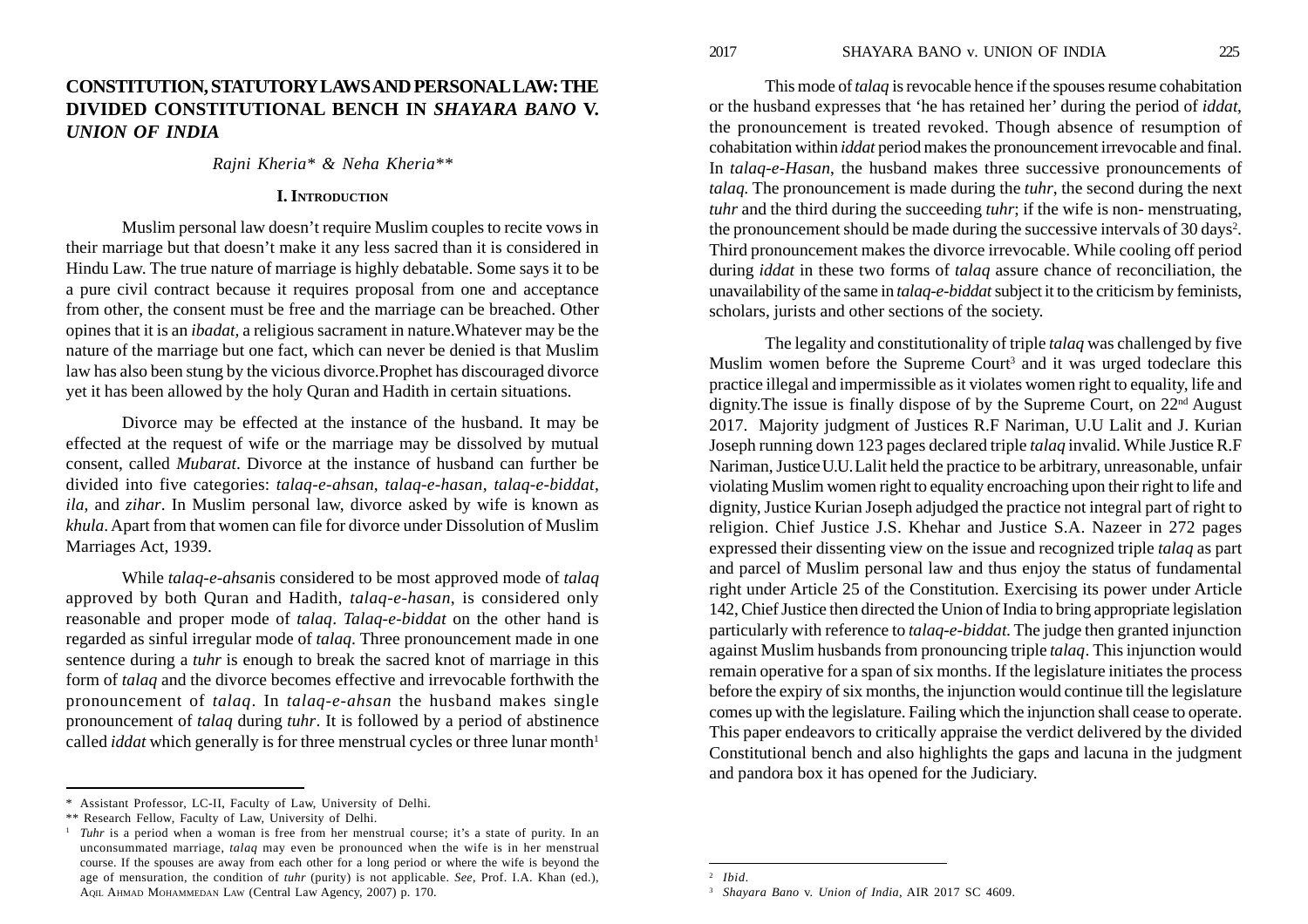# *A. Against the validity and legality of triple talaq*

To challenge the validity of triple *talaq* the petitioners rested their case on constitutional morality claiming that commitment to the Constitution is the fulcrum of constitutional morality, which further demands tradition and conventions to grow under the light of such ethos<sup>4</sup>. The second bullet was shot on Article 25 of the Constitution, which declares Freedom of religion subject to other fundamental rights provided under part III of the Constitution.<sup>5</sup> It was claimed that plethora of judgments substantiate the fact that under the right to religion only core belief, essential to spiritual well-being could be protected. *Talaq-e-biddat* unanimously considered to be sinful and therefore could never been regarded as essential part of Muslim religion and therefore prayed to be declared invalid by the Court.

It was further contended by Ms Indira Jaising arguing on behalf of the Muslim Women who have been divorced by their husbands by pronouncement of triple *talaq* that with the commencement of Muslim Personal Law (Shariat) Application Act, 1937 (hereafter Act, 1937) personal law has reached the status of statutory law and thus must be tested on the touchstone of other fundamental rights provided under part III of the Constitution. The court's attention was further drawn towards the various International covenants, commissions and declarations.6 All of these conventions and commissions are rigorously working to ensure equal status to women in the society and to eliminate all forms of discrimination, biases and impediments to development demands enforcement from the ratifying and participatory states. India being one of them is obliged to maintain the sanctity of the same.

It was urged by the Attorney General Mukul Rohatgi that almost all the Muslim Countries including Islamic theocratic States have undergone significant reforms and in such a scenario, India being a secular country there is no reason

to delay and deny women their equitable rights already been acknowledged and secured by the rest of the world. He also highlighted the requirement of differencing religion per se and religious practices, and argued that Constitution protects the former not the latter.7

Further it was submitted by Ms Indira Jaising that cardinal principle of interpretation demands all the conflicting provisions of the Constitution must be construed harmoniously and right to religion must give way to women right to equality.

It was then contended by Mr. Salman Khurshid that to settle the conflict *Quran* must be referred first and only in absence of clear guidance, hadith<sup>8</sup> could be referred. When the answer is available neither in *Quran* nor in *sunna*, general consensus called *ijma* could be taken into consideration though it must be kept in mind that the *sunna* and *ijma* must not be read in a manner which runs counter to the message given by Quran. As triple *talaq* leaves no door open for reconciliation and goes against the spirit of Quran hence should be held invalid.

## *B. Proponents of validity and legality of triple talaq*

To rebut the contentions raised by the opponents of triple *talaq* it was argued before the court that personal law and custom and usage are not identical terms. The definition of 'custom and usage' does not include in itself personal law followed by religious denomination and hence they are not subservient to Article 13 of the Constitution. Also the fact that the Act, 1937 ensures applicability of Muslim personal law over customary law but that itself doesn't gives the Act, 1937 flavour of statutory law.

It was contended that in India majority of the Muslims are Sunni's and 90% of them belongs to Hanafi school and petitioners relied on interpretation suggested by scholars who didn't even belong to the Sunni faith hence there elucidation is irrelevant to decide the present dispute.To unveil the ambit and scope of freedom of religion, Kapil Sibal learned Senior Advocate drew court's attention to Constituent Assembly debates in which Mahboob Ali Beg, Pocker Sahib, Mohamed Ismail Sahib, Sahib Bahadur, Naziruddin Ahmad proposed amendments to draft Article 35, Uniform Civil Code,<sup>9</sup> so that personal laws could be guarded against any dent targeted in the name of fundamental rights. He also claimed that the personal laws of some of the communities are very

<sup>4</sup> *Manoj Narula* v. *Union of India,* (2014) 9 SCC 1.

<sup>5</sup> *Sri Venkataraman Devaru* v. *State of Mysore*, 1958 SCR 895. It was held in this case that other provision of part III would prevail over Art 25 of the Constitution.

<sup>6</sup> Like Universal Declaration on Human Rights (UDHR), 1948; Convention on the Political Rights of Women, 1952; Inter-American Convention for the Prevention, Punishment and Elimination of Violence against Women, 1955; International Convention on Civil and Political Rights, International Convention on Economic (ICCPR), 1966, Social and Cultural Rights (ICESCR), 1966; Declaration on the Protection of Women and Children in Emergency and Armed Conflict, 1974; Vienna Declaration and the Convention on the Elimination of all forms of Discrimination Against Women (CEDAW), 1979;Universal Declaration on Democracy 1997; and Optional Protocol to the Convention on the Elimination of All Forms of Discrimination against Women, 1999.*See*, *supra* n. 3, paras 47 and 74.

<sup>7</sup> *A.S. Narayana Deekshitulu* v. *State of A. P.,* (1996) 9 SCC 548, paras 86 and 87 were placed before the court.

<sup>8</sup> *Supra* n.3, p. 87. Tradition of the Prophet Muhammad is recorded in the *hadiths*.

<sup>9</sup> *Supra*, n. 3, pp. 140-145.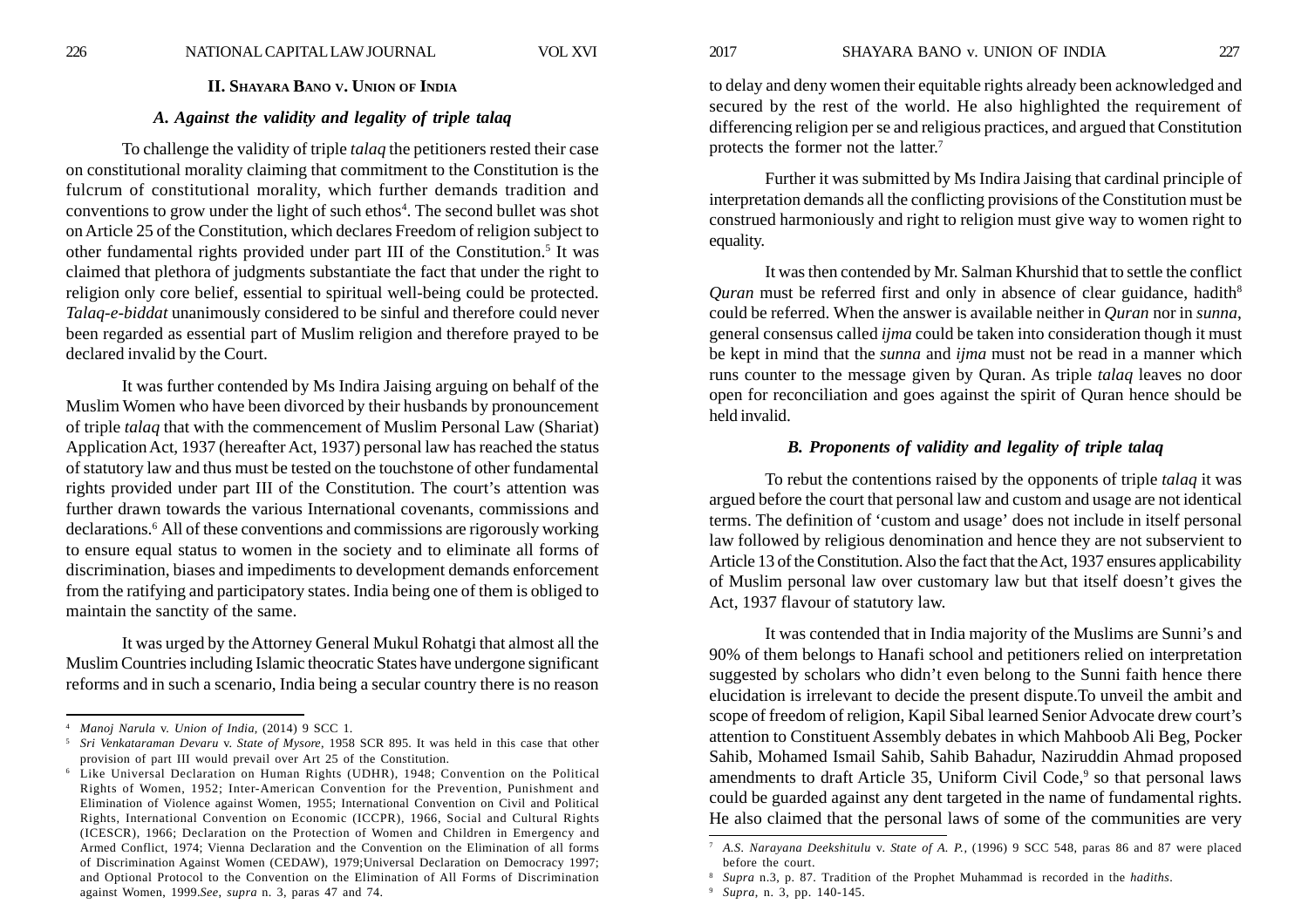near and dear to them and a march into their personal law will bring disharmony, discontent and dissatisfaction in the people and society of India. It was further submitted by Mr. V. Giri, that question of violation of Fundamental rights could be invoked against State action, personal law, not being statutory law does not find its origin from state and therefore could not be challenged on the ground of transgressing provisions contained in part III of the Constitution.

# *C. Decision of the Court*

The very first issue taken up by Chief Justice J.S Khehar was whether *Rashid Ahmad* v. *Anisa Khatun<sup>10</sup>* in which Privy Council upheld the validity of *talaq-e-biddat* holding it to be final and irrevocable the very moment it is pronounced, require a relook? After weighing rival contentions against each other, Hon'ble Chief Justice of the Supreme Courtrelied on the judgment of Yusuf *Rawther* v. *Sowramma*,<sup>11</sup> Jiauddin Ahmed v. Anwara Begum,<sup>12</sup> Mst. *Rukia Khatun* v. *Abdul Khalique Laskar,13Masroor Ahmed* v. *State (NCT of Delhi)*,<sup>14</sup>*Nazeer* v. *Shemeema*.15 In Yusuf case the validity of triple *talaq* was again questioned before the Court. It was held by Justice V.R Krishna Iyer that the views expressed by Privy Council on Muslim personal law are based on incorrect understanding of 'Shariat'. In *Jiauddin Ahmed,* Gauhati High Court negated the validity of triple *talaq* and decided contrary to what was held in *Rashid Ahmad* case. The court in this case said:

A perusal of the Quranic verses quoted above and the commentaries thereon by well-recognized Scholars of great eminence like Mahammad Ali and Yusuf Ali and the pronouncements of great jurists like Ameer Ali and Fyzee completely rule out the observation of Macnaghten that "there is no occasion for any particular cause for divorce, and mere whim is sufficient", and the observation of Batchelor, J (ILR 30 BOM. 537) that "the whimsical and capricious divorce by the husband is good in law, though bad in theology". These observations have been based on the concept that women were chattel belonging to men, which the holy Quran does not brook. Costello, J. in 59 Calcutta 833 has not, with respect, laid down the correct law of *talaq*. In my view the correct law of *talaq* as ordained by the Holy Quran is that *talaq* must be for a reasonable cause and be preceded by attempts at reconciliation between the husband and the wife by two arbiters-one from the wife's family the other from the husband's. If the attempts fail, *talaq* may be effected.

Delhi High court was also moved to decide the fate of triple *talaq* in the *Masroor Ahmed* case. Justice Badar Durrez Ahmed relying on relevant '*hadith'* deduced that Privy Council decision was not in consonance with Muslim personal law. In the words of the court:16

it is accepted by all schools of law that *talaq-e-biddat* is sinful. Yet some schools regard is as valid. Courts in India have also held it to be valid. The expression-bad in theology but valid in law-is often used in this context. The fact remains that it is considered to be sinful. It was deprecated by Prophet Muhammad. It is definitely not recommended or even approved by any school. It is not even considered to be a valid divorce by *shia* schools. There are views even amongst the *sunni* schools that the triple *talaq* pronounced in one go would not be regarded as three *talaqs* but only as one. Judicial notice can be taken of the fact that the harsh abruptness of triple *talaq* has brought about extreme misery to the divorced women and even to the men who are left with no chance to undo the wrong or any scope to bring about a reconciliation. It is an innovation which may have served a purpose at a particular point of time in history but, if it is rooted out such a move would not be contrary to any basic tenet of Islam or the Quran or any ruling of the Prophet Muhammad.

In this background, I would hold that a triple *talaq (talaq-e-biddat),* even for *sunnimuslims* be regarded as one revocable *talaq*. This would enable the husband to have time to think and to have ample opportunity to revoke the same during the *iddat* period. All this while, family members of the spouses could make sincere efforts at bringing about a reconciliation. Moreover, even if the *iddat* period expires and the *talaq* can no longer be revoked as a consequence of it, the estranged couple still has an opportunity to re-enter matrimony by contracting a fresh *nikah* on fresh terms of *mahr etc*.

Then the High court of Kerala in *Nazeer* case emboldened the miserable condition of Muslim wives $17$  in consequence of continuing the practice of pronouncing triple *talaq,* which severe the matrimonial ties in one sentence.

After careful perusal of the afore mentioned judgments it was held by the court that Rashid Ahmad case yearn for a fresh look. It was further held by the hon'ble Judge that although *talaq-e-biddat* does not find its origin in Quran <sup>10</sup> AIR 1932 PC 25.<br><sup>11</sup> AIR 1971 Ker 261.<br><sup>12</sup> (1981) 1 Gau LR 358.<br><sup>12</sup> (1981) 1 Gau LR 358.

<sup>13</sup> (1981) 1 Gau LR 375.

<sup>14</sup> ( 2007) ILR 2 Delhi 1329.

<sup>&</sup>lt;sup>15</sup> 2017 (1) KLT 300.

<sup>16</sup> *Ibid.*, para 26 and 27.

<sup>17</sup> *Supra* n. 15.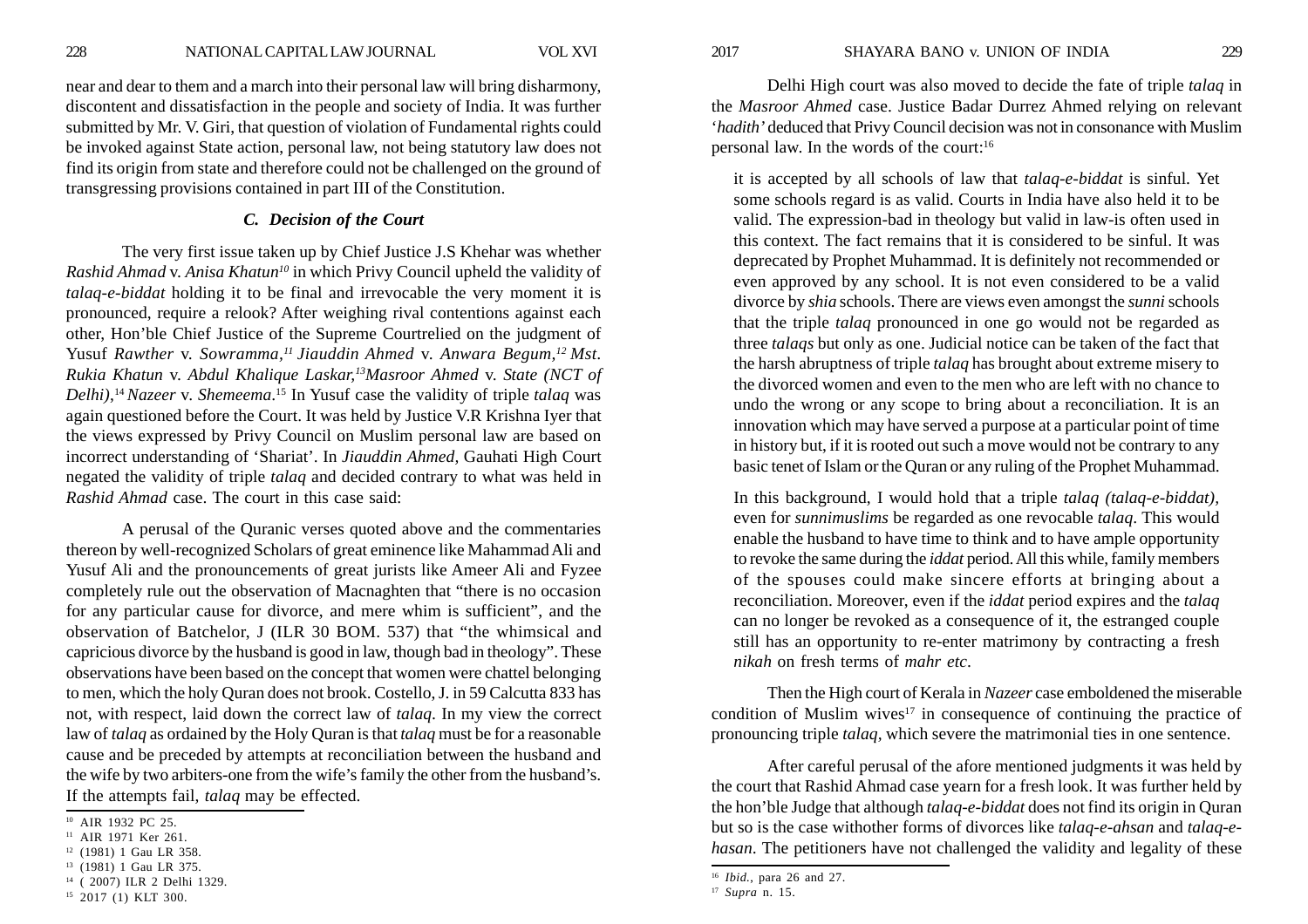two and they in fact have been acknowledged by the petitioner to be most proper and reasonable mode of *talaq*. Therefore challenge to triple *talaq* cannot be allowed on this score.

Chief Justice then explained that *sati*, *devadasi* and polygamy were sinful practices but they were discontinued and invalidated by the legislatures. In the present scenario also it is the parliament, which has the authority to bring reform Judiciary being bound by the rule of separation of power, is incapable to do so. Expressing his disagreement with the Chief Justice on the aforesaid issue J. Kurian Joseph said that this Court in *Shamim Ara* v. *State of UP*<sup>18</sup> already held that triple *talaq* lacks legal sanctity. Since then *Shamim Ara* is understood as the law of the land by various High Courts.

It was further held by the hon'ble Chief justice that there is unanimity about two issues. First that *talaq-e-biddat* has been followed for more than 1400 years. Secondly triple *talaq* in consensus acknowledged bad in theology but good in law. Hence the court can't held the practice to be invalid. Also it considers *talaq-e-biddat*as an integral part of Sunni's personal law. Expressing his disagreement with Chief Justice J.S Khehar, and Justice Kurian Joseph explained that the whole purpose of the Act, 1937 was to discontinue anti Shariat practices. To decipher the meaning of Shariat, the Judge referred to Asaf A.A Fyzee, which runs thus:<sup>19</sup>

What is morally beautiful that must be done; and what is morally ugly must not be done. That is law or *Shariat* and nothing else can be law. But what is absolutely and indubitably beautiful, and what is absolutely and indubitably ugly? These are the important legal questions' and who can answer them? Certainly not man, say the Muslim legists. We have the Quran which is the very word of god. Supplementary to it we have hadith which are the Traditions of the Prophet-the records of his actions and his sayings-from which we must derive help and inspiration in arriving at legal decisions. If there is nothing either in the Quran or in the Hadiths to answer the particular question which is before us, we have to follow the dictates of secular reason in accordance with certain definite principles.

The hon'ble judge thus concluded that *hadiths, ijma* or *qiyas* could not go against what is precisely stated in *Quran. talaq-e-biddat* as doesn't confer opportunity of reconciliation between the spouses is against the tenets of *Quran*, cannot be afforded Constitutional protection. Further to elucidate the meaning

of essential practice Justice R.F Nariman quoted two pivotal judgments<sup>20</sup> of this court. In *Javed* it was held that

what is permitted or not prohibited by a religion does not become a religious practice or a positive tenet of a religion. A practice does not acquire the sanction of religion simply because it is permitted

In *Commisioner of Police* v. *Acharya Jagdishwaranda Avadhuta*<sup>21</sup> apex court while explaining the essential part of a religion, states: $22$ 

what is meant by "an essential part or practices of a religion" is now the matter for elucidation. Essential part of a religion means the core beliefs upon which a religion is founded. Essential practice means those practices that are fundamental to follow a religious belief. It is upon the cornerstone of essential parts or practices that the superstructure of a religion is built, without which a religion will be no religion. Test to determine whether a part or practice is essential to a religion is to find out whether the nature of the religion will be changed without that part or practice. If the taking away of that part or practice could result in a fundamental change in the character of that religion or in its belief, then such part could be treated as an essential or integral part. There cannot be additions or subtractions to such part because it is the very essence of that religion and alterations will change its fundamental character. It is such permanent essential parts which are protected by the Constitution. Nobody can say that an essential part or practice of one;s religion has changed from a particular date or by an event. Such alterable parts or practices are definitely not the "core" of religion whereupon the belief is based and religion is founded upon. They could only be treated as mere embellishments to the nonessential (sic essential) part or practices.

Triple *talaq* fails the aforementioned test, as the Islamic religion would survive even in the absence of this practice. Triple *talaq* is neither commanded nor recommended at the most it is considered permissible though reprobated as unworthy.23 Hence *talaq-e-biddat* could not be adjudged essential practice having protection under Article 25 (1) of the Constitution. The contention of the Muslim Personal Board that the reform could be brought by legislature is not

<sup>&</sup>lt;sup>18</sup> (2002) 7 SCC 518.

<sup>&</sup>lt;sup>19</sup> Tahir Mahmood (ed.), OUTLINES OF MUHAMMADAN LAW (Oxford University Press, 2008).

<sup>20</sup> *Javed* v. *State of Haryana*, 2003 (8) SCC 369.

 $21$  2004 (12) SCC 770.

<sup>22</sup> *Ibid*.

<sup>&</sup>lt;sup>23</sup> Also *see* M. Hidayatullah & A. Hidayatullah (eds.), INTRODUCTION TO MULLA'S PRINCIPLES OF MAHOMEDAN LAW (N.M. Tripathi Ltd., 1990). Degree of obedience- Islam divides all human action into five kinds. (i) First degree:*Fard*, (ii)Second degree: *Masnun, Mandub* and *Mustahab*, (iii) Third degree:*Jaiz*or *Mubah*, (iv) Fourth degree: *Makruh*, (v) Fifth degree: *Haram.*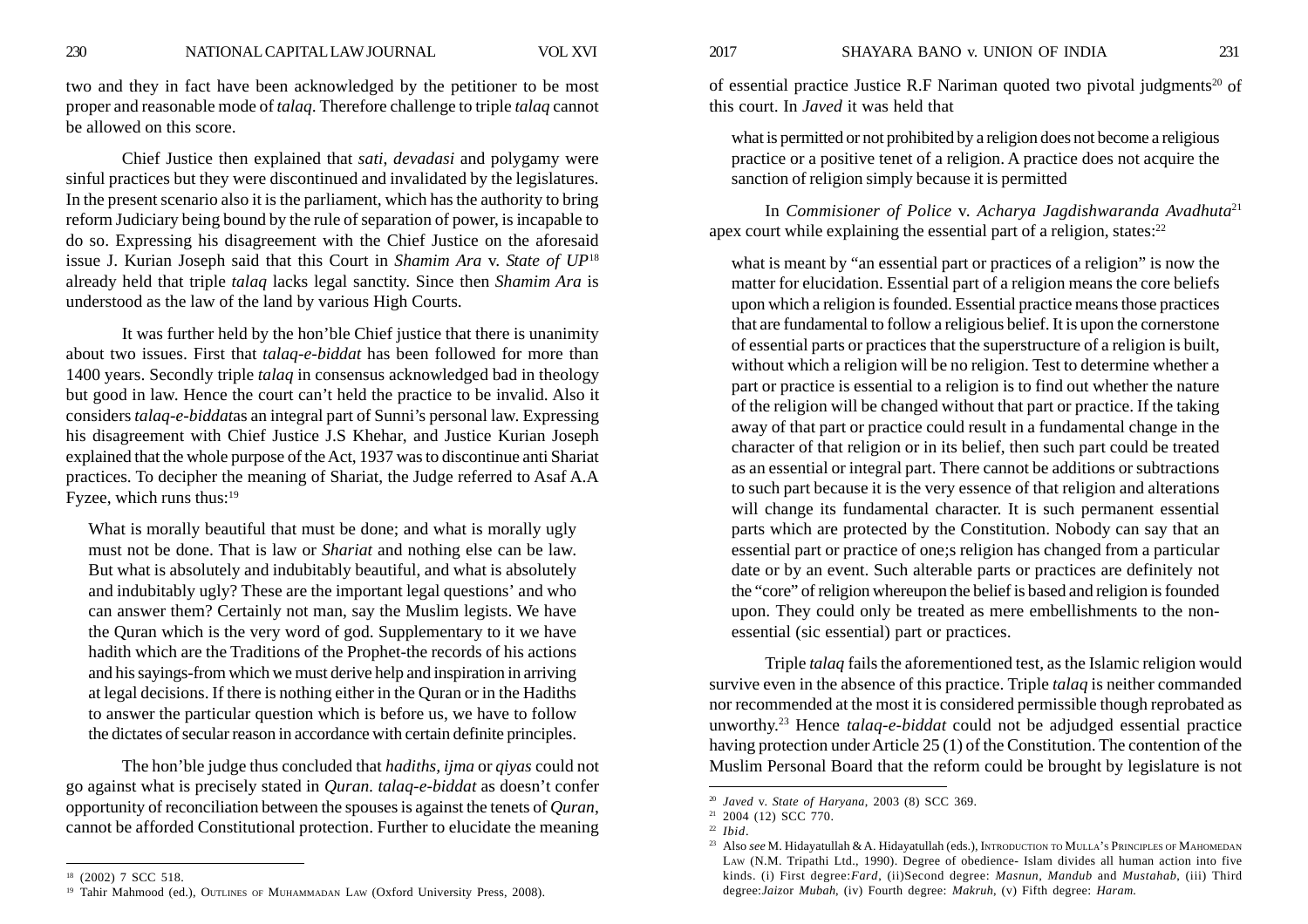sustainable, as Article 25(2) (b) will come into picture only if the practice is essential integral part of religion under Article 25(1) of the Constitution.

The next question entertained by Chief Justice Khehar was that whether *talaq-e-biddat* violates the parameters expressed in Article 25 of the Constitution as it infringes the other provisions of part III of the constitution? Has Muslim personal law gained statutory law status with the enactment and enforcement of Act, 1937? In answer to this question the Chief Justice pronounced that after a careful perusal of the various provision of the constitution, we conclude that the expression 'law in force' under Article 13 does not include personal law. Also that fundamental right provided under part III of the Constitution can be invoked against the state. Since personal law 'Shariat' is not based on any State legislative action hence cannot be tested on the touch stone of being a State  $action<sup>24</sup>$ . Having closely examined Section 2 of the concerned Act, it could hardly be doubted that the Act was enacted with the sole purpose to ensure over riding effect of Muslim personal law 'Shariat' over usages and customs. The Act, 1937 does not lays down or declare Muslim personal law. Justice Kurian Joseph endorsed the same view.

Contrary to the aforementioned was the opinion of Justices R.F Nariman and U.U. Lalit. These two judges declared the Act, 1937 as a pre constitutional legislative measure and therefore subject to Article 13(1) of the Constitution of India. Section 2 of the 1937 Act mandates that "notwithstanding any custom or usage, in the matter provided under section 2, the rule of decision shall be Muslim personal law.25 It was further held that 1937 Act recognizes and enforces all forms of *talaq* recognized and enforced by Muslim personal law and that mean it would include triple *talaq* too. As this court has already concluded 1937 Act is a law made by legislature, it squarely would find place in expression "law in force" in Article 13 (3) (b). Triple *talaq* being inconsistent with fundamental right would hit Article 13 (1) of the Constitution and hence unconstitutional.

On the question of Constitutional morality and *talaq-e-biddat*, and the impact of international conventions and declarations on *talaq-e-biddat*, Chief Justice Khehar said that Constitutional Assembly debates leads us to a clear direction, that Constitution requires state to provide for a uniform civil code.<sup>26</sup> In reference to international conventions and declaration court maintained that while Constitution respects and supports all conventions and declaration it preserves 'personal law' as an exception.

#### **III. SOME OBSERVATIONS**

The apex case caution that court cannot transgress the field of legislature is laudable and true yet at the same time it is relevant to highlight here that court being court of justice, equity and good conscience can never foster practices which puts the women in dark alley of injustice. Where such act of husband should have got slap on his face that act is strangely finding support and legitimacy in the words of Chief Justice Khehar. The doctrine of separation envisage legislature should legislate, executive to execute and judiciary to dispense justice in accordance with existing laws. In reality such watertight division is impracticable and impossible. Court could have worried about the possibility of adequate enforcement but in the present situation where central government speaking through Attorney General, Mukul Rohatgi has already supported the cause, such fear loses its grips.

Also it is noteworthy that on one hand Chief Justice Khehar expressed his inability to usurp the function of legislature and refused to declare triple *talaq* invalid and illegal. Strangely he didn't hesitate issuing direction to the Union of India to come with the appropriate legislation blatantly disregarding principle of judicial restraint. On this Justice Kurian Joseph said that court couldn't grant injunction under Article 142, which restrict the enforcement of fundamental right.

With respect to Holy *Quran* in reference to *talaq-e-biddat*, it is unfortunate to say that the Chief Justice failed to gauge the fact that *Quran* though have not provided the modes of divorce but in a precise manner has crystalized the procedure, which the husband must adhere to. Divorce as ordained by Quran must not be pronounced in arbitrary fashion rather the *talaq* must be for a reasonable cause preceded by attempts of reconciliation by two arbitrators one from the husband's side and other from the wife's family.<sup>27</sup> Further, with respect to the Chief Justice Khehar declaring triple *talaq* integral and essential part of Muslim personal law enjoying stature of fundamental right, then why in fact the judge held that *Rashid Ahmad* require relook at triple *talaq*. If the court doesn't want to transgress its limit, specifically in the light of the above finding what is the need of examining ita fresh? A practice does not become

<sup>24</sup> *Supra* n.3.

 $25$  Section 2, Muslim Personal Law (Shariat) Application Act, 1937 provides that:

Notwithstanding any customs or usage to the contrary, in all questions (save questions relating to agricultural land) regarding intestate succession, special property of females, including personal property inherited or obtained under contract or gift or any other provision of Personal Law, marriage, dissolution of marriage, including *talaq, ila, zihar, lian, khula* and *mubaraat*, maintenance, dower, guardianship, gifts, trusts and trust properties, and *wakfs* (other than charities and charitable institutions and charitable and religious endowments) the rule of decision in cases where the parties are Muslims shall be the Muslim Personal Law (Shariat).

<sup>26</sup> *Supra* n. 3.

<sup>27</sup> *Sura* LXV of the Quran.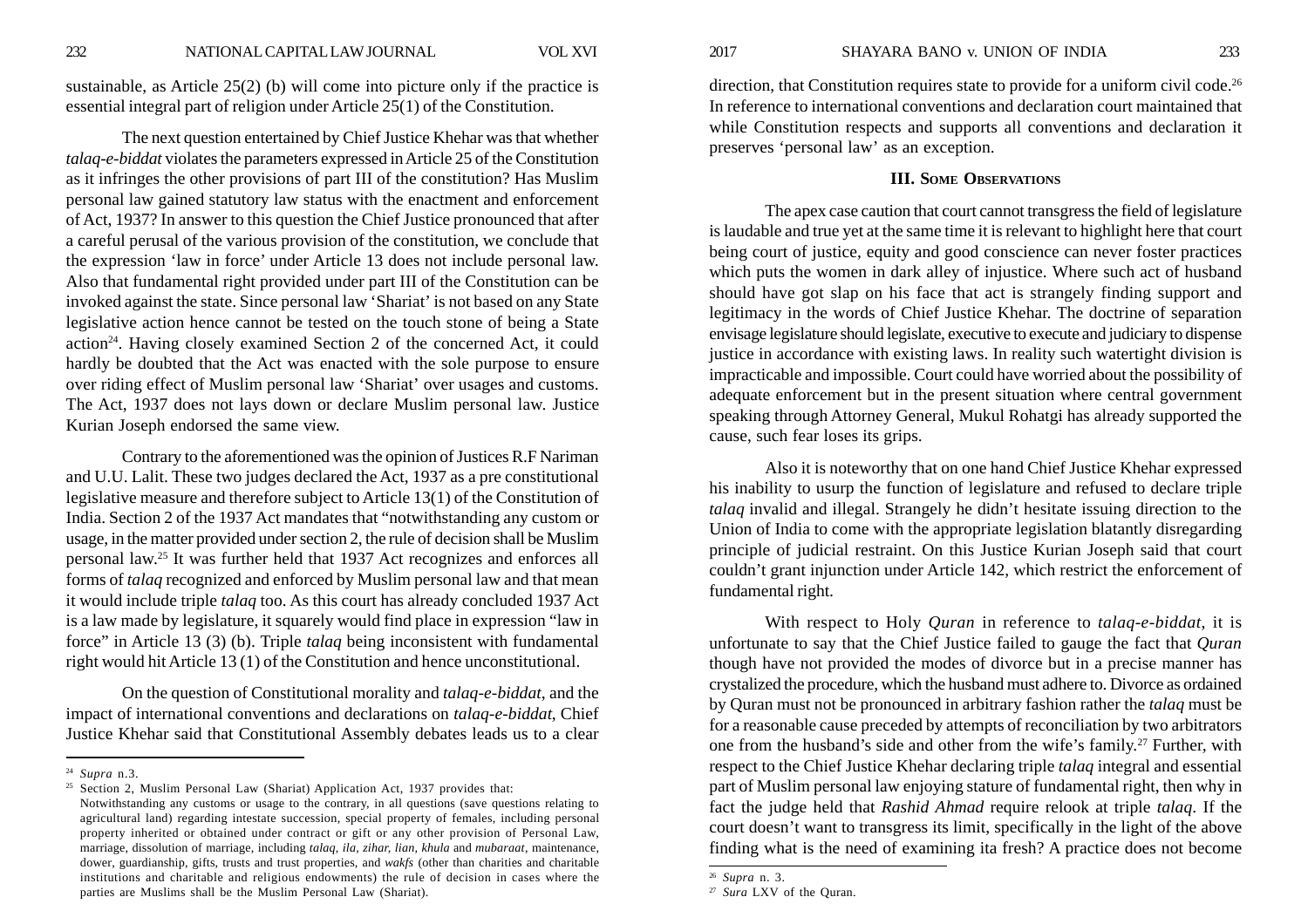integral part of a religion even if it is in vogue since time-immemorial. The test to find out essential practices of the religion has already been clarified through *Javed* and *Acharya Jagdishwaranda Avadhuta* cases.

Reflecting on the findings of the Chief Justice about the Act, 1937 doesn't codify Muslim personal law. It becomes pertinent to mention that 1937 Act may not lay down or declare Muslim personal law but Muslim personal law is given overriding effect over customs and usage and it is enforceable because of the mandate of Section 2 of the 1937 Act. It is one thing to say that inadvertently the legislature made the whole Muslim personal law applicable on Muslims without even ascertaining its righteousness and it is totally different thing to deny the fact of the personal law reaching the status of statutory law. The legislature could be criticized for introducing the law without foreseeing its consequences but this fact cannot be denied that the Muslim personal law is binding and enforceable in court of law because of the existence of Section 2 of the Act, 1937. Therefore the validity of the Act can always be challenged in the light of Article 13 of the Constitution. The personal law must be in consonance with fundamental right otherwise the fate of the same is not hard to predict.

Also with respect to the declaration by the Chief Justice of the Supreme Court that fundamental right provided under part III of the Constitution could be invoked against state only and Shariat not having reached to the status of statutory law cannot be tested on the touchstone of state action. Well if that is the case then why writ of Habeas Corpus could be enforced even against private individual. In *Indian Council for Enviro-Legal Action* v. *Union of India*,<sup>28</sup> the apex Court held:<sup>29</sup>

If by the action of private corporate bodies a person's fundamental right is violated the court would not accept the argument that it is not 'State' within the meaning of Article 12 and therefore, action cannot be taken against it.

#### **IV. CONCLUSION**

Undoubtedly the verdict on triple *talaq* has brought back smile of Muslim Women and has earned praise from every corner of the society. But even in the mood of festivity we cannot afford to overlook the fact that by declaring a practice as integral to religion having stature of fundamental right is immune to be struck down by Article 13 of the Constitution and could be reformed by the parliament in India, the court has itself chopped its hand and made itself handicap. This observation of the Chief Justice Khehar might put the judiciary in awkward,

inconvenient position where the Court would be made a mere spectator witnessing injustice winning over equity. The Court being court of justice should always adopt harmonious interpretation of law. Choosing one fundamental right over all the other fundamental rights has dis balanced the conflicting rights and goes against the rules of interpretation. Judiciary of any country is eyes of that society; the protector and guardian of rule of law and the hope of the population with the sword of courage must dispense justice in the society.

<sup>28</sup> (1996) 3 SCC 212.

<sup>&</sup>lt;sup>29</sup> *Ibid*. Also there are plethoras of cases, which rebut this finding.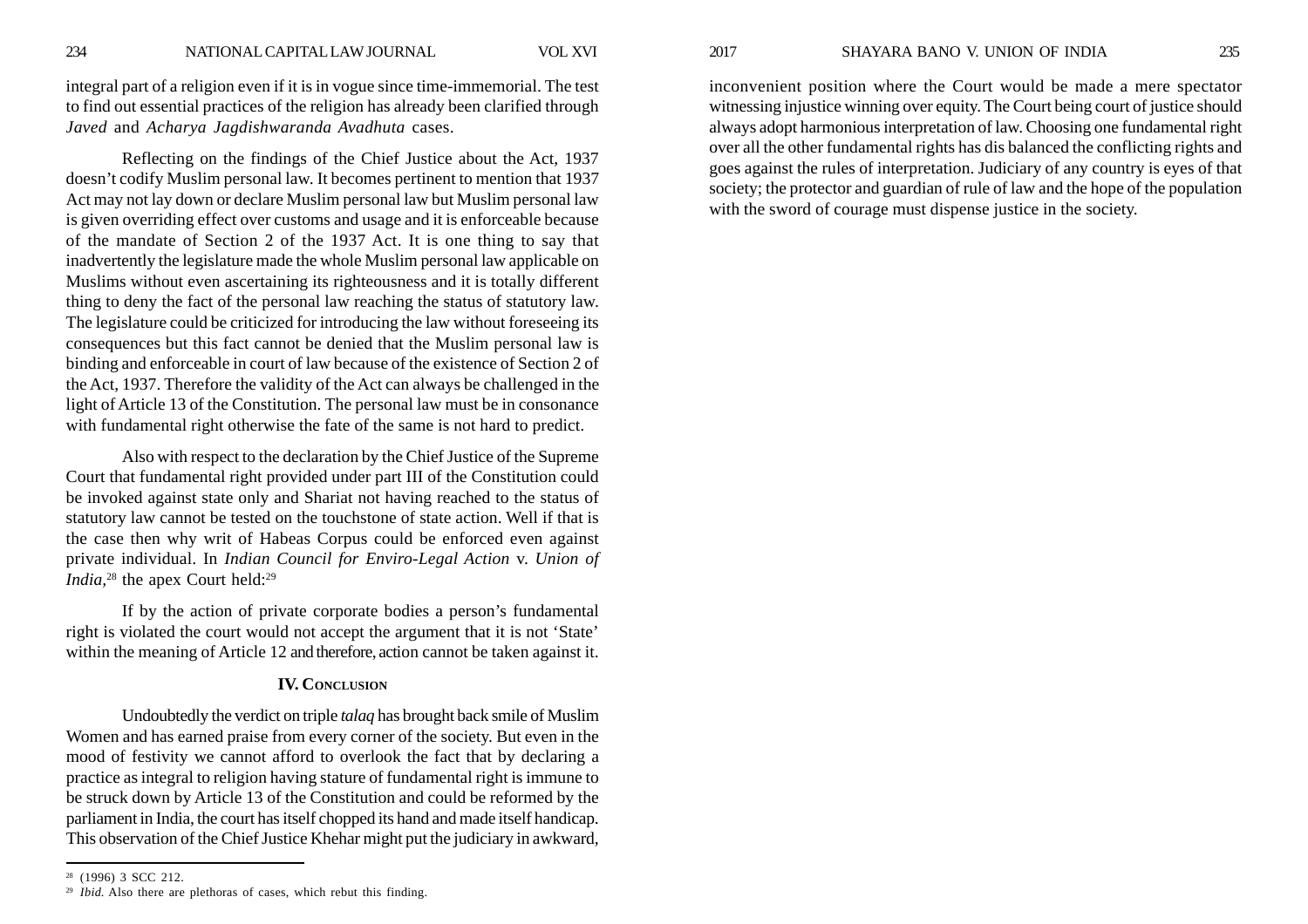# **CONTEMPORARY DEVELOPMENTS IN INTERNATIONAL LAW: SOME RANDOM REFLECTIONS, Editor Ashish Kumar, Satyam Law International, New Delhi. 2017, Pp. xvi + 222, Rs 795/-.**

## *Prashant Kumar\**

The book<sup>1</sup> is a collective work by young scholars of international law, who envisaged it during the Fourth Biennial Conference of Asian Society of International Law hosted by Indian Society of International Law, New Delhi in November 2013.<sup>2</sup> It covers diverse contemporary themes of International Law.

The contemporary world geo politics is reined by right-wing regimes, and witnessing a transition from liberal to conservative politics. As the nations are choosing to use excessive force, adopting expansionist policies, tightening immigration laws, and conservative economic policies, there seems to be an upheaval, and uncertainty of outcomes. The Brexit, Yemen crisis, failure of climate change accords, recent aggression by Israel on Palestine, Crimean annexation by Russia, emergence of ISIL (Islamic State of Iraq and the Levant) in the Middle East, use of chemical weapons by Syrian regime on civilians, threats of digital colonialism, Chinese territorial expansionist muscle flexing and Nuke threats from North Korea, and a huge refugee crisis from African nations, Myanmar, Syria, and Iraq has shook the very roots of international peace and laws per se.

The book attempts to discuss some of these issues explicitly. It has been divided into four parts, viz. Critical Insights, Continental Reception, Municipal Reception, and Emerging Domain, with a total of twelve chapters on various themes.

The first chapter titled *Changing Methods of Use of Force and Challenges to Traditional Concept of Self Defense- A Contemporary Reflection*3 provides a critical and holistic reflection on the contemporary trends in international politics, marred by a number of disputes, and global security challenges. It begins by discussing the evolution of international laws prohibiting war and use of force through adoption of Covenant of League of Nations followed by Peace Treaty. While discussing nuances of the laws, it describes

the lacunae they carry, and the repercussions they have on international politics. It discusses how the change in world politics has made it difficult to comply with the principles of *jus cogen*, when nations face multifaceted threats to their security, from not only nation states but also "non-state actors"4. It discusses how the International Court of Justice interprets Article 51 of the UN Charter<sup>5</sup>, that force cannot be used for self-defense unless "there is actual armed attack". While for nations facing proxy wars and covert operations carried out by nations and non-state actors (also sometimes sponsored by one state against another), it becomes very difficult to not use force for exercising their right of self-defense.

Citing interesting cases of Surgical Strike conducted by India in Myanmar and Pakistan, and the US surgical operation in Abottabad against Osama Bin Laden, it argues how anticipatory use of force is justified, and pre-emptive actions have to be taken to ensure self-defense.<sup>6</sup> The United Nations and its Security Council has although been successful in averting wars on several occasions, by using its resolutions to reinforce collective self-defense by intervening, for instance during Gulf War-I (1990) after Iraq invaded Kuwait, but on many occasions it has failed, like recently in Crimea, Yemen, ISIS in Iraq, and Syria. The failures urge for underlining clear guidelines for use of force (whether proportionate?) for self-defense (not only during war but also to tackle proxy wars and acts of terror).

The second chapter titled *Third World Approach to International Law and the International Criminal Court: A Perspective from Global South7*, produces an analysis of international law, and the international criminal court from the lens of binary of power relationship between the Global South and the North. Several cases of North bias of the above two bodies have been pointed out<sup>8</sup> while the argument has been substantiated. Tokyo tribunal and Nuremberg Tribunal has till today, failed to dispense justice, and, on the other hand, many sovereign nations that are weaker have been prosecuted, that too on the recommendation of Northern nations, violating equal status of sovereignty granted to all the nations of world.

The chapter, firstly, discusses the historical background, followed by the evolution of international laws, along with the Eurocentric tenets it is based upon, which lead to divide and bias. It discusses how the International Criminal Court, post the Cold War Era came into being after a long evolution of

<sup>\*</sup> LLB, Student, LC-II, Faculty of Law, University of Delhi.

<sup>1</sup> Ashish Kumar (ed.), CONTEMPORARY DEVELOPMENTS IN INTERNATIONAL LAW: SOME RANDOM REFLECTIONS (Satyam Law International, New Delhi, 2017).

<sup>2</sup> *Id*. at ix.

<sup>3</sup> *Id*. at 1.

<sup>4</sup> *Id*. at 4.

<sup>5</sup> *Id*. at 9.

<sup>6</sup> *Id*. at 16.

<sup>7</sup> *Id*. at 21.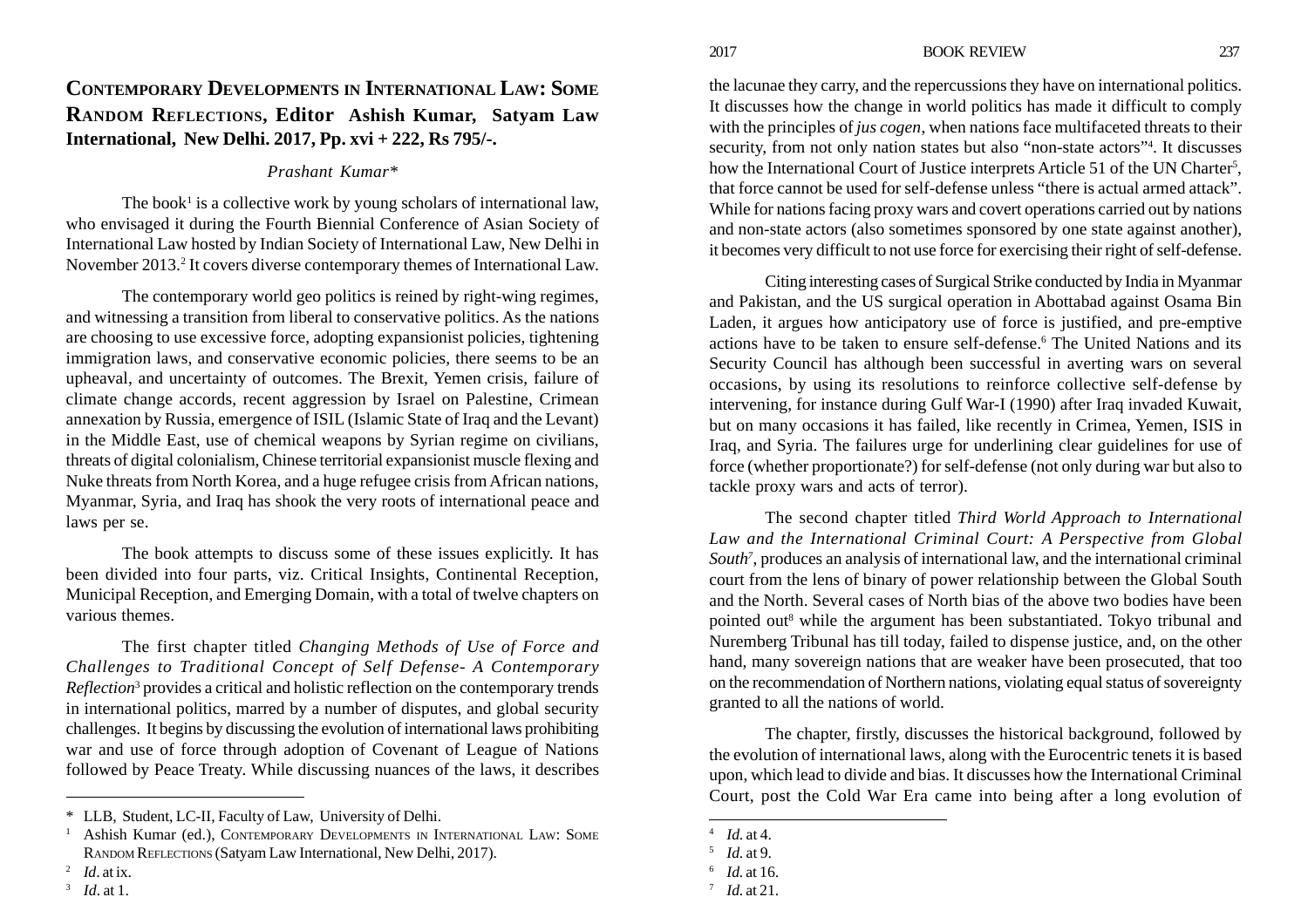international laws, trial system, and growth of tribunals. A meticulous analysis highlights the gaps and issues with the functioning of ICC from the Third World perspective.

The third chapter titled *International Crimes Tribunal, Bangladesh: Case Study on the Chief Prosecutor*  <sup>v</sup>*. Delowar Hossain Sayeedi*9 presents a case study of a recent famous judgment, *Chief Prosecutor* v. *Delowar Hossain Sayeedi* made by the International Crimes Tribunal established by Bangladesh in 2009. By carefully analyzing the case, it presents a vivid picture of serious anomalies with this tribunal. The jurisdiction of tribunal, unfair trial procedure (disregard to basic principles of the Evidence Act, taking away fundamental right to not answer to questions), retrospective application of the cases (may award punishment to minors also), no option for appeal to the order passed, and passing capital punishment to the accused. It makes a point by discussing how there is a mushrooming of International Crimes Tribunal, and its hybrid like Yugoslavia, Rwanda, Nuremberg, Tokyo, etc., and the way they function with serious ambiguities and anomalies.10

The fourth chapter titled *Jurisdiction Issues in Admiralty Matters: A Critical Analysis of Emerging Indian Law*11 presents a holistic view of admiralty laws. It begins by introducing the conceptual framework of the admiralty laws, and goes on to discuss its evolution in India. After discussing the merits, demerits, and other concerns of existing admiralty statutes of the Victorian times, which still regulate Indian admiralty matters, it ends with an analysis of the upcoming Admiralty Bill  $2016<sup>12</sup>$  pending in the Parliament, which is based upon the honorable Supreme Court's judgment in the *M.V. Elizabeth Case* (1993).

The fifth chapter titled *International Legal Framework for Nuclear Energy and Nuclear Non-Proliferation: An Overview*13 discusses the international legal framework, which governs the use of nuclear energy and non-proliferation for military purpose. By discussing various important bodies like International Atomic Energy Agency (IAEA),<sup>14</sup> Nuclear Supplier Group  $(NSG)$ ,<sup>15</sup> and Nuclear Energy Agency  $(NEA)$ <sup>16</sup> along with various legal

- <sup>11</sup> *Id*. at 57.
- <sup>12</sup> *Id*. at 62.
- <sup>13</sup> *Id*. at 71.
- <sup>14</sup> *Id*. at 73.

instruments guiding them, it discusses the nuclear safety, and security conventions. CTBT and issues related to it have been explained during the discussion of the Non-Proliferation Treaty.17 The chapter seems to be immensely helpful for the young students willing to gain a comprehensive insight with conceptual clarity on the topic.

The sixth chapter titled *A Common European Law for Data Protection: An analysis of the New Data Protection Reform*18 presents the case of data protection laws of the European Union (EU), and discusses the hiccups due to multiplicity of data protection laws of individual member states, and how the EU is yet to realize a robust and effective data protection law for the Union, which meets the needs of each member state. The author has pain stakingly analyzed various reform measures<sup>19</sup> that can be undertaken, which have also been recommended in the reports of the European Commission. The above reform measures can ensure the right of self-determination of the citizens of the Union, by strengthening the data protection regime. In sum, it presents a detailed analysis of the EU data protection regime that can be a model to be followed elsewhere in the digital era.

The seventh chapter titled *EU Directive on Mediation: Assessing the Development and Challenges*20 discusses the Alternative Dispute Resolution (ADR) movement to secure to its citizens and member states access to justice. Mediation Directive issued in 2008 by the European Parliament and the Council has banked upon it as a strong framework for an easy and convenient way to access justice. It explains in great detail the scope, nature, key provisions, <sup>21</sup> along with the doubts like "question of mandatory mediation,"<sup>22</sup> and ambiguities existing within the present framework like that of mediation practitioners and their qualification, credentialing process, and other standards. It argues how this step can promote mediation as an effective ADR mechanism for the world to follow. Following the directive within the EU, many member states, like Italy, Slovenia, and Germany have used the directive for the domestic disputes resolution purposes, apart from its use for cross border disputes of varying nature among the member states.

- <sup>15</sup> *Id*. at 77.
- <sup>16</sup> *Id*. at 79.
- <sup>17</sup> *Id*. at 89.
- <sup>18</sup> *Id*. at 93.
- <sup>19</sup> *Id*. at 96.
- <sup>20</sup> *Id*. at 112.
- <sup>21</sup> *Id*. at 117.
- <sup>22</sup> *Id*. at 122.

<sup>8</sup> *Id*. at 33.

<sup>9</sup> *Id*. at 41.

<sup>10</sup> *Ibid.*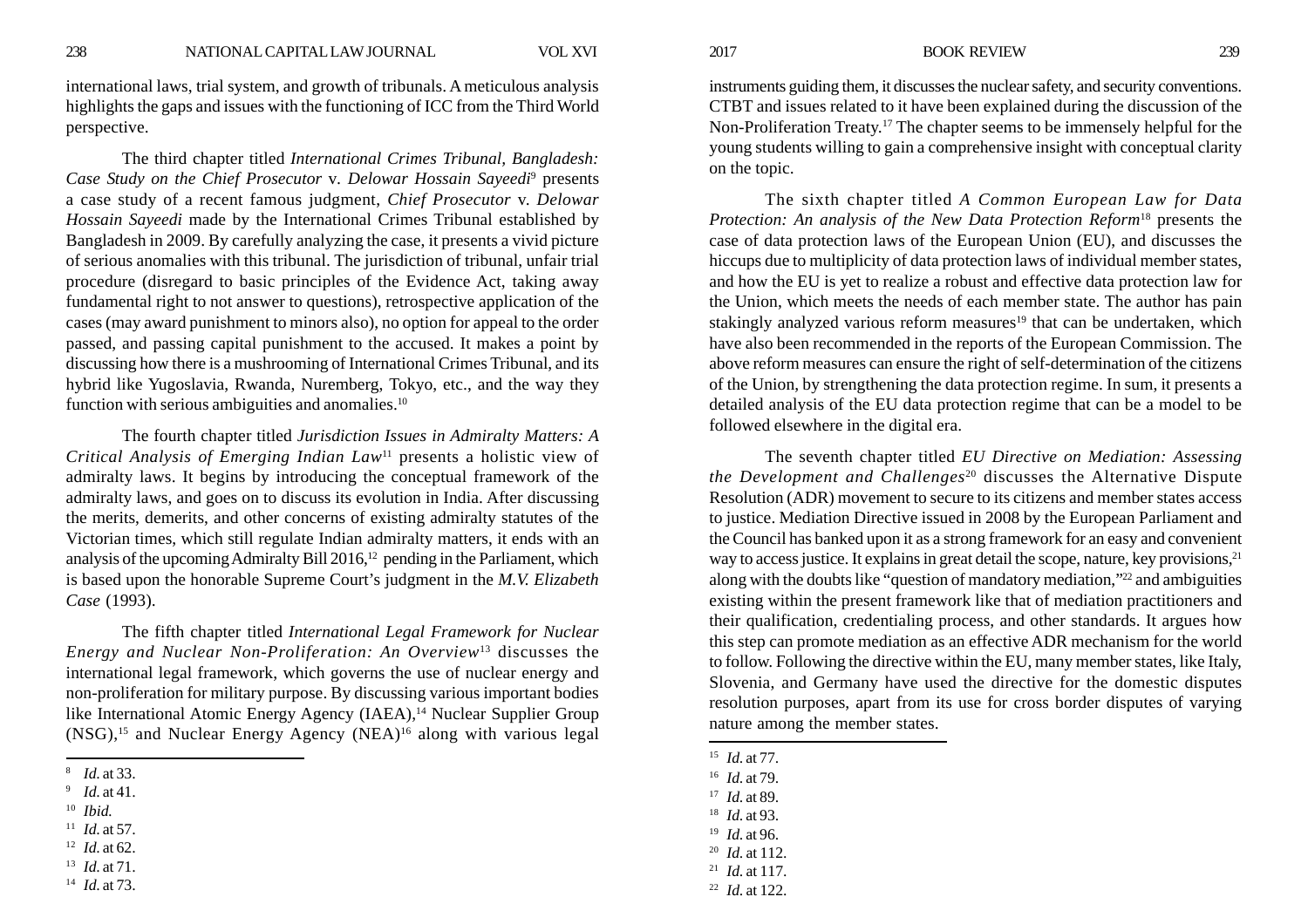The eighth chapter titled *Implementation of Copyright Law of the TRIPS Agreement: A Case Study of Sri Lanka*23 begins by tracing the evolution of international copyright law with signing of instruments like the Bern and Paris Conventions, which led to bringing copyrights into the global consciousness. But due to its shortcoming of domestic nature application, the need for an international and robust mechanism led to an agreement on Trade-Related Aspects of Intellectual Property Rights (TRIPS). The chapter is an analysis of the domestic copyright laws of Sri Lanka (Sri Lanka's Intellectual Property Act, 2003), its performance within the domestic locus, and relationship with the TRIPS agreement. A detailed analysis of opportunities, conflicts, challenges, and issues faced by Sri Lanka in order to foster a robust IPR (Intellectual Property Regime) has been elucidated in the chapter.

The ninth chapter titled *Reading International Law for Addressing Labour Rights Concerns in Bangladesh: A Critical Review*24 provides an insight into prestigious Bangladeshi ready-made garment industry, which accounts for 81% of its total export, contributing to the average 6% GDP growth of the country. But controversies related to accidents and non-compliance with the international and national standard of the labour laws have also surfaced in the news at the global platform. It illustrates violation of the labour rights under national and international statutes, mentioning examples of incidents with detailed explanation of working conditions, and condition of work at workplaces from various angles. Interestingly, it also mentions constitutional ambiguity over application of international laws in the domestic courts.25

The tenth chapter titled *Changing Contours of Anti-Trust Laws in Developing Asian Economics: A Case Study of Pakistan and Sri Lanka*<sup>26</sup> argues that trade and competition are complementary to each other, and no economy can thrive without a proper free market regime, which checks monopolistic, restrictive, unfair trade practices, and cartelization. There is no multilateral international law as such to govern the competition at global level, among various countries, which are usually governed by their domestic antitrust or competition laws.<sup>27</sup> The chapter presents current status of global competition governance through bodies like UNCTAD (United Nations Conference on Trade and Development), and its model law on competition 2010,

OECD (Organization of Economic Cooperation and Development), ICN (International Competition Network), WTO (World Trade Organization) code & GATT (General Agreements on Tariffs and Trade), and rules set by the UN in 1980 on competition.<sup>28</sup> The analysis of anti-trust laws of Pakistan and Sri Lanka has been conducted in detail.

The next chapter titled *Access to Traditional Medicines and Public Health in India, Pakistan and Sri Lanka*<sup>29</sup> builds upon the arguments on the premise that before growth of modern medicines<sup>30</sup>, the traditional medicines were the only way of effective medications, and according to the WHO(World Health Organization), 25% of all modern medicines use traditional knowledge, and, still, a major portion of population depends on traditional medicines for addressing health-related concerns. The subcontinent India, Pakistan, and Bangladesh, where a large population still depends upon the traditional medicines, and has been great repository of rich traditional knowledge of medicines historically, faces real issues in securing its citizens, medicines and basic healthcare facilities. The chapter discusses international instruments like SDG (Sustainable Development Goals), Doha declaration on Public Health, Trade Related Aspects of Intellectual Property Rights (TRIPS), and challenges faced by developing and under-developed nations to ensure access to medicines. It takes case of above three nations and proposes how important it is to secure the rights of indigenous communities over the traditional knowledge and traditional medicines.31 In all the three cases, it has been proposed that traditional medicines needs to be protected, patented, and their misappropriation has to be checked by the states, by proper enforcement of patents. The above steps will ensure protection and promotion of indigenous knowledge, and also help countries to meet needs of access to medicines.

The last chapter titled *International Disaster Relief Laws: An Emerging Branch of Law*32 brings out often marginalized but most significant issue of the contemporary world, i.e., disaster relief and paradigm of international law. The world is witnessing impact of climate change translating into extremely fast occurrence of natural hazards, and increased magnitude of it is something to be worried about. Although no country is insulated from the disaster, but its impact varies according to capacity of country to country. Hazards are certainly not bound by the boundary, but disaster risk can be mitigated, reduced, and

<sup>23</sup> *Id*. at 127.

<sup>24</sup> *Id*. at 141.

<sup>25</sup> *Id*. at 153.

<sup>26</sup> *Id*. at 159.

<sup>27</sup> *Id*. at 160.

<sup>28</sup> *Ibid.*

<sup>29</sup> *Id*. at 183.

<sup>30</sup> *Id*. at 184.

<sup>31</sup> *Id*. at 187.

<sup>32</sup> *Id*. at 198.